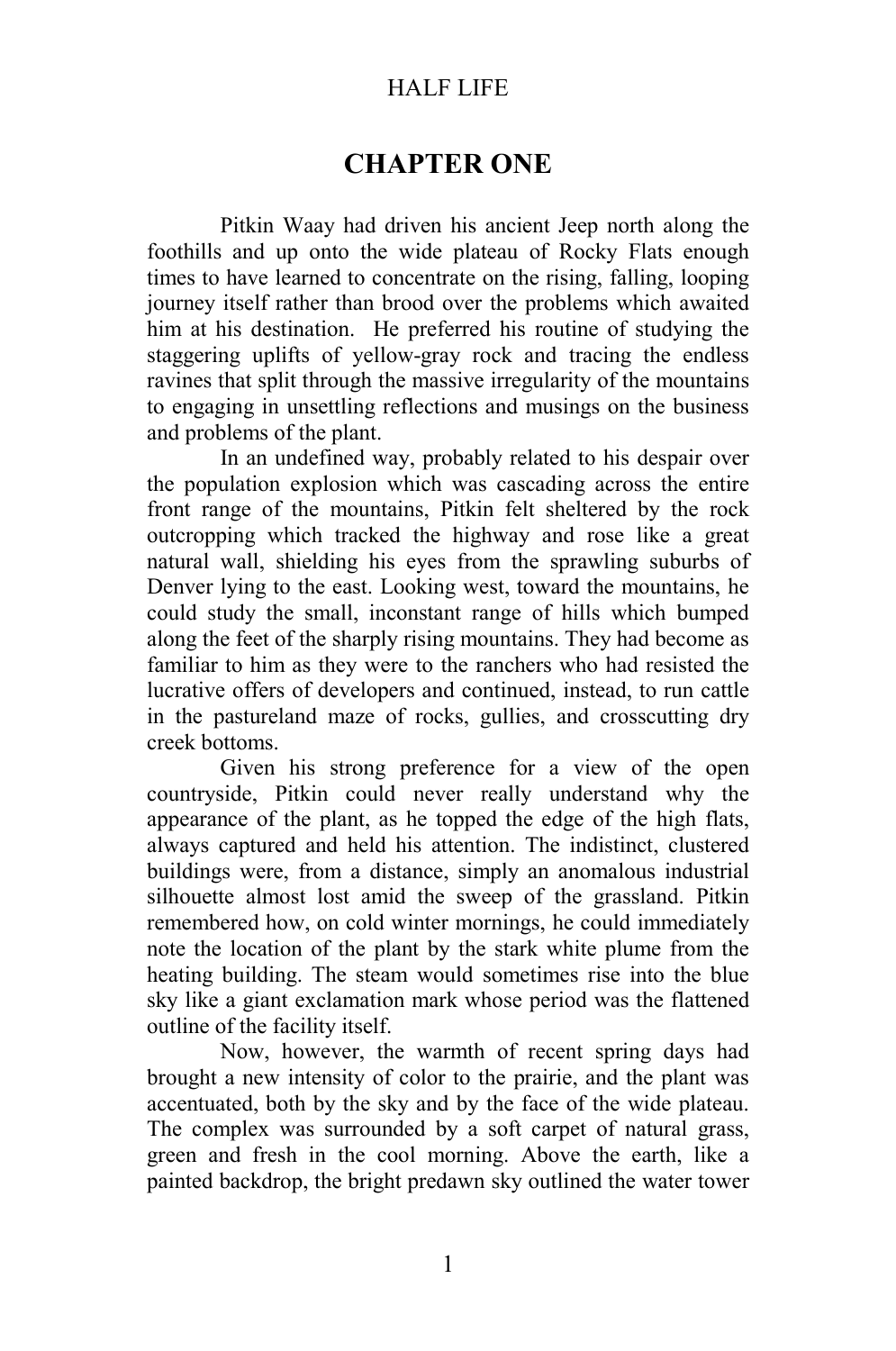and vent stacks which rose from the clutter of buildings and began to assume individual forms and shapes as he drew ever closer.

For the next few minutes, the whole structured assembly seemed to drift slowly to his right as Pitkin followed the highway, and, for a time, it seemed that he would pass the plant completely. Then, at the last moment, the intersecting access road appeared, and he slowed for the turn. Wheeling his battered vehicle through a ninety-degree turn, Pitkin came into a direct line with the plant. The road also led him straight toward the early morning sun which was just now rising directly behind the plant and burning with a golden, red fire in the heart of the Rocky Flats nuclear weapons facility.

Pitkin quickly shaded his eyes with his hand and squinted down the long road toward the security gate. As he approached the high chain link fence and the guard station, which intercepted the roadway, Pitkin looked for refuge from the glare in the long irregular shadows, which etched dark lines across the grounds. He saw temporary relief ahead in the form of a long slender thread where a vent stack stood against the light. As he drove forward, the shadow darted down the very center of the road and neatly speared the Jeep, laying a dark mantle over his eyes.

"Good morning, Pitkin," nodded uniformed, badged and armed Henry Niwot. "It's pretty early for you to be running late isn't it?"

"I'd agree that it's a bit early, but what makes you think I'm late?" Then, before the guard could speak, Pitkin answered his own question. "They've been calling down here from the office asking if I've checked through?"

"Easily half a dozen times," nodded Niwot. "I'd say you've been expected for at least an hour."

Despite the fact that he was Chief of Security at the plant and obviously knew the Deputy Director, Niwot examined Pitkin's government identification badge with official deliberation and looked from the tiny picture to the live model carefully. It was evident the practices of security had become habit and routine in his life.

"I have a feeling that the whole day is going to be like this," said Pitkin. "I guess all schedules are out the window today, mine especially. But what brings you down to the gate, Henry?"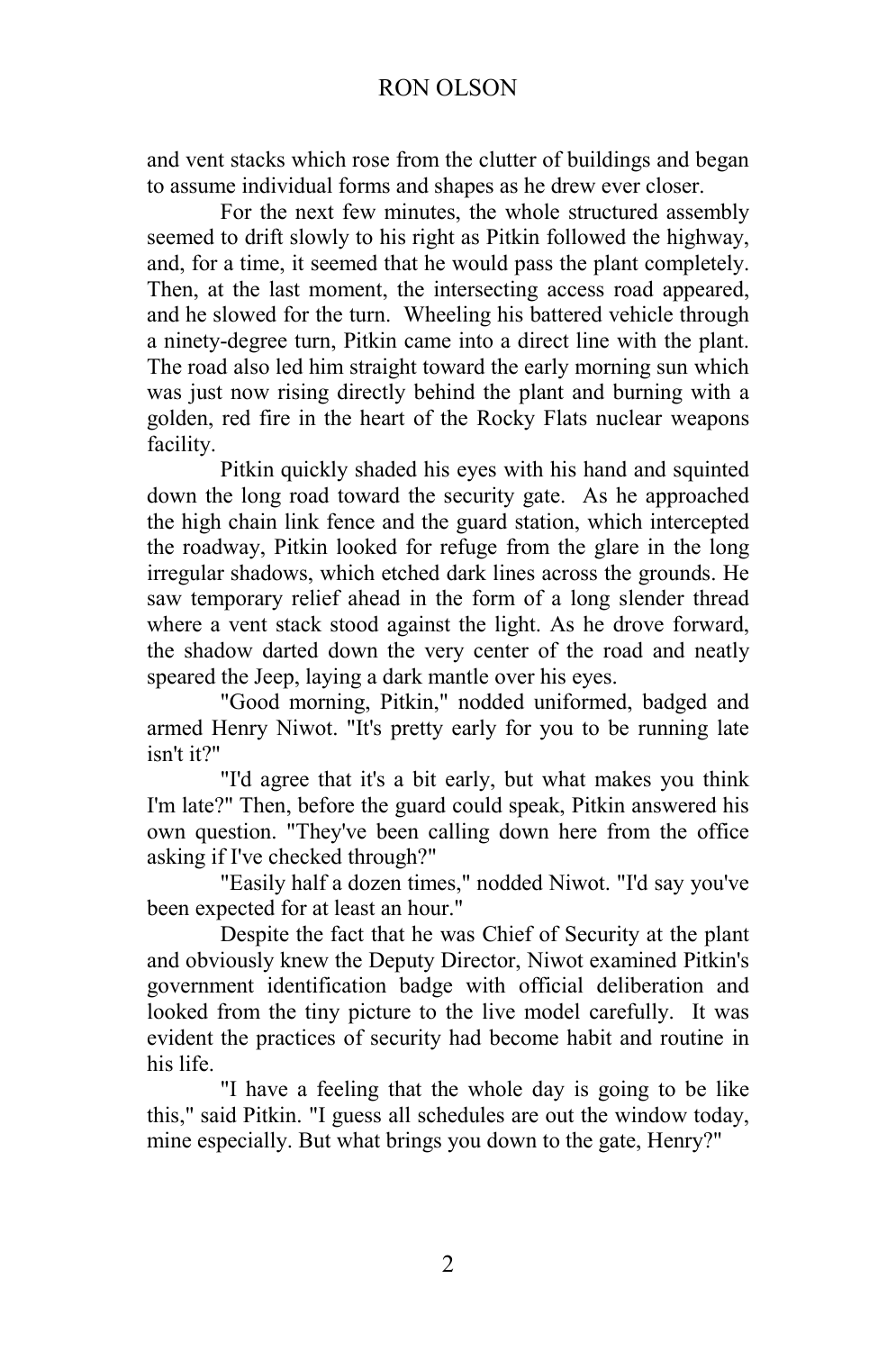Niwot shook his head woefully, "I'm trying to get things set up for the herd of reporters you invited out here. As a matter of fact, we've called in a couple of extra men and I'm giving them some pointers on how to deal with a bunch of smart mouth media types. Say, Pitkin, nobody passed the word to security on when this horde will descend on us. Somebody in administration really screwed up again." Catching himself, he quickly added, "I didn't mean you or your folks, Pitkin."

Pitkin waved the apologetic correction aside. "I know exactly what you mean, Henry, and you're right. Things got pretty disorganized awfully fast yesterday. But the word on the press conference is that it's scheduled to begin at ten o'clock, but I expect we'll have some of our press friends coming in quite a bit earlier. Our newest radiation episode is going to be front page news for a few days, and things are bound to be hectic for a while. Smiling broadly, he added, "I even had to postpone a fishing trip with my son today. From his point of view, this place is an unmitigated disaster."

The security chief was relieved by the assurance that he had not offended Pitkin, whom he and the guard force looked upon as a sympathetic and understanding friend in the highest echelon of the plant's administration. "Sounds to me like that boy has got more sense than any of us. I hope things settle down soon so the two of you can get after those trout before the tourists catch 'em all." Stepping back, he gave a short wave of his hand and Pitkin eased out the clutch of his venerable Jeep and rolled off toward the administration building.

The United States Department of Energy's plutonium processing facility at Rocky Flats was thoroughly federal. It was neatly tiered in structure; it wallowed in regulations and directives, and it thrived on rumors. Any discordant report was always magnified, and any news tremor, however slight, was almost certain to create bureaucratic shock waves which would be amplified by bureaucratic minds. Such a predictable eventresponse pattern served to prove the rule that, in the rooms and hallways of government, the echo swallows its origin, and, thus grotesquely bloated, presents itself as the truth. Since nearly all federalphiles are programmed to believe in such distorted truths, there are precious few honest skeptics in government. Where they do exist, they are the natural centers of contention, covertly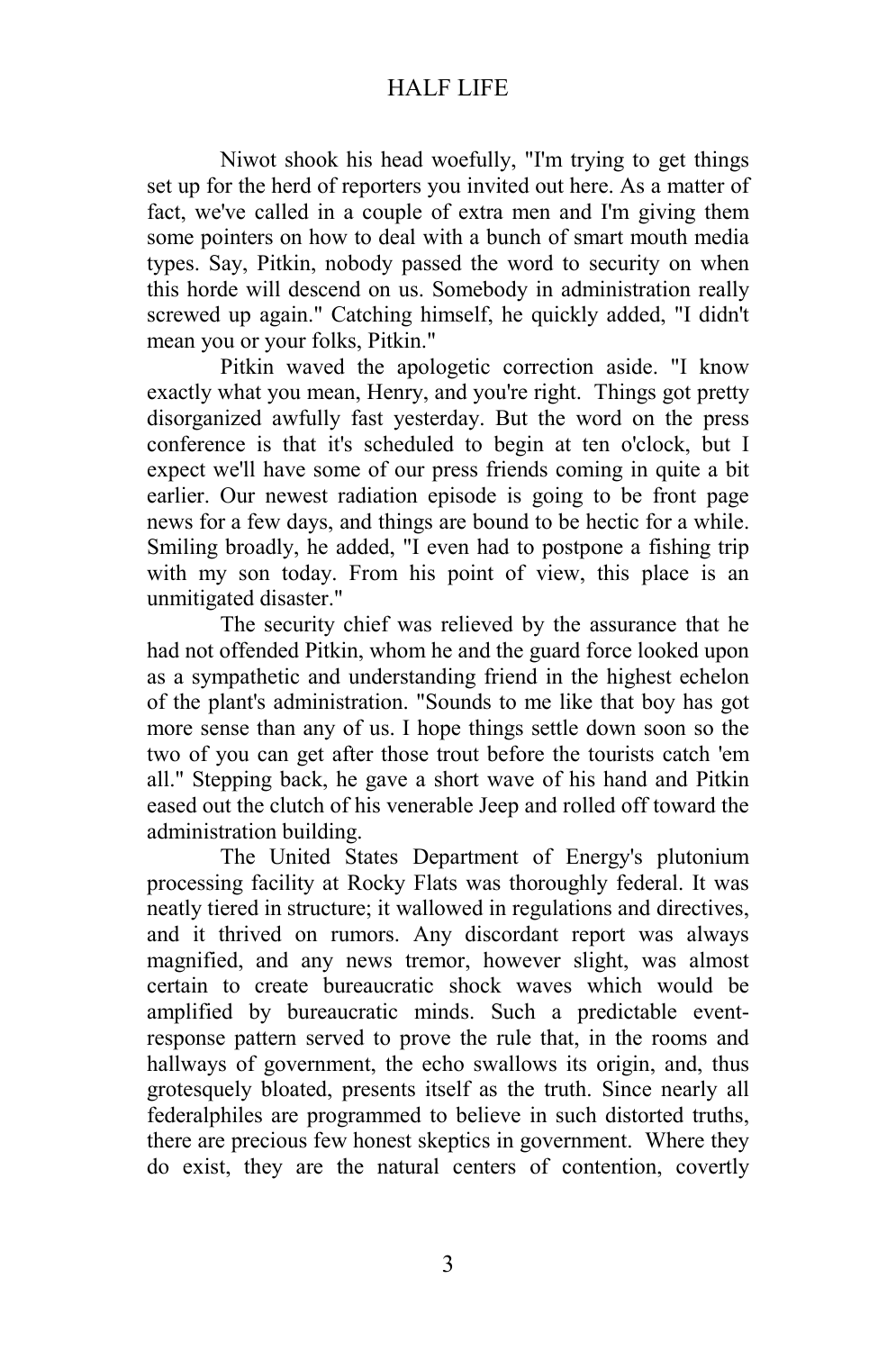admired by those in the ranks and openly despised by most in positions of authority.

Pitkin Waay was just such a skeptic, but one whose philosophical understanding of the system had insulated him from much that was trivial and humbug in the bureaucracy. His was a bemused tolerance for the overreactions of the lined up, organized, numbered, and by-the-book federal workers.

Pitkin had also learned to listen selectively; bureaucratic living encouraged it, and his particular office situation made it a condition of survival. He was practicing the art as he went through the routine of arriving at his office. However, there were others who were equally skilled in not being ignored, especially when the echoes they listened to were sufficiently compelling.

"Doctor Waay."

Pitkin kept walking.

"Doctor Waay, we've been looking for you everywhere."

He nodded but kept walking.

The call became sharper and more insistent. "Sir! Mister Chase is waiting for you in his office."

That slowed him a bit.

Seeing she had caught his attention, an emphatic Etta Westridge continued in her most severe and official tone. "He's asked where you were at least a half dozen times in the last hour. And, Dr. Waay, he's been yelling again."

As Pitkin sighed and turned from his own door toward the adjoining door of the plant director, the secretary, yellow pencil jammed into her tightly curled hair, continued her rapid-fire monologue. "Now there isn't any excuse for that, sir. We're all patient and respectful with him, but he shouldn't be loud with the staff. I believe it's your responsibility to speak to him."

Having been thus advised of his duties, Pitkin forbore any comment whatever. He opened the door of the Director's office and, with an ambivalent sigh, left the imperative Ms. Westridge for a meeting with Hugo Chase.

In contrast to Pitkin who was tall and loosely built, Hugo Chase was a block, a short, compact, square block. The disparity between the two men did not end there. Pitkin's rangy frame was characteristically draped with casual clothes, usually Levis and decorum shattering plaid shirts, while Hugo was a round man's fashion plate. Even the most imaginative iconoclasts among the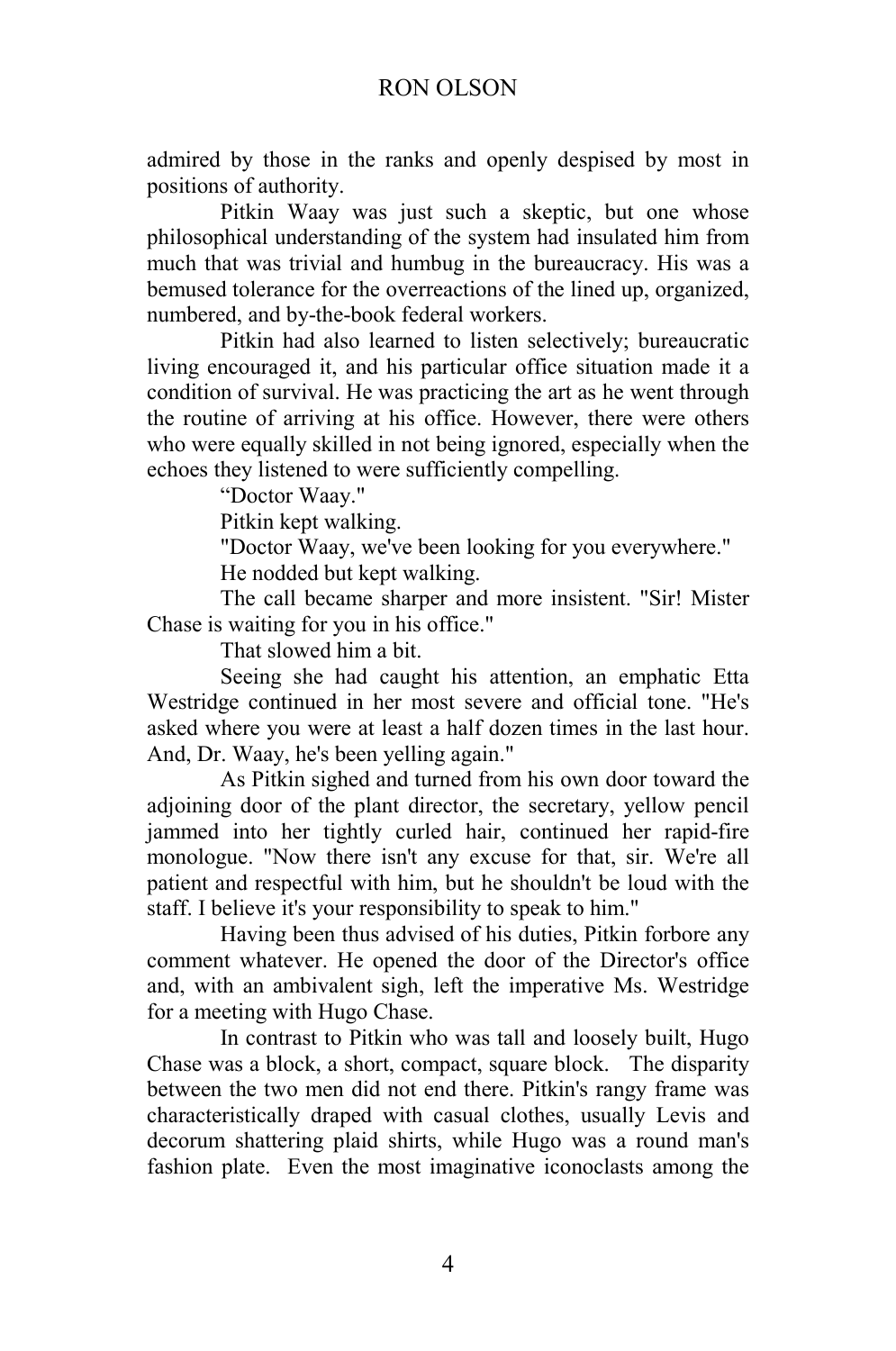plant's work force could not envision the Director without his suit coat and neatly drawn tie.

The differences between the two men went beyond the mere matter of appearance and persisted in their attitudes, their behavior, and in the reconciliations each had made with his surroundings. While Hugo Chase's world seemed to be the plant with its orderly and logical layout and its planned and routine functions, Pitkin Waay's world only included the plant.

Chase, the Director, prided himself on the precision of the lathes which, enclosed in their glass-metal glove boxes, worked the dull gray plutonium into the classified shapes and configurations suitable for use in nuclear weapons. Waay, who probably knew as much about plutonium as any other living being, recognized the need for the work and the precautions in performing it, but decried the process as dehumanizing and found irony in the fact that twentieth century science had managed to produce, in arresting quantity, material that, instead of enriching man, threatened his very existence.

Chase, the organizer, accepted without reservation the rationale for the work itself. To him, weapons, nuclear weapons, were a logical development of science. The fact that science had become both the benefactor and the organizing theme of society troubled him not at all. Pitkin Waay, who felt ill-at-ease in being organized by a system which had far more questions than answers, was philosophically skeptical of his own technology and of its allure which, in the aggregate, seemed to him to be encroaching with a machinelike sterility upon the more humane accommodations of people to society.

The Director was satisfied that the plant presented no threat to its foothills environment, nor to the people of Colorado. The Deputy secretly, and sometimes openly, wished the facility had been built somewhere else.

Chase, whose fortress mentality caused him to live in virtual isolation, fumed with contempt for detractors who had called the facility "a radiation time bomb" waiting to explode and spew its contamination into the air. Waay, who, more often than Chase, dealt with the public and the media, understood the concerns of the thoughtful critics and sometimes found himself listening to them with something more than governmental politeness.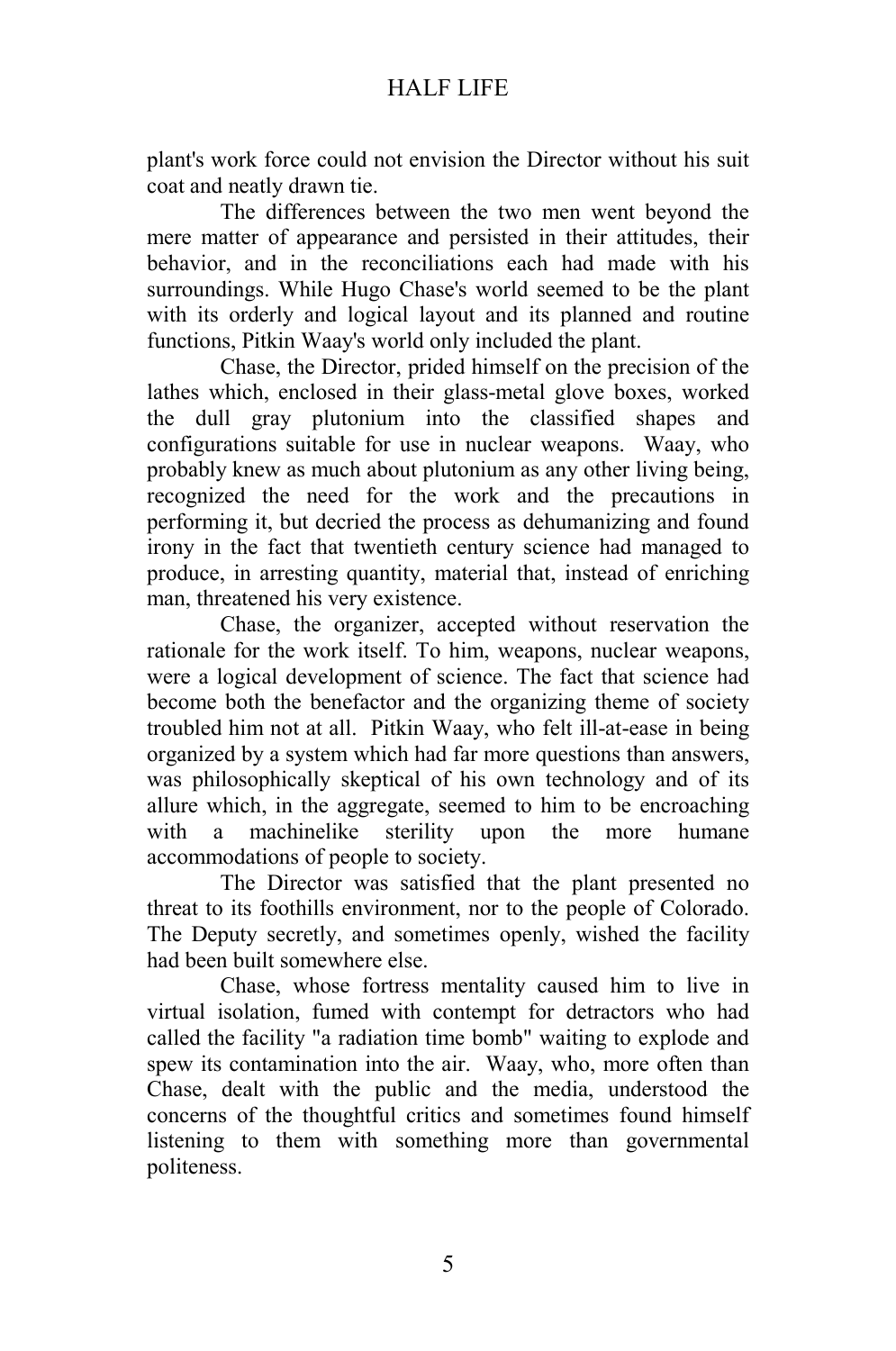Given the differences and the contrasts, it was remarkable that the two men had been able to develop a working relationship that, while not warm, was comfortable and firm. Its success stemmed from the fact that the professional alliance was based upon fundamental needs.

Chase, for the stability of his efficient operations, needed the strongest possible scientific presence at the plant. Beyond efficiency, Chase needed to operate in the contentious arena of local and national politics where Rocky Flats was a focal point in the continuing debate over environmental safety and the emerging struggle over national defense issues. In all arguments, on both issues, the articulate competence of Pitkin Waay was indispensable.

For Pitkin, the challenge of radiation physics, with its demanding intricacies, was a refuge. His questioning intellect was frustrated by the contradictions of a changing society, and the more he questioned himself and tried to balance the costs and risks of nuclear technology and nuclear weaponry, the more profound became his uncertainty. Thus the plant was, in one sense at least, an escape, but paradoxically, it was also the source of his quandary.

Given, then, a disruption, a disquieting event, it was predictable that the reactions of Pitkin Waay and Hugo Chase would be different. It might also be expected that the official reaction, the immutable exposed front of the government, would find its direction in the interaction of the Director with his deputy.

"Dammit, Pitkin, this is the last thing we needed. The timing couldn't have been worse," Hugo began the moment Pitkin walked in the door. The Director stood immediately and began waving his arms, first one then the other. His voice rose to a near shout, "Authorization hearings for us are coming up next week. With this," pointing to the news story, "our fine friends in Congress will start talking about dismantlement just like they did last year." He closed his outburst with a grand sweep of his hands over the desktop as if he was calling it safe in a great wooden slide to finality.

Chase's unmistakable reference was to a copy of the Denver Post, which lay, with its front page turned up, displaying a traditional red headline. The sixty-point type jeered at them.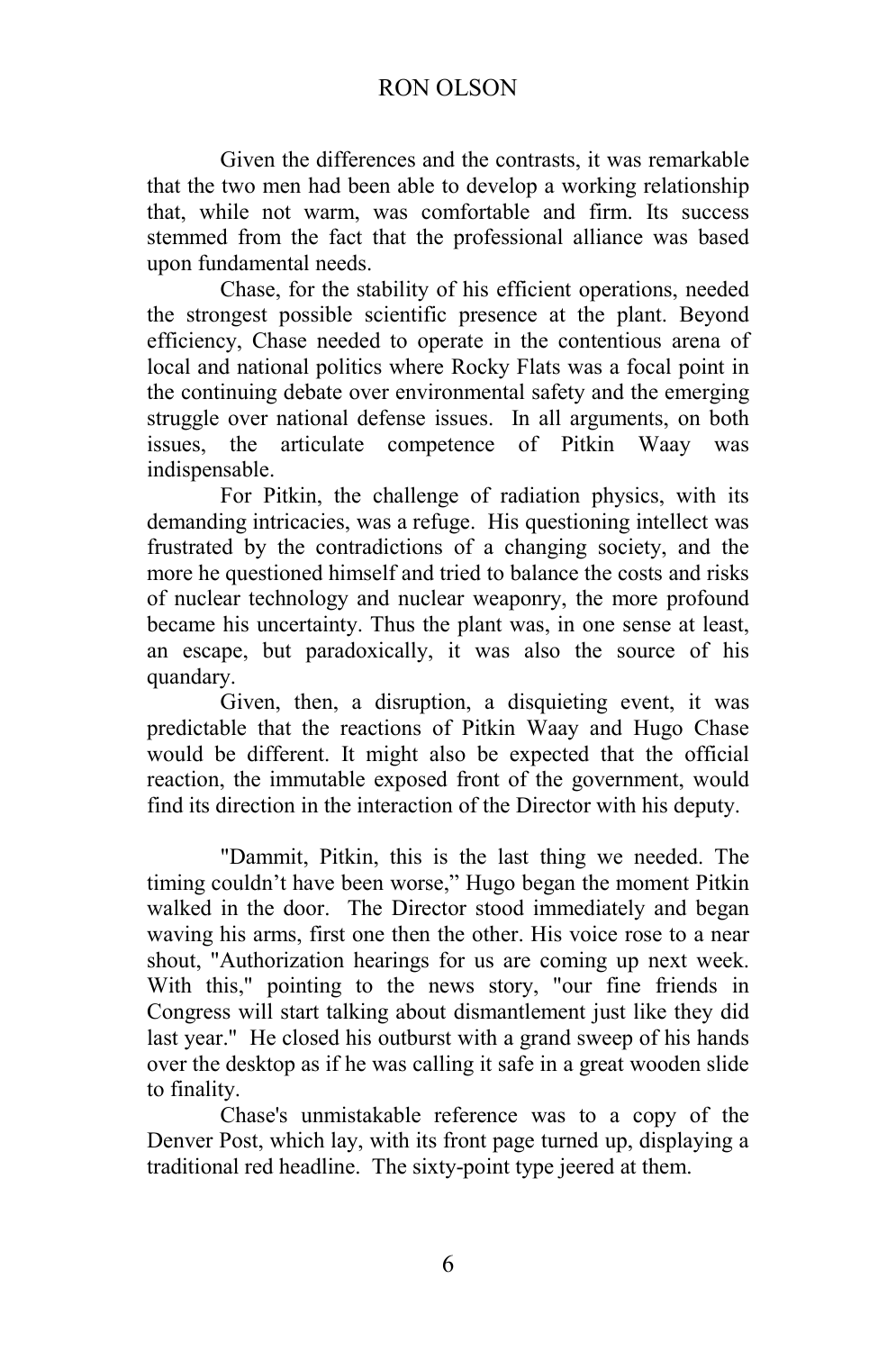#### PLUTONIUM PLANT PLANTS PLUTONIUM

Inset below the lead paragraph of the accompanying story was a three-column picture of a shovel amid a small pile of loose dirt. Some of the dirt had obviously been soaked, and a very perceptible black stains blotched the otherwise dry soil. The line under the picture was in thick boldface: ROCKY FLATS DIGS PU

Reading aloud, Pitkin smiled. "You have to admire the alliteration in the headline, and the picture caption isn't bad either."

"Sure, Pitkin," scolded Hugo, "you just keep on admiring those media bastards, and we'll both be looking for work."

"Easy, Hugo," soothed Pitkin. "We both knew this was coming from the minute it happened yesterday. It doesn't solve our problem to damn the press. They've got a job to do the same as everyone else."

"They sure did a job all right," said Hugo as he sank heavily back into his oversized leather chair. "Have you read this?" he asked, noting that Pitkin was standing by the desk looking down at the newspaper.

"As a matter of fact, I haven't. I'd promised Breck that we'd go fishing the rest of the week. Then this came up, and I had to spend an hour this morning trying to reschedule the whole thing and making arrangements for him to spend some time with Cope."

Hugo was only vaguely familiar with Pitkin's family. "Cope, that's the boy's grandfather?"

"No," Pitkin corrected, "Cope is a friend of the family." Then he added softly, as much to himself as to Hugo, "The kind of friend they stopped making a long time ago. The type who somehow has an uncomfortable understanding of things we feel are so damned cleverly incomprehensible." Shaking off the thought, Pitkin looked at Hugo, "I remember now that you've met him. Last year he came to the plant with me, and I introduced you."

Hugo had an unpleasant and hazy recollection of a nasty old man who had called him and the plant some unseemly names. He quickly decided it was not a subject to be pursued. "Yes, of course. But all isn't lost. I expect that you can fish anytime. The reservoir is close and "Reservoir?" The incredulous reservoir is close and ..." "Reservoir?" The incredulous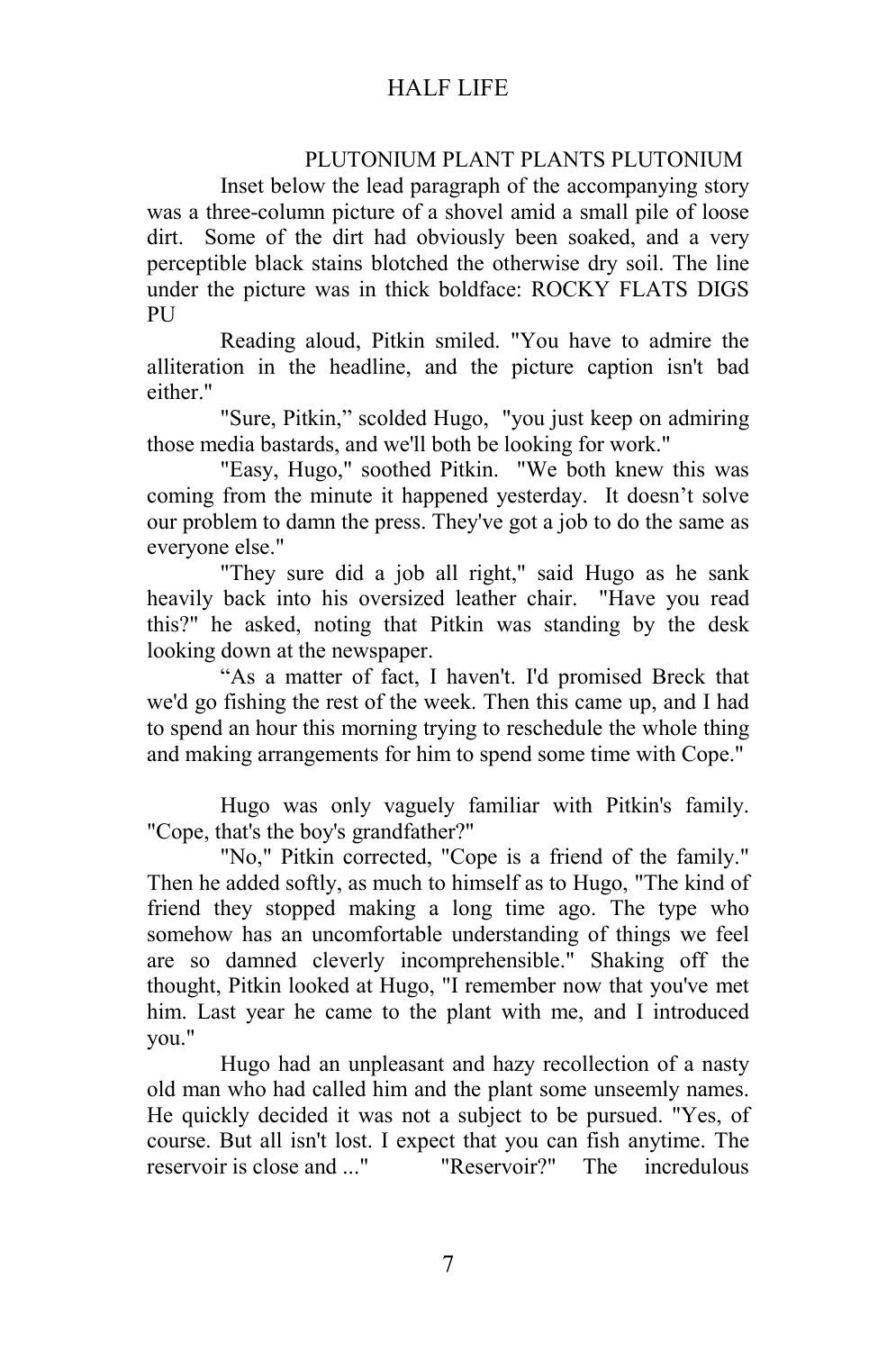note in the fly fisherman's voice caught Hugo up short. Pitkin was on the verge of launching into an indignant explanation of exactly how unthinkable it would be to attempt using a fly rod on an over-fished city reservoir, but he realized that Hugo had been making an honest attempt to express some sympathy for his problem with Breck. With a shrug he looked back down at the Denver Post.

Abandoning his attempt at being the understanding director, Hugo returned to the matter at hand. "Read it. Read the damn thing," he said snatching up the paper and thrusting it into Pitkin's hands.

Pitkin accepted the offer and, to the accompaniment of a frown from the ever-neat Hugo, sat in a side chair and tilted back against the wall while propping a foot on the edge of the nearby polished coffee table.

DENVER: Barrels containing plutonium contaminated oil were unexpectedly unearthed today during a government soil testing demonstration at the Rocky Flats nuclear weapons production facility northwest of Denver. An unknown quantity of radioactive oil from a corroded barrel leaked onto the open ground before its contents were identified and before alarmed plant officials could evacuate the area.

First signs of radioactivity appeared when a shovel, wielded by plant Director Hugo Chase, broke through a rusty barrel lying just below the surface of the ground. Additional barrels were being uncovered by plant workers when a plutoniumsensing instrument began signaling radiation. All work was discontinued, the site was cleared of visitors, and the observers were taken to a monitoring station and checked for contamination.

Chase had announced the soil-testing program over a month ago. He promised that it would provide conclusive evidence that the land surrounding Rocky Flats is well within acceptable limits for radiation. Critics of the facility have long argued that plutonium has escaped from the plant and has, over the years, accumulated to a hazardous level.

Deputy Director Pitkin Waay gave strong assurances that no one at the demonstration had received a measurable dose of the deadly radiation. Waay told reporters the barrels would be constantly monitored. He also said immediate steps would be taken to prevent further leakage of the contaminated oil.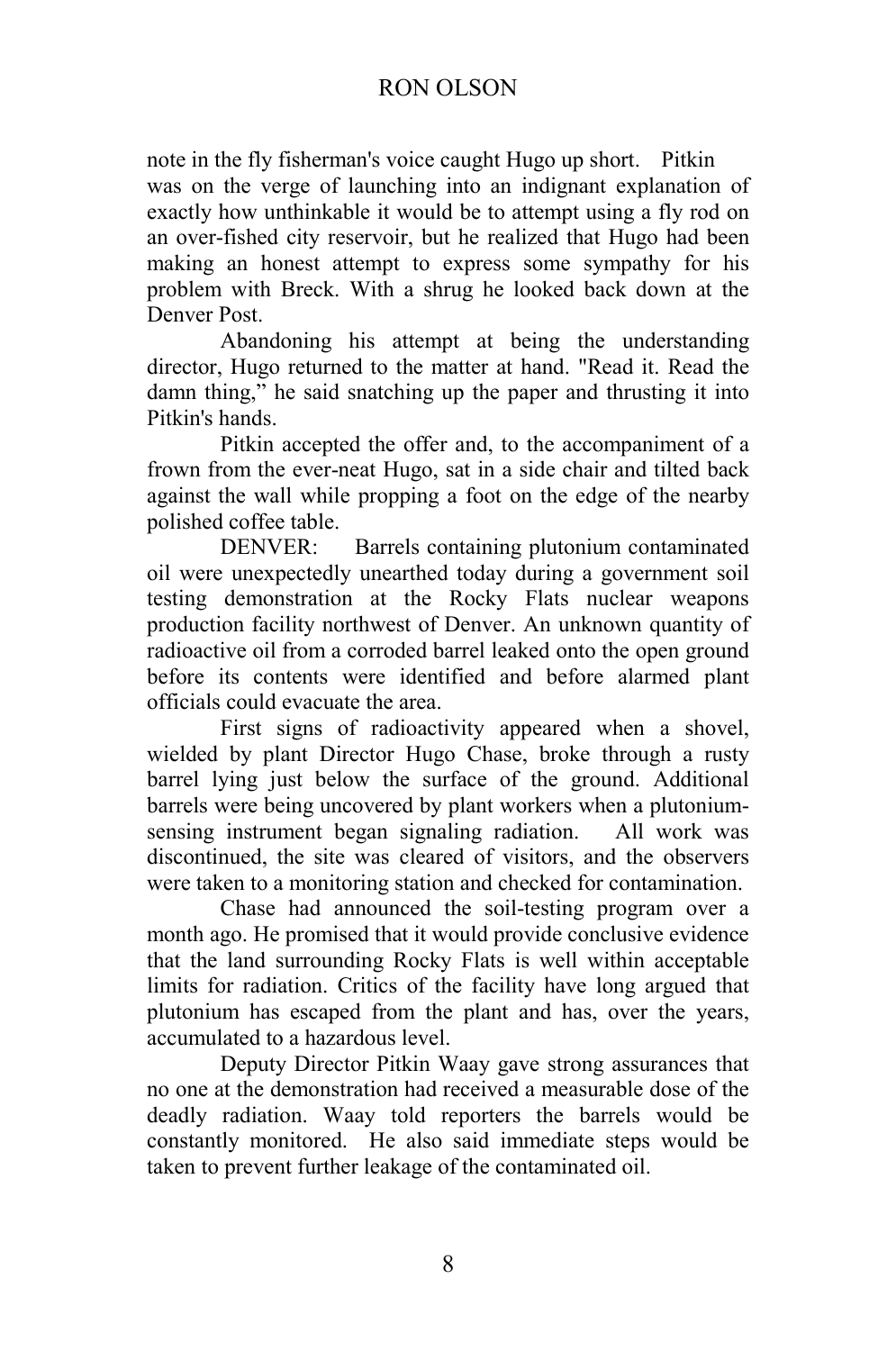Waay, an expert on plutonium processing, admitted he had been surprised by the presence of the barrels and advised reporters the problem had what he termed "a hazard potential."

Plant officials have scheduled a press briefing for tomorrow morning. Further details on this latest Rocky Flats radiation miscue will be sought at that time.

One unidentified authority said the plutonium release from the barrel deposit could be the largest and most significant radiation threat to the area since the plutonium fires at the plant over twenty years ago. At that time, plutonium releases continued for three days before they were brought under control.

Pitkin folded the paper and tossed it back onto Hugo's desk. Locking his fingers behind his head, Pitkin stretched back in his tilted chair. "It seems pretty straightforward to me," he said. "Actually, I get the impression they were pretty easy on us."

"Easy?" snapped Hugo. "How in the hell, do you read that as being anything but an invitation to every sign carrying, soft headed radical in the state to grab a sign and hit the highway out there?"

Pitkin chose his words carefully. He sensed that Hugo was building up to another tirade against the outside world. Having heard the Director's vigorous and loud editorial on protest marchers and antinuclear critics in all its variations, he wanted to avoid hearing it again this morning. "Hugo, every one of the press people out there yesterday knew what we were doing. We were dishing up pure and simple propaganda about the purity of our operation. It was a setup and they knew it. The fact they even attended was a surprise to me. Then our whole media event blew up in our faces. It would have been easy for them to turn us into more of a laughing stock than they did. I read that story as the Post holding fire and giving us a chance to clear ourselves."

Hugo found little in Pitkin's words that he could directly dispute. The soil sampling had in fact been an orchestrated event designed to dampen criticism of the plant. Hoping to give the plant a new lease on life in the face of continuing demands that it be closed, Hugo himself had been an eager participant in the planning and in the execution of the ill-fated public display. Never in the darkest corner of his worst nightmare had Hugo thought of encountering hidden barrels of contaminated machine oil. It had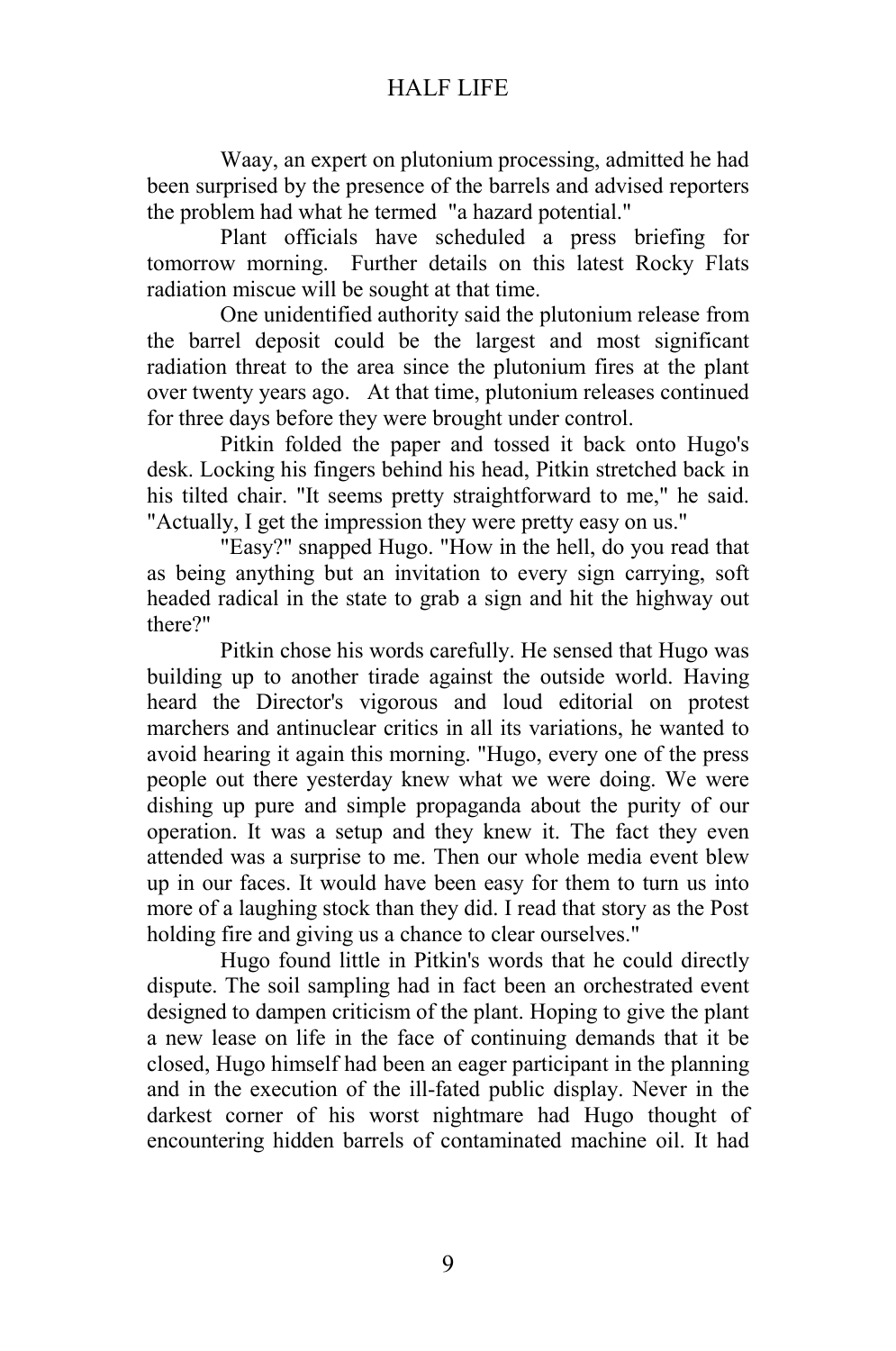been a genuine surprise and a media disaster. It now remained for the plant manager to answer to the public.

"Pitkin, have you thought of any explanation for those damn barrels? How could we not have a record of them? If I didn't know better I'd say they were planted there."

"I hate to mention it, Hugo, but you selected the sampling points yourself."

"General locations, Pitkin. I only looked at our plant map and said, `Here, here, and here.' Walking out there and sticking a shovel in the ground at that very spot was a random act, a one in million chance."

Hugo threw up his pudgy arms as if appealing to the heavens for an explanation of why statistical probabilities had turned against him personally. Failing that, Hugo would have settled for a miraculous purging from his mind of the nightmare memory of the previous day's unfortunate surprise.

"I'll have to hand it to you, Hugo," said Pitkin, unable to resist the opening, "When they handed you the shovel, you really put your foot into it."

Ignoring the jibe, Hugo asked, "Have you been able to get any kind of assessment of the situation we're dealing with out there?"

"Not really," answered Pitkin. "Obviously, our first concern was to get the area defined. Last night before I left, we managed to get plastic over what we believe to be the whole pit, but I haven't talked to anyone yet this morning."

"Then, we still don't know just how large the pit is, how many barrels there are or how hot it really is?"

"No, I can't say, but we ought to have some rough numbers for you by noon."

"Look, Pitkin, I know you and some of your people were up half the night with this thing and I know it's slow going, but we've got that ten o'clock press conference. We're going to need something more than promises of having information later. Those media pals of yours won't settle for anything less than specific radiation levels and a statement of the size of the contaminated area."

Recognizing the fact that Hugo would never shed the conviction his deputy was something of a media sympathizer and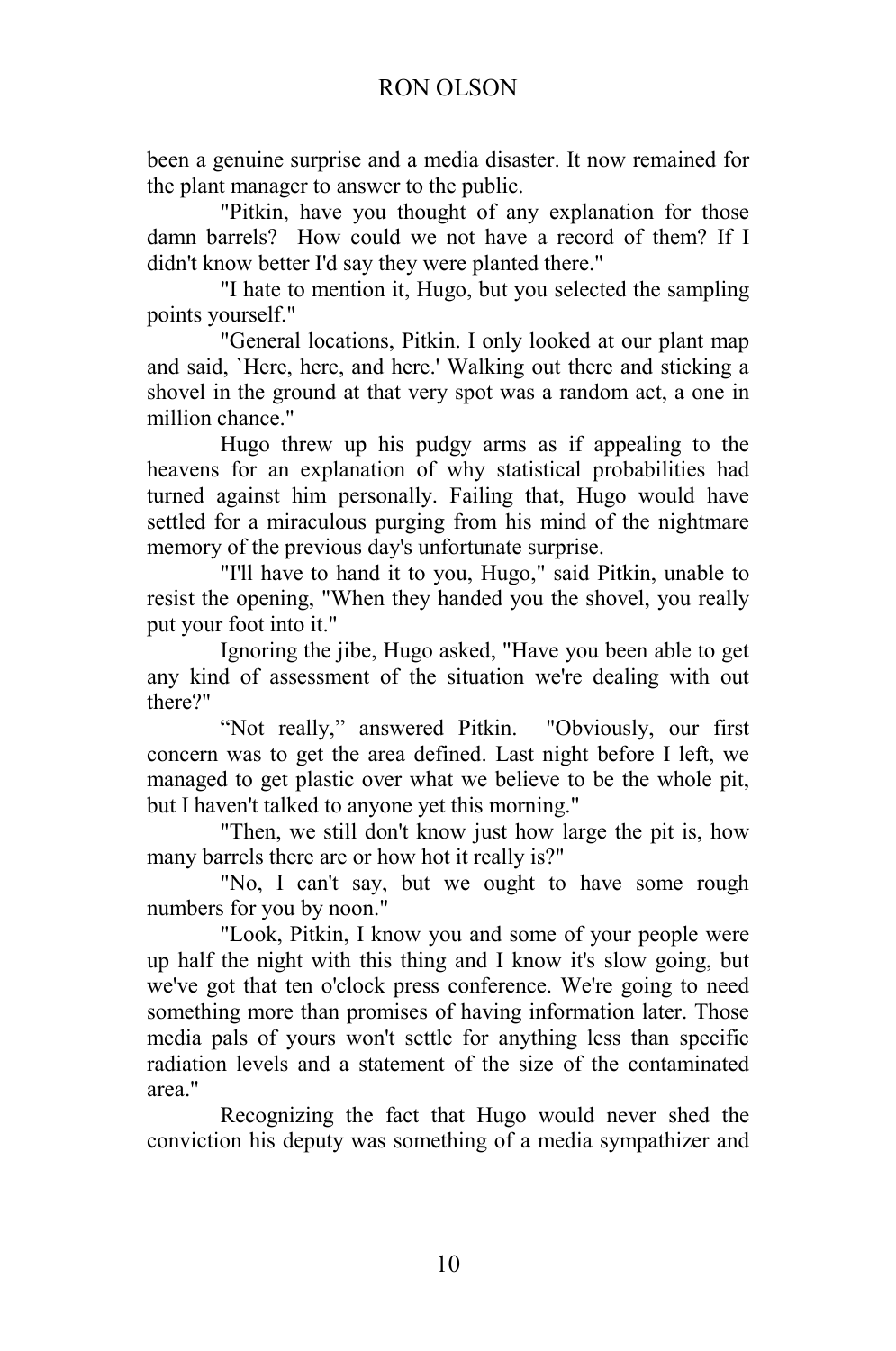thus borderline subversive, Pitkin ignored the remark about his "pals" and confined himself to the problem at hand.

"Remember these are rough guesses, Hugo. We believe the whole area is between one hundred and one hundred and fifty square meters. That's the entire pit. There may be leakage we haven't found yet, but the one hot spot we know about is where you were digging. Last night it was showing 920 d/m/g. That's the hottest spot, but it's only a few square meters. Over a larger area it averages down to 250 to 300 d/m/g's"

"Jeez," breathed Hugo, "that's pretty hot. Are you sure you have it all covered?"

"Yes, it's covered. With that and the sprinklers, I'm pretty sure we've got the immediate problem under control."

"Sprinklers?" asked Hugo sharply.

"It's pretty dry around there and that means dust," explained Pitkin. "It's purely a precaution, but it seemed like a good idea to avoid any possibility of wind dispersion. I'd bet there's not even a nervous jump of a counter needle anywhere except at our hot spot, but it doesn't cost anything to be a little extra careful."

"I know all that," said Hugo holding his palm up and turning his head to one side as if trying to avoid hearing about sprinklers and water, "but running water out there could be as bad as wind. If we get erosion, it'll concentrate the stuff."

Pitkin was very much aware of Hugo's sensitivity to the subject of plutonium concentrations by way of erosion. A few years earlier, the State of Colorado and the nearby City of Broomfield had collected enough evidence to compel Hugo to publicly admit that detectable amounts of plutonium had been deposited in Great Western Reservoir, the city's water supply. The plutonium had been carried from the plant to the lake by a small stream, which ran through the federal property and carried runoff from the flats directly into the Broomfield reservoir. Despite assurances that the plutonium residues were well within acceptable safety limits and that even those trace amounts had settled in the muddy bottom of the lake where they would probably never be removed, the public had been outraged. There had been demands the reservoir be drained, and only the most iron clad guarantees by the highest officials in Washington D.C. that the situation would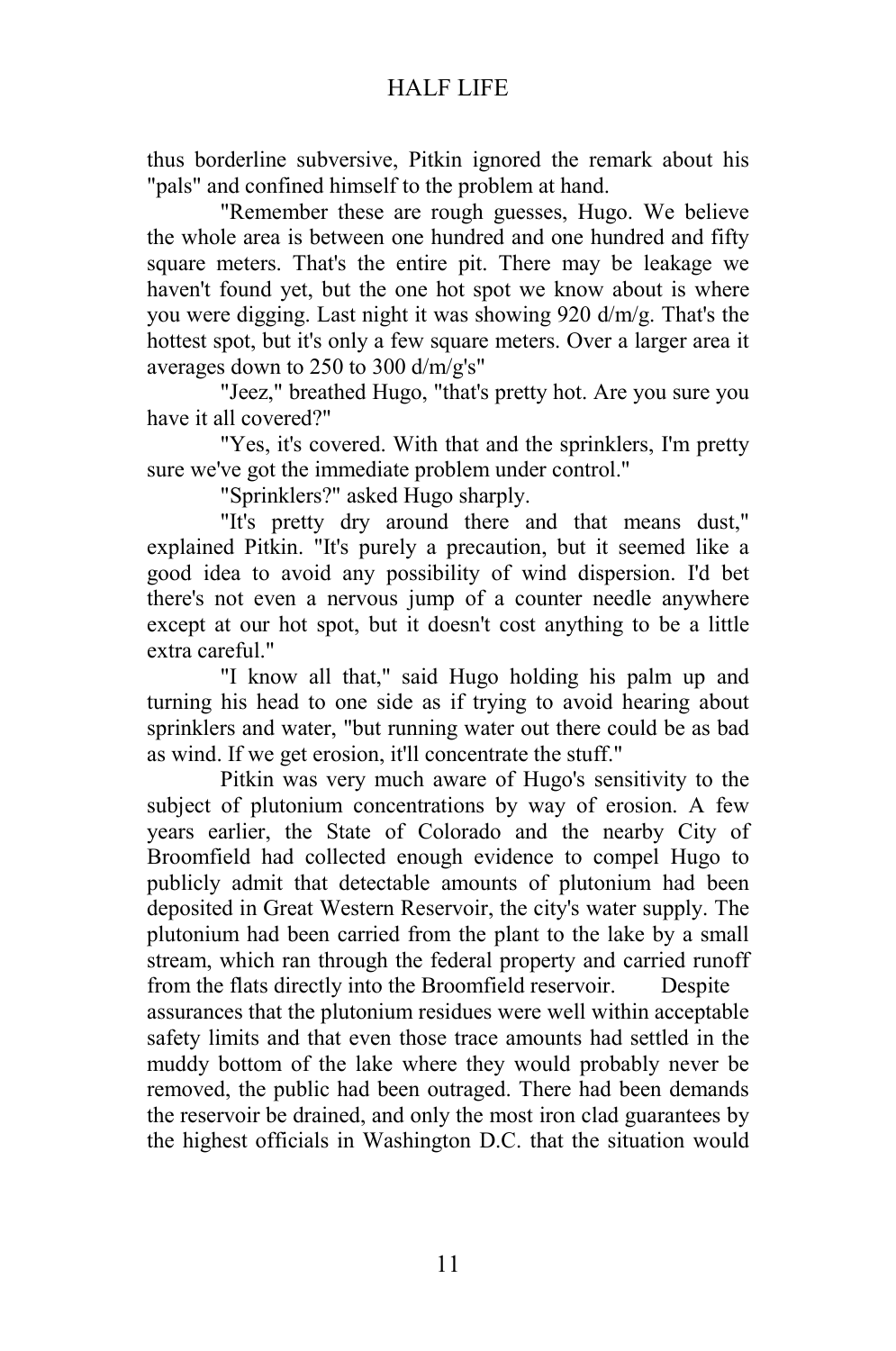be monitored had deterred the massive expense and adverse spectacle of a reservoir draining and earth removal exercise.

The Broomfield experience had given rise to intensive picketing and a barrage of newspaper editorials calling for closure of the plant. A congressional investigating committee had naturally jumped at the publicity opportunity and had held hearings in Broomfield, in Denver, and at Rocky Flats itself. As usual, however, the committee's attention span held only as long as the media kept the story on the front page and in the television lead-ins.

Finally, the heaviest thunder of the public storm had abated and, as one wag observed, "The glow faded from the radiation story." More extreme voices continued to hurl charges and make claims about the hated nuclear work and real and imagined human effects of plant activity. But, wiser critics were content to wait for another day. They knew the radiation hazards inherent in plutonium coupled with the problems of handling and containing the potent metal would outlast the superficial interest of politicos. The plant was vulnerable, and there would be other opportunities.

Hugo Chase had held his job only through some adroit maneuvering and by calling upon some old and powerful friends in the nuclear weapons establishment. Pitkin knew, however, that Hugo could not survive another high visibility incident involving radiation danger.

Having no desire to inflame Hugo, he made only an offhand response to the Director's concern over the sprinkling. "I don't really believe that's a serious problem, Hugo. We're only keeping it damp. No one's going to ask about it, but if they do, you can tell them it's strictly precautionary."

Hugo accepted the idea and repeated it, as though settling it in his mind, "I agree. We don't see any need to mention it at all. As you say, it's simply a safety measure, sort of routine."

Hugo's eager acceptance of the idea of downplaying the sprinkling operation could have been expected. His first line approach to the public in general, and more particularly to the media and critics of the plant, was to give out as little information as possible. That was directly inconsistent with the view of Pitkin Waay, and the divergence of opinion had led them into an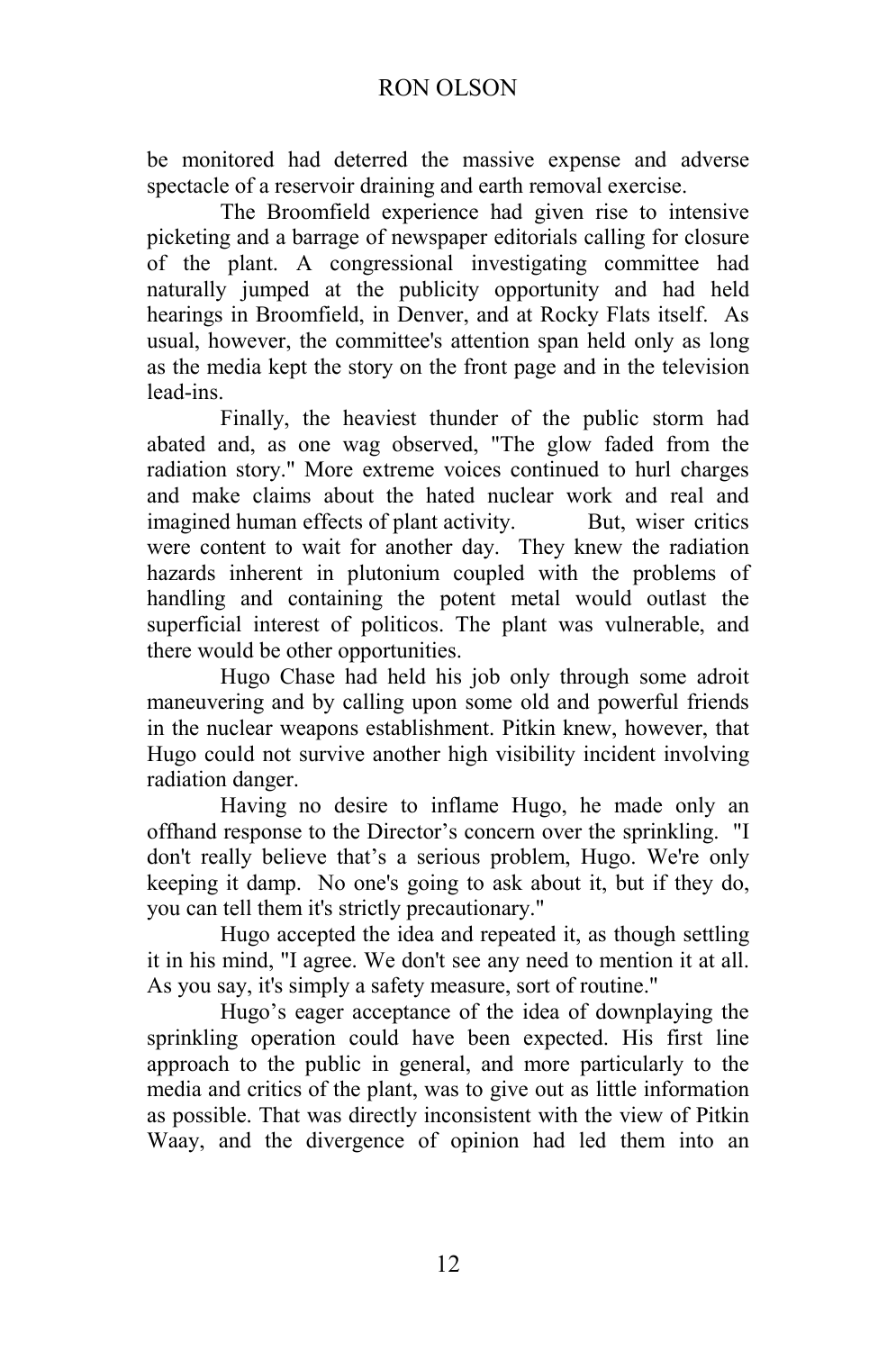awkward and ill-fitting pattern of responding to public requests for information.

"In that case it would be best if you took on some of the questions about containment," suggested Pitkin. "I could stand the variation in what the Post has called our `dodge, step, and duck' routine."

"I may just do that, but don't get any ideas about making yourself scarce around ten o'clock."

The Director insisted that Pitkin attend every press briefing. The argument given for the standing order was that Pitkin's expertise had to be on call to avoid the spread of misinformation about the technical aspects of the plant's operation. That element of meetings with the press, although not to Pitkin's liking, was manageable for him.

It was Hugo's penchant for playing on Pitkin's scientific background, which gave rise to the Deputy's resistance. At least that was the conscious reason Pitkin assigned for his grudging cooperation. Had he permitted himself to think about it, he would perhaps have agreed he simply didn't relish attempting to defend, through evasion, things that he felt cried, not for defense, but explanation. "I'll be there, but let's go easy with your `Doctor Waay, the foremost expert in the characteristics of plutonium' line."

"Now what the hell is that supposed to mean?" flared Hugo, his face beginning to redden.

"Just don't plaster this unfortunate creature of ours with cosmetics, Hugo. Play it straight. That's all," shrugged Pitkin, not wishing to pursue the long-standing debate, which always was loud, but seldom enlightening.

"Okay, okay," waved the Director impatiently, "I just didn't like hearing about water being applied to the area. If you think it's necessary, that's good enough for me."

"Not necessary, only cautionary. It's crude. It's interim, but for a while, it'll work."

Abandoning the subject of sprinkling for one that was growing more immediate and demanding, the Director returned to the problem of explaining the embarrassing lack of information about the stash of barrels.

"Documentation is the key to this press conference, Pitkin. No matter how thin or indirect, we need to turn up a record, an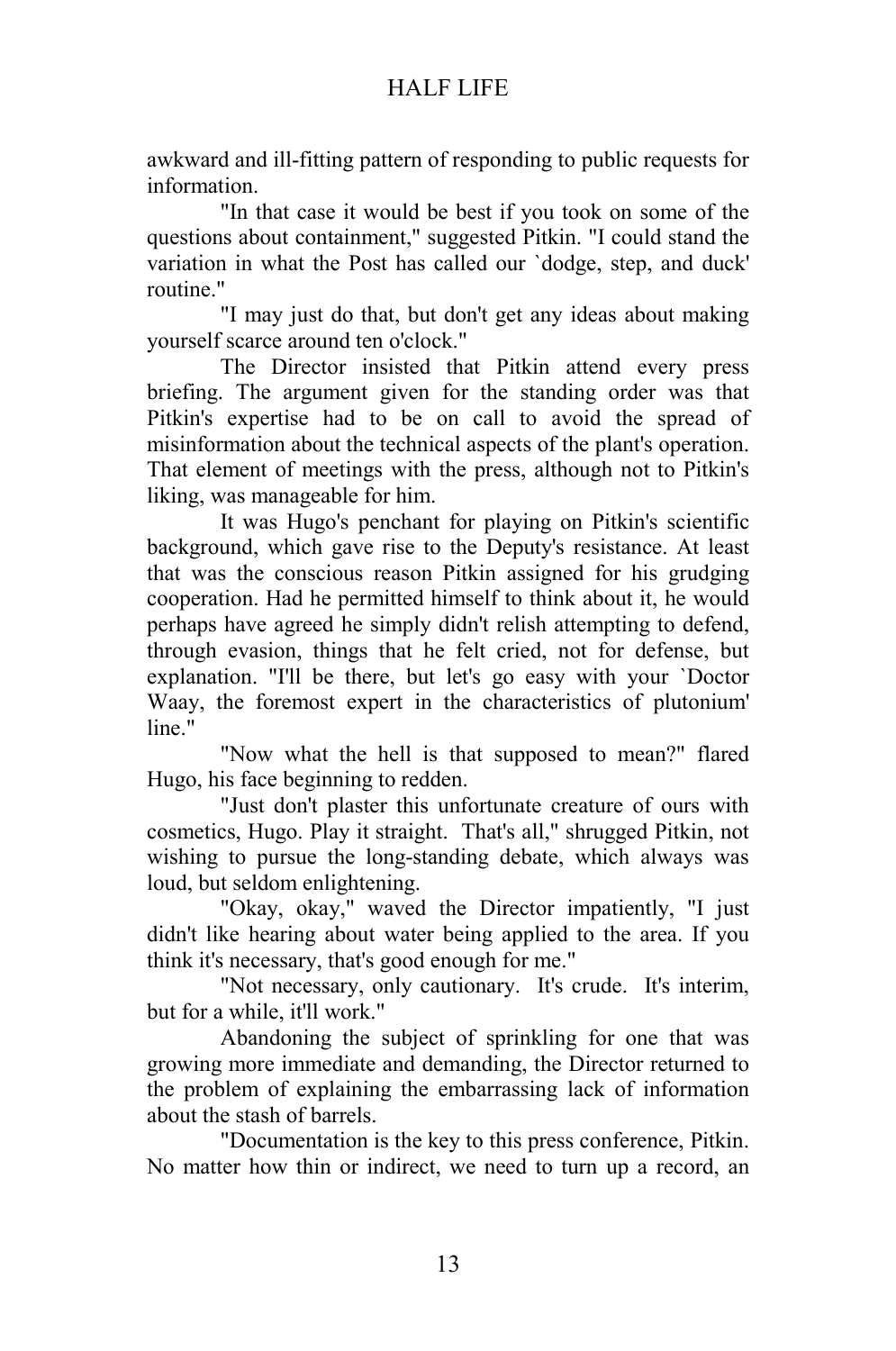entry, some explanation of how and why those barrels were buried out there."

"Then you've found nothing?"

Hugo lapsed into head shaking and mutterings. "No. No record. Nothing. We invite the eyes and ears of the whole state into the compound and then turn up something we can't even begin to explain. I've had Etta and her crew searching almost all night. She knows it's priority, and, if anything was to be found, she'd probably have turned it up by now."

"There are a lot of files out there, Hugo. It's going to take a long time to find anything. It's probably some ledger entry or note in the back of a logbook. I'd guess we're talking about weeks to find it."

"We've got to keep after it though," insisted Hugo. "I can't promise to produce something if it's not there, but I don't want to admit we can't find something either. I expect we'll catch hot red hell either way."

Slamming his fist against the desktop in frustration, the plant's chief officer cried out against the inevitability of onrushing events. "This plant is going to become a target again. Every cynic and every protester who can walk will soon be after us with the volume on ten and the tone on shrill. Mark my words, Pitkin, the cry will go up to dismantle this place. It'll be a replay, a damned bloody replay. By God, if I didn't believe that this place was a vital part of our national defense program, I'd be the first to campaign to shut it down." With a grim smile he went on, "You know, I'd like to shut this place down and toss the keys in their pious faces. Tell `em it's going to be hot for the next twenty four centuries and they can decide what to do with it."

"That's not the type of comment I would recommend for the press briefing," smiled Pitkin. Then he added, "I guess I'd agree with you that the big Casino for today is some record entry of the barrel pit. It is funny nobody confesses to knowing anything about it. I've been here for almost fifteen years and Harvey has been here twenty-five, and neither of us can think of anything which would account for the damn things. My hunch is that someone in the shipping department simply screwed up, probably during one of those periods we were running triple shifts. Things were pretty hectic, and they got behind in getting that stuff loaded and off to Idaho. Then some foreman got tired of working around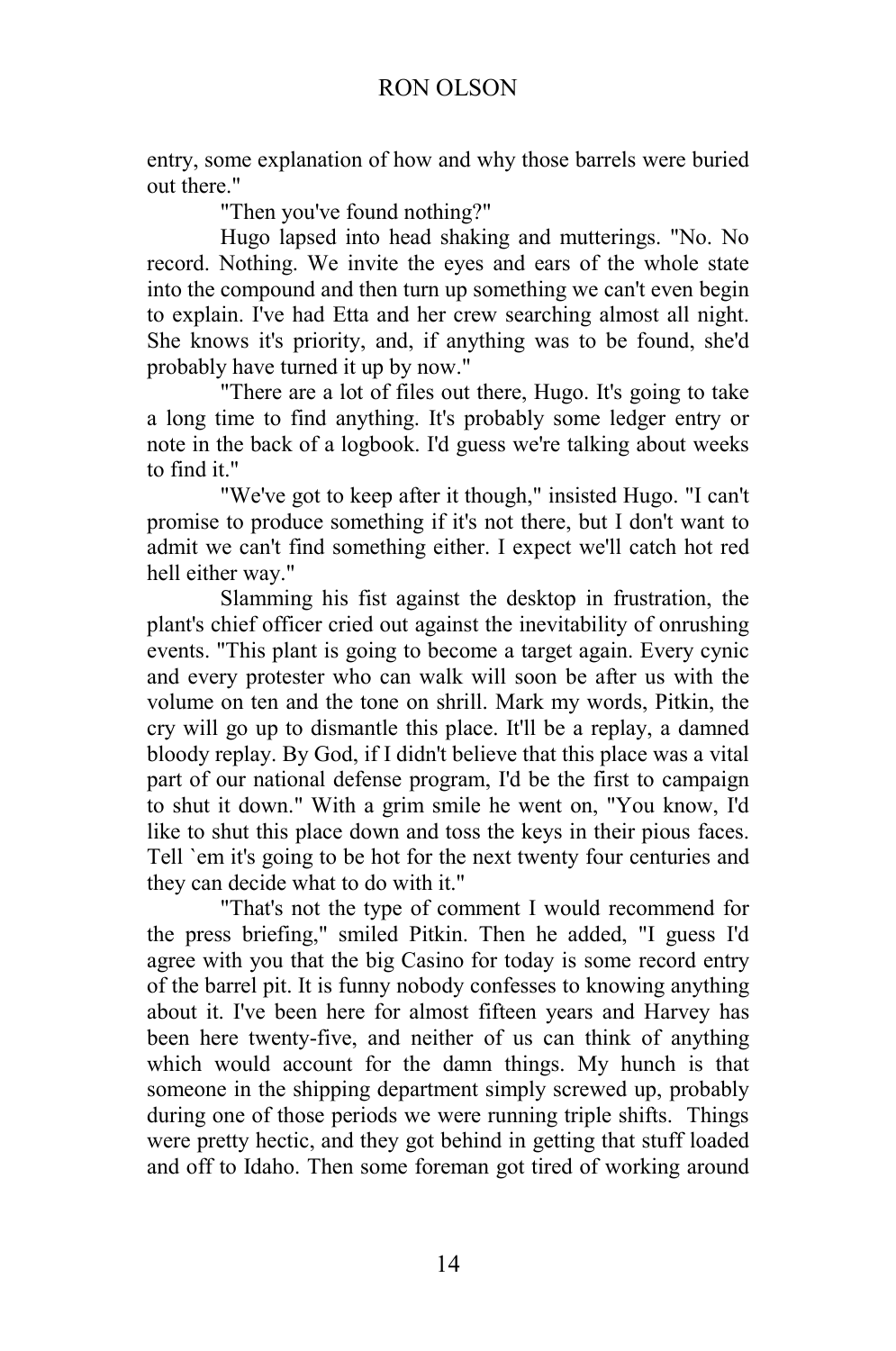it, and simply took a front-end loader and cleared the shipping dock. If that's the case, our bureaucratic system will have conveniently and officially forgotten what was a very minor and probably midnight event."

"Well, don't forget that you're part of the system, Pitkin."

"Unfortunately for my psyche, that's true, and today I need someone to tell me why I am. Maybe it's just my finely tuned sense of humor that keeps me hanging around this place."

"I fail to find anything humorous about any of this," growled Hugo jabbing his finger at the Post.

"To paraphrase Jerome Lee's fictional Clarence Darrow, `When you lose your power to laugh, you lose your power to think straight,' Hugo. Thinking back, I almost feel guilty not having paid to see that gusher of ours begin to spurt up from our own little radioactive strategic petroleum reserve. Then came the great press corps withdrawal. That should have pleased you, the media in disarray and in retreat."

"Some fun," glowered Hugo who himself had been seen to join in the hasty and general removal.

"Speaking again of the gentlemen and gentlewomen of the press," said Pitkin, "given time to reflect on yesterday's events, they're sure to be here today with some hard questions about contamination. We did check their shoes and clothing and determined they hadn't picked up anything, but today we can count on questions about inhalation and lung burdens."

"Those questions will just have to be deflected somehow. I don't believe there's anything we could say which would satisfy them entirely. Our answers should be reassurances. The press should be made to understand that as soon as we have definitive answers and after we have prepared a study of the problem, they will be advised." "Hugo," said Pitkin quietly, "that's standard government crap, and I can tell you now, nobody will buy it. Studies are a plague on the honest taxpayers of this nation. Most of them are cut and paste jobs that cost a bundle and say only that more studies are needed. Promises to `advise' the people are dilatory bunk.

"Giving the small table a shove with the pointed toe of his cowboy boot, Pitkin stood up and jammed his hands in his pockets. "We've been through this too many times, and there's nothing to be gained by going over it again. I've had it with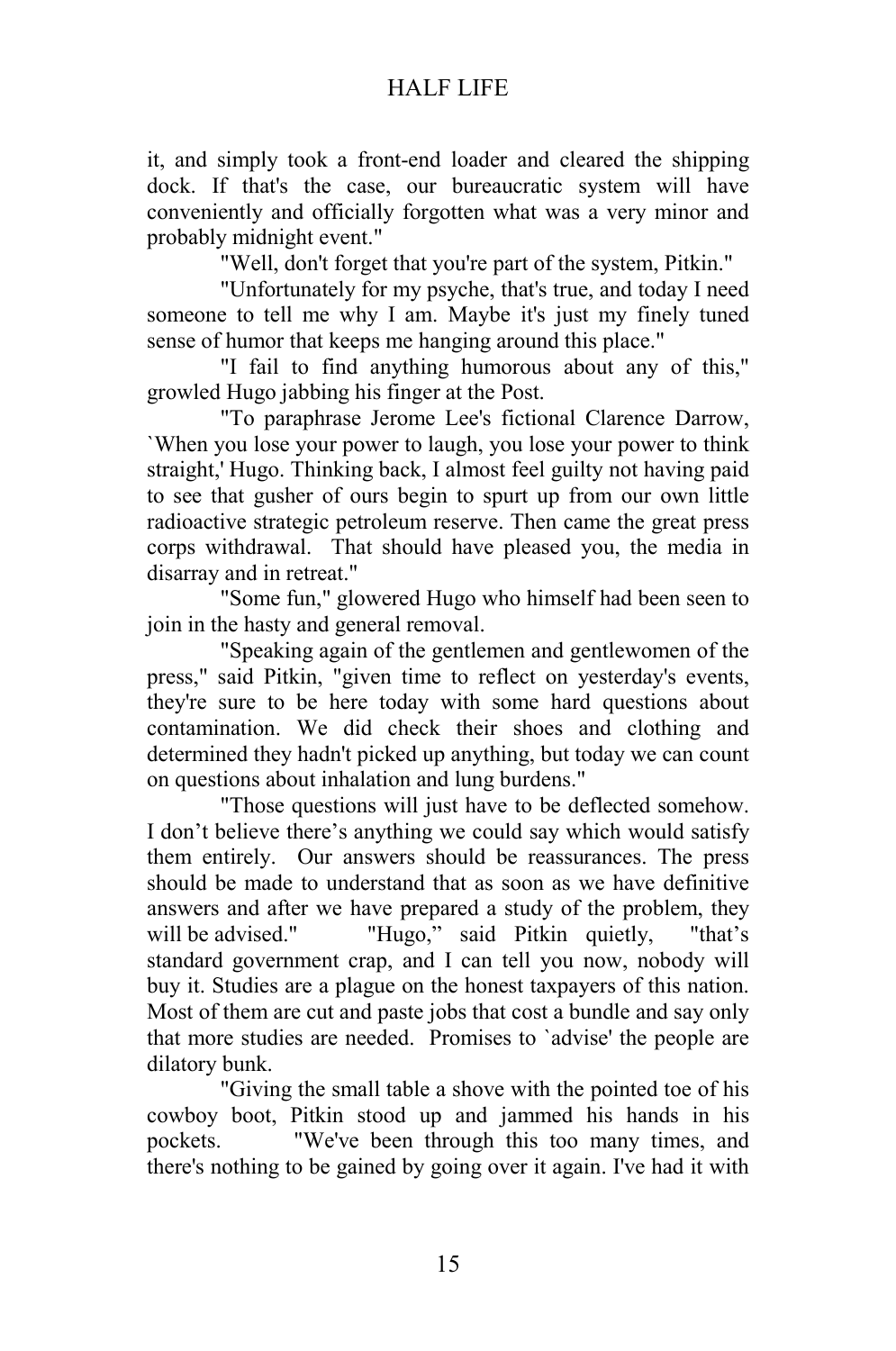making up strategies for dealing with the public. Dammit, Hugo, we're the public. When we hold back on the press, we're cheating ourselves and, each time we do that, we get in a little bit deeper and it gets harder to say anything at all. We're ridiculed and despised and mostly it's because we spend too much time figuring out how not to tell the entire truth. We've forgotten that the people have a right to know what their public servants are doing." Pitkin paused, angry at himself for doing exactly what he didn't want to do, restating arguments made over and over again with his superior. Determined to give the matter some finality, he stated flatly, "We play it straight, Hugo, or you play it alone."

Hugo Chase was close to exploding past any point of reconciliation. His face had become livid, and he had picked up the offending newspaper, which his pudgy hands were twisting into a tightly rolled club. As Pitkin stopped speaking, Hugo sprang from his chair and with a savage sweep of his arm he slammed the rolled paper onto the desk with a furious slap.

The suddenness of the act surprised Pitkin, but its effect on Hugo was far greater. At first startled and then chagrined, he opened his mouth as if to speak, then clamped his lips together in a tight line suppressing what may have been a curse or a threat that he knew he would later regret. His eyes met Pitkin's level stare for an instant. He then spun around and presented his back to his deputy.

"All right, Pitkin, have it your way, but all this straight talk that's so precious will have to come from you." Turning again to face Pitkin, he continued beyond the immediate issue of the possible radiation exposure, "Maybe I'm nailed too tightly to the book, maybe I'm afraid, or maybe I just don't know any other way, but I simply cannot go out there and somehow undertake some kind of revelation for the media. I ask only that you choose your words carefully and try to remember that despite all the trappings of the system you so thoroughly despise, we are engaged in work vital to this nation. If there was another way of maintaining the shred of sanity, or call it fear, which keeps the world from blowing itself apart, I'd be the first to accept it. But pure damnation for it's own sake has never solved a problem and never will. Until I hear a constructive and sensible alternative to building nuclear weapons, one which will guarantee the survival of this nation, I'm willing to be a target, but I reserve the right to resist extreme and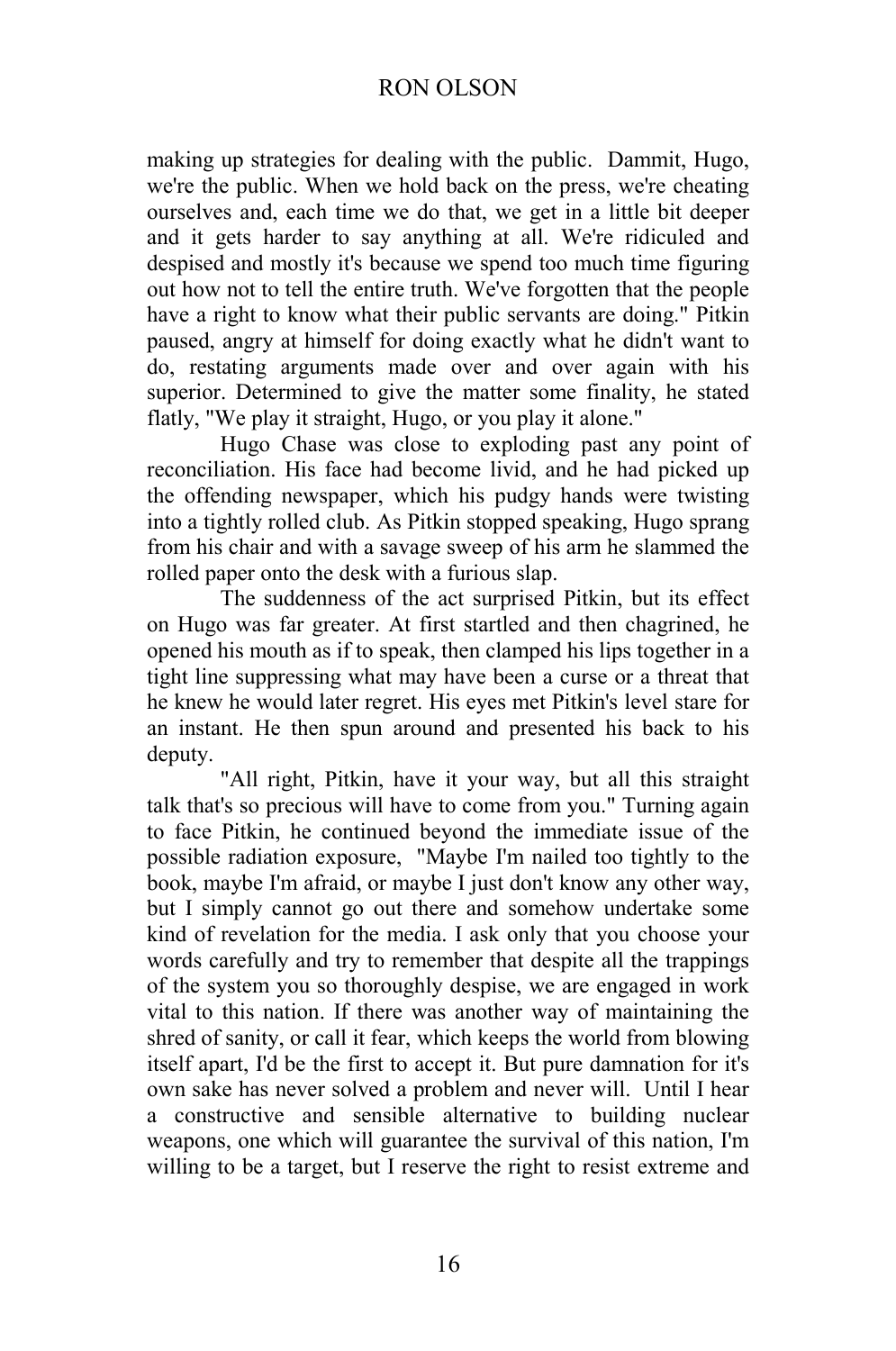reckless criticism, and I will not apologize for this plant or the program it helps execute."

Listening to Hugo's words, Pitkin realized he was seeing a dimension of the man he had never before thought to exist. The blocky, little Director's final words, spoken with quiet dignity and simplicity, were more compelling than if they had been hammered into a tirade and hurled at him.

Before Pitkin could speak and almost as if her entrance were the well timed walk on of an accomplished actress, Etta Westridge, who Pitkin humorously believed to be the real manager of Rocky Flats, walked in and flatly announced, "Mr. Chase, some reporters have already arrived at the east gate. They're hours too early, but they say they're from a network and claim they need pictures and background material. Shall I tell the guard to hold them?"

Shaking his head and forcing himself to adapt to this new information, Hugo sputtered, "Network? Oh, no. Better have them brought directly in. Security will have to escort them, of course."

"Of course," she echoed. "Shall we take them to the conference room?"

"Why, yes. The conference room, Etta," agreed Hugo.

"I don't believe it will hold all of these and the others who will be coming later, sir. Would you prefer the lunch room?" She asked the question as though oblivious to the fact that she had just suggested, and the Director had agreed to, the conference room.

From his sidelong glance and silent plea for direction from his deputy, Chase received only a "Don't ask me," shrug. Yielding to his secretary's apparent preference, he agreed, "Put them in the lunchroom, Etta. That will do fine."

"Well, if you want the conference room, sir, we may be able to squeeze in a few more chairs..." She trailed off knowing what would come. "Anywhere, Etta, anywhere. Just put them where there is room, and then tell me where they are."

"Will there be slides, Mr. Chase? If there are, we'll have to make do with the conference room. You remember, sir, the briefing for the Senate Committee? We started in the lunchroom, but had to move to the conference room. The Chairman was quite upset that we couldn't get it dark enough to see your slides."

By this time, Pitkin was grinning openly and being very careful to say nothing. He knew from past experience that the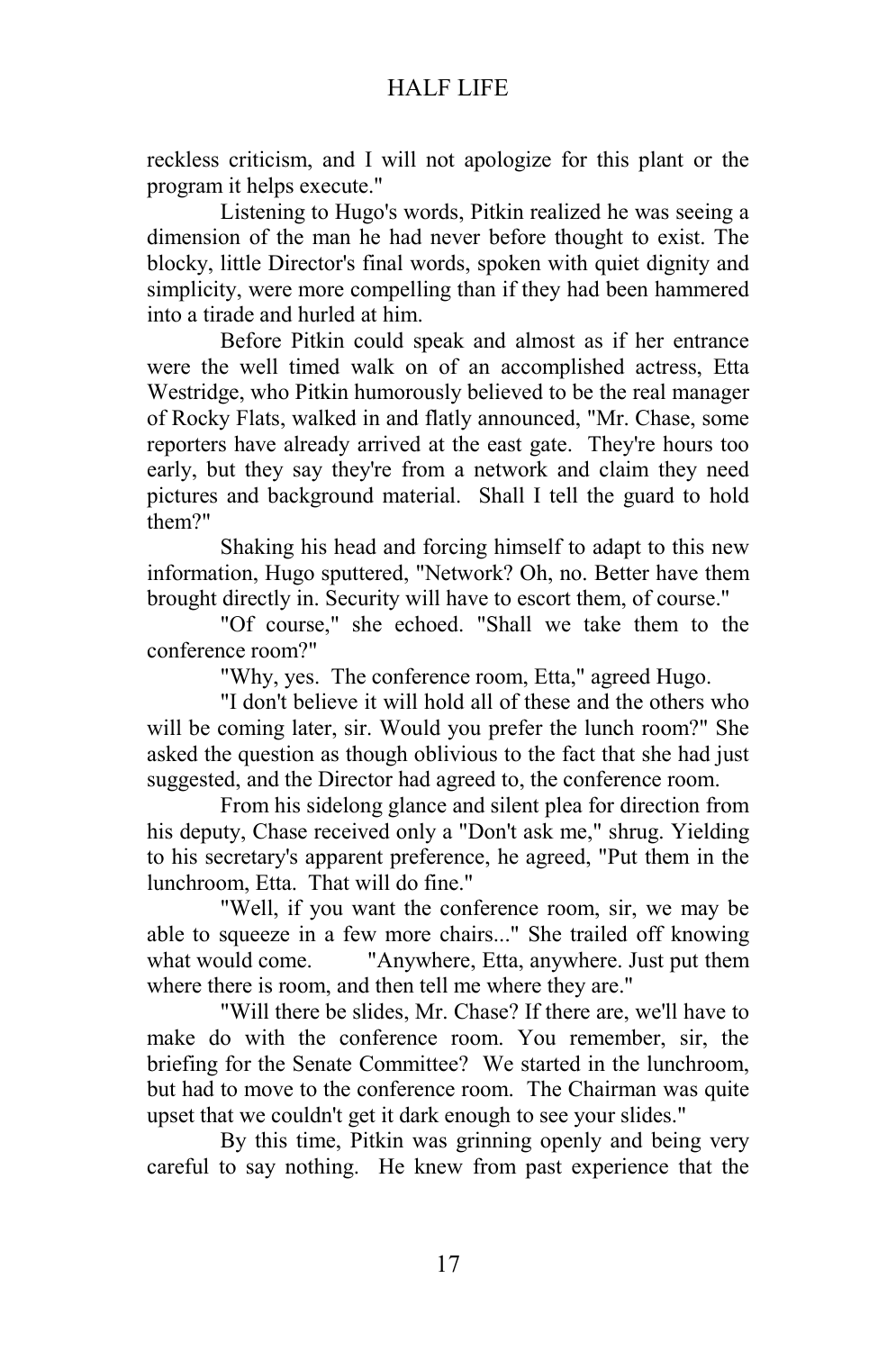briefing would be wherever Etta Westridge wanted it, but before she would announce her decision, Hugo Chase would be pleading with her to do whatever she wanted. Once armed with the Director's approval and wearing his authority like a blazing shield, she would produce results with a chilling efficiency.

"No slides, Etta. No formal presentation or statements. Just questions, lots of questions. Please take the newsmen wherever you think most appropriate." Waving surrendered, he added, "Make the proper arrangements, a regular press briefing just like we've had before."

"Just as you say, Mister Chase."

As she turned to leave, Hugo foolishly made a last futile attempt to inject one of his ideas into her arrangements. "If it's possible, perhaps we should have coffee set up for them."

With the kind of deference usually reserved for the aged and infirm, she intoned ominously, "I'll certainly try, sir, but you know how things are in the cafeteria."

No, he most certainly did not know how things were in the cafeteria. He was not going to ask. She knew that. Pitkin knew it, and they all realized that only by not speaking further could Hugo be forgiven his transgression of suggesting something which in all probability she, with her awesome efficiency, had already done.

"Well, ah.... certainly, Etta. If possible, fine. If not, that will be fine, too."

Having reduced Hugo to the status of mere boss, she turned and, with a "Thank you, sir," swept through the door and off stage.

What could be said about Etta had already been said enough times that Pitkin's hearty guffaw and Chase's "damn" were sufficient to say it all again. However, her performance had cleared away much of the tension, and finally, even Hugo relaxed a bit and managed a grudging smile.

"You know, Pitkin, some day that woman is going to go too far. When she does, I'm going to take those damned sequined glasses and that cat-bed wig of hers and drop them in the nearest shredder." The threat was entirely a rhetorical flourish and had, like other comments about Etta, been reduced to a cliche by its repetition over the years of her reign.

"That's what you get for yelling at the staff this morning," admonished Pitkin. "But, by willikers, I have to hand it to you,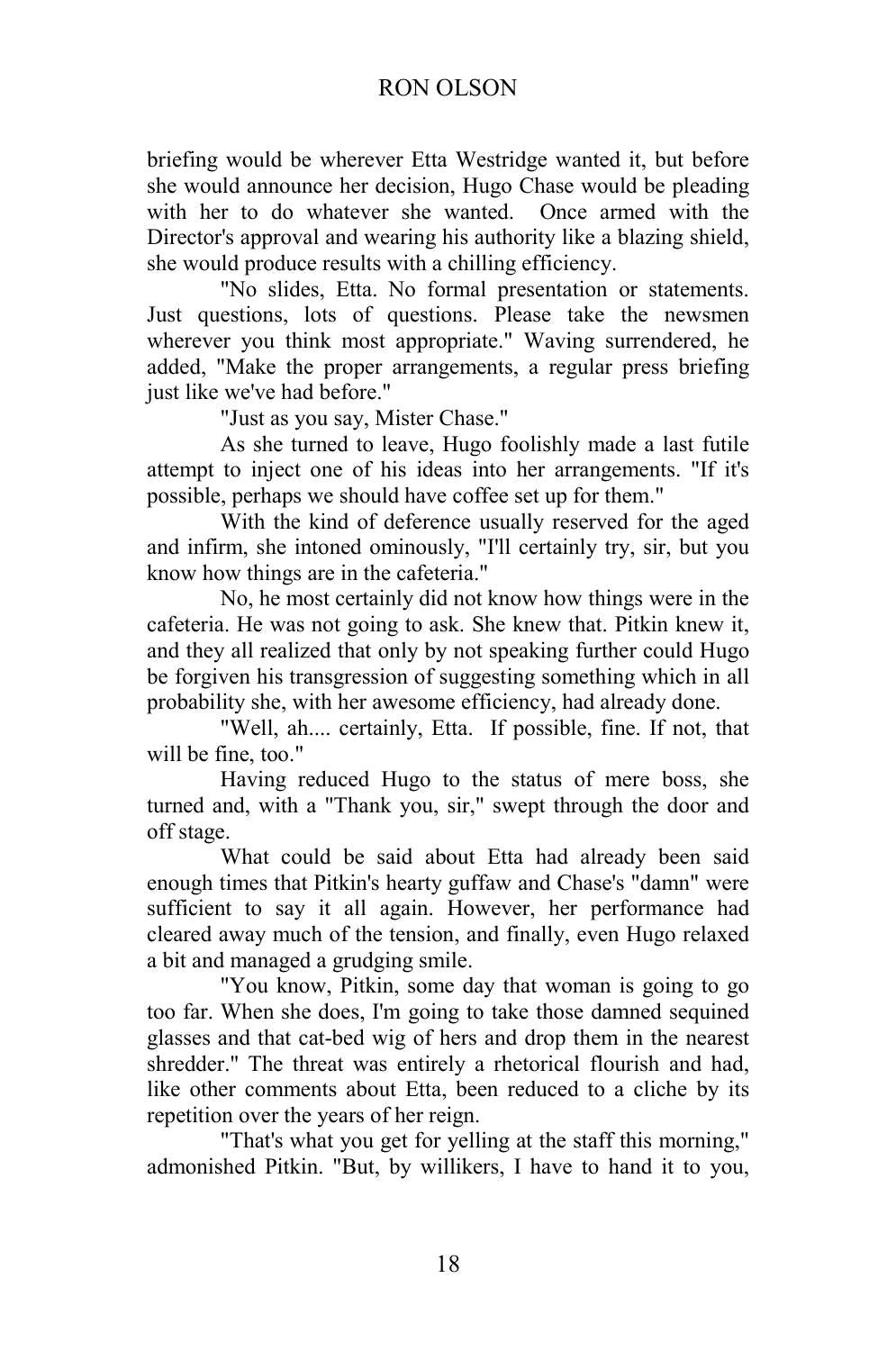Hugo, you've got the right idea. Now, if you can figure out a way of doing all that, let me know. I'll back you a thousand percent. Yes, sir, I'll be right behind you. Count on it."

Pitkin's spoofing tone provoked a chuckle from Hugo who responded in kind. "I just know you will, Pitkin. You have such a way with Etta, perhaps I should simply transfer her to your staff and the two of you could work more closely together."

"That'll be the day you start looking for a new deputy to clean up your damn barrel caches," laughed Pitkin.

"Speaking of barrels," sighed Hugo, "would it be possible to check that hot spot with your radiation control group again before our press briefing?"

"I'll do what I can and get back to you," said Pitkin turning toward the door.

"One more thing, Pitkin."

The Deputy turned and, without speaking, waited.

"If you get a minute, check with Etta and her people to see if they might have found anything in the files, anything, a map, a note, a log book entry. I confess that I forgot to ask her while she was here, but even if I'd remembered, I wouldn't have had the stomach to try and pry anything out of her."

"I'll ask, but when she turns anything up, I suspect we'll hear about it, fortissimo." With a wave of his hand he agreed to meet Hugo a few minutes before the press conference in the "lunchroom, the conference room...wherever."

Hurrying through the hallway and the increasingly crowded reception area, Pitkin checked through the security door to the outer yard. He crossed the parking area to the garage, and seeing that the shop foreman was busy with some welding equipment, scrawled his name on the vehicle sign-out sheet. He stepped to the door of a pea green Ford pickup and thumped the hood. "Okay, Poudre?" he yelled.

The short, heavily moustached foreman looked up, nodded and called out, "Bring it back in one piece. It ain't no damn Jeep."

"A body'd think I broke one of his precious damn springs every day," Pitkin intoned with mocking innocence. As he pulled off the shop pavement, Pitkin slipped the clutch ever so slightly. It was just enough to squeak the tires. He was rewarded with the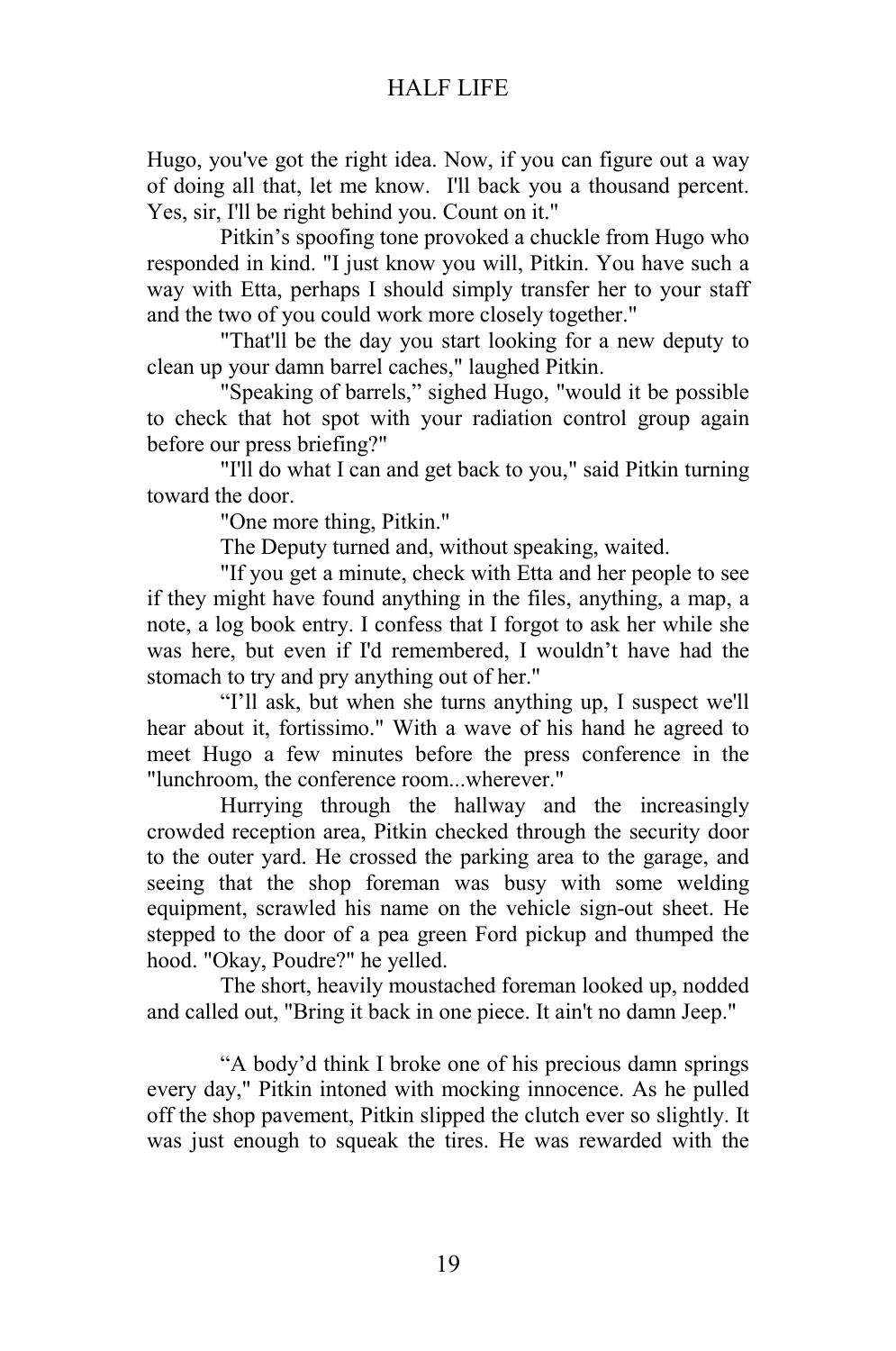image of Poudre scowling into the rear view mirror, calling out his familiar irritation at the "pesky damn scientists."

The friendly argument had been going on for years. Poudre had labeled Pitkin a reckless driver, and Pitkin, in turn, constantly badgered the foreman about the inadequacy of his repair of the government vehicles assigned to the plant. The broken spring Poudre complained about had been a result of one of Pitkin's hurried night trips between the plant and the barrel pit during the frantic efforts to control the plutonium release from the contaminated oil. Revisiting the site in the broad light of day, knowing the worst of the spill had been contained, he was willing to take a bit more time and put Poudre's General Services pickup to less risk. Still, it would have been uncharacteristic for Pitkin to pass an opportunity of continuing his running by-play with the shop foreman.

It was a long mile to the southeast quadrant of the facility. Outside the high chain link fence there were no roads and only a carpet of prairie grass before him. Pitkin drove carefully avoiding the worst of the little gullies that crisscrossed his path. He took a keen interest in the condition of the grassland, noting how years of its not having been grazed had created a cattleman's dream. The thick buffalo grass had reasserted itself and was thriving in a nearly natural state.

Yet, Pitkin knew that grazing the land was out of the question because the plutonium, which contaminated the soil, would also be in the grass and would be ingested by cattle. Through the animals, the radioactive metal and would enter the food chain. Neighboring ranchers had already expressed serious concern about the possible eventual contamination of their pasturelands, and their fears were not without some scientific basis. The spread of released plutonium had, in fact, reached and, in some cases, exceeded the plant's legal perimeter. Nearing the barbed wire fence that marched up and down the east boundary of the federal land, Pitkin slowed and corrected his course to put himself on a direct line with the little cluster of vehicles and men situated on a small rise. The group of workers was in an area overlooking a sharply descending slope which fell away in a southeasterly direction. He stopped the pickup near the other government vehicles randomly parked around a large black plastic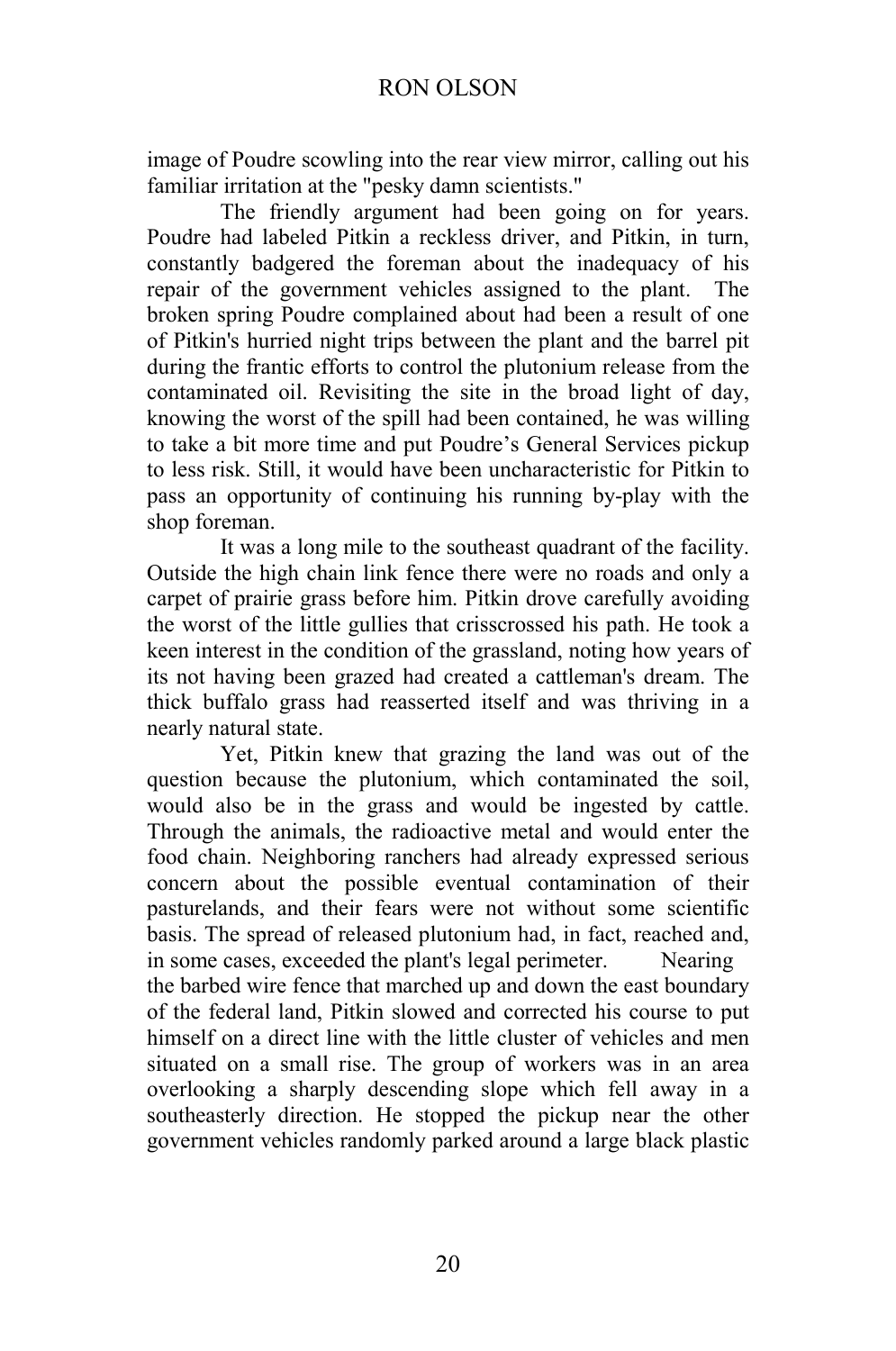cover, which had been framed and secured on its edges by closely spaced cinder blocks.

On the far side of the covered ground, a worker was holding the end of a red hose and waving its sprinkling nozzle slowly and deliberately back and forth. The finer part of the almost invisible spray drifted slowly toward the black shroud creating a dazzle of rainbows over the somber and mysterious burial ground.

Above the glinting spectra of color, Pitkin could see sunlight flooding over the City of Denver. The air was uncharacteristically clear, and, despite the fact that the central city was fifteen miles away, he could see the jutting skyscrapers in startling detail. They glistened, each competing with the other and claiming to be the most lustrous of all. Beyond the downtown area, he could see where the famed Cherry Creek wound its way along, oblivious to the development around it and mischievously confounding the symmetrical inclinations of planners. Still farther to the south and east, he could trace the direction of Interstate 25 by the line of ultramodern brick and glass mushrooms which had sprung up in the fertile soil of energy and technology. Surrounding it all was the unending carpet of houses and apartments stretching to the horizon and apparently beyond.

As he stared at the city, Pitkin realized that the rush hour would now be well underway. The crush of cars would be filling the inbound streets, each vehicle operated by an individual whose identity would be surrendered, for a time, to a mass impulse to hurry, to hurry impassively and implacably with the long term dreams of his life compressed by the immediate goal of simply getting to work.

It was a pattern in which he found no satisfaction. The close, intense matter of traffic was something of a mystery to Pitkin. The impulse in people to be together, to be near others, had to be strong indeed to make them endure the madness of the early morning freeways. He had often wondered why the combination of driver, car, and highway system was not more fragile and more frequently shattered by some random act of neglect or carelessness than it was. Yet, such things did happen, and when they did, lives were changed. Of that he was certain.

With a scowl at the city and the yellow mist beginning to obscure the feet of the magnificently pretentious buildings, Pitkin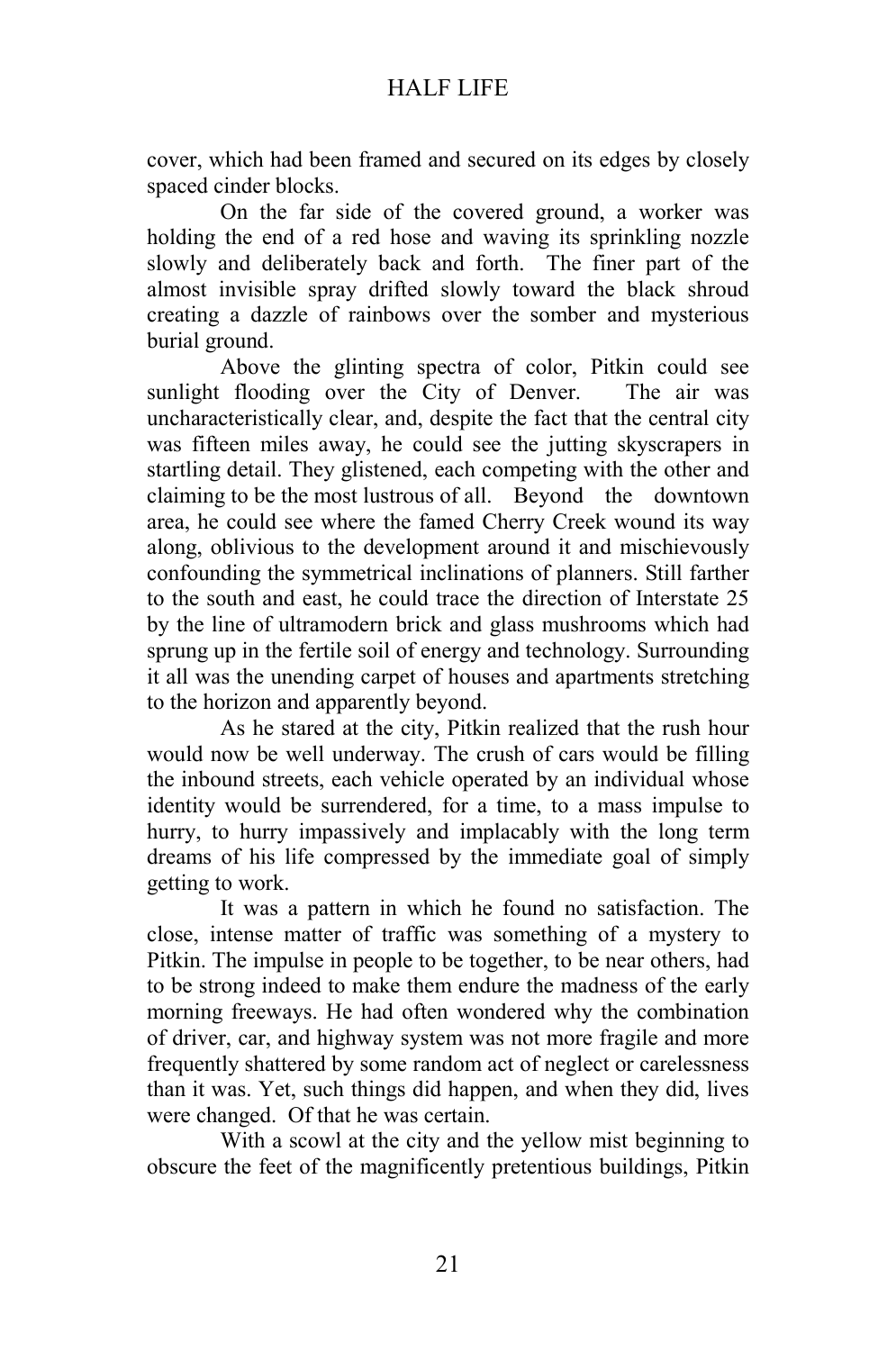climbed out of the pickup and approached the barrel deposit. Casting one last look at the city skyline, he noted that the man with the spray had moved to another area, and the rainbows had disappeared and fallen as droplets upon the sullen black plastic cover.

Pitkin found Harvey Flagler squatting down near a device used to detect the presence of plutonium. Flagler peered intently at the very nervous needle in the instrument. He muttered a bit and proceeded to make some notations on graph paper clamped to a battered clipboard. After a few minutes, Flagler rose with a grunt and leaned forward, massaging one of his knees.

"Damn thing's going to give out on me if I keep this up. These all night parties and the rush, rush is a young man's game, Pitkin."

"Well, I'm afraid this job is going to make us all old before our time, Harv," said Pitkin, falling in alongside as Flagler began walking toward another instrument a few yards away.

Of all the people who worked closely with Pitkin, Harvey Flagler was easily the least talkative. He had little use for those who were uncomfortable with silence and considered nervous prattle to be the sure sign of a character defect.

It was only after the two had stopped and squatted to read two more radiation counters that Flagler finally spoke, "Water from the sprinkler got into one of these buggers a while ago. I thought we really had a zinger. Needle was stuck off the mark." The technician made a few more notes on his paper before grunting a noncommittal, "Uh huh."

You're beginning to sound like my doctor, Harv. Always and forever hemming and hawing about something but never telling me why."

"That right?" said Flagler, unsmiling. After another moment of silence, he looked directly at Pitkin and added, "Well, I sure hope he knows something more interesting about you than I know about this trash pile."

"If you don't know something by now about this `disaster,' as Hugo calls it, you're sure wasting a lot of the government's time poking around out here."

Flagler's leathery face broke into a grin. "Say, this thing really has old Hugo spinning hasn't it?"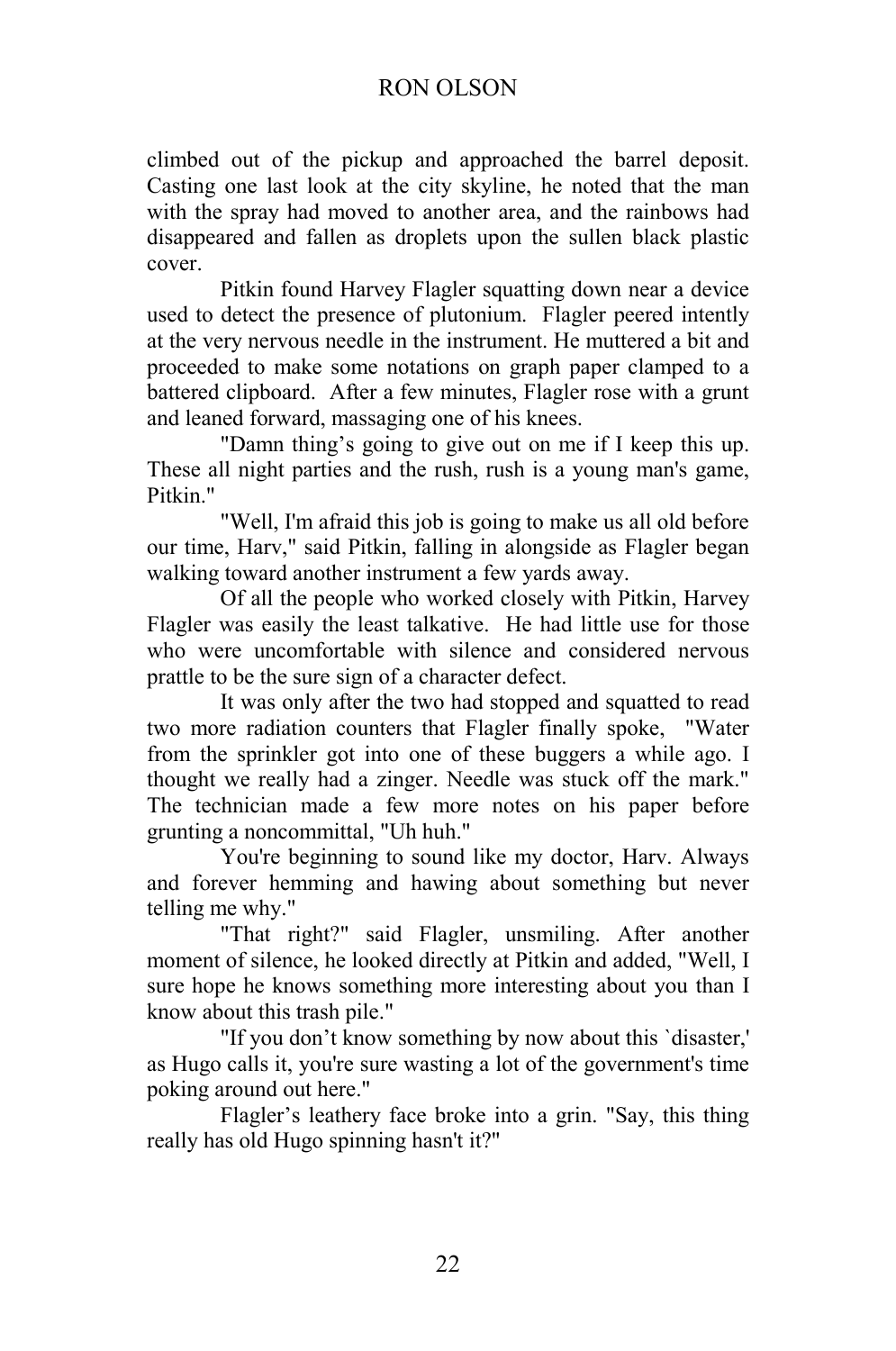"Remember the Senate Committee two years ago?" asked Pitkin. "It was out here about the Broomfield reservoir. I'd say this was at least on a par. That was an argument over radiation levels in the bottom of a lake a couple of miles away. The whole thing was pretty nebulous. The radiation intensity was open to question and the story sort of dribbled out over two or three months. This time we dug up our own radiation on our own property in front of the assembled metropolitan press corps. Toss into that the fact the Senate authorization committee is taking up our budget next week."

"Jeez," whistled Flagler. "No wonder he's, pardon the expression, `hot.'" Then, squinting at Pitkin and scratching the stubble on his chin he mused, "Yeah, Hugo is like that. This damn plant is important to him. No one can imagine him at the grocery store or fishing or home with a beer watchin' TV. Anything that interferes, he hates. He'd be stirred up all right."

Pitkin nodded absently, "Hugo puts a lot of himself into this place. I guess I admire him in a way. He's one of those rare people who really believe in what they're doing."

"I guess so," agreed Flagler. Then unexpectedly, "It's you, that I can't figure, Pitkin. You work long hours, very long hours. You work like a man who's tryin' to finish a job that's killing him. Maybe you're standing too close to the job, but seeing it from too far away."

Pitkin felt a slight flush of embarrassment at the appraisal so openly and unexpectedly delivered. "That's quite a speech, Harv. Either you've taken up psychology, or you've been spending too much time with old Cope. He's forever telling me that I'm crazy for building bombs when there's so much fishing to do."

"Cope's right. At least about not doing enough fishing. He told me the other day he'd finally got you to agree to take a couple of days off and go up to Routt Lake. Are you still going or are these damn barrels getting in the way?"

"I'm hoping I can still manage it. If I don't, I'll have to contend with Breck, and Cope'll be back at me, calling me a `pizzen peddler.'"

"I know. He calls Hugo peddler numbers one and you peddler number three. He says there isn't anyone whose `pizzen happy' enough to be number two to Hugo."

"Speaking of `pizzen,' Harv, what have we got here?"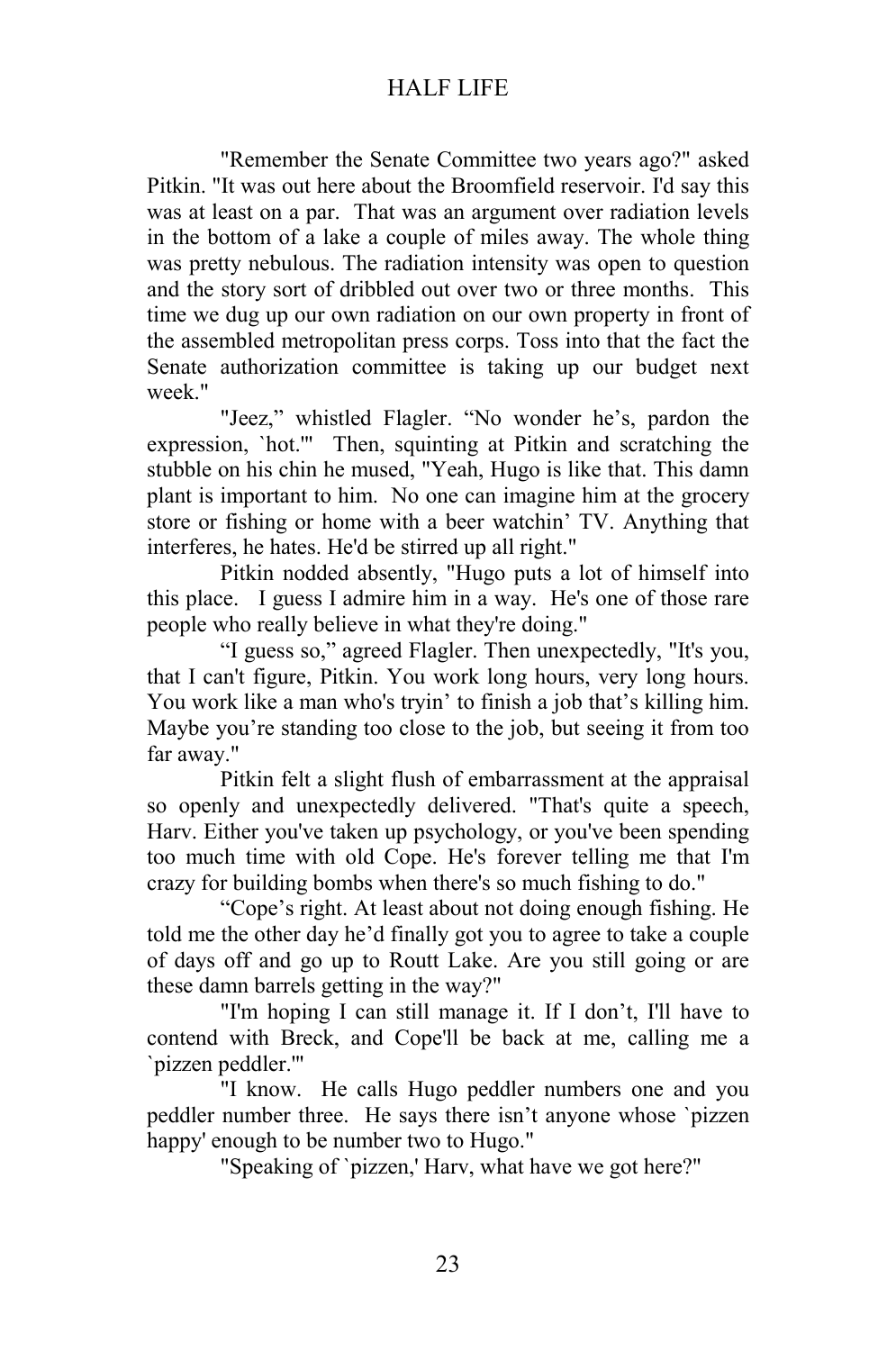"We're pretty short on anything spectacular, I'm afraid, but here, look for yourself." Flagler thrust the clipboard into Pitkin's hands and returned to scratching the stubble on his neck.

Pitkin's eyes raced down the columns of numbers, pausing briefly at random points before moving on. Tilting the board toward Flagler he asked, "Do you need this right now, Harv?" Noting the negative shake of Flagler's head, he tucked the board under his arm and shrugged, "Pretty nasty, but I don't believe it's a public calamity, just yet. There's a general increase around the barrel pit and one hot spot where we had our gusher. You agree?"

"You're the expert," answered Flagler, "I just read meters, but for what it's worth, I don't think we've got a radiation problem in this area that we can't handle."

Pitkin glanced quickly at him, registering the emphasis on the words "in this area." "Are you trying to tell me something, Harv?"

"Pitkin, yesterday and today were the first times I've seen any soil contamination readings for this area for three maybe four months. You know we monitor the whole reservation and have a routine for checking the air samplers, but have you looked at the ground accumulation logs recently?"

Pitkin's brow furrowed for a moment before he answered. "I'm not sure I follow you. I review them periodically, every three months in fact. Of course, I look at them incidentally when something like this happens. They're not very useful except for background information. Now, tell me why you ask."

"Got an hour? It's something you better look at yourself."

"I'm sorry to say I haven't, Harv. I've got that damn press briefing coming up, and I promised Hugo that I'd take another run at the files to look for some reference to our little dump here. Can it wait?"

"It'll keep," said Flagler with a shrug, "besides it may not be worth the time anyway."

Moments later, as Pitkin wheeled the pickup away from the barrel deposit, he saw Harvey Flagler standing alone staring into a thick green bound book. Pitkin hesitated and even slowed for a moment. Then he looked at his watch and shook off the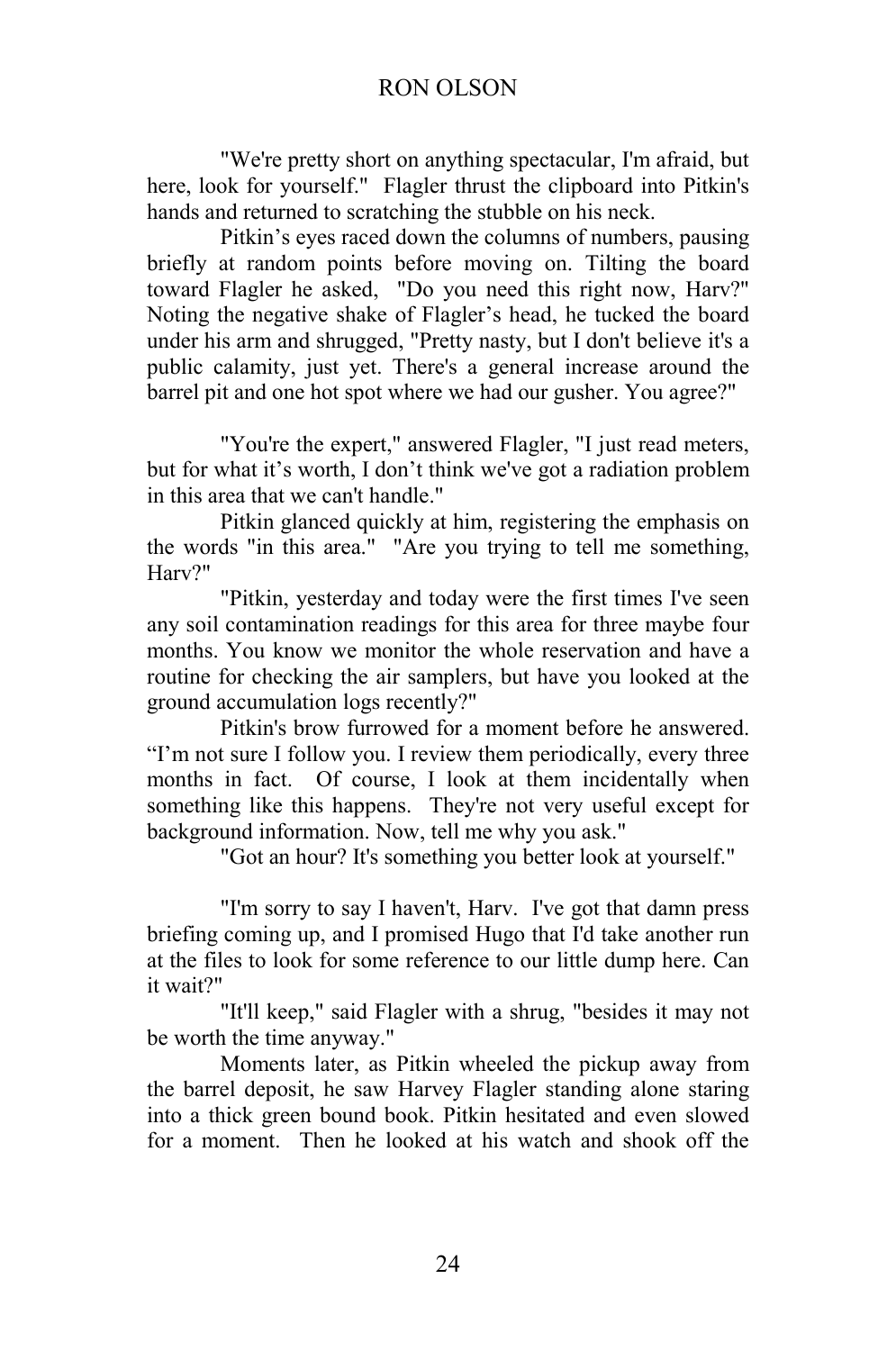thought. With a frustrated kick at the accelerator, he aimed the pickup back toward the impassive concrete buildings of the plant.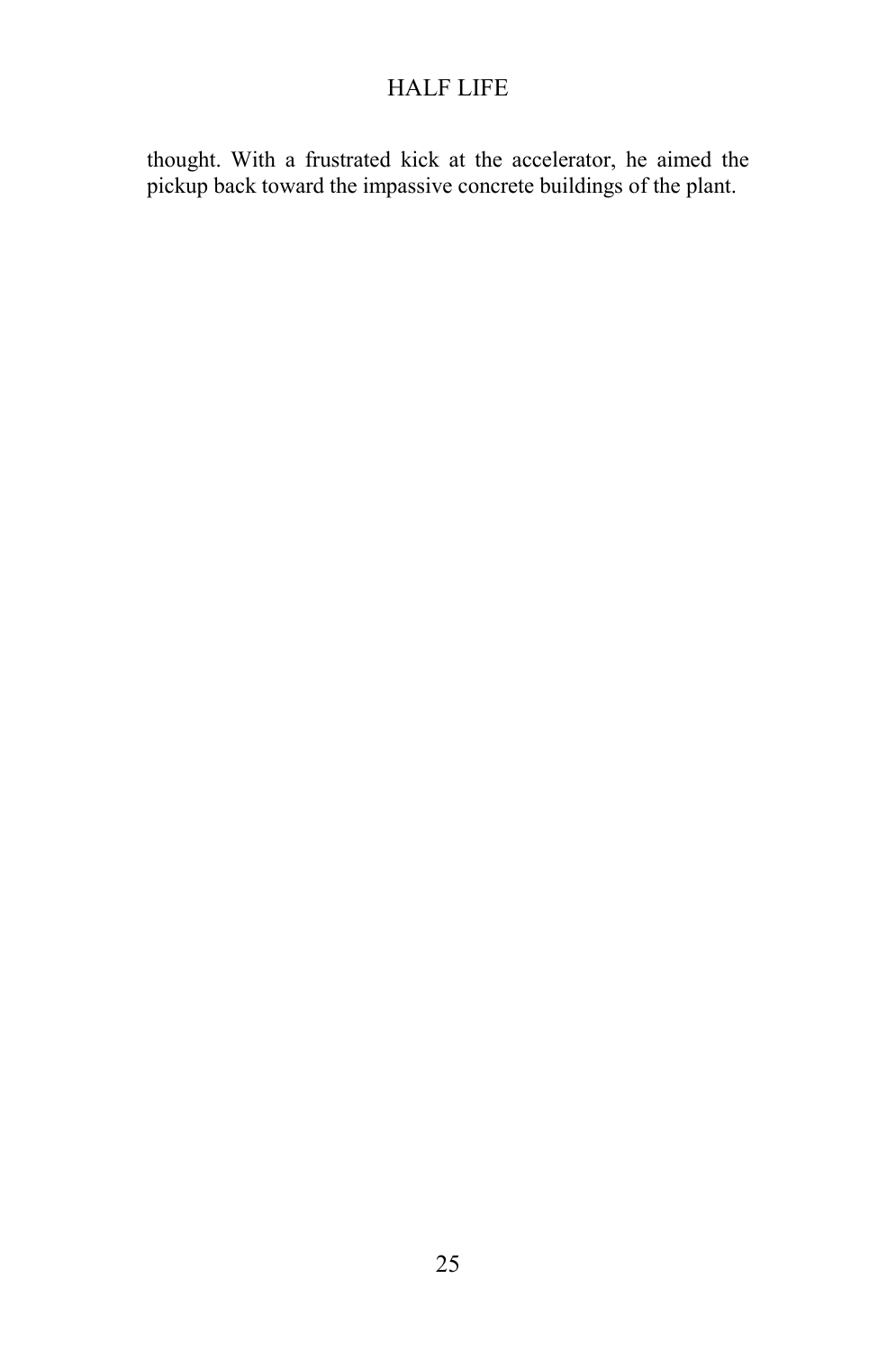# **CHAPTER TWO**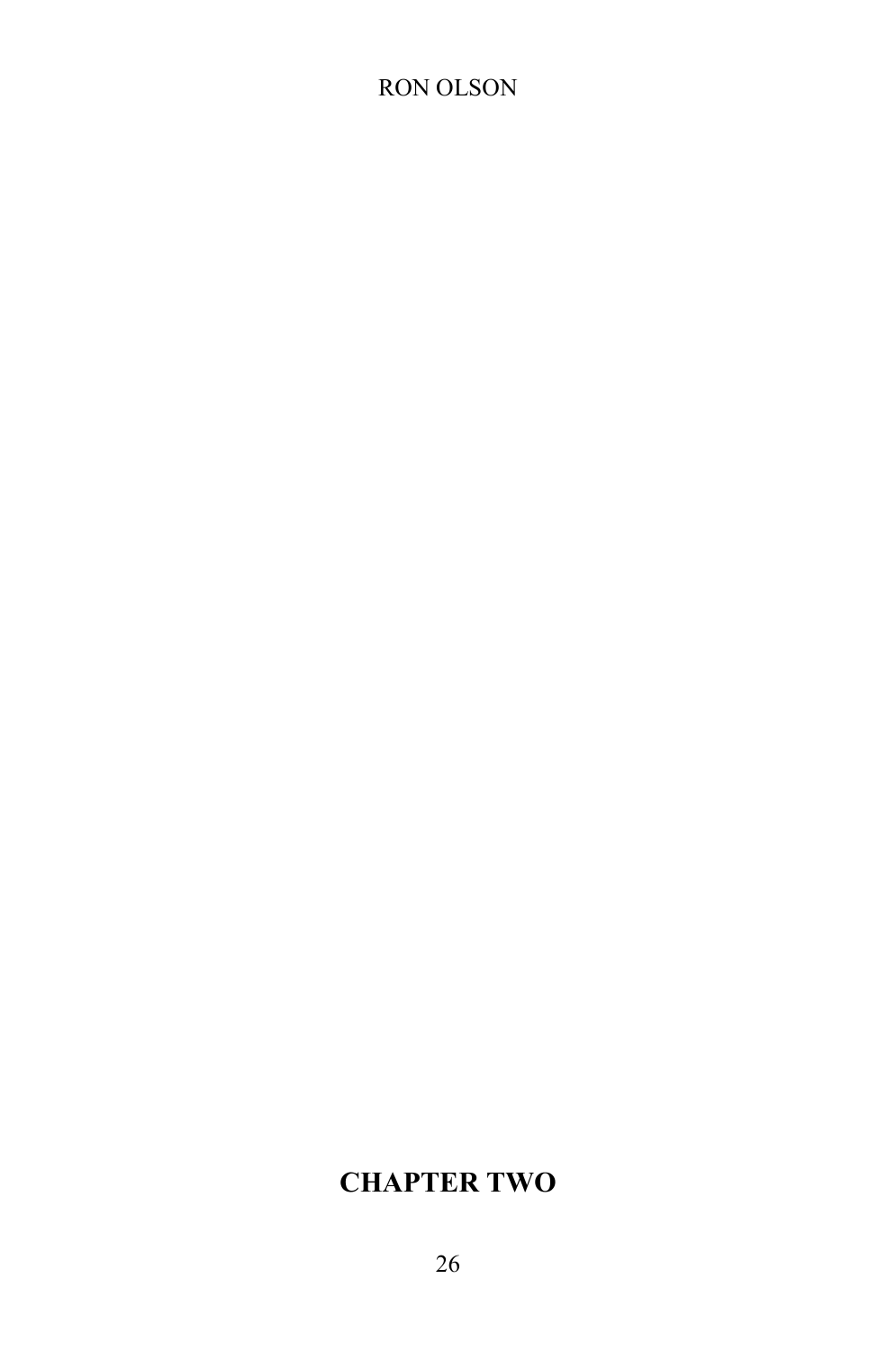"Gentlemen, oh, yes, and Ladies, I do not have a prepared statement, but I would like to begin by welcoming you to Rocky Flats. I know most of you, of course. However, we do have some new faces here today. Some of your colleagues from the networks have joined you, and I want to be the first to welcome them to this facility. For the first time visitors, I should point out that our goal is to make as much information available as possible. There are naturally some areas of inquiry that are closed, but I assure you, they are narrowly limited, and they are closed only because of the legitimate demands of national security."

Cynics as suppressed sarcasm might have characterized the slight shuffling among the assembled reporters. It was only barely noticeable. In a more compressed atmosphere, such as the smaller, nearby conference room, it would have been decidedly more obvious, but in the spacious lunchroom, it quickly dissipated and a stranger to Rocky Flats press conferences would have passed it off as a sort of settling-in. It must have been that Hugo Chase did not notice the little titter, because he continued without interruption.

"Before taking your questions, let me introduce the men here at the table with me. On my left is my deputy, Doctor Pitkin Waay. Doctor Waay is recognized throughout the scientific community as an expert in the physical properties of plutonium. I might add that Doctor Waay is a native of Colorado. In fact, he grew up on a ranch only a few miles from here."

Inwardly, Pitkin flinched. "The home town boy crap won't sell this crowd, Hugo," he thought, "nor the heavyweights from Washington," he told himself, noting that the local contingent of reporters had indeed been swollen by the addition of some obviously high priced talent from the networks.

As he spoke of Pitkin's expertise, Director Chase may not have felt the sharp glance thrown up at him by his deputy. He may not have heard the accompanying sharp cough, but in any event, he turned in the opposite direction and continued.

"Also here with us is Mister Lamont Wellington, our public relations officer. Mister Wellington arranged this news briefing knowing that the soil sampling program on the property surrounding the facility would be of interest to you."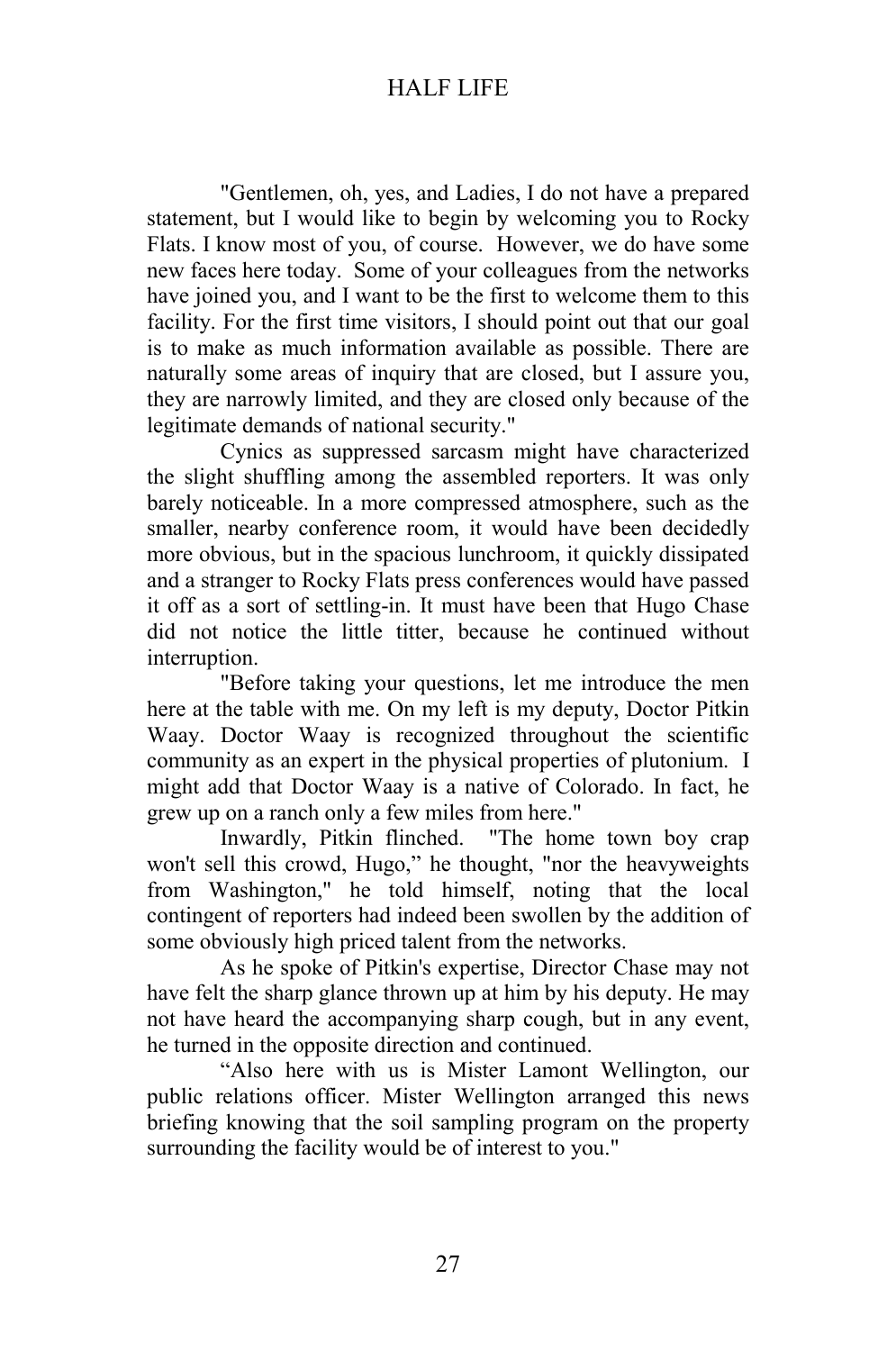"Sure he did," thought Pitkin. "He also was a big shaker in starting this whole damn soil sampling business. If he keeps relating to the public the way he has in the past, Hugo's nightmare of dismantlement may become a living fact."

Hugo was warming to his task; convinced of the truth of the old cliche that reporters were more interested in their stomachs than in news. "Mister Wellington has advised me that, following a question and answer period here, we will have a recess for some delicious hot rolls and coffee. After that, we will adjourn the formal press briefing for a motor tour through the area to allow you to see for yourselves some of the activities associated with the program. Mister Wellington will accompany you and will advise you when and at what point you may take photographs. Unfortunately, we cannot permit cameras in any building other than this one, and even here, in the administrative area, we have photo restrictions."

"Again, I would note the presence of some newcomers out there and accordingly offer a few further words for their use as background."

From the ranks of newspersons came an anonymous, "I thought you said you didn't have a statement, Hugo."

The quick flush of the Director's face was evidence to all who knew him that he was simply talking, perhaps with the hope of softening up what he sensed was an unfriendly and tougher than usual group. It occurred to Pitkin, who knew quite a bit about how his superior's mind worked, that Hugo was angling to provoke enough uninformed questions from among the out-oftowners to dilute the intense interest of the more sophisticated locals.

Hugo ignored the shouted jibe and plunged ahead with a recitation of facts about Rocky Flats. He described how the plant had been constructed in the early fifties by the Atomic Energy Commission and how it was only one link in the chain of nuclear weapons facilities spread throughout the United States. At that point, he recited the standard formulation that Rocky Flats had been assigned the mission of fashioning "critical components" for nuclear devices. Moving on, he painted a picture of the elaborate safety program, the concern for worker health and for the public well being. Hugo next launched into the statistics on how the economic stability of the surrounding communities was, in part,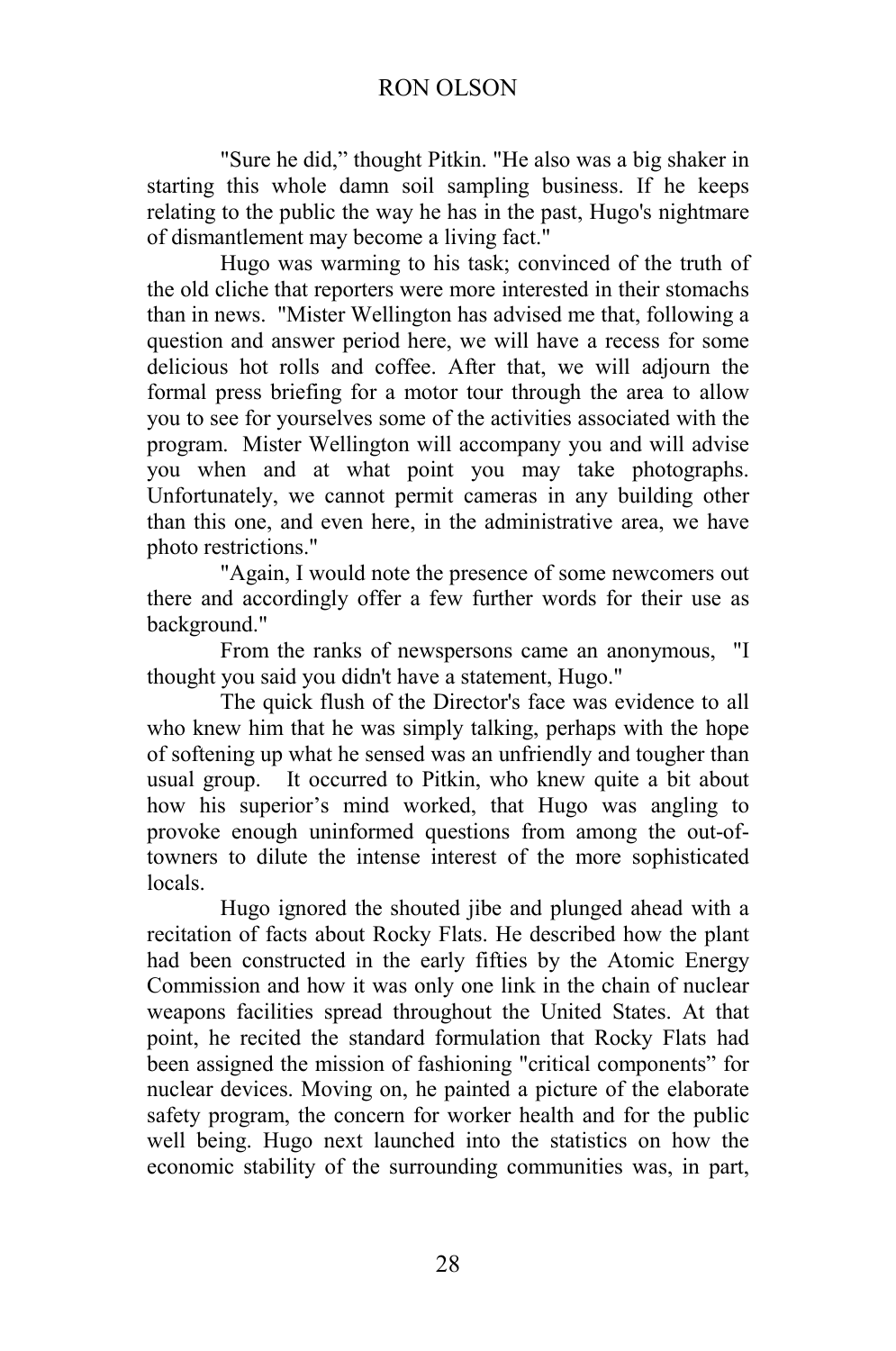founded upon the employment of some three thousand skilled people at the plant, and how the federal government was a dependable employer whose presence was a note of stability in an otherwise volatile job market.

Sensing that toleration and politeness were turning into hostility, Hugo rushed through a canned explanation of the soilsampling project. According to him, it had been undertaken merely to reassure the community at large that the land surrounding Rocky Flats was virtually free of radioactive contamination. He made it clear that the government's position in the long smoldering controversy over the location and operation of the plant in the Denver area was "under review." He suggested that the views of local officials on the subject were, admittedly, well intended, but technically misguided.

Finally, like a beleaguered warrior taking up his shield, Hugo jammed on the thick glasses he had been nervously cleaning and announced, "I'll take your questions gentlemen,... and ladies."

Hugo, sensitive to his obvious stumbling and his persistent failure to recognize the distaff side of the press corps, called on a young woman who had been glaring at him from the front row.

"Mister Chase, I'm Shelia Montrose and I assure you I'm a gainfully employed reporter. In fact you may have even seen me at one time or another in the past five years I have been reporting the evening news for KCOL TV." Ignoring the suppressed group chuckle that followed her cut at Hugo, she continued, "We all know that yesterday a deposit of barrels containing contaminated oil was discovered during your soil sampling demonstration. My question is twofold. First, what is the reason for radioactive oil being buried here at a weapons facility? Second, what type and how much radiation are we really talking about?"

"Well, Ms. Montrose, that may be a threefold question, but we'll allow it." Hugo's forced, "heh, heh," fell as flat as only forced humor can fall. The only one in the room who joined, or attempted to join, in the Director's little joke was Lamont Wellington. His ingratiating snigger served only to drive plant public relations down another fraction.

"To answer your first question, Ms. Montrose, it was indeed oil that was contained in the barrels. As you perhaps know, one of our functions here requires us to use lathes to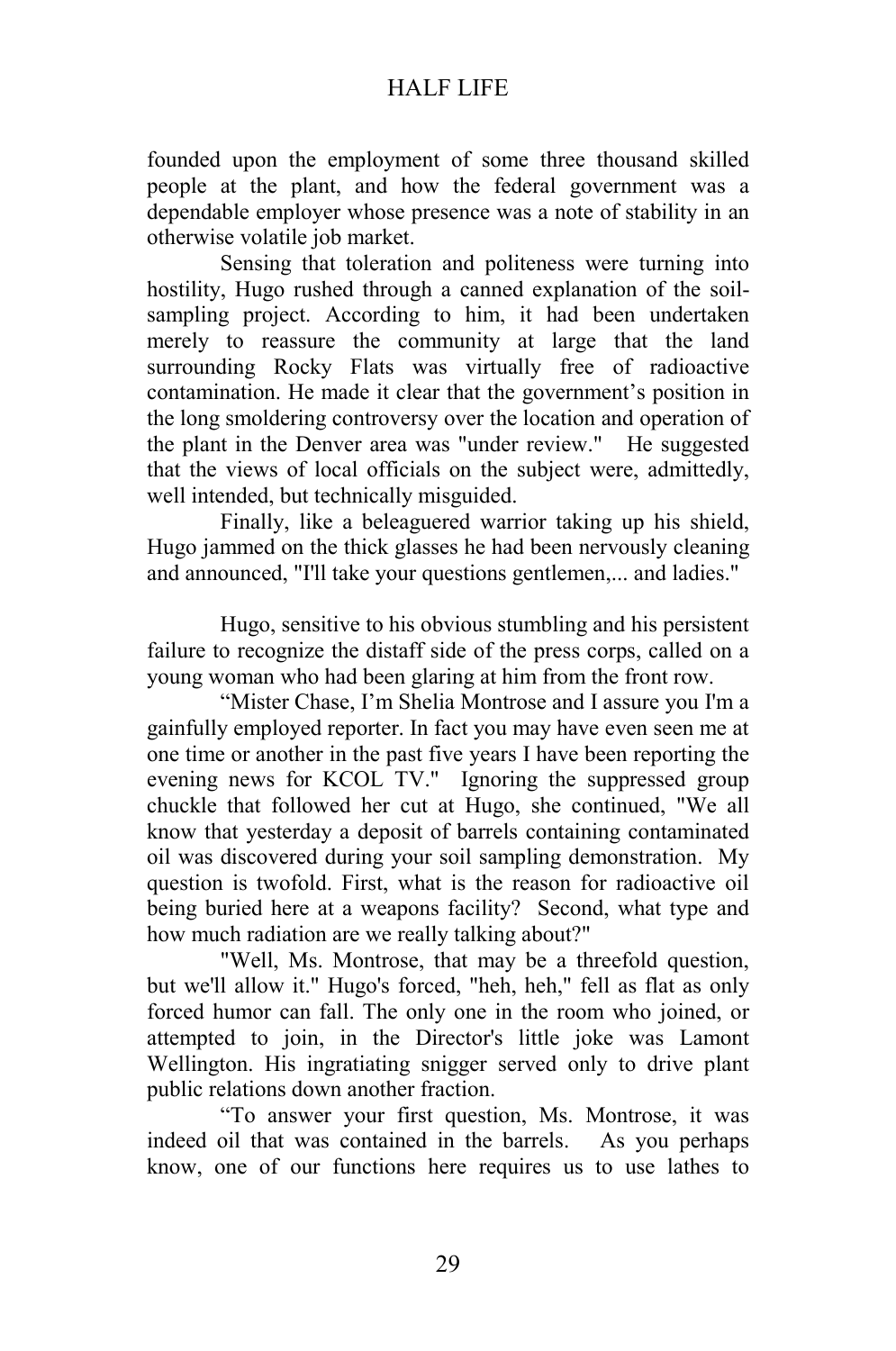machine metal parts. In such an operation the lathes are cooled and lubricated with special oils. That oil, once used, cannot be reused and has to be disposed of in a safe and environmentally acceptable manner. Our practice is to ship the oil to radioactive storage areas located on government reservations in Idaho. The barrels we saw yesterday were undoubtedly placed in their present location for temporary storage pending shipment to a depository. I suspect they were overlooked and not shipped as planned. It was clearly an oversight, and I might add, a very minor one."

Pitkin couldn't help marveling at the Hugo's explanation. "He's amazing. Absolutely amazing," he thought. "Where in the world did he find that one. `Temporary storage,' my tintype." Pitkin was all the more surprised by the Director's statement since no record of the deposit had been found, and in the moments before the press briefing had begun, Hugo had still been toying with the extravagant notion of trying to paste a classification label over the entire affair.

"As to your next question," Hugo continued, "it goes into a highly technical area. Therefore, I will defer to Doctor Waay." Thus, the old pattern, established at press conferences years ago, prevailed. All operational or policy type inquiries were usually fielded by Hugo Chase. Questions delving into scientific or technical areas fell to Pitkin.

As attention shifted to the tall physicist who rose and stepped to the podium, there was an increased level of interest among the reporters who had dealt with him before. Pitkin was known by them to be as direct and as forthcoming as the confines of bureaucracy would allow.

In his mind, Pitkin felt he was performing a ritual. He knew the questions the press would ask. Many of the reporters knew the answers he would give. It seemed that no matter how careful he was in making explanations and how painstaking he was in constructing answers, the reporters were never satisfied with his effort. It was just as true that he was seldom content with the stories which found their way into print.

When he had first come to the plant, he had enjoyed the give and take with the press. Like those not accustomed to dealing with the media, he had the feeling that his expertise was really being called upon and that his questioners were interested in the answers. The ensuing experience had been a bitter lesson for him.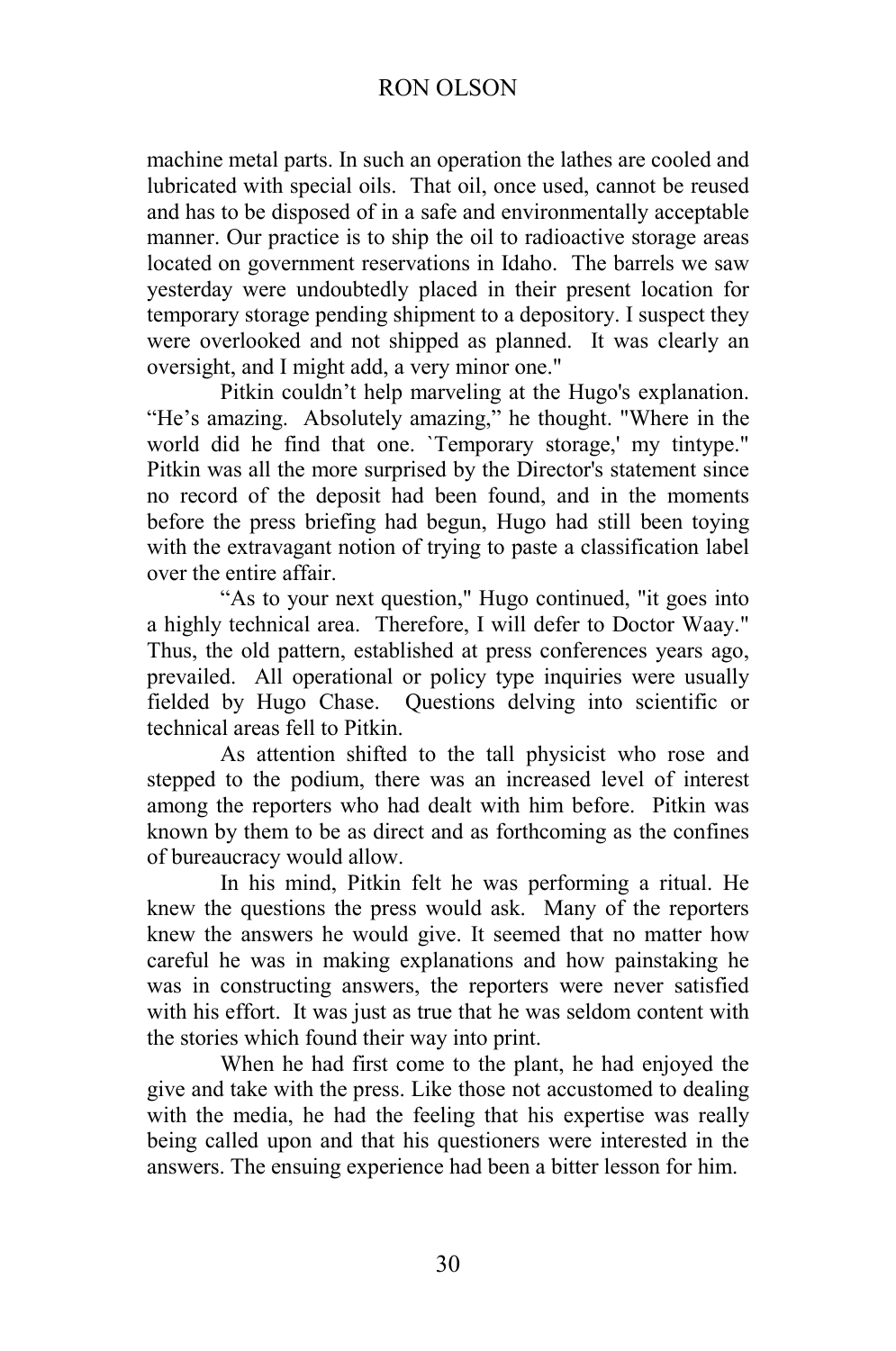Each bout with the press had been followed by "interpretive" stories, which were far more editorial than fact. The personal views were reflected in the details, which were highlighted, the arrangement of information, and the subtle adjectives and qualifiers, which were, accepted journalistic technique.

Pitkin's initial reaction to the reporting has selected and out of context statements and their use to support the writer's own pre-dispositions were anger. However, his ire had become the focal point of follow-up stories with such phrases as "irate government official" and "angry denials." He had responded by answering all questions in precise scientific terminology avoiding explanations and analogies. That brought accusations he was being uncooperative and insensitive to the needs of the public. He exercised more restraint than he knew he had by not commenting on the media's rush to raise the banner of the public's "right to know" while, at the same time, using editorial selectivity and the interpretative style to persuade rather than report.

Finally, Pitkin had found a middle ground. He steadfastly refused to compromise on his science, and he insisted on accuracy. Reporters who were fast and loose with the facts were gently lectured at the next opportunity. On the other hand, he recognized the need for generalization in certain areas and also offered suggestions for follow-up where it seemed appropriate. He made their lives easier by supplying dependable, factual information. In exchange for reasonable questions and reasonably accurate stories, he tried to understand their problems and to make their professional lives somewhat easier. Thus, an accommodation, however tenuous, had been reached with the Colorado press corps.

"Yes, Shelia, I saw your clip on yesterday's evening news, so I anticipated your question. However, before getting to the matter of the amount of radioactivity associated with the barrel deposit, I must advise you of one rather serious error in the story your station broadcast. You stated that the radioactivity was discovered by accident, and further stated we were not prepared to detect radioactivity. While that same statement may have been made by other media, it is, nonetheless, not true. As you know, the soil samples, which are really quite small, were to be placed in glass lined containers, sealed, and sent to a laboratory for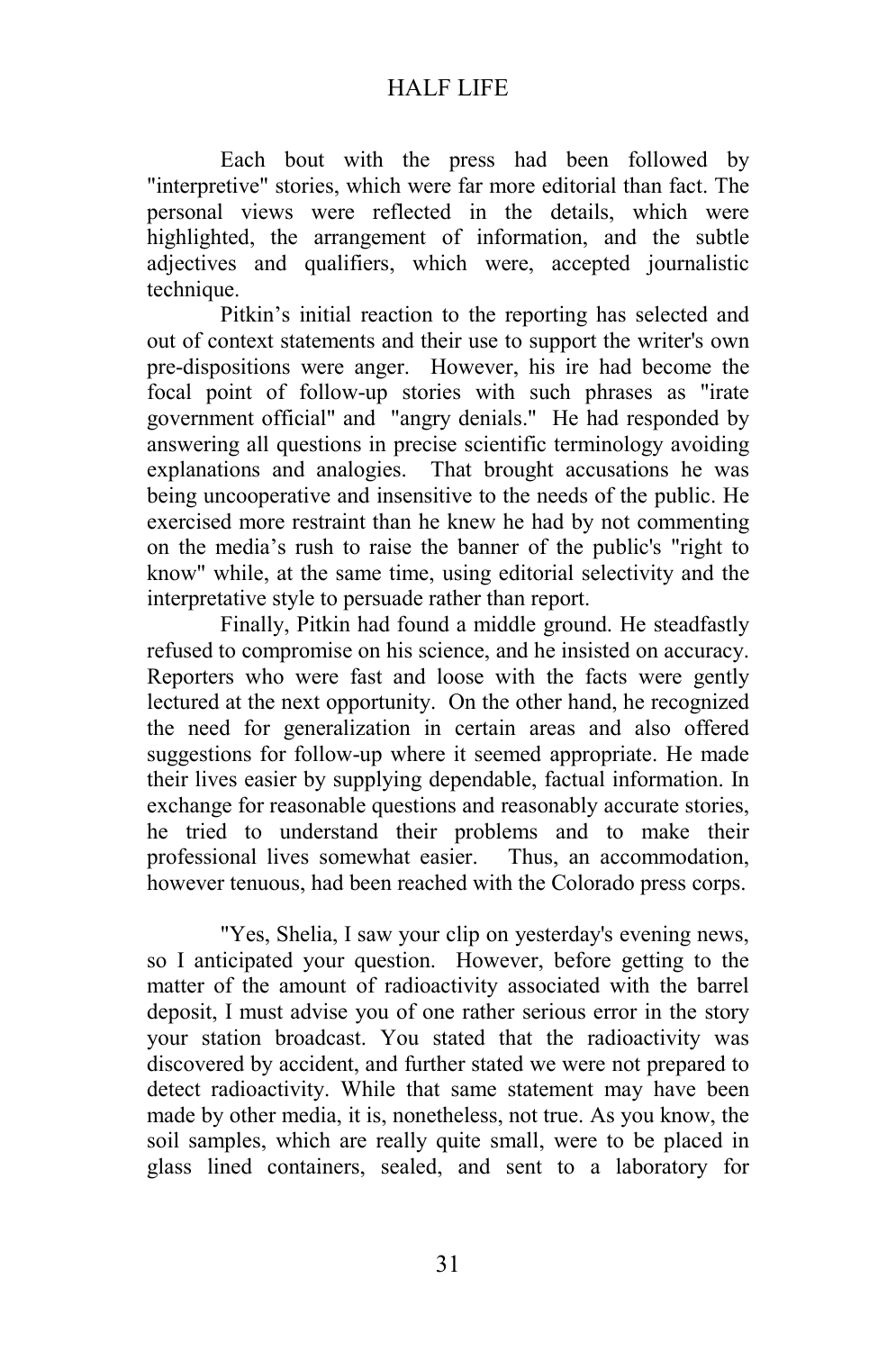contamination analysis; therefore, it might have been expected that no detection equipment would have been necessary as the samples were taken. However, not by accident, but by my explicit orders two radiation monitors accompanied the group to the sampling site. The radiation was detected immediately when the oil first appeared. In my judgment that was not an 'accidental' discovery of radiation or evidence of unpreparedness. However, it is fair to say the oil was discovered accidentally, so the error was not as serious as it might have been."

Pitkin's matter-of-fact tone and attitude took most of the sting out of what he had intended as a mere righting of the record. Still, the red tint in Shelia Montrose's face told Pitkin that his correction had been received as a rebuke. Trying not to sound apologetic, he addressed her question.

"As for the contamination in the oil, I can assure you the levels we have been registering in the area around the barrels are well below acceptable levels by federal standards. The contaminant is plutonium and we are therefore dealing with alpha radiation, whose permissible level in soils is 20 or 25 d/m/g, depending on which standard you use. There are a couple of further specific notes you may want to have. At the exact point of the oil leak, we have registered 920 d/m/g, however that is the source and it's been contained. The soil contamination in the nearby areas are intermediate, 250 to 300 d/m/g's, but by intermediate I mean within ten to twenty meters from the source. The readings drop to near normal approximately forty meters from the leak we all saw yesterday. The specific instrument readings on disintegrations per second are now being typed. A handout will be available when you leave."

For confirmation of his promise, Pitkin cast an inquiring look at the well manicured Lamont Wellington who acknowledged the preparation of a handout with an affirmative bob of his head accompanied by the sweep of his delicate hands over his perfectly shaped razor cut hair. It was not simply a "yes, Pitkin" nod, but rather a "yes, my friends of the press corps, I am preparing such a release, and I will, of course, personally see that each of my dear colleagues receives his very own copy" nod. The reporters, however, knew Lamont, therefore, they ignored him.

"What the hell is a d/m/g?" called a reporter who squinted suspiciously at Pitkin from the front row.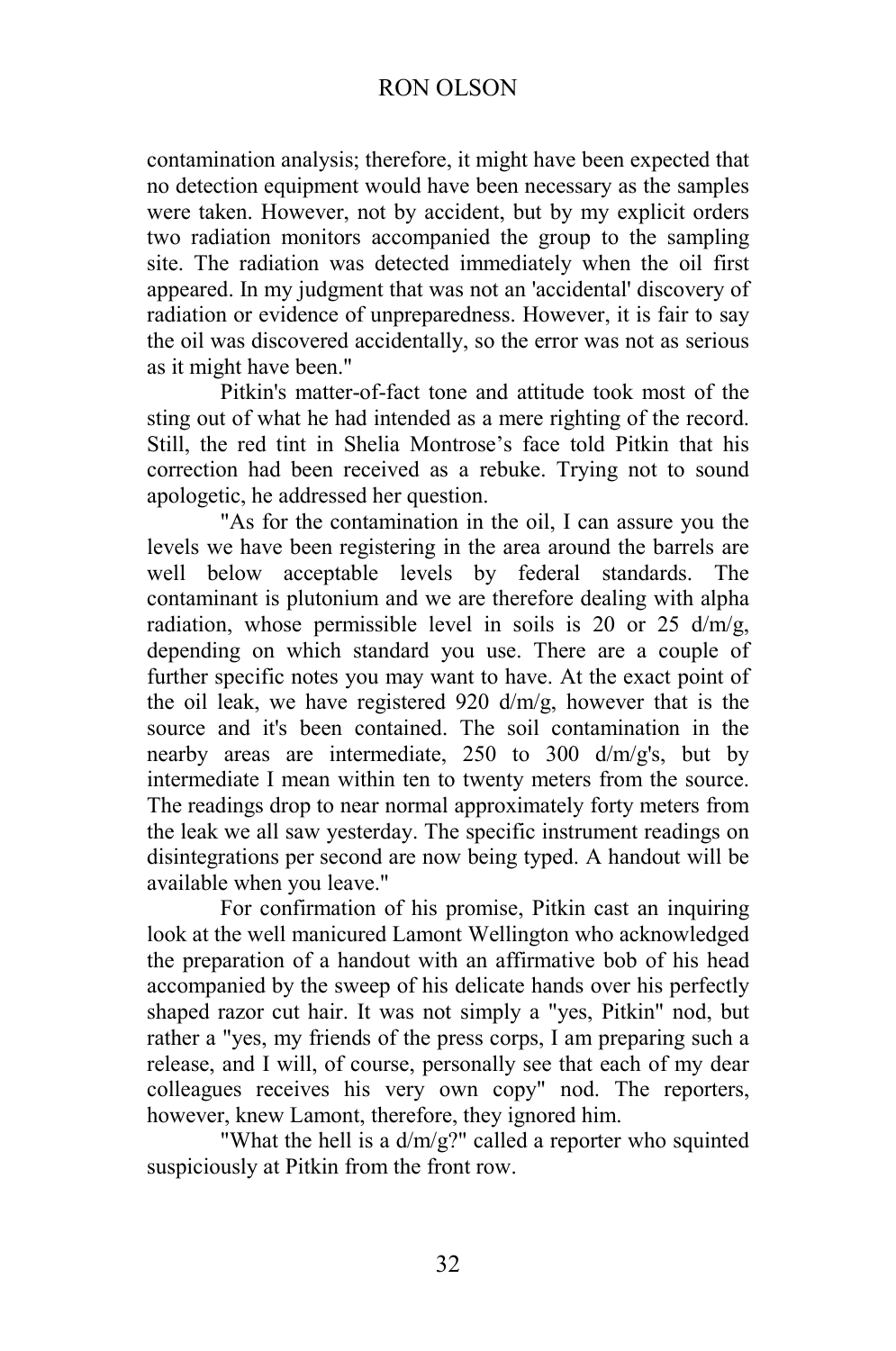"It's an abbreviation for disintegrations per minute per gram. But rather than try to understand its scientific implications, I suggest you think of it in relative terms. Remember, I said 25 was the level considered safe by federal standards. The State of Colorado is somewhat more conservative and says that more than 20 is significant and may require the exercise of caution by people living on such land. Based upon that you can begin to understand just how radioactive a sample of material is when compared to another."

Then 920 would be a lot of radiation?" continued the same reporter.

"Yes. But we find that level only in a confined spot, something about the size of a large table. Fifty meters away the levels are in the neighborhood of 16 and 17."

"How far is the east fence from the barrels?" called Shelia Montrose.

"Forty meters from the east edge of the barrels. Anticipating your next question, we're within federal and state standards at the fence line."

"How many barrels, Pitkin?" The bulk of Deke Prowers, a well known and popular reporter for the Denver Post, combined with his booming voice to give him the edge over his fellow reporters, all of whom had been raising their hands and waving notebooks trying to get recognition for the next question.

"Deke, I can't say. As I just told Ms. Montrose, there was radiation associated with the oil seep. Our first effort has to be containment. As soon as we're satisfied that the area is secure, we can move on to the next step."

"Are you telling us you're still trying to get the radiation under control?" shot back Prowers quickly.

"No. The possibility of further radiation has been eliminated. What I said, Deke, is that it's a matter of first things first, and counting barrels is not a priority with us." Hanging on to recognition for a follow-up question, Prowers demanded, "No argument about your priorities. I'm asking how many barrels and how long they've been there. Now certainly you must have some record you can make available to us."

Hugo was back on his feet, "That is under review and..." Before he could go on, Pitkin began speaking just loudly and firmly enough to override his director. "No, Deke, we have not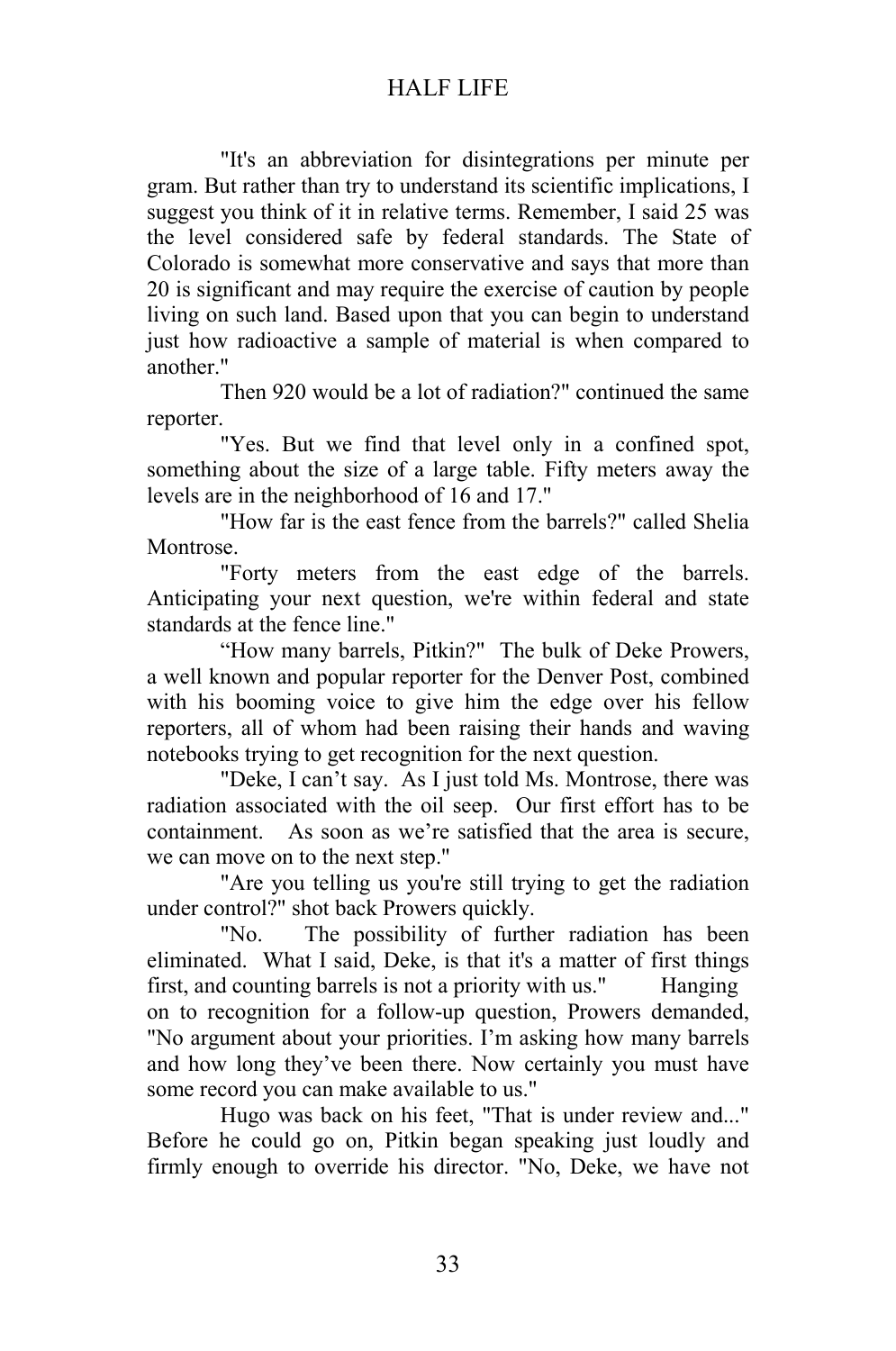found any documentation bearing on the placement of the barrels." Making his interruption out to be a routine correction rather than a note of dissension, Pitkin added, "As Hugo was saying, we are looking. If and when we find something, it will be made available to the media immediately."

"If," shouted Prowers over the clamor for recognition. "Are you telling us the government may not have a record of those barrels being buried out there?"

In the abrupt silence that followed the question, Pitkin spoke quietly and directly. "It's a possibility. Please note, I said only that it's possible. An employee may have violated procedure; a memo may have been misfiled or lost. The list could go on, but I don't see anything to be gained from speculation. The only thing I know for sure is that we're as interested as you are, and when we know something we'll share it with the public."

In the slight murmur that followed the unusually candid admission, there was a period during which notes were taken and reporters who were prepared to be hostile and antagonistic adjusted their attitudes ever so slightly to compensate. The seriousness was slackened further when the next questioner obtained recognition.

It was Jess Lyons, in his crumpled and stained three piece suits that were as much a part of him as his narrow intense face, "Isn't their plutonium out there, right now. As you people are fond of saying, 'airborne?'"

"In the most limited and extremely technical sense, that is correct, Jess."

"Right, " cried Lyons triumphantly. "A fact the government has always tried to conceal from the public. Now Doctor Waay..."

"However," Pitkin cut him off, "that needs considerable qualification."

"But..." tried Lyons.

"No," insisted Pitkin. "You asked. Now I'll answer, and when it's that kind of question, I will answer completely. There's no headline in my statement that there is plutonium in the air around this plant and, indeed, the Entire State of Colorado. This is a subject many of you have heard me discuss before."

This brought a few groans from the assemblage and not a few hard looks at the combative Lyons. His paper, the Pondera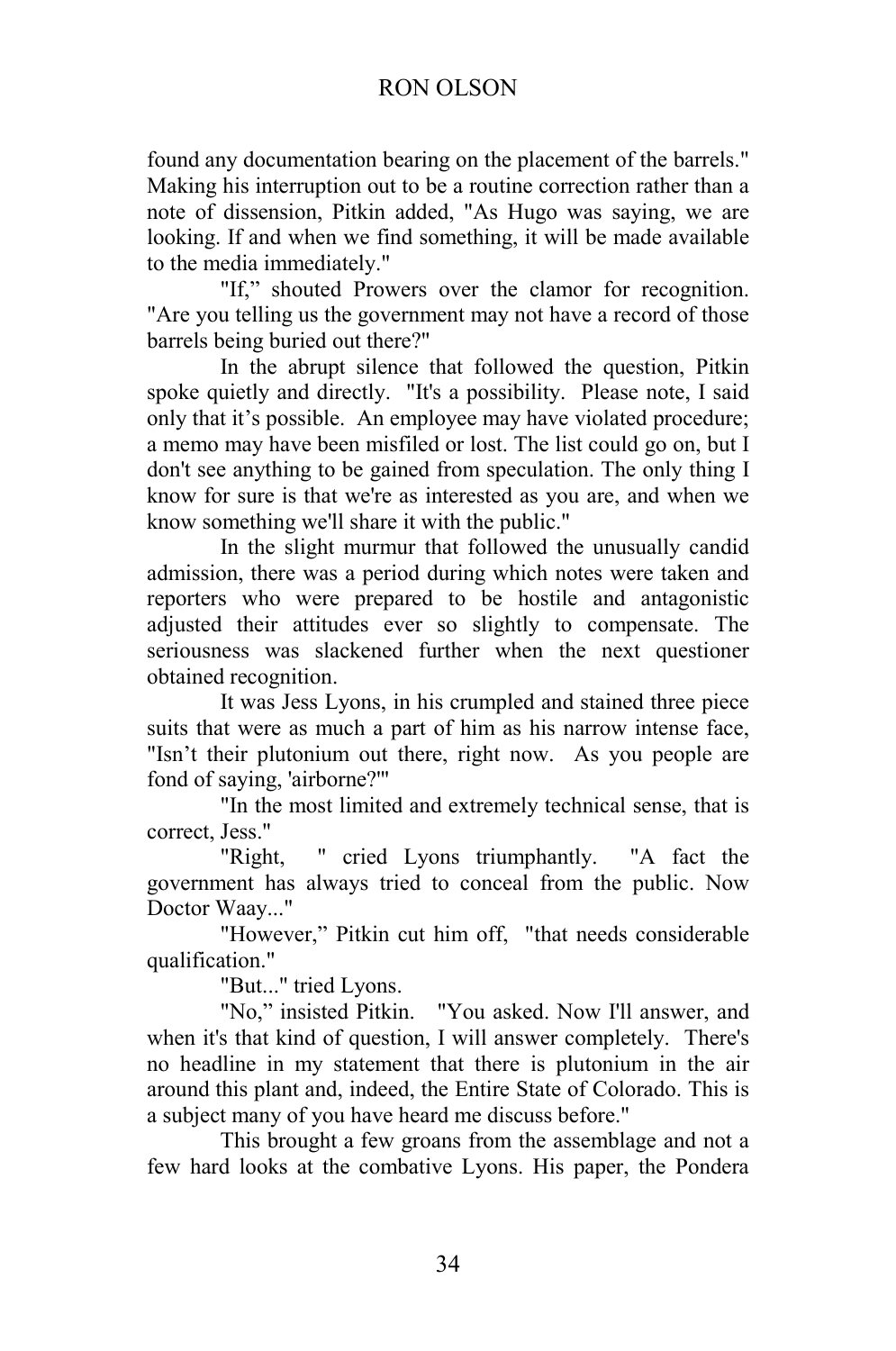Leader, was known in the area not only for its extreme views about Rocky Flats but for its emotional rather then factual approach to all news. Lyons and Pitkin had been through the subject of airborne plutonium on enough occasions to establish a routine, and to the dismay of those who had heard it before, it was being heard again.

"The key, Jess, is the amount. As I have told you before, the amount of plutonium in the ambient air is so slight as to be nearly immeasurable. This plant's routine yearly release to the atmosphere of alpha emitting radiation particles has been steadily declining since l970. In that year this facility released, through normal operations, 354 microcuries of plutonium. The reduction is apparent when we note that by l976 the level of release was only 4 microcuries. When you consider further that we operate with a permissible routine release limit of 500 microcuries per year, you can see that we are far, far below acceptable levels." "That's all crap, Doctor Waay," piped Lyons in shrill anger. "It's the radiation falling on people and eating away their lungs that counts."

Unyielding, Pitkin continued, "Translating the full 500 microcurie limit into the more commonly recognized rem unit we find it is equivalent to 10 millirems per year. Comparing that to the 100 millirems of radiation per year every person receives from nature, gives us a better understanding of the relatively insignificant amount emitted by Rocky Flats in the same period of one year."

Lyons' thin face pinched into a disappointed stare. This had happened to him before. He knew Pitkin Waay would bury him with details, and restraint was his best course. But Jess Lyons had long since drawn all the slack from his own approach to news gathering. For him there was no way but taut resolve to score a touch, to make a point, however fine it might be. "Yes, but 10 millirems, Doctor Waay, would be equal to a tenth of a year's natural dose. Instead of getting 100 we're getting 110, thanks to your crowd here. That seems significant to me." "Even if I were to agree with you that 110 millirems is a significant increase over 100, and I hasten to emphasize that I do not agree, you have misunderstood the 10 millirem factor. The 10 millirems is the amount of radiation one person would receive if he lived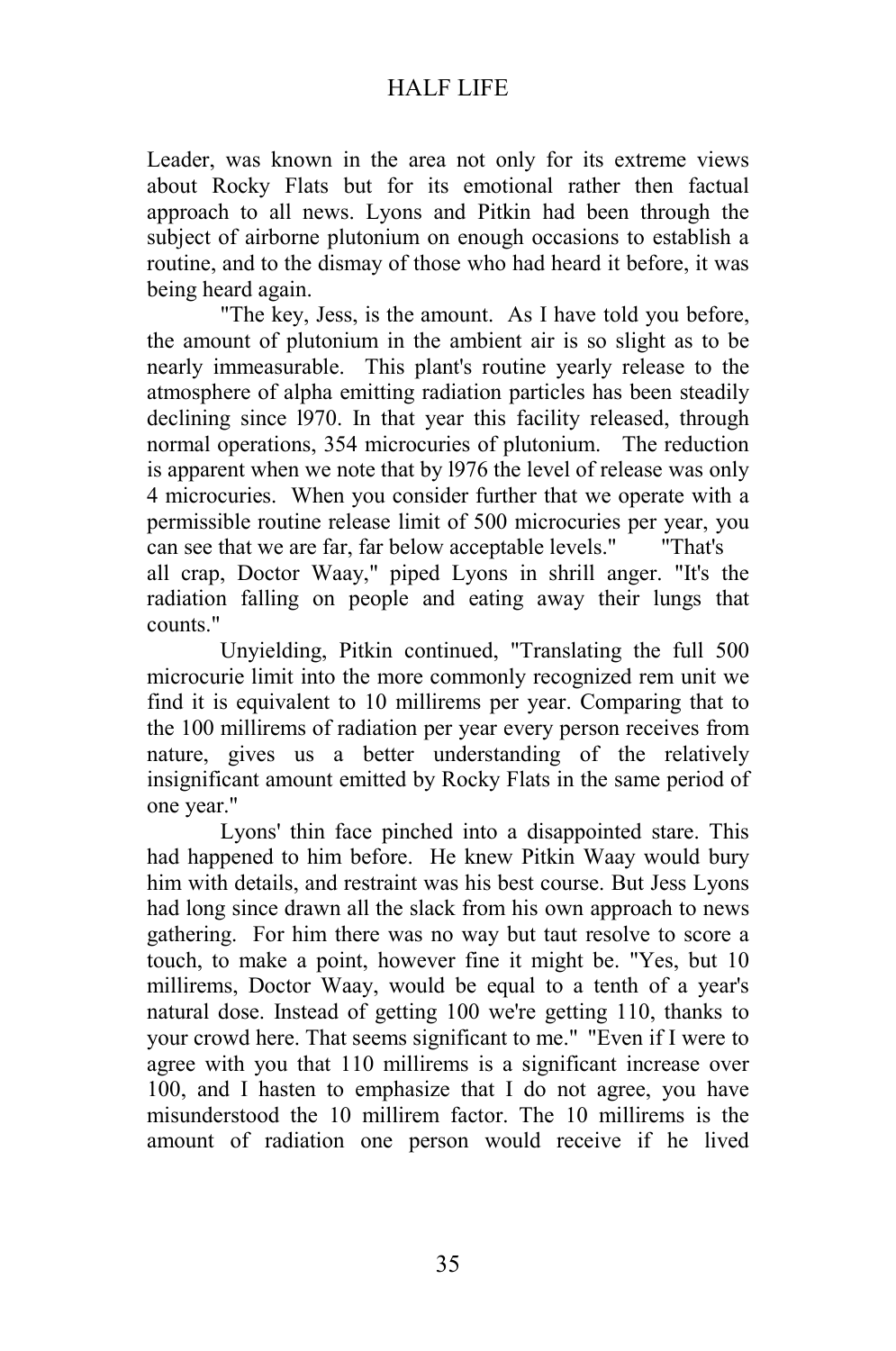continuously at the nearest offsite location and received the maximum radiation possible from our routine releases.

We cannot under any circumstance make such an incredible assumption. First, the plant does not routinely release 10 millirems each year. In fact, the release last year was less than one fiftieth of l0 millirems. The second and very significant fact you have missed is the improbability of any single person receiving the full measure of radiation released from the plant each year."

Before Pitkin could continue, a smiling Ed Walsenburg from the Rocky Mountain News interrupted him. "All of that is interesting, Pitkin, and I'm sure you and Jess could go on forever over his poisoned air theory, but that really isn't why we're here today. Is there or is there not a hot spot out there?"

"I've already answered that, Ed. Yes, there is, indeed, an area, a very small one, heavily contaminated by radioactive oil, and, as I also said, the precise numbers, as we have them, will be made available."

"And the levels are within acceptable limits?"

"The levels of free radioactivity are well within our operational limitations."

Walsenburg's smiled broadened. "I take it that means the stuff contained in the ground and in the oil is not considered by you to be `free radioactivity?'"

"It is in media which is susceptible of almost total control." Seeing scowls begin to pull at the faces of the reporters, Pitkin explained. "The radioactive elements are, in effect, trapped in the oil and in the soil. As long as the oil does not migrate from the area, and there is no reason to expect anything like that to happen, it presents no containment problems. Essentially the same is true of the soil. As long as we keep it from being dispersed, there isn't any danger whatever."

"Could your little hot spot grow, despite your containment efforts?" asked the suspicious reporter.

"Not if our containment work is effective."

The next question was a natural follow-up, and, since Walsenburg was asking the questions common to them all, the group let him follow his lead. "Would you explain how this containment system of yours works?"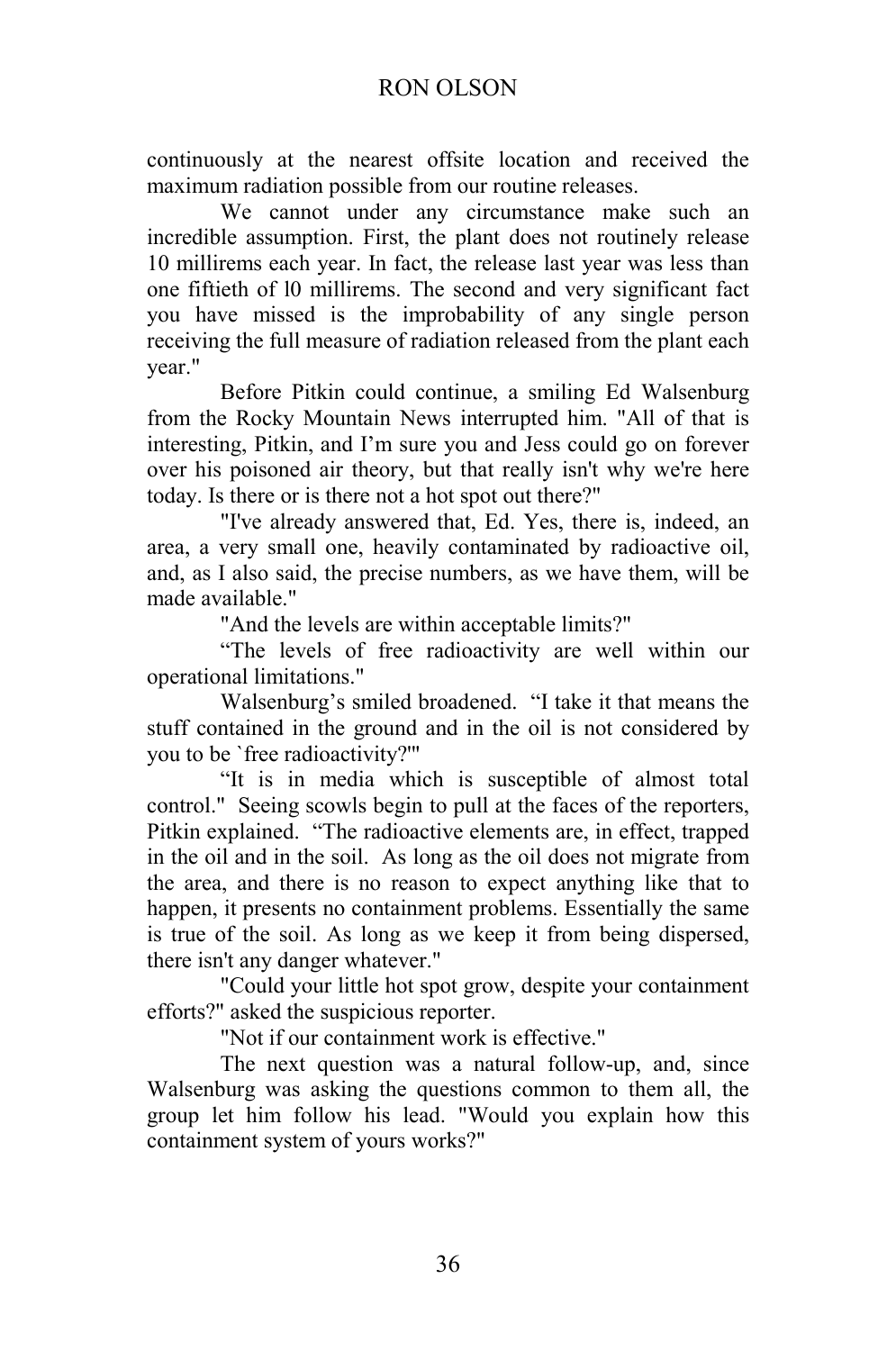Pitkin knew he was entering a difficult area and he chose his words carefully. "Our first action was to determine just how much of the area was in fact contaminated. I can assure you it is quite small, something on the order of a dozen square meters. We then did some further exploratory digging to determine just how large the burial site was. The natural settling of the ground helped us there and we were able to define the perimeter fairly easily. It's about ten meters long and four meters wide. Once we were comfortable with the size of the pit, we covered it and the contiguous area with plastic. Of course, we have alpha counters out their now and a team of radiation monitors."

"Give us a specific on what long term measures you have in mind for seeing to it this isn't a continuing problem," persisted Walsenburg.

"After we have removed the contaminated soil, we may elect to cover the area with something permanent, asphalt perhaps."

"I drove up Indiana and came in the west gate," said Walsenburg. "Did I see you sprinkling the area?"

"Yes, that's simply an added precaution. Until we can say with complete certainty that we don't have any more random spots to contend with, we're just keeping the ground out there damp to prevent drying and wind dispersion."

"Won't that wash the damn stuff down into the Broomfield reservoir?" called someone from the back of the long lunchroom.

Hugo Chase was on his feet and speaking even before the question had been finished. "There is not now, sir, any possibility of erosion, nor will there be such a possibility in the future."

Hugo's answer was too quick and his words too loud to escape notice. Veterans in the press contingent knew they had hit a sensitive nerve, and there was no mortal power, which could prevent them from pinching it a bit.

Frank Watkins whose thin mustache and plastered down hair, parted in the middle, reminded Pitkin of a roaring twenties character, identified himself as a representative of a wire service. "Mister Chase, you sound as though you're prepared to guarantee the people of Colorado and especially the citizens of Broomfield that it won't rain."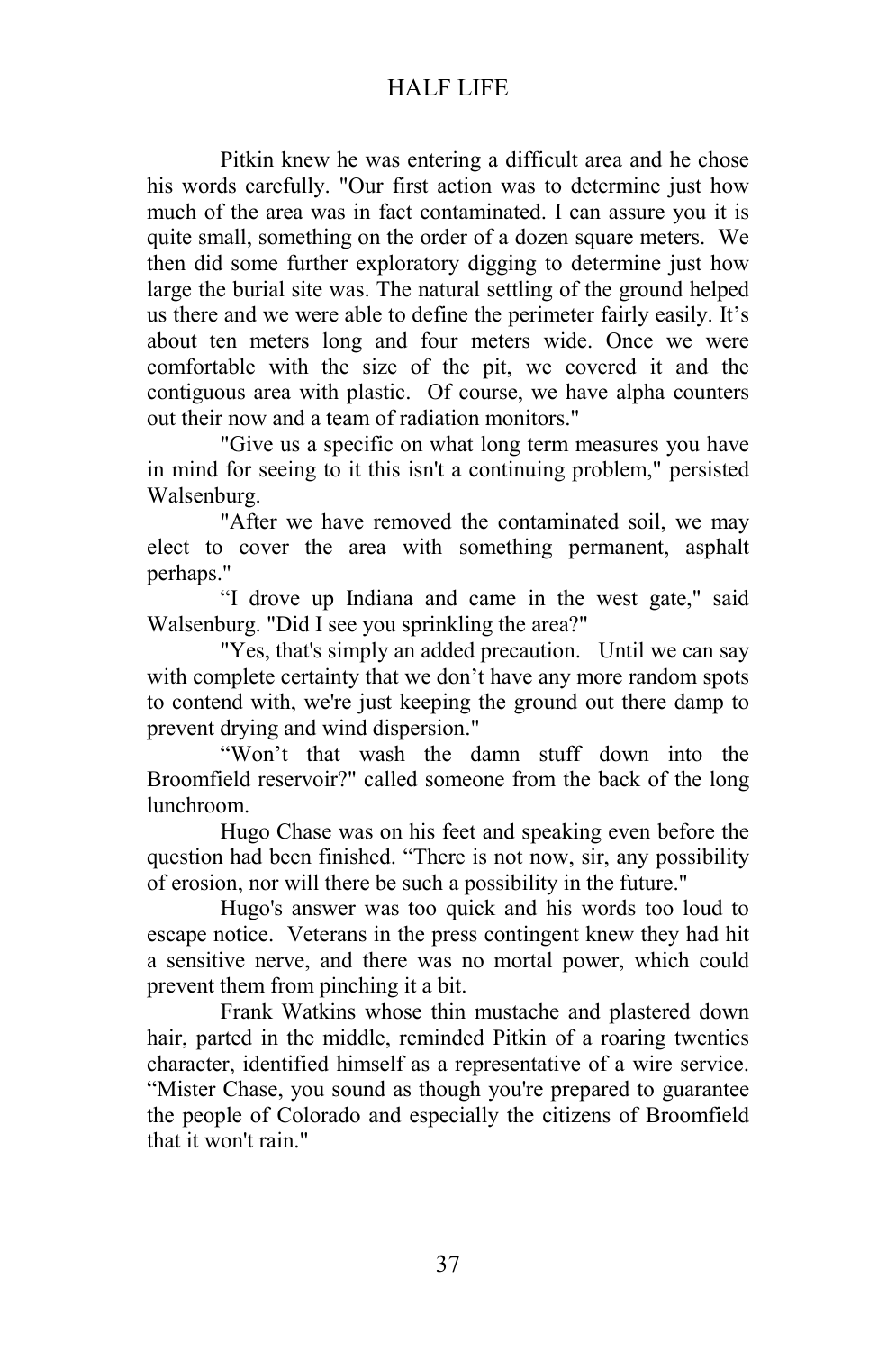"Mister Watkins," seethed Hugo, "I can only guarantee you we are giving this matter our undivided attention, and I am confident it will be entirely cleared up without any further radioactivity being released at or near the soil sampling site."

"Would rain erode the stuff down the gully and into the reservoir?" persisted Watkins. "It's a simple enough question, Mr. Chase, and I'd like something better for an answer than the `we're working' hash we've all heard before."

"Doctor Waay had described the measures we've taken to prevent that from happening. I would suggest you pay a bit more attention to our answers and the information being given you and less to idle speculation on the improbable."

The hoots and jeers came from every quarter save the one occupied by the embattled plant officials. Watkins, unmoved by either the supporting catcalls or by Hugo's derisive barb, stood his ground waiting for the clamor to subside. "That's hardly an answer, Mister Chase, but if it's the one you're sticking with, I'll be glad to file it exactly as you gave it."

Before Hugo could reply, attention shifted to the impeccable figure that rose near the front of the room. Every soul present recognized him. An aura of self-importance, mistakenly thought by some to be self-assurance, enveloped him. Lesser members of the media edged away from the presence, and he stood alone in his magnificence. His intoned introduction of himself was entirely superfluous for identification, but indispensable to the image.

"Mister Chase, my name is Leighton Marlowe and I'm with CBS news. You may be unaware of the fact that the matter of this plant and its radiation adventures is a subject of keen national interest, but let me assure you that it is so. I should like to first ask you if this plant, at the time the plutonium contamination of the water reservoir of the nearby community of Broomfield was uncovered, did not give assurances that such a thing would not happen again."

Marlowe did not wait for an answer but continued, speaking as much to the assembled press as to Hugo. "Now, by what seems to be a more significant and threatening revelation, the people of this great state are again placed in peril. My question is this. Does not this new spill of plutonium violate your earlier assurances to Congress, and does it not dramatize the need for yet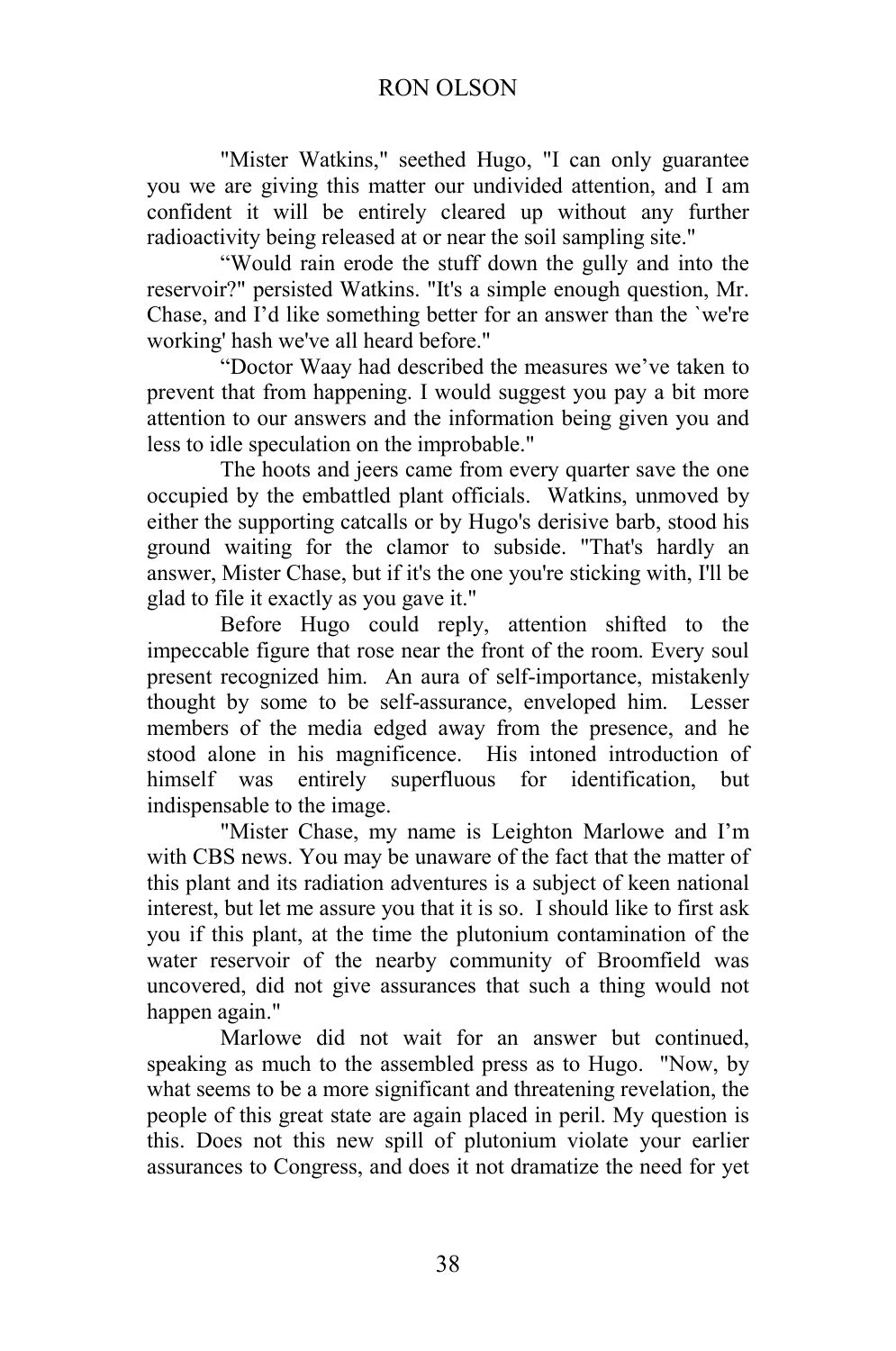another review of the entire question of decommissioning this plant?"

Hugo Chase's anger was apparent, and he made no attempt to conceal it. As if he were tearing away an official seal, Hugo pulled his heavy rimmed glasses off and shoved them in his breast pocket. Then, placing his hands on the tabletop, he leaned toward Marlowe, waiting until the room fell tomb silent, then spoke.

"Mister Marlowe, I believe we all were enlightened by your editorial. We're flattered that you came all the way from Washington D.C. to deliver it personally. Everyone has long been aware of your network's sentiments on defense policy, and it cannot be a surprise that you chose to bring your crusade here. While this may indeed be an inviting forum for the expression of your views, I must advise you that the event you have chosen is one of little moment and may defy magnification, even by your great network's resources."

Extending one arm toward Hugo and the other toward Marlowe, as if holding them at bay, Pitkin spoke firmly enough to cut off comment by either. "Hugo, Mister Marlowe, I wonder if we aren't getting off the mark. I'm certain that our views on the mission of Rocky Flats are well known to the Congress and to the people of the media. I'm also sure both of you would agree that this press conference is hardly an appropriate place for a debate on the defense policies of the United States government. The subject is essentially political and better left to elected policy makers. At this facility, we execute the program assigned to us. The need for such a program is another topic for another place with different parties than are present today."

Before either combatant could respond, Pitkin continued, "The specific questions asked by Mister Marlowe, however, invite us to go into areas reserved for others and, within the context of our role as managers of this facility, we can make only two responses. First, there has been no compromise of the Department's statement to Congress on radiation control. Second, the issue of decommissioning has been before Congress on previous occasions. Whether or not the instant event of discovering a number of barrels of contaminated oil will provide sufficient cause for the question to be revisited is not one for us to answer. Finally, since both of your questions go to subjects upon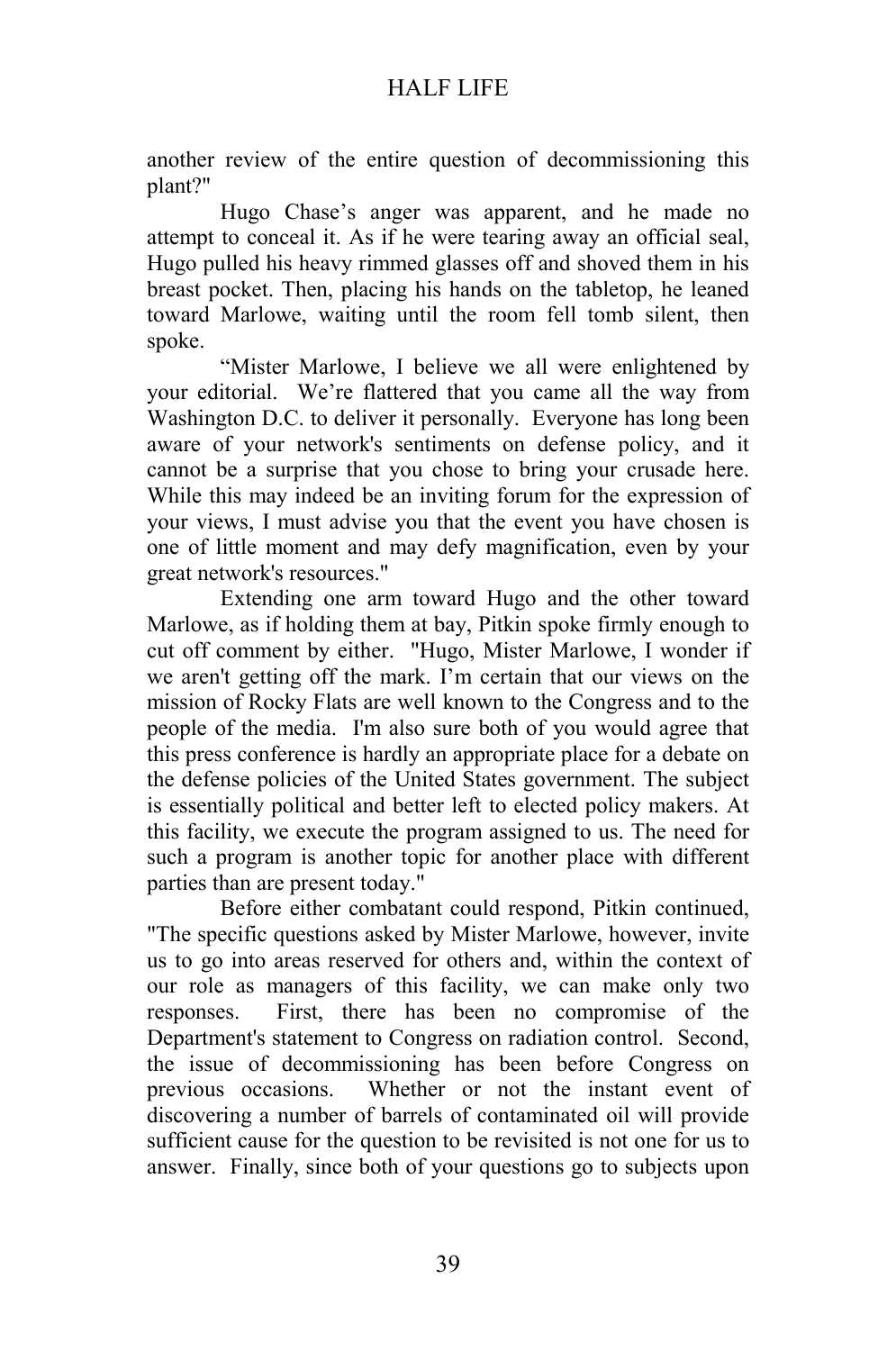which we may be required to make statements to the legislative branch, I'm sure you understand that it would be improper for us to make any further comments here today."

The polished Leighton Marlowe was wise enough to know that he would get nothing of news value from Pitkin, and he also realized that the Deputy was going to block further needling of the Director. Yet, the pressure of audience expectation and the knowledge that the eye of the camera was upon him extinguished logic and compelled him to speak.

"I understand the reluctance of the government to address these questions, Doctor Waay. However, since the safety and health of the public is at issue, I am confident that the Congress and the people will insist that you do. Would you would be willing to state whether or not there has, in fact, been an escape of radioactivity due to the barrel incident of yesterday?" "Offsite? None."

"The word `offsite' is a very large qualification, Doctor."

"This is a very large facility, Mister Marlowe."

"Perhaps too large, Doctor Waay. But as you have said, that is a topic for another time. Could you assess for the public," Marlowe opened his hands and held them palms up as if rendering a great communications blessing on the people, "the potential for a major release of radioactivity during the removal of your barrels." Quickly as an afterthought he asked, "You are going to remove them?"

"Yes. They will be uncovered, placed in appropriate containers and shipped to the Department's depository in Idaho. The potential for release during the excavation operation will be slight. It hardly needs to be said that we will take every precaution to guard against any further oil spill."

Fishing now, Marlowe pressed on. "This is my first visit to Rocky Flats, Doctor Waay, and I must say it is an impressive facility, what I have been permitted to see at least. I assume the off-limits areas are where you keep your plutonium. I confess the whole thing is quite mysterious to me, but I'm sure we," Marlowe's gesture took in the reporters, the television cameras, and the glaring lights which had been on since he first rose to speak, "would be interested in hearing your assessment of the possibility of the occurrence of a major accident here."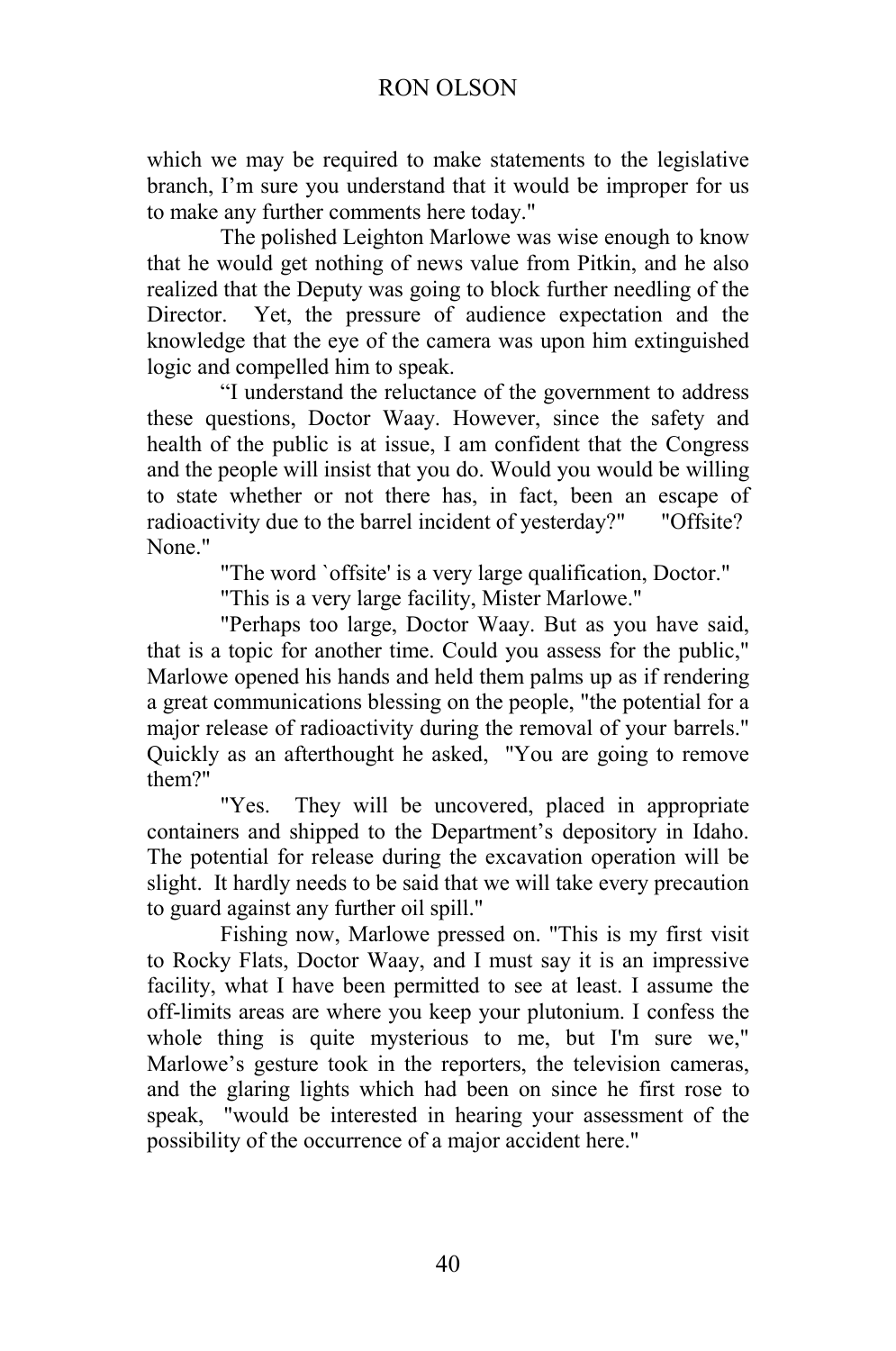Again Pitkin spoke with care, "I assume you are referring to the type of hypothetical," emphasizing "hypothetical," "consideration that enters into the evaluation of credible accidents for such purposes as Environmental Impact Statements or other cost-benefit analyses."

Pitkin paused, looking directly at Marlowe, waiting for him to accept the premise or to state another. Marlowe sensed the hazard and tried to head it off.

"Then you have studied the possibility of a larger and very significant accident leading to major releases of plutonium?" Marlowe wanted only the story building admission that a major release potential had been made the subject of a study. Marlowe had never interviewed Pitkin Waay.

"Such a study has, indeed, been made. We have evaluated the maximum credible radionuclide release resulting from processing criticalities, from aircraft crashes, from accidental criticalities relating to transportation mishaps and from other such events. As one example of this type of analysis, we have calculated that the maximum, I emphasize maximum, credible fire releases are 6.2 microcuries of plutonium with the likelihood being 0.0001 per year. The backup information for that analysis is quite illuminating. I refer to the assumptions and calculations used to derive those estimates. I would be most happy to trace such a derivation for your audience, keeping in mind it is only one hypothetical among many."

"Maybe another time, Doctor Waay," replied Marlow. He had had enough for now, but with a newsman's persistence tried once more for a usable admission. "You seem to be saying the possibility does exist of a larger 'criticality' I believe is the word you used." "Your question assumes a present or immediately past criticality, Mister Marlowe. There has been none. You may be misinformed about the term `criticality.' By our definition that is a self-sustaining nuclear fission reaction, or a chain reaction. I'm certain you understand we have not had that type of event. Our studies of it are truly hypothetical and discussions of such a phenomena bear little relationship to the actual day-by-day operation of this plant."

Pitkin paused. He was inwardly raging at himself. According to his own standards, he had been discouraging communication by throwing up a barrage of technical jargon. His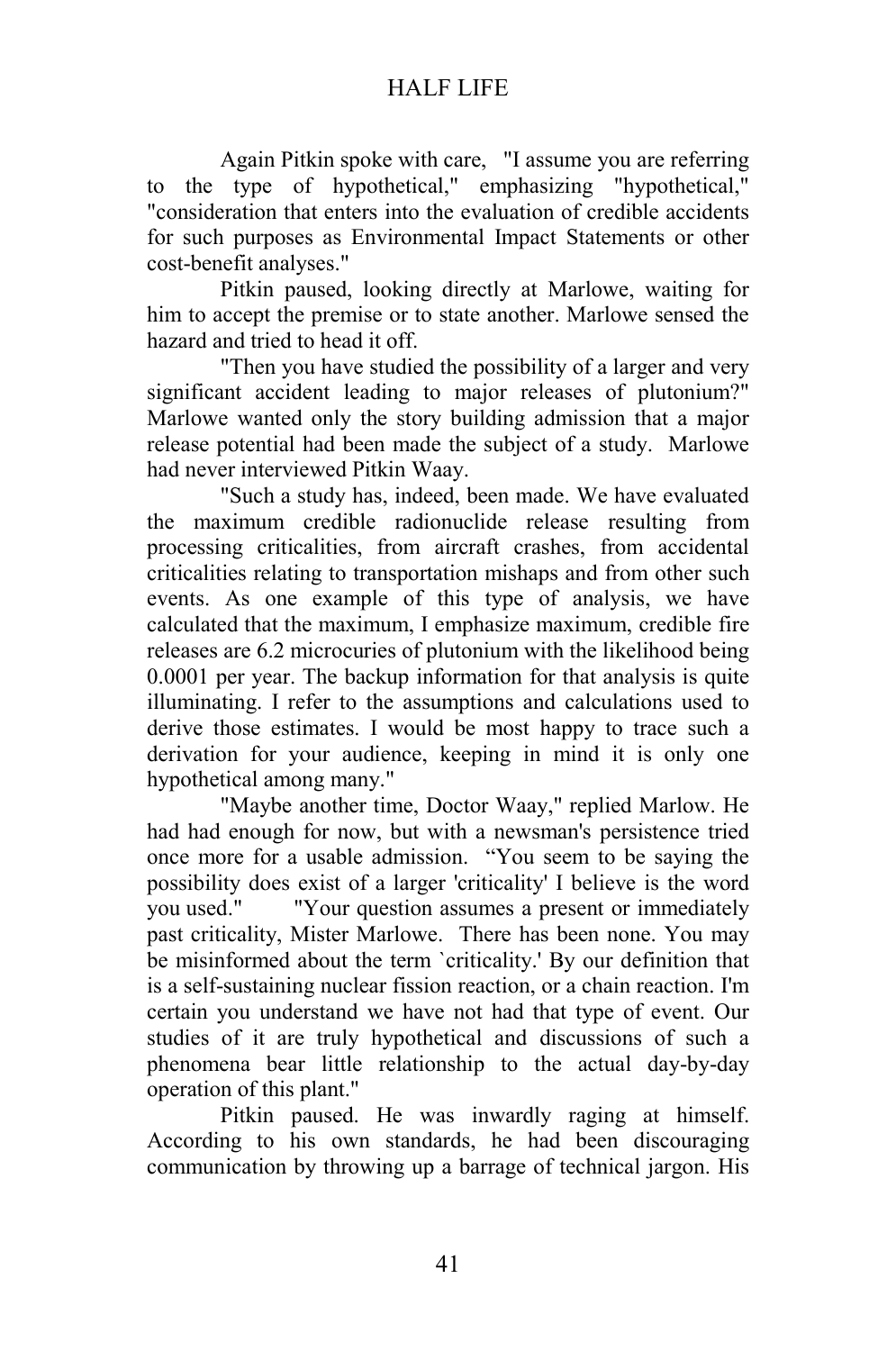anger was especially bitter because, in his mind, the clever Marlowe had won something of a victory in driving him behind his own barrier. "Besides" he thought, "it's a losing battle." He knew that Marlowe, with his cut and paste prerogative would present a picture of incompetent government managers refusing to divulge information to the public. Seeking to atone for his attitude and salvage something for himself, if not for the plant, he made an offer.

"Since you have expressed an interest in our operation, Mister Marlowe, and have gone out of your way to make this visit, would you be interested in a closer look at those mysterious offlimits areas you mentioned?"

Marlowe's face displayed genuine surprise, but without a fraction of hesitation, he seized the opportunity, "That is a very kind offer, Doctor. I accept."

The television lights switched off as Marlowe sat down, and in the relative gloom left for mere reporters, Ed Walsenburg asked, "Pitkin, is there any reason to believe that any of us who were here yesterday received a significant amount of radiation?"

Pitkin was grateful to Walsenburg for the change of pace, and he took pains to make his answer as non-technical and as responsive as he could. "A good question, Ed. There's a long and a short answer. I suspect you would prefer the one that makes the most sense."

"I'll settle for that," the reporter smiled. "If it's short."

"Agreed," said Pitkin. He realized the high point of the press conference was past and the remainder of it would be detail and confirmation of loose ends. He reviewed the events of the previous day and reminded Walsenburg and others that their clothing and equipment had been carefully checked for radiation after the aborted excursion to the soil-sampling site. He was careful to emphasize the fact that no radiation had been detected on their persons or on their equipment. He bantered with Walsenburg over the need for detailed body examinations, fielded a dozen questions from the others about the schedule for barrel uncovering and removal, and rejected Jess Lyons' demand that the downwind population be evacuated during the process. Promising to consider Shelia Montrose's request for television coverage of at least part of the barrel removal, he reminded the group of the promised tour of the facility and adjourned the press briefing.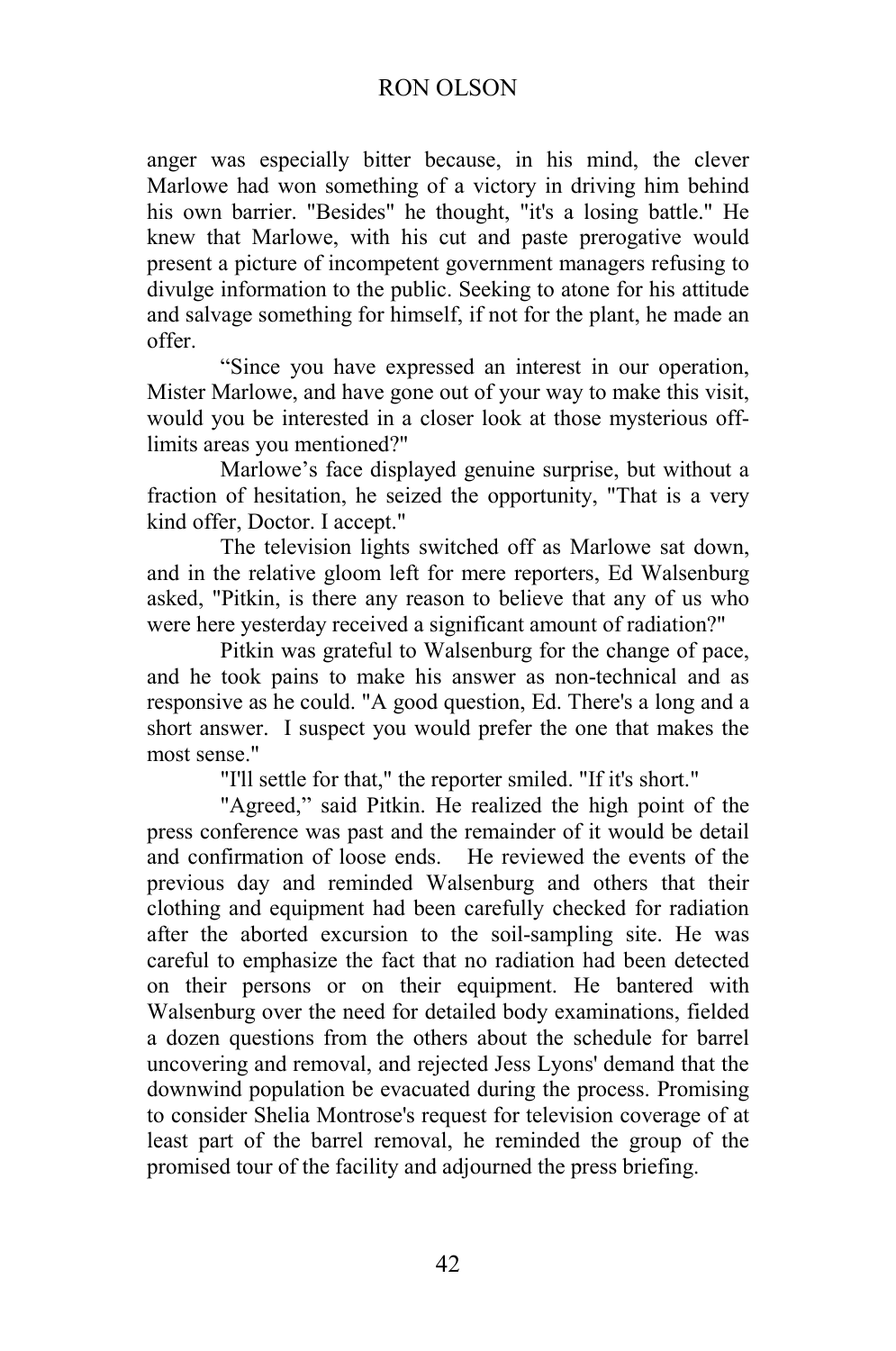Turning from the podium, Pitkin gestured at the nearby lunchroom doorway. A quiet watcher had been standing there through the entire proceedings moving only to lean against one side of the doorframe and then the other. As the figure approached, Pitkin looked at the CBS correspondent and called, "I'll be with you in a minute, Mister Marlowe." Marlowe waved an acknowledgment permitting Pitkin to give his attention to his assistant.

There was an aura of remoteness about Jenny Gilpin, which disengaged her from much that went on in her presence, or so it seemed to those who did not know her. None who did would have said she was aloof, because there was always warmth in her quiet smile. While an imperceptive stranger might have thought her to be indifferent, she had only a sympathetic sensitivity, which made her shy upon meeting another for the first time. Her casual friends sometimes thought Jenny was nonchalant; had they more carefully noted her steady gaze and intense brown eyes, they would have thought otherwise.

There were senior members of the plant staff who did not understand why Pitkin had chosen Jenny as his assistant. They recognized her academic achievements, her high standing in her graduating class, and her advanced degrees in physics, but Jenny's quiet manner had suspended their complete acceptance. That she was female was no doubt a contributing factor to the coolness of male management. And some of their reservation could be attributed to the fact that her sometimes too incisive mind sliced into their own thinly secure environment and created disquiet and suspicion.

Pitkin Waay, who was either unmindful of the undercurrent or casually defiant of it, depended on Jenny. He had discovered that tasks assigned to her were always done to his satisfaction and often beyond. When she was asked for an opinion, she gave it, and she gave the reasons for it. Jenny had, on more than one occasion, given him the small edge of reassurance necessary to drive the edge of doubt away from difficult decisions. But underlying it all, Pitkin relied on Jenny because she was loyal. Being able to confide in his assistant enabled Pitkin to talk his way through many problems, which were sensitive, and some problems, which were only maddeningly tedious. Recently, both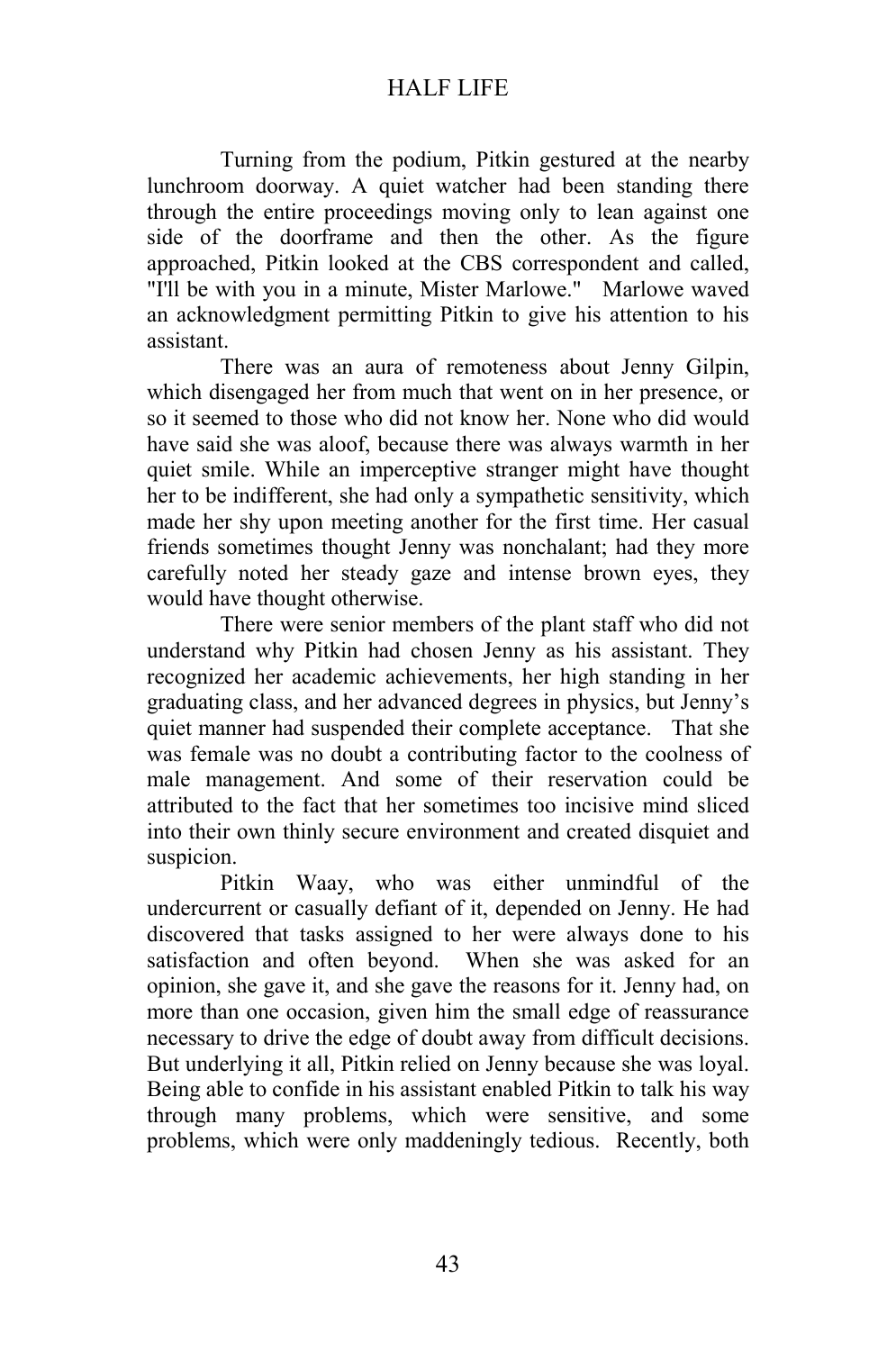categories had expanded, and he, Pitkin, had come to depend on Jenny Gilpin more and more.

"Jenny, I suppose you heard. I committed myself to give Marlowe the grand tour. I'm going to have to ask you to go along with Wellington's group. There shouldn't be any problem. Just let Lamont make all the noise. He knows the routine by heart, but if he starts off the deep end, strangle him diplomatically."

"Are you sure you want me to wait?" she asked with mock seriousness. "It would make a better story if we did it now in front of Marlowe's television camera."

"I don't believe any of these reporters would even write it up. He's not their favorite PR man," laughed Pitkin. Then looking at Wellington talking loudly to a captive group of reporters lined up for coffee, Pitkin's face lost its smile. "Whatever you do, keep that outfit away from those damn barrels."

"If I know Lamont, it should be easy. I'll hint there may be some hot particles floating around. The last time I did that, he whipped out his handkerchief, covered that aquiline nose of his, and did a one-eighty."

"One more thing, Jenny. When the media people leave, drive out to our infamous barrel pit and talk to Harvey. He said he had something to show me, but I'm going to be tied up, at least through noon."

She nodded her understanding then, noting Marlowe was standing nearby waiting for Pitkin, and Jenny turned to leave. As she did, she saw Jess Lyons still sitting scribbling in a ragged notebook. Walking toward him she called out, "Jess, come with me. I'll get you a super nuclide filtering mask and some lead shorts and we'll tour the hot spots."

"She works for you?" laughed Marlowe as he joined Pitkin.

"Yes," smiled the physicist shaking his head watching his assistant rouse the old reporter and lead him off for coffee and doughnuts.

"Would you like to join them?" asked Pitkin, inclining his head at Lyons and the girl.

"For lead shorts or for coffee?"

"Only coffee, I'm afraid."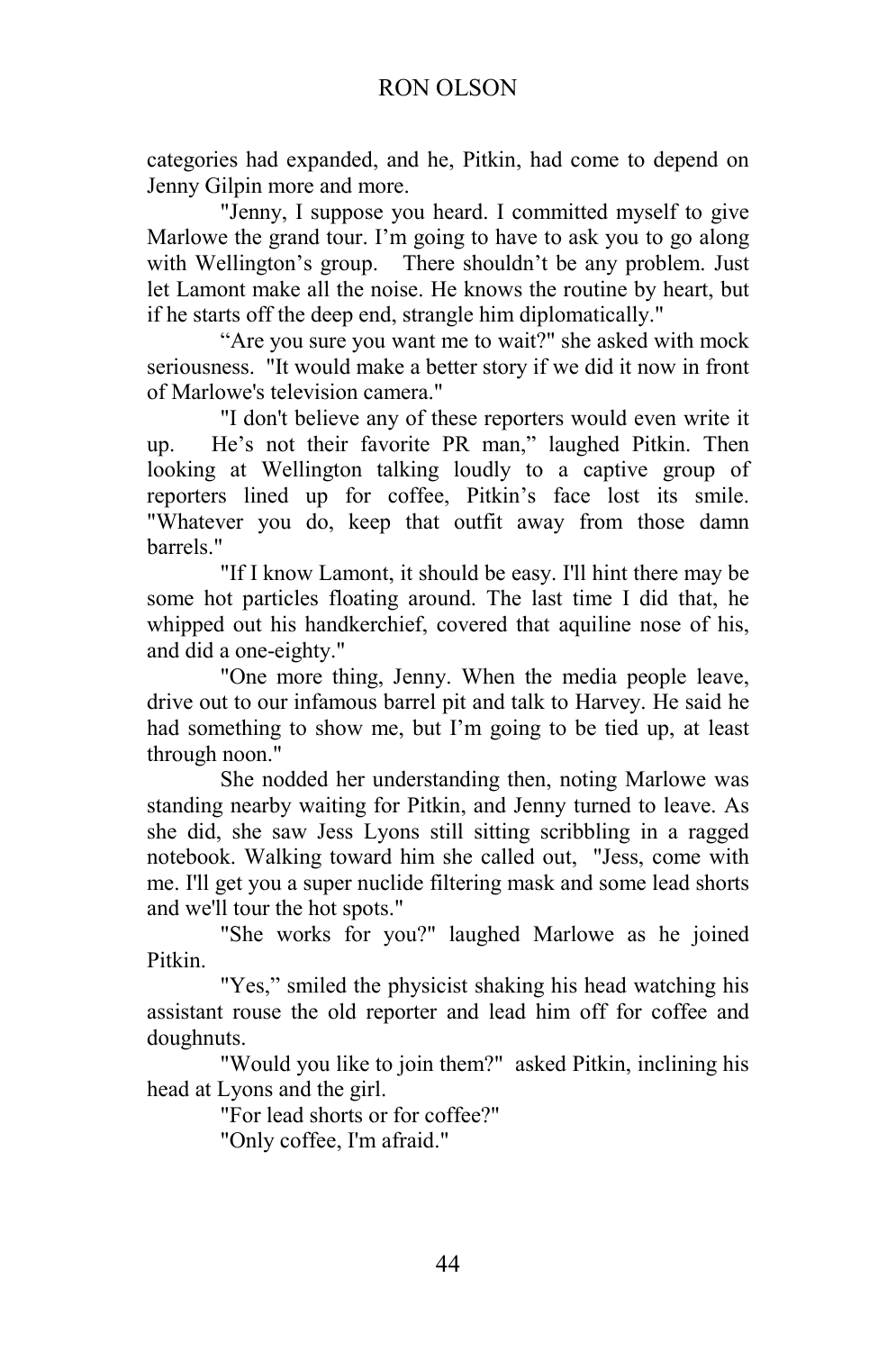"Then I'll pass. My stomach won't take anything stronger than milk any more, besides, I'm anxious to get started on this tour you promised."

"Fair enough," agreed Pitkin. "If you'll walk with me to the office, we can start there."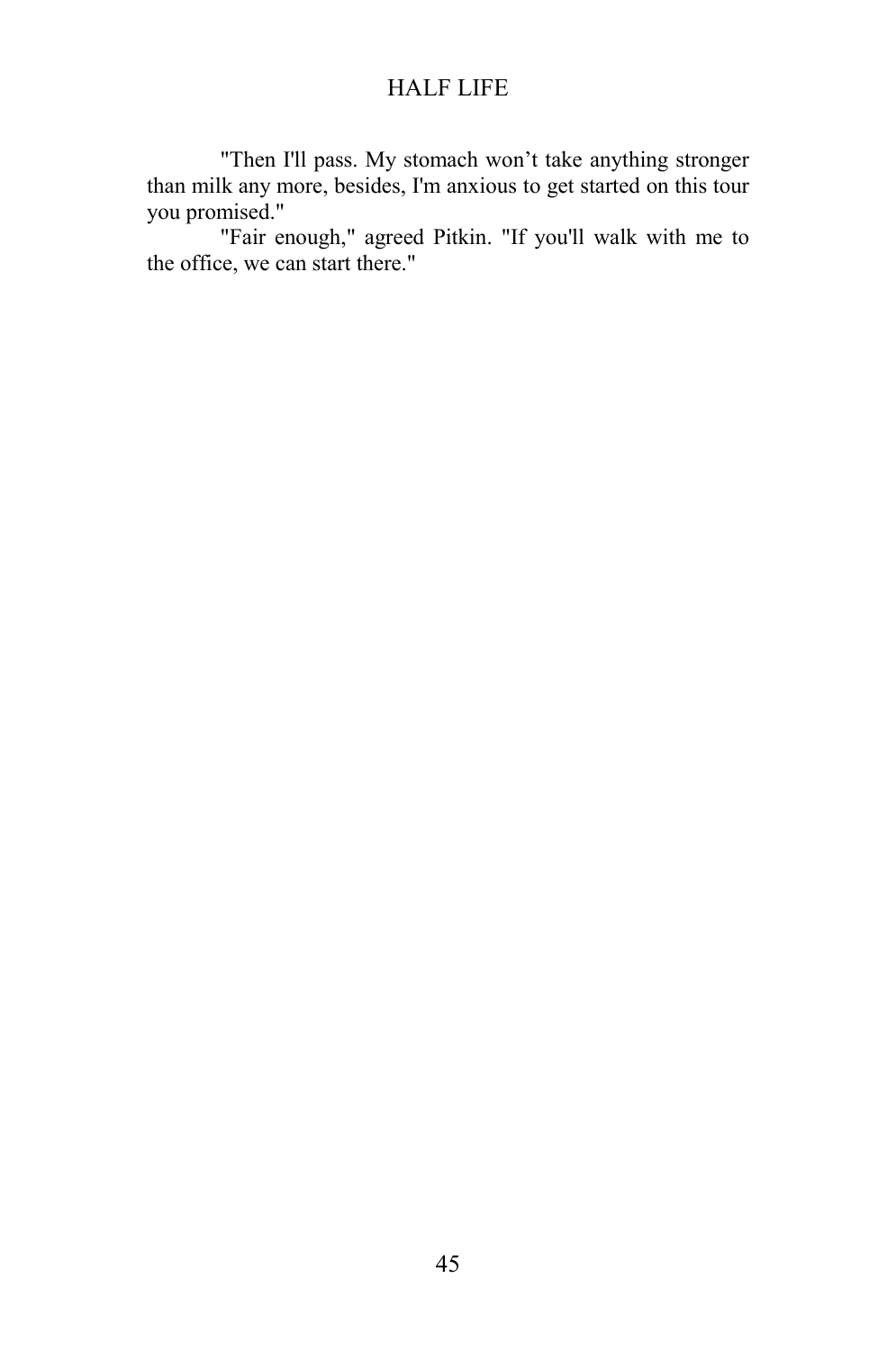## **CHAPTER THREE**

Following Pitkin's lead, Marlowe was soon out of the plant lunchroom and into the long corridor leading to the administrative offices. There was nothing remarkable in the secretaries, the clatter of typewriters, and the usual and normal trappings of a busy office, and Marlowe used the walk to take a closer look at his host.

Pitkin Waay was taller than Marlowe was and a good deal more muscular. His neat, clean, and decidedly casual clothing created the appearance of a man who might have just walked in from a nearby cattle ranch. But from the sandy colored hair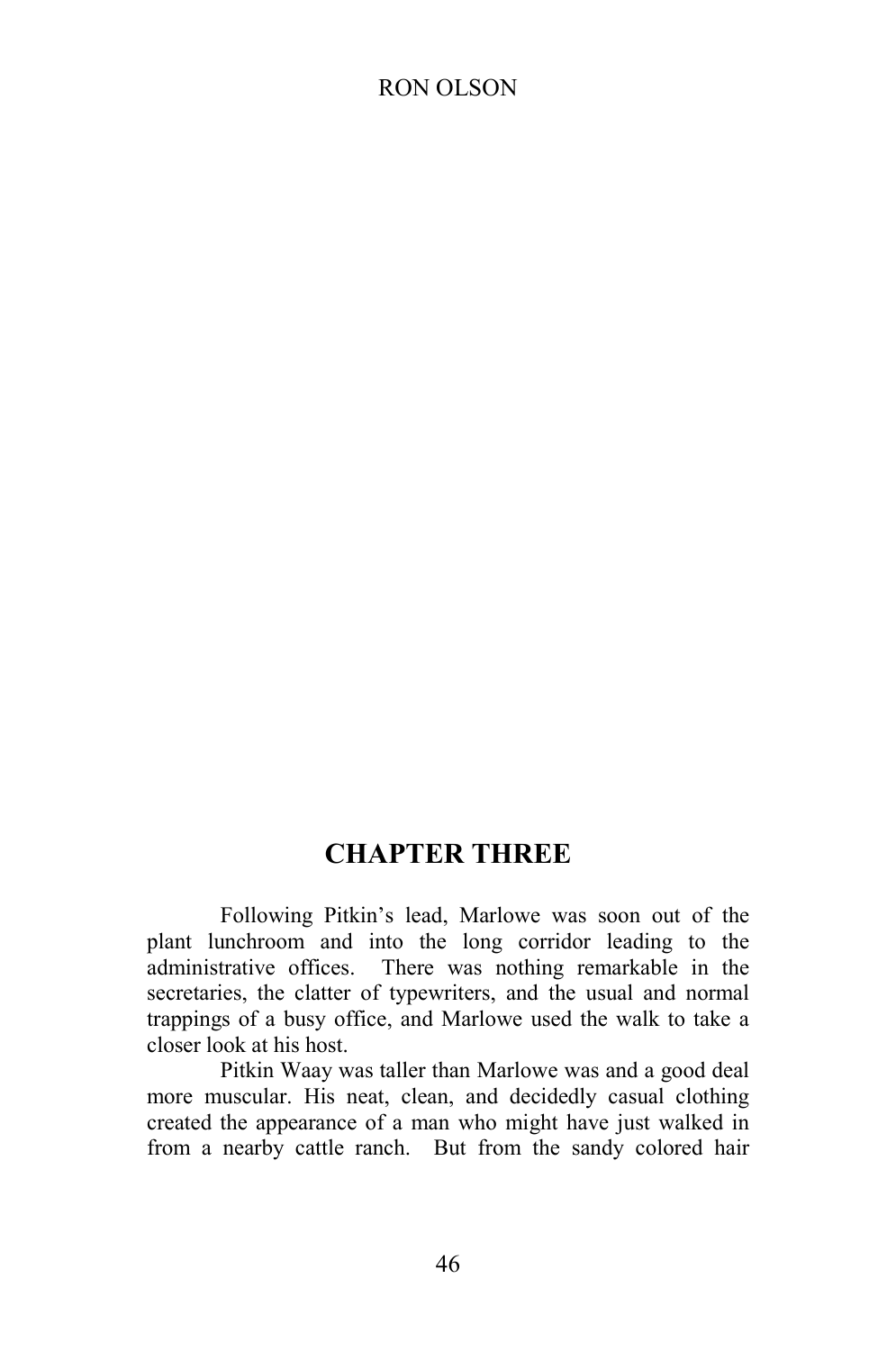sprinkled with gray to the dusty boots, there was more to Pitkin Waay than scientist in western garb.

Marlowe, the experienced student of peoples the world around, suspected that Pitkin was at intellectual odds with himself. It seemed strange that he would defend the program and the Director, but, at the same time, neatly avoided making statements, which would commit him to either. In the short minutes they had spent together, Marlowe had already seen the studied reserve masking a swift and penetrating intellect. He had watched Pitkin appear to listen to polite questions, all the while thinking ahead, and beyond what was immediately before him. "If he plays chess, he's a master," thought Marlowe. "His anticipation is incredible. I'd wager he's already got my entire tour planned, and no matter what I say or what I ask, he's got the answers with alternatives all planned and laid out."

He also guessed the physicist was a man who could, under the right circumstances, act decisively, but, at the same time, he would be selective of when to act and when to defer action. Marlowe had seen a display of Pitkin's instinctive decision making ability in the handling of the difficulty at the press conference.

The newsman had been surprised by the offer of a plant tour. He dismissed the notion of it being a play for publicity or a pandering to his own status as a nationally recognized figure. Pitkin Waay decidedly was not one to be impressed by titles and pretense. Marlowe suspected that the offer had been made as something of an apology for being avalanched under technical jargon, but, whatever the reason, he welcomed the opportunity to learn more about the plant.

The plutonium story was not one he would have ordinarily covered, but it broke while he had been preparing for a trip to San Francisco. Finding some extra time in his schedule, he squeezed a briefing out of one of his research assistants, and headed for Denver, planning to visit the plant as a sort of layover exercise. Now that he was here, he also found himself interested in learning more about the facility and, more immediately, about the man guiding him into the wide carpeted reception room of the plant's central offices.

In the middle of the reception area, the two men encountered Hugo Chase who perfunctorily shook the newsman's hand and mumbled a stiff and formal welcome. Marlowe made an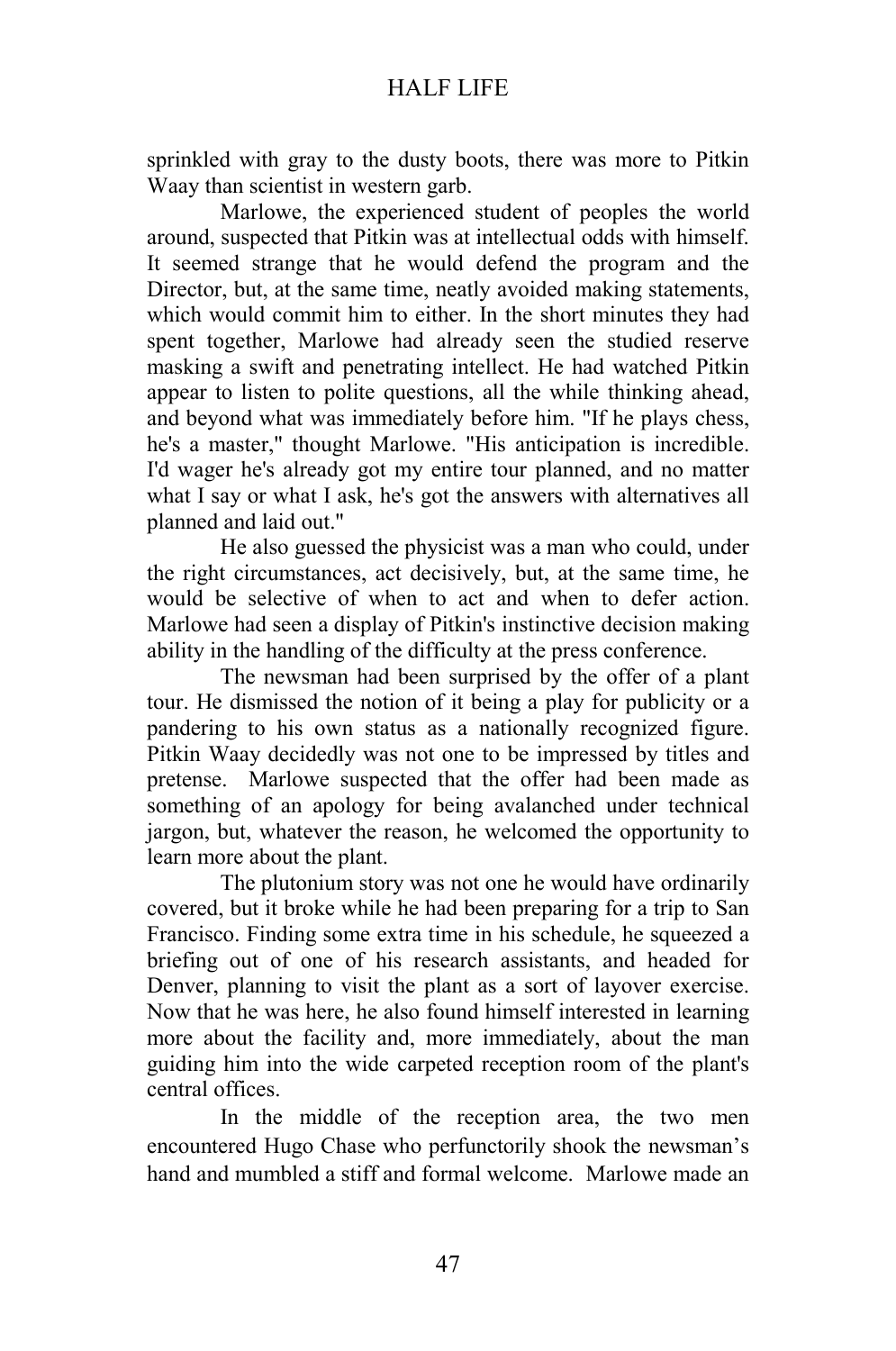obvious effort to bridge the gap his questions and Chase's answers had opened between them.

"Mister Chase, I'm glad to see you again. I wanted to assure you that my questions were not intended to embarrass anyone at this facility or to inject controversy where there was non. I pride myself on being a professional, and I was only seeking information. If my background information was incorrect, I will be in your debt if you will assist me in correcting it. The tour that Doctor Waay very thought fully suggested will undoubtedly be a long first step in perfecting my education about your plant, and I welcome it. To tell you the truth, I was quite surprised by the offer, and I confess that I'm looking forward to the next few hours. Doctor Waay has already advised me on the ground rules. No cameras, no recorders, and no notes in restricted areas. Having spent my war years assigned to the military, I understand, and, of course, fully accept the restrictions of security."

Hugo eyed Marlowe suspiciously, but nonetheless tentatively accepted the peace offering. I appreciate your comments, Mister Marlowe, and, for my part, would ask you to remember that for the past two days we've all been operating under a good deal of pressure here with very little time for rest. After you and Pitkin have completed your tour, perhaps you would stop by my office. I'd be interested I hearing your reactions once you see firsthand what it is we do here."

With the breach partially repaired, Pitkin ushered the newsman toward his office and pretended not to see the exaggerated look of surprised disbelief that Hugo pinned on his antagonist's backside. From his doorway, Pitkin called to Etta, "Would you have someone bring us two large glasses of milk from the cafeteria?"

"Certainly, Doctor Waay. Would you like a sandwich or doughnuts?"

"No, thank you, Etta. Milk, nothing more."

"I believe Deora brought in some molasses cookies, sir. I could just step down to her office and see if any are left."

"The milk will be fine."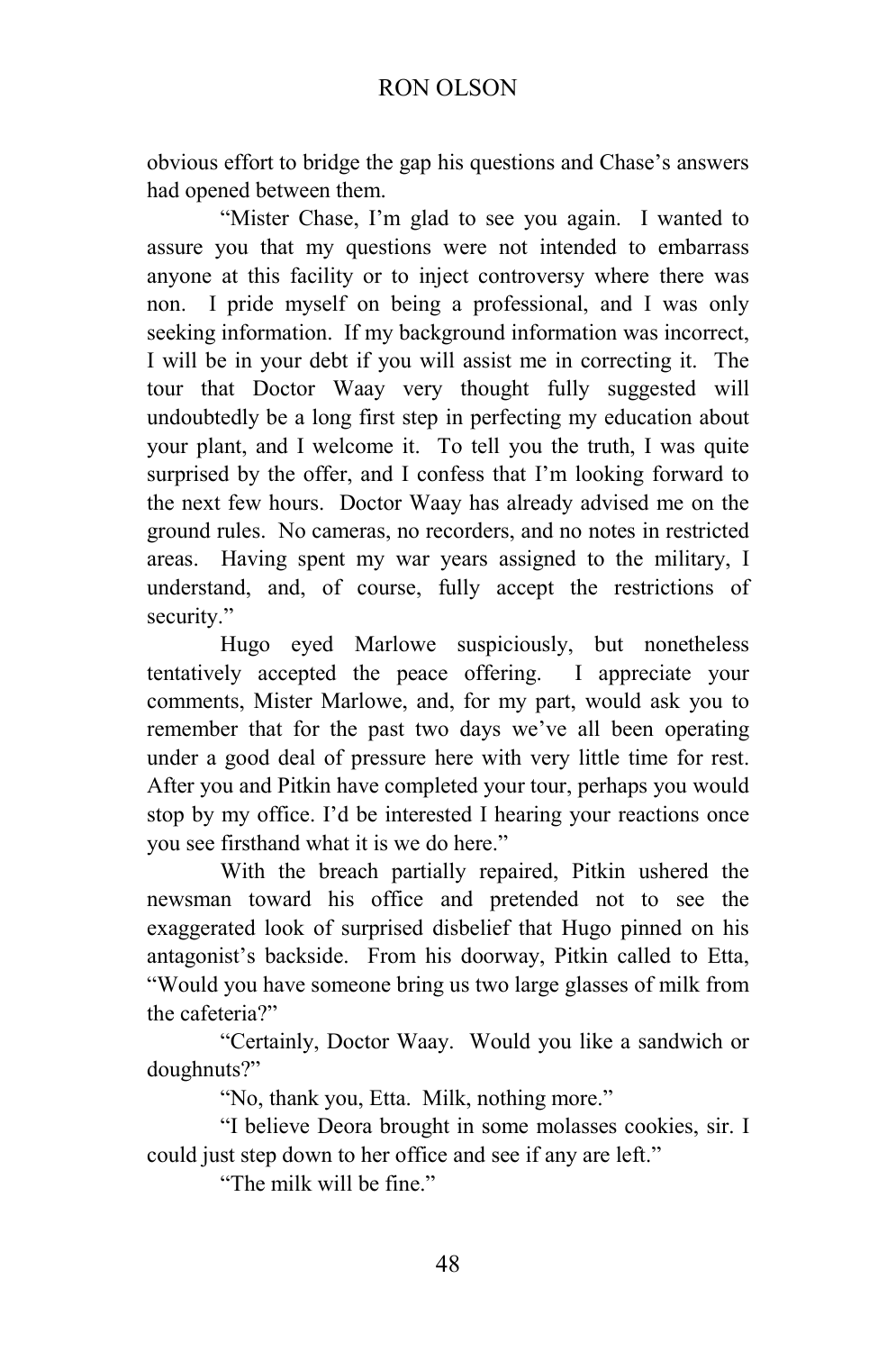"If you say so, sir, but I ate some of the cafeteria's Danish myself, and they were excellent."

Pitkin was spared a further refusal by Marlowe. "If there are any of those molasses cookies left, I'd love one."

"And you Doctor Waay?" asked the triumphant Etta.

"Since you are going anyway, Etta, yes, one for me."

As Pitkin closed his door, the chuckling Marlowe surveyed the comfortable office. "I have that woman's twin in Washington. There's really no point in arguing you know. They operate on their own principle of disorientation. If you had asked for cookies, I'd wager there wouldn't have been one for miles. I'm quite comfortable with my secretary. I decide in advance what I want, then I simply ask for a variation and negotiate back to what I wanted in the first place."

"Etta has always wanted to visit Washington, ""began Pitkin.

"Not in a million years, Doctor," said Marlowe, throwing up his hands in mock protest. Following Pitkin's lead and taking a leather chair near the cluttered low table in the center of the room, Marlowe heaved a great sigh. Dropping his arms on the wide padded armrests, he looked squarely at Pitkin. "Where do we begin my orientation on Rocky Flats?"

"I suspect that might depend upon how much time you have." smiled Pitkin. "But it might be more productive for us to talk for a few minutes and decide what would be most informative and what you feel would really be most useful to you."

Catching Pitkin's intentional emphasis on "really," Marlowe bantered, "Well, of course, I really want to see your darkest secrets, the ones you've cleverly concealed from the public all these years."

"That's a tall order, Mister Marlowe. Would you settle for a look at a rather stodgy and monotonous production facility, flavored with a healthy dose of bureaucracy?"

"Sounds rather droll when you put it that way," replied Marlowe leaning back into the soft cushions. "Perhaps you could talk me through the least dramatic areas while we wait for our refreshments."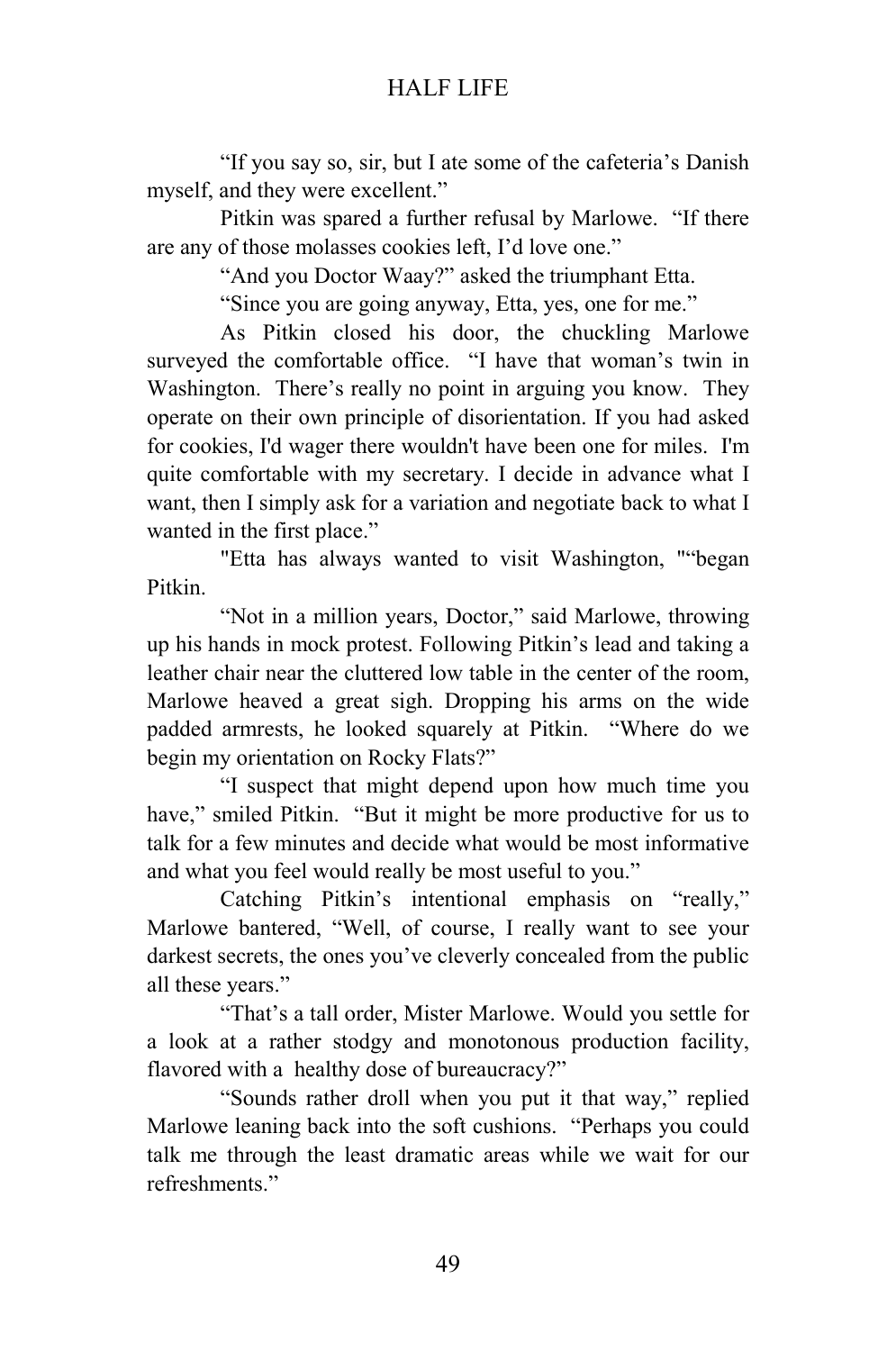"Fair enough," agreed Pitkin, rising and walking to a long side table. After shuffling through an assortment of papers, returned to his chair. "I'll try to avoid repeatin any of Hugo's orientation, but for openers, let's look at an outline of the buildings and grounds.

With that, Pitkin laid a map on the table, arranging it so it was right side up for Marlowe. Returning to his chair and leaning forward over the upside down map and the maze of black squares and rectangles arrayed on the stark white paper. Pitkin pulled a bright silver ballpoint pen from his shirt pocket and, using it as a pointer, began tracing a thin line that coursed around the outer fringes of the drawing. "As you can see, Mister Marlow, …"

"Leighton, please. The 'Mister Marlowe' puts quite a barrier where there needn't be one, and with just the two of us here, it seems a trifle awkward. And, if you don't object, I'll drop the 'Doctor Waay.'"

"Fine with me. As you may have noticed," said Pitkin, spreading his hands and looking down at his boots and Levis, "I wouldn't stand very high on anyone's formality register."

"I don't believe you could begin to understand how much I envy you in your, shall I say, relaxed attire. It look entirely appropriate for the wide open spaces of your facility."

"Yes," agreed Pitkin returning to his diagram. "Our open" spaces here would make a very respoctal3e cattle ranch. We're sitting in the middle of over ten sections of excellent grazing land. Six thousand five hundred fifty acres to be exact."

"Interesting," mused Marlowe as he studied the map. "I see here on the margin an arrow indicating Boulder to the north. The University of Colorado is there isn't it? It was more an observation than a question and without waiting for confirmation, the journalist continued. "I've been invited to keynote a summer symposium there. I believe it's entitled "The Media and Public Responsibility." It's obviously been arranged by journalists for journalists as a forum to massage their paranoia. I suppose it's therapeutic for the disillusioned idealists who have rushed into a profession whose essence is public bloodletting and then discovered that the public insists on being told about itself while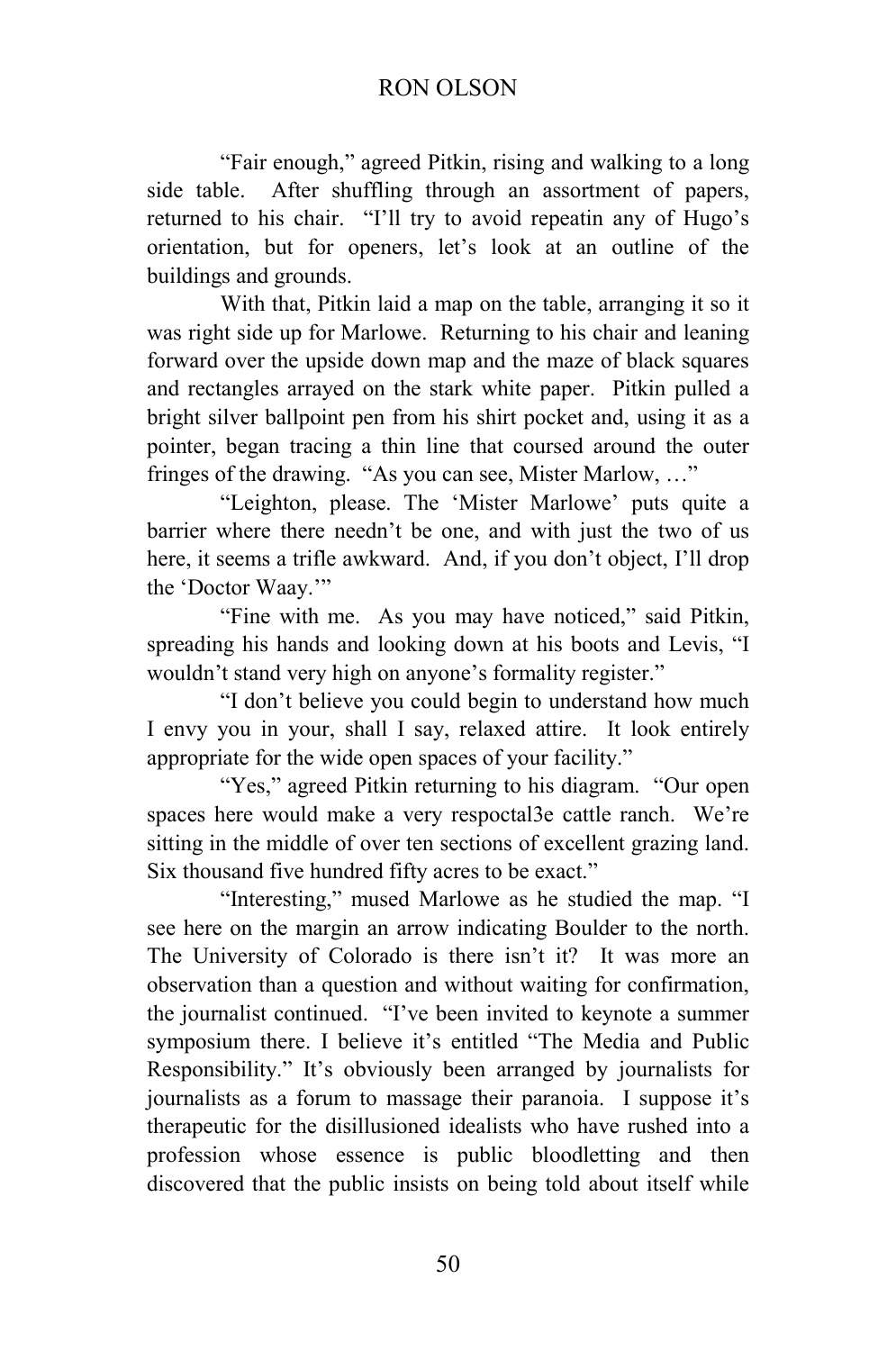reserving the right to flay the messenger. But, then, reality, in one form or another, probably invades every profession and tortures its most sensitive members. I imagine you find it s even in science?"

Pitkin, whose eyes were fixed upon the map between them, made only a noncommittal reply. Marlowe's words, casually spoken, were needle sharp probes, and Pitkin realized he was being examined by an expert who would balance every word, every inflection, and would find as much substance in what he sensed and felt as in what he heard. But Pitkin, who had been invited by others to express his personal views on the plant, determined this was not going to be the unveiling of Pitkin Waay, not was it going to a philosophical dialogue on the disillusionments of professional responsibility. It was going to be a tour of Rocky Flats, nothing more.

"In any event, said Marlowe, perhaps recognizing Pitkin's silence as a note of caution that the conversation was too digressive, "from what I've seen of the mountains and this area, I think I'll accept the speaking invitation. So far in my gypsy existence, I've managed only to fly in and out of Denver a few times, and I have never really visited your state."

:You could do worse. There's a lot here to see," said Pitkin. "Boulder is an especially beautiful city, despite the fact that a lot of its population is pretty ragged, both physically and intellectually. If you accept your speaking invitation, you should take a few days and get up to the mountains. They're our only legitimate claim to uniqueness."

"How far is Boulder from here?" asked Marlowe tapping his finger in the center of the plant map.

"About ten miles, almost due north." Pitkin indicated an area off the upper edge of the sketch.

Continuing to peruse the plat in from of him, Marlowe was silent for a moment. Pitkin, for his part, was content to simply sit and wait for the next question. Pitkin's resolve was to supply mechanical facts and information. He would leave it to Marlowe to apply the interpretation.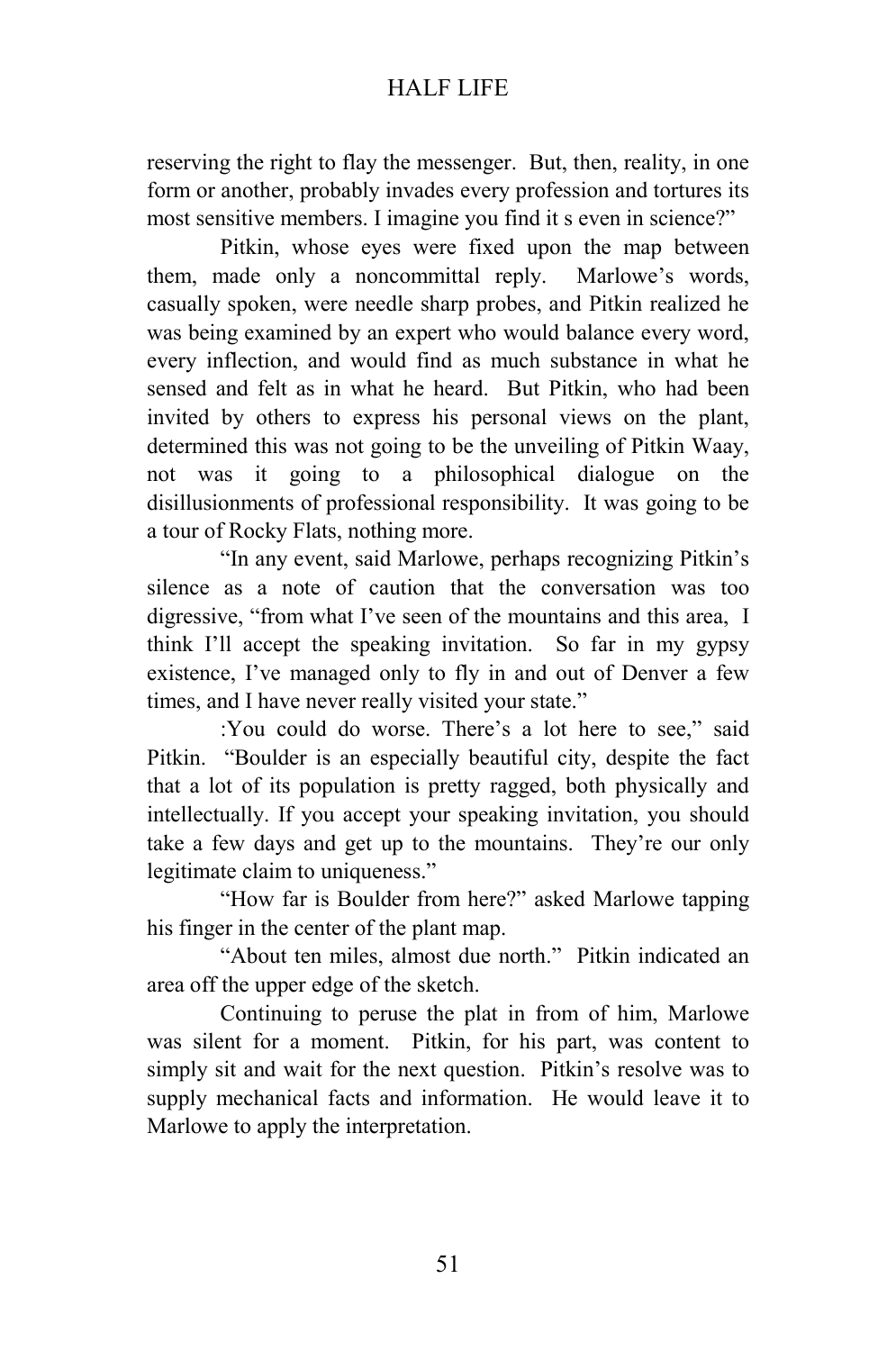Looking up, Marlowe remarked, "I see that downtown Denver is really quite close. I had no idea of the proximity. What would you say it is?"

"Sixteen miles to downtown, as the crow flies."

"Or as the wind blows," countered the newsman. "I noticed on the drive up here how close some of the housing tracts are to your perimeter I also was rather surprised at the growth on the downtown area. It seemed to me when I flew in that there were new skyscrapers everywhere."

Marlowe, looking back at the map, probably did not see the lines of Pitkin's face tighten, nor did he note how the silver pen was enveloped by a hard fist, but with the sensitivity of the skilled interviewer, Marlowe may have caught the subtle tension in Pitkin's clipped, "Yes, Denver's booming. There's precious little doubt that."

"Out here," Marlowe pointed to the lower right portion of the drawing, "is where your barrel cache is located, if I remember Mister Chase's briefing correctly. I guess it's what you would call the southeast quadrant of the facility, closest to Denver?"

"A bit neared to the east boundary fence." Pitkin indicated with his pen.

"I see. Now where are we? I assume somewhere in this area? Marlowe was pointing to the grouped blocks enclosed within the larger open space.

"Correct. The line here represents the chain link security fence that encloses the plant proper, some three hundred eightyfour acres. The L shaped building, here in the northwest part of the secured area, is the administration building.

"For background, Pitkin, "said Marlowe, easily taking up the use of the physicist's first name, "how long has the plant been here? I recall Mister Chase at the briefing saying something about the early fifties, and why in the world did the government choose this metropolitan location rather than some far away desert."

"The Rocky Flats selection was actually made in 1951, and some limited operations were begun in 1952. Growth since then has been a cyclic thing, dependent, of course, upon the inclinations of Congress. As to location, it's hard to believe, but in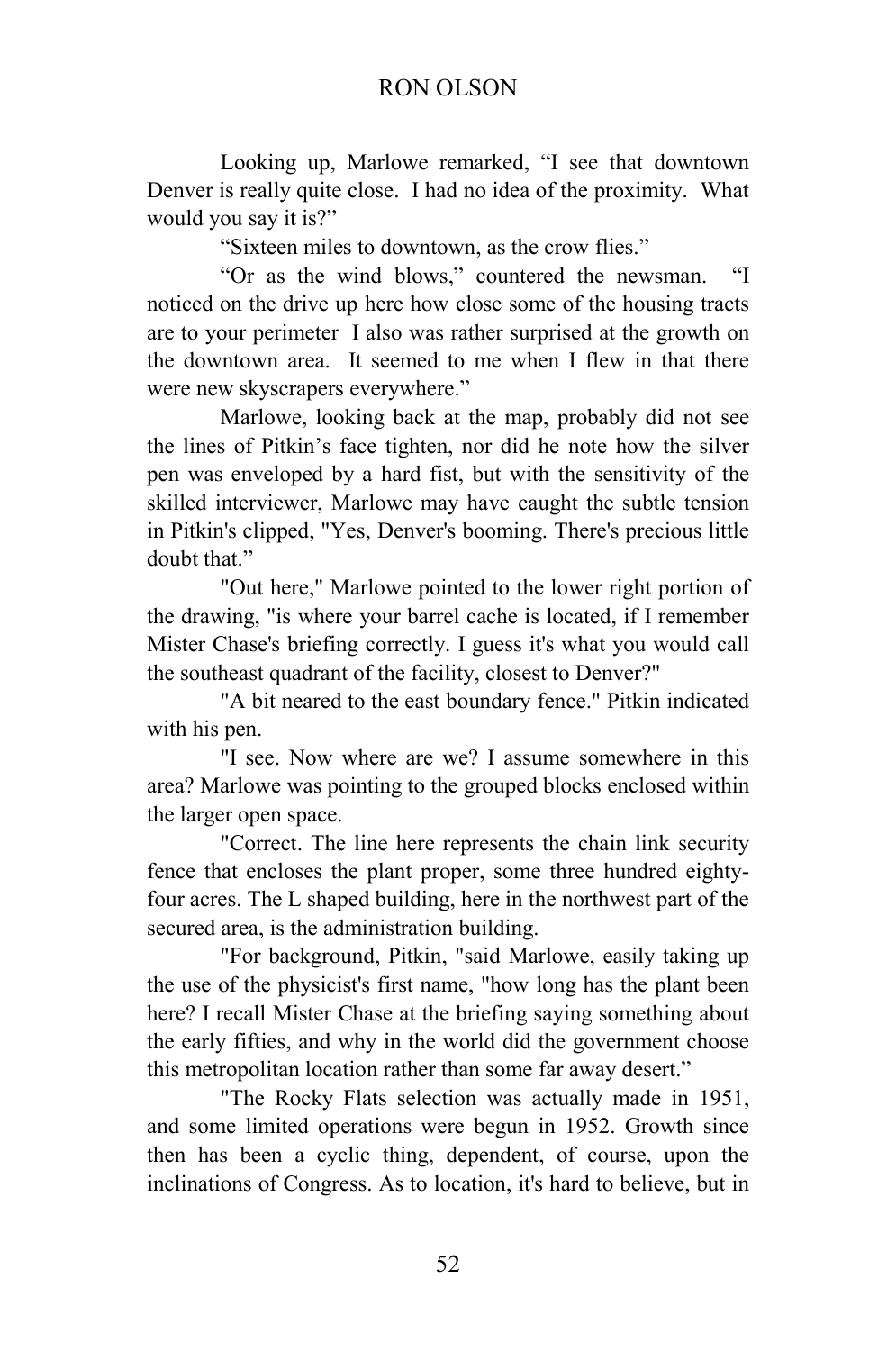the early fifties this was a relatively remote site. The Boulder-Denver growth hadn't really taken off, and the plant wasn't in anyone's back yard. Remember, too, that the plant, at first, was fairly modest in size and the volume of work was much less than at the present. The location had the advantages of nearby universities, a large work pool of skilled machinists, and excellent transportation facilities. At the time, it must have looked to the Atomic Energy Commission like a good decision. Today, it may be otherwise, but when has hindsight ever been wrong?"

"I can't argue with any of what you say, but my research assistant tells me there has been a pattern of continuous plant growth. And, as recently as two years ago, you began construction on a major new plutonium recovery building. Wouldn't it have been prudent somewhere along the line to call a halt to renovation and new building and reconsider the prudence of continuing at this location?"

"Perhaps, shrugged Pitkin, "but I'll leave the secondguessing to editorial writers. For what it's worth, you should know there have been a number of studies examining the options of terminating all the work 'here and of discontinuing some aspects of it, especially the radioactive materials processing."

"Yes, I've heard of studies being done, but what's become of them?"

"A good guess would be that, like most expensive studies performed for the government, they have been filed and forgotten. Some got a few headlines for a few politicians, but for the most part they have gone the way of most paperwork."

"I know something about contractors and paper studies," nodded Marlowe. "You speak like a veteran Washingtonian, and your guess on where those studies are now is probably correct. But you must have supplied information for the contractors who did the studies and you must have read their conclusions. What's you view on relocating to another area?"

Pitkin very pointedly ignored the question. Marlowe smiled at the demonstration of discretion and changed course. "Pitkin, I remember Mister Chase introducing you as an expert on plutonium Since the need to process that substance is the reason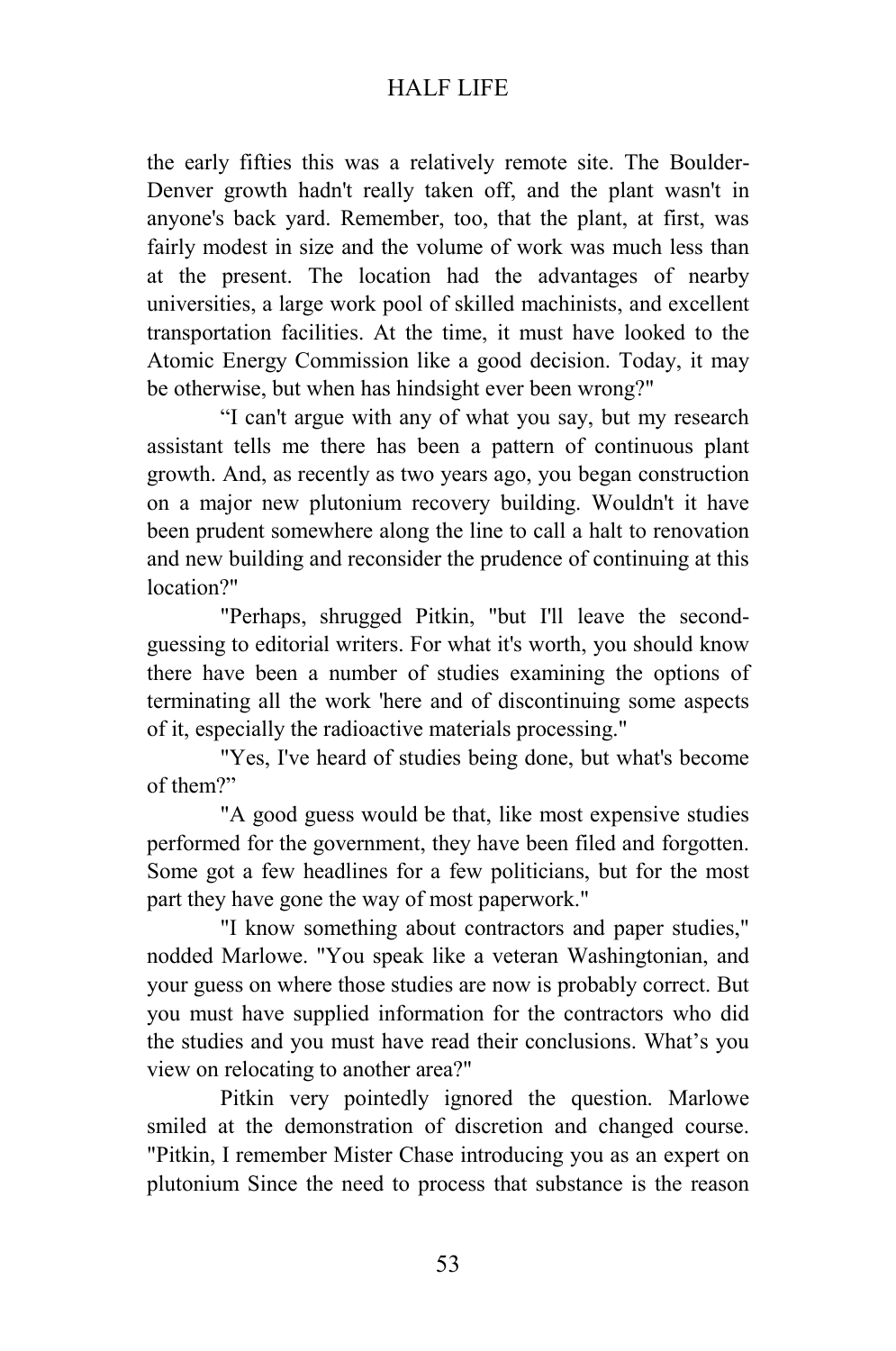for the operation of this facility, I wonder if we could talk a bit about plutonium. For starters, how much do you actually handle here?"

" Sorry, those numbers are classified."

"I guess I expected that, but based upon your director's briefing, may I assume most, if not all, plutonium components for our nuclear weapons are fabricated here?"

Without answering directly, Pitkin gave an affirmative nod, "It's no secret what we do here. Yes, I'd say your assumption is fairly sound."

"Would you be willing to hazard a guess on just what it is about plutonium which seems to spook the public?

Pitkin rocked back in his chair and studied the television journalist's famous face. Here in the quiet office, it seemed less of a mask that he remembered seeing on newscasts. Absent the artificiality of makeup, stage lights, and flattering camera angles, Pitkin saw the folds and creases of a tired face, aged by perhaps looking too often at the realities of power and drained by

having had to dwell too long on the effects of its misuse. brown eyes, however, which in other men, would have brooded, moved with restless curiosity and expectation.

"A very good question, began Pitkin. in fact and many more things in fiction said, by people who should know better, "Plutonium is many things. For example, it has been that plutonium is the most toxic substance known to man. That's fiction. in fact, it is more toxic than cobra venom, but less toxic than botulism toxin. Plutonium is said to be a killer if inhaled in micro amounts, yet to date, there are few documented fatalities attributable to inhalation of small amounts of plutonium.

"But you aren't saying there's no danger?"

"By no means. A minute amount in the lungs, 12 to 13 milligrams,for example, will cause death by massive fibrosis in less than a week. Plutonium entering the blood stream through a small skin lesion will migrate to the marrow of the bone and probably cause leukemia. Let there be no mistake, we're talking about an extremely dangerous substance, one that is chemically toxic and one that is highly radioactive. The point I was trying to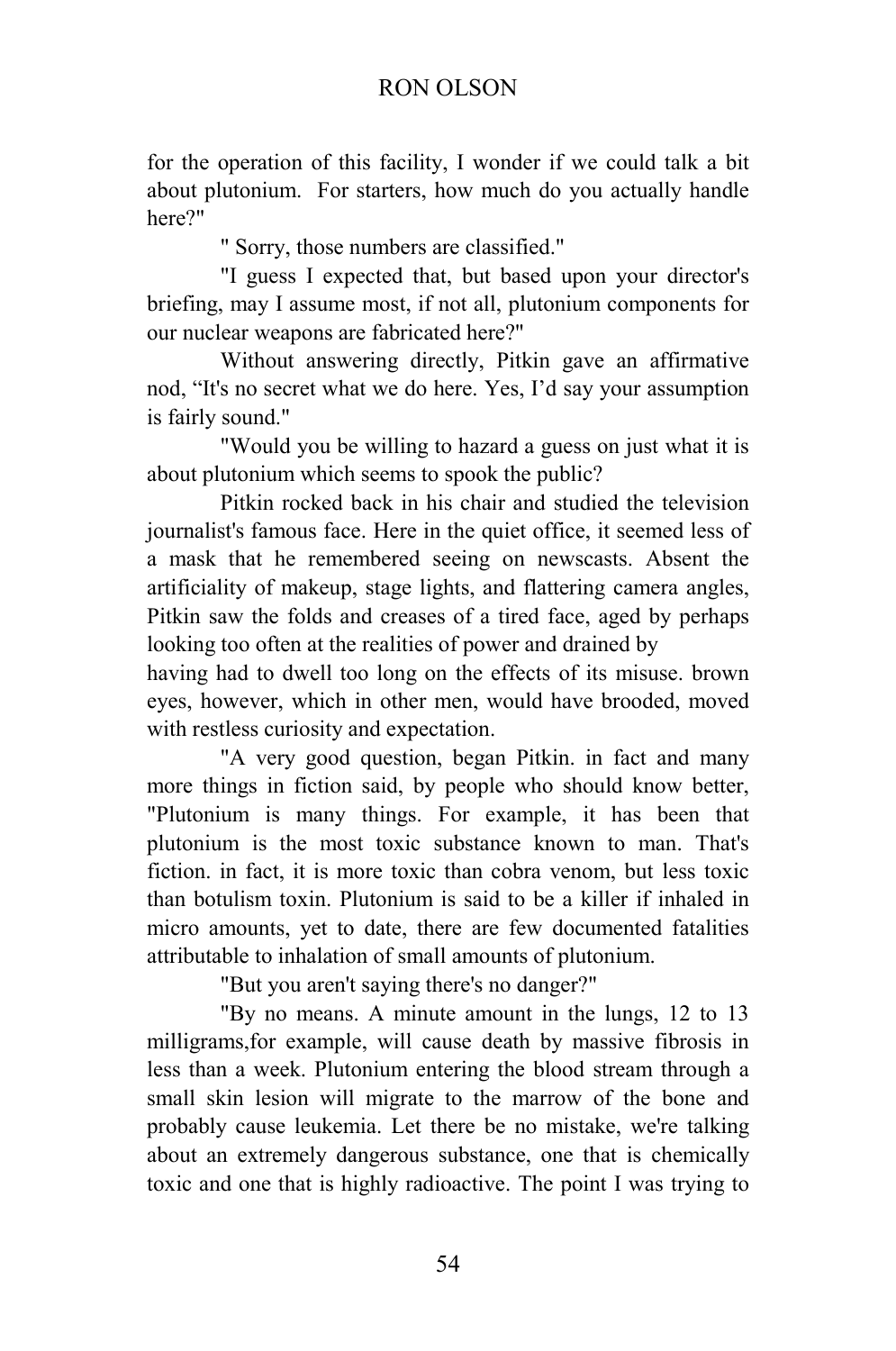make bears only upon the difficulty of discussing plutonium. It's virtually impossible to separate out the truth and render it intelligible to lay people. I realize it sounds defensive to it, but it's in the murky area of truth and half-truth where many of our critics find their most persuasive arguments."

Marlowe was leaning forward in his chair, clearly caught up in the flow of Pitkin's words. The newsman was taken by the fact there was no trace of advocacy in this man's words, none of the urgency he had learned to associate with empire building bureaucrats the world around. There was an openness and honesty in Pitkin Waay that was almost beguiling. Still, Marlowe was puzzled.

Having interviewed people in almost every part of the world across the spectrum of interest and intensity from diplomats to terrorists, Marlowe had become susceptible to a peculiar itch it was most persistent when he was listening to the ingredients of truth being delivered by someone who appeared to be uninterested in the implications of his own words and unwilling to confront the sum total of the parts of his truth.

Marlowe felt such detachment was suspect. It was usually forced and artificial and a mask for emotions. Such disguised feelings were, in Marlowe's experience, far more eloquent than words alone. Such concealments were beyond statements and assertions, and they were the stuff that distinguished a news story from fill and copy.

The old itch was gnawing and biting at Marlowe. He had, over a third martini, once tried to convince a fellow journalist there was such a thing as a human gizzard and he, Leighton Marlowe, had one. That organ, Marlowe had argued, began stirring and itching whenever a story was brewing but remaining elusively just out of reach.

As he listened to Pitkin, dispassionately describe the properties of plutonium and its effects on the human body, Marlowe's gizzard began biting at him. Despite the candid explanations, his news hound instincts kept telling him there was more to the relationship between Pitkin and the plant than met the eye. He wondered if it was the man himself. What could there be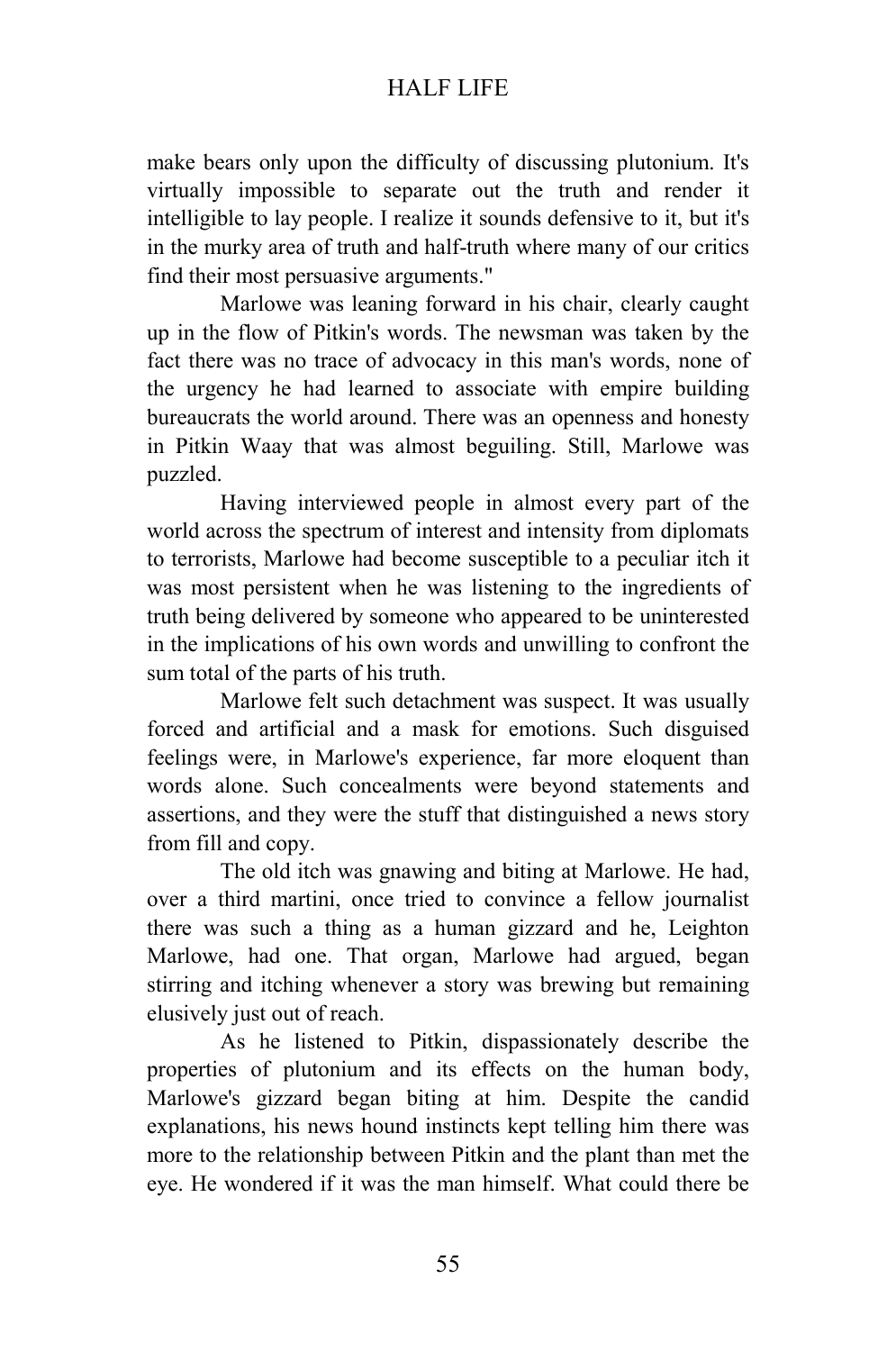behind the tanned square face, the classic Marlboro man features that made the old itch pick at his innards until he shifted in his chair in an effort to rub it away? He needed to tack and come at his man from another angle.

Marlowe seized a pause in Pitkin's words to interrupt. "All this you are saying is public information? ... Strike that. The question should be, what would you say is the level of public understanding about the effects of plutonium?"

"I suppose you're going back to your earlier question which went to the matter of public apprehension over plutonium handling. The two are related. Understanding and concern, I mean. Because we are talking about such minute amounts and, in the same breath, about disastrous biological effects, there's bound to be confusion and, in many cases, fear"

"Do you fear it?"

"I respect it. But I'm hardly representative of the public.

"True enough, but I'd like to get some sense of your personal feelings about the plutonium processing being done here"

"My feeling are my own, and not relevant to the mission of Rocky Flats." The answer was firm, flat, and very final.

Marlowe was wise enough not to attempt to drive his quarry to ground, at least not this day. "Very well, but from the perspective of your expertise how much of the public concern about plutonium processing is justified?"

The shield thrown up in response to Marlowe's probing came down far enough for the exchange to continue. "To put our discussion into context, remember, I'm not addressing end uses, governmental purposes, or political motives. I'm confining myself to the operation of this facility."

"I understand," nodded Marlowe, still listening, but now idly and politely. He was getting the official line, something he could read in any public relations pamphlet.

"The answer, in that limited sense, is really quite simple. Given an adequate technical understanding, proper equipment, and intelligent workers, handling plutonium is no more or no less difficult than handling any other dangerous and toxic substance. It can be done safely and with very little risk."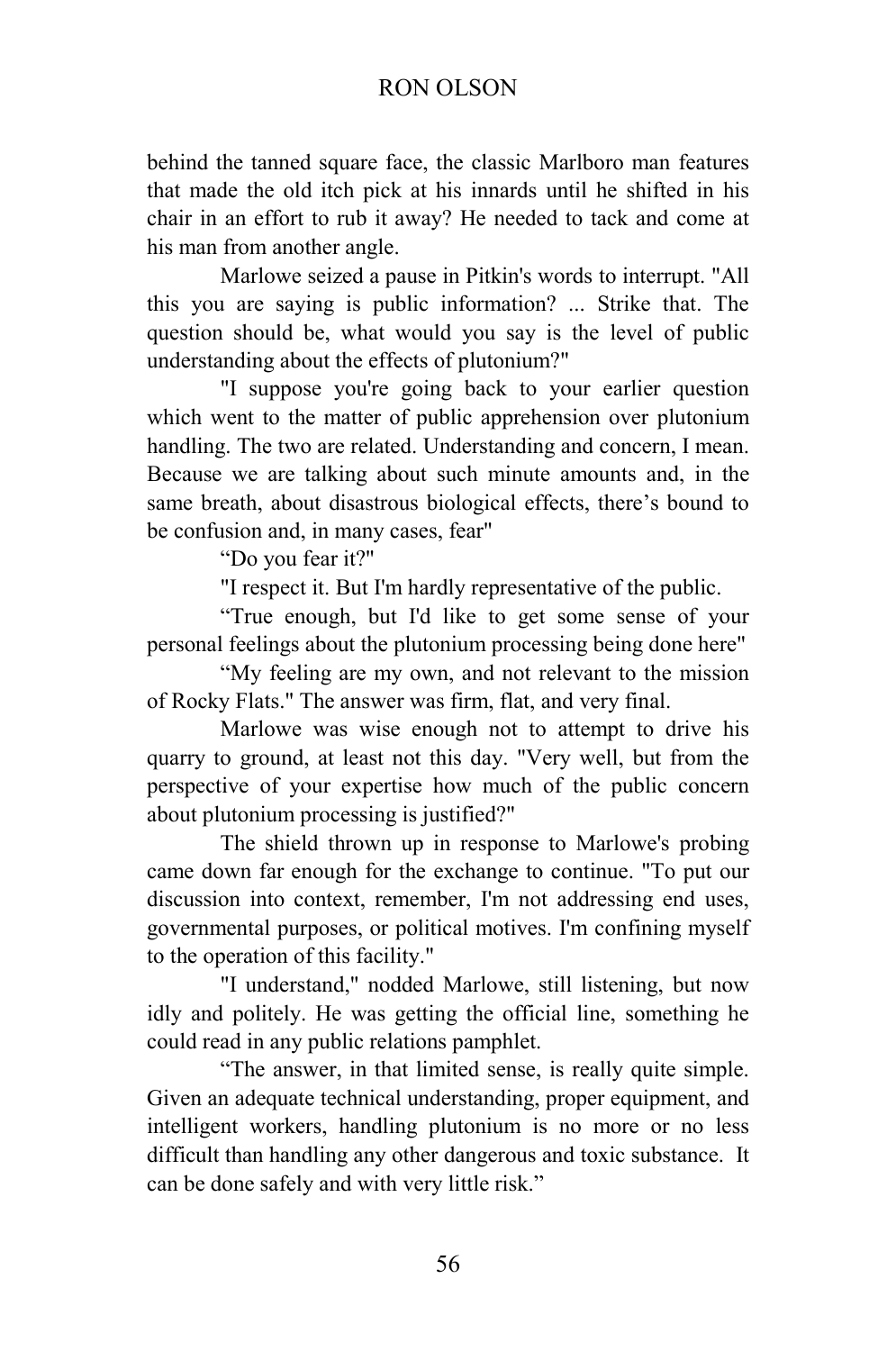"It's difficult to argue with an expert, but let me ask a couple of general questions. Since plutonium is the stuff bombs are made of, why isn't there a hazard involved in making bomb parts?

"In a sense you have the ingredients of an answer in your question. We make only parts, the plutonium parts. The bombs, you call them, are assembled elsewhere."

"That's done in Texas?"

"Your researcher again?"

"I'm afraid so. She probably filled me with more information than I'll ever understand or use. She was pressed with other work, but when she heard my request, she took on the assignment of collecting background information for this story with more enthusiasm than I've ever seen before. I might add, she is not an admirer of the nuclear industry"

"Does she recognize a distinction between the nuclear industry and the federal government's weapons program?"

"I'm not sure, answered Marlowe, but I have the feeling you do."

"Yes, but its really another topic for another time."

Before either could speak to continue the exchange, Etta Westridge swept into the room with a cafeteria tray triumphantly balanced on one hand. "Pardon me, sirs." It was a demand not a request. Instantly, she was between them dispensing the glasses of milk and an enormous pile of golden brown cookies, each dotted with the small outcroppings of chocolate chips.

"Now, Doctor Waay, I certainly hope you're not going to pretend this is lunch. I'm sure Mister Marlowe would like a regular meal. After all, he is our honored guest." Addressing Marlowe directly, Etta continued, "I took it upon myself to substitute for the molasses cookies which were a bit too sweet. I'm sure you'll prefer the chocolate chip."

Holding the plastic tray smartly under her arm, Etta marched back the way she had come, pausing at the door long enough to remind Pitkin, "The cafeteria closes at one thirty, sir, and that doesn't leave much time. "With an almost imperceptible bow of her upper body, she acknowledged the startled "Thank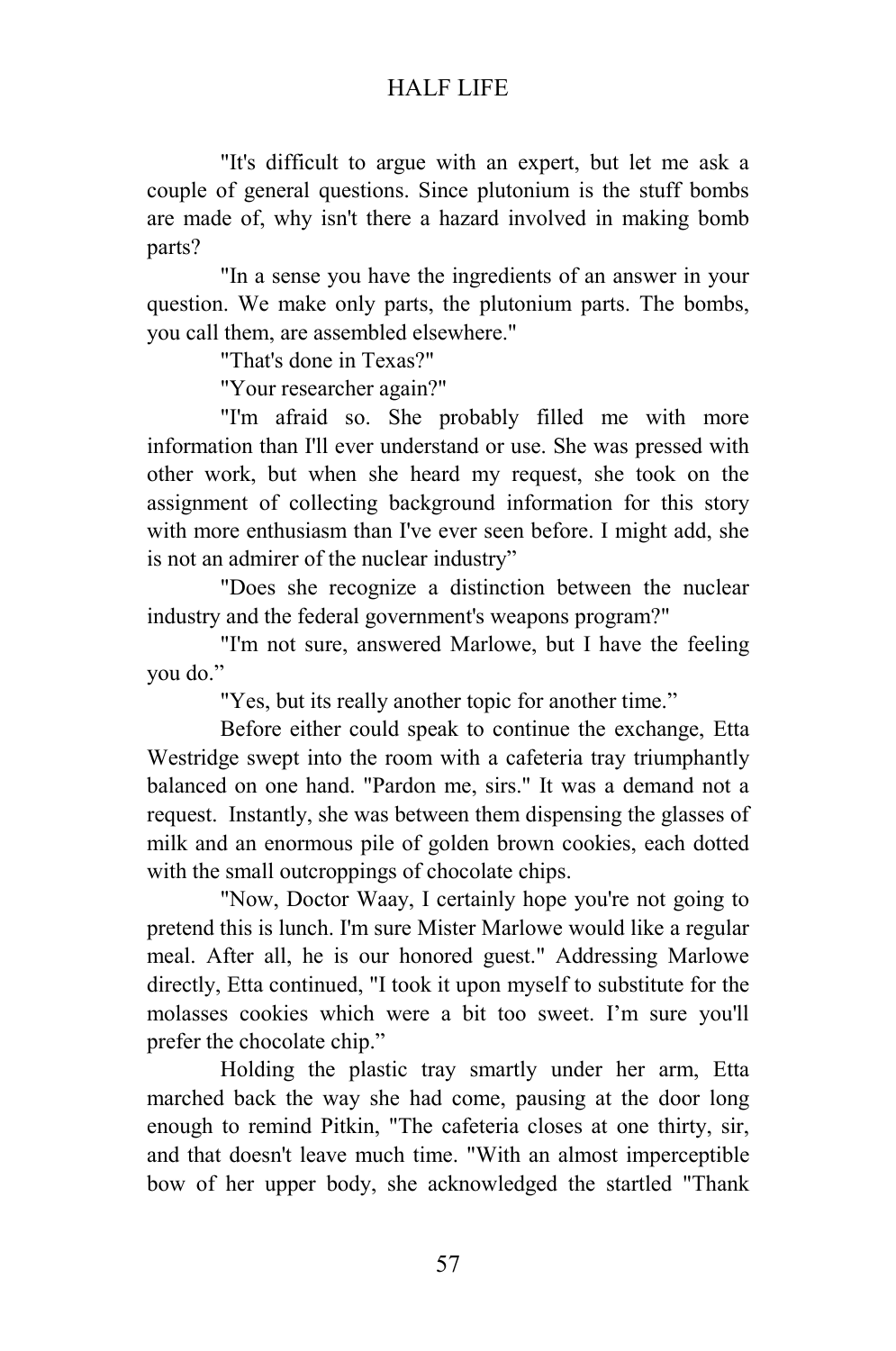you's" and, with sequined glasses flashing, disappeared behind the closing door.

"Would the honored guest like a cookie?" asked Pitkin solemnly. "The honored guest insists on a cookie," responded Marlowe seizing one and holding it up in mock salute to his host. The two laughed and chatted their way through the pile of cookies and glasses of milk until Marlowe, with only a faint and polite protest, accepted Pitkin's offer to eat the last lonesome wafer on the plate. As he sat munching it, Marlowe firmly rejected Pitkin's offer to include a lunch stop in the up coming tour of the plant. "This is more than I usually have for lunch, besides, I can eat anytime. I may never see the insides of another nuclear weapons plant.

"Setting the empty glasses aside, Pitkin returned the map to the table. With his pen, he indicated again the lines of the inner security fence. "Within the perimeter there are more than a hundred buildings containing over two million square feet of floor space. Since there isn't any way we can visit more than a few places, we should decide which ones are the most inviting to you.

Pitkin first identified the maintenance and support buildings, none of which aroused any interest in his guest. Next to be identified were a group of buildings in the lower part of the map. "In what is roughly the southern half of the facility, we house the operations of fabricating uranium, beryllium, and," said Pitkin. Sweeping the tip of his pen in a circle over the upper part of the drawing, he continued, "Here in the northern half of the plant are the plutonium processing activities."

"If I have a choice, that's the work I'd most like to see," said Marlowe, "but I think you anticipated me. Correct?"

"Well, plutonium's card gets punched far more than any other, so it's not really a clever guess, only a function of experience. There are two principal buildings we can look at, processing and recovery." Pushing himself to his feet, the tall physicist looked down at Marlowe, "If you're ready, I suggest we get started."

Later, after passing through security where Marlowe was unceremoniously questioned by a guard who either didn't know or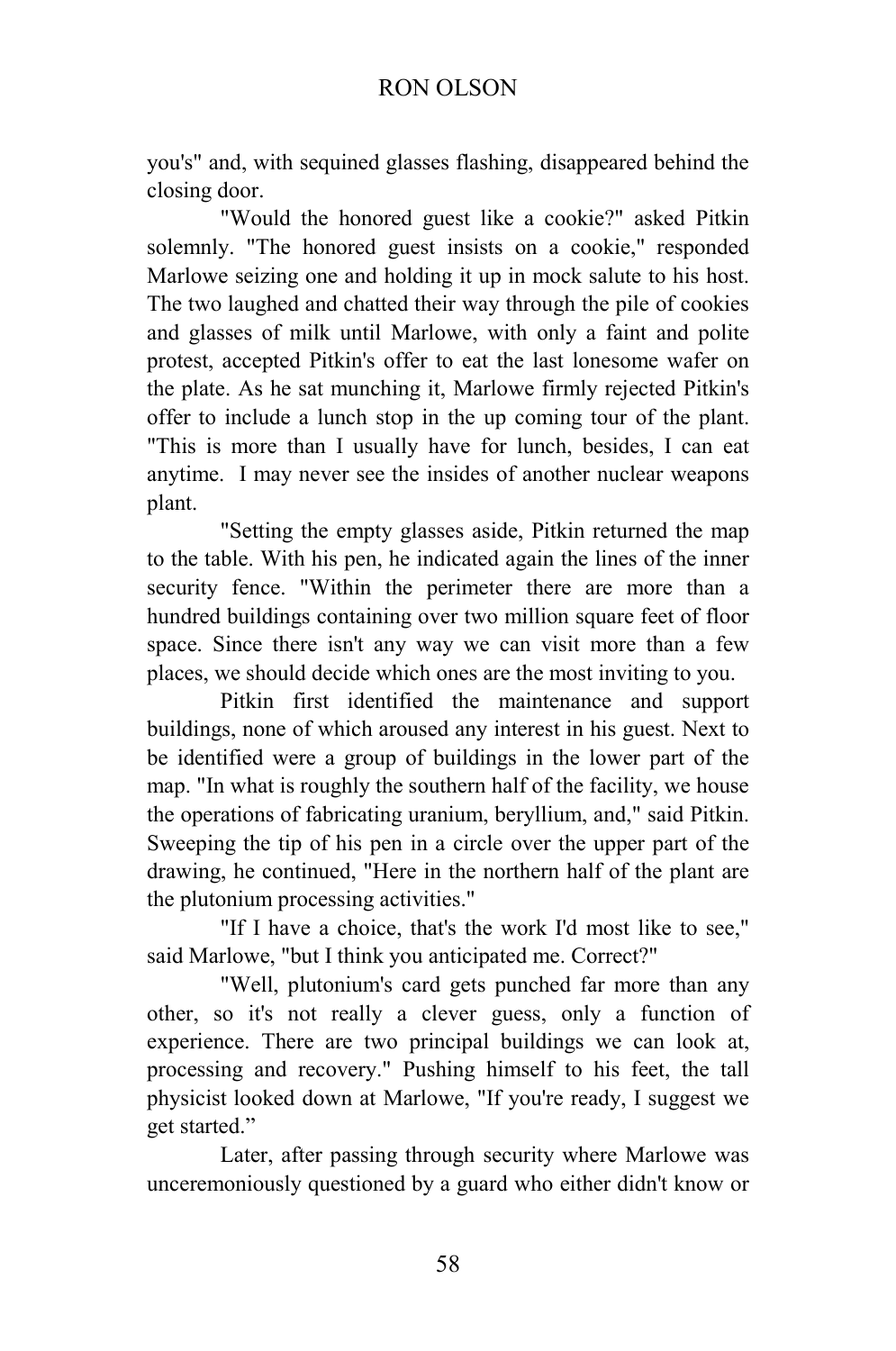didn't care about celebrities, Pitkin led the way across a compound to a large windowless concrete building. They entered byway of a heavy rubber-edged door and were accompanied through by a noticeable rush of air that gushed in from the outside and continued to blow in until the door closed.

Their first stop, just inside the door, was a small room, bare except for a half dozen vinyl covered stools, a like number of gray steel lockers, and a table piled high with clear plastic bags. Pitkin handed one of the bags to Marlowe and instructed him, "This is where we suit up. In the bag you'll find a pair of coveralls, a skullcap, and plastic booties which will fit over your shoes. I would suggest you might be more comfortable without your suit coat." Indicating the lockers, he added, "You can use one of those if you like." As Marlowe fumbled with the unfamiliar apparel, Pitkin easily donned his matching attire and stood waiting for his guest to stretch the booties of his polished shoes. The physicist flashed an understanding smile at Marlowe's good-natured quips on his slightly disordered appearance.

The garb of the plutonium processing building invariably discomposed those unfamiliar with the procedures, and Pitkin found it interesting to note how quickly the protective clothing was accepted and even almost forgotten by those who wore it for the first time. He was relieved by the fact that Marlowe displayed none of the nervous giddiness he had seen in so many others who had passed through this room for the first time, the politicians and especially the departmental political appointees on their initial orientation tours. Bursting with the self-importance of being baptized in the Potomac, they were almost comical in their attempts to appear nonchalant, yet important, but confounded in both by the ridiculous apparel.

Handing Marlowe a respirator, Pitkin advised him, "You may carry this or hang it around your neck by the strap. You won't need it unless, as the airlines say, 'in the unlikely event we experience sudden decompression.' If that or any other radiation related event should occur, there will be alarms giving us plenty of time to clear the area."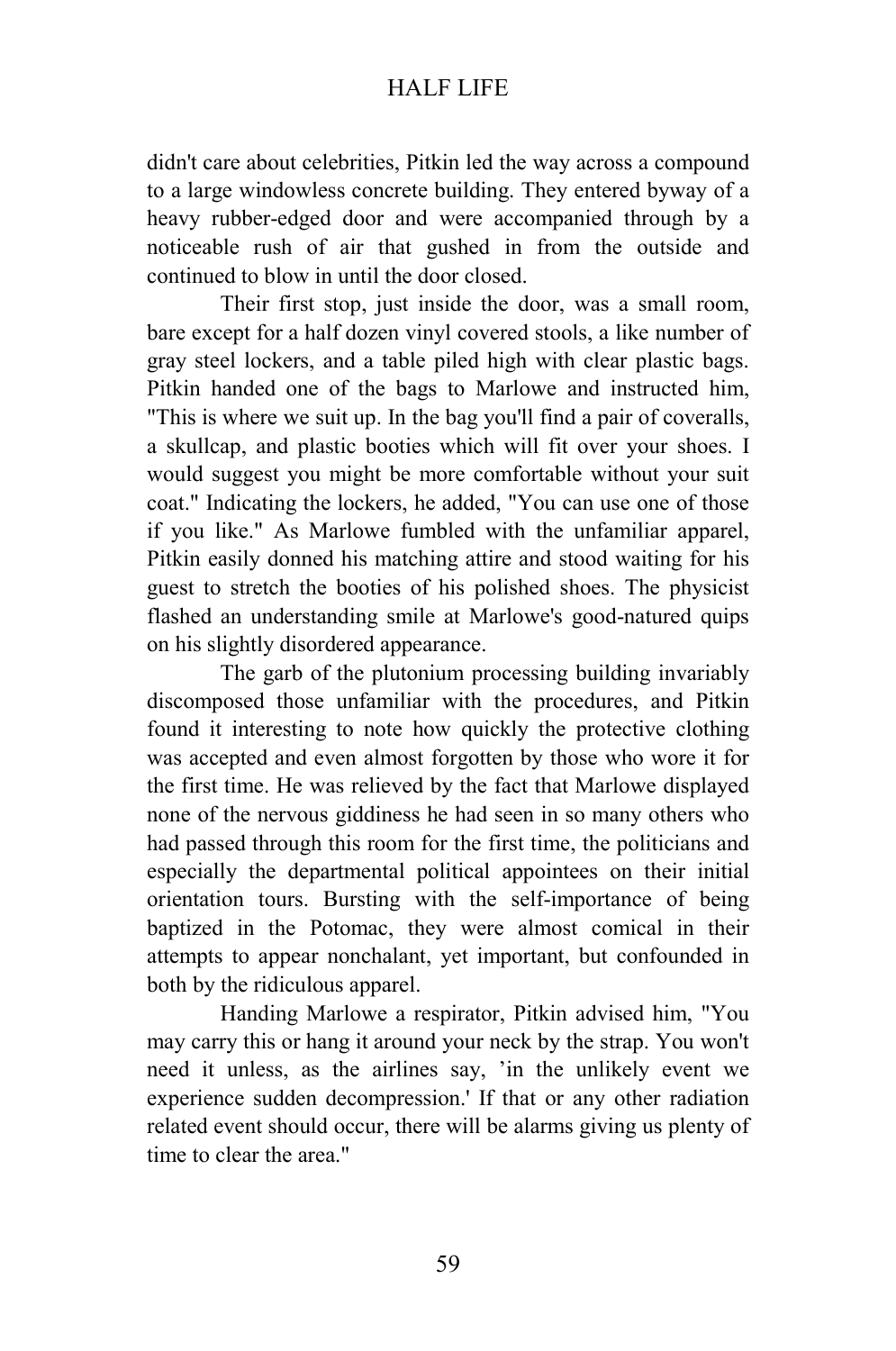"You were serious when you spoke of decompression," observed Marlowe as they left the dressing room. I was. Did you notice the rush of air when we came in the outer door?"

"Yes. It wasn't strong, but it was very noticeable.

"You were experiencing one of our primary safety systems. It's conceptually a simple process. To understand how it works, imagine a building with a giant air pump sitting it its center. The pump is constantly drawing air out of the building. The result is a structure with interior pressure slightly less than outside pressure, and when you open a door, air always comes in. It never flows out. Now carry your visualization one step further. Think of another smaller building sitting within the larger building. The inner building is also essentially airtight. Its air pressure is again just a bit lower than the pressure of the outer building. When you enter this inner building, you'll experience the same noticeable gush of air from the outer building. That is simply the effect of the pressure differential."

"The idea is to allow nothing in the air to migrate outward."

"Exactly," said Pitkin, leading the way down a corridor to another airlock door. "In this building we have four successive negative pressure zones. We're now entering the second one. The air lock door was a near duplicate of the first, and as with the first, they were ushered through by a draft of air on their backs. "In effect, we are now inside the second building I mentioned," explained Pitkin.

"A building within a building," said Marlowe, nodding his understanding of the idea.

> "Roughly correct," acknowledged Pitkin. "However, you'll remember I said four

zones. We're in the second. Now, to appreciate the next one, I would suggest you think of our second building as a floor in a large department store. Major departments, furniture, house furnishings, clothing, and so forth are laid out in distinct sections with wide corridors between them our second building consists of those corridors."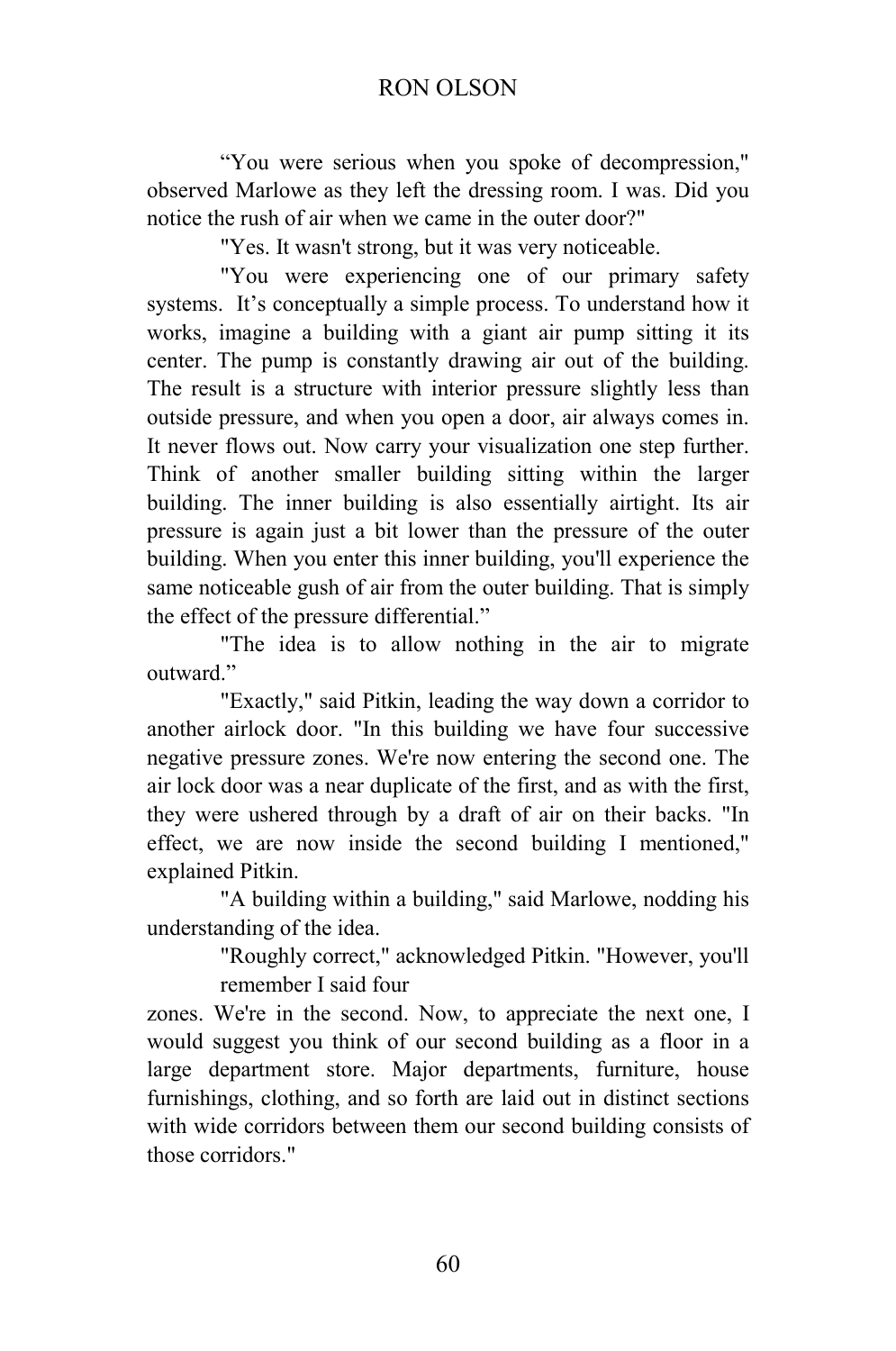Leading Marlowe down a wide hallway, Pitkin turned into a somewhat narrower one and gestured first to his left, then to his right. "On both sides of us are walled off and totally enclosed operating areas. "In our analogy, they are the major departments of the store."

"I see," remarked Marlowe, "ladies hot wear on the left and Rocky Flats house furnishings on the right, cast in glowing plutonium."

Pitkin ignored the attempted humor and continued explanation. "There are a number of operating areas in this building, and although they are separated by the corridors, in the aggregate, they constitute our third negative pressure zone.

Attempting to atone for his failed humor, Marlowe spoke to show he was staying abreast of his instructor. "What you have then are a number of third buildings within the second."

"You could think of that way, yes. If you'll wait here for just a moment, I'll see it we can't go into this one. Without waiting for Marlowe's assent, Pitkin stepped to a nearby door, pulled it open and stepped inside. From where he stood, the journalist could again feel the air around him move toward the door as it closed behind the scientist's white coveralls. The door, molded in rubber, was different from the two previous air locks. This one 'had a large conventional clear glass window in the upper half, but any picture it might have shown was closed off by a window shade emblazoned with forbidding red letters spelling, "NO ADMITTANCE."

While Marlowe stood looking up and down the hall, noting that every door was shaded in the same way, the door behind which Pitkin had disappeared reopened and his tour guide was inviting him into "NO ADMITTANCE." Feeling a bit flattered by the invitation to bypass the forbidding sign, he did so without comment.

Sitting directly in front of him and immediately capturing his attention was a contraption unlike anything 'he 'had ever seen before. Its basic contour was that of a large box. Marlowe guessed it was probably eight feet in height and almost the same number of feet in length. Width was more difficult to assess because there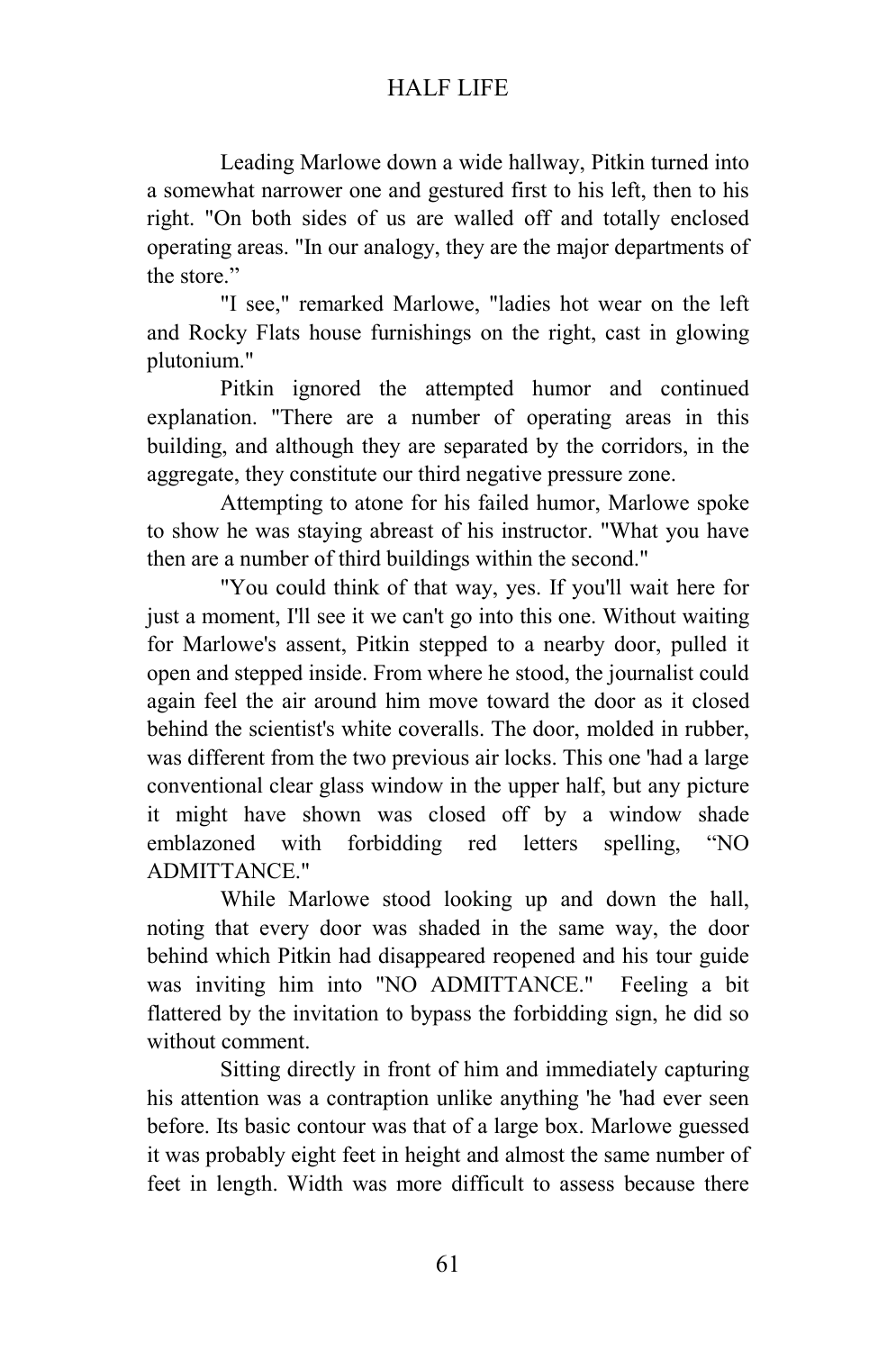were sundry outlets and connections that broke up the surface on the off side of the thing.

Arrayed around the box were windows, each about a foot on one side and two feet on the other and outlined with black molding. The first window was implanted with its long dimension aligned vertically; the second window was aligned with its long dimension horizontal to the floor. The remaining three window Marlowe could see were alternately placed in the same pattern with the lower edge of all the windows approximately five feet from the floor. Below each window, Marlowe saw what appeared to be black rubber sleeves hanging loose and empty. The sleeves were almost eerie because each ended in a black hand. At first glance it looked as that some of the fingers were missing, or at least chopped off.

High around the upper portion of the box was an assortment of dials, pipes, and tubing. A second look revealed a number of switches, levers and knobs, located at what, to his unskilled eye, were random places on the sides of the box

"If you have never seen one of these or something like it, said Pitkin, "you may not recognize this as a glove box. Before I forget to mention it, I should tell you that the interior of these boxes constitutes our fourth negative pressure area. Thus the air pressure inside the glove box is less than it is in this room. Any leakage of air that may be contaminated is, inward therefore, always

"A glove box," contrivance.

"Mechanically, echoed Marlow, still staring at the it's a number of things," explained Pitkin, walking the journalist over to one of the windows. "It's a production unit in a much larger system; it has its own nitrogen atmosphere, it is connected to other units with a conveyor line; and it has its own fire suppression system."

"Obviously these are the gloves the black sleeves." Marlowe pointed to one of the black sleeves.

"Yes, they're made of rubber impregnated with lead oxide"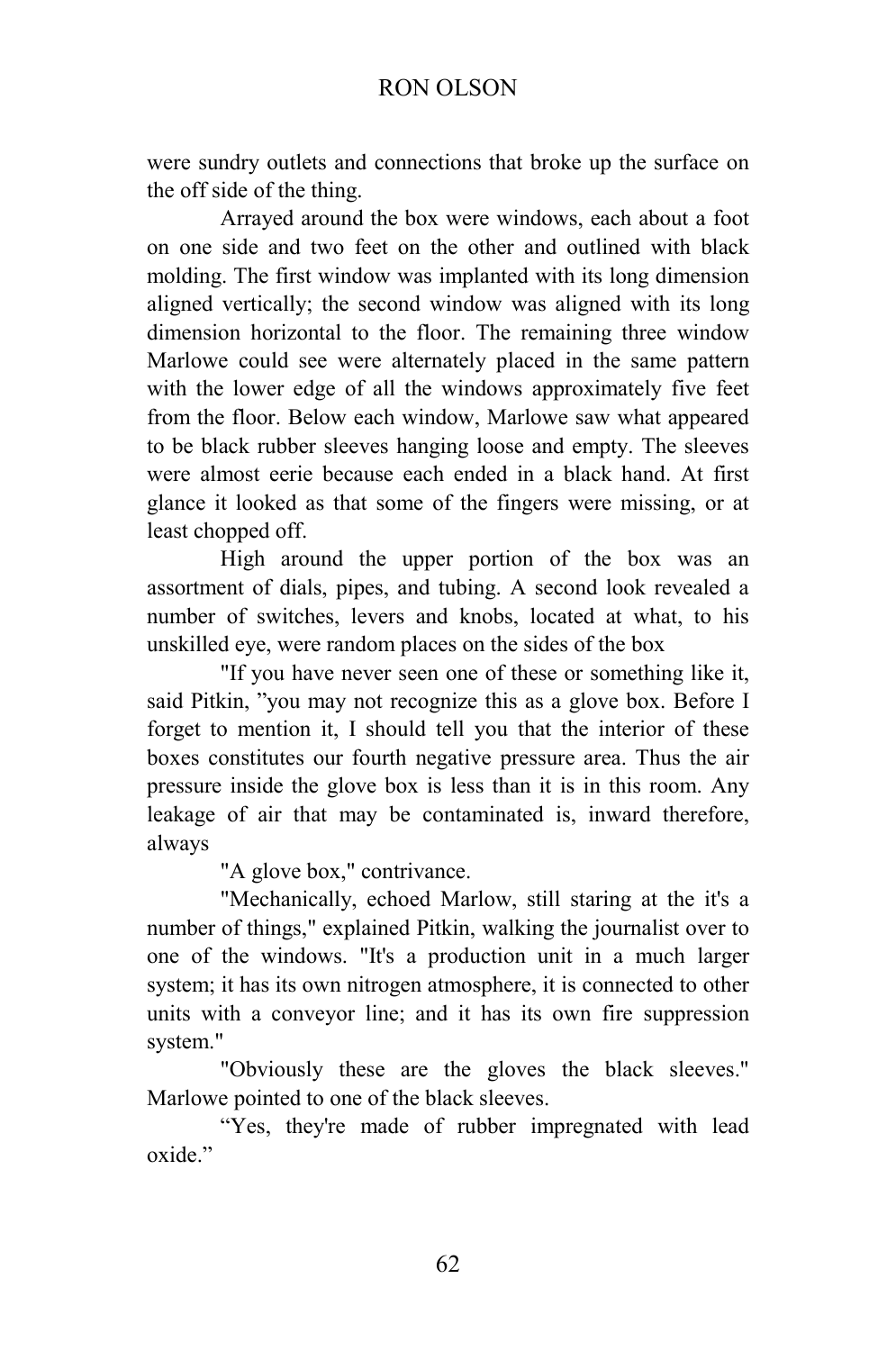"Radiation protection?" asked Marlowe. "The whole thing is for that purpose. The windows are leaded, and the stainless steel sides of the box have lead shielding."

"Of course, I guess I was sort of taken by the sight of the gloves."

"Would you like to try one?"

"Marlowe's answer came fast upon the heels of the question, "yes, I would ... if it's not a lot of trouble or a violation of regulations."

Pitkin turned and walked a short distance to another glove box where a figure in white coveralls and skullcap was looking into a view port and adjusting some control devices. Pitkin spoke to the man for a moment. The other listened, nodded, made a final adjustment of his controls, then walked with Pitkin back to where Marlow was still studying the contours of the glove box and eyeing its rubber arms.

"Mister Marlowe, this is John Morrison." While the two shook hands, Pitkin quickly looked through one of the windows of the nearby glove box and then back at the journalist and Morrison "John is the supervisor in the module. He and his group are in the process of doing some rather rough preliminary work on small plutonium ingots.

"Speaking to the worker, Pitkin asked, "John, I see that you have a button in there now. It seems to be isolated and clean. Would it be all right for Mister Marlowe to reach in while I hand it to him? "

"No problem, Pitkin," beamed Morrison. Glad for the break in his work-a-day routine, the plant worker volunteered to assist. me help you with those gloves, Mister Marlowe.

When he picked up the dangling rubber sleeve, Marlowe realized that what he had first seen as stubs on the black hand were simply fingers on the glove not fully pulled out when the last user withdrawn his arm and hand. Soon Marlowe was standing close against the box, looking through the window at his own rubberclad arms. Pitkin, standing only a few feet away was likewise engaged.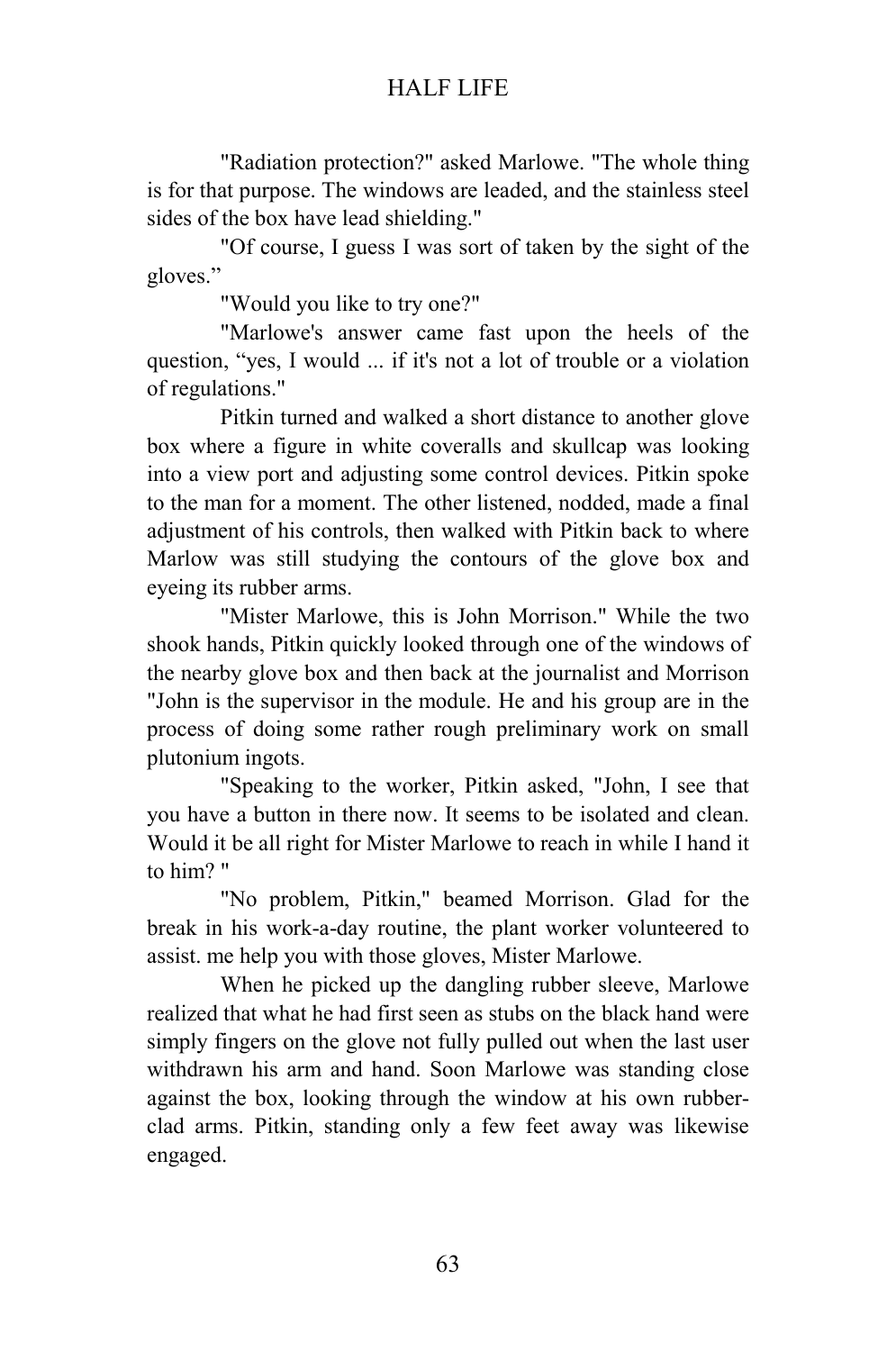Marlowe watched while Pitkin's hands reached down and picked up a small disk. "Turn your palm up," directed Pitkin.

Marlowe did as he was told and Pitkin's black gloved hand carefully set the disk on the upturned palm. Marlowe's first sensation was the weight of the wafer, or button, as Pitkin had called it. It was surprisingly and deceptively heavy for its size that was about that of a silver dollar. Generally round and it was a dull silver color, very much like a worn nickel.

Curling his unfamiliar rubber fingers around the disk, Marlowe hefted it by raising and lowering his hand, getting a feel for the plutonium wafer. "It feels warm," he said, looking briefly at Pitkin.

"That's the radiation, but don't worry. You're fully protected by the gloves. The sample you are holding will be weighed and tested for quality. Either here or as some later stage, it can be processed like any other piece of metal. It can be machined on a lathe and shaped according to given specifications. Processing can also include cleaning the component, marking it, and sometimes welding and heating it, all according to design requirements."

Pitkin recovered the disk and replaced it in its mold. He and Marlowe withdrew from the glove box while Morrison watched, smiling all the while. "I catch you on the news whenever I can Mr. Marlowe. I sure never expected to meet you," said the worker, shaking Marlowe's hand again as Pitkin began moving toward the door.

The glove box experience had been brief, but to Marlowe, impressive. It was difficult for his mind to accept the reality of the substance he had held in his hand. He had read a number of the popular books by critics of nuclear weapons and from them 'had acquired an imprecise notion of how much plutonium would be required for a bomb, but he knew it was only a few kilograms. To have held such an awesome material in his hand was nothing short of incredible.

"The alchemists would be impressed." Marlowe's own voice reminded him how silent he had been for the past few moments.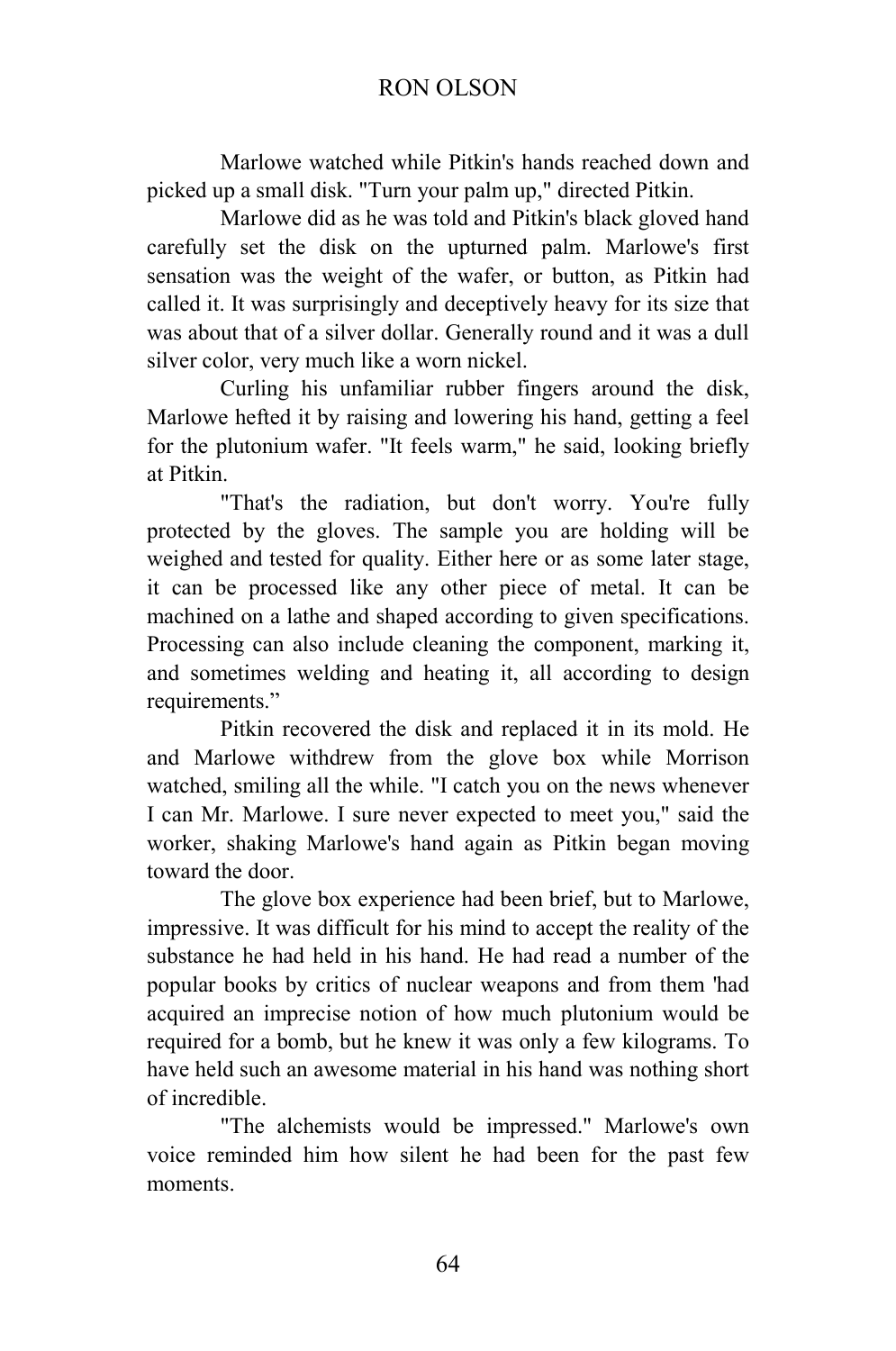Pitkin had apparently visited that topic before. He spoke in an offhand way, as though dismissing the matter. "In the sense that plutonium is a man-made material, that's true, however, I believe the purpose of medieval chemistry was to find a way to transmute to gold."

"I dare say your plutonium is more valuable than gold."

"If you calculated the cost of production, handling, storage, and yes, using plutonium, your sum total would exceed by many factors the going price of gold. However, at the end of the line, you have a product whose uses are extremely limited." After a pause, Pitkin added, "And you have a radioactive presence which be around for a very long time."

Before Marlowe could ask the question Pitkin's remark suggested, the scientist halted at a white metal door and pushed it open. Inside a small room, they saw a stainless steel control panel atop a metal console. About waist high, the panel was divided into two sections. On the left were a couple of switches alongside four numerical readouts implanted in elongated slots. Protruding form the right side were three hand levers each with a thumb button on its top.

Sitting on an elevated stand behind the panel and situated to directly face a panel operator was what appeared to be a conventional twenty one-inch television set. Built into the wall to the left of the panel at eye level was a window approximately feet high and four feet long. Its institutional looking black metal frame was studded with bolts set some three inches apart. The glass it surrounded permitted the viewer to see, but rather imperfectly and dimly, into a very long room.

Inside the long chamber on the other side of the window, were a dozen precise rows of small metal casks. The containers looked to Marlowe very much like small beer kegs. Hanging in the middle of the room was a device designed to grasp, lift and move the small containers.

Even to Marlowe's untrained eyes, the panel was the remote control center for the mechanism he saw through the glass. "A plutonium storage room and remote handling system," he said, walking to the window.

"Right. This is where we keep unformed and partially formed plutonium components. It's also a general storage area for all radioactive materials to be kept when they are not being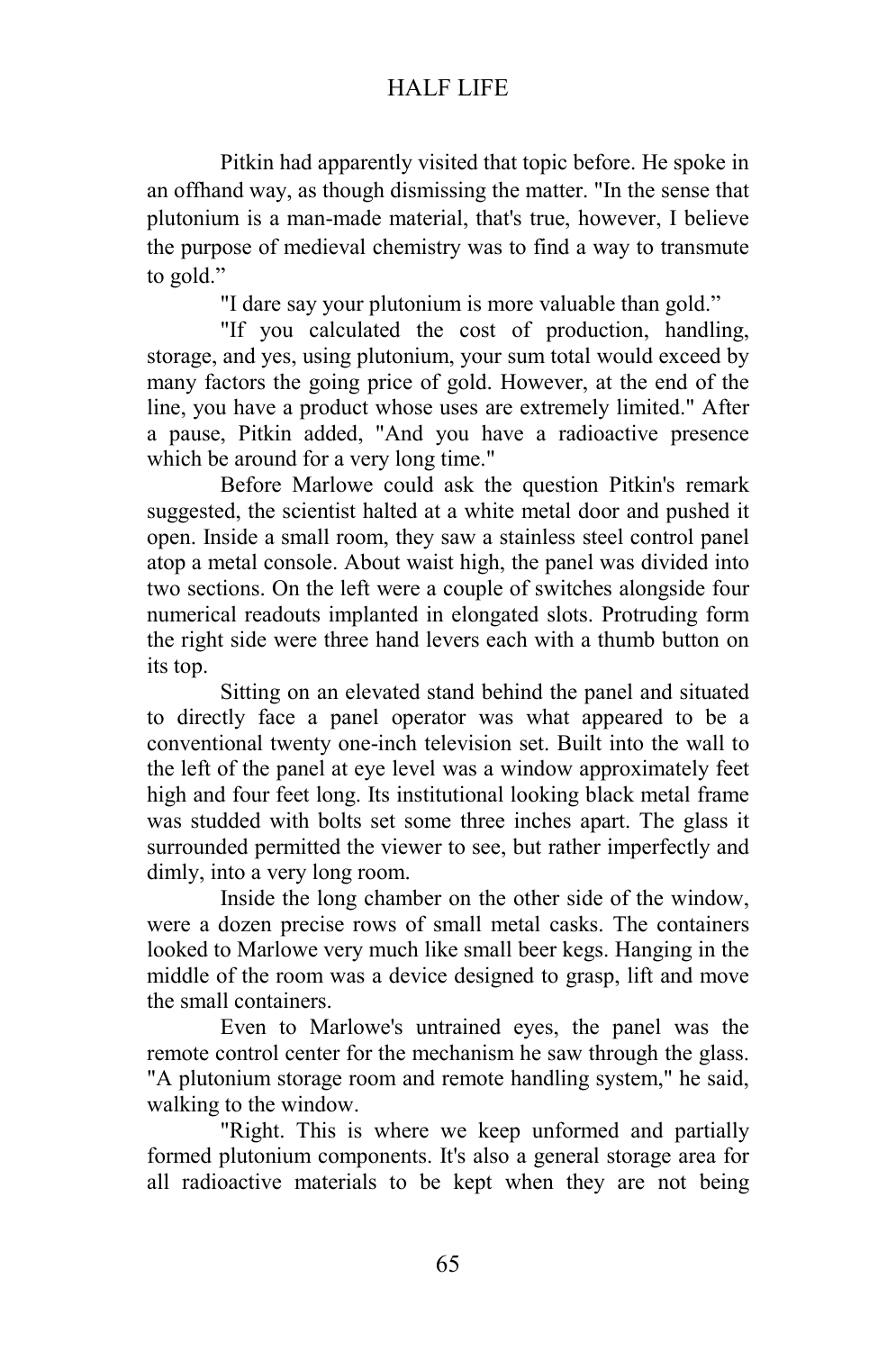processed or handled for some reason. The device you see is called a three-axis retriever, and it's operated by way of a computer program, as you can see, it also has a manual capability. The vault itself is constructed of ten-inch thick concrete walls; it has an atmosphere of inert gas, and the window you see is double thickness of laminated glass with gelled water between the panes.

"Good God Almighty," breathed Marlowe. "Do you have plutonium in all those casks? There must be a couple of hundred of them."

"It's a safe bet a fair number are empty at any given time, than sound like I'm downplaying anything, I'll confirm seems to be your impression. There's a whole hell of a lot of plutonium in there. Don't ask me how much, because, although we have a precise inventory, the amount is classified

While Marlowe stood peering into the storage vault, Pitkin leaned against the wall, letting the newsman get his fill of the sight. So far, the tour had gone pretty much as he expected it. The only discordant note was the discomfort Pitkin felt at some of the questions. Not unexpectedly, the queries about the plant, the equipment, and the processes were simple, and he had been answering them almost without thinking. It was different with the unexpected, innocent sounding questions whose uncomfortable answers, had they been given, would have brought him personally into matters he had always publicly avoided.

Reflecting on the flow of their exchanges, Pitkin sensed he was being bracketed. If his suspicion proved to have substance and to be more than a shadow in his tired mind, he knew that Marlowe, in his own good time, would fire for effect. The realization angered him, and 'he toyed with the notion of cutting the tour short and sending the journalist on his way, or claiming press of business and dumping Marlowe in Hugo's lap. The more he thought about it, the more Pitkin was attracted by the prospect of getting out of Marlowe's line of fire, of closing himself in his office and stretching out on the cool leather cushion of his couch. He suddenly felt an almost desperate need for a refuge, for some time alone, for an opportunity to reject thinking, but most of all, Pitkin wanted to get away from questions about motivation and questions about his priorities.

"Pitkin," said Marlowe, still facing the window, "if even the most conservative estimates of our nuclear capabilities are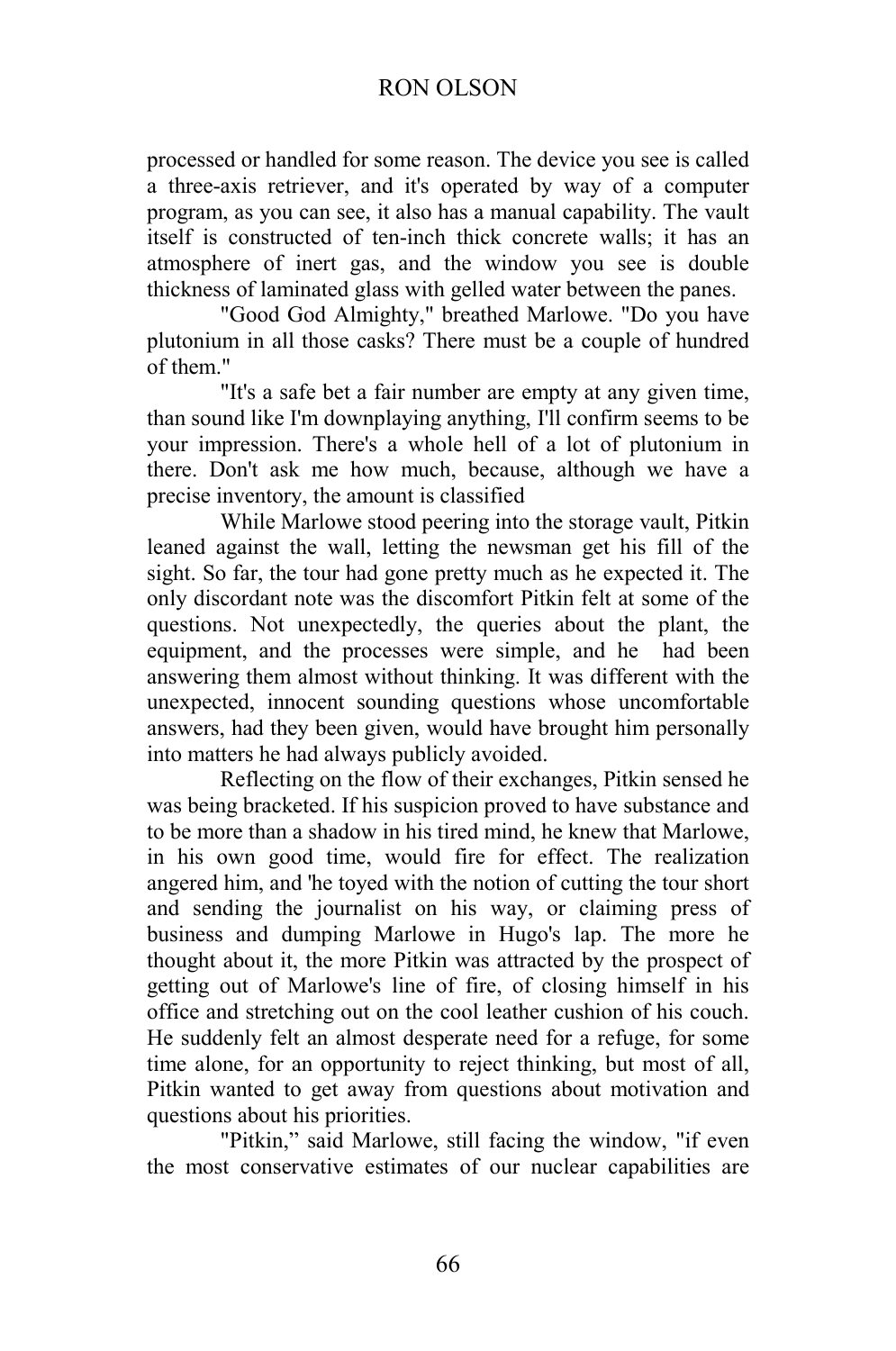correct, isn't this madness? Don't we see here," sweeping his hand across the face of the window, the greatest irony in mankind's experience? Brilliance ... genius ... breathtaking imagination and invention, all dedicated to one end ... the massive ... no, the total destruction of life itself?"

"It's certainly one statement which is currently quite fashionable.

"When all the rhetoric is boiled away, isn't it the only valid one?"

"Admitting madness, observing the vitality of mankind's tendency toward self destruction, and noting how technology has been an instrument of that tendency hardly seems to be a productive cut at the real issues."

"Which are?"

Pitkin again felt himself being drawn off his position as scientist and governmental official. With a discipline refined by constant application, he resisted the temptation to throw Marlowe's trite superficialities back into his famous face.

Like every critic before him who suddenly discovered the nuclear issue, Marlowe had begun by marveling over the awesome power and deadly radiation danger. That would lead him, as it had led preceding sages, to the succeeding step of fear bathing that would be ushered in by references to specific instrumentalities to be used in the destruction of the human race. Using throw weights, megatonnage, rad dosages, overpressures, heat blasts, and the newly fashionable nuclear winter, popularized for personal gain by a few careless scientists, the more avid and learned practitioners of the scare art could, by immersion, throw a child into convulsions and arrest the mental process of many adults.

Pitkin remembered one of ABC's great commercial fright movies as being a high point for fear bathers. In his own mind, he compared it to the hot tub fad. In both cases, a massive publicity campaign had made a lot of money for a few promoters. In neither case did the reality match the expectation. In the same way many people discovered they really didn't like sitting in somebody else's bath water, the public discovered the substance in the network's fear tub was, in fact, pretty stale stuff, having already been sloshed through by innumerable talk show hosts, editorial writers, and newscasters.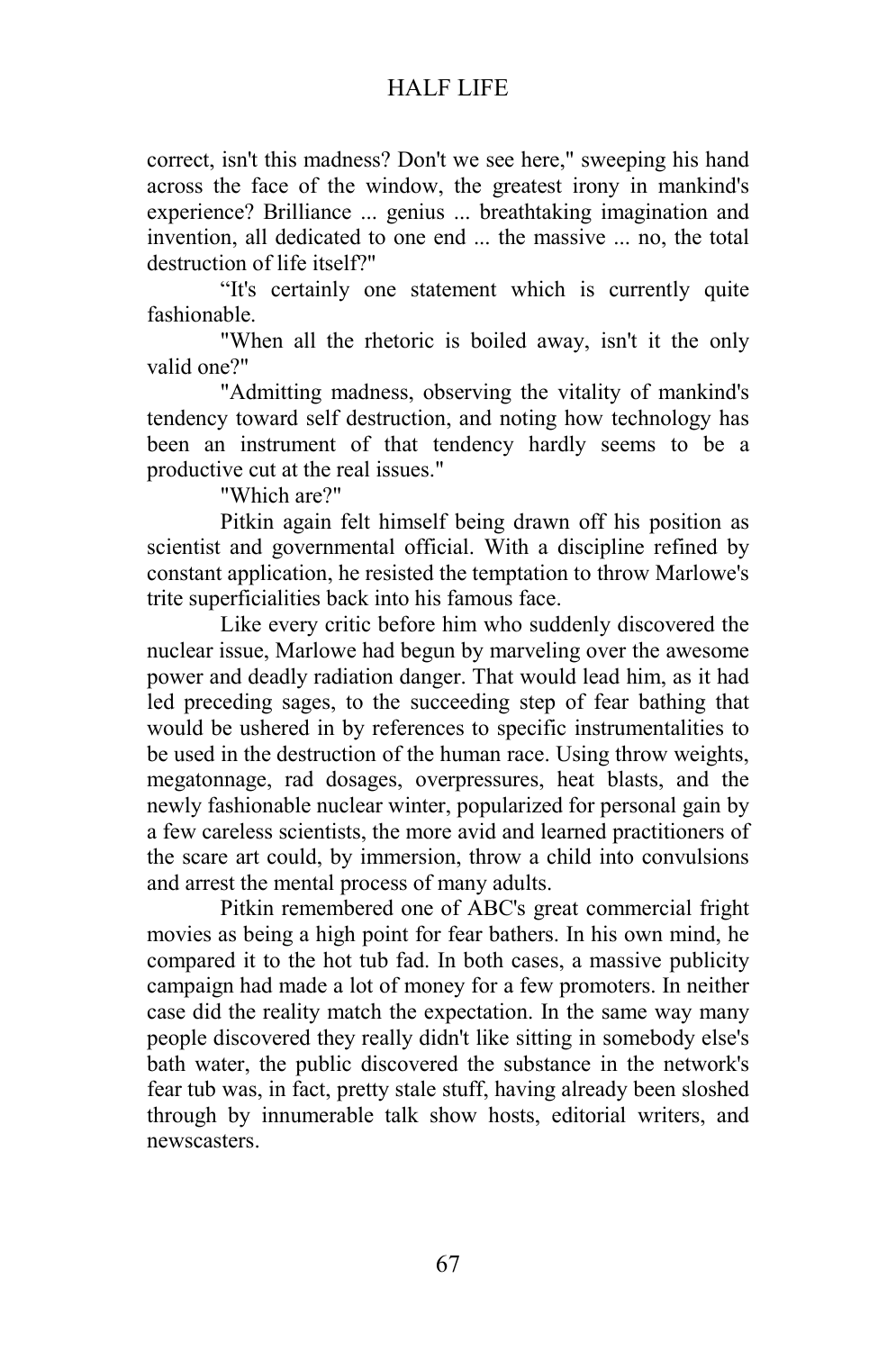In a critique following "The Day After," one observer had made his fellow commentators seem embarrassingly shallow by observing that while the scare game was easy to play, it ignored the only question worth asking, and one nobody wanted to try to answer. "After the hysteria, after the dilettantes have exhausted was with their campaign of fear," the former governmental official asked, "what exactly, what specifically, are we to do?"

Listening to the non-answers, the evasions, and the litany of irrelevancies, Pitkin had found himself troubled by the fact he heard no reasonable or honest answer. He was haunted by the prospect that there wasn't any,

"Mister Marlowe," said Pitkin aloud, ignoring the earlier ingratiating suggestion to adopt first name familiarity,11 the issues which are discussed in the general context of nuclear weapons have been parsed in every newspaper and news magazine in the county. The lunacy of unringing the nuclear bell, of unlearning nuclear science and of trusting other competing nations to do the same is too staggering a folly for me to comprehend. Yet that notion is entertained and is abroad in the land, on the highest levels by people who simply propose to walk away and pretend that a half dozen or more developing nations already have nuclear capability which they will most certainly use in circumstances they deem to be appropriate. Now that is as much an editorial as you will ever get from me. I don't mean to be short with you, but I cannot imagine any purpose whatever that would be served by our discussing my views any further.

Marlowe eyed him for a moment. Pitkin watched what he believed to be a thin line of anger draw his interrogator's mouth into a tight line. The moment quickly passed as Marlowe turned and examined the control panel, and apparently dismissed the episode from his mind. He asked, "What's our next stops?"

"Earlier you mentioned our ongoing construction program, since we had planned to take a look at plutonium recapture operations, I thought we could combine the two interests by going to the newest building we have, the plutonium recovery building."

Marlowe appeared to listening, but his mind was on quite another track. What Pitkin had thought to be anger would have more properly been characterized as self-reproach. The newsman realized he had presumed a bit too much and had pressed his subject more than the fragile bridge between them would bear.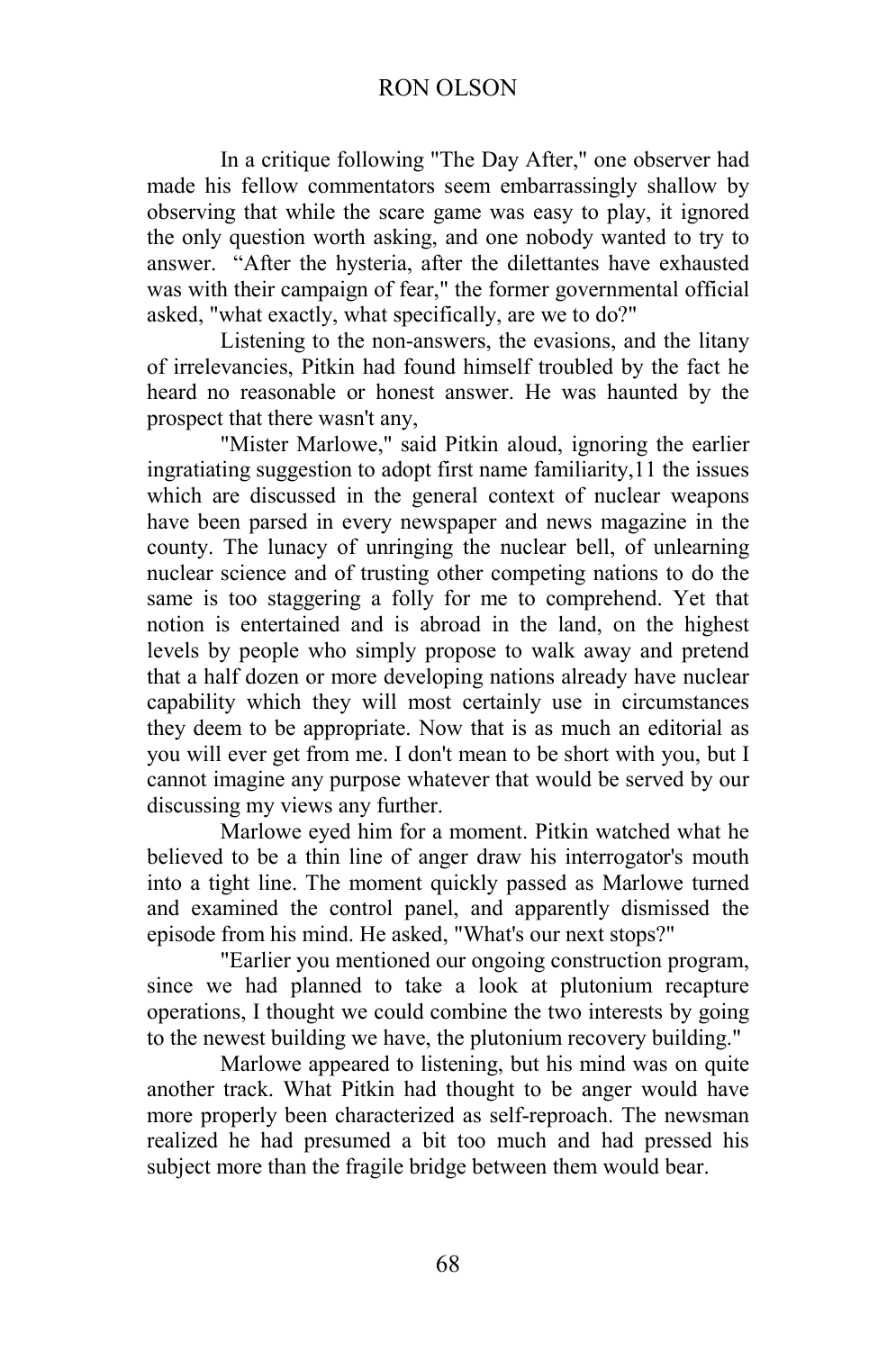He had profited from the exchange, however. He had discovered Pitkin Waay obviously had given the building, and yes, the use of nuclear weapons a great deal of thought. Marlowe also learned something about just how closely Pitkin held his own counsel. The journalist had no evidence to support his theory, but he strongly suspected there was a deeply cutting ambivalence in the scientist's attitude. "Did he believe in the weapons program," he wondered, "If not, why did he continue his work at the facility? Maybe Pitkin was a man waiting for an opportunity."

Before they walked out of the processing building, Pitkin halted at what almost appeared to be an elaborate bathroom scale. Pitkin 'himself stepped up onto the little platform and stood for only an instant, then stepped off and invited Marlowe to perform the same exercise. Pitkin completed the radiation check by taking a small device from a nearby shelf and passing it over his head, and up and down his body much the same way airport guards look for metal on passengers. The same sweep was made of Marlowe, with the same negative result. As they began their walk through the plutonium recovery building, Pitkin explained how they operated on the principle of extracting plutonium form its carrier material by using one of two methods. "For want of better terms, we simply call them either 'slow' or 'fast.' Generally, when we are working with material with low plutonium residues, we use the slow recovery process.".

Stopping here and there, Pitkin explained how slow recovery usually began with incineration to reduce the bulk of the material and to convert the metal compounds into oxides. They watched the operator of a remote unit begin to work some incinerated waste through an acid leaching process. Then, Pitkin led his guest through a laboratory where further refining work was in process, explaining how the end product was a nitrate solution sufficiently concentrated that it could be combined with a like stream from the fast recovery process.

"Shades of my college chemistry lab," quipped Marlowe, we didn't have any concept of what you're doing here "

"It's only that you don't recognize the process. The chemistry is fundamentally simple, and a good chem student would be able to figure most of what we're doing pretty quickly," said Pitkin.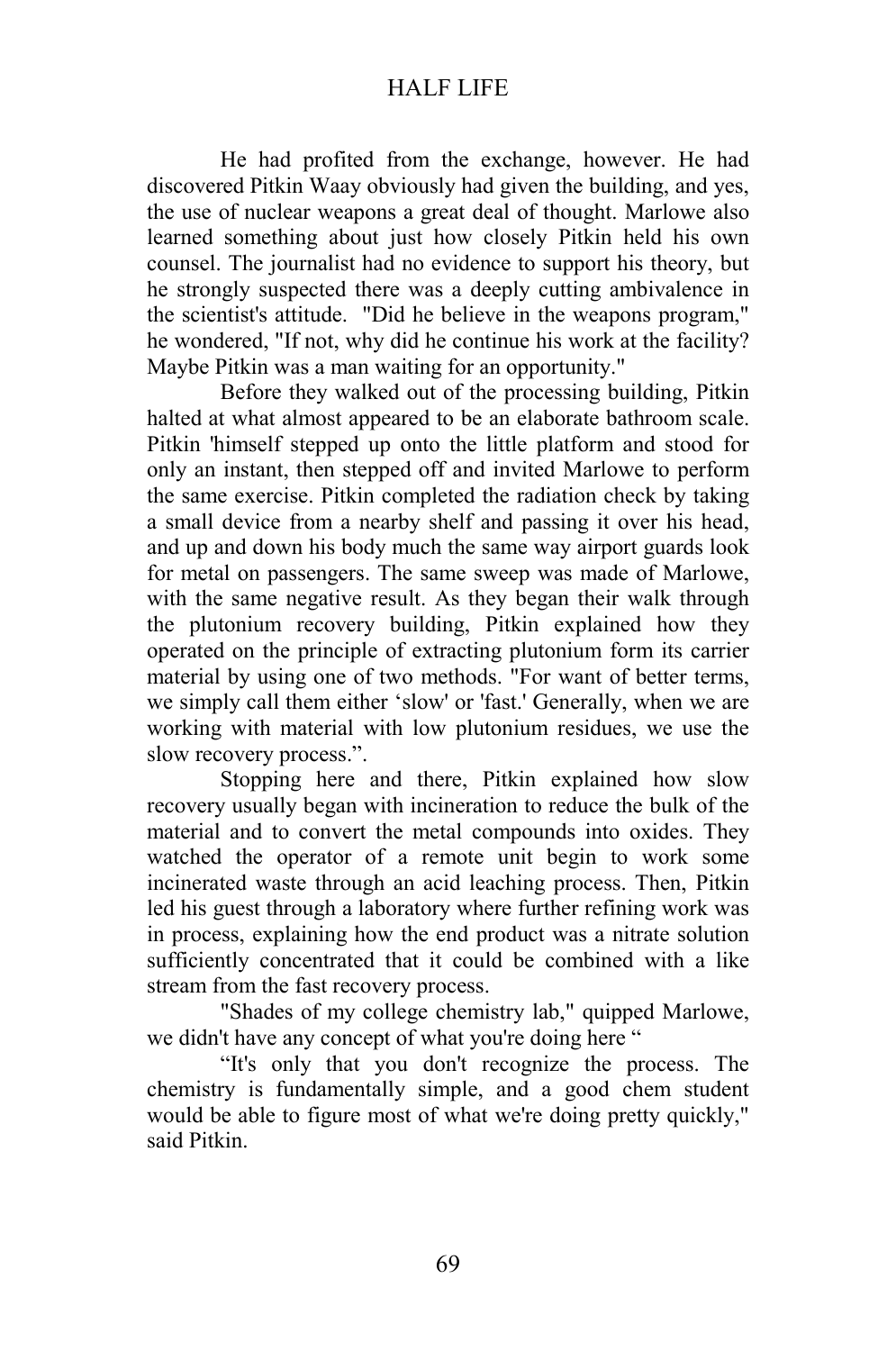As they walked through the area in the complex where fast recovery was performed, Pitkin incorporated the remark about college chemistry into his explanations and emphasized the chemical processes. "Here we work with source material which is relatively pure. We can begin with oxide dissolution and leaching which vields a plutonium nitrate solution. We follow with evaporation and precipitation to get to a solid plutonium peroxide which in turn is converted to plutonium oxide by heating. Our oxide is converted to plutonium tetrafluoride by applying anhydrous fluoride spray. Finally, we get to plutonium metal by a reduction of the tetrafluoride."

"Enough. I'm glad I went into journalism," said Marlowe with a surrendering shake of his head. "I recognize the general outline of what you assure me is a fundamental process. But despite excellent attempt to translate it into simple language, I'm lost. All this seems terribly efficient. But if you are able to recover plutonium by these methods, why do we have waste? I suppose I'm thinking of contaminated oil which is what brought me here."

"We have two problems we haven't solved yet. First, some materials simply require so much processing, it's not practical to pursue the plutonium. Second, we often have only trace amounts and recovery is not possible by any method. For example, remember the radiation check we did before leaving the processing building? If one of us had picked up enough plutonium to register the meters, the article of contaminated apparel would have become waste, but plutonium in such a minuscule amount would be impossible to recover. The types of wastes created that way are packaged and shipped to a secure depository in Idaho."

"A bit scary if one thinks of contamination of his skin or hair. What would happen in that situation?"

"Often it can be simply picked off with sticky tape, something like removing pet 'hair. If we can't remove it that way, a shower may be required. Anticipating your question, the next step would be a session with a health physicist in the laboratory where the radiation would be located and removed."

An hour and many questions later, the two men emerged from the suiting up room without their protective clothing and headed for the administration building. Marlowe, in no apparent hurry, ambled along pointing and asking questions. Pitkin, in his deliberate, studied way, answered.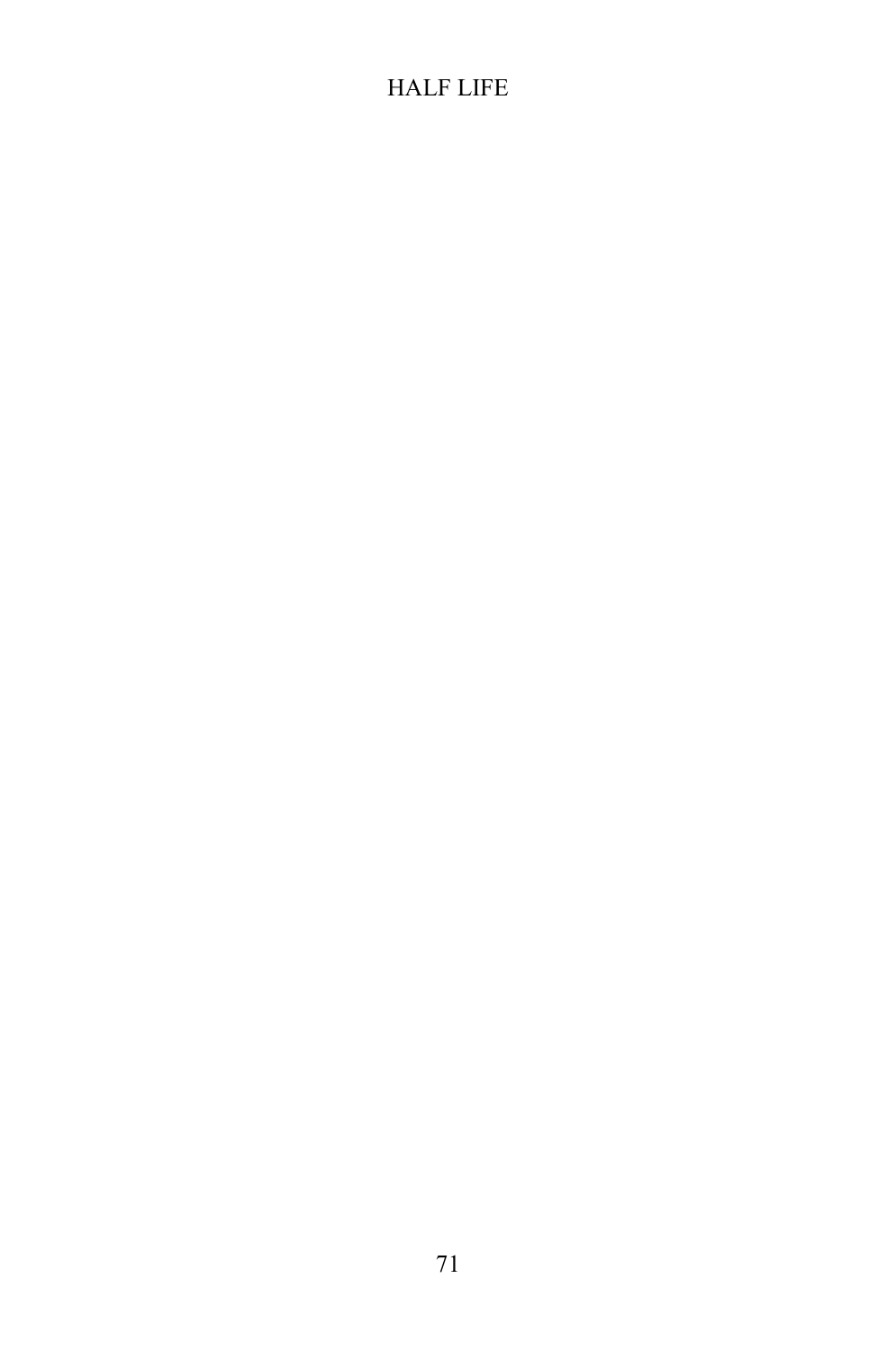# **CHAPTER FOUR**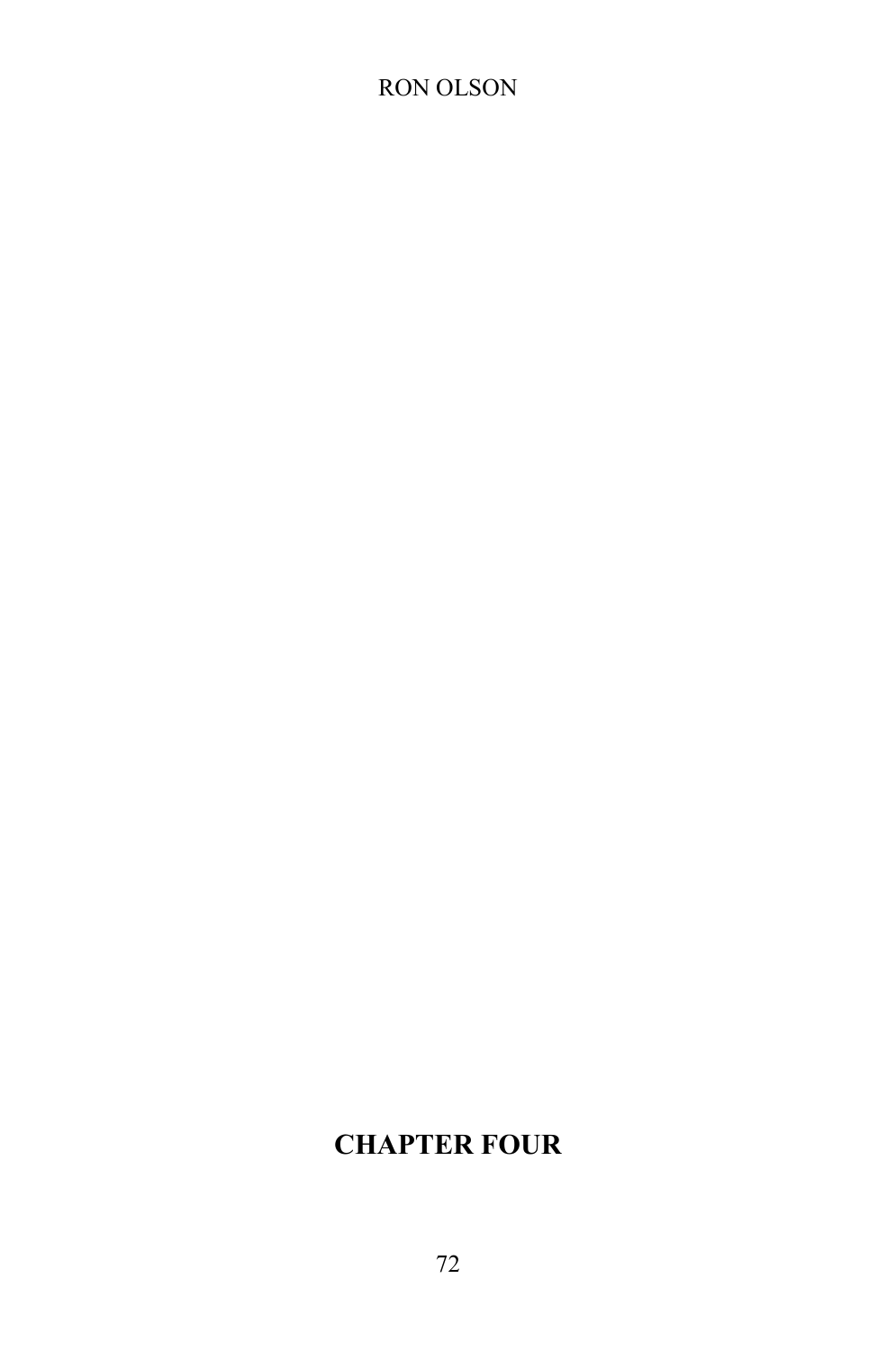The usually ordered and primly neat office of Hugo Chase had a slightly disheveled look about it. Hugo's polished desktop was bearing an unaccustomed load of files, but arranged in four neat stacks. Two white cardboard boxes, whose origin had been Xerox Corporation and whose purpose had been to contain paper for duplicating machines sat near the desk under the overhanging top. Sitting out of place on the cushions of a leather chair was a stack of imposing green paperbound Senate Committee hearing reports.

Behind the desk, the plant Director was caught up in his work, and he apparently did not hear the partially open door swing back, nor did he immediately realize he had been joined by his deputy and by newsman Leighton Marlowe. Hugo Chase's head was inclined over an array of typewritten pages. While one hand held a paper against the desk, the other, wielding a red felt tip pen hovered above, ready to dart down for a quick deletion or to settle on the paper for a scribbled notation

Pitkin, who recognized the activity for what it was, frowned .Marlowe, who had no suspicion that things were other than normal for the office of a busy manager, did not sense anything out of the ordinary.

"Hugo, if you're too busy ..." began Pitkin. "of course not," replied Hugo making an especially furious deletion. "Have a seat."

"If this is a bad time ..." Marlowe's unfinished offer to withdraw was cut short,

"Not at all, not at all," Hugo assured him, finally tossing the pen down onto the bleeding paper. Seeing Pitkin approach the book-laden chair, Hugo said, "Just set the damn things on the floor, I'll be needing them yet this evening.."

"Evening work?" asked Marlowe lightly. "Sounds rather serious."

" Bureaucratic rites of spring," Pitkin explained. "Every year we make our pilgrimage to Washington to appeal for alms."

"Forgive my cynical deputy, Mister Marlowe. In his own curious way, he's making reference to congressional hearings on our authorization and appropriations."

"You have my profound sympathy," said Marlowe easing himself into the chair whose companion was still being ungently relieved of its green books. "Remember, I've lived and worked in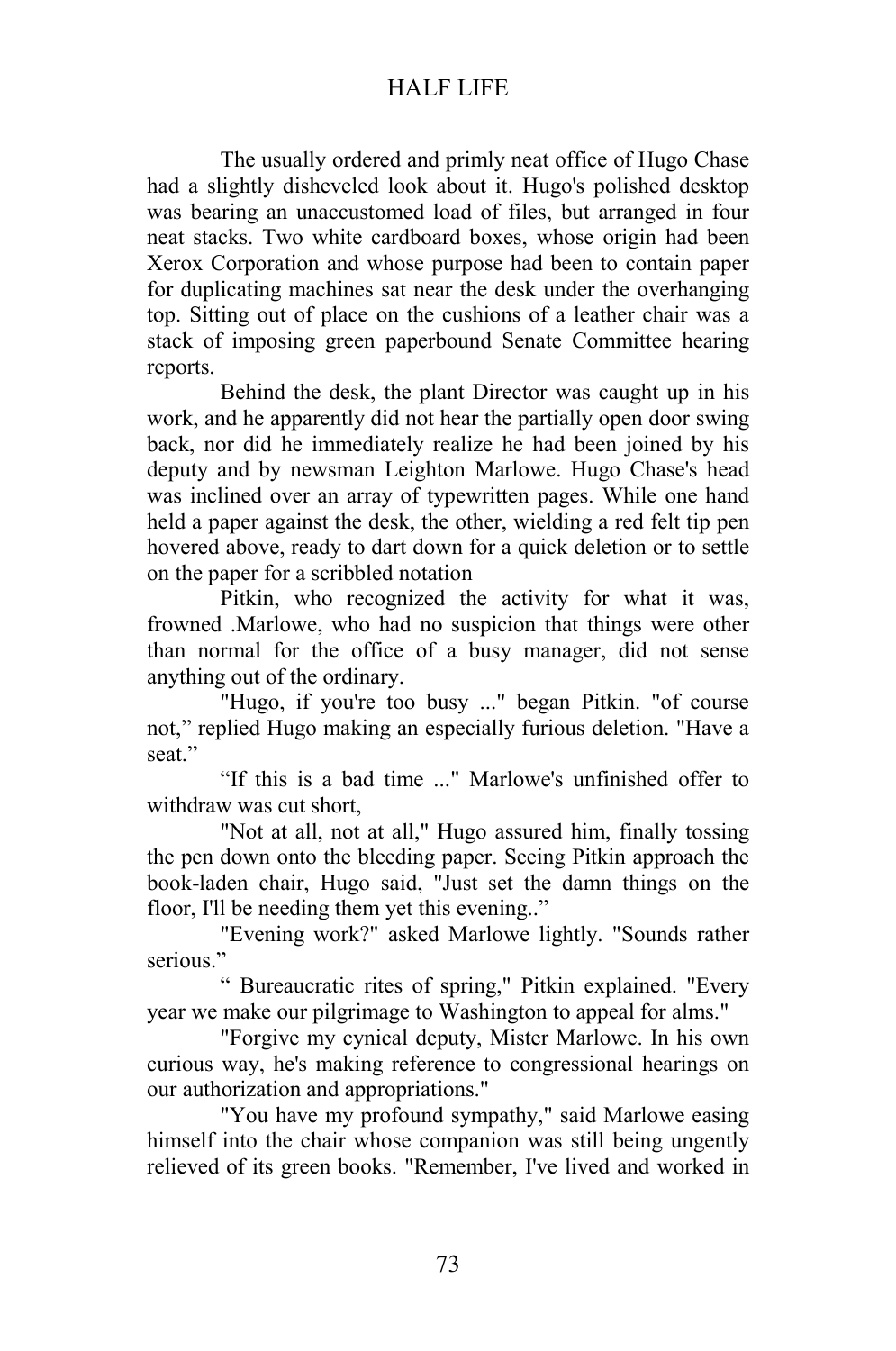that city for almost forty years. Having sat through more money hearings than I care to think about, I know very well what you have to go through. The fiscal process of the federal government has always been ponderous and cumbersome, but the last few years have been chaos."

Accidentally, or perhaps intentionally, Marlowe had hit upon a subject near, but not dear, to the heart of Hugo Chase. Marlowe had also, by chance, or by design, taken precisely the correct approach to the topic. Hugo seized upon the newsman's words "Chaos is a good word, a damn good and proper word for what we've been seeing in the budget process." Catching himself, Hugo looked sharply at Marlowe. "If I'm going to be quoted, strike everything after 'hello'."

Leaning forward a bit as if to lend emphasis to his words, Marlowe looked first at Pitkin, then fully and steadily at Hugo "Pitkin, Mister Chase, I have not risen in the news business by reporting off-the-record comments or by making stories out of the kind of conversation we're having here. When I'm looking for copy and planning a news piece, I'll raise my flags and you'll know what I'm about. Besides," he added with a broad smile," Congress is so screwed up and it's such common knowledge, I couldn't pay the network to carry a story about it."

Laughing and bobbing his head in concurrence, Hugo asked, "Did Pitkin offer you coffee?"

"He did, but I'm afraid coffee doesn't do pleasant things to my stomach. In any event, I've been here longer than I planned, probably missed my flight, and certainly demolished my schedule for the next couple of days. If I don't get moving in a few minutes, things will only get worse."

"Well, now that you have seen something of our facility what's your impression of it? asked Hugo, remembrance of the morning's events edging back into his voice. Instructive is a first reaction. Pitkin here," inclining his head at the scientist whose face remained impassively neutral, was most thoughtful and, above all, patient. His explanations were in a language even I could understand. I'm not an expert just yet, but I know far more than I did when I arrived this morning."

"Sounds like a good tour. What did you see?"

"Many things, but our two general areas were the processing and recovery buildings."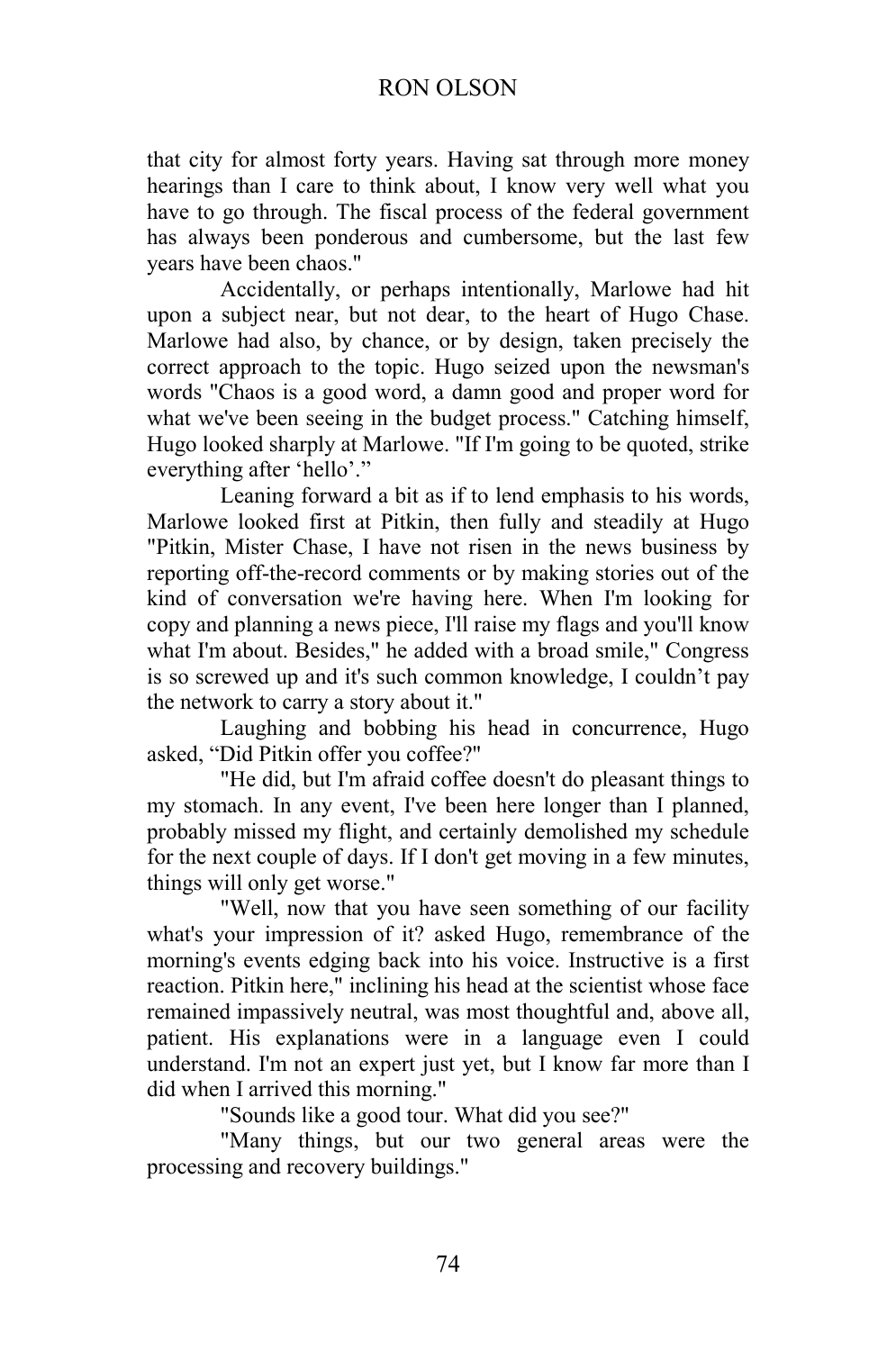Hugo shot a quick glance at Pitkin while waiting for Marlowe to continue. The newsman made a mental note of the Director's reaction, as he continued his commentary on the plant." To be hard bottom honest, Mister Chase, and to capsulize my impression, I'd say I'll leave here petrified. While I have been reassured and given some comfort by seeing first hand the exacting care and precautions you use in doing exceedingly difficult work, I find myself left with the thought of the only potential the use of your product. admire, Another way of saying all this would be for me to admire, in my layman's way, the mechanical facts which attend the handling of plutonium. Your operation here is a part, a critical and finely honed one to be sure in a large and complex machine. Aside form the lesser fact that I am favorably impressed by your efficiency, I am utterly terrorized by the nightmare which nuclear weapons have nailed to my psyche. At this moment, I can tell you that my subject and my concern is not a relatively minor spill of contaminated oil, rather it is the manufacture and use of plutonium in a civilized world."

Hugo was almost matter-of-fact in his response. "You're certainly honest about your position. It's fairly stated and I believe I understand your feelings. It hardly needs to be said but we obviously don't agree on very many aspects of the weapons program. I'm sure we do agree, however, that the tour was a good idea. It's cleared the air and ... shall I say, eliminated some rather unfortunate misunderstandings."

As Hugo spoke, Pitkin had the feeling there was a hint of relief in his superior's words. He realized Hugo was taking what waggish bureaucrat had called a backyard approach. The gist of it was, "things are fine in my yard, let the neighborhood take care of itself ."

The words carrying the message that Marlowe's attention had been deflected from the contaminated oil flap at Rocky Flats were, by the backyard standard, sweet music in the Director's ears. Such a positive development was not an insubstantial reason for Hugo's noticeable change in attitude and his compromising tone.

Hugo became the cordial host, asking if Marlowe needed to use a telephone, offering secretarial service to reschedule his flight of Denver, and making standard, polite offers of cooperation to provide further information at some undefined time in the future.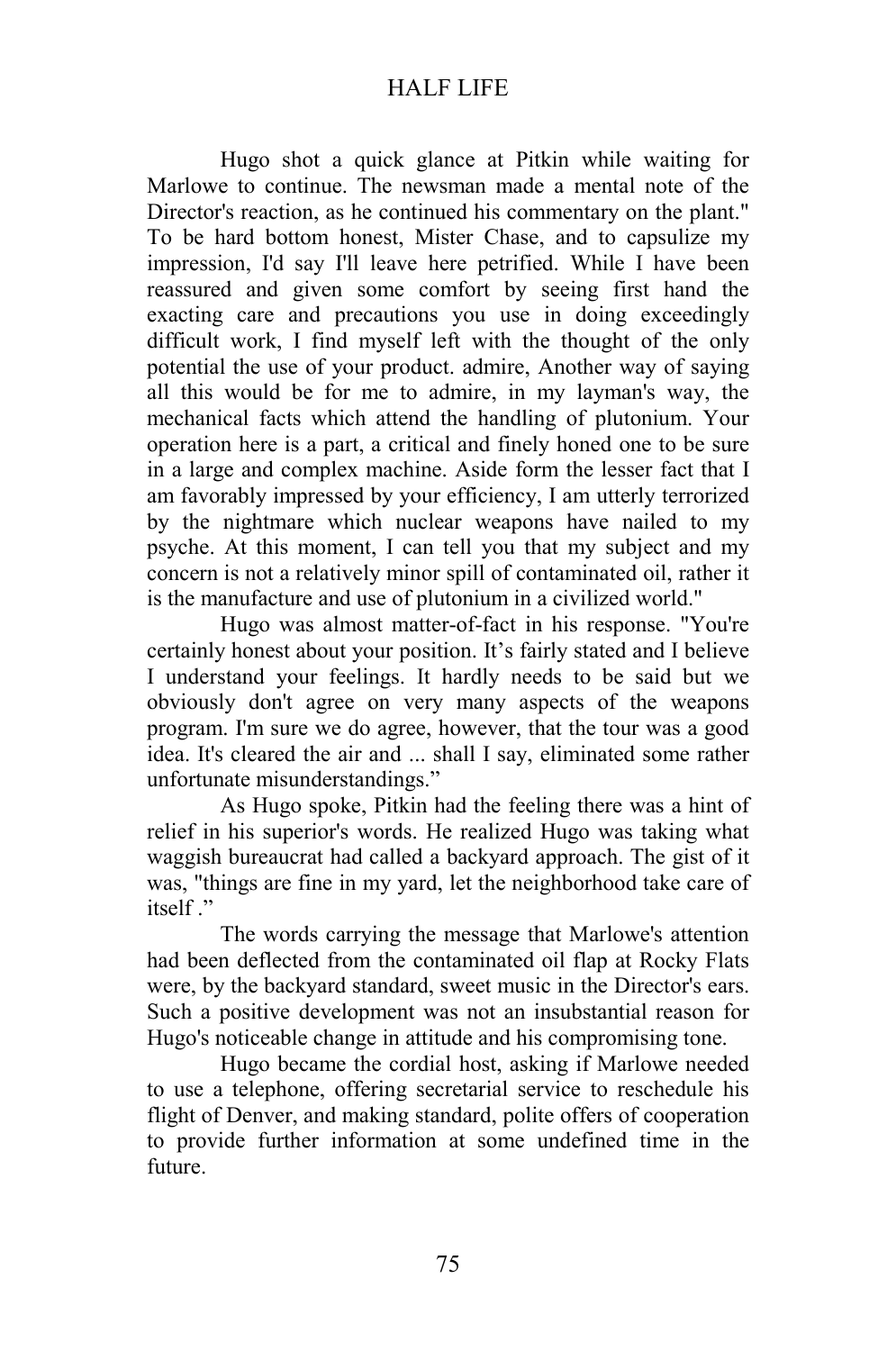Standing, Marlowe extended his hand to Hugo and, in turn, to Pitkin. "Since you will be coming to Washington for your hearings, perhaps you would permit me to buy you both a drink. As a matter of fact, let's make it dinner at the Press Club, my treat."

"Time permitting, we'll take you up on that," promised Hugo.

After seeing Marlowe all the way out the front door, Hugo was instantly all business. "Time, damn it, time." he groused. "Pitkin we've got a hell of a lot to do and precious little time to get it done." As 'he sailed through the reception area on the way back to his office, he called out, "Coffee, Etta."

"But Mister Chase," she began.

"No damn 'buts,' just bring coffee."

There were occasions, admittedly few, when Etta Westridge understood that it was not politic to trifle with her boss. This was such a moment. With a grand, eloquent shrug and with eyebrows high on her forehead, she disappeared down the hallway in the direction of the little room that housed one of the administration building's coffeepots. Back in his office, Hugo flung a hand in the direction of the cluttering boxes and the unseated green volumes. He challenged his deputy, "With press conferences and guided tours of the whole damn place, how are we ever going to get testimony ready for those hearings next week?"

"Hugo," suggested Pitkin patiently," we'll do exactly what we've done every year before. We'll write what we believe is a credible statement of our needs. We'll add a couple of throw away options, and prepare some justifications for each. Using last year's format, we can plug in the numbers and break them down on a spreadsheet. After we have the whole thing nicely typed, we toss it on the desk in headquarters and watch them rewrite every damn paragraph."

"I wish it were as cut and dried as you say. This year they've sent us new instructions for layout, changed code numbers, and asked for more detailed justification on all items over one hundred thousand dollars."

"Our leaders in Washington change instructions on budget testimony preparation as often as they change their socks, every three days."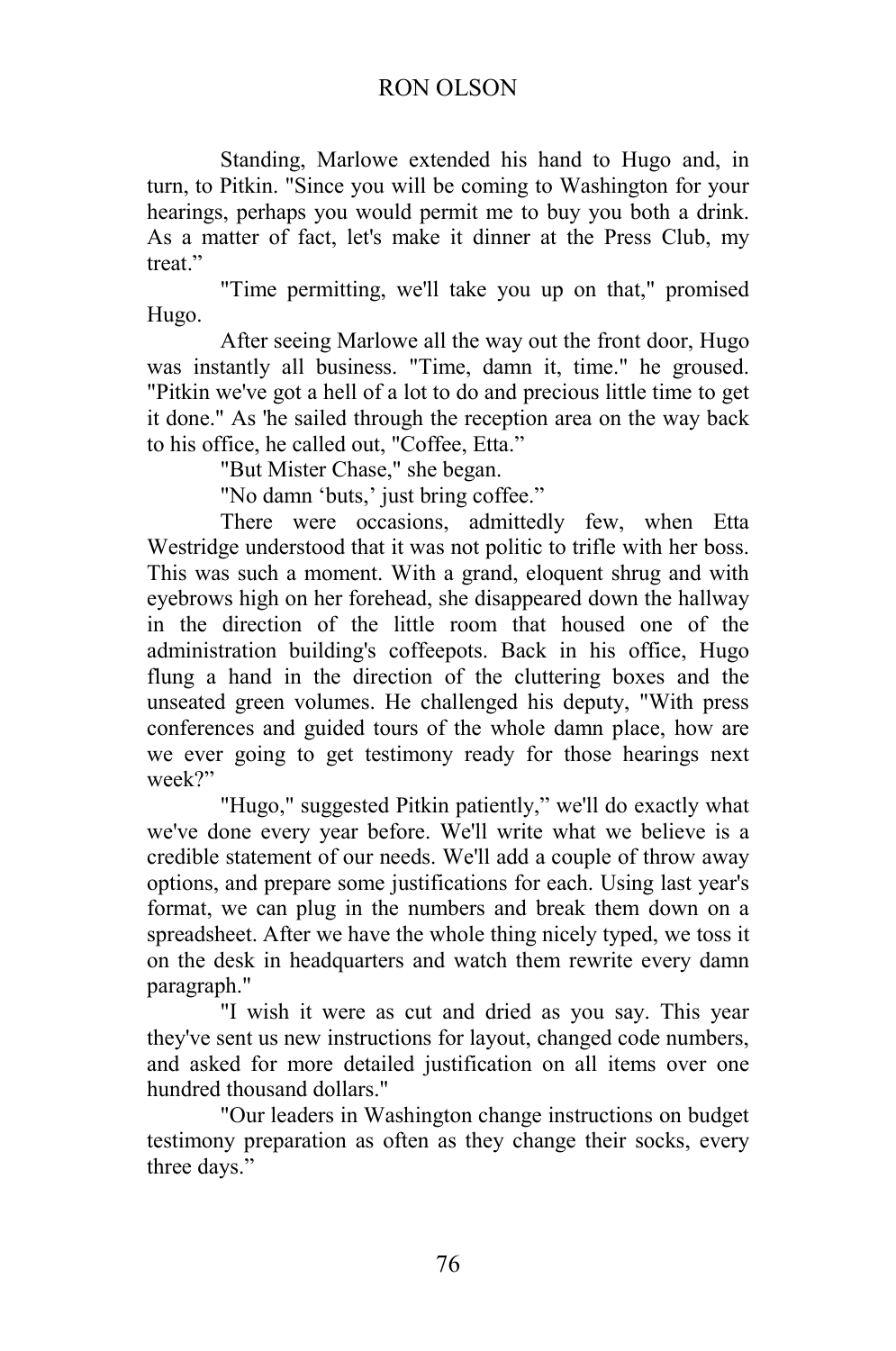Hugo, not amused, merely grumped agreement.

"Seriously, Hugo, we've already put it together, sent it back there and corrected their revisions or revised their corrections ... whatever. There's only so much we can realistically do.

"Backup, Pitkin. We need to be ready for anything. It never fails, one of those anti-everything Senators always manages to come up with a new angle. They usually have just enough substance to sound plausible. They get their headline and we end up peeling .egg from our faces. The only thing we can do is get as damn prepared as humanly possible. That's especially true since the Committee has scheduled separate hearings just for us. It's an unusual procedure, and quite frankly, I'm worried. We may beheaded straight for a battle over decommissioning this entire facility."

"We don't need to worry about what the questions will be this year," Pitkin assured him. "This go-around it will be the barrels. And for whatever it's worth, I agree that it's decision time on the plant. Congress has been sitting on the edge of that issue for a long time -I suspect we're pretty damn close to a shut down or at a minimum, removal of the plutonium work."

Hugo shoved a stack of papers to one side and accepted a steaming cup of coffee from a tight-lipped Etta Westridge who entered and exited the office without a word. "You're right, Pitkin, but back to the matter at hand, we need to deal with the barrels. While you were out with Marlowe, I've scoured these waste depository registers," indicating the files on his desk, "and there isn't any explanation for the things being out there. It may be we'll never be able to account for them or reconstruct the events which put them in the ground" As an afterthought, he added, "Speaking of our barrels, reminds me of your crew out there. Has Harvey been able to set up a schedule that will keep a couple of men out there day and night? It's priority, so, if he's short of people, he can pull them off something else."

"I haven't talked to him since this morning, but I sent Jenny out there. He wanted to show me something, but since I was stuck with Marlowe, I asked her to see what it was. If there was a scheduling problem, I'm sure they worked it out."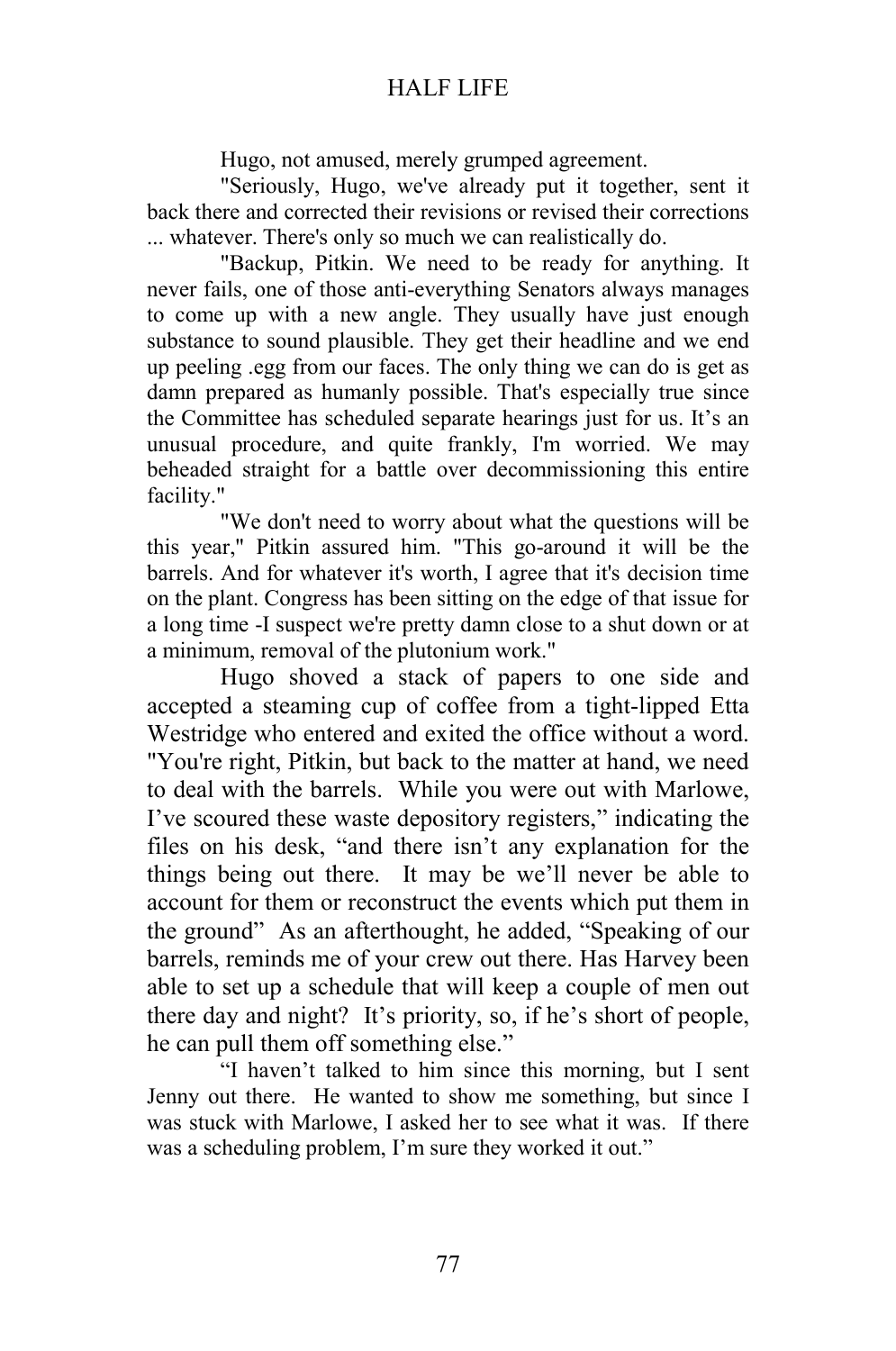"Show you something?" echoed Hugo absently, his mind still on barrels and committee hearings.

"That's what the man said," shrugged Pitkin.

"I see. Well, Henry's something of a fusspot. I'm sure Jenny can tend to it, whatever it is." Hugo's dismissal of the subject was a manager's response to a detail which was on another track and more appropriate for subordinate handling. "The important thing now is follow-up on the barrel site, but I'll leave that to you. I've got to spend the rest of the day and tonight going through this testimony."

 Leafing forward and back again through the pages of his desk calendar, Hugo continued reviewing his time-crushed agenda. "Tomorrow, Lamont will have his hands full with the press. He said he expected there'd be requests for access to the plant for feature stories. We know some of those people will want to get back out to the site for photographs, and there are always questions on details. We both know how Lamont gets a bit careless in what he says to the media..."

"Careless?" Interrupted Pitkin. "Hell, he's a babbling, gushing fountain of misinformation and contradiction."

"I know your feelings on that, Pitkin," said Hugo, shaking his head as if trying to ward off further disparagement of his media relations officer. "He's here, we both know how and why, and we're stuck with him."

"Yes, but if keeping him on our payroll is the price of keeping one senator happy, I say it's too high."

"Eldon Moffat isn't just any senator. He's a Colorado Senator, and he swings considerable weight on some important committees."

"He's also a superficial and pretentious ass."

"Remember to tell him that, Pitkin. We'll be in his office next week. Meanwhile, we've got to deal with Lamont. He was in this afternoon with his old story about how he couldn't keep up without a full time assistant. As before, I told him we'd consider it. I also told him that, without exception, all future press releases would require written concurrence by this office, either your signature or mine."

"And he agreed?"

"I didn't give him any choice."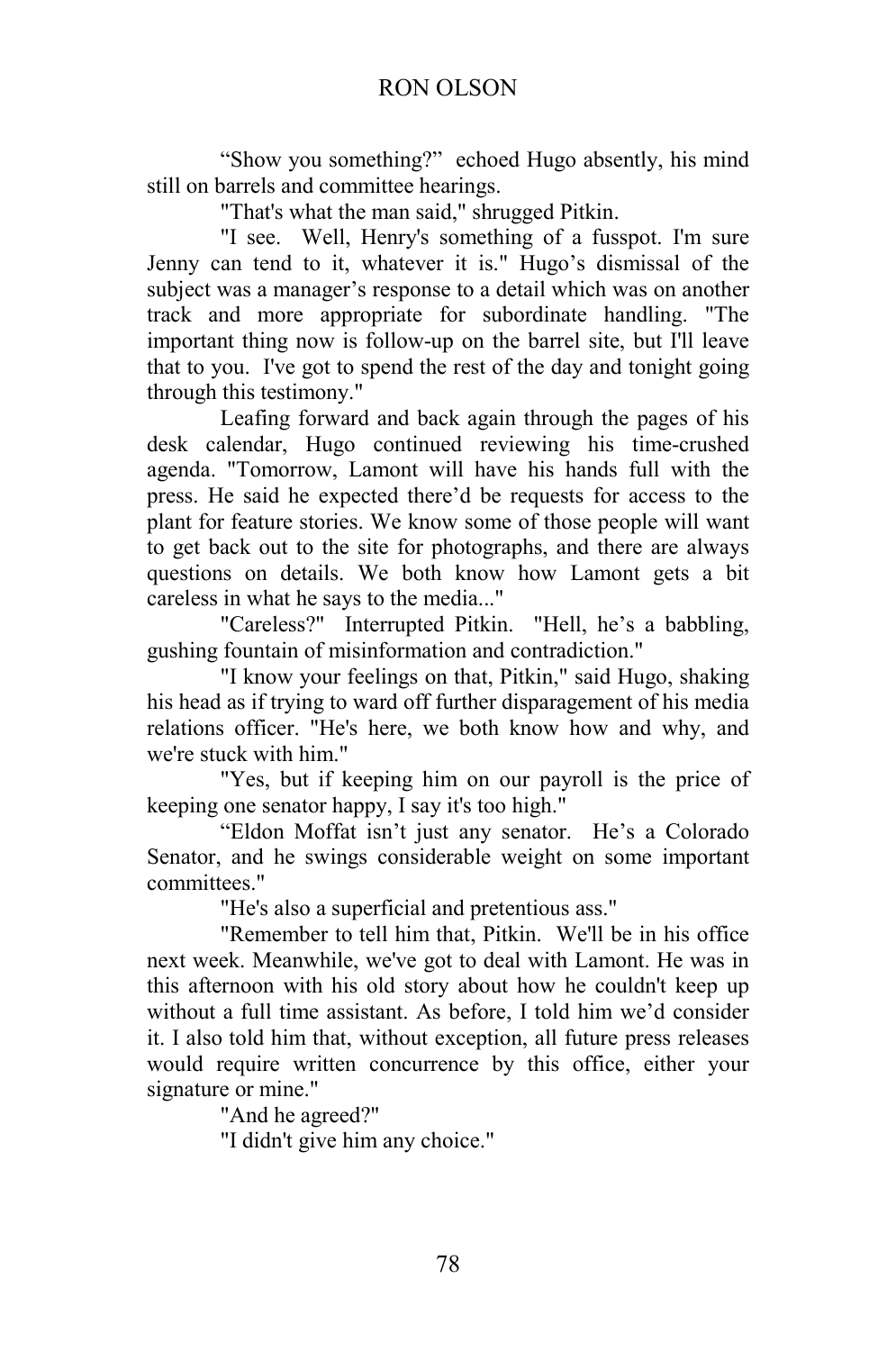"By golly, Hugo," intoned Pitkin; "I will personally endorse a commendation for your personnel file. Do I have your permission to assign Jenny the job of sitting as sort of doorkeeper? We could route Lamont's draft press releases through her. She could read them for technical accuracy and either send them back for correction or forward them to us."

"I wonder if that might not just produce another of his damn pious protests. He'd certainly resent having to go through her"

"I'm not so sure," countered Pitkin. "Lamont fancies himself to be something of a ladies man, and he already uses every excuse he can think of to `consult' with her on some of the stuff he writes. If we put it on a `work with' basis, I'm willing to bet he won't say a word."

"What about Jenny?"

"She hates to see him skidding around on the facts as much as we do, and it really wouldn't take much of her time."

"Well, I suppose it's worth a try. You want to tell him?"

"Nope. I'll have Jenny do it. Using her tact is part of the plan."

Hugo shook his head, signifying he had reservations, but was willing to accept Pitkin's handling of the matter. "Next item," he said consulting scribbled notes on his calendar, "is the recovery building. We need some data on the cost benefits of operating it for the first two quarters of this fiscal year. We don't need it for the testimony, but your favorite legislator, Senator Moffat, has asked for some data. I suppose he's going to use it in a speech. I know he's a pain, but his request is an opportunity as well. If we give him solid information, we may be able to bring him around a bit."

"Those numbers are not going to be very flattering to our operation, Hugo. Total down time has been accumulating pretty fast. As soon as we repair or replace one thing, another goes out. The whole damn building has been a disaster ever since we began installing the damn junk equipment from Arbonne. Now there's a subject the Senate should get interested in."

"On Arbonne and the recovery building, we are in total agreement for a change. But there isn't any way we can initiate anything with the Committee. It's been a headquarters foul up from the beginning and we're only a couple of country boys who'd be well advised to keep our speculations to ourselves." After a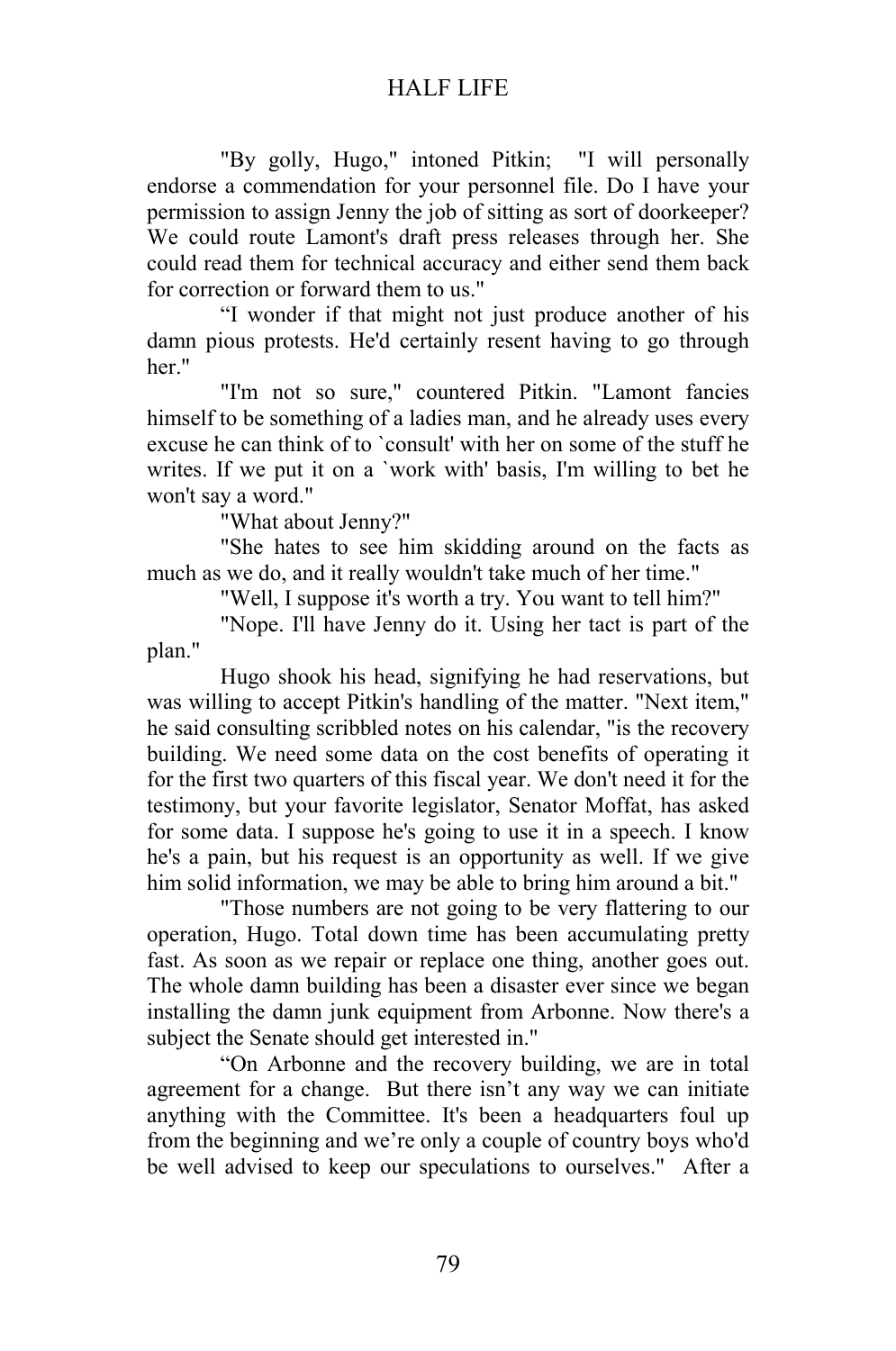pause, Hugo's eyes glinted, "Damn tempting though." Taking a sip of his coffee, he sputtered and slammed it onto the desk. "Worst stuff I've ever tasted. I should've known better than to ask for it." He glowered at the door and, with a grunt, returned to business. "Work up an outline, then, and we can talk about it some more before we leave. By the way, is your schedule clear for a Wednesday afternoon flight?"

 "Since I'm reasonably certain your secretary," strong emphasis on "your", "has already made reservations, I'll make sure it's clear."

Ignoring the remark, Hugo asked, "Can you think of anything we need to discuss before I bail out of this place?"

"No, but I thought you were working tonight."

"I am, before Shamballa's piano recital and after Shamballa's recital."

"I'm glad you're admitting to life outside the plant, Hugo, because it reminds me that I'm leaving around noon tomorrow."

"Fishing?" Asked Hugo with a sincere curiosity that was surprising to Pitkin.

"With Breck and Cope. Want to join us?" The invitation was a polite reflex and not made with any thought it would be accepted.

It wasn't. However Hugo's answer was almost wishful. "I'll take a rain check and one of these days I'll cash it in. Recently I've been thinking about getting away from this place and taking a look at how the rest of the world lives. But thanks for the offer, Pitkin."

The pensive slump in Hugo Chase's shoulders made Pitkin wish he had pressed his invitation and even insisted that Hugo join him on the trip to the mountains. The pressure of recent events was weighing more heavily on the Director of Rocky Flats than Pitkin had realized, and Pitkin sensed that the seams of his plant world were being strained as never before.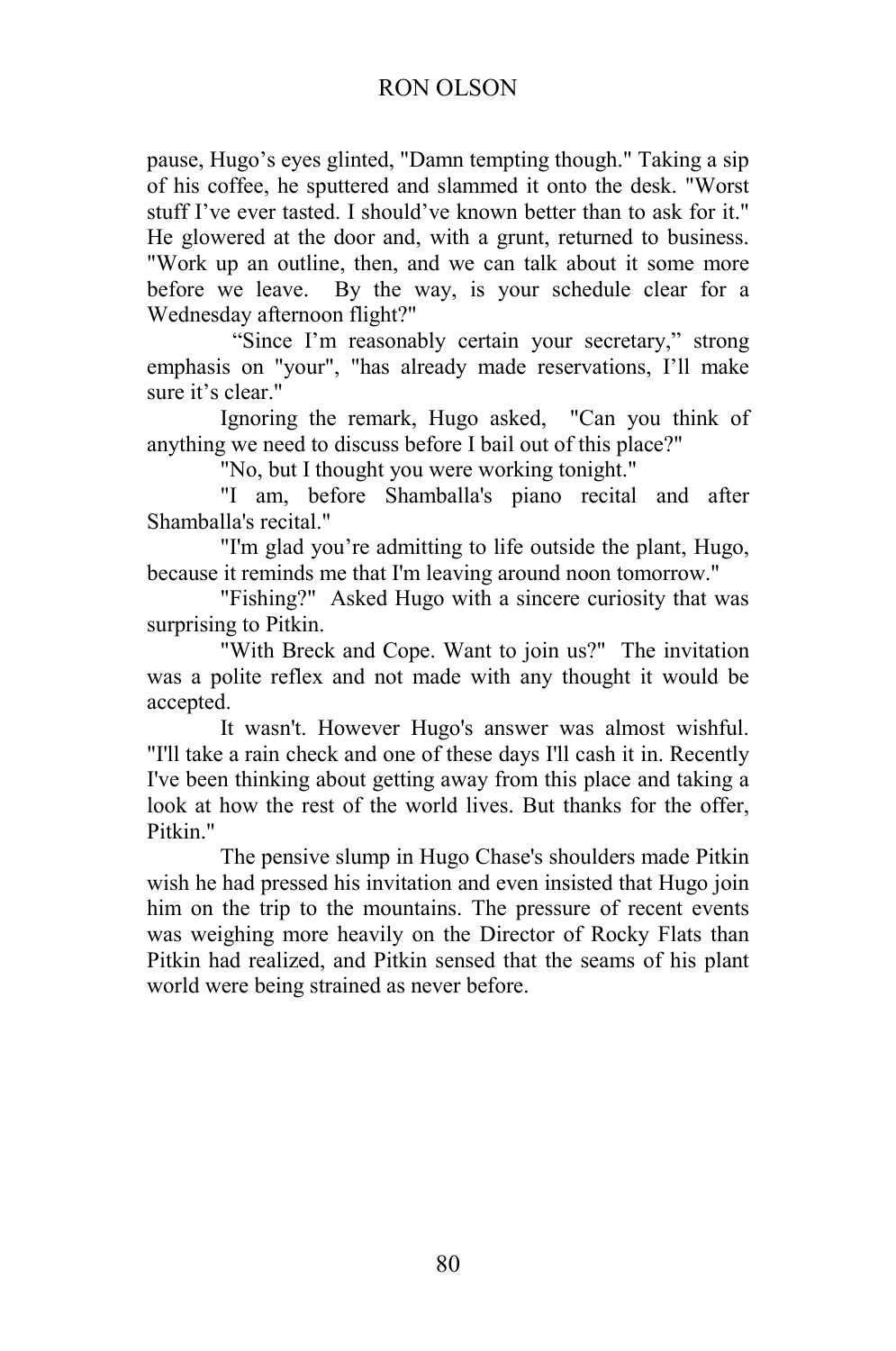# **CHAPTER FIVE**

The battered pickup bounced and careened up an illdefined and seemingly nonexistent vehicle trail. If there was an immediate purpose in the truck's erratic behavior, it was simply to avoid encounters with the larger of the rocks strewn in its path. The greater strategic plan was more apparent, but no less a challenge than skirting the sharp edged rocks. It was to advance up the mountainside, intact.

 Whatever effective discipline there was over the truck's progress was being applied by old Cope Gunnison. Like many of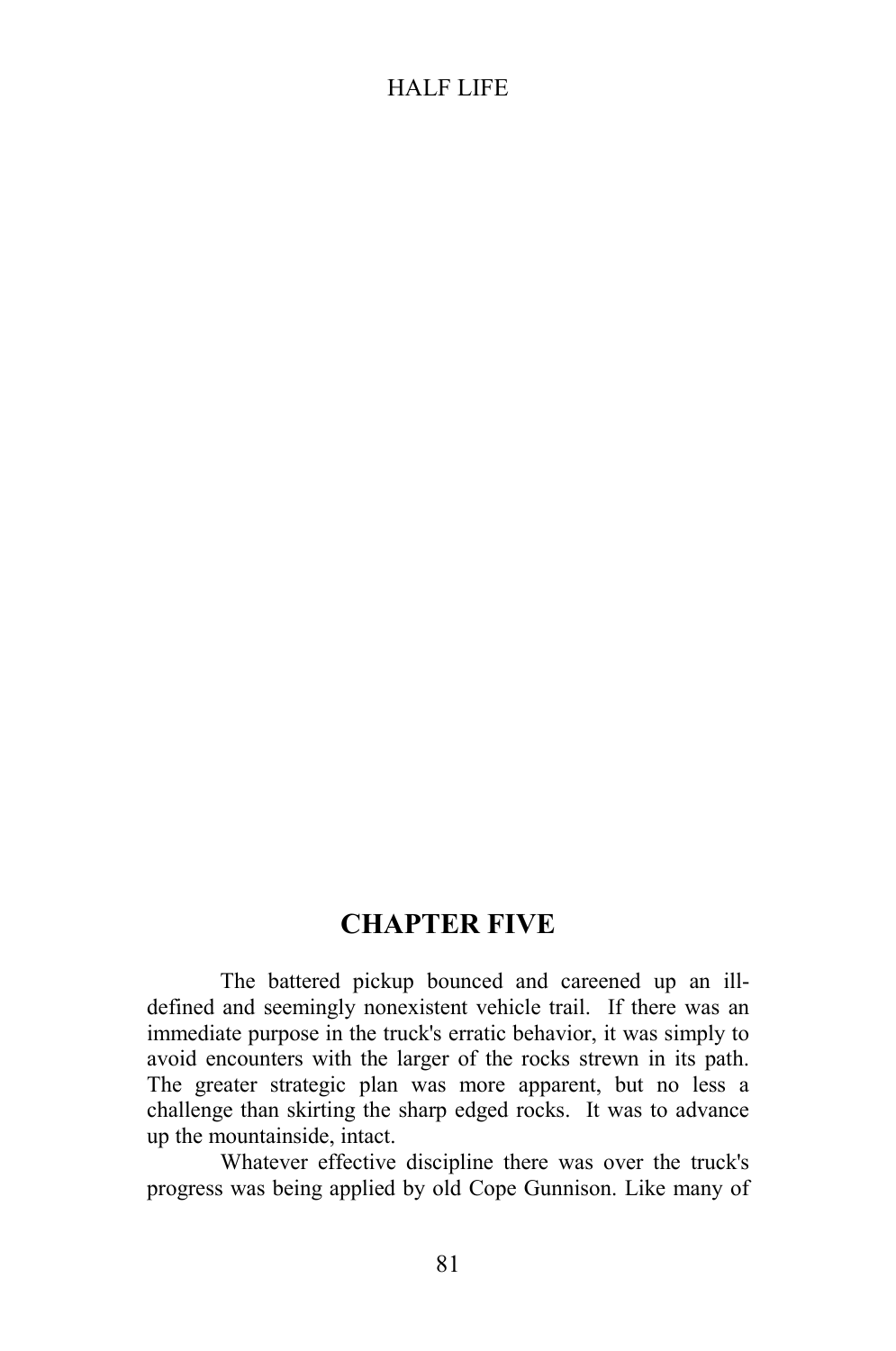his generation, Cope seemed ill-at-ease in the driver's seat. He gripped the cracked, discolored steering wheel with both hands, leaned forward slightly, and stared grimly through the windshield as though he was afraid the truck would rampage out of control if he took his eyes off the ground ahead, even for an instant.

All the while, however, Cope was quite animated. It may have been the perilously random road, or it may have been a loose steering mechanism, or, still more likely, it may have been only Cope and his driving habits. But, whatever the cause, the old driver's elbows flailed wildly, wrestling the steering wheel as though it were a thing alive. While his arms pumped to and fro, Cope's head reacted only to the most severe maneuvers of the truck, and his misshapen, felt hat rode comfortably enough, pulled down firmly over his unevenly cut gray hair.

The old driver's face was a tanned brown mask, wrinkled by seventy years of ranch work. A moustache, which in years past would have been described as a handlebar, now drooped and sagged over his mouth. With his eyes riveted on the obstacles confronting his pickup, Cope seemed oblivious to his companions.

Sitting next to him and immediately at risk was a ten-yearold boy who sat flattened against the back seat cushion. Although the boy was endeavoring to look out the windows at the increasingly steep mountainside, his first concern was personal safety. Accordingly, Breck Waay kept a keen eye on the unpredictable elbows and gave them as much steerage room as possible. The long-billed, red baseball cap perched on the boy's head accentuated a thin face, which bore traces of a lingering suspicion.

Earlier in the journey and while the road was relatively passable, Breck had ventured an observation on a rather remarkable bump. Even as he had spoken, Cope's elbow swept over the top of his head dislodging the cap. Breck had restored the cap to its former position, but now he endured the vagaries of the ride without comment.

Pitkin Waay was riding shotgun, his right forearm resting on the ledge of the open window, his left arm on top of the seat behind his son's head. With his left hand gripping the empty rifle rack and with the door on his right side, Pitkin was quite securely braced against the jolting lurches of the truck.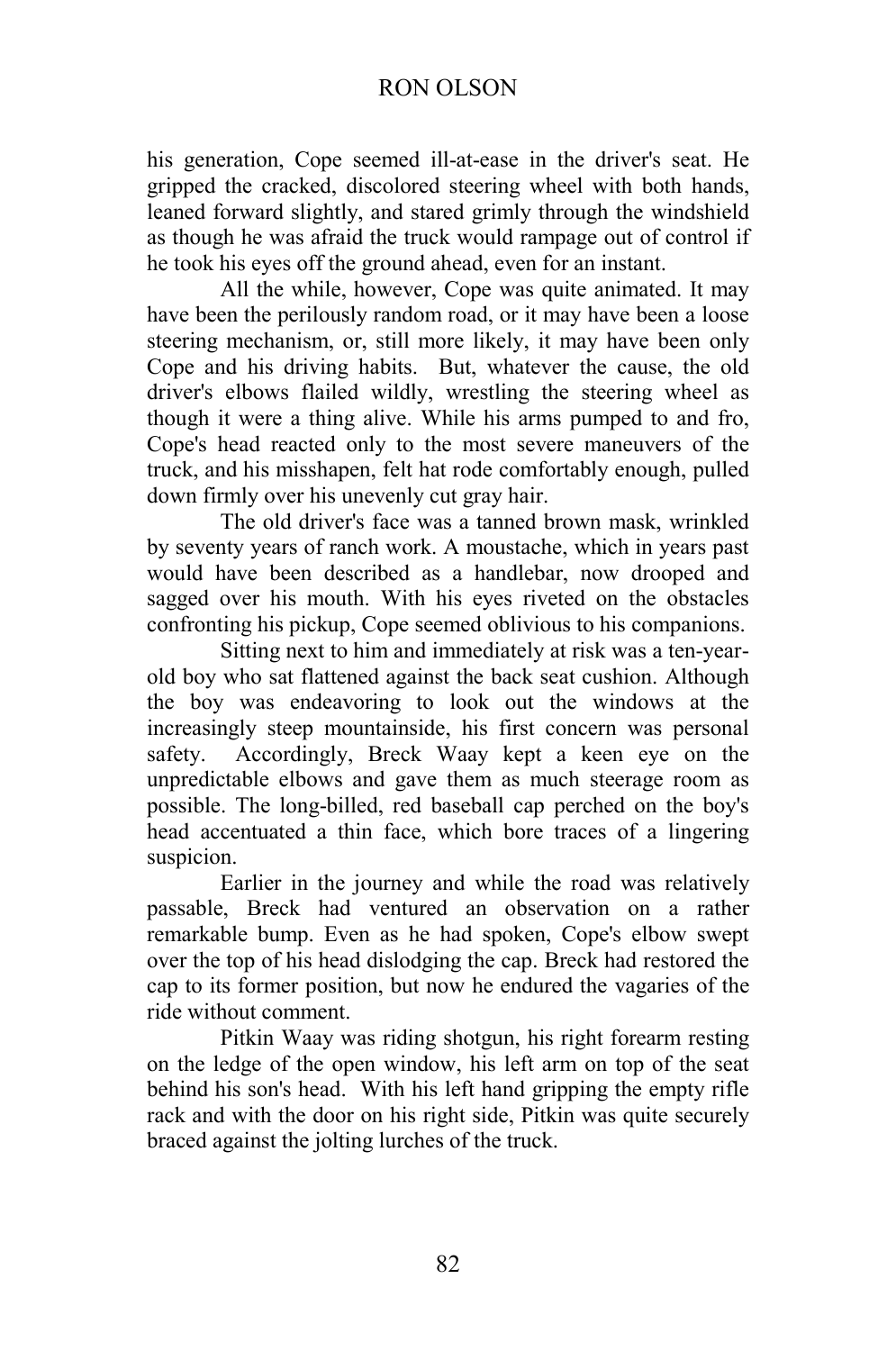Indeed, as he swayed and rolled with the jouncing ride, he was obviously enjoying it. The random clouds of dust swirling into the cab and the breezes, which ferried them there, had been sweeping the tension from Pitkin's face and he smiled easily at the by-play between Breck and Cope. Pitkin's baseball cap, a tattered blue bearing the enigmatic label, "Coors Ain't Rice Juice", was casually perched far back on his head. His boldly checkered western cut shirt hung three metal snaps open around his neck, and the sleeves of the shirt were rolled well up onto brown forearms. In these and all other aspects of his outward appearance, Pitkin Waay was, under the circumstances, a very ordinary figure, but the expression on his face was evidence that he was a very contented one.

Pitkin was glad that old Cope, in his grumpy way, had refused to consider taking the trip to the mountains in Pitkin's jeep, and had instead insisted on driving his own battered pickup. Pitkin wasn't worried about what some might have considered to be a hazardous ride because Cope knew the mountains better than almost anyone, and, on this trail, the old rancher's knowledge was second to none. And despite the fact that Cope seemed to be at war with his pickup, he knew its capabilities and was sensitive to its limitations. Of course, Cope would not have considered anyone except himself competent to drive, and Pitkin, to his intense satisfaction, was left free to watch the spectacular scenery and let it crowd out the concerns he had hoped to leave on the windswept flats below.

Had Pitkin and his son been newcomers to the mountains, their attention would have been drawn from the scenery and become frozen on the precipitous slopes, which kept edging ever closer to both sides of the vehicle. Had such a diversion controlled the direction of their gaze, they would have missed a world of various and compelling intensity.

The array of wild flowers, contrasting the most brilliant colors with the most subtle and setting the most delicate shapes alongside the robust and bold, was a spectacle seemingly designed to expand the imagination of even the most languid spirit. One's eyes could only have been tempted away from such a scene by the infinite variety of form and outline presented by the surrounding yellow pine, ponderosa, and blue spruce, or by the panoramic pattern of green on the far distant mountainsides underlining the jagged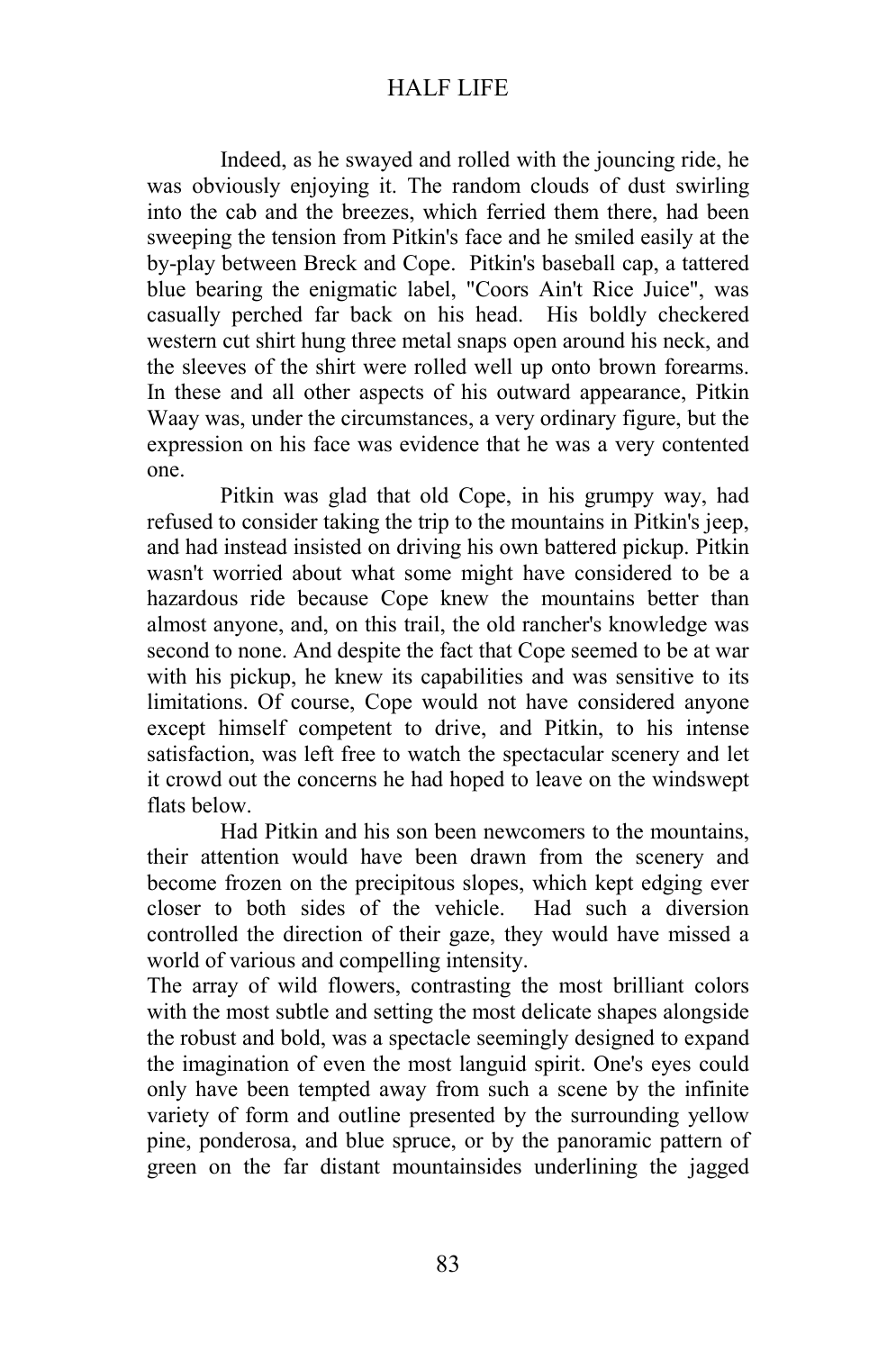profile of snow-whitened gray rocks which rose against the blue sky. In the midst of such offerings, there would have been no harbor for any thought that theirs was anything but a journey of exhilarating renewal.

 However, even the keenest appreciation for the surrounding beauty would not have kept them from being glad that their destination was nearer than the rugged mountain peak ahead which seemed to dart from one side to the other as the pickup labored through the trees. Their ears could not have endured a longer journey. The muffler on the truck, savagely pelted by rocks from hundreds of similar trails, had long ago forgotten its purpose, and the bellowing engine, thus unsuppressed, made even the shortest speech difficult. However, Cope, who was accustomed to the noise of the pickup, defied the roar to announce they were nearing their destination.

"Jest ahead, folks," he called his voice gravelly from the accumulated dust in his throat.

"Less than a mile, just through those trees," Pitkin called back.

Cope confirmed the estimate with a nod, foregoing further competition with his thundering pickup. Thankfully, he did silence it somewhat. Since the incline had lessened considerably and, in fact, nearly leveled off, he was able to shift gears. The reduced noise of third gear was a distinct relief from the ear pounding administered by second.

 Pitkin found the relief remarkable. "Sure is easier on the eardrums." Then with a solemn face, he called, "Say, Cope, did you know you've got a bad muffler?"

As he wheeled the pickup into the shade of a narrow trail, which tracked through a heavy stand of timber, the old rancher kept his eyes fastened on his driving, but replied by addressing his young passenger. "Tell your pap, his smart mouth ain't appreciated. Complainin' about a free ride is a sure sign he's got a bad case of cityitus."

Pitkin laughed and replied by way of the same messenger. "Breck, you tell Cope there, I was only being helpful and trying to save him the expenses of an encounter with the highway patrol."

Replying directly Cope scoffed, "I ain't had this thing on the highway fer years."

"Seven years, judging by your inspection sticker."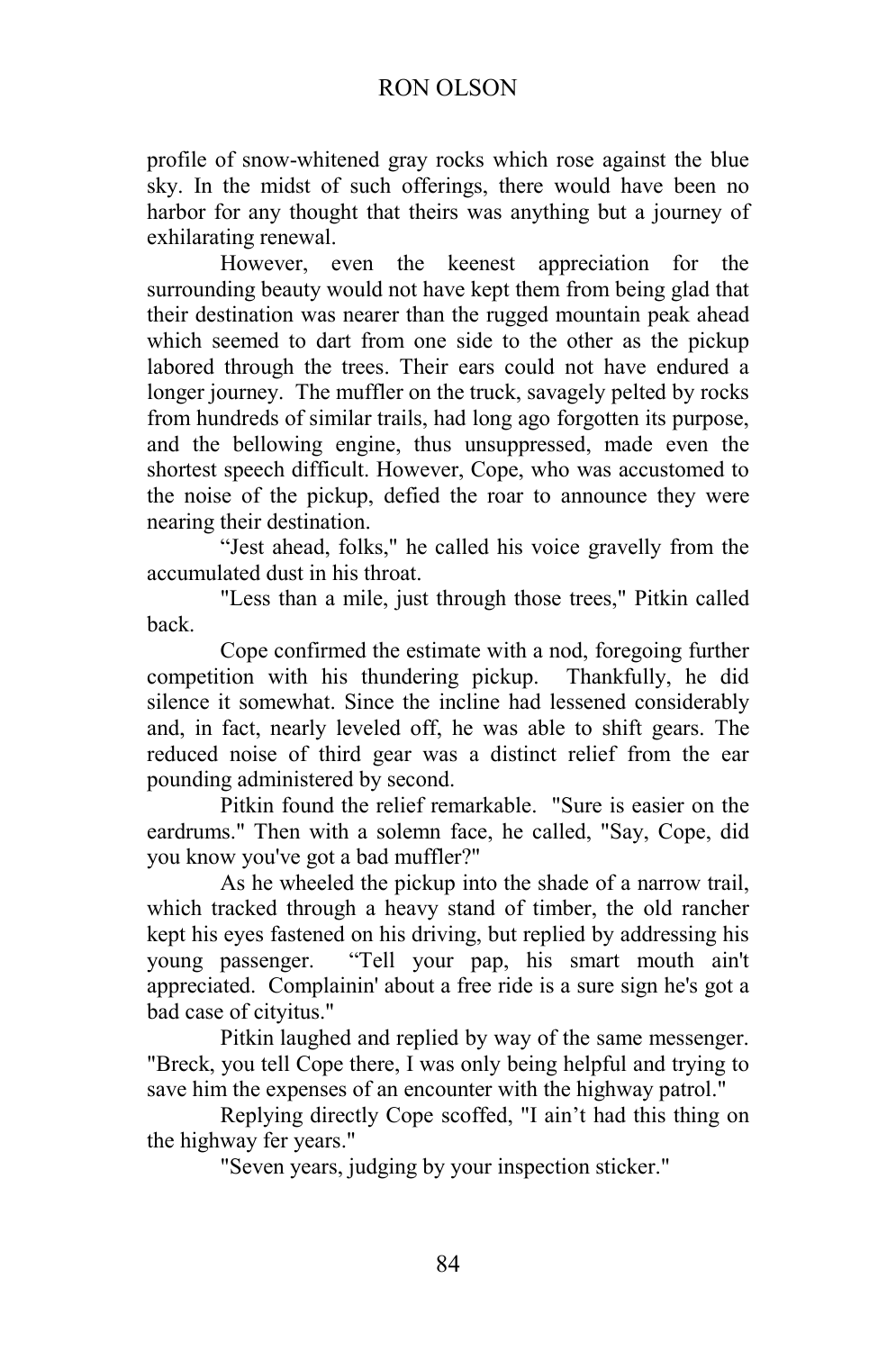"Ain't yuh heard? Yuh don't need 'spections no more in Colorado."

"Yes, but mufflers are still required, and most civilized folks are glad to use them."

The discussion was interrupted by Breck. The somewhat straighter trail through the trees and the reduced speed of the truck had relieved him of the necessity for constant vigilance against being thumped by Cope's swinging elbows, and he had slid to the forward edge of the seat where had been watching for evidence of their destination. "There it be," he cried, delighted to have been the first to see slivers of water through the closely standing lodgepole pine.

 Another expectant moment and the pickup rolled out of the trees. There, in the middle of a meadow, was the lake, shimmering in the slanting rays of the sun like a polished silver coin. Their eyes swept along the perimeter of the water and trees, and they saw, to their satisfaction, they were in sole possession of the mountain oasis.

"From the look of the road, I didn't think we'd have much company," said Cope wheeling the truck to a halt.

When he twisted the ignition key, they were enveloped in a welcomed silence. For an instant, the stillness was heavy, having been introduced by a great and persistent sound. But it was also soothing, since the bellowing of the truck had gone on almost beyond the point of toleration.

Cope shoved his door open and climbed out of the cab. An exuberant Breck followed him, but Pitkin was content to sit for a brief moment studying the face of an old friend.

Routt Lake was cupped in the gently sloping shoulder of the mountain which, as a boy, he had named "high scrappy." The top of the mountain, an easy and leisurely thirty-minute climb from the small lake, was the apex of a fat triangle whose base was the stand of timber surrounding the water and whose upper reaches were eroded and bare rock. The arrangement was ideally suited to catch the winter snow and hold it until the warm spring sun could transform it to water, most of which accumulated in the natural catch basin tucked away in the trees.

The site was remote and difficult to reach. Most fishermen, especially those unfamiliar with the area, were attracted to larger lakes and streams, situated closer to better roads and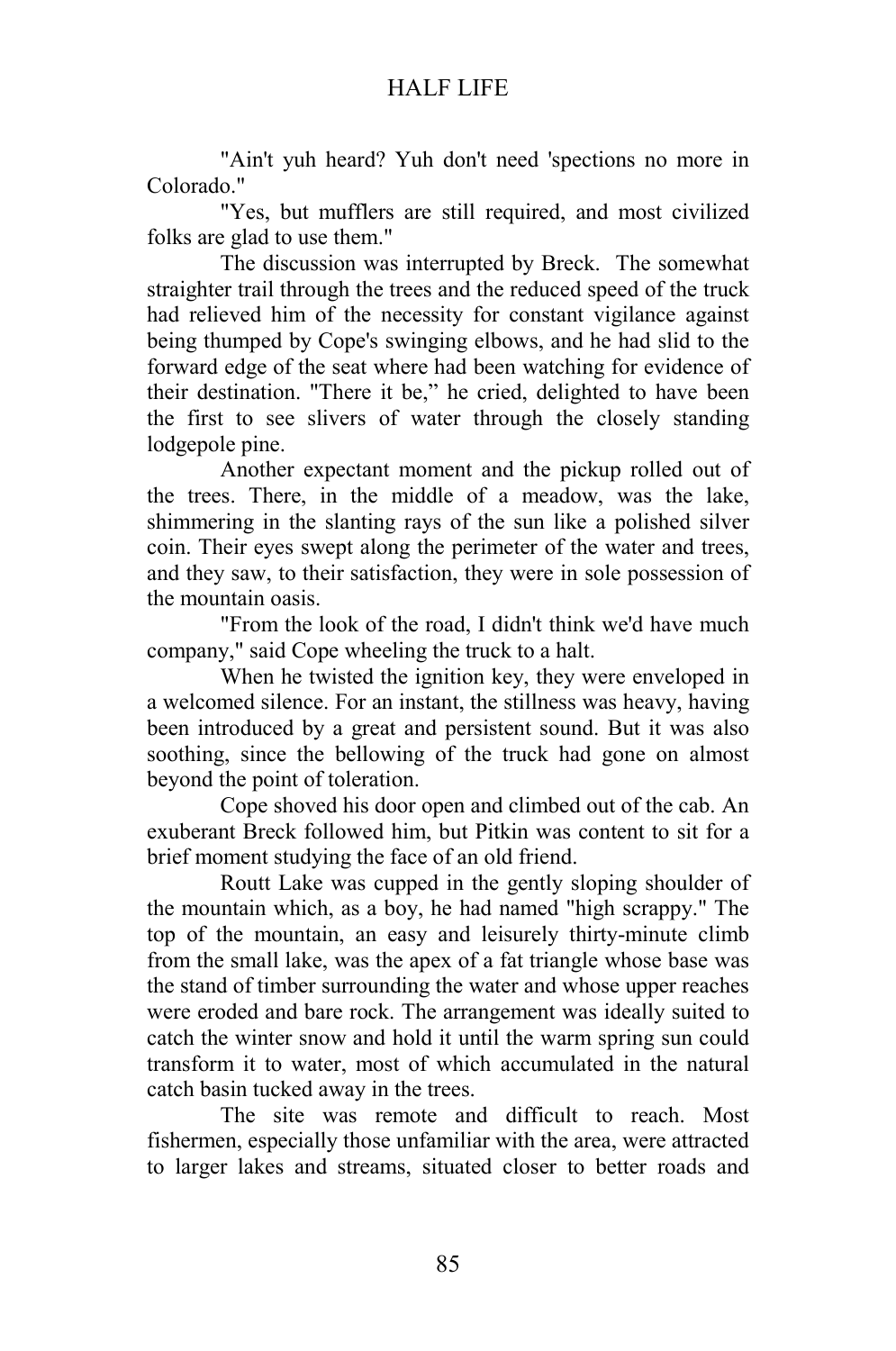stocked by the State Fish and Game Commission. The people who did come to Routt Lake were usually long time residents who knew better than to talk too much about it and who were content to catch only what they called "pan size" fish.

If asked about the lake, Cope's standard answer was, "The fish you get out are too short for the trip in." Yet, Pitkin knew it was one of Cope's favorite places.

Cope had brought Pitkin to the lake for the first time when Pitkin was a small boy. On that trip the two of them had spent a week, fishing in the mornings and evenings and hiking the mountain from midmorning to late afternoon. Years later, Pitkin realized the grand adventure had been a diversion designed to help him forget the death of his father who, injured in a freak accident on the family ranch, had died suddenly in the midst of what had been thought to be a normal recovery.

As an adolescent, Pitkin had been to the lake a dozen times, always with Cope. As a student at the university, he had been to Routt Lake only once, but that had been with a fraternity brother and two girls. Fishing, on that occasion, had been a very thin pretext, but no one had raised an objection to the absence of fishing poles.

Despite his many vague promises and a few tentative plans, scotched by the demands of work, this was Pitkin's first visit to the lake in over a dozen years. And he felt very much at ease and comfortable.

 "You gonna sit in there and gape around or help unload this gear?" growled Cope banging down the tailgate of the old truck.

Pitkin welcomed the interruption. His reflections had been drifting toward matters better left in the past. There was a camp to be pitched, and he was suddenly eager to be about it.

 Cope had chosen a sheltered clearing along the tree line a long stone's throw from the edge of the water. In the center of the area some earlier camper had constructed a neat rock-rimmed fire pit which was half full of caked black ashes. The grass, already sparse and weak because of the almost perpetual shade of the enveloping trees, had been worn down where tents had been set and where earlier visitors had tramped away what little strength it had.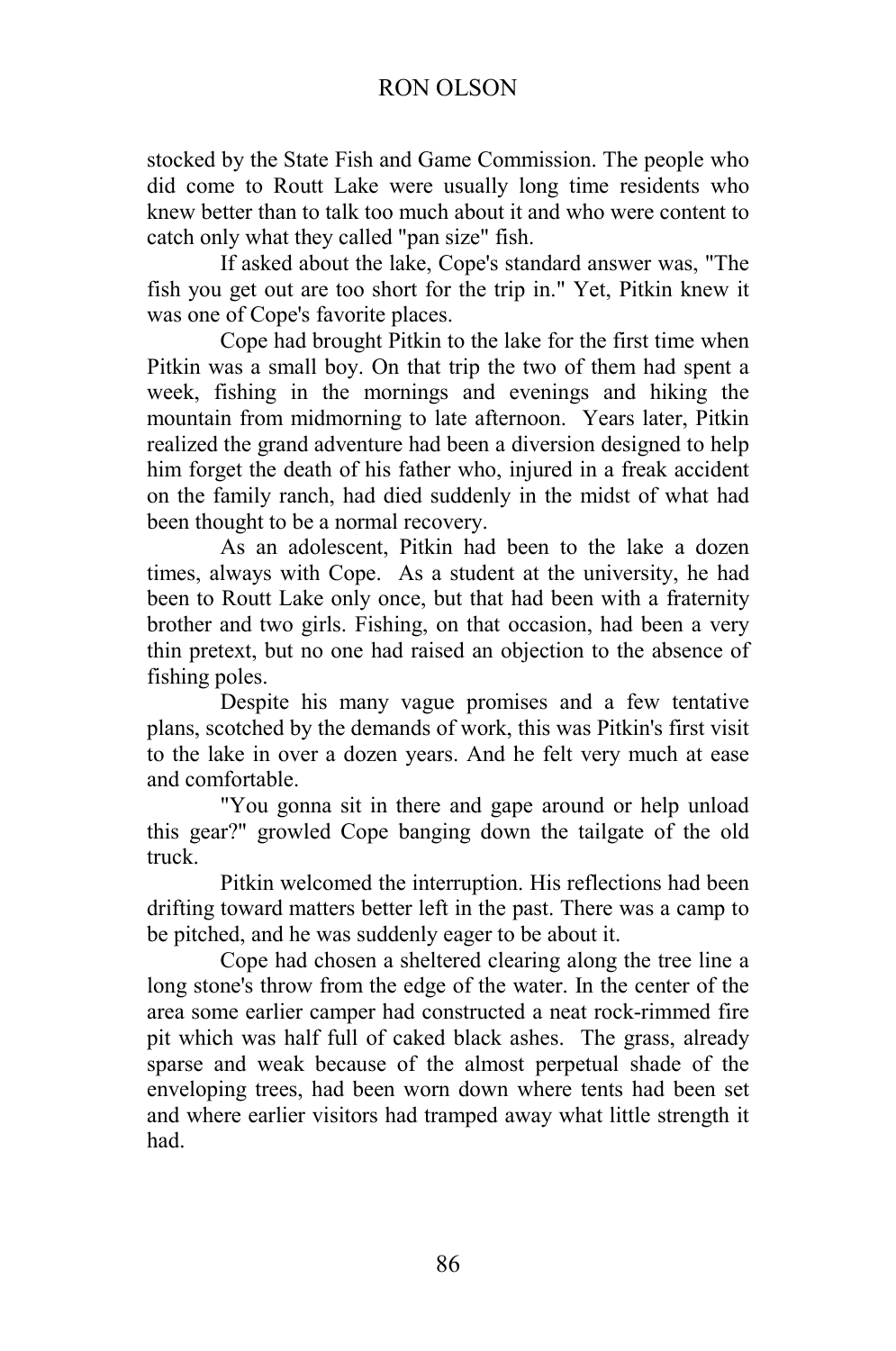It was the work of only a few minutes to transfer the bundles, bags, and camping paraphernalia from the truck to the clearing. While Breck and Pitkin carried, Cope shoved the gear from the front to the rear of the truck. Pitkin chided him for taking the easy job. "I see you gave us the walking and carrying work."

"By damn, that's somethin' comin' from a low down pizzen peddler."

Pitkin had hoped to leave the plant and all references to it behind, and he cringed at the use of the label old Cope had long ago pinned on him. However, he was determined that nothing should mar the beginning of the adventure, so he tried to brush off the label with a lighthearted threat.

 "By golly, I'm going to take you back into the plant and give you the special tour."

"Hey," interrupted Breck, "can I go, too?"

"Shoot," scoffed Cope, "I ain't dumb enough to walk in there again. That damn 'tonium blowin' around, burnin' yuhr throat. It's bad enough ever time I get near Denver. Yuh can see the yellow stuff jest settin' there, even hidin' the buildin's. Inside? Hell fire, Pitkin, how do yuh stand it. And Breck, don't yuh let him take yuh near the place. The 'tonium'll take the hair right outa yuhr nose."

As they talked and worked, the camp took shape. The tent, a blazing red nylon arrangement which had been advertised as "alpine comfort for four," blossomed around its aluminum stems. Coolers and cooking stores were placed in convenient locations, and coats and sweaters laid in handy stacks near the tent. Pine cones and fallen branches were cleared from the immediate area around the fireplace, and the dead ashes were removed from the little circle of stones.

Breck took upon himself the task of unrolling and arranging the three sleeping bags, placing his own squarely in the middle of the tent, his father's on his left and Cope's on his right. He then unzipped them, and spread them open, exposing them to the freshening air.

 Without being asked, the youngster sprinted off in search of firewood while Pitkin and Cope sorted through the large coolers for the food they would cook that evening. Cope sternly reminded Pitkin that the food stores would have to be kept in the truck at night. "Damn bears," he muttered by way of explanation.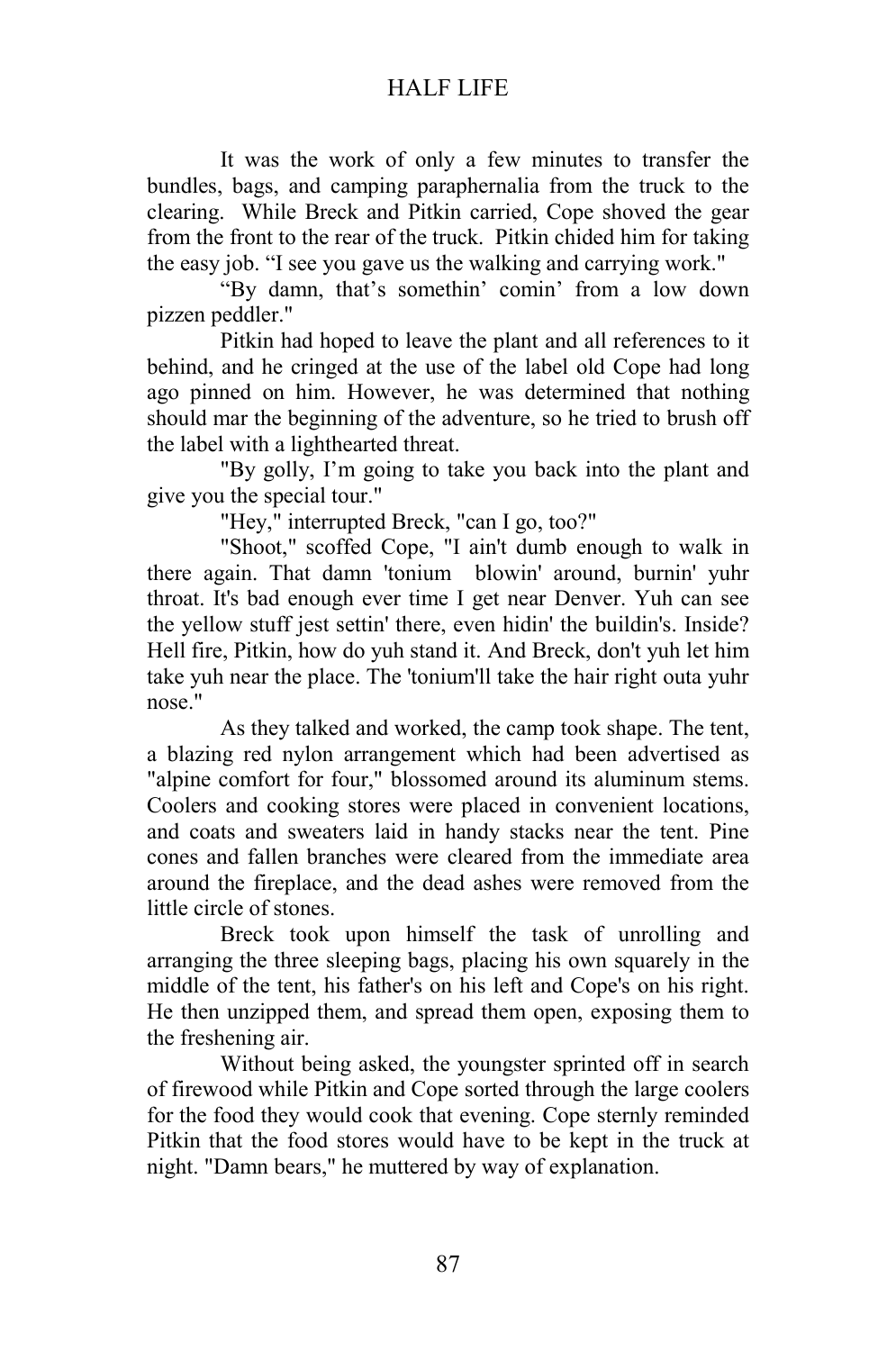Pitkin had never seen a bear anywhere near the lake. Neither had any of his friends who fished there on occasion. But Cope was adamant. He had an abiding, dark concern over the presence of marauding bears and seemed convinced that securing the food in the truck was a necessary precaution. Pitkin thought the greater danger, if there was one, was from pack rats or even the ever present camp robber, a large blue bird known to swoop down and take food from under the very noses of unwary campers.

 With greater care and agility than one would have expected to find in his big scarred hands, Cope sorted and untangled the fishing tackle. He made no pretense to being a fly fisherman and selected for himself a casting rod. He left Pitkin's bamboo rod in its tube and laid it to one side. He then carefully assembled a new sectional aluminum casting rod, whipped it vigorously over his head, squinted along the beads, then dismantled it and laid it casually among the remaining assortment of extra rods.

Pitkin was sorting through camp supplies and making preliminary arrangements for dinner, and Cope was squatting over a box of lures when Breck returned staggering under a load of dried tree limbs. After arranging them in a stack convenient to the fireplace, he wandered over and began watching Cope.

The old man looked up and growled, "Whatcha starin' at? Instead of standin' around, why don't yuh string up yuhr pole?"

The youngster was not at all cowed by Cope's tone. He had learned, as had Pitkin before him, to sense when Cope was blustering. Obediently, while both men covertly watched, Breck walked over to the rods and began sorting through them. Suddenly his hands darted into the pile and brought forth the sections of the new aluminum rod.

"Say, Cope," he breathed, "I never saw this one before. It's new isn't it?"

As he spoke, the quick hands were fitting the pieces together and aligning them. Whisping the rod over his head, he exclaimed, "This is just like the one we were looking at in the Sportsman." Trying to sound casual he asked, "Would you mind if I tried it out for a while?"

"Naw, I don't care," said Cope over his shoulder. "I've got the fish catcher here," indicating the rod he had selected for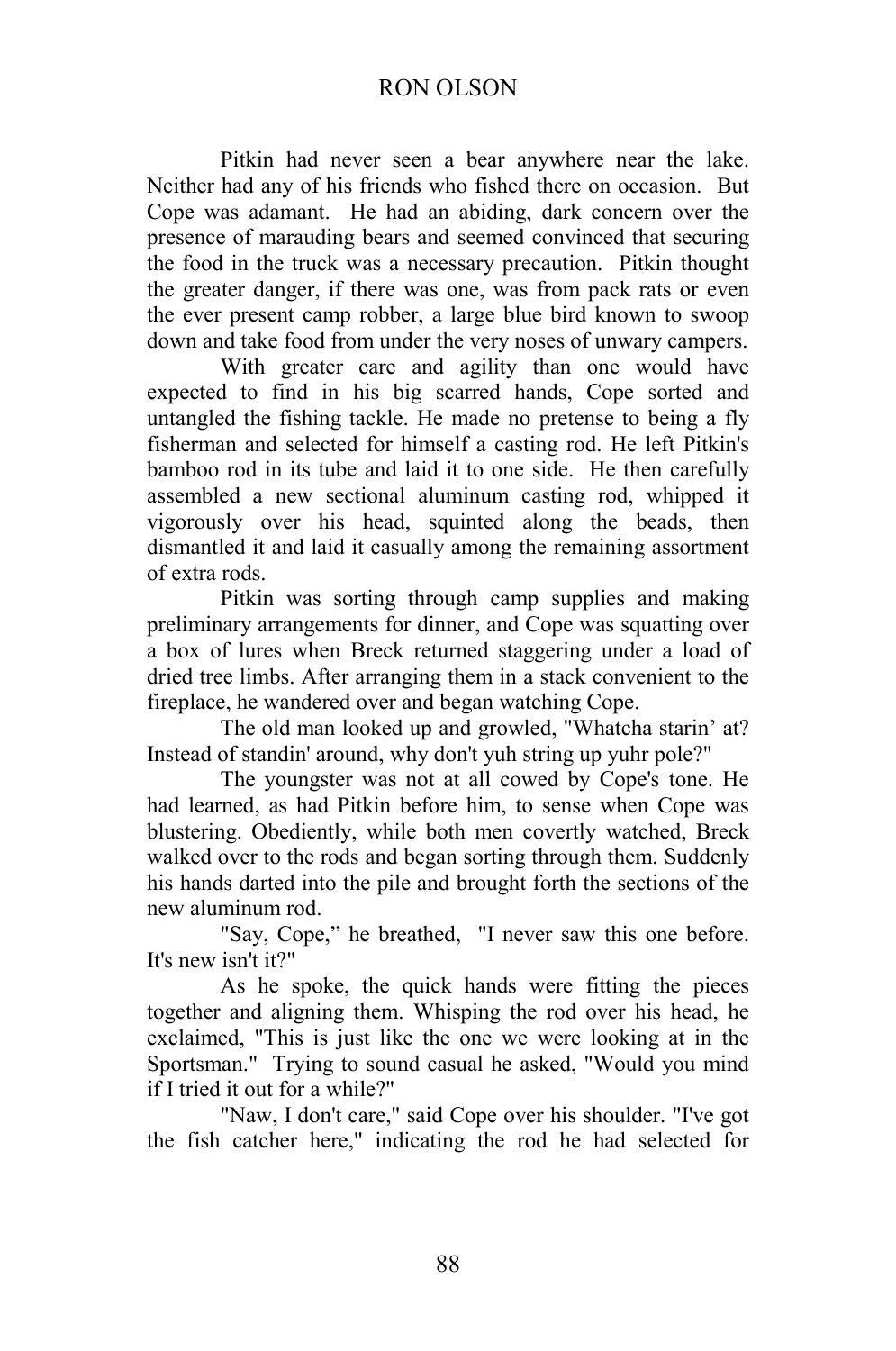himself. "Far as I'm concerned, yuh can have the damn thing; it don't look like much to me."

The boy, now fully aware of what had transpired, rushed over and lightly touched the oldster's shoulder. "You went back to the store and bought it. Thanks, Cope. Would you...would you really... uh."

"What in thunderation are yuh hem-hawing about. No, I don't want to use it. All the new and shiny'll jest scare every fish in the lake. Maybe you ought to bury it in the mud fer a few day before yuh go flashin' it around."

"No, siree," cried the boy, now joining in the banter. "There probably won't be any fish left after I get this going."

"Well, yuh better string it up and stop talkin'," admonished Cope, still picking and sorting in his tackle box.

Challenges and exaggerated claims flying, Cope and the youngster were soon at the edge of the water snapping their lures through the late afternoon sky. Pitkin fussed around the campsite for a few minutes and waved a shouted, "Hey, Dad," when Breck thought he had a solid strike.

After a time, Pitkin opened the cooler and pulled a beer from the icy water, opened it and took a long thirsty drink. He opened another for Cope, a Seven-Up for Breck and went to join them, content to fish later in his own good time.

The casting, the calling out to report strikes, and the landing of a half dozen keepers continued through the idle hours of the late afternoon until the red which was left in the western sky by the fallen sun began to fade and dissolve into a darkening blue. When the fishing was concluded for the day, Cope and Pitkin returned to the campsite and kindled a fire in the rock pit. By the time the flames were strong enough to give off warmth, the evening air was cool enough to drive the fisherman closer to the fire.

"You know," said Pitkin, as he added fuel to the little fire and poked it toward greater energy, "the great thing about camping with a ten year old is that they have the enthusiasm to do a lot of the scut work, the intelligence to know they're being had, but the youth not to give a damn."

Cope looked in the direction of Breck whose slim figure was outlined against the lake where he was busily at work cleaning the last of the day's catch. "Yup," he grunted. "He's a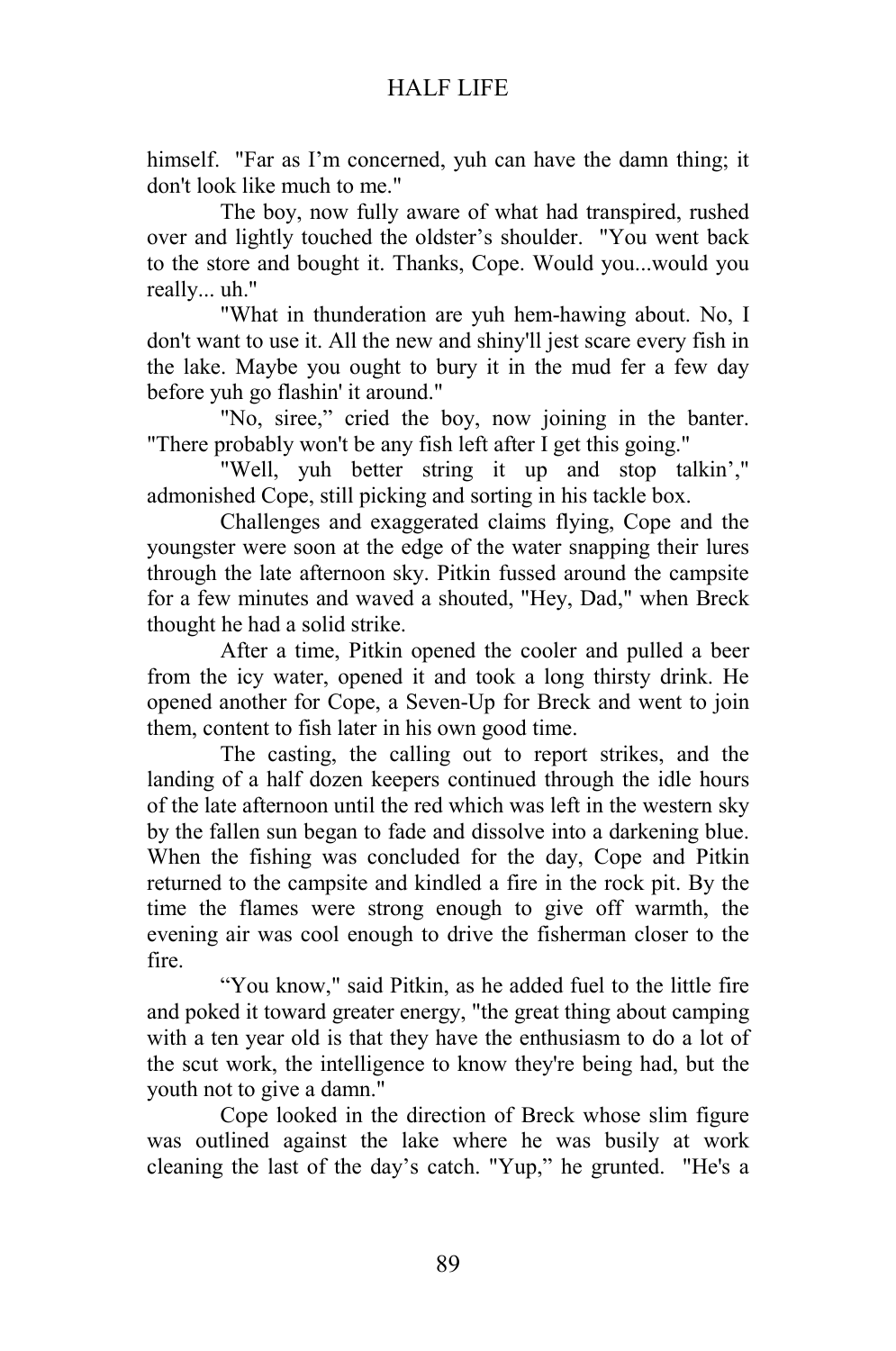good boy, Pitkin. It's a goddamn crime you keep him penned up in town. Why don't you send him out to my place fer a month or so. I got a couple of new ponies he could work with, and he's old enough to help out with chores."

"Cope, I appreciate the offer, but you don't have time to kid sit a ten year old."

"Bunk," shot back Cope. "I spend my time doin' jest what I damn please. He's good help and good company, and if it would make the boy happy, he'd be welcome."

Tossing another piece of wood on the fire, Pitkin spoke, perhaps a bit defensively, "Cope, we both know Breck thinks the world of you and the ranch, and, given a choice, he'd spend all his time there. We also know that I haven't given him the time and attention he needs. God knows I've tried to get close to him, Cope, but somehow, for some reason, I haven't. After Hayden...," both felt the quiet moment grow sullen and heavy. Pitkin, quickly composed, began again, "After his mother died, you raised the boy for the better part of a year. Ever since, you've been very special to him, but I'm concerned that he's becoming a burden to you. After all, you're not getting any younger and Breck is reaching a stage where he's sometimes difficult to manage."

"Burden is it?" huffed Cope. "I was yer dad's best friend, Pitkin. I helped put him in the ground. I've known you, boy to man fer almost forty years. In my book, like it or not, you and Breck is family, and family, real family, can't be a burden. Besides, you're all strung up with things at yuhr business, and Breck needs some time up here in the mountains. When you were his age, you practically lived here at the ranch. Yuh were even a fair hand at chores. Things shouldn't be different fer Breck."

There was a long moment during which neither man spoke. It was Cope who broke the impasse. "I don't want to step outa line, Pitkin, but someone's got to say it. You'll keep on ignorin' the boy until yuh bury his mother. It's that damned flat simple, and someone's got to rub yuhr nose in it, for Breck's sake."

"You see it in him, Cope?"

 "Every day that he spends at the ranch. Part of it is yuhr infernal business. Jest too much plant and not enough home. Ain't no business worth the amount of time yuh give the Flats."

"Speaking of business, and, believe me, I hate to, I do have to go to Washington for a few days next week and..." As he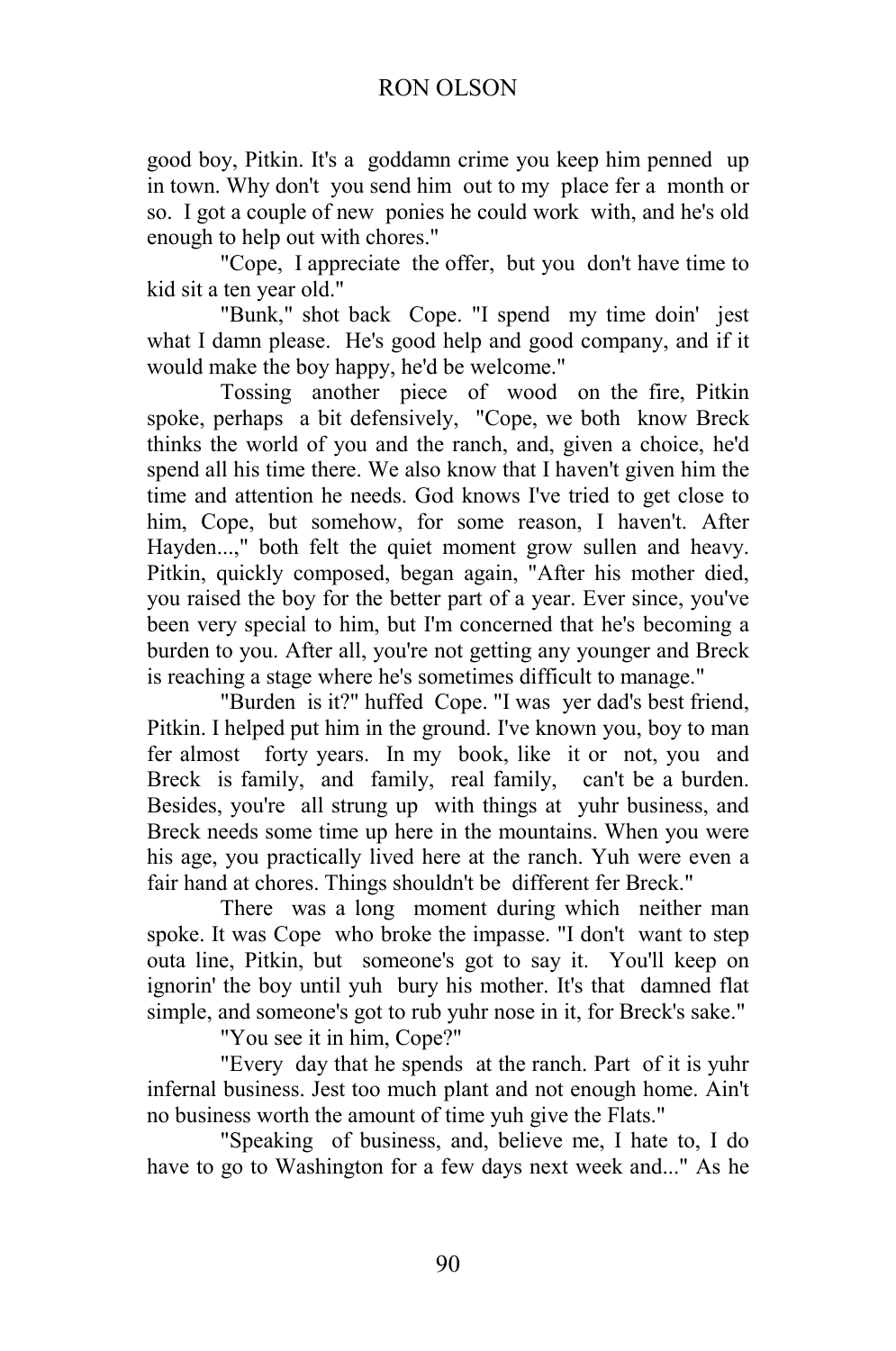spoke, Pitkin looked closely at Cope and immediately was caught by the sudden change in mood and the old man's amused attempt to maintain a serious look. The moustache drooped too much, the wrinkled skin around the eyes was studiously drawn too tight in support of what was supposed to be a frown. But the devilment in the eyes was revealed by the dancing firelight.

 "Oh, Hell," exclaimed Pitkin. "I think I've been had. Breck told you about the trouble at the plant and the trip to Washington, so the two of you thought it might just is a good time for him to visit the ranch. I'll bet the whole thing was his idea."

"I'd have to say he was invited," admitted Cope.

"I certainly wouldn't want to upset your plans," chuckled Pitkin, "and a week would sure give me some breathing room..."

"Two'd be better."

"We'll see. I should be back next Friday. I'll come out and eat one of those stringy steaks you get off those half-breed steers. By then I'll have a better handle on some of the stuff that's been piling up at the plant, at least I hope so."

As his father finished speaking, Breck stepped into the light of the fire and triumphantly held up a string of dripping fish. "Boy, is that water cold, but look, I finished the whole mess." Looking from Pitkin to Cope, he realized he had been the subject of a conversation, and he knew without asking he would be spending some time at the ranch.

Experience told him the matter would be better left for later discussion. However, he would have burst, if he had not spoken. The fish came to his rescue by reminding him of one of Cope's frequently cited rules.

"Gee, Dad, what are you going to eat?" Adopting the language of the author, he continued, "Them as catches and them as cleans, eats. Them as sits on their," here the youngster discretely substituted 'behind' for the more eloquently original word used by Cope, "eats the leavin's."

 In the same vein, Pitkin rejoined, "Them as sneaks around and plots against their elders may get their fanny kicked."

Cope diplomatically changed the immediate subject. "And them as jest sits and yaps at each other ain't gettin' any fish fried."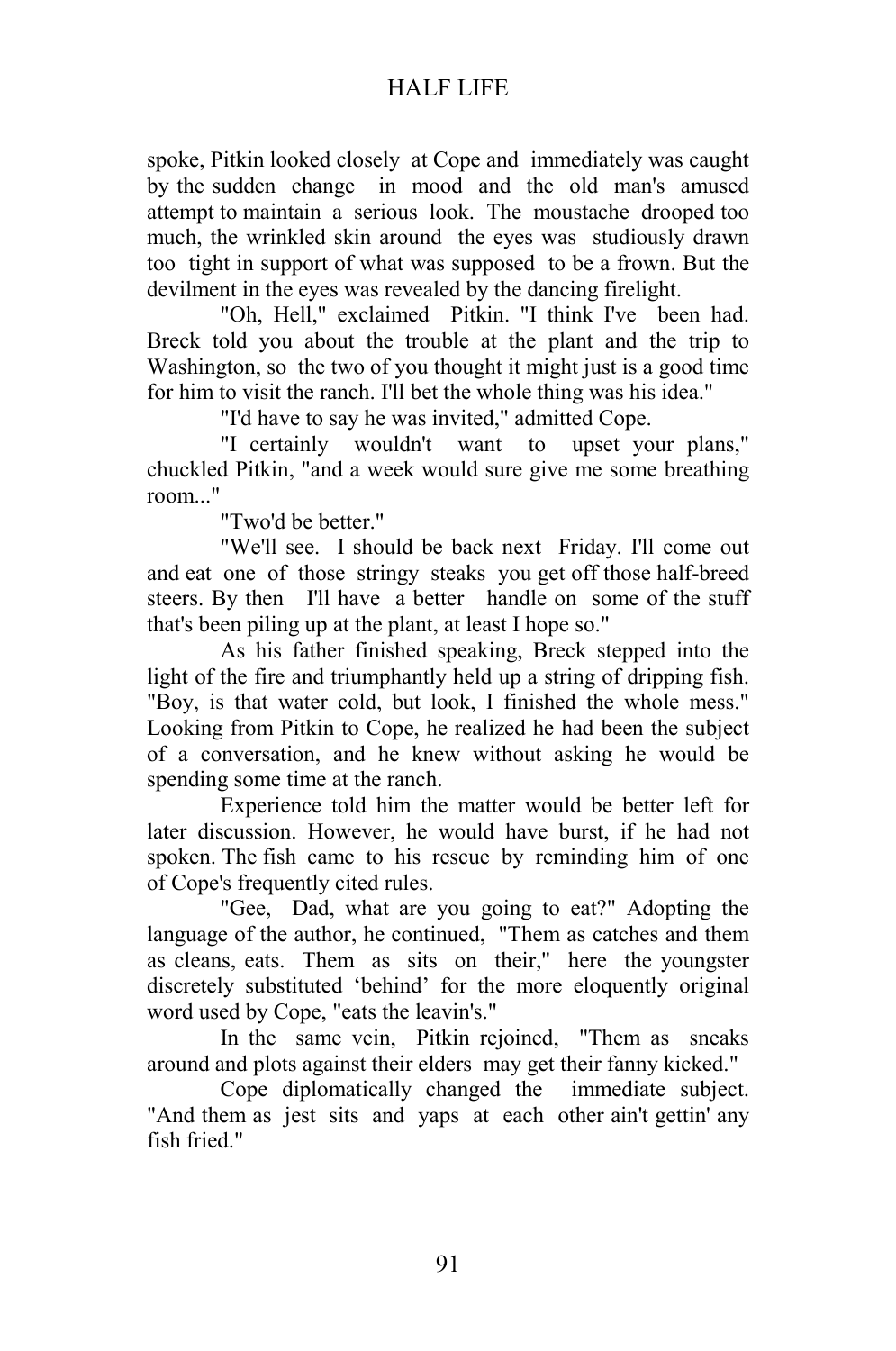Until the fish had been rolled in corn meal and flour and had begun to sizzle in the battered skillet, Pitkin didn't realize how hungry he really was. The main course was the delicate white meat of the trout encased in its crisp brown crust. It was supported by the staples of camping, beans and fried potatoes. And as with every Cope Gunnison outdoor meal, there were the greens. Cope always picked them himself from among the low, ground-clinging plants where the vegetation was thick and heavy. Looking vaguely like spinach, Cope's "greens" had a somewhat bitter taste, but they were a subtle and tasty compliment to the trout.

While Breck persisted in teasing Pitkin about eating borrowed fish, his father promised to repay the debt with some "grown up" trout to be caught the next day. They ate all the food, washed the utensils, buried the fish bones a bear respectful distance away, and settled themselves around the fire.

Cope was in a reflective mood, and Breck's persistent questions took the old rancher back to earlier days. "In them days you dasn't go too far in the these hills without yer pistol or a good saddle gun," Cope assured his eager listener. "There were still grizzly bears around and some of 'em were man eaters. Oh, things was different then all right."

"Aren't there still a few grizzlies around, Cope?" asked Breck, with at least a detectable note of apprehension in his voice.

"You betcha there are," exclaimed Cope. "Not as many as there used to be, but I've seen sign, Breck. Even this spring, I have. On this very mountain, up on the very top, on the rock knob yer dad calls `high scrappy', I seen some bear sign. Course, the damn know-it-all ranger says it wasn't grizzly, but he didn't see it close up and fresh like I did."

"But there isn't any real danger from them now days." Breck was asking for and expecting reassurance.

"Naw! Not if yuh know how to handle 'em."

Pitkin's mouth drew down in a suppressed smile. He knew what was coming. It was a Cope standard, and he remembered hearing it on his first trip to Routt Lake.

"Let me tell yuh, Breck, jest how to handle a big snarling, bloodthirsty grizzly. I recollect one time when I was about yer age. It was late spring, same as now. I was up in the high country, not far from where we are right now. Pap and I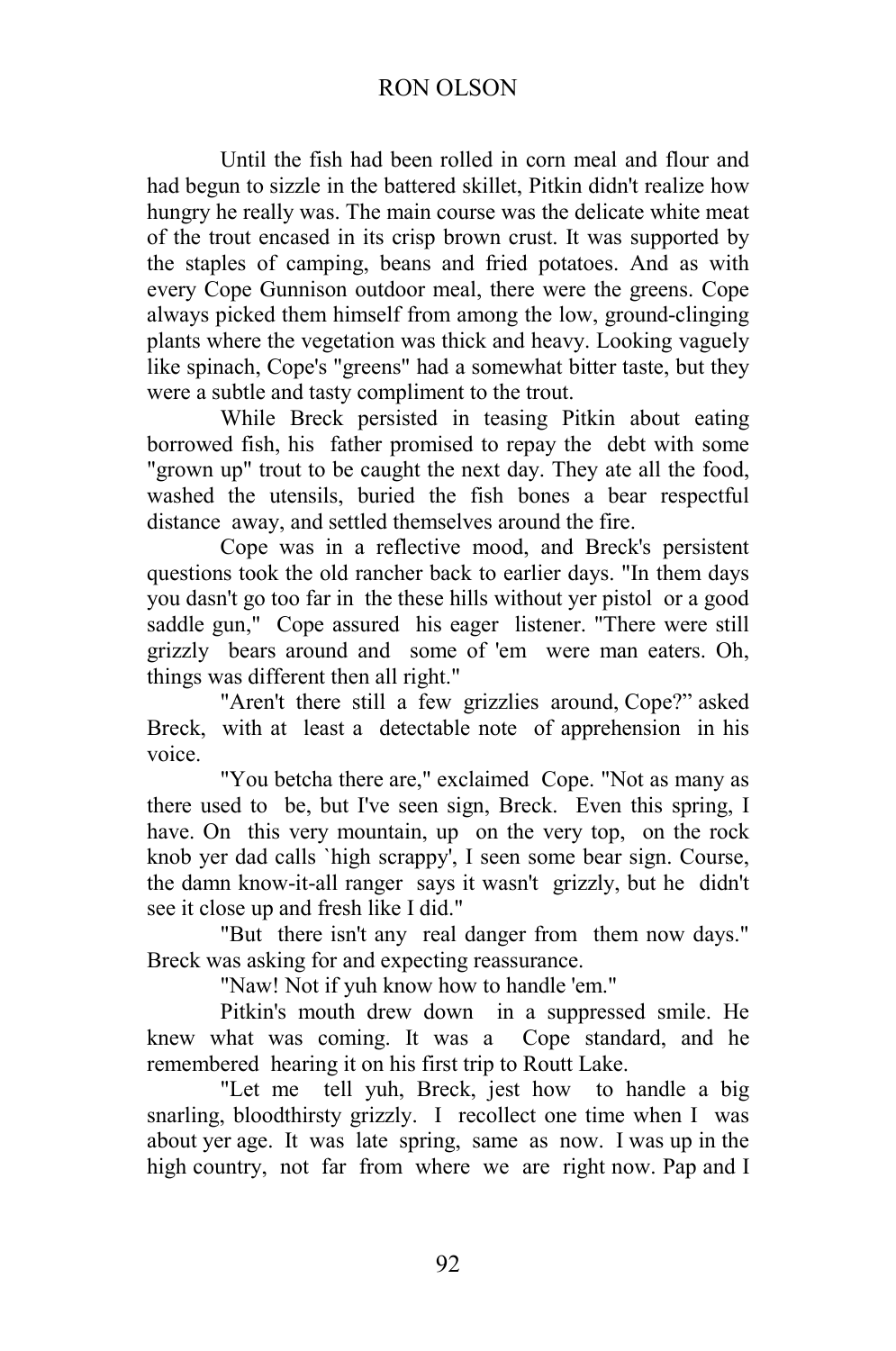was pushing some cows up to summer pasture. Somehow I got a ways behind to where I couldn't see the cows or my old man. I started kickin' that old hoss of mine to catch up, but all I did was cause him to slip off a rock and twist his foot. I climbed down and was lookin' at it, yuh know, kinda examinin' the hoof."

At his point, the storyteller leaned close to Breck and exclaimed, "Well, all of a sudden, that nag let out a squeal they could've heard in Denver. Ever hear anything like that, Breck?"

"I guess not," Breck admitted.

"If yuh had, yuh wouldn't be guessin' about it. It's somethin' yuh never forget. It jest flat curdles yuhr blood. Jest imagine, fer example, if we was sittin' here all quiet and restin', and somewhere out there in the trees we heard an ear splittin' scream. Wouldn't that curl yuhr hair?"

The youngster didn't want to admit to being afraid, but his quick glance at the surrounding darkness wasn't lost on the narrator. While Breck maintained a studied calm, Cope expanded his effect by falling silent and casually feeding the fire and casting a long look into the darkness.

Pitkin, for his part, remained quietly at ease, enjoying the friendly fire and marveling at the intensity with which Cope spun his yarn. It was a story with hundreds of variations whose only entertainment value lay in the way it was told. Cope was an expert.

 "Must have been a bear," said the boy, by way of encouraging Cope to continue the story.

"Biggest damn bear I ever saw."

"What'd you do?"

"I wasn't left with much of a choice. My horse took off at a dead run, plumb fergettin' about his sprained foot. Like any selfrespectin' mountain reared lad, I ran like hell. But that gol' dang bear came right after me. After a mile or so, I realized that, like the idjit I was, I had run into a crink in the rocks and was trapped like a rat."

Again, the pause was too long for Breck. "Whatever did you do?"

"There warn't anything left to do. I faced him square on and let 'im know he wasn't gettin' his teeth into a sinner. I started out with 'Bringin' In the Sheaves.' I kinda forgot them words, so I gave him a line of `Nearer My God To Thee.' He was comin' on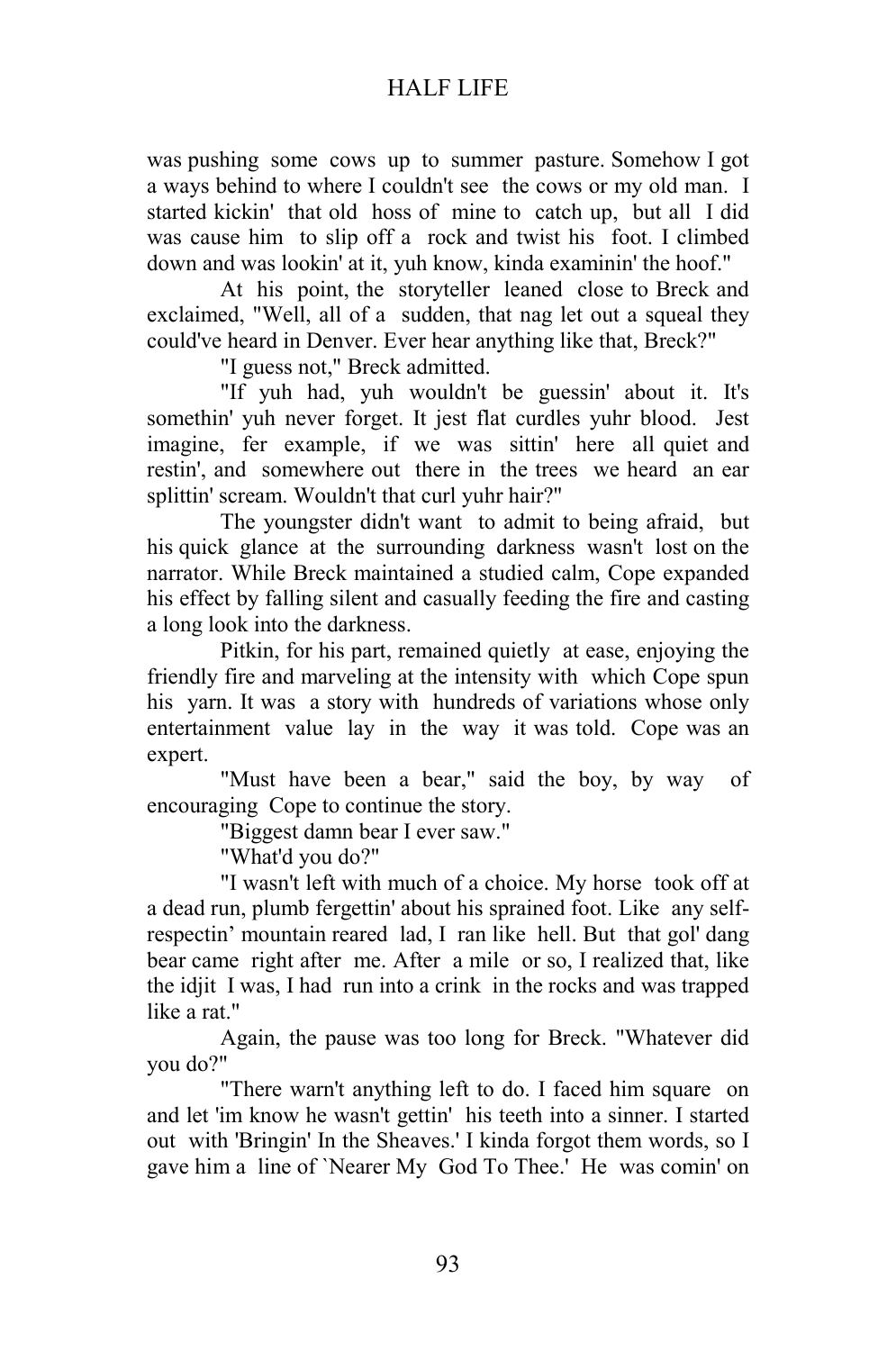growlin' and snapping them big jaws, and I guessed I'd better change my tune. I shifted into `Rock of Ages.'"

 "You mean to say you sang? Sang hymns?" Breck asked, baffled by the calm way Cope described his singing.

"Jest as loud as I could and in my most beautiful voice."

"And that stopped him?"

"Stopped him? I should say so. Dead in his tracks. Fact is, he joined in. Course it wasn't human sound, but he stood there, clawin' the air, growlin' off key jest as pretty as yuh please. It sounded to me like he was singin' 'Go Tell It On The Mountain,' so we did the chorus a couple of times. Finally, he turned hisself around and marched off, still singing. Fer years after that, folks claimed they heard him bellowin' out hymns up and down these canyons."

Even before Cope finished, Breck realized he had been taken in. He fairly rocked with laughter, as much at his own gullibility as at the ridiculous story. He filled the next few minutes exchanging puns with Cope about the "bear facts" and how he had "bearly believed" the tale of the singing bear.

Pitkin listened as the old man recited idle stories about his early days on the ranch. The words called forth images of times when survival required almost full time effort, when community ties made a difficult life more tolerable, and relationships among people were direct and open. However, Pitkin wondered if Cope's was not a simplistic concept of earlier times, a nostalgic generalization.

He remembered a history professor at the university lecturing on the impulse of society to strive for something different than the present. There was a collective pressure, opined the teacher, to reject known dimensions of existence. Every development from the long bow to the transistor, and the insatiable appetite for their popular adoption, was a reflection of such pressure.

In a further, albeit cynical development of the theory, the argument was made that, because man did not profit from his experience, the societal tendency to progress, in effect, perpetually backfired, and successive generations only relived more destructive refinements of the past. That happened, contended the history professor, because the past was never really known at all. The association with anything past yesterday was vague,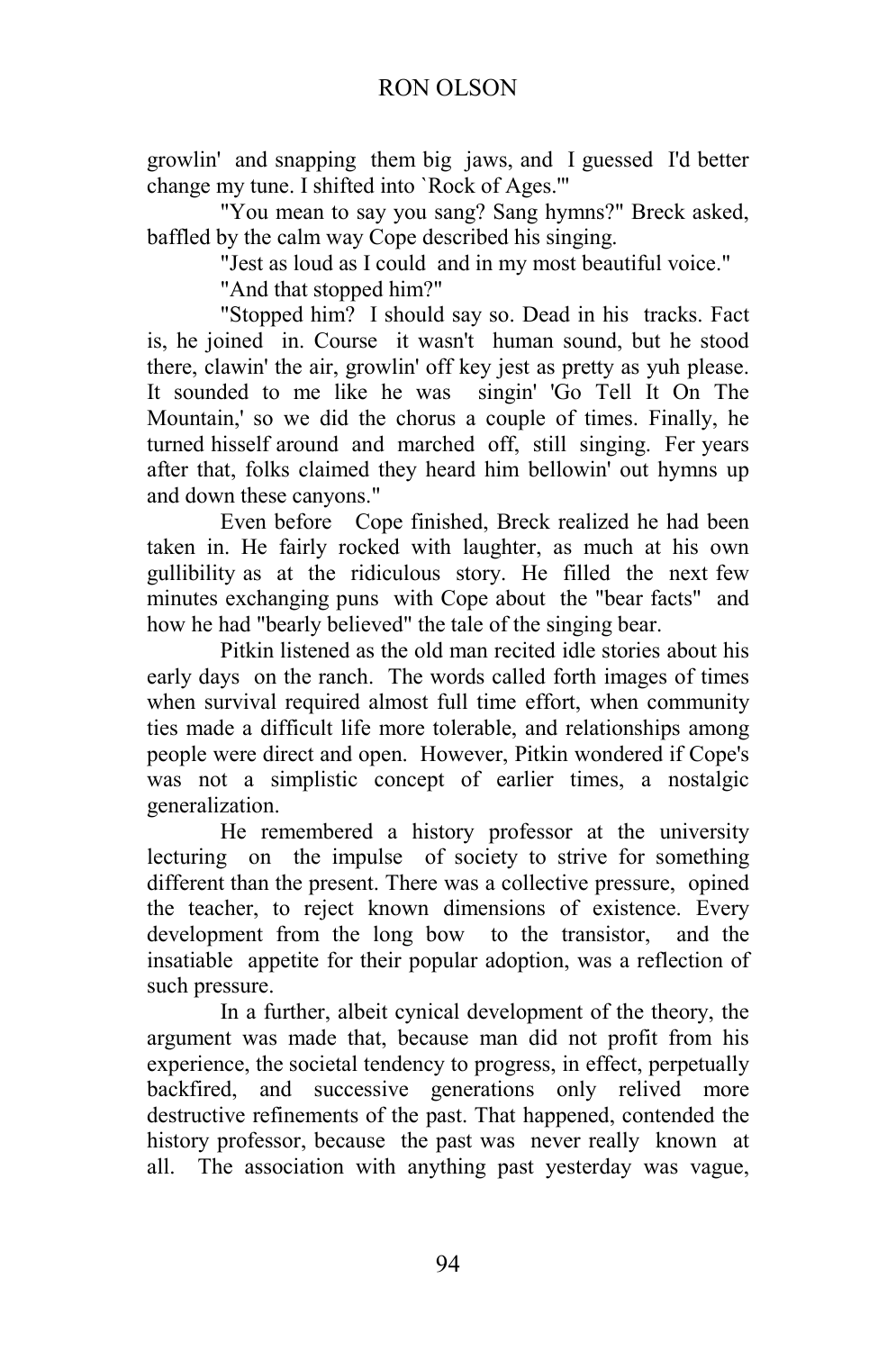imaginative, and distorted by romantic recreations of what people wanted to believe about earlier days.

In such a formulation, there was little allowance for the behavior of individuals. For the most part, the legendary giants of history were reduced to the role of serving as spokesmen for the popular will. What was seen as prophetic in their acts and deeds was, in reality, only a sensitivity for onrushing inevitability.

Pitkin, however, had never been comfortable thinking of the Churchills, the Lincolns, and, yes, the villainous Hitlers of history as being solely reactive. Such a view left little for creativity and attributed almost nothing to the initiative of individuals when events were in equilibrium and susceptive to positive acts.

Despite a keen undergraduate interest in history, Pitkin had never committed himself to a systematic study of the philosophy of history where the individual stood as an originator of large dimensional events. Yet, he had read enough to have been intrigued with what he understood to be a point of departure and source of contention among the authorities. He had often promised himself that someday he would revisit the subject.

 Sitting and listening to the voices of his son and Cope, Pitkin mentally laughed at his own woolgathering. "Still, I wonder if Cope hasn't got a better view of history than all the professors in the country?" he asked himself. "And all their students who carry away a lot of half-baked, lofty conclusions," he added with a wry smile.

"The old days were good enough," Cope was saying. "You could spit without hittin' two tourists, a park ranger, and a gassed up pothead. But they was tough times, too. All the wideopen range stuff was all gone when I was growin' up, but the tail end of it was hangin' on here in the mountains. We had a fliver fer goin' to town, but a lot of the work we did jest like it was done years before."

"You mean the roundups and branding?" asked Breck.

"That and all the other chores too. Seemed always to be too hot or too cold. Dust up yuhr nose and a boil on yuhr butt. Those were facts, Breck. It wasn't anything like they show on television. A roundup wasn't a purty hero all suited up in Sunday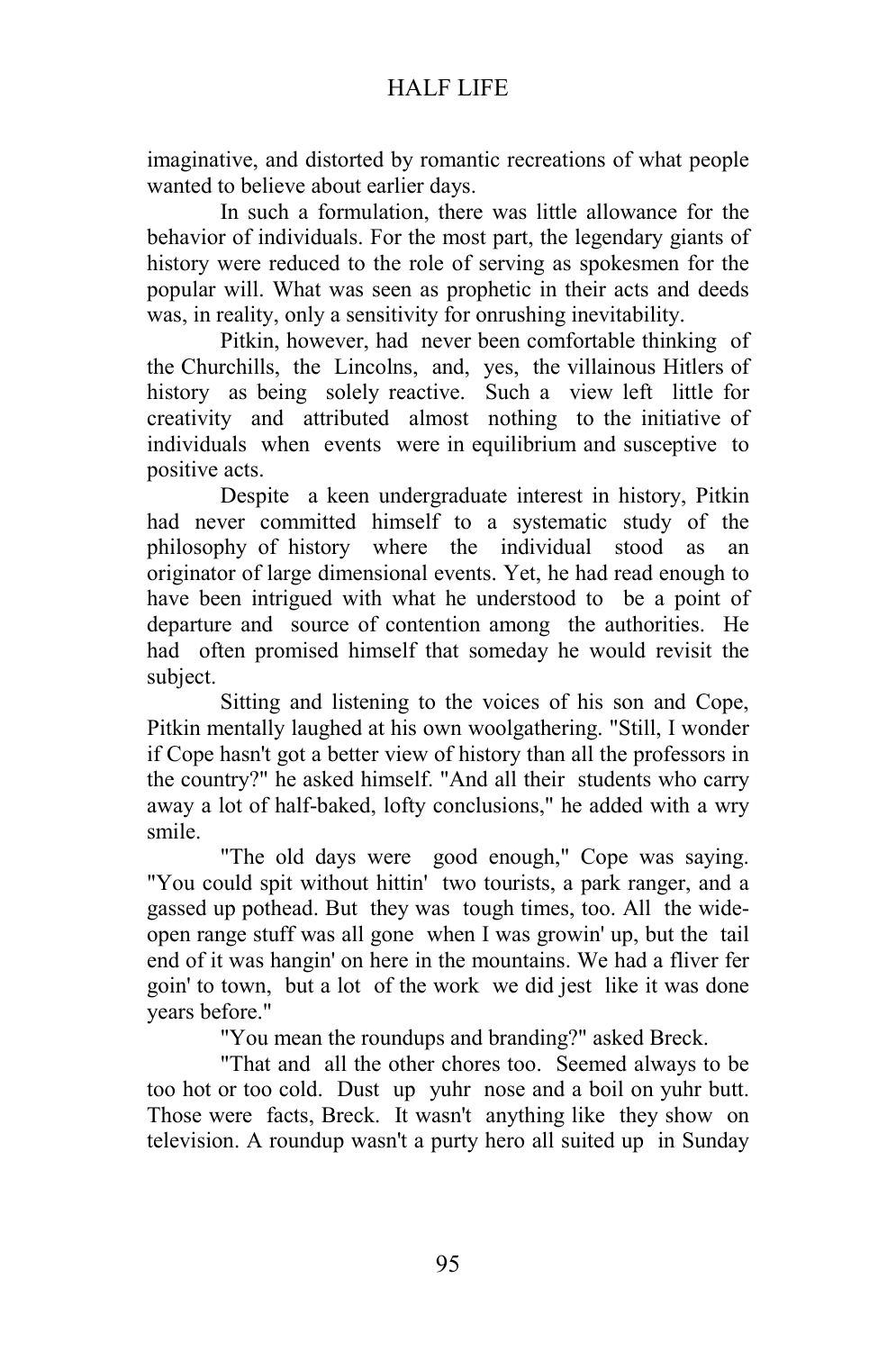duds. It was a lot of sweat, an onery horse, and yesterday's underwear. A lot of the past jest ain't worth rememberin'."

After a moment, the old rancher added wistfully, "Still, totin' it all up, I'd take it over what we're saddled with nowadays."

The final assessment was delivered with a long look at Pitkin. Realizing that the talk was heading for contentious, if not dangerous ground, Pitkin spoke to close if off. "It looks to me like we're running low on firewood. Either we leave what's left for morning and go to bed, or someone will have to go stumbling out in the dark and get some more. Personally, I vote for the sack."

With no further discussion, the fire was doused and the campers retired to their tent. The drive up the mountain, the pitching of the camp, the fishing, and the meal combined to quench tent talk and the three, clothed in the warmth of their sleeping bags, were soon asleep.

Pitkin slept soundly until, in the predawn light, he awoke to the high pitched rasping of the trees, leaning on one another and swaying in a wind which was sliding down from the sides of "high scrappy." The ground of the protected clearing was becalmed, and only the squeaking tree trunks and the whishing overhead told him the wind was up.

Pitkin reached one arm out of his warm sleeping bag and, being careful not to disturb his companions, slid the tent zipper up enough for a peek out. Pulling himself further out of the bag, he planted one elbow near the tent flap and thrust his head into the faint light.

"Damn," he murmured under his breath. His head felt the prickling of cold rain. Through squinted eyes, he could see the indistinct outline of clouds against the dark gray horizon. He grunted a bit as he struggled his way out of the sleeping bag, donned trousers, and shoved his feet into his Wigley hiking shoes.

Carefully, Pitkin worked the tent zipper higher, and finally stooped his way through the flap into what was debatably a drizzle rather than a rain. He lost no time in visiting the little slit trench they had dug back in the trees away from the clearing. By the time he got back to the tent, he positively decided it was rain, and in sufficient volume to drench the thought of building a fire.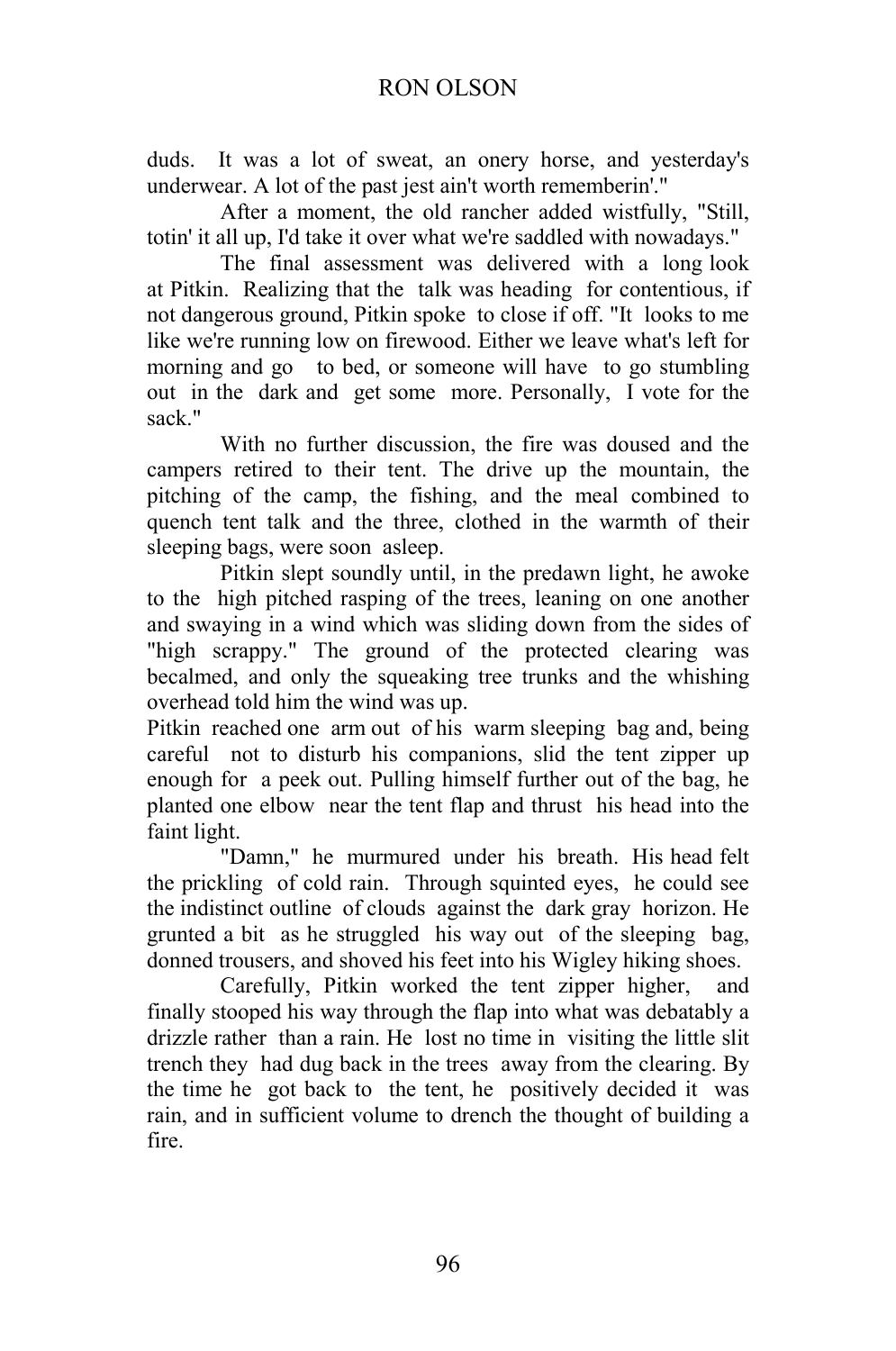As carefully as he had come out of the tent and his sleeping bag, he worked his way back in, closed the tent flap, and shut his eyes. At first, sleep eluded him and tantalized him from the mountain, high above the entangled branches and tree bodies swaying in the wind. But, then, it came. Not soundly, but to the surface of the mind wherein the sleeper believes he sets his course and thinks vaguely that he directs his illusions.

 Summoned irresistibly by the familiar vision, Pitkin took a soft white hand and began the climb to the uppermost point on "high scrappy." Together they passed through the cool shadows of the trees and entered the field of rocks, forbidding and threatening, but always offering a handhold or footstep when the way became nearly impassable. The last ledge was a high, smooth and defiant challenge, but Pitkin managed to grasp a secure hold, and, reenforced by the knowledge that he could not fail, that the moment was everything, he pulled himself to the top.

He reached a long arm down, caught the upstretched hand, and with a firm, determined pull, Hayden was by his side, taking in great gulps of air. The wide red mouth was close, and the blonde hair tumbled wildly around her face as her sun browned arms reached for him. Together they had put themselves on top of "high scrappy."

Every outline of Hayden's face was, in the instant of his dream, as clear as reality, but as he tried to touch the face of the vision, and strove to reach through the veil of the past, the image fled. Pitkin felt as though the breath of life had left him in a chamber of dead memories where each competed with the others for a chance to taunt him with its unique unreality.

There were confused snatches of a life with Hayden. Graduate school followed by a succession of assignments at various Atomic Energy Commission laboratories where there was recognition of his gift for nuclear physics, commendations and quick elevation through the clique of atomic scientists. Then there was Breck's birth and a much sought after transfer to the plant near Boulder.

Finally, there was the wrenching torment, the days of anguish, and blinding sorrow following Hayden's death in a traffic accident on a Denver freeway. Pitkin had not been with her and had seen only the debris of the collision. He had only his imagination to tell him about the metal splitting crash and the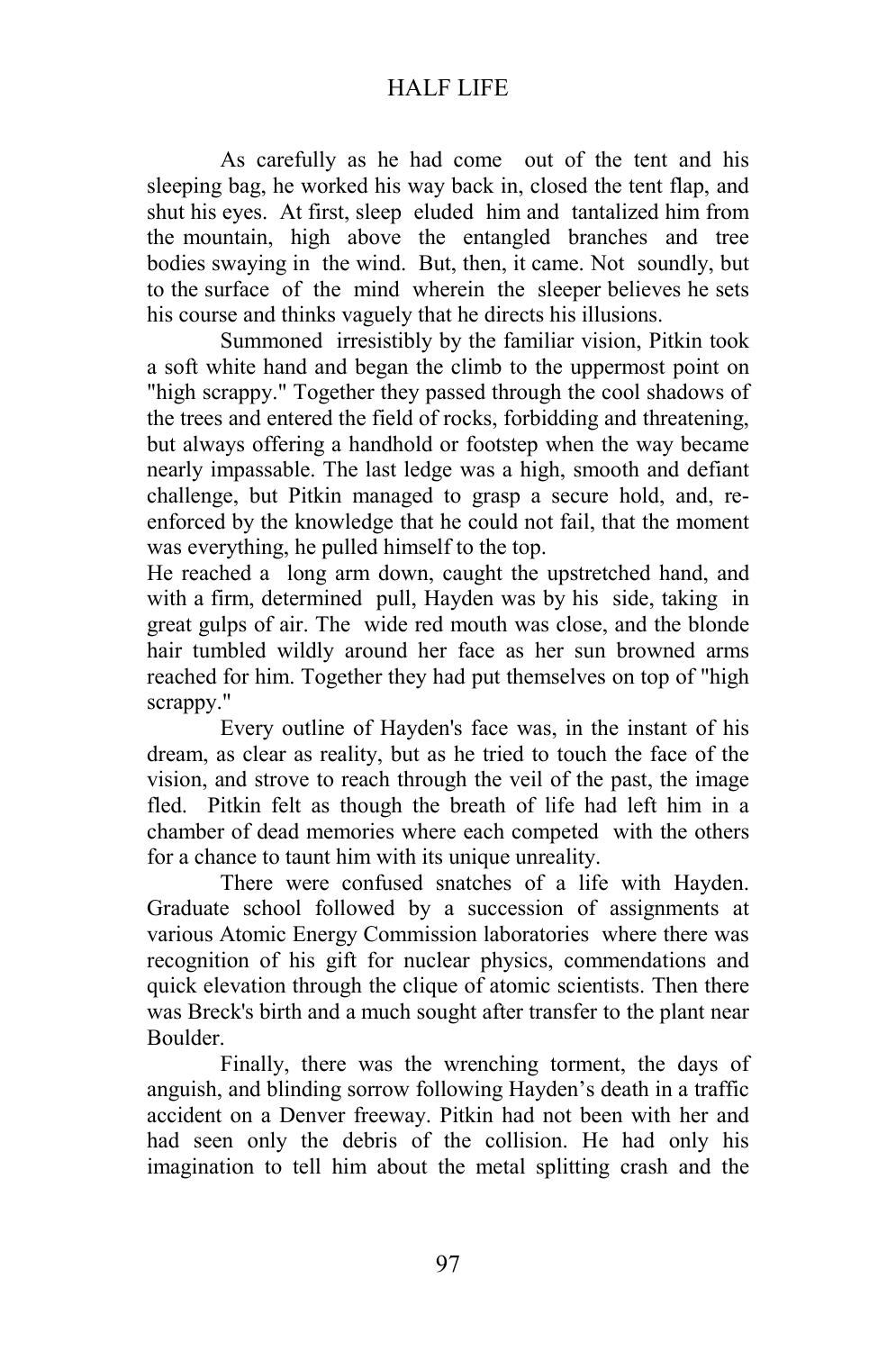searing fire which had destroyed the lovely Hayden, her softness, her understanding, her life, and the vital core of his own world."

Pitkin never dreamed past that point. It was as though his mind refused to indulge in further illusion. After the vision, and after the nightmare, there was only reality and consciousness.

Lying fully awake, Pitkin cursed himself for letting Cope and Breck talk him into coming up to the lake. Lately, he had hoped the tormenting night thoughts were fading away. The grueling work schedule he maintained had helped. Time had contributed, and in the past few months, so had a few evenings out with Jenny Gilpin who seemed to understand his detachment and seemed willing to accept it. But seeing the mountain had unleashed the haunting memories, and he felt the loneliness twisting inside.

 Pitkin forced himself, as he had hundreds of times before, to turn his mind to the present. He reconstructed the drive up the mountain, the arrival at the lake, and the campfire talk of the previous night. It had been thoroughly enjoyable, and he had felt close to his son and happy about the camping expedition. Pitkin was determined to recapture that feeling. Breck needed a father, he told himself, more than the boy needed a mourning wet blanket filled with self-pity and memories, which would not die.

Come on, Dad! The fish'll grow old waiting for you to roll out."

Breck's call brought Pitkin's head out of the fold of his sleeping bag. "Has it stopped raining," Pitkin called through the tent wall.

"Rain? What rain?" cried Breck throwing the tent flap back and peering in at his father.

The morning sun was slicing through the trees on the far side of the clearing, and Pitkin could see the shadows had retreated almost to the edge of the lake. The grass between the camp site and water's edge sparkled and glistened as the sunlight, colliding with the beads of water, collected on the leaves. In contrast to the silvery grass, there was a distinct dark green trail through the wet grass where Cope and Breck had already tramped to the lake and back.

Breck went trotting off in response to Cope's demand for dry wood while the old man puttered with the smoking fire, trying to coax it to greater life. Pitkin pulled on his trousers and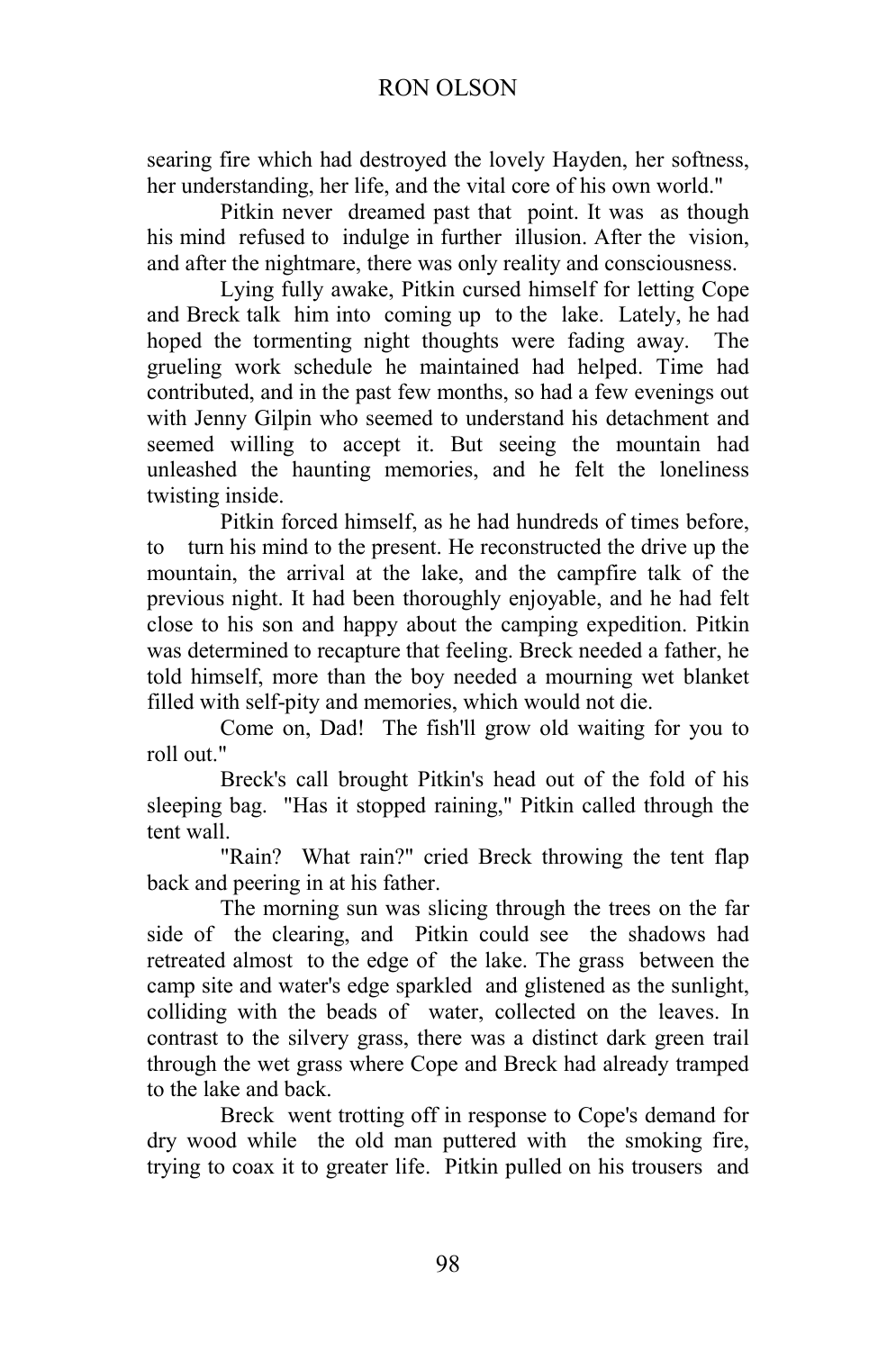boots and stretched and yawned his way back into the stream of camp affairs.

"I was awake just a while ago. I guess I dozed off again."

 "Dozed off, hell. Yuh been snorin' like a wallerin' pig fer the past hour."

Pitkin gave the squatting fireman a skeptical look, scratched under his chin and asked, "Any hot water for a shave?"

"There's water, a whole lake of it. All that's hot is in this pot and its fer coffee. Besides, this is a fishin' trip. Why would yuh wanna shave?"

"Because my chinny chin chin itches, that's why. I don't see you growing any hair on your face, except that cookie duster, which, I admit, is a classic."

"If yuh're really set on shavin', I'd recommend soap and good ole cold water. That's the way I do it every day, 'cept when I'm fishin'. It'd sure toughen up that pasty face of yuhrs."

After brushing his teeth in the ice cold water of the lake and splashing it over his face and hands, Pitkin decided to forego shaving. Returning to the fire, he found it burning with a higher and heartier flame, although it popped considerable objection to the wet fuel.

Even if Pitkin had set his mind to the task and expended a mighty mental effort, he would not have been able to think of anything that had an aroma comparable to camp fried bacon and coffee perking over an early morning fire. The bacon sputtered and sizzled alongside the eggs and potatoes, providing a cooking medium and lending everything in the skillet a mouthwatering flavor. From another pan, Chef Cope produced warm rolls, his own creations, baked the day before in his ranch kitchen especially for this trip.

 It wasn't long before the food was gone. As the men lingered over their steaming coffee, Breck rushed off to the lake to exercise his new fishing rod.

"It's been a while since I threw a fly line," mused Pitkin. "I hope I haven't forgotten how."

"If yuh ever knew, yuh won't ferget."

 Tossing the last few drops of coffee on the remains of the fire, Pitkin eyed the lake and decided fishing wouldn't wait any longer. He slipped a small aluminum dry fly case into his pocket and began assembling his bamboo pole.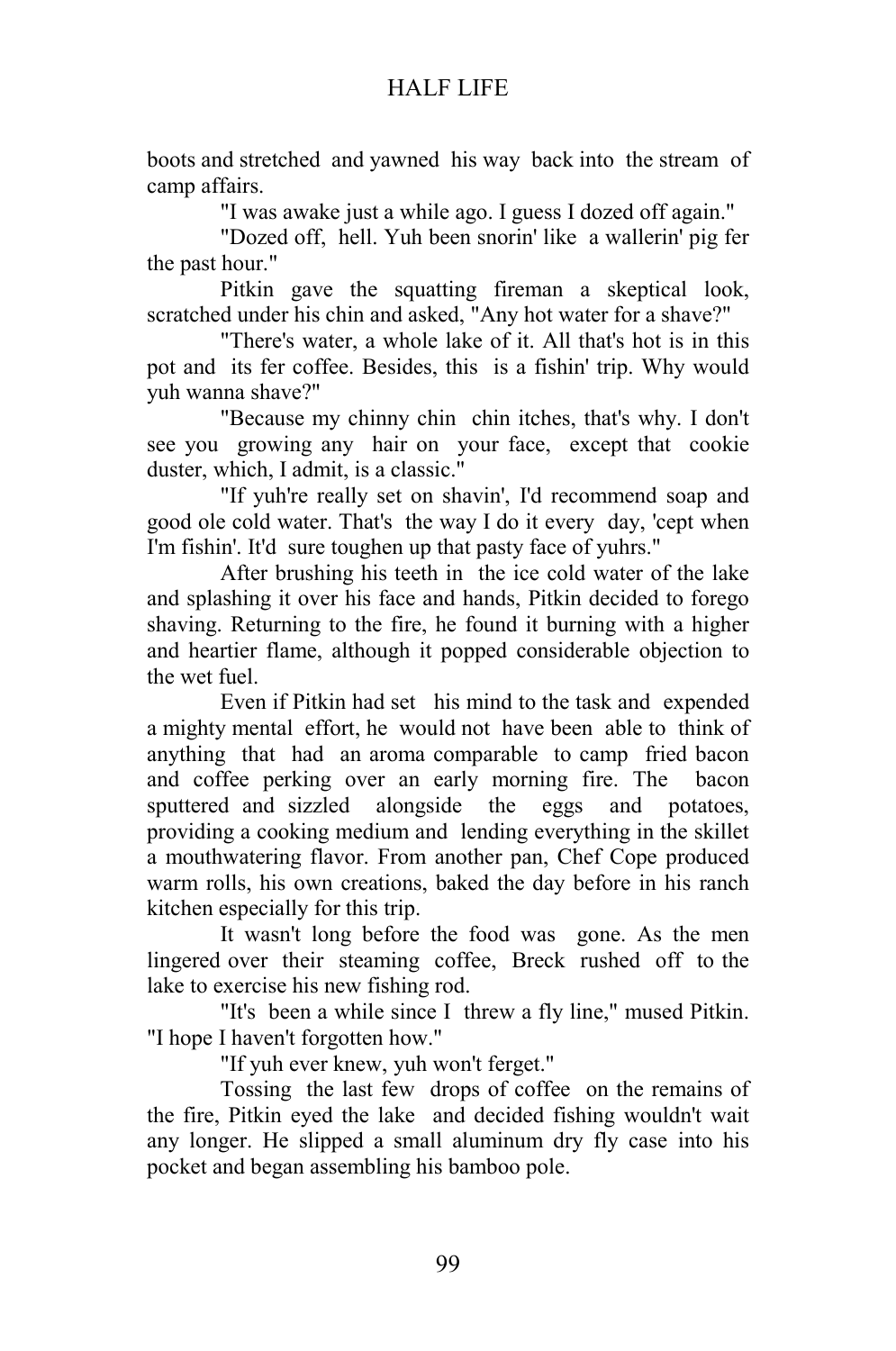Cope watched the procedure skeptically. "I'll never know why yuh insist on fishin' with that stringy damn thing. Seems to me yuh spend all yuhr time snappin' and poppin' it around like a whip instead of jest tossin' it out there with a bobber or throwin' it out and windin' it in like yuh would a good lure."

"The application of skill, the delicacy of touch, is a picturesque and rhythmic blending of form and motion..."

"Bunk!" exclaimed Cope, picking up his own fishing gear and stalking off toward the lake.

Pitkin walked half way around the small lake before selecting a spot he remembered and one he guessed might be productive. It was a large granite outcropping which jutted into the lake like the prow of a ship.

The stone platform, some two feet above the water, was level and abundantly wide, allowing him space to spread out and make himself quite comfortably at home. Rising along the back portion of his station was an almost perfectly contoured stone backrest, which he looked forward to using when the fishing played out.

He selected a gray-bodied fly with black wings and a bright yellow head. He had no basis for the selection other than having seen some gray insects of the same size swooping and flitting over the surface of the water. Having applied an oil based dressing while sitting around the campfire listening to Cope's stories, he had only to secure the reel to the handle of the rod, thread the filament and line through the small and smaller agate beads, and tie the fly to the end of his long tapered lead. Thus prepared, he began pulling and whipping out a plentiful supply of line.

His first casts reminded him of how long it had been since he had worked a fly rod. However, as he began to concentrate on gently landing the fly with only the faintest ripple and working it along the surface, the satisfaction of mastering the line and lure returned.

Pitkin was not prepared for the first strike. There was a quick flash in the sun, the water around the fly roiled angrily, and the gray insect disappeared. Before he could set the hook, the trout contemptuously spat the unnatural thing from its mouth and swam away, presumably to look for something better suited to its digestion and taste.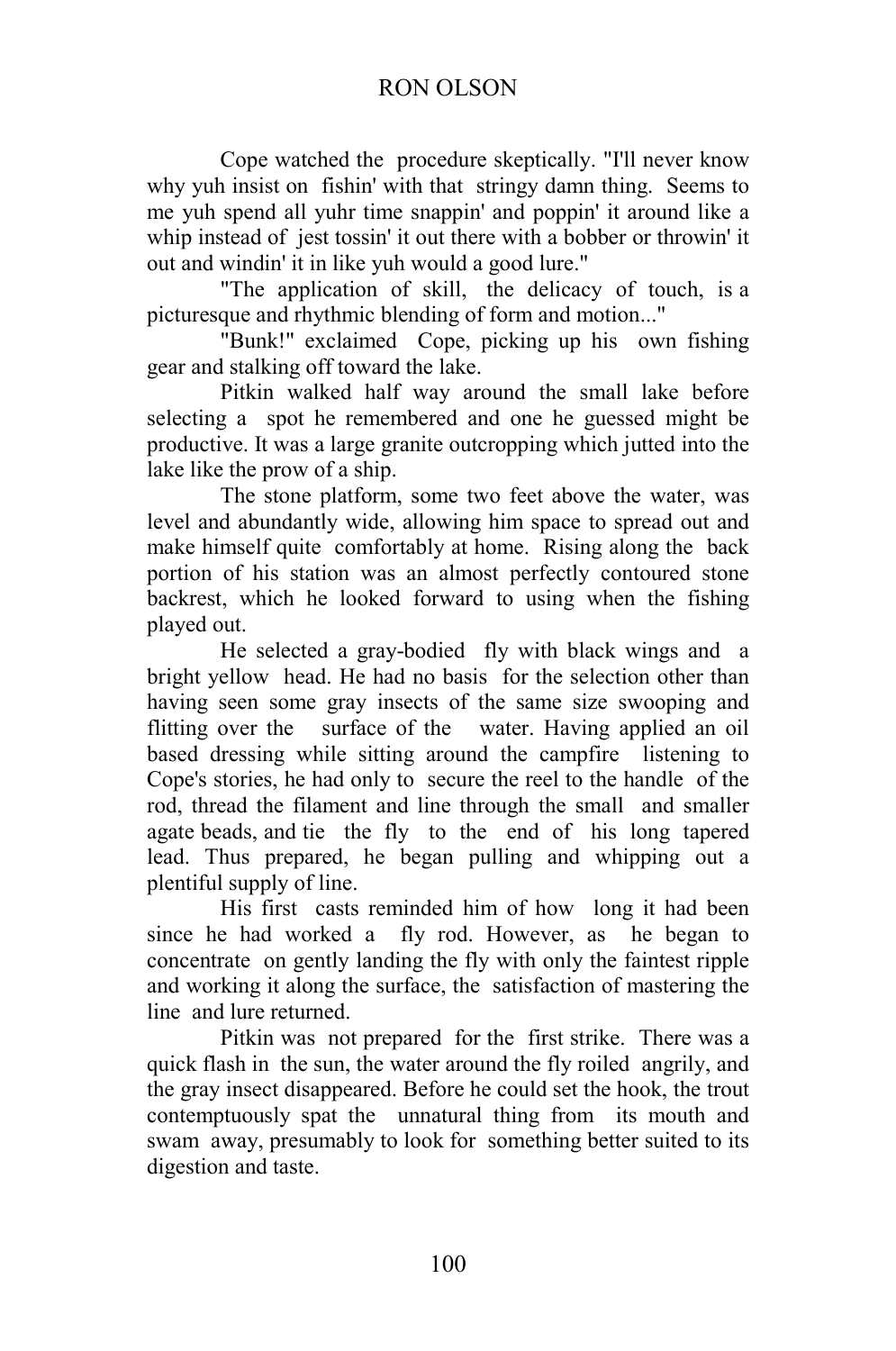Pitkin muttered to himself and vowed to be ready next time. And it wasn't long before the next solid strike came. Setting the hook was a reflex. Keeping the vital tension on his line, he brought the fighting trout up to his rock, raised it out of the water, and neatly hooked his finger in a gill. It wasn't a trophy, but it was a keeper that he snapped onto a galvanized hook on his stringer.

By midmorning, Pitkin had added four more to his string and had thrown back an equal number, promising himself he would catch them next year. He had also missed a couple which were, of course, the granddaddies of the lake.

Proving himself to be a fisherman with foresight, he reached into the icy water alongside his rock and withdrew a can of beer. With beaded water glistening in the bright sun, it looked even more inviting than its commercial. The little tab popped sharply, and the first cool drink, always the best, introduced a break in the angling.

 The break became a drowsy head nodding bask in the warm sun. That developed into a nap, a delicious half sleep with an occasional voice in the background and a breeze, just strong enough to ripple the surface of the lake. But it was not forever.

"Dad, are you awake?"

Pitkin blinked his eyes open to confront the inquiring blue eyes of his son who stood looking down at him. "Sure, I was just resting my eyes a bit."

"Cope and I beat you, Dad. I guess you'll have to do more fishing and less sleeping."

"You sure of that?"

"Yep, I already checked your string," said the boy.

"Well, I may not be as hungry as you two. And if we have as many as you say, we won't be able to eat them all anyway."

"Boy, Cope sure knows how to fish," said Breck admiringly.

"Don't tell him that," smiled Pitkin. "He's tough enough to get along with as it is."

With the abrupt seriousness of youth, Breck asked, "You and Cope tease each other all the time, but you love him a lot don't you?"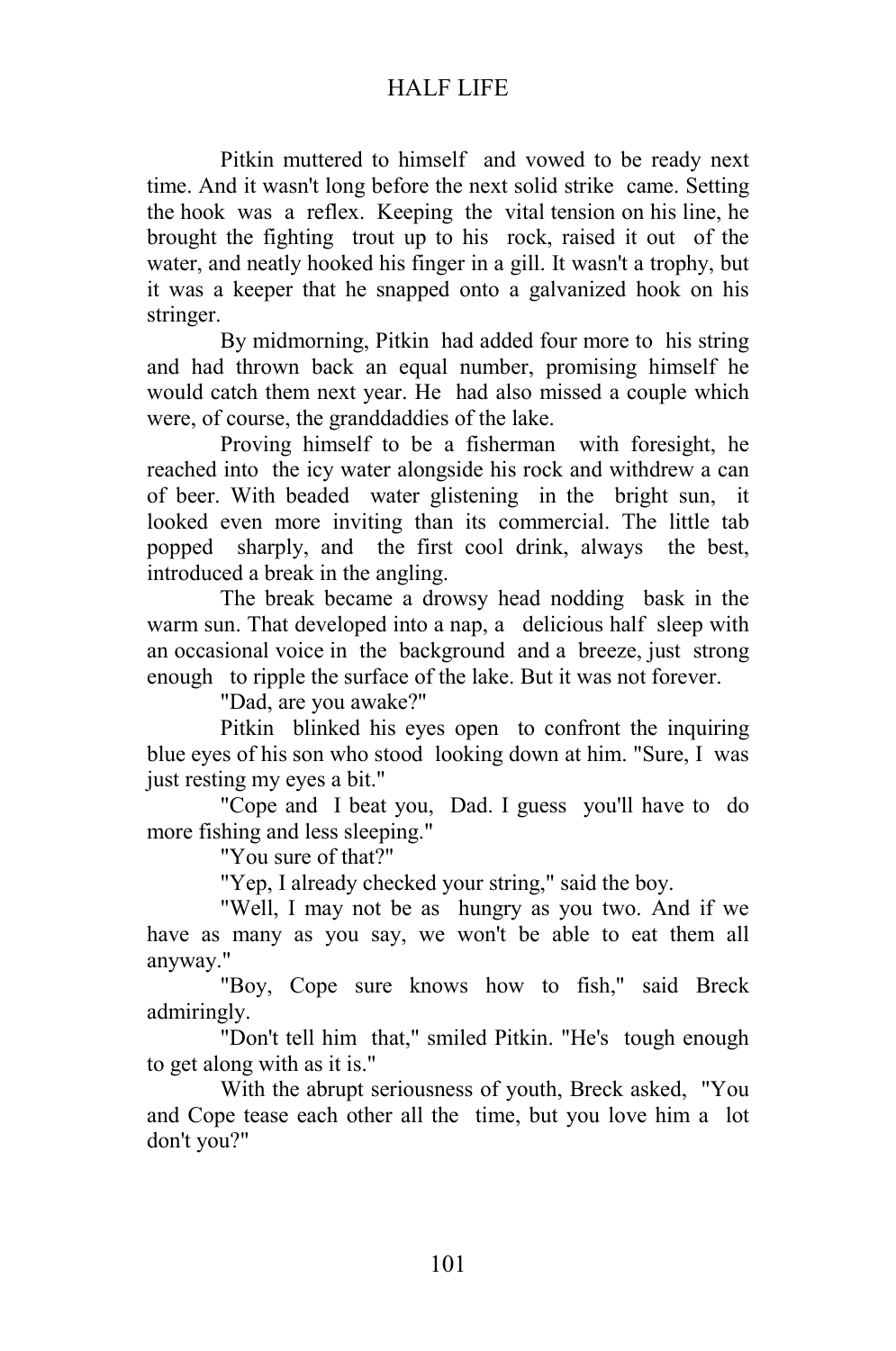Pitkin was surprised by the question, but his answer came easily. "Very much, Breck. He's been like a father to me since I was your age."

Cope is just teasing then when he calls you a `pizzen peddler?'"

"Does it bother you when he says that?"

"No...but I guess I don't understand what he means."

"Remember, Breck, how we've talked about my work. I've explained how we make parts for nuclear weapons. Those parts are made of a dangerous material called plutonium. Even though it is very dangerous, we're careful about handling it."

"I know, but when Cope calls you `pizzen peddler' doesn't he mean you're spreading plutonium all over making people sick?"

"That's what he means, but Cope is an older man and, as much as we both love him, he simply doesn't understand the first thing about the plant, about radioactive material, or about the effects of plutonium on people. He reads the papers about accidents at the plant..."

"Like the barrels you told me about?"

"Exactly. He also reads about smog and how it's affecting people's lungs and eyes. In his mind he's confused these things. In fact, I'm sure he believes we're responsible for Denver's smog problem. He sort of lumps all the problems of smog, plutonium contamination, and other toxic waste problems all together. Because I work at Rocky Flats and because it gets a lot of blame in the papers, Cope just thinks I'm causing a lot of the problem."

"Maybe you could explain to him..."

"I tried that once. I even took him to the plant and showed him around."

"Didn't it help?"

"Not really," laughed Pitkin. "You remember Mister Chase?"

"Sure. He's your boss and is the head of the plant."

"You know how Mister Chase is kinda formal and proper about everything? When I introduced him, Cope blurted out that he thought Mister Chase was `pizzen peddler number one in the whole territory.' Cope even claimed our 'tonium, had caused his chickens to lay rotten eggs. He was offering to send some in as proof when I managed to get him out of there. Some of what he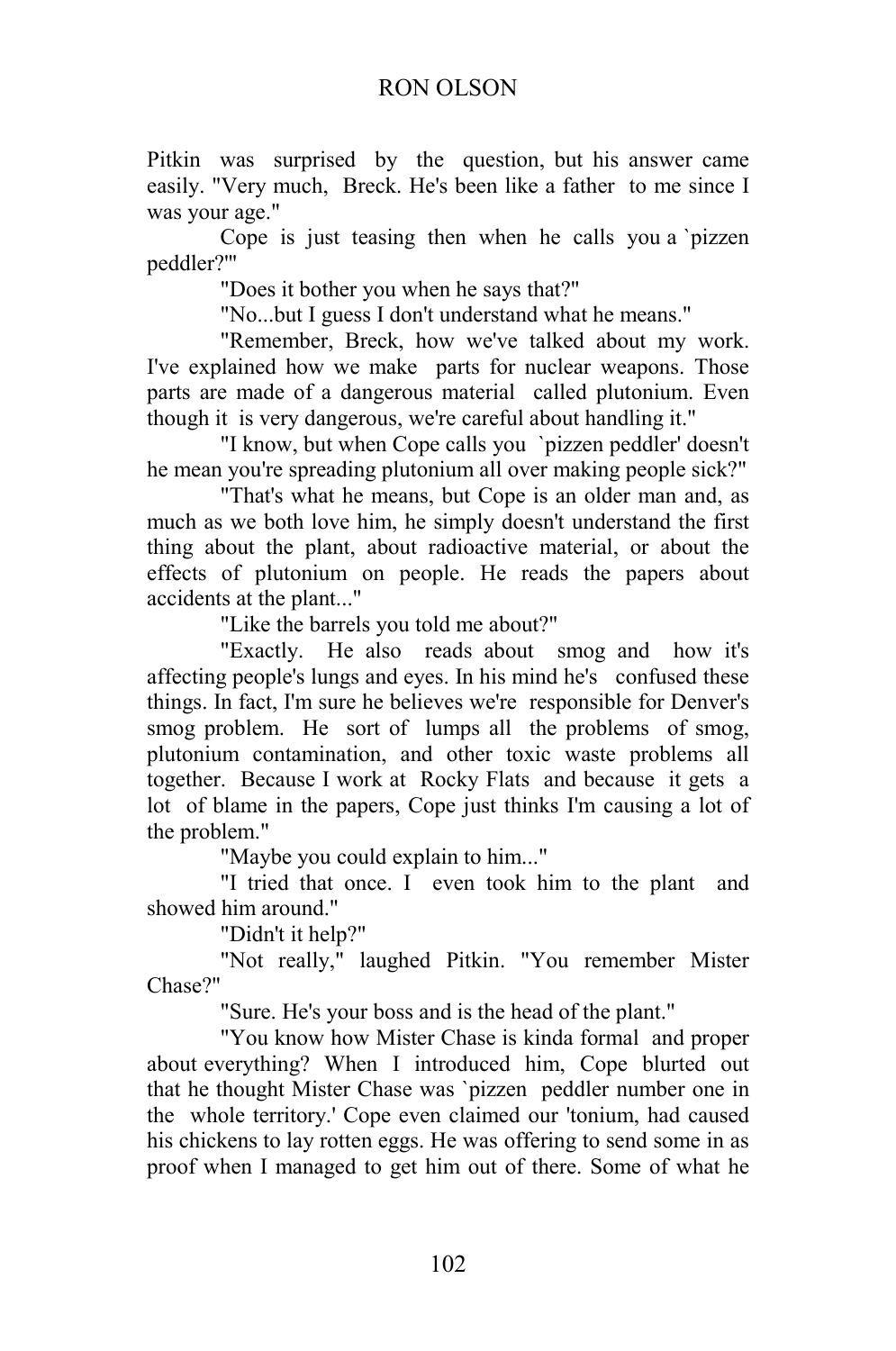said was just pure Cope. When he saw how proper Mister Chase was, he simply couldn't resist ragging him, but some of what he says, he believes. Some of it, too much, he gets out of his favorite paper, the {f122} Pondera Leader{f121}."

Breck enjoyed the mental image of Hugo's confrontation with Cope. "I'll bet Mister Chase got sterner than he did when I spilled root beer on Shamballa at the Christmas party."

"At least that stern," agreed Pitkin. "But, Breck, if Cope's calling me a `pizzen peddler' bothers you, I'll mention it to him."

"Oh, no," said Breck quickly. "I think I understand about how Cope gets things mixed up. At the ranch he forgets things sometimes, but I never let on. I just act like nothing happened. If you said anything, it might hurt his feelings."

"I think it might, besides, the whole thing has become sort of a joke. So we'll just live with `pizzen peddler,' okay?"

"Okay," the boy agreed solemnly as though he and his father had concluded a secret pact.

For his part, Pitkin was more than a little surprised at the way Breck had handled his concerns. The boy had shown tact by coming to Pitkin first, and he had shown a remarkable sensitivity for the old man's feelings. Thinking of Breck's confession that he had noticed Cope's forgetfulness but remained silent, told Pitkin his son was indeed growing up.

Later, as they washed luncheon dishes, Cope announced he was "jest goin' to loaf around camp."

Breck reminded Pitkin of a long-standing promise to lead a hike to the top of "high scrappy." Pitkin quickly suggested exploration of the area below the lake, but Breck was not to be diverted. "`High scrappy's' just sitting there waiting," he insisted. "and it'll be a long time before I have another chance. Please, Dad...?"

Looking up at the craggy mountain, Pitkin agreed. "High scrappy' it is, and you're right Breck. It may be the last chance either of us has for a long time."

Breck's rock throwing, constant chattering, and stick rattling against tree trunks kept his father's mind close upon the reality of the walk through the forest. The same was true of the climb over the rocks. The boy's chatty observations required answers, his pointing demanded attention, and parental concern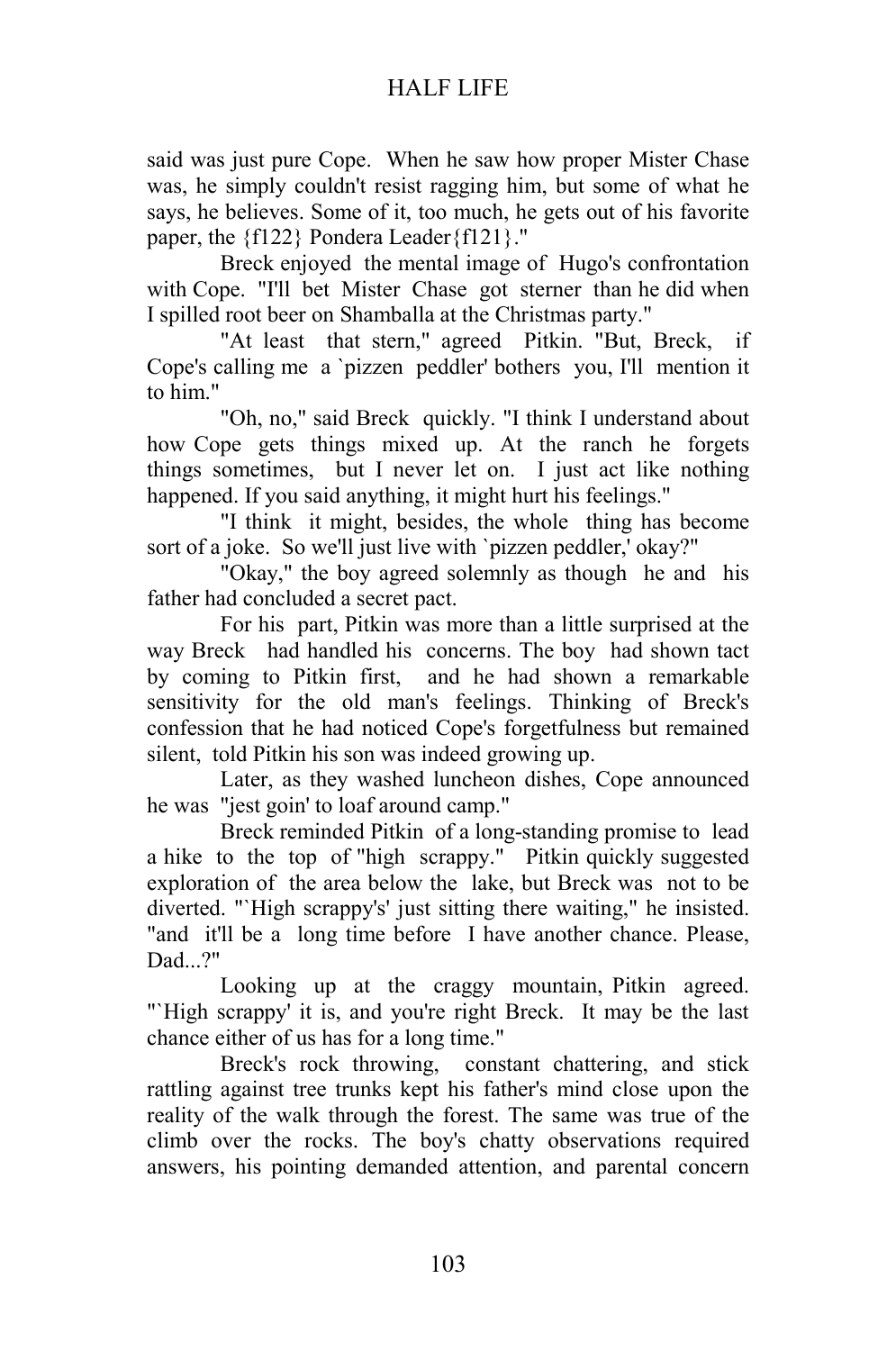over unchecked exuberance kept thoughts of the past from intruding upon those of the present.

When they came to the foot of the last rock, the rounded challenging one, Pitkin paused and turned away as if to leave. But the vision suddenly and compellingly seized his mind, and he knew he wanted to pursue it to the top. Without a word, he faced back upon the rock and reached for the ledge, missed it, tried again and caught it. With a desperate scramble, Pitkin pulled himself up and over the edge. He lay there on his back in the sun, bewildered.

Pitkin's mind raced, and fragments of memory collided with one another, confusing him. He even began to wonder where he was. He threw his arm over his eyes to block out the blinding sunlight. It seemed he might touch the images, he even reached out.

Then came the cry, clean and strong, flooding him with reality. "Dad, give me a hand up."

Pitkin rolled to his stomach and put his hand over the edge to his son. He suddenly knew Breck was the living; the boy was the reality, and the vision was only a dream.

As they strolled back into camp, old Cope looked at them and asked, "What the devil you two grinnin' about?"

"Why, we just climbed `high scrappy,'" bragged Breck.

"Together," added Pitkin.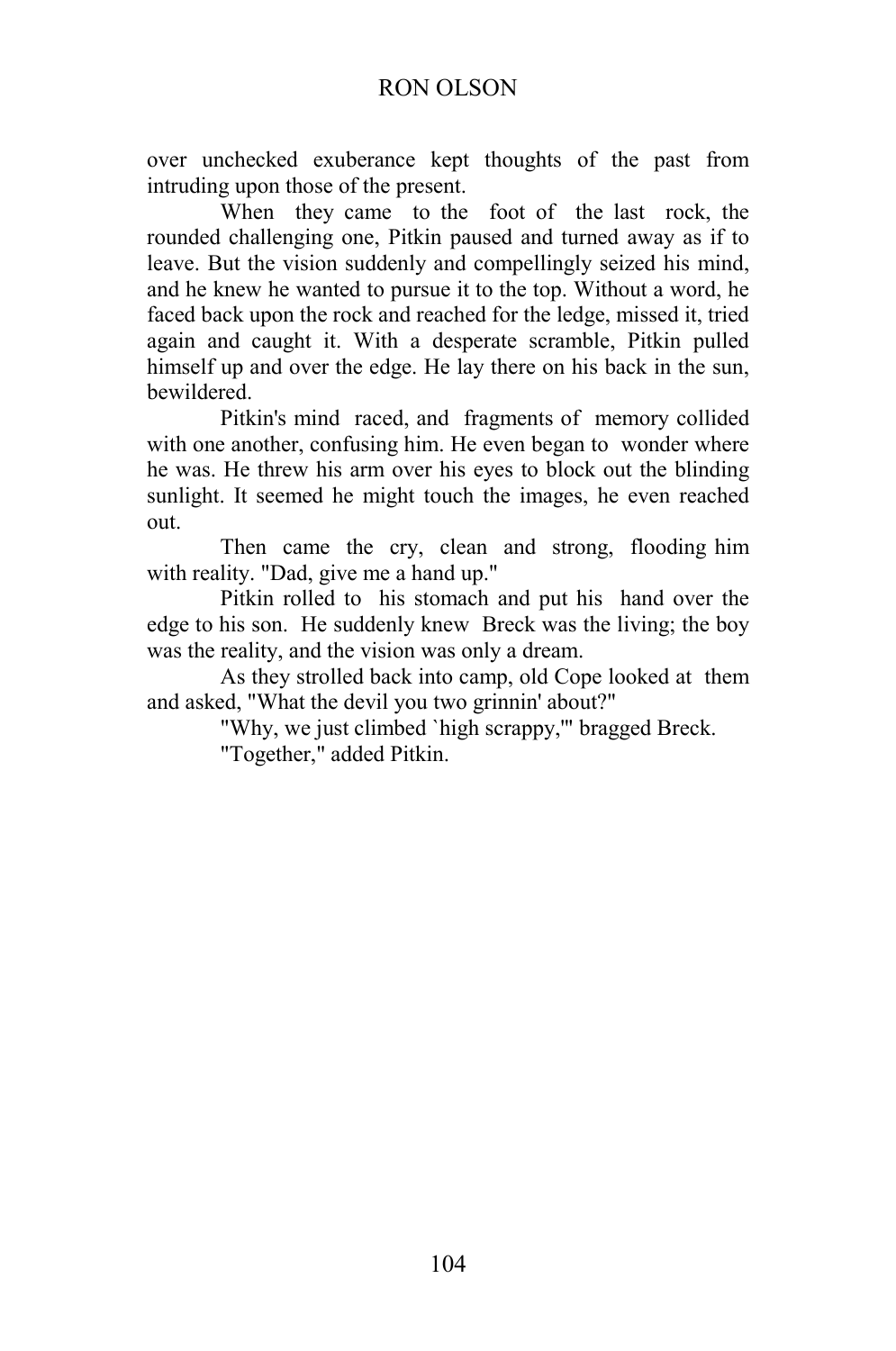# **CHAPTER SIX**

Monday morning depression, a plague upon those who are not content with their life's work, weighed heavily on Pitkin as he passed through the west gate of Rocky Flats. His mood was a product of more than a weekend left behind and more than discontent at overcast skies, which threatened rain.

It was his lot to face the dreary prospect of sorting through accumulated business, preparing written work for a trip to Washington D. C., and actually planning to go there for two days. Under the heading of waiting business were the infamous leaking barrels and continuing problems with the plutonium recovery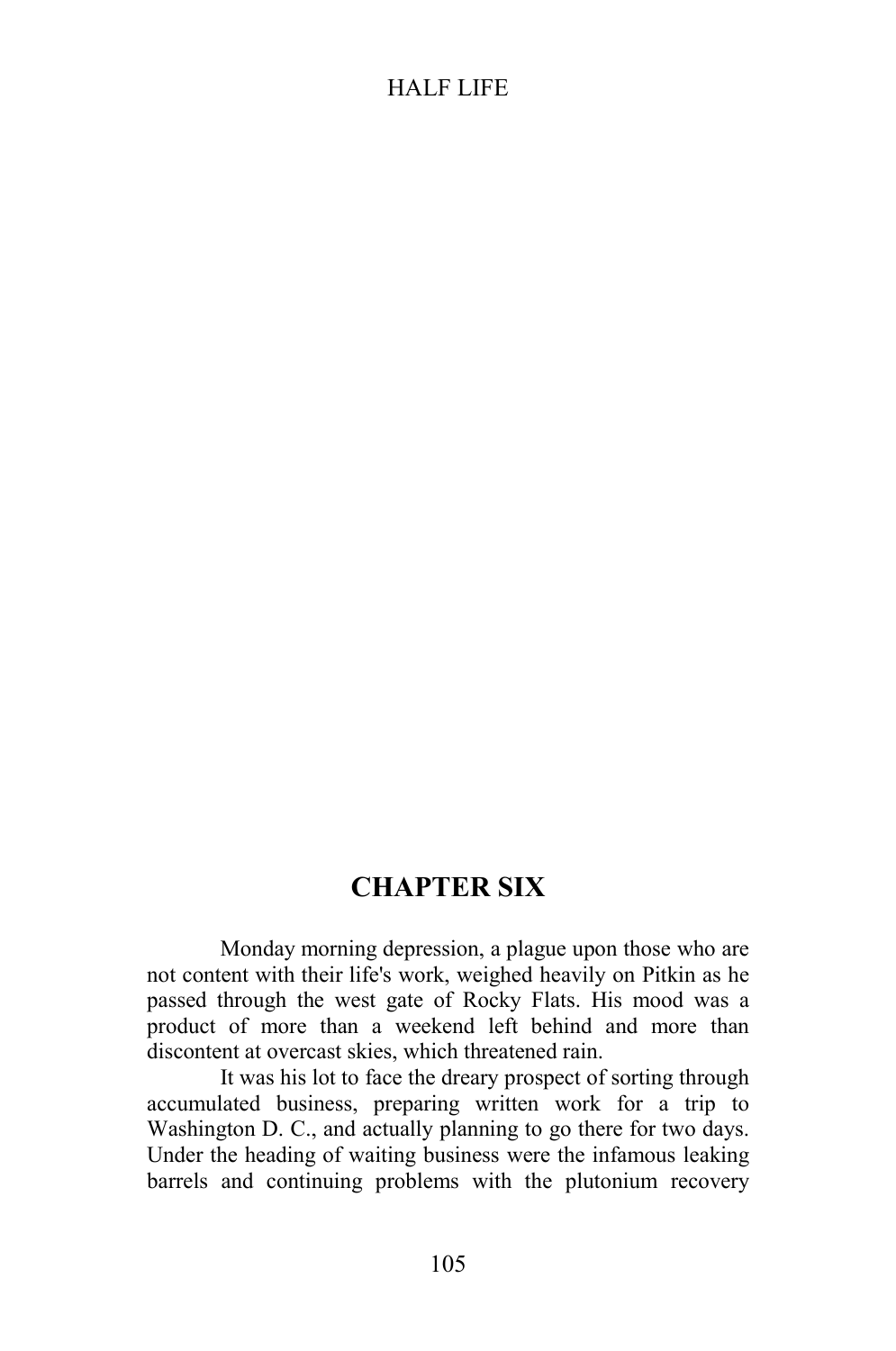building. In the category of trip preparation, there was the nitpicking of proof reading testimony to endure.

Driving along the short access road toward the administration building, Pitkin could see through the chain link security fence where the morning shift was arriving. Knots of workers bunched up at the security check points and filed one by one past the unsmiling guards whose discipline could not abide a faster identification procedure.

Watching their shuffling advance, Pitkin wondered if they were not, as the presence of the fence, the guards, and the implacable windowless buildings suggested, captives. In truth, had they not been sentenced by an imperfect system to serve until, old and tired, they were freed into the confining years of retirement. And was he any different? Did he, any more than they, have the luxury of choosing to turn around, to reverse his life in midcourse and take another and more open road?

Given such an option, would he take it? Would he be bold, even with his own life, or would he, like Prufrock, know that the "eternal footman" would "hold his coat and snicker?"

"Christ," he muttered, "it's only Monday and I've already worked my way up to T. S. Eliot. Friday, after a day with a senate committee, should really be something."

However, things began well enough. He managed to reach his office, get inside and close the door without encountering either Etta or Hugo. The neat stack of familiar yellow phone message notices was not as large as he expected, and even the "In" box looked manageable.

Most of the call slips represented attempts by newsmen to contact him. He shuffled through them, noticing that Deke Prowers had called twice. There was a third slip showing that Deke had also called Hugo. Paper-clipped to Hugo's notice was a scrawled note. "Pitkin, Please handle this. H."

It was characteristic of Prowers to call Pitkin and Hugo directly. His approach to newsgathering seemed to be the most casual and relaxed Pitkin had ever experienced. Yet, the man's instincts and perceptions were uncanny and, at times, unnerving. And, as did most of the experienced newsmen, he ignored Lamont Wellington. Pitkin set the three notes next to his phone and continued sorting the remainder.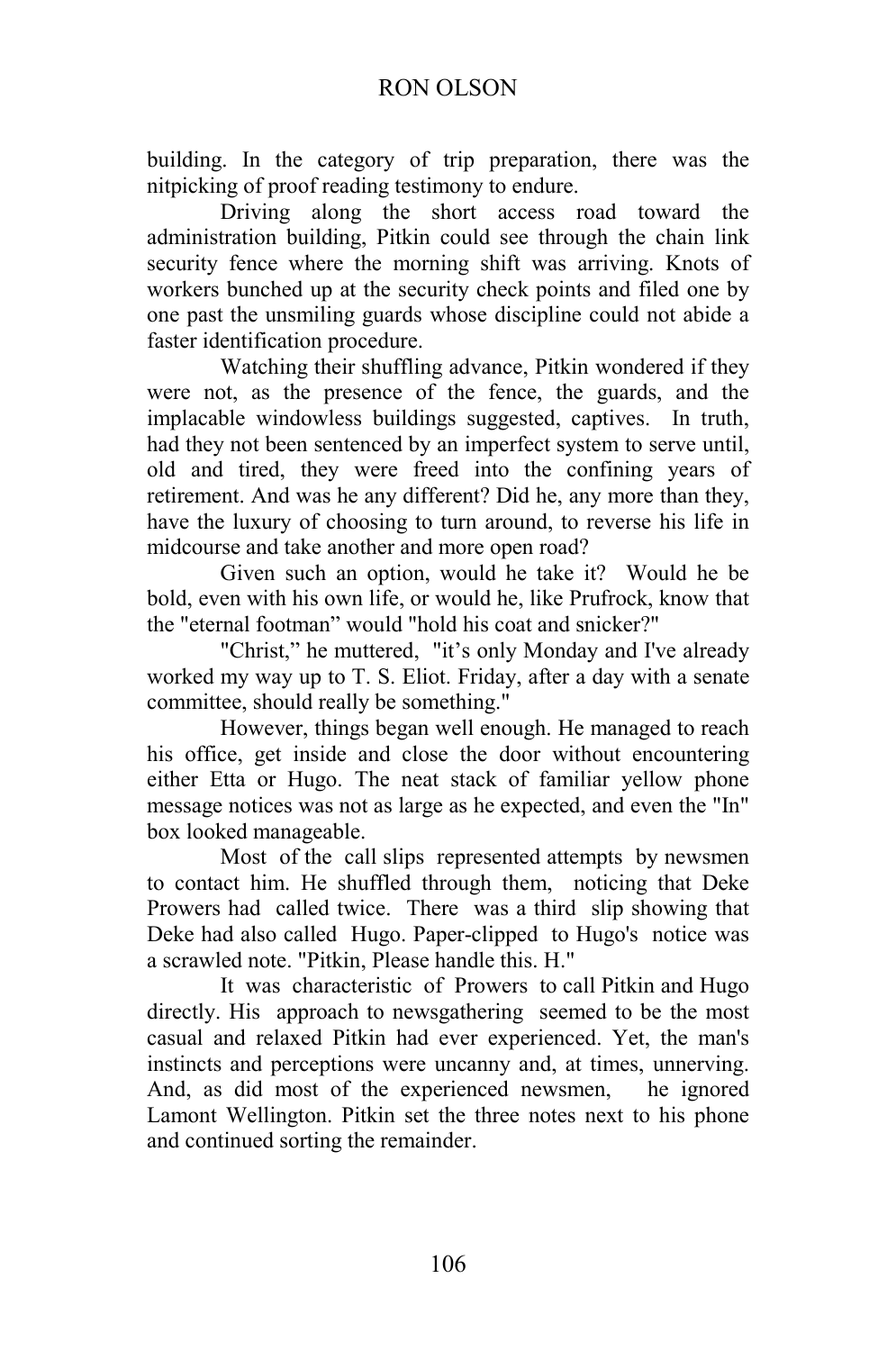He paused to read one slip whose message portion was filled by Etta's neat rolling handwriting. "This man claimed to be a reporter but asked some of the most outrageous questions I ever heard. I told him to call Mr. Wellington, but he insisted that you call him Monday. E." The caller had, of course, been Jess Lyons who was editor, publisher, and reporter for Cope's journalistic bible, the Pondera Leader.

 Turning from the call slips, Pitkin had just begun to sort through his mail when he was interrupted, not unpleasantly. Following a light tap on his door, Jenny Gilpin walked into his office.

"Before I talk to Cope or Breck, I'll give you a chance to tell me the straight story. How many fish did you catch? Any?"

"Any? What kind of confidence do you have in me? Is that my reward for raising you to your exalted position and giving you the benefit of my experience and wisdom? Any, you ask. The fact is, I caught so many we filled the cooler. How about coming over tonight and helping me eat some of the damn things?"

"Only if you let me fry them my way."

"Since Cope won't be around with his corn meal and flour, someone will have to do it. The job is yours." Catching her eyes directly, Pitkin paused a moment and said simply, "Good morning, Jenny."

She returned his look and, matching his tone, answered, "I like the sound of that. Good morning to you, Pitkin."

The entrance of Etta Westridge closed off the moment, fleeting, but sufficient. Despite her officious and trying behavior, Etta had at least two redeeming features. She had a woman's romantic soul, and she had an almost motherly affection for Jenny Gilpin. Etta instinctively realized her entrance had been an intrusion.

"Oh, Jenny, I was down the hall and didn't see you come in. I'm sorry, Doctor Waay, really I am..."

"Don't apologize, Etta. We were just discussing fish."

With the faintest of faint smiles at Jenny, Etta accepted the explanation. "Certainly, sir. I understand your trip and all. I just stepped in to tell you Mister Prowers is outside. He insists on seeing you. I can tell him..."

"No. I'll see him Etta, but in a few minutes."

"I understand...I mean, I'll ask him to wait."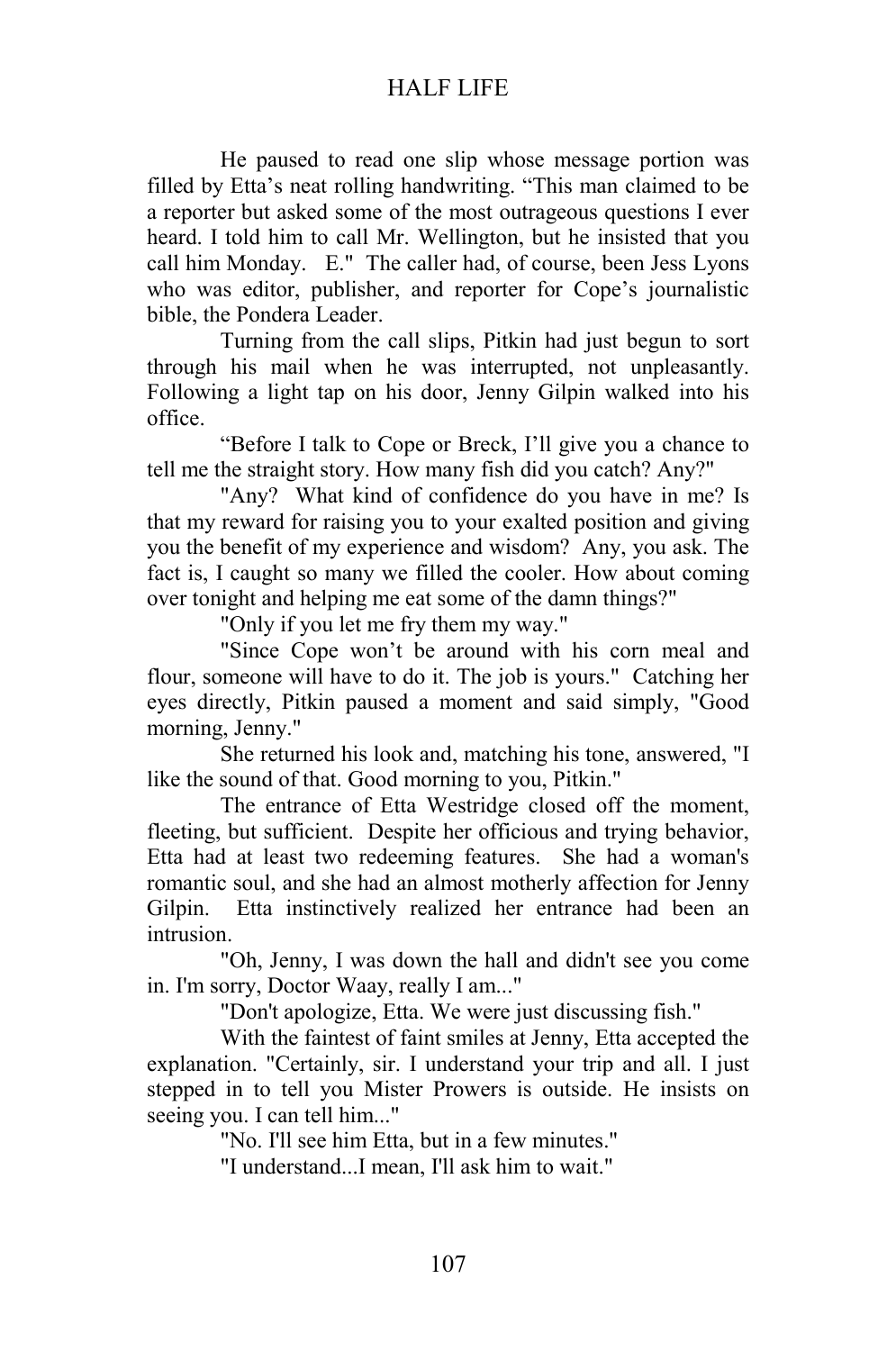"I think we're under suspicion," laughed Jenny as Etta left and quietly but firmly secured the door as if guaranteeing their privacy.

"Yes, but this time it's benevolent," sighed Pitkin.

"Certainly more so than you," she said, trying unsuccessfully to be stern.

"You're referring to my note asking you to take over the job of guiding Lamont Wellington alongside the still waters of truth and responsibility." Then, suddenly, he was serious. "Jenny, we've got to corral him somehow. Every time he opens his mouth, he manages to put another dent in the program. This place simply cannot withstand more of his brand of public relations. Especially now. We're on the verge of a congressional disaster. It was my idea that you read all his releases, and I sold it to Hugo because I think he'll work with you while he wouldn't with anyone else."

"I don't have any special power over Lamont."

"I wasn't suggesting that. But we both know he trusts you and already asks you for help every chance he gets."

"I know," she said opening her eyes wide in mock horror, "every chance he gets. The man is a perfumed pest." Then relenting, she added. "I know the problem. I'll do what I can. As a matter of fact, I've already talked to him, and he gave me two items he wants to send out this afternoon."

"How do they read?"

"They need some work, but none of this is the reason I came in here. So far I've been invited to a fish dinner and been given a pep talk about the Lamont Wellington project. Both are suspect. I really wanted to fill you in on my visit with Harvey, but you went off on your fishing toot before I could get your attention."

"You have it now. What was Harvey's show and tell all about?"

"More barrel problems."

My favorite subject."

"Yes, and I don't believe you'll like it better now than before. Harvey began by showing me the accumulation registers for the east and south quadrants. About a week ago they literally started climbing off the charts. It seems one of the men in his radiation monitoring team noticed the uptick and they started rechecking all the stations. There has been a rise in the others, but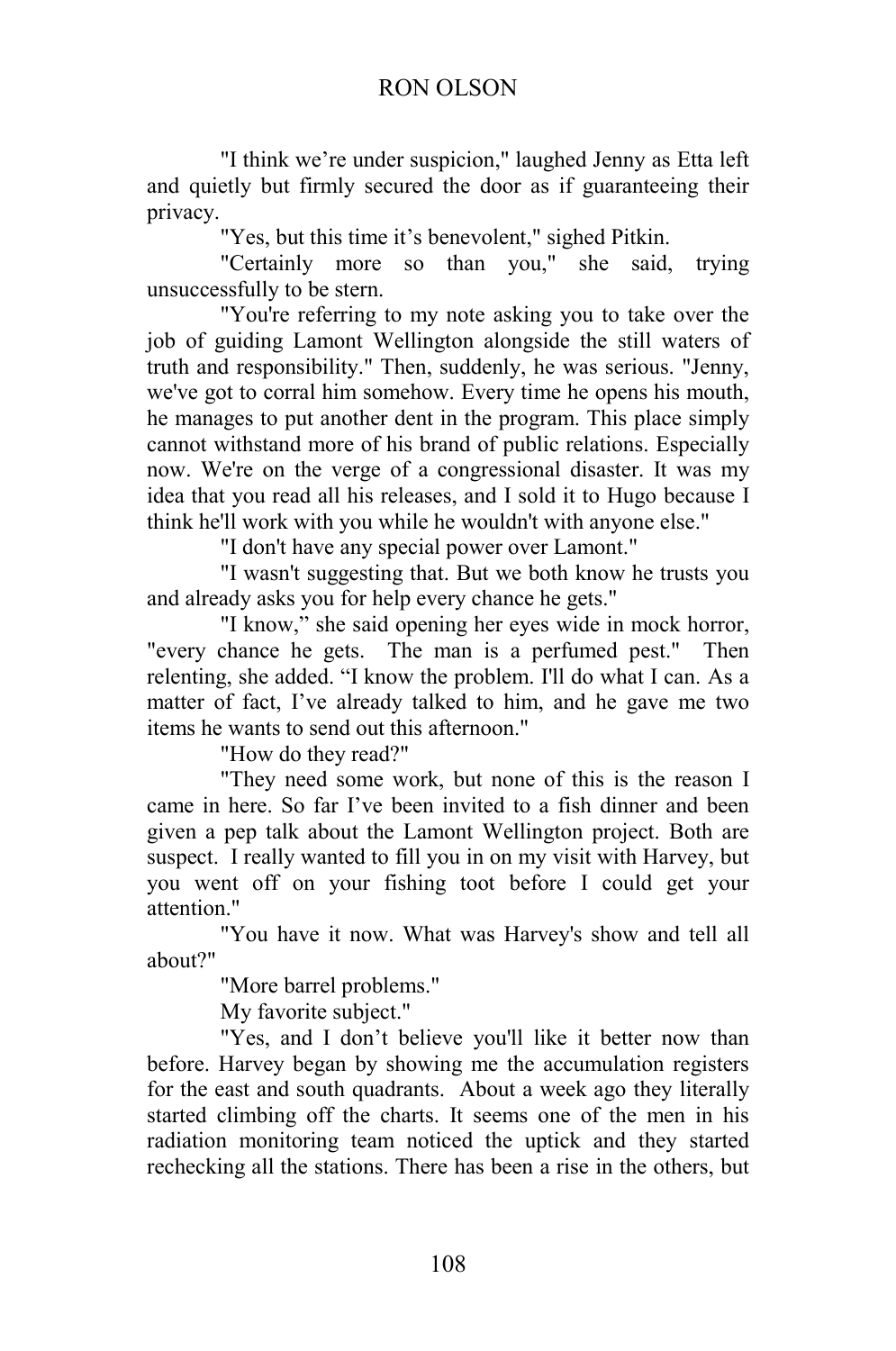the east and south areas between the plant and the barrel site have suddenly, very suddenly, gotten hot."

"What kind of readings are you talking about, Jenny?"

"One station, just south of the barrel pit, registered 620, another between the plant and the barrels read 580, and another 520."

"Hot is right. You are talking about d/m/g's?"

 "Those numbers are from the continuously running air samplers on the perimeter. You know better than anyone, the standard readouts are disintegrations per minute per gram."

"But the highest, the very highest I remember seeing was something on the order of 30. You're saying we're registering a virtual ballooning of radiation. Damn, he should have told me right away."

"Don't blame Harvey, Pitkin. When he spoke to you the day of the press conference, he had just started looking at the numbers himself. He's been working almost around the clock, looking at the stack samplers, installing backups, and tapping the computers to see if there isn't a glitch somewhere."

"I didn't mean that the way it sounded, Jenny. You don't have to sell me on Harvey. It's just the jump from normal to this that I don't understand. If those numbers are confirmed, we're going to have to inform the state people, coordinate some more offsite monitoring, and do it all yesterday. Where's Harvey now?"

"I left him in the filter lab. He said he'd be here as soon as he could. If fact, I'm surprised he isn't here already. He knows you'll be looking for him."

"Have you talked to Hugo about this?"

"No. Harvey and I agreed that was your department."

"I have the feeling there's more to this than you've told me so far. If I'm right, if this is just the warm-up, I'm not sure I want to go into the game."

"There is more, but I'm a bit vague on the details...."

 Jenny's hesitant beginning was interrupted by a hard, solid knock on the door. Pitkin called, "Yes?", and he and Jenny turned to greet Harvey Flagler.

"Ah, I see you're already here," smiled Flagler looking at Jenny.

"Oh, sure, I've got him on the ropes. You can finish him off."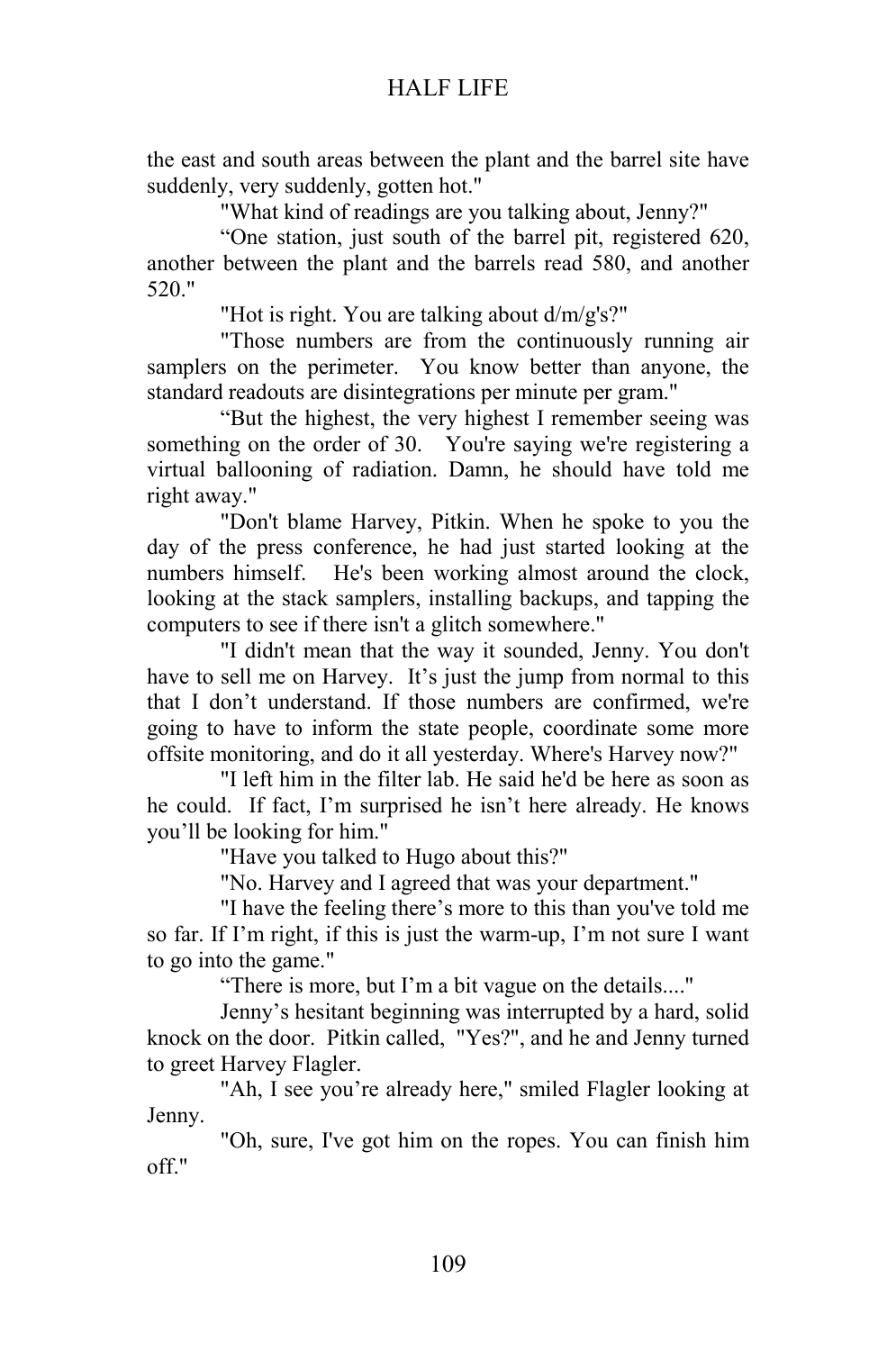As he eased himself into a chair, Harvey glanced up at Pitkin, who was still standing behind his desk. "Did she tell you about those samplers giving us some high readings?"

"She said you were registering as high as 620. That can't be an average?"

"No, we haven't done enough sampling to get an average for the area, but, Pitkin, those numbers are for spots a long ways from the barrels. And they're damn high."

"It's over our all time high isn't it?"

"Depends," shrugged Flagler.

"On what?"

"It depends, Pitkin, on how good you think our monitoring was when we had the big fire a few years ago, or when the processing building filter fell out of place and wasn't noticed for a week. We've had other events which resulted in plutonium releases, so this isn't new and, it may not even be what we'd call a significant problem, however we define significant. If we have plutonium levels like that outside the fence, then it damn well is a big problem."

"You sound as though you're still short on data, Harv."

"I am. There's never enough."

"Tell me about the air samplers."

"Since Jenny told you about the 620, you've got the picture, but in general, they tell us the whole south and east areas from the plant buildings to the barrel area have been receiving some radiation worth talking about. The high readings are from the continuously running high volume samplers we installed at random points a few years ago. We routinely collect samples weekly, composite them biweekly and analyze them for plutonium. Johnny Simla was the first to pick up on the problem. He's been feeding the raw data into the computers long enough to recognize this kind of jump without waiting to plot isopleths. We would have routinely caught the problem anyway, but he caught it a week earlier than we would have in the composite."

"You ran a preliminary isopleth outline for the federal property area this morning, didn't you," asked Jenny.

"Got it right here," nodded Harvey, pulling a computer foldout from among a handful of papers. The graphic display he handed to Pitkin consisted of a series of looping lines similar to a land contour map. On Harvey's map, the lines were a series of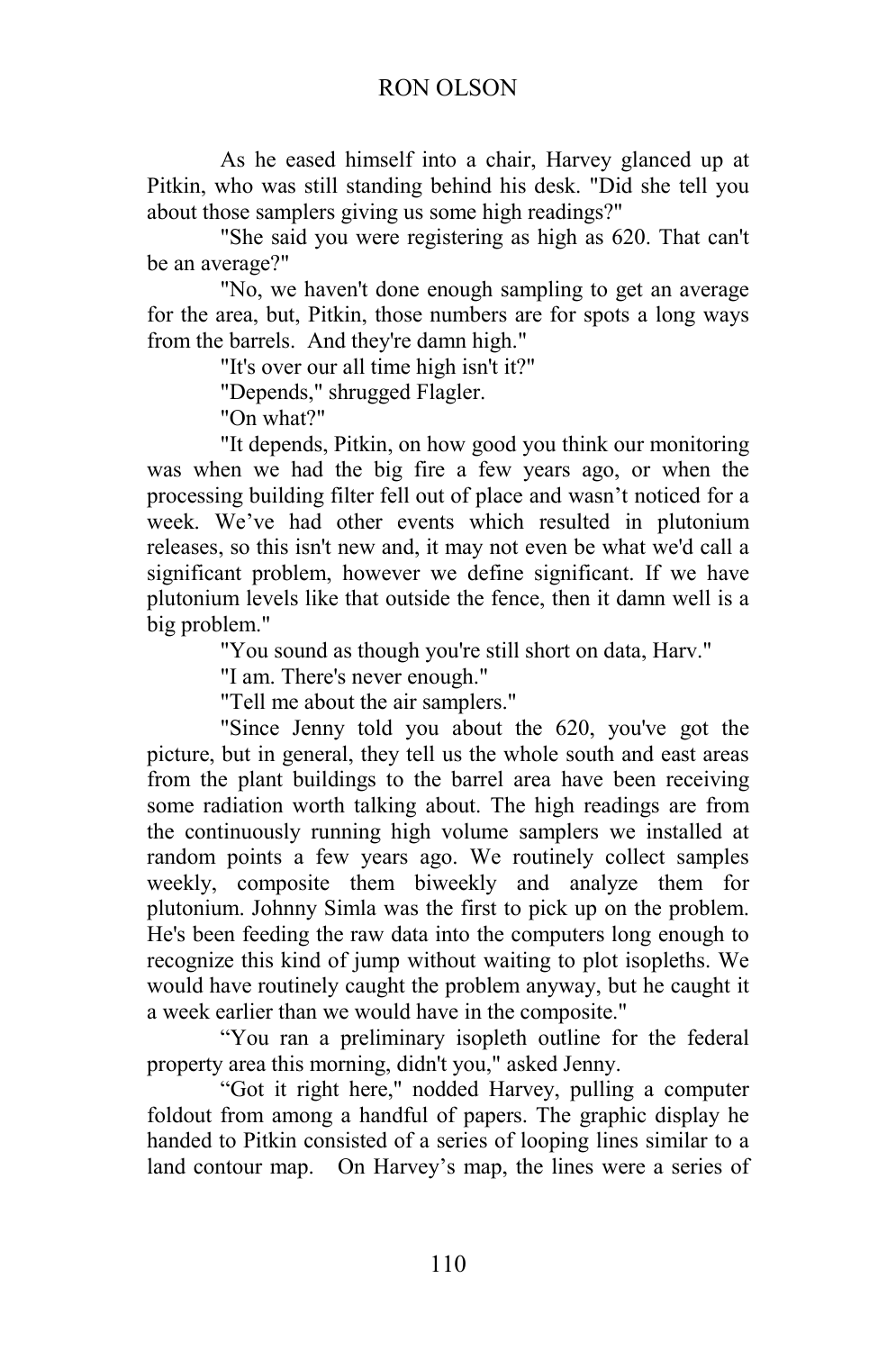long irregularly shaped ovals the smallest in the middle and successively larger ones around it, like distorted ripples on water.

Since every point on any given line would have the same value, such a map would show the pattern of radiation in a given area. Similar maps for soil contamination would show deposition and concentration patterns for radioactive materials. The lines, or isopleths, on Pitkin's map showed almost circular contours out away from the inner security fence. Customarily those lines stayed in close and were quite small, indicating the highest levels of plutonium were concentrated in an area immediately around the plant.

On the new map the lines looped from the center of the plant buildings out toward the south and eastern areas of the main facility with a distinct bulb growing around the barrel deposit. It looked for all the world as though a new rock had been dropped on the pond and had begun sending out strange elongated ripples, short ones to the north, longer ones to the south and east.

"Okay, let's forget about specific numbers for a minute and take as a given that we've got a radiation problem. Tell me the rest of it. I'd guess you think it came from the barrels."

"Some of it is coming from there, yes. Pitkin, our barrel pit is a lot bigger than we thought. When we first staked the place out, it looked to be a neat rectangular little hole. The fact is we missed the forest for a large tree. We were only on one corner of a large burial site. If I had to guess, I'd say there could be close to a thousand barrels out there."

"Damn," exclaimed Pitkin. "We had hoped for fewer than fifty, and now you're saying close to a thousand, but even at that, why would they start leaking all of a sudden and just now?"

"It hasn't been an overnight thing. There are places, mostly just under the surface and out of sight, where the ground is saturated with oil. The stuff's was leaking out of the barrels and migrating into the ground for years. The oil is a good holding medium, but the traffic in the area...?"

"Traffic?" asked Pitkin wrinkling his brow.

"You may forgotten, but after the last protest march sorta got rowdy and a few of the more ambitious members of the crowd broke down the north fence, Hugo ordered no trespassing signs put up about every thirty feet all the way around the outer boundary. A couple of weeks ago, the maintenance crew finally got around to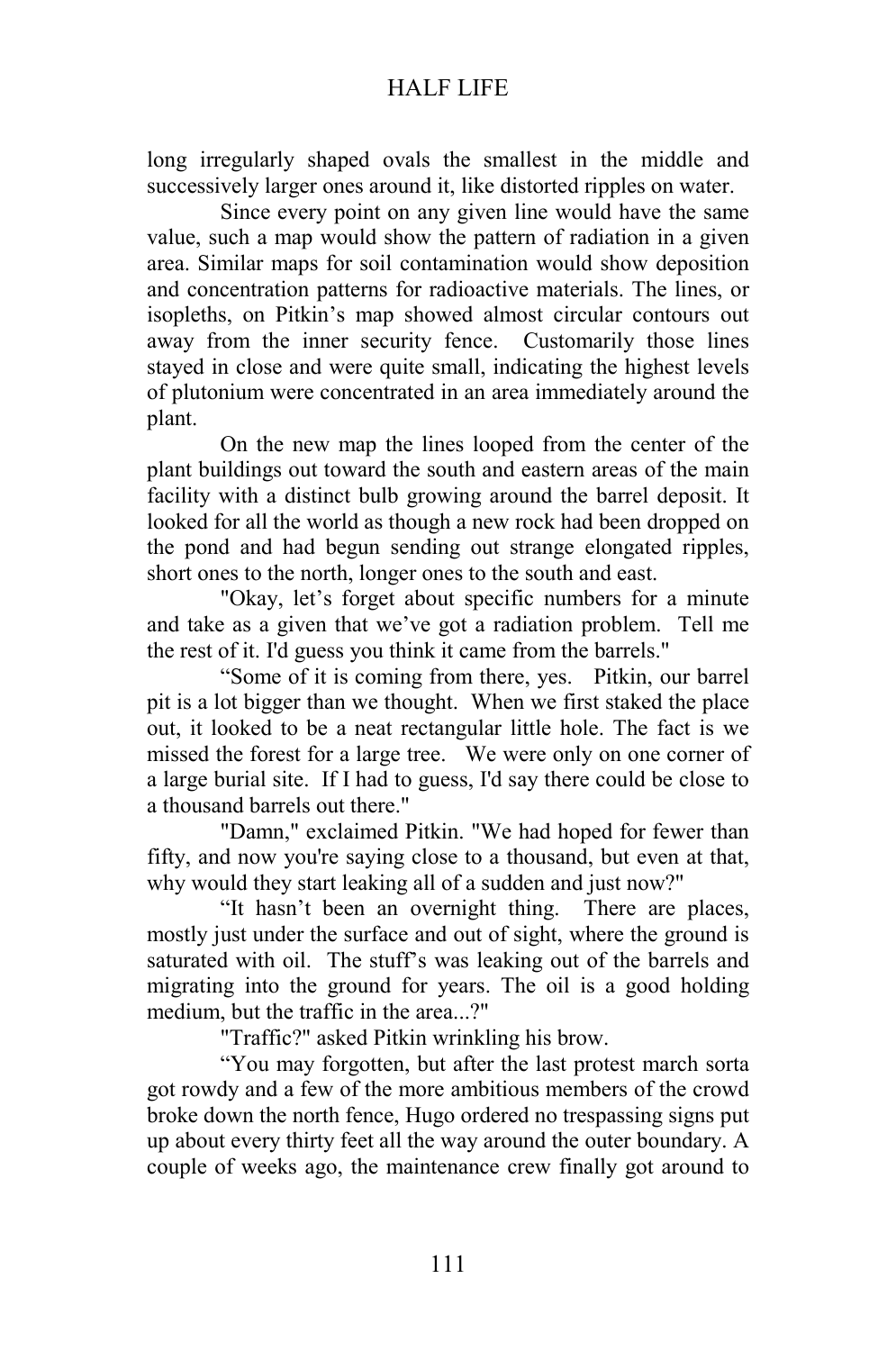#### RON OLSON

putting up Hugo's signs. While they were at it, they decided to string some new barbed wire along the south line. I guess our neighbor's cows had knocked quite a stretch of it down. There was a crew out there every day for a week and they made quite a trail, right alongside the dump. On top of that, it's been dry and we've got a lot of dust in the air. "

Pitkin had sat down while Harvey laid out his story. It took time, because of the man's slow and deliberate speech. The facts also required some interpretation because of Harvey's penchant for understating matters. Thus his words that there was "radiation worth talking about" told Pitkin that his most experienced and skilled radiation monitor was worried.

"Have you covered the larger area?"

"Yeah, but with a number of little hot spots popping up, we're going to have to do something more and do it pretty soon. We can't cover the whole damn sixty five hundred acres with plastic, but if we get many more leaks, it'll come to that."

"If I heard you correctly, Harv, you said some of the radiation was coming from the barrels. Is there another source?"

"There is. A minute ago, you asked why the elevated readings in the air samplers had occurred so suddenly. I wondered the same thing. We simply had too much radiation in the air despite a larger deposit of barrels, dust, and lots of driving around out there. It didn't add up. It had to be the plant itself. I got lucky when I started tracking it down."

Pitkin noted the trace of pride in Harvey's voice as the radiation chief explained. "I knew we routinely check the samplers on the processing building, and that had been done only days earlier. The samplers on the recovery building had to be up to snuff because we'd just adjusted them, again two weeks ago. But then I remembered one of the electricians talking about the power overloads in the recovery building caused by the incinerators. After thinking about if for awhile, I wondered if the recovery building wasn't a good suspect after all. To make a long story shorter, I climbed all over that building."

"I hope it was worth the effort," said Pitkin, waiting for Harvey to continue.

"Depends on your point of view, I guess. To put it in a nutshell, the filter system in the recovery building is leaking like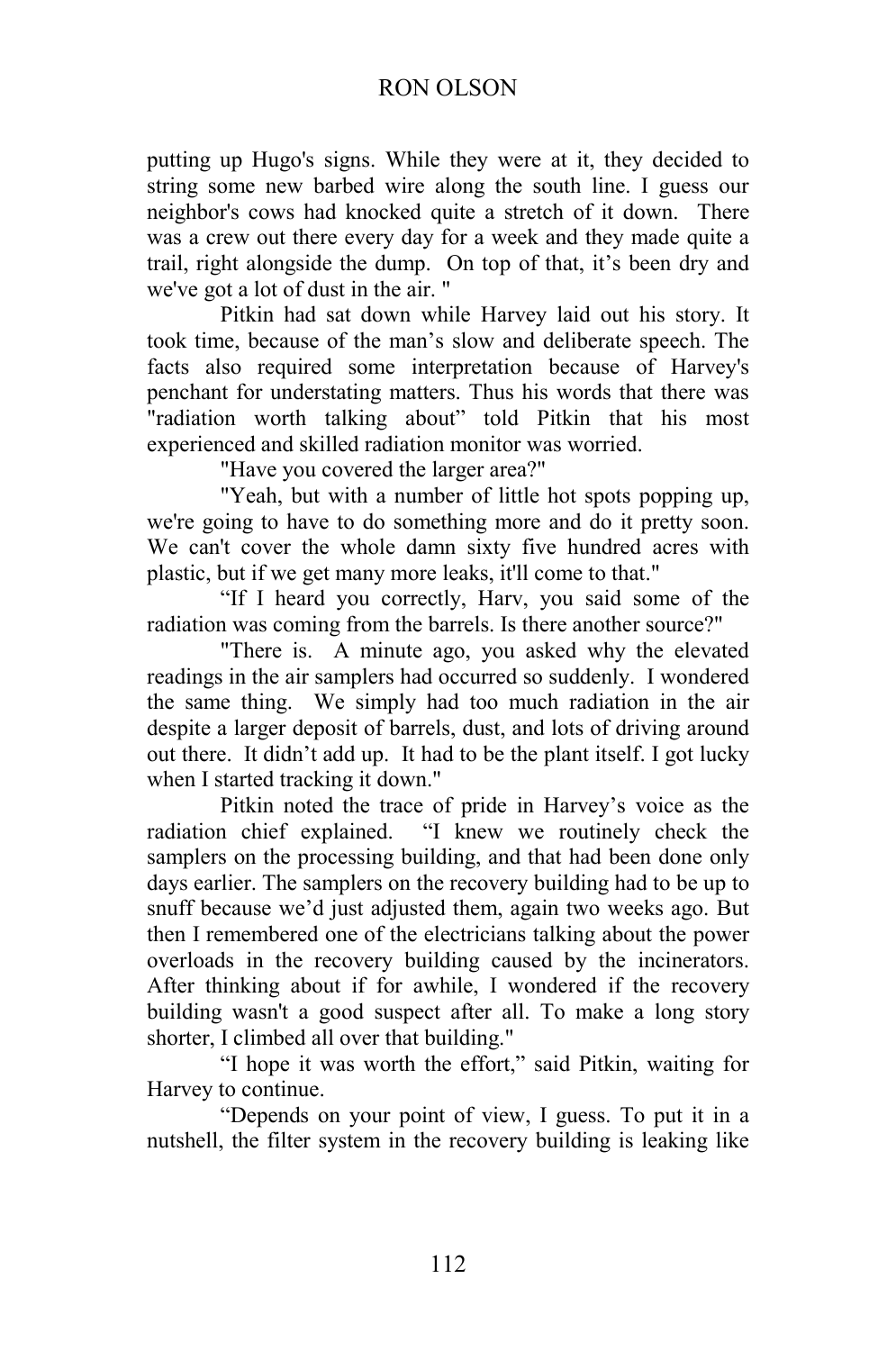the proverbial sieve. At least the stacks are venting a hellashus amount of plutonium."

Pitkin was visibly concerned by the revelation. He leaned forward over his desk and looked from Harvey to Jenny and back again. He could have asked a hundred questions, but he wondered for a moment where he should start.

"Why wouldn't the automatic samplers have sounded an alarm, they're designed to, and there's plenty of backup?"

"A burned out electrical system would be my guess," shrugged Harvey.

"Burned...you mean heat buildup from the incinerators?"

"Sounds like a good possibility, Pitkin," said Jenny agreeing with Harvey. "If the circuits burned, the backup samplers and alarms would go out the same as the primaries. The wiring probably wasn't designed for separate conduits. The idea was to duplicate the samplers, not the wiring. But we must be talking about some pretty wild heat excursions."

"First things, first." cautioned Pitkin. "We have to work with knowns. Radiation through the stacks is a fact. How and why are still questions? When did you confirm your notion it was the recovery building?"

"Early this morning," said Harvey, "very early. I'd say four, maybe four thirty."

"And there isn't any doubt?"

"About radiation fogging out of those stacks? None whatever."

"Do they know about this in recovery?"

"I haven't talked to anyone except you and Jenny."

Pitkin picked up his telephone and quickly punched three numbers. It was only a few seconds until his call was answered.

"Good morning, Lily. Would you put Mister Meeker on the phone." There was a pause while the secretary spoke. "I understand he's in the lab," replied Pitkin, "but this won't keep. Please call him. I'll hold."

Dropping the mouthpiece below his chin, Pitkin spoke to Jenny. "Would you see if Hugo's in his office? If he is, ask him to join us in here." To Harvey, "Are those your notes on the stack emissions?" Noting Harvey's affirmative nod, Pitkin asked, "Mind if I have a look?"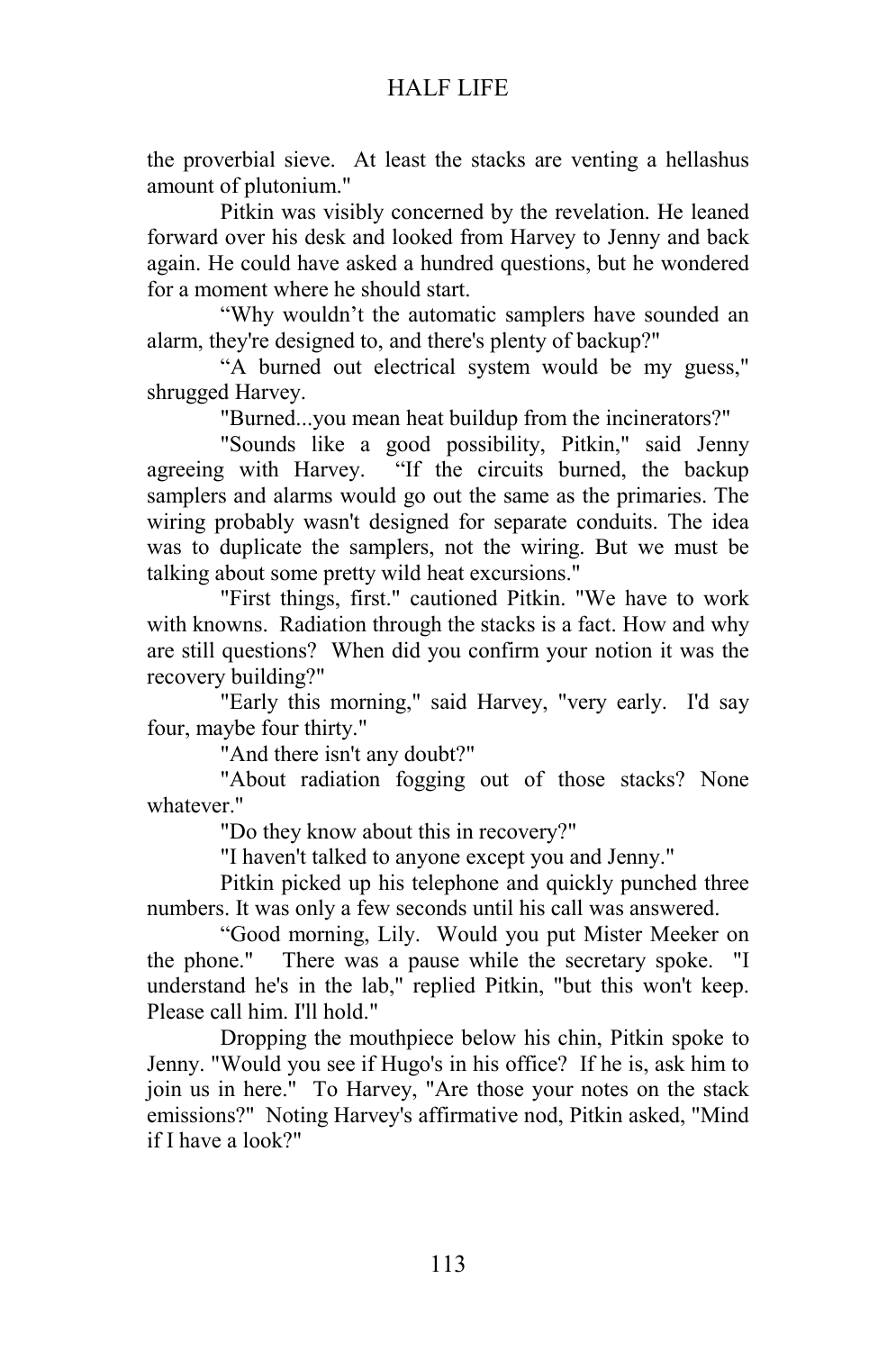#### RON OLSON

After scanning the notes for a few moments, he was speaking again to the telephone, "Hello, Perry. I know. Lily told me you were busy, but that's not important right now. I want you to shut down your operation."

It was obvious from Pitkin's scowl that Perry Meeker had questions. "Perry, I don't give a rat's ass about your schedules or about what you have in the pipeline. You shut that goddamned building down and do it now. And I want your vent stacks closed and sealed. When you've done that, come over to my office."

Without waiting for anything more than an acknowledgment of his orders, Pitkin ended the phone conversation. "Harvey, I think I can make out most of your scribbling," said Pitkin holding up the notes in his hand. "Our next step is to make damn sure meeker gets his operation closed down cold. I'm going to plan on that being accomplished before noon, and I'm making you my personal enforcer. If Meeker objects to you looking over his shoulder, tell him to call me. "

 Rising as a smile creased his broad face, Harvey spoke only briefly before leaving, "Don't worry about the shutdown and don't worry about Perry, we'll manage just fine."

Jenny met the newly appointed enforcer on his way out the door. "Leaving, Harvey?" She teased. "The party's just getting interesting."

"I'm being sent out to start my own," he laughed as he went on out the door."

"Any sign of Hugo?" asked Pitkin.

"He's not in his office, and Etta says he hasn't called in."

"He sure picked a good day to make himself scarce. But, knowing Hugo, he'll show up soon enough. Meanwhile, we're going to need a press release. We can't short circuit Lamont completely, so you'll have to work with him on it. Keep it short, non-dramatic, and routine. We've had shakedown problems before, and, for now, we're experiencing another one. Unless something else crops up in the next few hours, I expect that's the way we'll play it."

"I'd better get started," said Jenny, moving to the door. Pausing there, she looked back at Pitkin. "Is this going to put the dinner on hold?"

"In a word, no. Nothing short of a volcano erupting in the processing building will keep me in this place past five o'clock."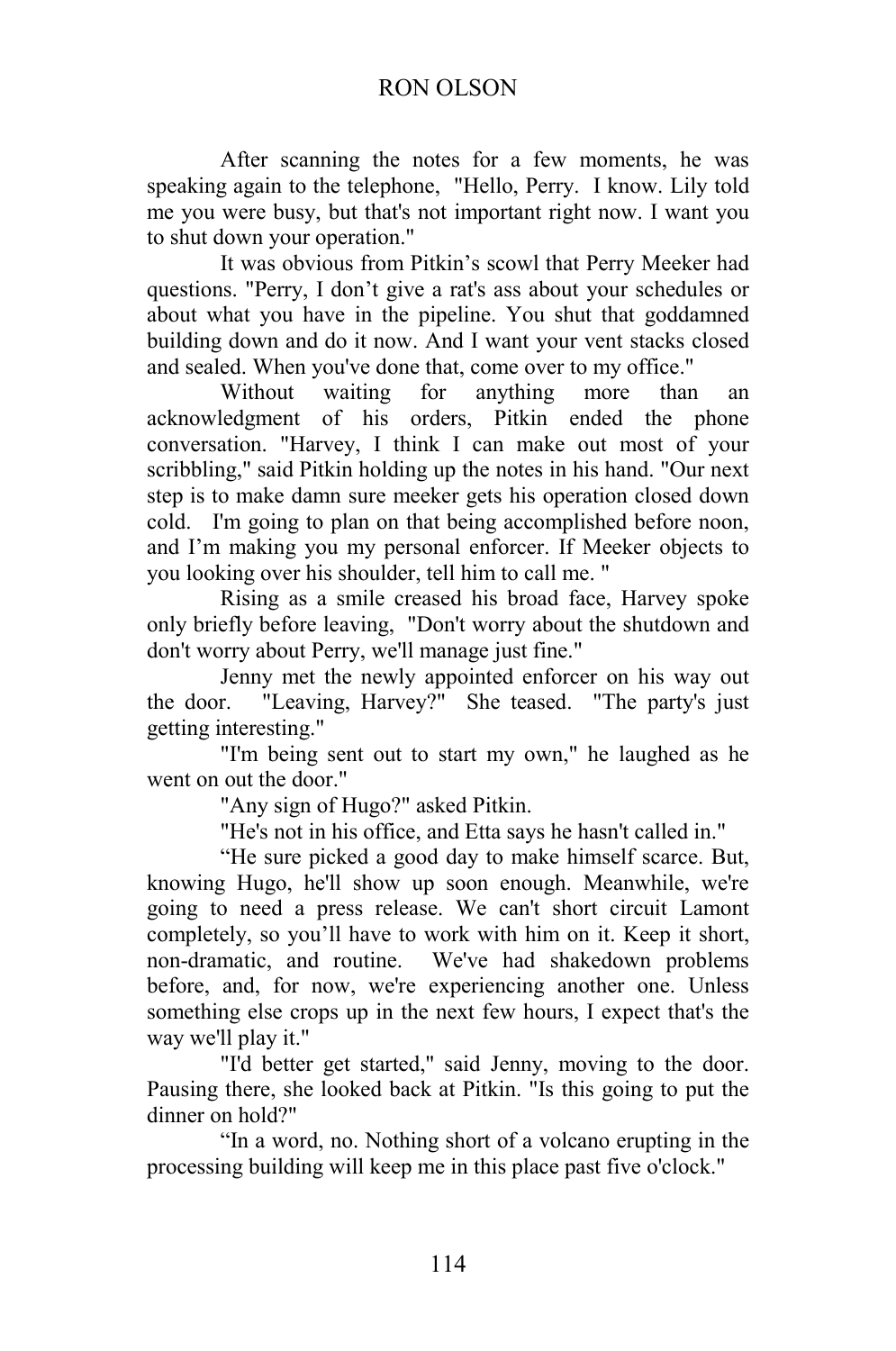Leaning back in his chair, Pitkin gave Jenny a long look before continuing. "You know, Jenny, crises at Rocky Flats are becoming routine and handling them has almost become automatic. In order, we have the event, the press release, the public outcry, reassurances, continued anguish from protesters, more reassurances, and finally boredom until the next crisis. I've concluded that late night, frantic busywork accomplishes nothing. To boil it all down, I'd rather have dinner with you than agonize over the problems of this creaking, steaming, leaking, old shop."

"Hmmm," she smiled, "Would I be forward if I said I think I see signs of a new Pitkin Waay? I'd settle for the old one, but I like the new one better." Not waiting for an answer or expecting one she called over her shoulder, "Fish at seven then."

Pitkin folded the isopleth map and placed it and Harvey's notes into an empty file folder. After dropping the folder into a desk drawer, he walked to the door, leaned through it and called, "Hello, Deke. Grab your coffee cup and come in."

Deke Prowers would not correctly have been described as fat. Most who met him, however, would place him on the order of "stout", or "husky", with some perhaps saying "pudgy." Pitkin, who had talked to Prowers in one-on-one plant related interviews more than a dozen times and had traded hiking stories with the newsman on a number of occasions, always had an initial impression of the man as being a former football player, perhaps a solid offensive guard with the Broncos. His suit coats, always too tight, looked uncomfortable on the muscular, square torso and supported Pitkin's belief Prowers would be more comfortable in athletic warm-up clothing or in a jersey with huge white numbers.

Pitkin and Prowers had met once in a lounge at the airport. The reporter and the physicist found, during the long wait for delayed flights, that they had a lot in common. Pitkin even made an unspecific agreement to take Prowers to Routt Lake fishing, and Prowers, for his part, had agreed to show Pitkin an almost undiscovered stretch of stream in the Laramie Mountains in Wyoming. Since then, the relationship had continued and grown stronger. Yet, Pitkin continued to keep plant affairs on a strictly professional basis.

Pitkin, instead of returning to the chair behind his desk, took the seat facing Prowers across the same low table he had used while briefing Leighton Prowers. Pitkin had the notion a desk was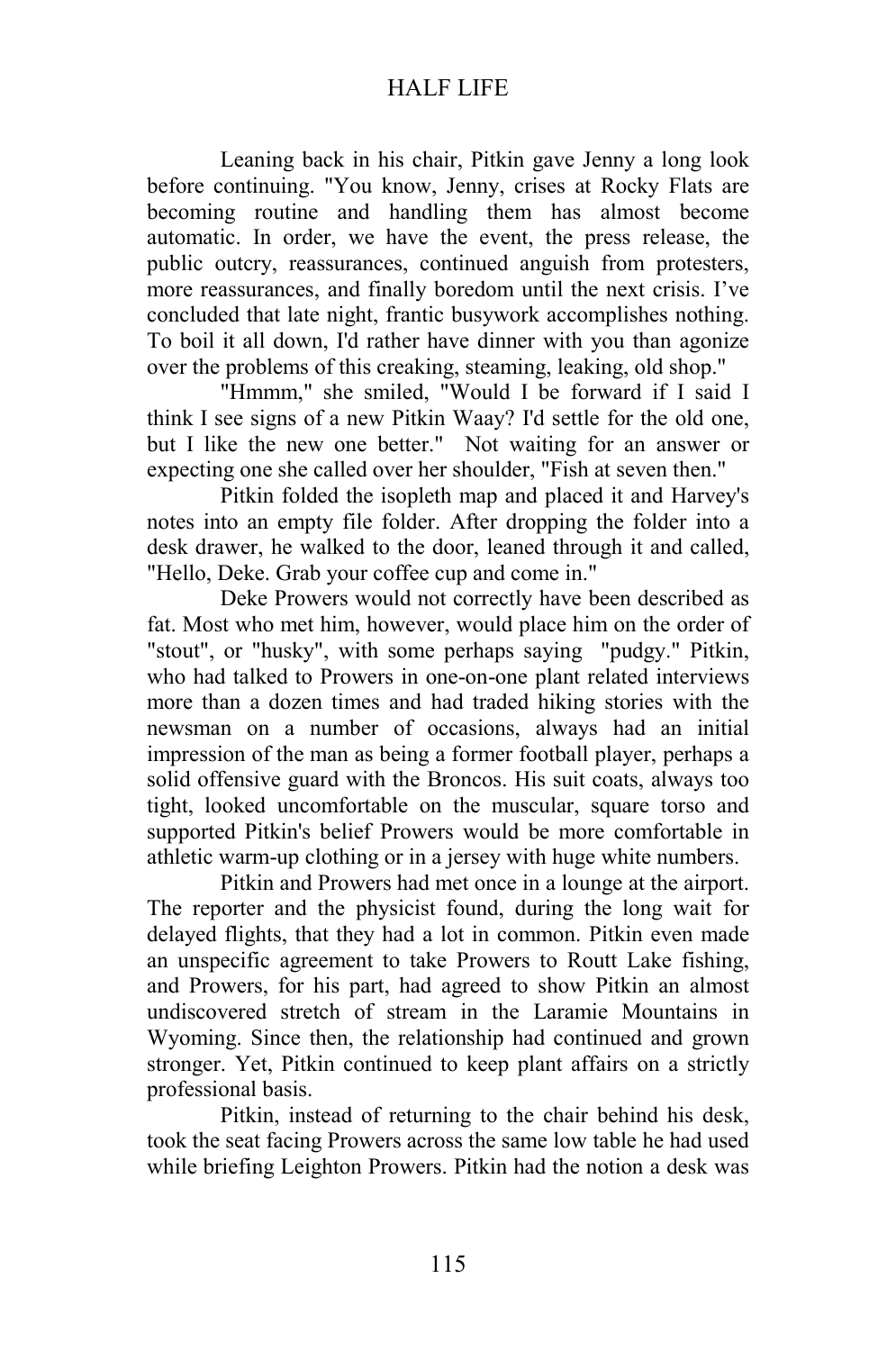to be used for paper work, not as a refuge when talking to visitors. It was decidedly more informal and, therefore, much more to his liking.

"With people rushing in and out you seem to be busy," began Prowers.

"Monday's are always a little hectic for us," replied Pitkin, waiting for the newsman to work the interview in his own way.

"Didn't I see Harvey Flagler come out of here in high gear?"

"You saw Harvey all right, but in the years I've known him, I've never seen him in a hurry."

"He's the chief of your radiation monitoring operation, isn't he?" asked Prowers.

"Actually, his title is Chief, Radiological Monitoring and Control Group."

Prowers had taken a vinyl covered note pad and stubby yellow pencil from his coat pocket, but had laid them next to his styrofoam coffee cup, apparently not sufficiently interested in the information to take notes. He had also taken a package of filter cigarettes and book of paper matches from the opposite side coat pocket. It was not until he had stuck a cigarette in his mouth that he remembered and looked at the polished wooden plaque on Pitkin's desk. The declaration, in boldly carved letters, "SMOKING IS DEADLY-ESPECIALLY IN THIS OFFICE" halted him in the act of tearing off a paper match. With the deliberation of a sly miscreant abruptly and publicly exposed, Prowers slowly slid the package and matches back into his pocket. Placing the cigarette behind his ear like a short white pencil, Prowers smiled, "I won't even ask, but you'll have to give me credit. I remembered."

"As we live, we learn," observed Pitkin.

"In abstention there is salvation. Isn't that the creed of you non smokers?"

"I'm an antismoker, and my creed is poison yourself, but not others."

Prowers sipped his coffee before speaking. "I understand some of your people put in a long tough weekend."

Pitkin turned the format around, "Whom do you understand from?"

"Now you know I'm not going to talk about my sources."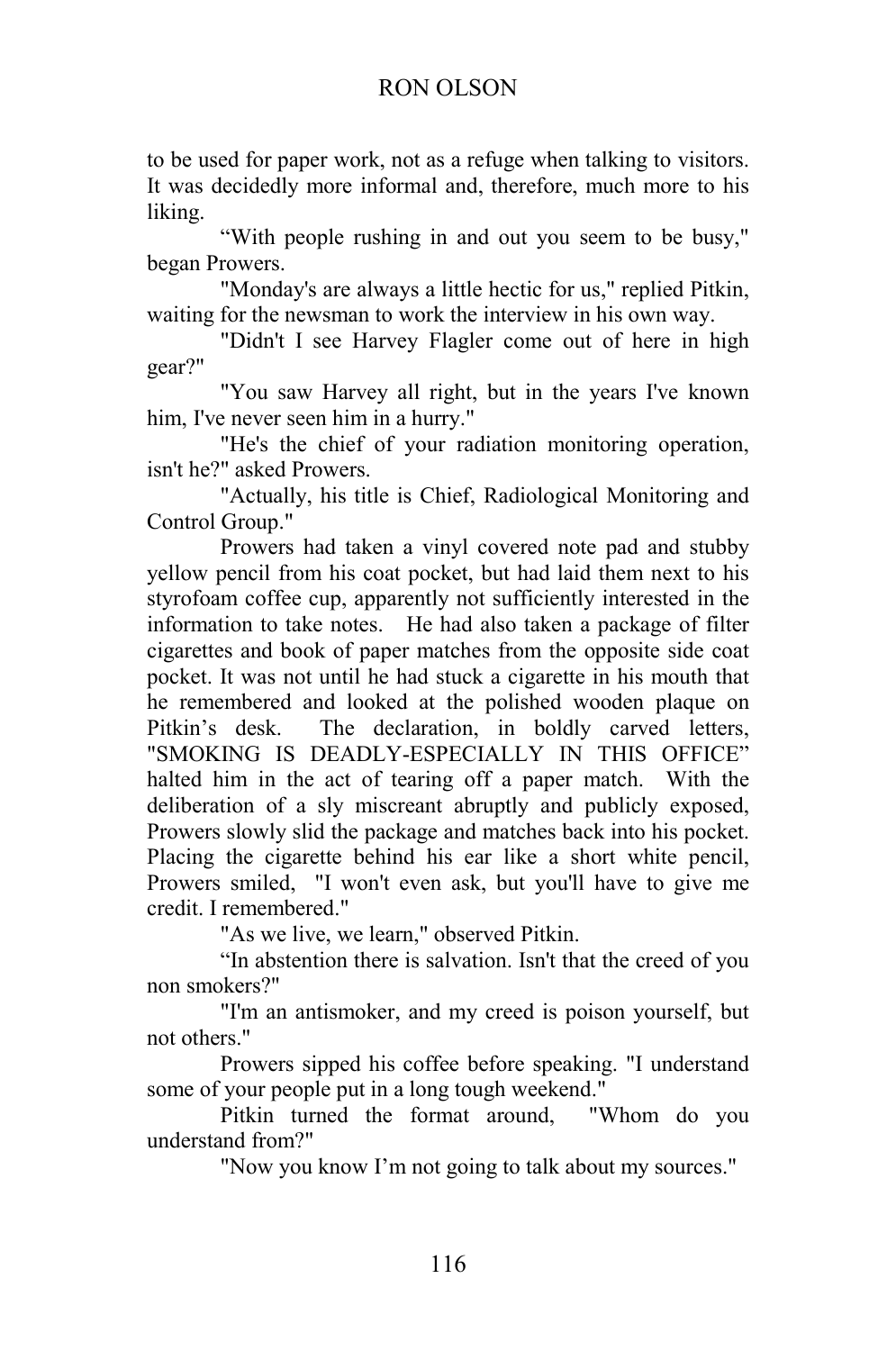"And you know my people don't talk about their work. Since you're just stirring the water, I thought I might take a turn."

"Pitkin, I tried to call you last week. The secretary said you were out of the office. I tried again, and she said you wouldn't be back until today. Chase was in, but he wouldn't talk to me."

"I know about the calls. What's the question? You must be pretty proud of it, if you can't ask it over the phone."

"Let me try it this way," said Prowers, all at once deeply serious. "I know I won't get anywhere with you by bandying words and cute phrases. I'll tell you what I have and you can answer or react any way you want. I have a friend, unnamed naturally,..."

"Naturally," echoed Pitkin.

"Who is quite discrete, but who has suggested a question. This person won't go further, won't give me any background, and refuses to even suggest a follow-up. He says to ask you why you are substantially increasing plant security."

Pitkin's mind raced. He considered saying nothing or giving a "no comment," but he dismissed the idea. Any such response or non-response was tantamount to an admission. In all his dealings with Prowers, the likable newsman had played it absolutely straight. That fact made the question more puzzling. Prowers were not one to invent a strawman and put questions in its mouth.

 Especially not this kind of question. Pitkin had expected something about the barrels or even about the plutonium emissions from the recovery building. It would not have been unreasonable for a skeptical and intelligent reporter to have taken a well aimed shot by combining past difficulties with the recovery building with the barrels and hit this week's bull's-eye. Security, however, had not been a problem.

As he considered possible reasons for the question, Pitkin recalled reading some news stories claiming that great volumes of enriched uranium were missing from the gaseous diffusion plant at Oak Ridge, Tennessee. He knew from having worked there for a couple of years after first signing on with the AEC and from having been there on business numerous times since that uranium was indeed lost. But the losses were not at all sinister, as the article had implied. Instead, the losses resulted from years of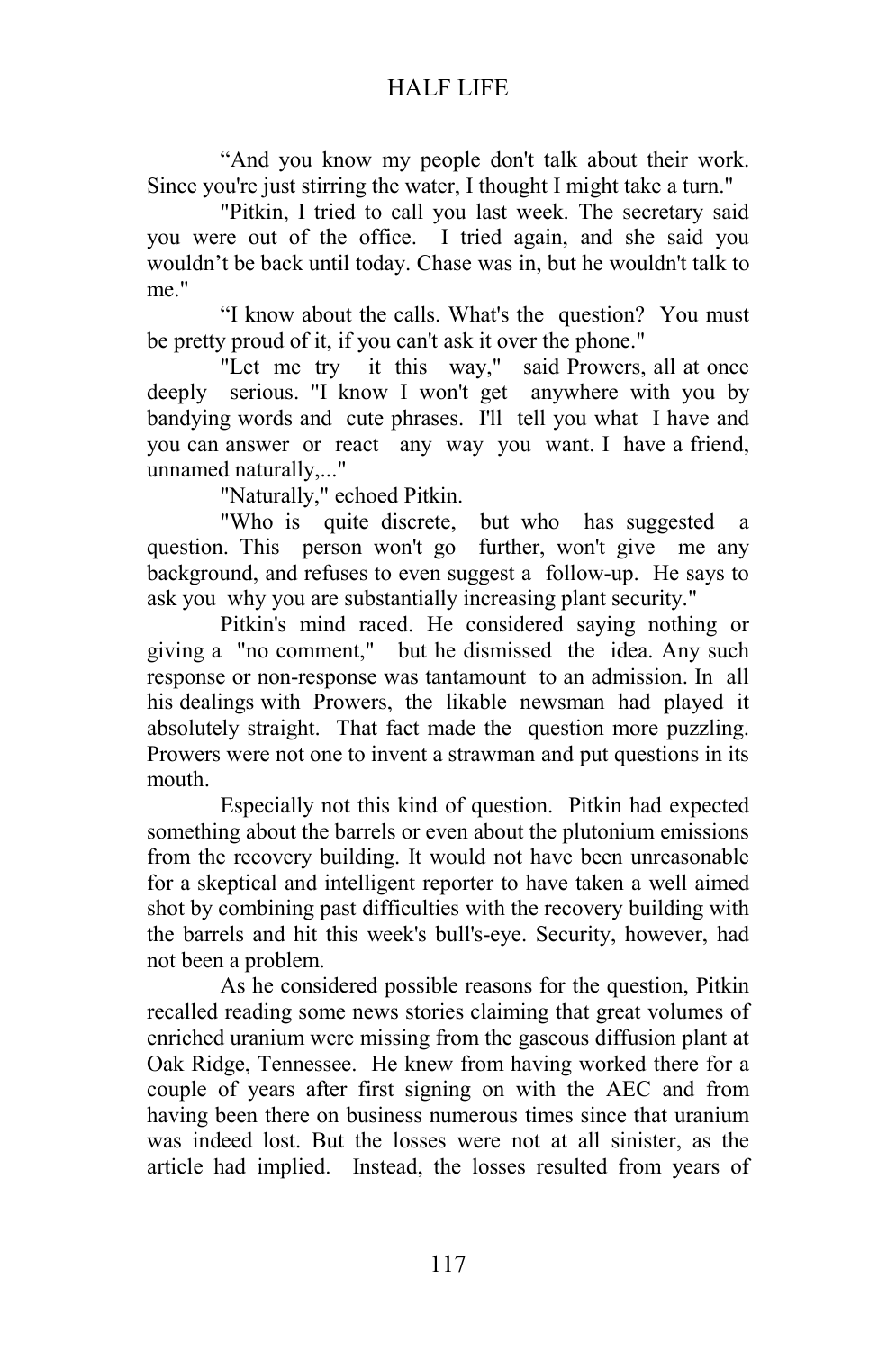small leaks and from accumulations in the miles of pipes through which the process worked.

Loss of plutonium or alleged loss could trigger the same allegations of diversion and substandard procedures. In such a context, the question about security made sense because any hint about a loss of nuclear material especially weapons material, generated questions about plant security.

"Why have we increased security?" Pitkin repeated the question. "We haven't. And, Deke, I'm not reacting further, on or off the record."

"You think my friend was guessing, or did he know something?"

"If I knew who the friend was, I might have an answer for you?"

"I can't tell you, but I have the feeling you were as surprised by the question as I was." Getting no reaction, Prowers continued, "Speaking of surprises, is there anything new on the great Rocky Flats barrel mystery?"

"I think we're putting out a press release after lunch. You might find some copy there. See Lamont about it."

"No thanks, I'll call." Then in reflective tone, "Why the hell do you people keep him around?" Raising his hand quickly, Prowers answered his own question. "I know, I know. I did my stint in Washington D.C. Covering the Hill. Lamont was in Senator Moffat's office then, gumming up his works. You don't have to tell me how Lamont got dumped on you."

"I'm glad those words came from your mouth, Deke, not mine."

"I don't know how you folks work," said Prowers rising and putting away his pencil and notebook, "but I've got a deadline to meet so I'll be toddling off. Anything in your release worth writing about, or is the same old pap."

"If I tell you, will you sit on it until after lunch when it's official? I don't want to get blamed for playing favorites."

"Consider it embargoed."

"It's probably back page stuff, but we are shutting down the recovery building. That'll be announced along with some further information on the barrels."

"Shutting it down, again?"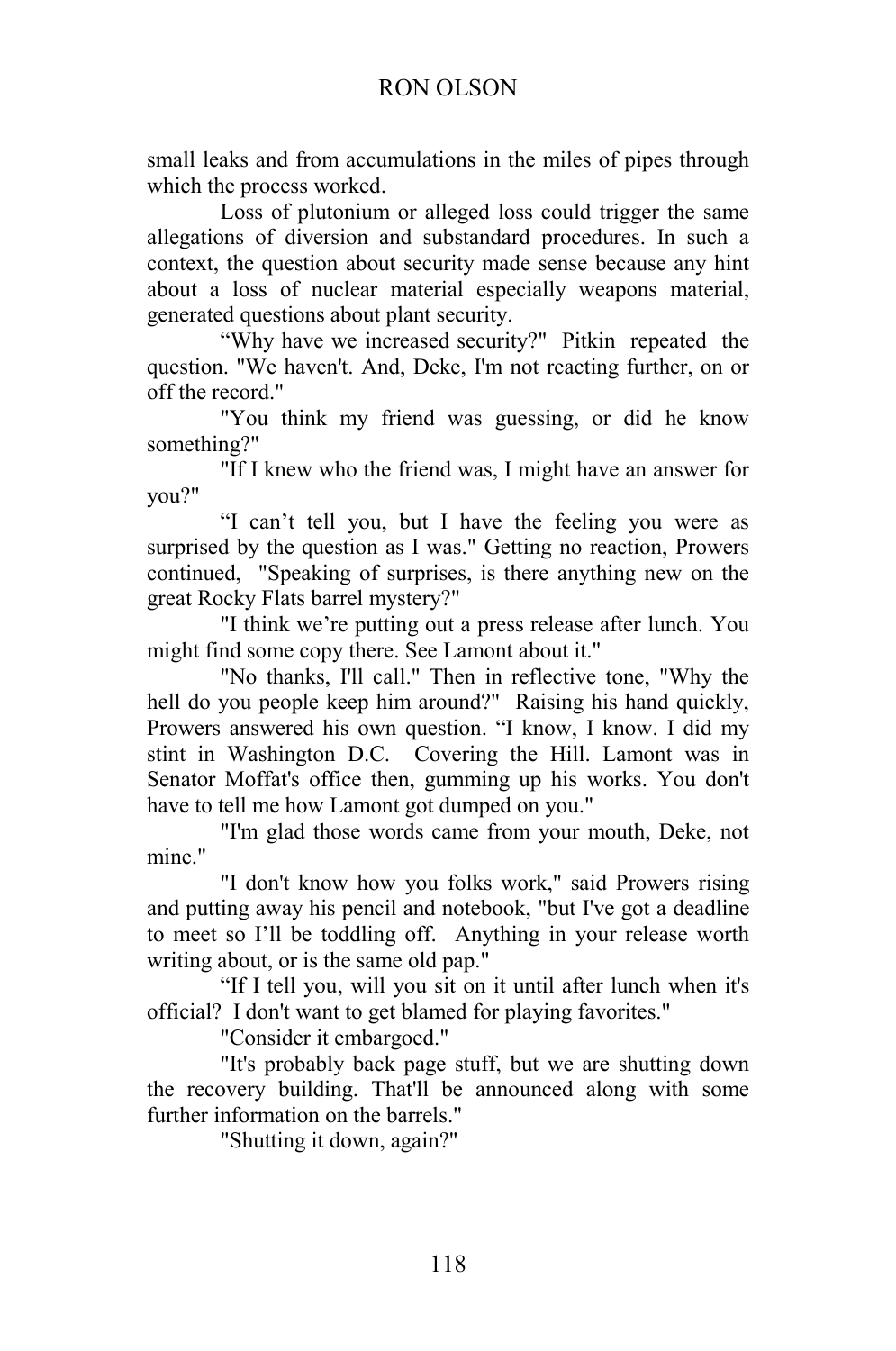"Yes, shutting it down again. We haven't defined the problem completely, but we believe we've traced it to the incinerator bays, but the theory is off the record."

"Any plutonium emissions?" asked Prowers, immediately interested.

"I'll have to beg off on that one, Deke. It's the old story. We're gathering data, but we did shut down. That'll effectively foreclose even a remote chance of a further problem."

"Interesting," mused Prowers. But seeming to lose some of his interest, he concluded, "I guess shutting down the recovery building for adjustments is pretty much old hat?" He left the question hanging.

"It usually is, Deke." The slight emphasis on "usually" was noticeable.

Prowers gave Pitkin a puzzled look, but realizing the interview was over, he picked up his note pad, stood up and ambled out of the office, tossing a "See ya, Pitkin," over his shoulder.

It was well over an hour before Pitkin heard Hugo Chase's voice in the reception room. It sounded to Pitkin as though Hugo and Etta were exchanging views, loudly, on a typing assignment, either unfinished or not done to Hugo's satisfaction, Pitkin couldn't tell which. He waited until the matter was settled, to whose credit he didn't know. Didn't, that is, until he walked out of his door and saw Etta absolutely hammering the keys of her suffering magcard typewriter. He deferred comment and walked on into Hugo's office.

The Director was unpacking his briefcase. Watching him slam-dunk a thick sheaf of paper into his `Out' basket, Pitkin had the impression the secretarial-director bout might have been a standoff.

"Two points, or were you fouled in the act of getting to the office?"

"What the hell are you talking about?" growled Hugo, tossing two green bound Senate Committee reports onto the desk.

"If you have to ask, I can't explain it," said Pitkin. Reaching behind his back and closing the door, he asked, "I suppose you spent the weekend working on our testimony?"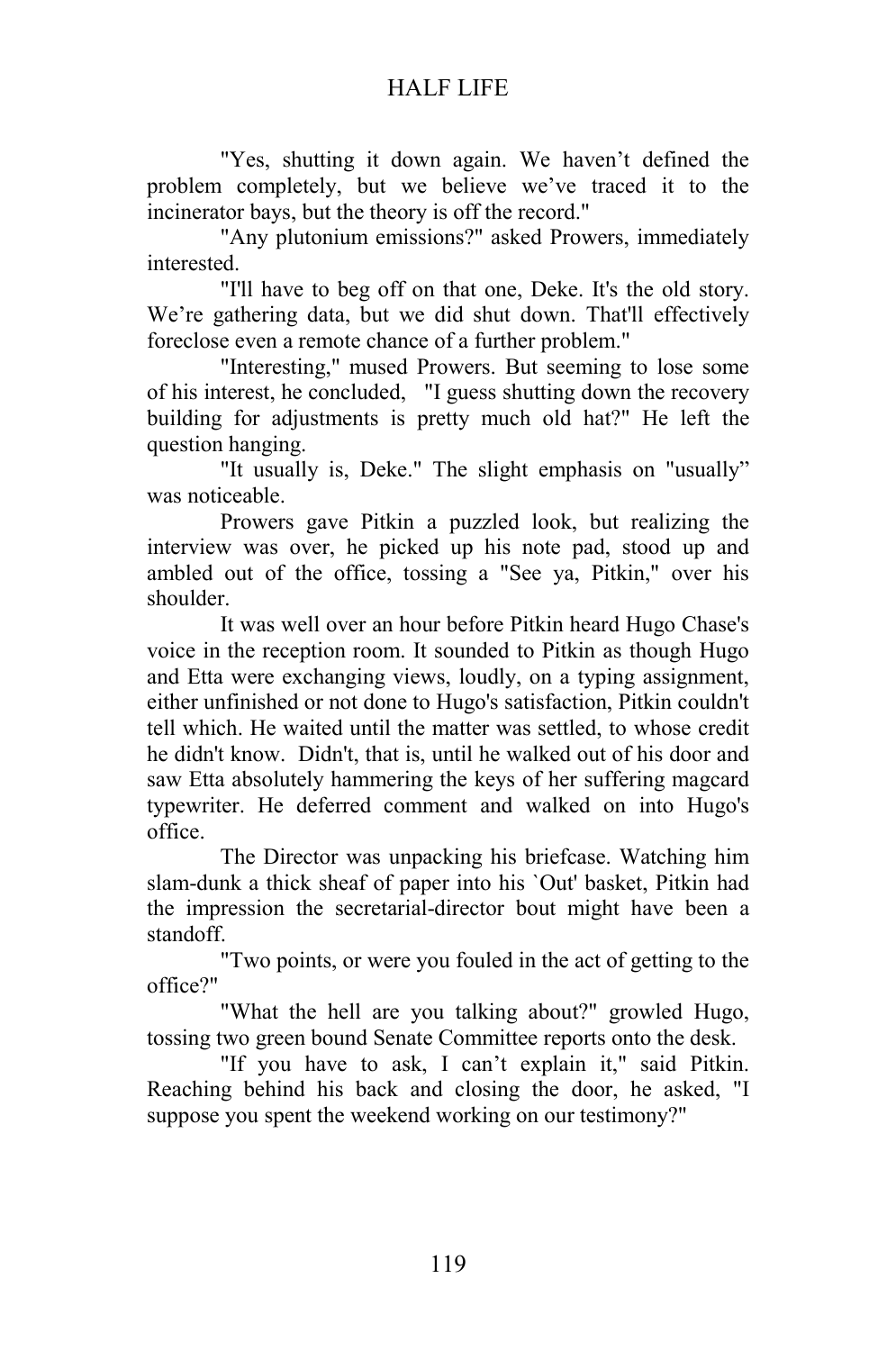"As a matter of fact, I did. Then I came in and found out that woman hasn't even finished the first draft of the backup material I gave her."

"I hate to be the one to tell you this, Hugo, but we've had some new developments. We'll almost certainly have to revise our statement."

"What are you saying," blinked Hugo, "what new developments?"

"We've got two problems, and I don't know which is worse. Let me start with the barrels. Harvey and his crew have figured out that the barrel dump is a lot larger than their first estimates indicated. As a matter of fact, it's quite a bit larger. Harvey thinks it may contain as many as a thousand barrels."

"Not quite. More like nine hundred and sixty."

"How in the world...?" exclaimed Pitkin.

"It's right there," said Hugo, tapping an aged and battered copy of a Senate Committee report. "The last place we would have ever looked for it. Over twenty-five years ago our predecessors were hit with a six-month period of priority work. The junk oil started piling up faster than they could ship it out and Idaho was having problems making room for it. The managers here simply took it upon themselves to create their own disposal, temporary of course. They advised the Joint Committee on Atomic Energy of what they had done and even supplied a map. It's all laid out, look for yourself."

"Then the testimony they gave the Joint Committee was the record we've been looking for. The people here gave the typed copy to the Committee and probably threw the extra copies away since the original would be printed in the report." Pitkin leafed through the report and easily located the map, which was printed as an appendix and folded in the back. "I'll be damned. A purloined letter."

"A what?"

"We should have had Ed Poe looking for our record."

"Dammit, Pitkin, stop talking in riddles. Who is Ed Poe and what's this talk about a letter. A couple of days in the mountains must have addled your brain."

"It's a tale for another time, Hugo. I was merely making a reference to the nineteenth century writer, Edgar Allan Poe."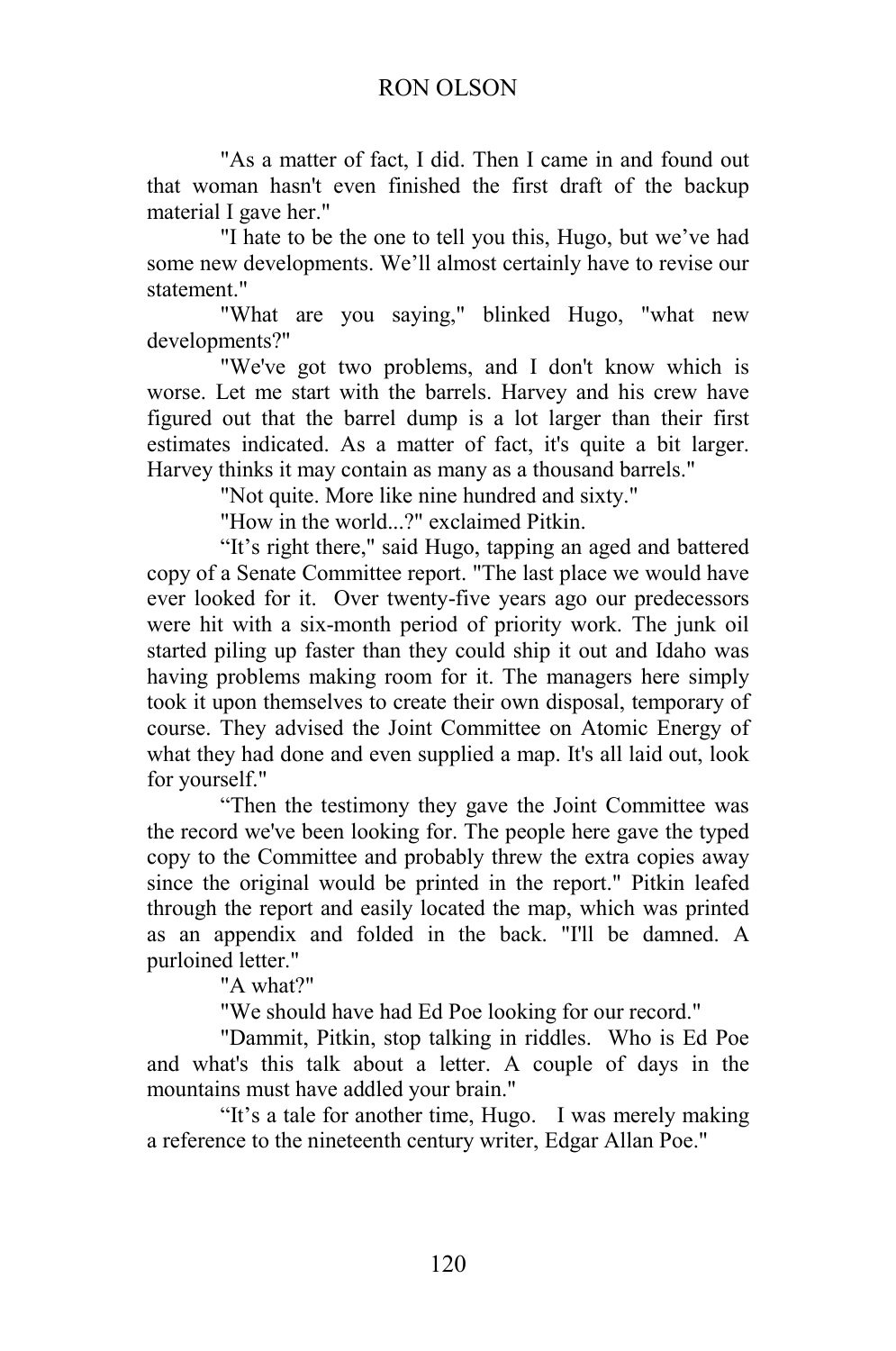"Oh, well, why didn't you say so instead of throwing that `Ed Poe' stuff around like he worked out in the shop or something. And since you have seen fit to explain yourself, be on notice, I've read the `Purloined Letter.' Now what's the other `development' you mentioned?"

"In an indirect way, it's related. Harvey's people were taking radiation readouts from the air samplers in the barrel area, and they picked up some pretty high readings. At first, Harvey thought it was the barrels and some extra activity in the area by a fencing crew. But he suspected the readings were too high to have been caused by the barrel pit and even the driving around out there. He kept looking and found our second problem. The stacks on the recovery building have been belching out some pretty nasty stuff."

"Spell it out, Pitkin. I'm ready to believe anything," sighed Hugo, resignation heavy in his voice.

"The area between the recovery building and the barrel pit, have received as much as 620 d/m/g during the past six to ten days. The worst case so far would be higher than our record highest level, and it's probably bumping up against state limits. We don't know how those isolated readings will average out and we don't know how far offsite the contamination extends. It's possible we have d/m/g's in the hundreds across the fence. If we do, we've gone off the chart and gone far past state and federal standards both."

"You can't be serious," breathed an astonished Hugo Chase.

"I'm sorry to say, I am. I called Meeker and ordered him to shut down."

 "Good. We had to do that. I suppose he bitched about having his schedules fouled up?"

"Only briefly."

Hugo harumphed appreciatively, then scowled a question. "What the hell happened anyhow?"

"We don't know for sure, but a reasonably good guess is that the incinerators ran out of control and burned the electrical control system. The alarms and emissions monitors simply weren't working. I'd guess the heat may have damaged the filters themselves."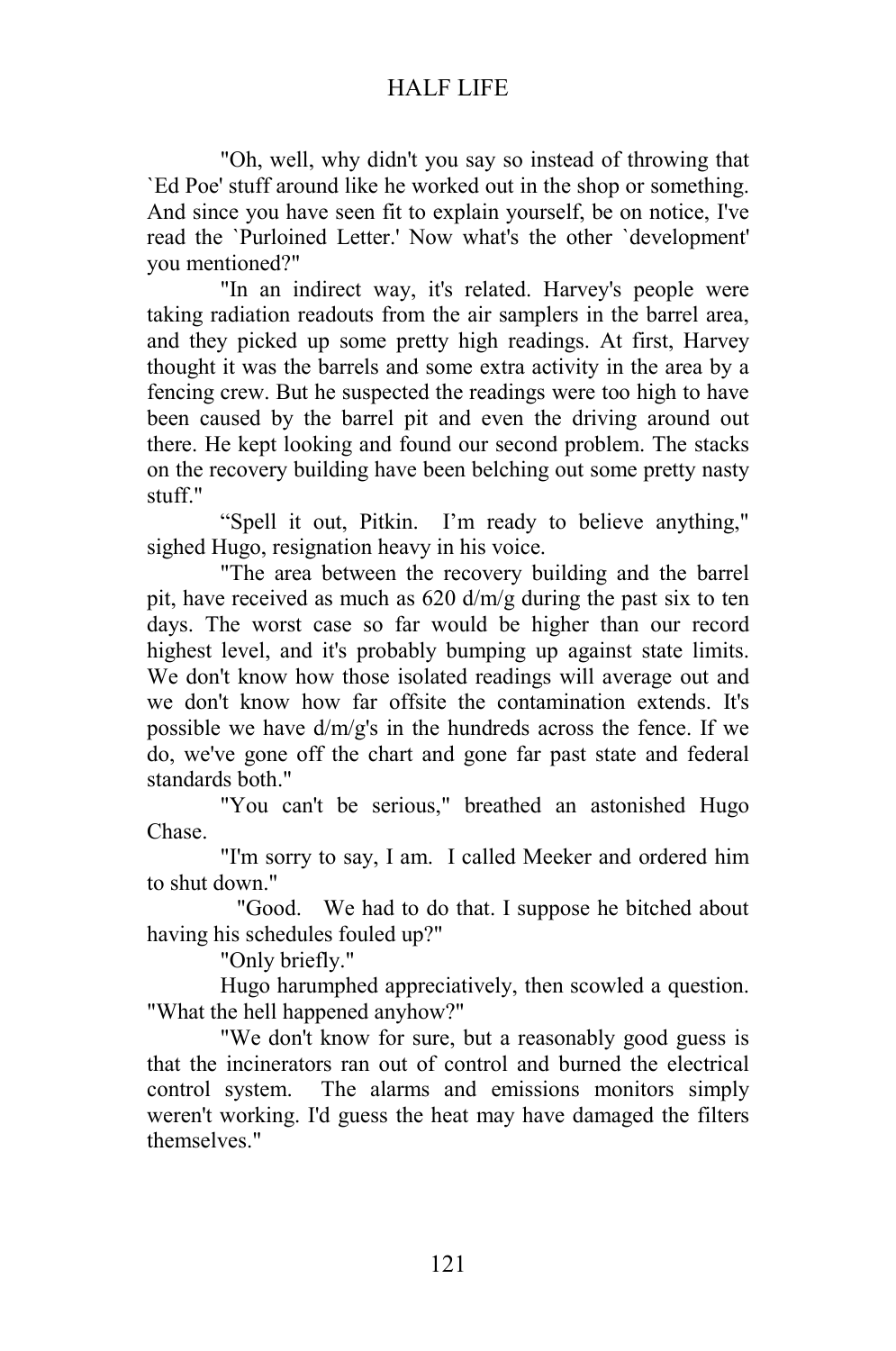# RON OLSON

"Then we've been putting out plutonium vapors for a week or more? With that plus the barrels it's no wonder the area's hot. And damn hot at that. I guess we also should get busy on a press release, but one without any specific radiation reading until we're able to get definite readings on the whole area."

"Jenny's already working the problem...with Lamont."

"Sounds to me like you're on top of the thing. Anything else? I'm not sure I'm up to much more."

"Nothing critical. I sent Harvey out to keep an eye on the shutdown. Later this afternoon, we can set up a troubleshooting team to find out exactly what happened, but in the meantime, I'm going to have a session with Meeker. You want to sit in? "

"Not unless you think you need me."

"No, just thought I'd ask. By the way, Hugo, have we received anything from Washington about increasing security?"

"Not anything I know about," replied the puzzled Hugo. "Why do you ask?"

"Oh, it's probably nothing. Deke Prowers was in earlier chasing down a tip he received from some mysterious friend. Prowers said his source suggested he ask us why we were increasing security at the plant. I told we him weren't. My guess is there's a rumor loose out there which says we've lost some plutonium."

"What'll the bastards think of next?" spat out Hugo. "You can bank on it. There'll be a story in the news this week claiming we've been shipping plutonium parts to Israel."

"The other variation is that terrorists have been stealing it," added Pitkin. "Back to the mundane business at hand, I think we should begin talking about notifying the state health people on our stack emissions."

"You said we were bumping up against their standards. Have we violated them?"

"I don't think so. But we won't know for sure until Harvey collects samples, does the separation and analysis, and gets computer readout. Until he's finished, we won't be able to say one way or the other. The fact we can't ignore, Hugo, is the state's own sampling system. It may not be as good as ours, but they'll be bound to pick up high readings. If we wait and if it looks like we were cutting a fine line on our agreement to cooperate with them, it'll throw a lot of negotiating, promising, and a fair working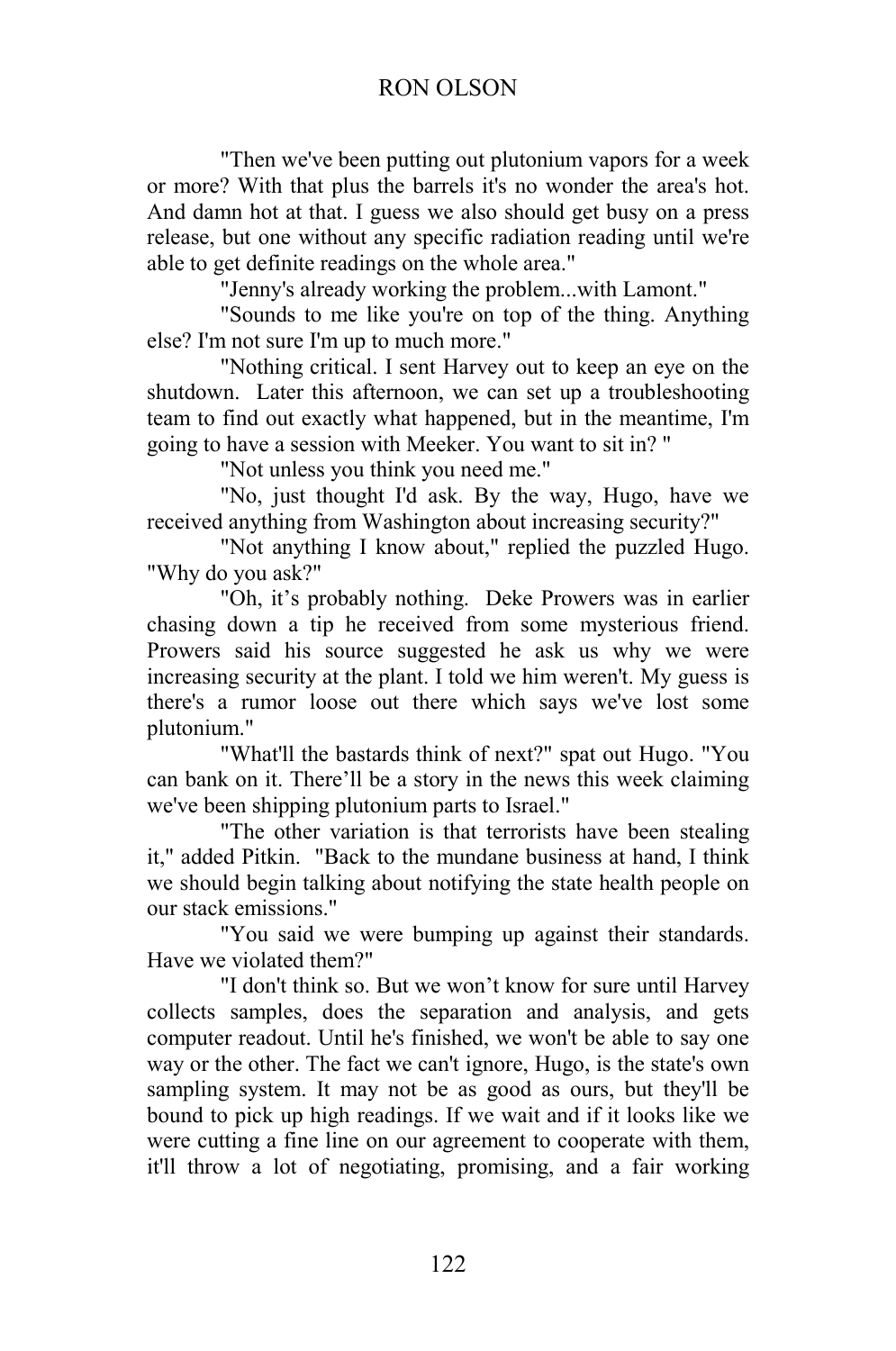relationship right out the window. To make the situation worse, the story could break just while we're telling the senate committee what a minor problem we have with the barrels."

"I don't want to start down that road with the state until we know we have no choice." Hugo was adamant.

Pitkin knew the reaction was based in part upon a longstanding war with the Colorado Health Board, which had, in the last two years, been held in abeyance by a fragile truce. The tenuous peace had come as a result of pressure from the Colorado congressional delegation on the federal side and from the governor's office on the side of the health authorities. In truth, it was a cool standoff that endured only because of political pressure, which was as unpredictable in direction, strength, and duration as the wind, which swept fitfully across Rocky Flats.

Hugo's reluctance to face the issue of notification to the state was also predicated upon his vague understanding of the procedures involved and the publicity that would result. He remembered reading the Memorandum of Understanding that, he believed, would require a written notice of emission deviations greater than certain defined limits. Upon reading the requirement, he had condemned it as a "confession," and had told Pitkin, in private after the signing, he'd never write such a thing. The prospect of such a document describing contamination with potential adverse health effects being reprinted in the newspapers was, alone, sufficient to cause him to reject consideration of notification.

Pitkin, however, knew he had to persist. "Hugo, I understand how you feel about notification. But, if we sit on our hands and do nothing, we're inviting criticism from all sides. And we have no defense. There is no way to make a case for playing fast and loose with public health. If we're putting even one citizen at risk, we are not acting responsibly."

With a great sigh, Hugo opened the door a bit. "What do you suggest, short of formal notification?"

"Simple, give Delores Cortez a call. Tell her we've had a problem. Emphasize its not directly related to the barrels. Explain it's in the recovery building and our preliminary information indicates it's related to the incinerators. You can say that we're virtually certain we haven't exceeded any of our agreed upon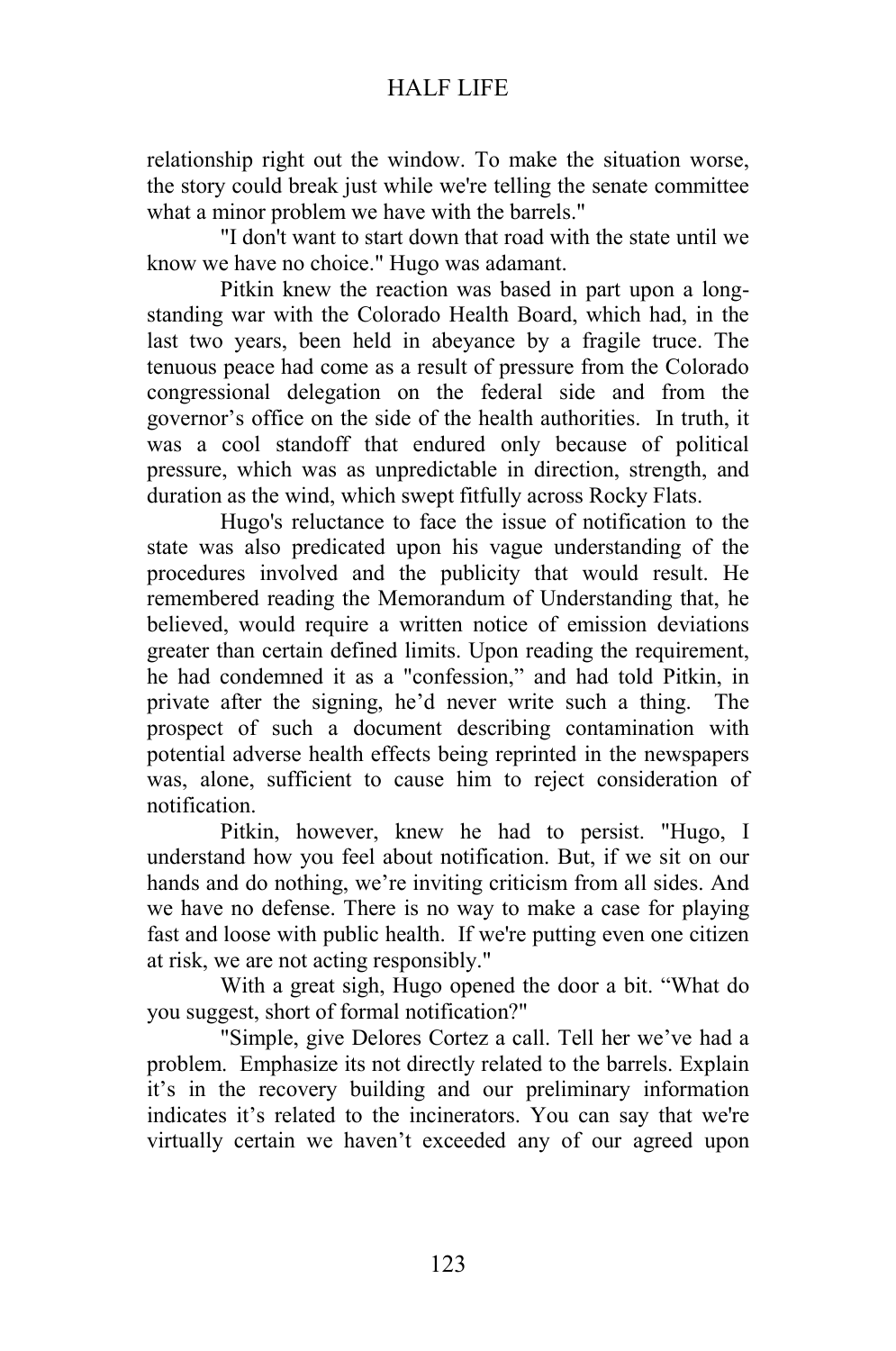parameters, but we're still collecting data. If we have to, we'll follow up with a notice."

"Even if I agreed to call, why the Cortez woman? She isn't the Chair on the Board."

 "No, but she's the de facto radiation expert. And she's pretty down to earth about things. She'll listen with an open mind."

"How do you know so damn much about her?"

"She was a member of the state delegation that worked with us on putting the Memorandum of Understanding together."

"Well, why don't you call her then. I only met the woman once, at the signing of your damn MOU, and I'm sure you recall, we didn't hit it off very well."

"All right, I'll make the call, in your name."

 "Fair enough," grunted Hugo, "just so I don't have to talk to her." Gesturing at the books and disordered stacks of papers on his desk, Hugo suggested a division of effort on their immediate problems. "I'm satisfied you've got the recovery building thing pretty well under control. Why don't you stay with it the rest of the day while I try to get our testimony into final form? Later this afternoon or tomorrow morning we can see where we stand on both."

As Pitkin turned to leave, Hugo added, "It'll probably be tomorrow before I'll have time to critique this testimony. I'm already running late and I've got some calls to make. Shamballa came down with something and missed her recital last Thursday and was sick over the weekend, and I promised Paonia I'd pick them up at the hospital this afternoon."

"The hospital? I hope it isn't serious?" Pitkin's concern was sincere. His contacts with Hugo's family had, for the most part, been limited to Christmas parties, an occasional barbecue in the summers, and infrequent encounters at the plant when Hugo's wife, Paonia, came by to pick him up or drop off some forgotten item. He liked the short round faced motherly woman whose life revolved around her husband and daughter. And Shamballa, Hugo's nine-year-old, was a serious faced, but mischievous, little girl who was one of Pitkin's favorite people.

"Oh, I don't think so. She may have just overdone her objection to playing the piano in front of all those parents, but the doctor wanted to run some tests anyway."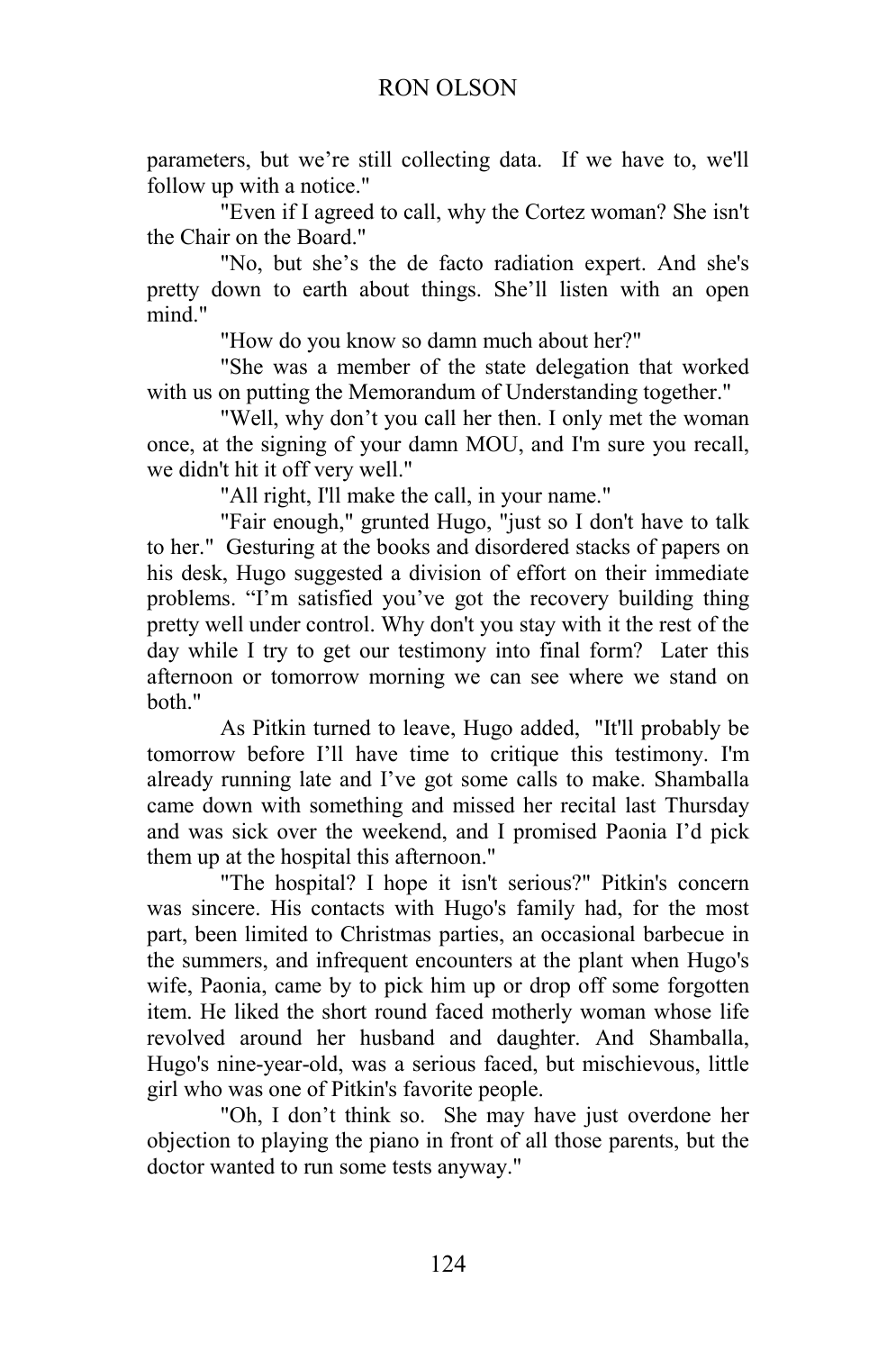"Hugo, if you need some time, I'll be glad to take over some of the testimony. I should anyhow since presenting it's a rock we both have to push up the mountain."

"No, thanks, Pitkin. I'm already wrapped up in the middle of it, and you'd have to start from scratch, besides, you've got your hands full."

Pitkin returned to his office, and in a few minutes was waiting for Delores Cortez to pick up her extension. He hadn't talked to her for over six months and then only briefly. His recollection of her as being reasonable and understanding was a bit undefined, and he hoped he hadn't oversold Hugo on her as the most sympathetic ear they could catch.

"Hello," the deeply rounded voice immediately brought her image to his mind. He saw a tall, full-bodied woman wearing her black, gray streaked hair upswept and tightly knotted high on her head. Her forehead would be shining as though waxed and polished and high cheekbones would make thoughtful brown eyes appear to be set well back where they had a greater freedom to measure and probe those people they found to be worthwhile and interesting.

"Hello, Delores, "He almost said, "Doctor Cortez," but decided to forego formality. "Pitkin Waay."

"Oh, sure. Hello, Pitkin."

He hoped the upswing in her voice was more friendly remembrance and less a sign of curiosity. "I guess it's been a while since we last talked," Pitkin began.

"It certainly has," she agreed. "If memory serves me correctly, it was a meeting in my office on our proposed modifications to the MOU."

"As always, Delores, your recall is perfect. And before you ask if I've called about your proposals, let me say that I haven't. Washington still has them under review, and I haven't been able to get any word on when we'll hear something."

"Believe it or not, Pitkin, I understand. We on the Board spend a lot of our time on the phone to Washington trying to get answers to the simplest questions. For our trouble we get citations to regulations which nobody understands, or we get dumped on with the most convoluted malarky you can imagine. So much for our little trench warfare with the bureaucrats, what's up?"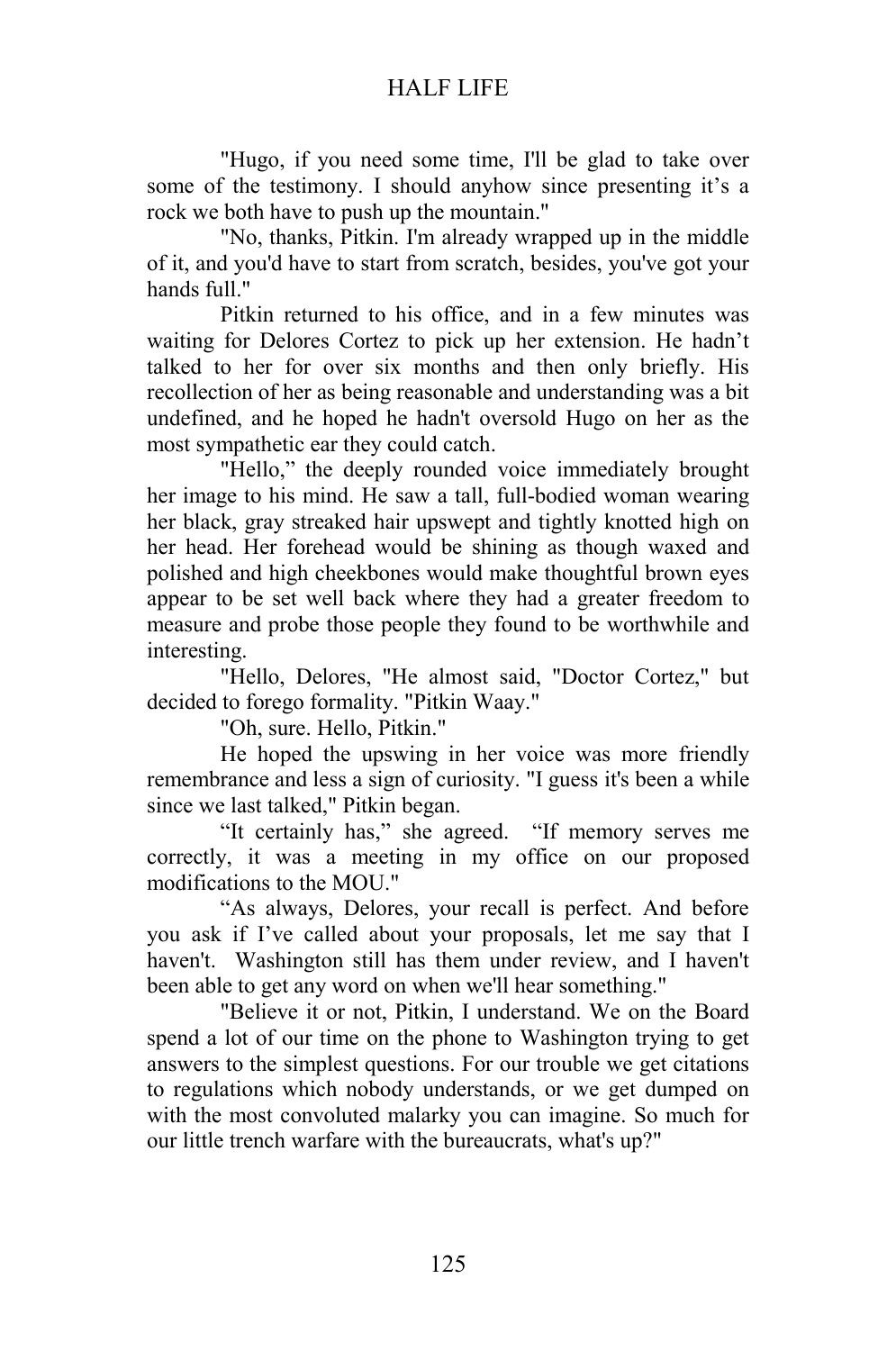"I'm afraid we have something of a problem out here with the new recovery building."

"You mean you're still debugging that chamber of horrors? You should consider putting those barrels I've been reading about inside that big acid pot and sealing the whole shebang for twenty fifth century archeologists to worry about."

"Might not be a bad idea." She seemed to be in a good mood; he hoped it would last. "Speaking of those barrels, it was a sweep of the area around them which led us to the knots in the recovery building. We were doing some extra monitoring in the barrel area, and Harvey Flagler's guys picked up some readings that seemed too high to have been caused by the barrels alone. As of right now, we've identified the recovery building as being the source of some emissions."

"Plutonium?"

"We're running the samples through analysis now, but there's no reason to expect anything else. Our raw data tells us the readings are below the levels in our MOU, but there's always the chance they may have gone slightly over. If they do, we'll file a notice with the Board, but I wanted to let you know what's up in case we don't reach MOU levels."

"Since I'm only a member, I take it this is all unofficial?"

 "Yes and no. Hugo didn't call the Chairman because we felt that would be a little more than the situation called for, and it might obligate us to follow up with something written. Between that and doing nothing this seemed to be a good compromise."

"Might be for you, but don't you think it puts me in the middle? I won't sit on what you've told me; I'll have to call Jim Elbert. If I didn't I'd be in the soup with him and the rest of the Board. As Chairman, he'll at least put it on the record of the next meeting."

"Fine, Delores. I expected that would be your reaction, but before then, I'll call you back and tell you where we stand. If we're filing a formal notice, our present conversation will be superfluous. If we aren't, I'll call Elbert myself, and explain that I called you only because of your interest and research work in radiation, and because the MOU encourages interaction among federal and state officials who have expertise in radiation and health physics. I would say that pretty well describes the two of us."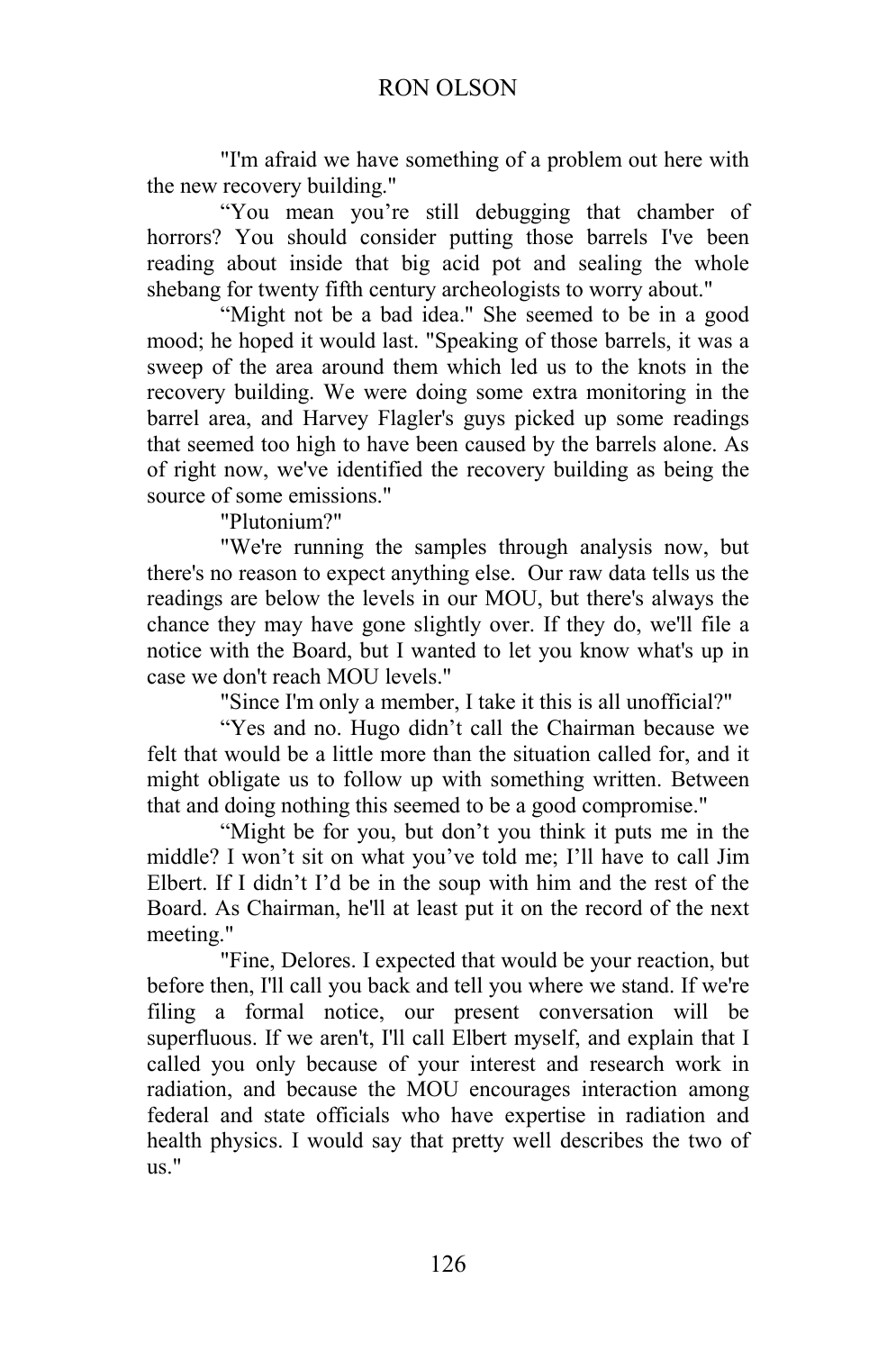"The next agreement I negotiate, I want to hire you, Pitkin, instead of having to work under the watchful eye of the state's legal nitpickers," she laughed. "I'll accept your characterization. We're having a discussion of radiation health effects. And since we are, do you care to share with me any of your preliminary radiation readings?"

"Off the record, Delores, and in a hypothetical setting, you might give some thought to wind dispersion which has yielded 620 d/m/g's of plutonium in samplers three and four hundred yards from the source."

A low whistle came through Pitkin's earpiece followed by an exclamation, "Damn. No wonder you called. I'll be interested in seeing your isopleths, and if I know you, Pitkin, you've got a computerized one on your desk right now. If your 620 average out the way some of your emissions have in the past, you're on a rocket over your own federal standards. We could be talking about a serious hazard to public health."

Without answering directly, Pitkin assured her, "As soon as we've got some reliable displays, I'll give you a call. By the way, we'll be putting something out for the media this afternoon. Our release will track what I've told you, without specific numbers. It'll announce we're shutting the entire recovery operation down until we can find just where the problem is."

"You've had so many problems with the damn misbegotten thing, nobody'll think it's news," she chided him.

"The day the media ignores Rocky Flats will be a day worth remembering," replied Pitkin.

"The same would be true of the Health Board, you're ever on our minds," Cortez reminded him. "I appreciate the call, Pitkin. I expect we'll be talking again soon."

"Hugo and I are making our annual trek to Washington Wednesday afternoon, so I expect it will be the first thing next week before I can call, but I appreciate you hearing me out, Delores."

"Good luck in Washington, and give Hugo my regards," she said.

"Thank you. And Hugo wanted me to tell you hello, too."

 Hanging up the telephone, Pitkin knew his call would rouse a number of people in Denver and their reactions would be as varied as the interests they represented. Critical to the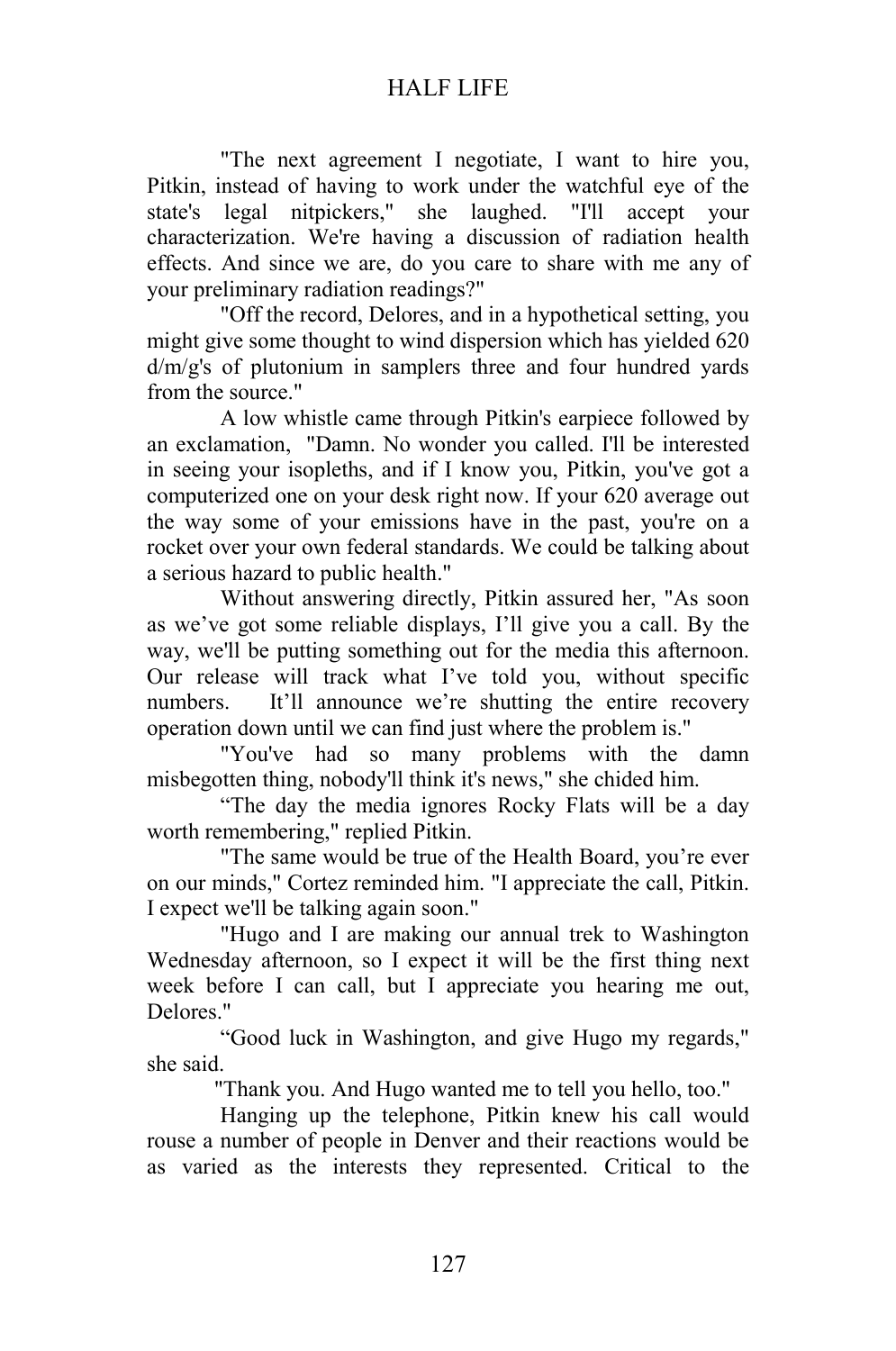# RON OLSON

discussions, the charges, the answers, and strength and vigor of them all would be the actual radiation levels registered by both the federal and state air samplers on private property across the federal boundary lines.

 Although Pitkin, from years of self discipline, would go by the book and wait for verified data on the contamination, his experience told him the radiation which would be found off site was greater than any ever before detected. He knew it would be an important consideration in the debate over decommissioning the plant.

 Pitkin was also certain the response to the plutonium releases, from the barrels and from the recovery building, would not be confined to Colorado. It would be central among the questions he and Hugo would face, from their own superiors in the Department and from political forces on Capitol Hill. In those places, too, the focus would be on radiation emissions and their potential effects on the people who lived in the communities surrounding the plant.

Events were converging, almost as if they had been orchestrated to force a determination on the future of Rocky Flats. Even though the lives of hundreds, perhaps thousands, of people could be affected by a decision to decommission the facility, Pitkin could not help wondering where the conflicting pressures were taking him and what role he might find himself playing.

 "If Washington has answers to those questions and a hundred like them," Pitkin told himself, "the upcoming trip might be bearable after all."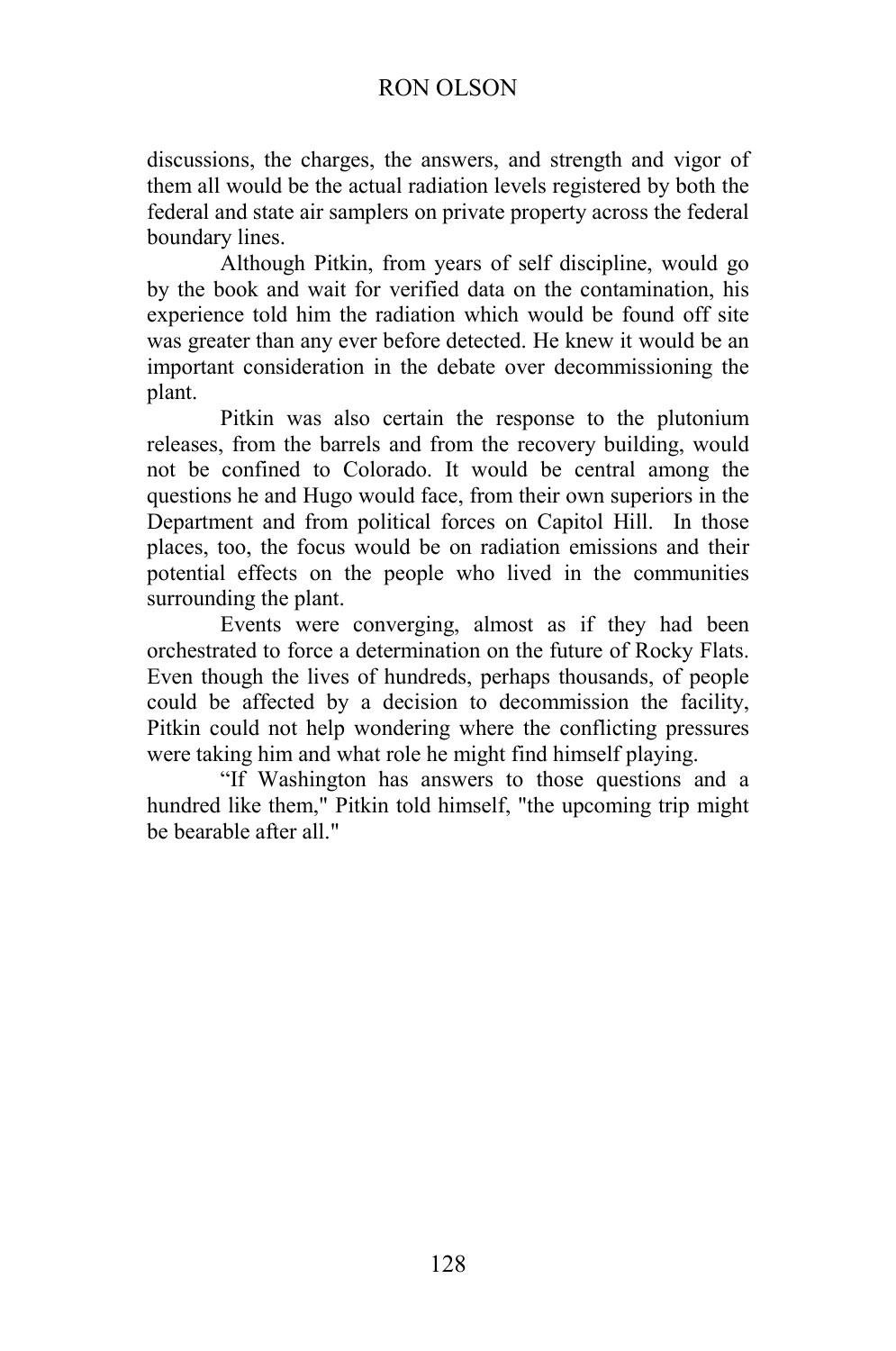# **CHAPTER SEVEN**

Pitkin leaned back in his window seat as the 727 gained speed, lifted off the long north-south runway, and angled strongly upward. Stapleton's concrete runway dropped out of sight in only a few seconds, giving way to shrinking rows of tract houses and shopping centers, and in few moments, the plane tipped its starboard wing in a farewell salute to Denver and climbed toward the East.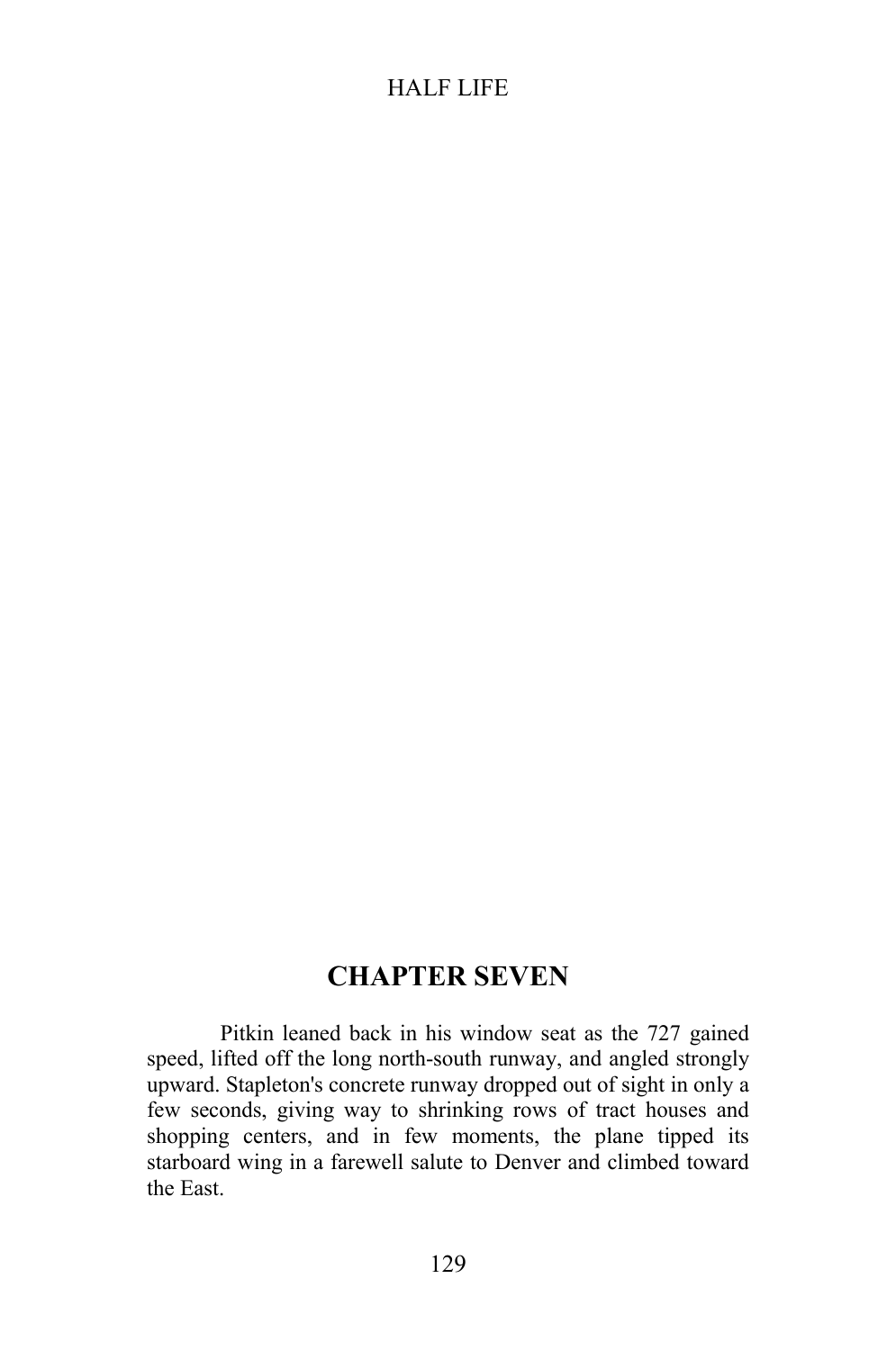#### RON OLSON

 The cultivated land below was irregularly checkered brown and green. The dry, light brown fields were lying fallow waiting for the cool days of fall when whey would be sown with winter wheat. In an occasional field, Pitkin could see the dust cloud rolling up around a tractor and duck foot as a dry land farmer fought his perennial enemies, the moisture robbing weeds. If allowed to grow unchecked, their seeds would produce a succeeding generation to compete with next year's wheat crop thereby reducing yields, which, in the high plains of eastern Colorado, were nearly always marginal.

 The contrasting blocks of green were, for the most part, the wheat that had been planted the previous September. The wheat plants would now be heading out by transforming their green leaves to tightly bound kernels. In the heat of the coming weeks, the stems and seedpods would be embrowned by the sun, and at the full-bodied time of ripeness, giant combines would march through the fields and transform the crop into pure golden grain. Farm trucks would carry the wheat across the stubble of the newly shaven fields and deposit the grain in the towering, concrete and galvanized steel elevators which were the landmarks of the small communities spaced across the plains.

Pitkin could also easily identify irrigated fields by the circular shapes of the center pivot watering systems and the bright green of their artificially watered crops. Those round plots contained the fragile crops, not natural to the high plains. They depended entirely upon the water drawn from the deep Ogallala aquifer, once thought to be infinite, but, now its level was dropping alarmingly as the powerful pumps drained away water faster than natural recharge could replace it.

Looking at the patches of dull green virgin prairie which had escaped plows and which lay yet unbroken, Pitkin marveled at the persistence of the tough native buffalo grass. Tightly hugging the ground, it defied the endless winds and provided forage for the cattle which had long ago been brought here to replace the buffalo. And it seemed to Pitkin that the eternal prairie grass had simply retreated to the rugged coulees and rock-strewn hills waiting, waiting until man exhausted himself and the underground water. Then, after the winds blew the dust from the unwatered fields exposing the hard pan below, perhaps the buffalo grass would reclaim the land.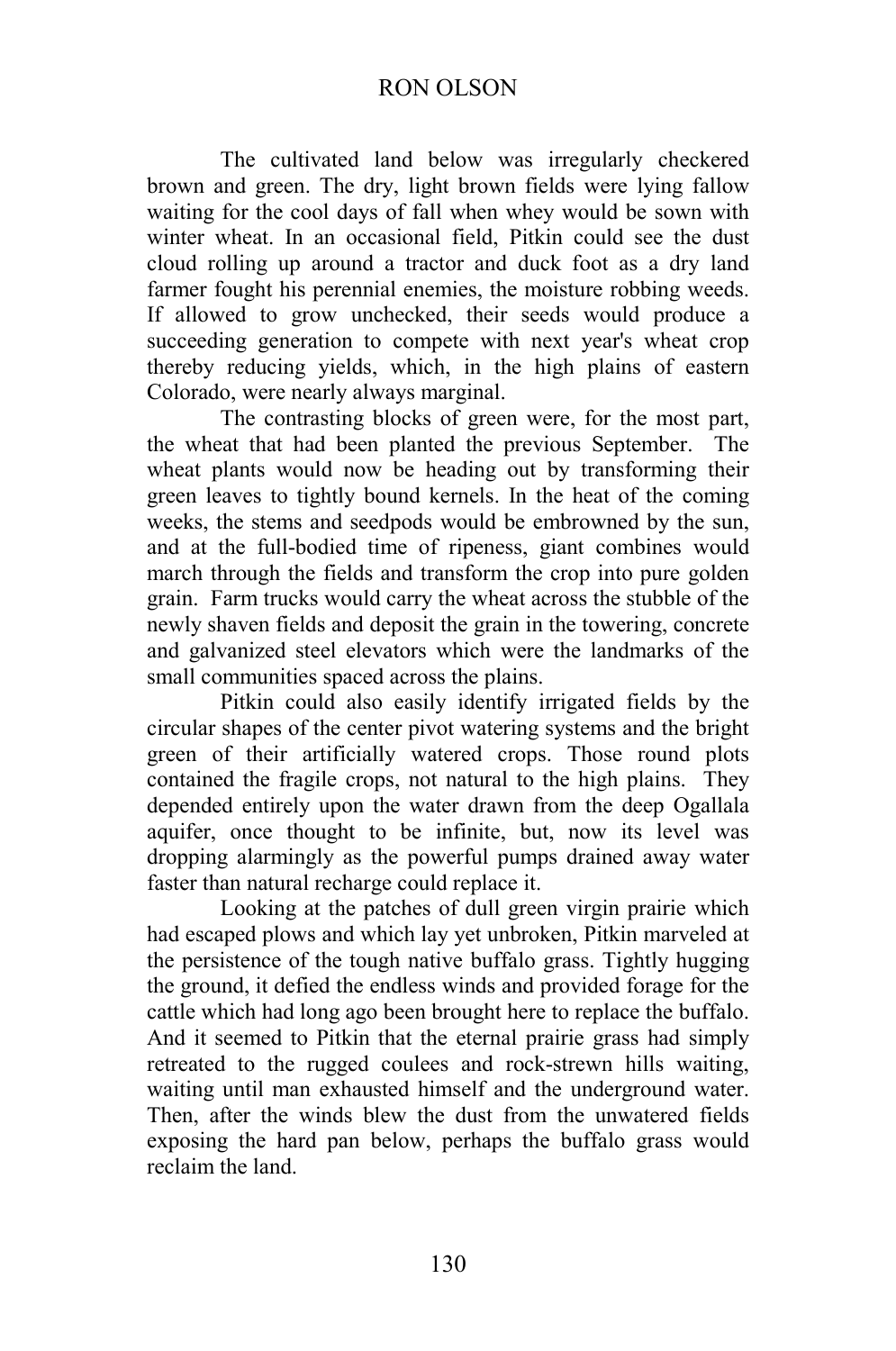Pitkin knew lack of water would spell the end of irrigated cultivation of the plains, but with a scowl, he wondered if other more lasting and more destructive forces might intervene. Certainly, such forces existed, he told himself, turning away from the window in an attempt to close off such thoughts.

Across the empty seat and sitting next to the aisle, Hugo was staring vacantly at the papers piled on the face of his tray table. Sensing Pitkin's gaze, Hugo turned and looked at him. After a moment, Hugo's eyes turned to the window, but finding nothing to capture their attention, they returned to the paperwork.

Pitkin napped for a time, and when he awoke, he saw Hugo sitting looking at the paper work on his tray. "You still working on that?" he asked.

Leaning far back in his seat, and without looking up, Hugo asked, "Pitkin, do you ever have the feeling that events are piling up faster than we can comprehend, that we're sitting at the bottom of a hill staring up at an avalanche?"

"Sometimes, I do. I suppose with the problems we've been getting the last few days the feeling might be expected."

"Many times I've heard you speak of public health...I was wondering about that. Let me ask you, if we cooked every point of every argument down to a last drop of truth, would we see injury to people, actual injury from Rocky Flats plutonium?"

Pitkin looked at Hugo who still stared at his papers. He wondered, not so much about the answer he would give, but rather about why the question had been asked. It was not at all like Hugo to display the slightest doubt or question about the plant and its operation. In the years he had known Hugo Chase, he had never seen anything in him other than determination to operate the plant as efficiently as possible.

At least on the surface, Hugo's confidence had never faltered, and his faith in their mission and in the manner of its execution had been unyielding. The introspection Pitkin sensed in Hugo's question was vaguely disquieting because it paralleled the manner of his own approach to questions about the plant and their work.

Pitkin had a fleeting impression of dependence. For the first time, he asked himself how extensive had been his reliance upon Hugo to provide the thematic underpinning for Rocky Flats. Never had he entertained doubt about Hugo's belief in the need for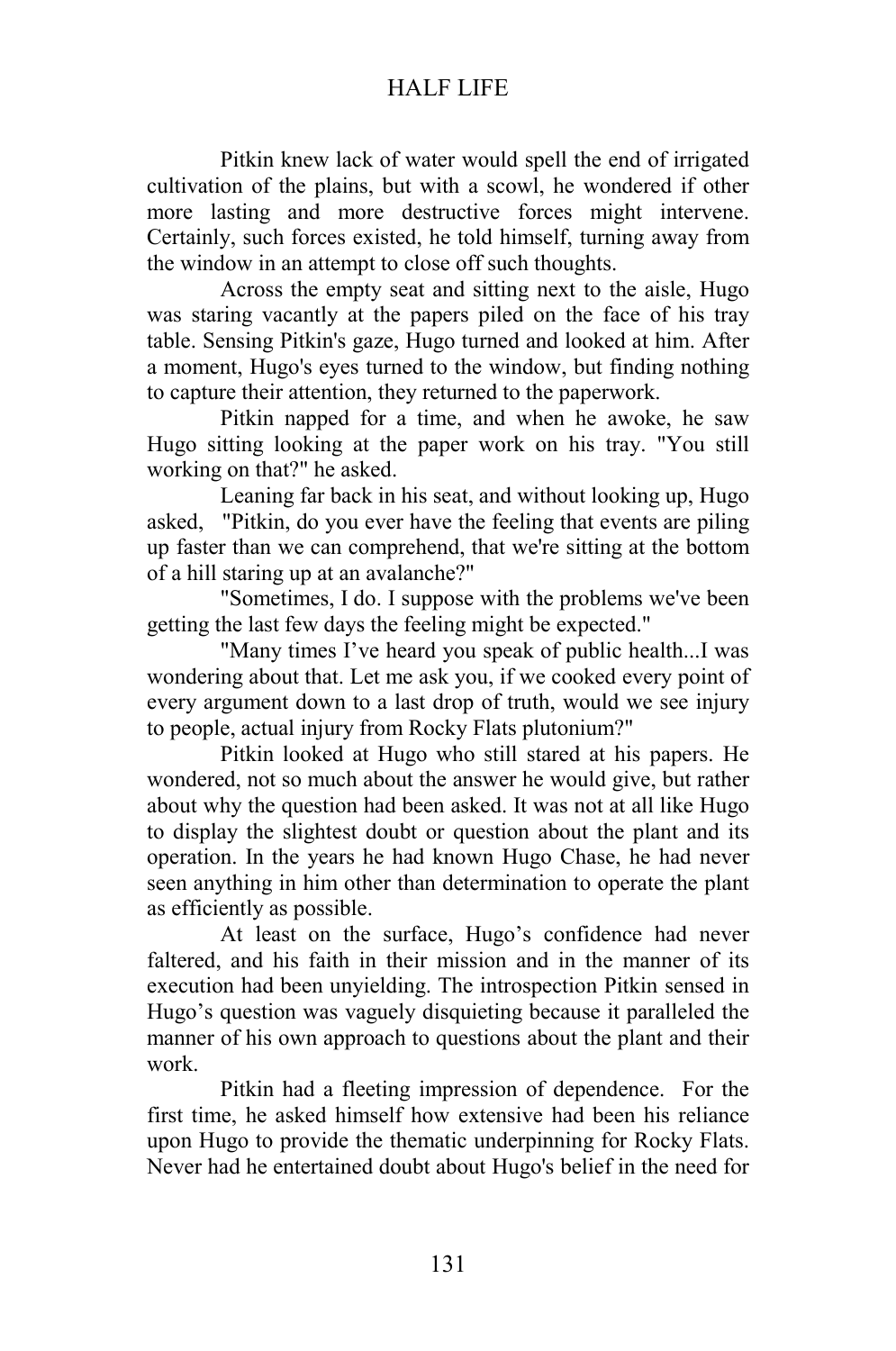the facility; Hugo had been unflinching in his damnation of critics; and he had been dedicated to the means of achieving their goals.

 Hugo's inflexibility had made him an easy target for the committed enemies of the plant. The refusal to compromise his categorical denials of adverse health effects from exposure to low levels of plutonium had been the source of more than one heated argument with Pitkin. Such an uncompromising position itself, paradoxically, provided the best ammunition for those who wished to assail it. And Hugo, as a focal point of criticism, had drawn the heaviest fire. He had been castigated in the media and had even become something of a symbol of governmental intransigence. Still, Hugo had always been firm in the face of the onslaught.

Pitkin realized better now than ever before how Hugo had supplied the one solid position in turmoil of contradictions. He had depended upon Hugo who provided him with logic, logic Pitkin employed to confine his own apprehensions. Thus in a curious and ironic way, Pitkin had relied upon the existence of Hugo's fixed ideas, and had, in effect, used them as an anchor to restrain his own doubts.

If Hugo wavered, if he entertained doubts, Pitkin knew his own position at the plant was almost certainly untenable. Should Hugo suddenly begin to support and thereby re-enforce his own nagging uncertainties, whatever security Pitkin felt about his own professional world would be gone.

He had no idea what effect his answer would have, if any, but he did know it would be honest. Perhaps the answer was no longer important, because the question had already been asked.

"Injury to people? Yes, I believe we are injuring people."

Hugo's head swiveled around. "Pitkin, if you really believe that, how can you work there?" Hugo's eyes, magnified by his horn-rimmed glasses, stared at him.

"I've stayed on for a lot of reasons. It's a reasonably good job, and I do it pretty well. It also happens to be the kind of thing I'm educated to do, and I have invested a lot of years in the business."

"Superficialities, Pitkin," shot back Hugo with a hint of his old fire. "Given your feeling that we are in fact either injuring people or somehow imposing detrimental health effects on them, you would have to be immoral, insensitive, or hypocritical to work to keep the place operating, wouldn't you?"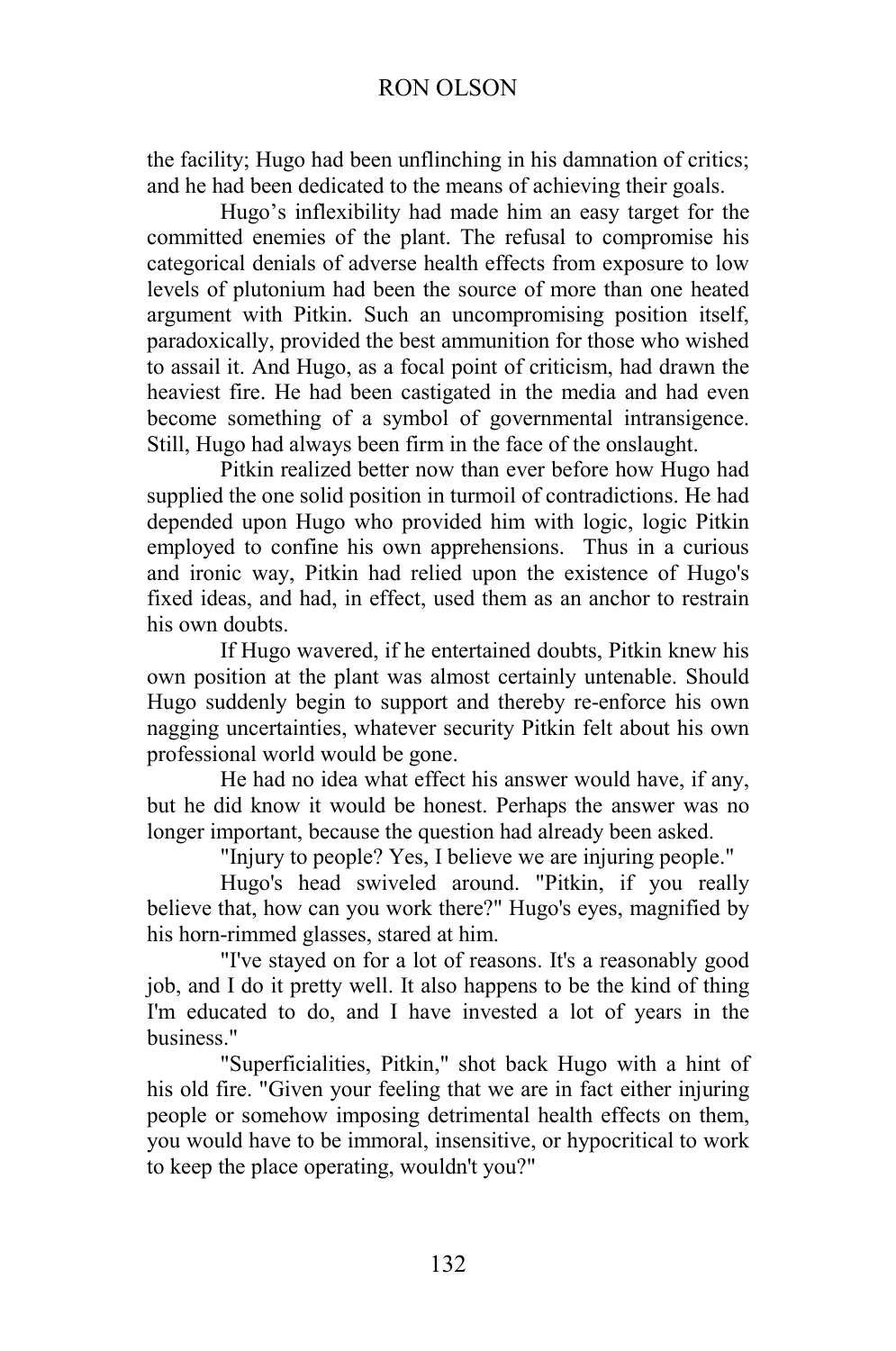"Perhaps, but there are other considerations. I suppose there's a trace of self serving arrogance to be found in my reasoning, but I feel it has some validity. You and I both know how intense the pressures are to maintain a nuclear weapons program. Whether it's contractor influence, military mindset, or simply good common sense, the program is as strong, maybe even stronger, than it's ever been. Rocky Flats will be operated, at least it will until Congress coughs up the money to move it. While it's operating where it is, I honestly believe I can contribute to the operation. To put it another way, I trust myself to keep it as clean as possible, more than I would trust the man who would replace me."

"Fair enough," agreed Hugo. "I suppose there's some of that in all of us. While we might call it a reason, others would say it's a rationalization. Are you saying then, in terms of plutonium effects, you accept a given number of cancers as inevitable byproducts of bomb production?"

Pitkin was saved from having to pursue the dialogue, at least for the moment, by the intervention of sandwiches. The plastic encased tray was thrust at them by a mechanically smiling flight attendant that stood waiting while Hugo deposited his papers onto the empty seat.

 As is the custom on airlines, the coffee cart was scheduled for arrival long after the sandwiches, and most passengers would consume their food and stack food refuse on their trays before they would be offered something to drink. Nevertheless, the arrival of the food, and the business of unwrapping it had broken the thread of conversation, and Hugo did not attempt to take it up again.

Pitkin puzzled over Hugo's questions. In them he sensed genuine concern, but more than concern, there was a thaw in Hugo's confidence. It would, he told himself, require a powerful force in Hugo's life to effect a real change in his attitude toward the plant. But, he thought, as the coffee finally arrived, he was probably reading too much into a couple of questions.

Pitkin had only begun to sip his coffee when he felt the slight change in the speed of the aircraft telling him the first stage of the descent into Washington had begun. The distance between the capital and the rest of the nation had grown far too short for comfort. He, along with many other citizens, wished it were longer.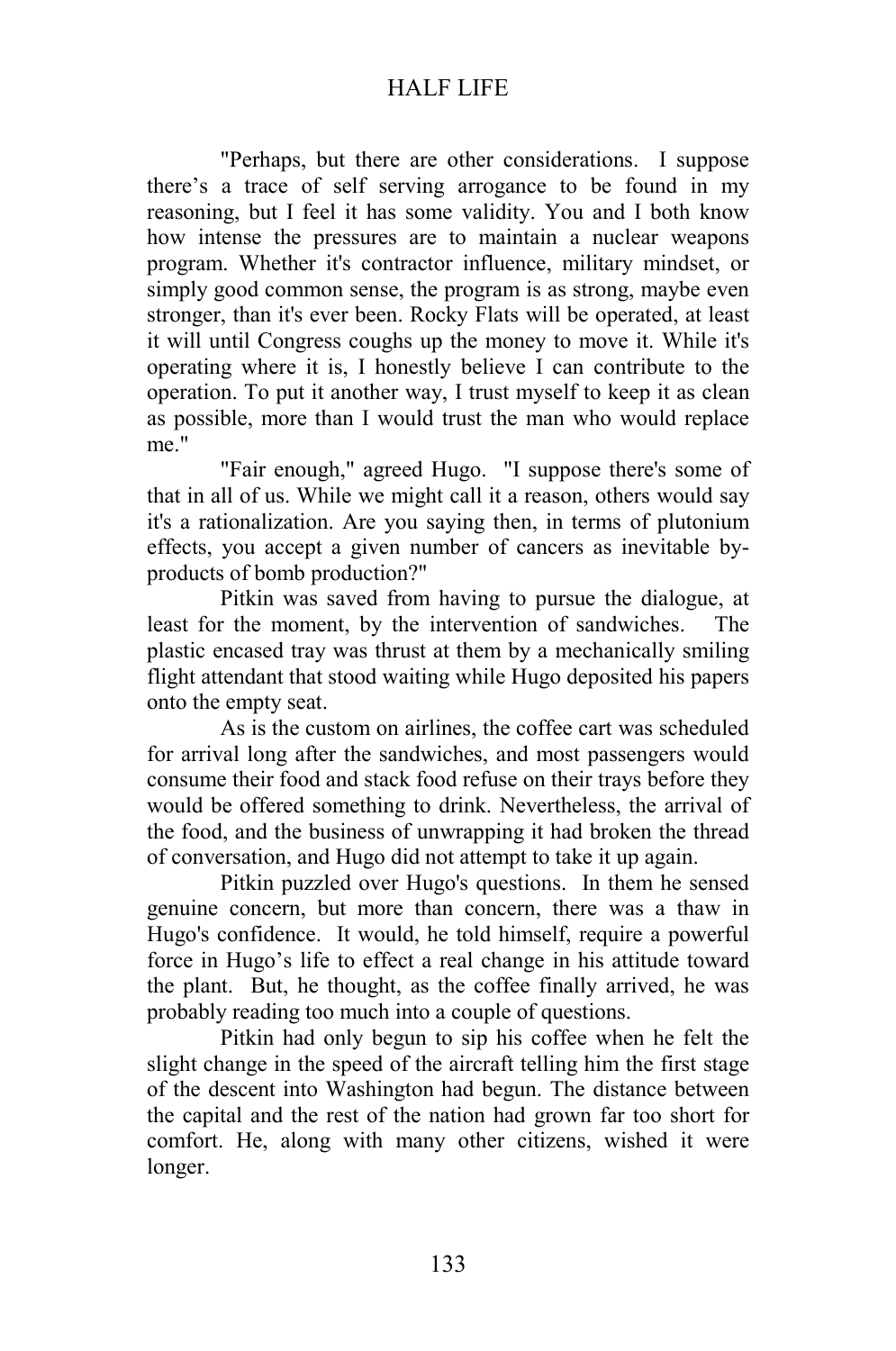#### RON OLSON

The plane made the Leesburg turn and started its descent down the valley of the Potomac. From his roaring vantage point, Pitkin could see, through his visitor's eyes, the great blot of buildings and roads pasted across the countryside.

The growth of the Maryland and Virginia suburbs had, in the past twenty years, been stupefying. Automobile traffic along the George Washington Parkway and the Capital Beltway was so continually heavy it was virtually impossible to define a period of time that could be called rush hour. Across the river, Pitkin could see the endless miles of houses and apartments of Bethesda and Chevy Chase, and although his unschooled eye could not define it precisely, the dividing line between Maryland and the District of Columbia.

As the plane turned for its final approach, Pitkin could see the Watergate and the Kennedy Center, marking contradictory legends in the nation's recent history. For an instant, he could see down the very hallway of the federal government, Constitution Avenue. In the distance he could see the quintessential symbol of American government, the Washington Monument. The great obelisk rose from the mall like a white dagger thrust into the sky. Behind it, and farther away, Pitkin could see the classic outline of the capitol building.

Just as the plane seemed to be settling down upon the waters of the Potomac, the runway darted under its wheels and they landed at Washington National Airport. From the instantly crowded aisles of the airplane, Pitkin and Hugo made their way through the Jetway into the jammed walkways of the terminal. Distrustful of airline baggage handling, and planning a stay of only two days, both men had brought carry on luggage and were able to forego the awkward wait at the luggage carousels.

The heat of late afternoon combined with high humidity soon had the travelers sweating as they trudged toward the Metro station, which was a long and inconvenient distance from the terminal building. On an earlier trip, a couple of years ago, they had rented a car. Almost instantly lost somewhere in Arlington, and later in the District, they had parked the car and hailed a cab to take them to their hotel. Later, Pitkin had contrived to have a young staff member in the Department pick the car up and return it to the rental agency. The subway, something of a challenge, would deposit them within an easy walk of the great marble headquarters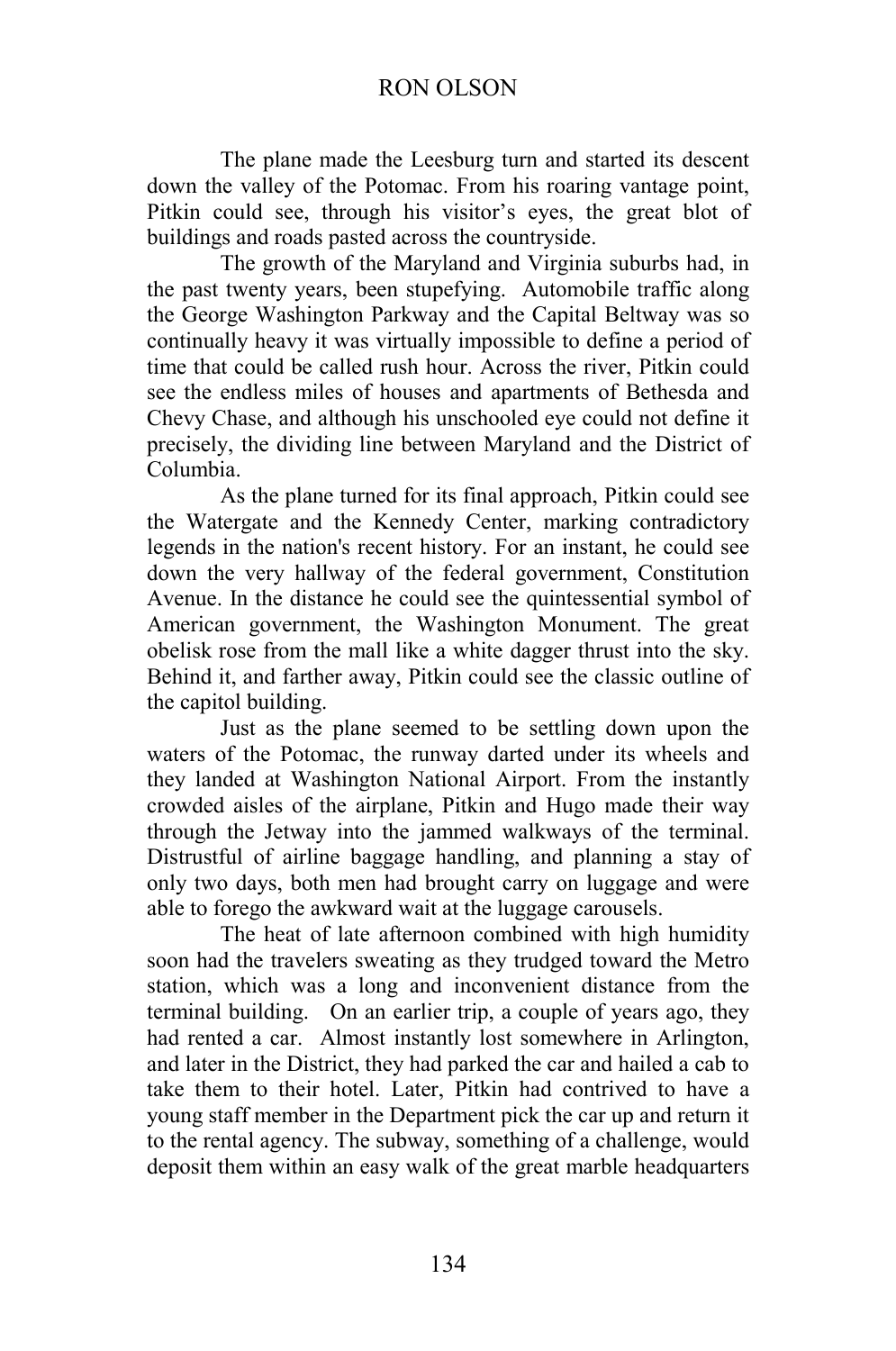building, and while it wasn't as convenient as a taxi, Hugo was fascinated with the ride, thus the rails of Metro had become their avenue into Washington.

Farecards in hand, Pitkin and Hugo, along with a half dozen other grim faced passengers, passed through computerized turnstiles and took up positions alongside the tracks. To their great relief, the wait was only a matter of minutes. Metro's silver cars slid to a stop and invited them aboard with a swish of its sliding doors. Two quick notes from its chimes and the sudden pull of acceleration was a compelling invitation to use the handholds as they made their way to nearby seats.

Pitkin was always surprised at the speed of the cars. Very soon they were pulling into the Pentagon station where the sliding doors admitted a couple of junior army officers, three expensive briefcases carried by contractor types, and an attractive blonde who took an empty seat behind Pitkin. The car's next invitation was extended to a melancholy empty platform at the Arlington National Cemetery. The car had better luck at Rosslyn where it exchanged the blonde for a mixed group of some half dozen individuals, none of whom seemed associated with any other.

With its passengers sealed in behind clamped doors, the string of electric cars was prepared for serious business. Gathering speed on the slight decline, it clicked its way under the Potomac River. The great rush sent the tunnel lights sailing by, and had it not been for a noticeable change to an incline, only the train would have known it had subversed half the river and reached the District of Columbia.

In quick order, stops were made at Foggy Bottom and McPherson Square. Even though the Metro system was relatively new and had been constructed at astronomical cost, the walls of some stations were already stained with long ribbons of rust and dirt from leaking water. Many escalators were frozen into immobility by mechanical failures. Occasional tiles were missing from the red station platforms, and exit portals were often roped off and signed, "out of order."

At Metro Center where they changed trains, Pitkin looked at the curving walls and high arching ceilings and imagined them to be huge gray concrete waffles folded over his head. The small brown directional signs always seemed woefully inadequate, and it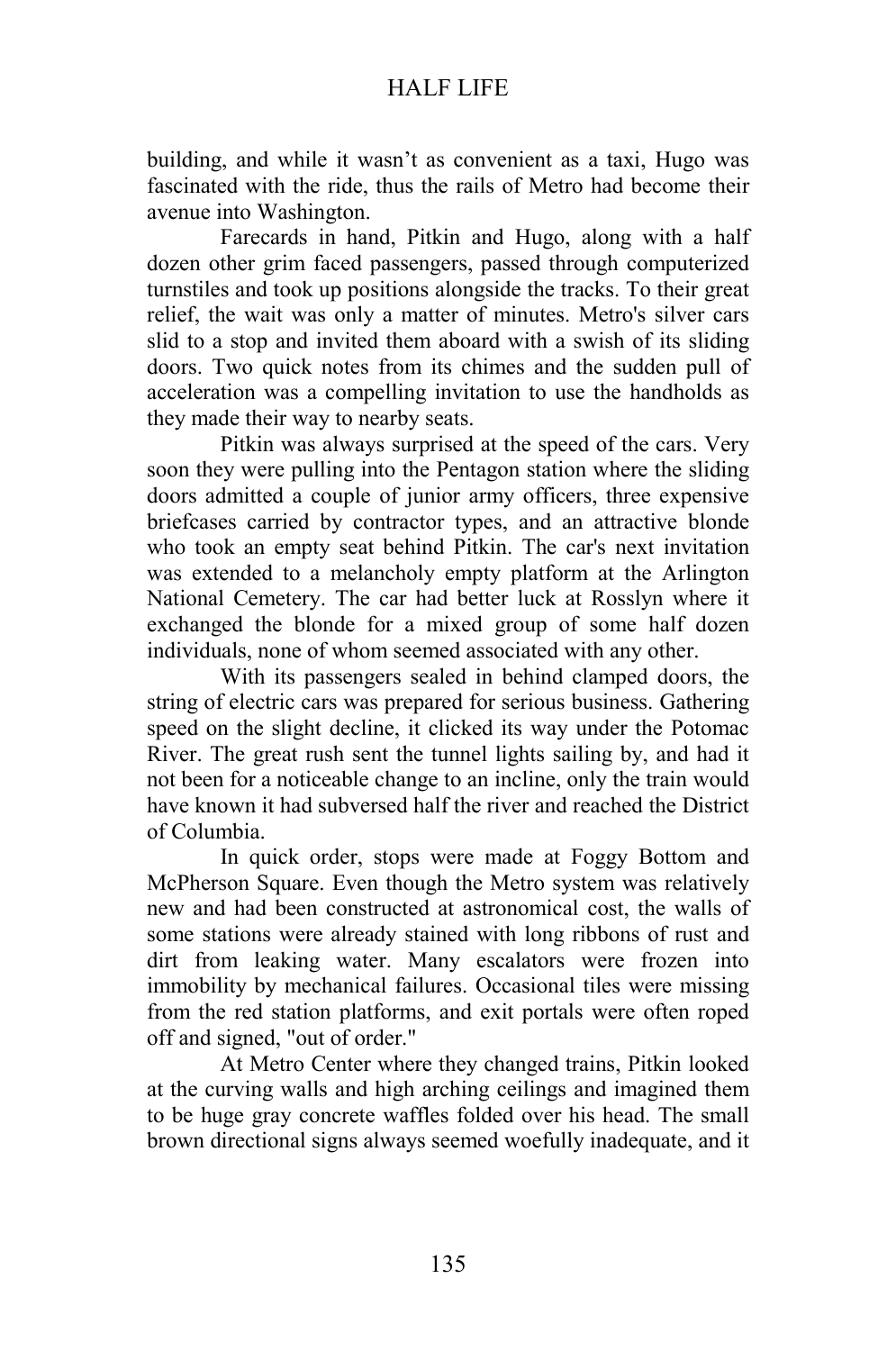was only by luck that they found the line that would take them to station near the Forrestal Building.

After the short second ride, both men were glad to leave their car and head for the exit where they climbed, by the stairs, out of Washington's proud subway system. The late afternoon heat was a welcome relief, and even the intrepid subway rider, Hugo, was glad to emerge into afternoon sunlight.

"I suppose we might as well go straight to Baldwin's office," suggested Hugo. "That's where we always seem to wind up."

"We'll be lucky if he's in. Every time I call his office, he's `on travel.'" Pitkin's contempt for the gross abuse of travel prerogatives, so pervasive in the federal bureaucracy, was quite evident. "Hell, if you aren't 'on travel' at least half the time, you're really small potatoes in this town."

"He'll be in this afternoon," countered Hugo. "I talked to him yesterday. As a matter of fact, he called me, said he was just confirming our schedule and wanted us to stop by as soon as we got in."

"Kind of unusual for Baldwin to call. Did he give you any clue as to why he's suddenly concerned about us?"

"I don't think we really have to wonder, do we, Pitkin?" asked Hugo grimly.

A security guard check, an elevator ride, and a hike down an extremely long corridor later they were greeted by a secretary. Obviously, they were expected.

"Mister Chase and Doctor Waay?" asked a young woman.

Hugo admitted as much. Their traveling bags were stowed in an inconspicuous corner while they were supplied with coffee by yet another young woman who appeared out of an adjoining office. Thus fortified they were told to "Go right in."

Hatch Baldwin was tilted back in a large brown leather chair, his gleaming bluchers propped on the edge of an opened desk drawer. He was, of course, on the telephone. A dark blue, pinstriped arm waved them to seats. The tanned, boyish face beamed a friendly smile. With a hand clasped over the mouthpiece, his mouth exaggerated the silent words, "The Secretary."

Hatch's first spoken words were deferential, "Yes, Mister Secretary, I understand." After a few moments, he continued,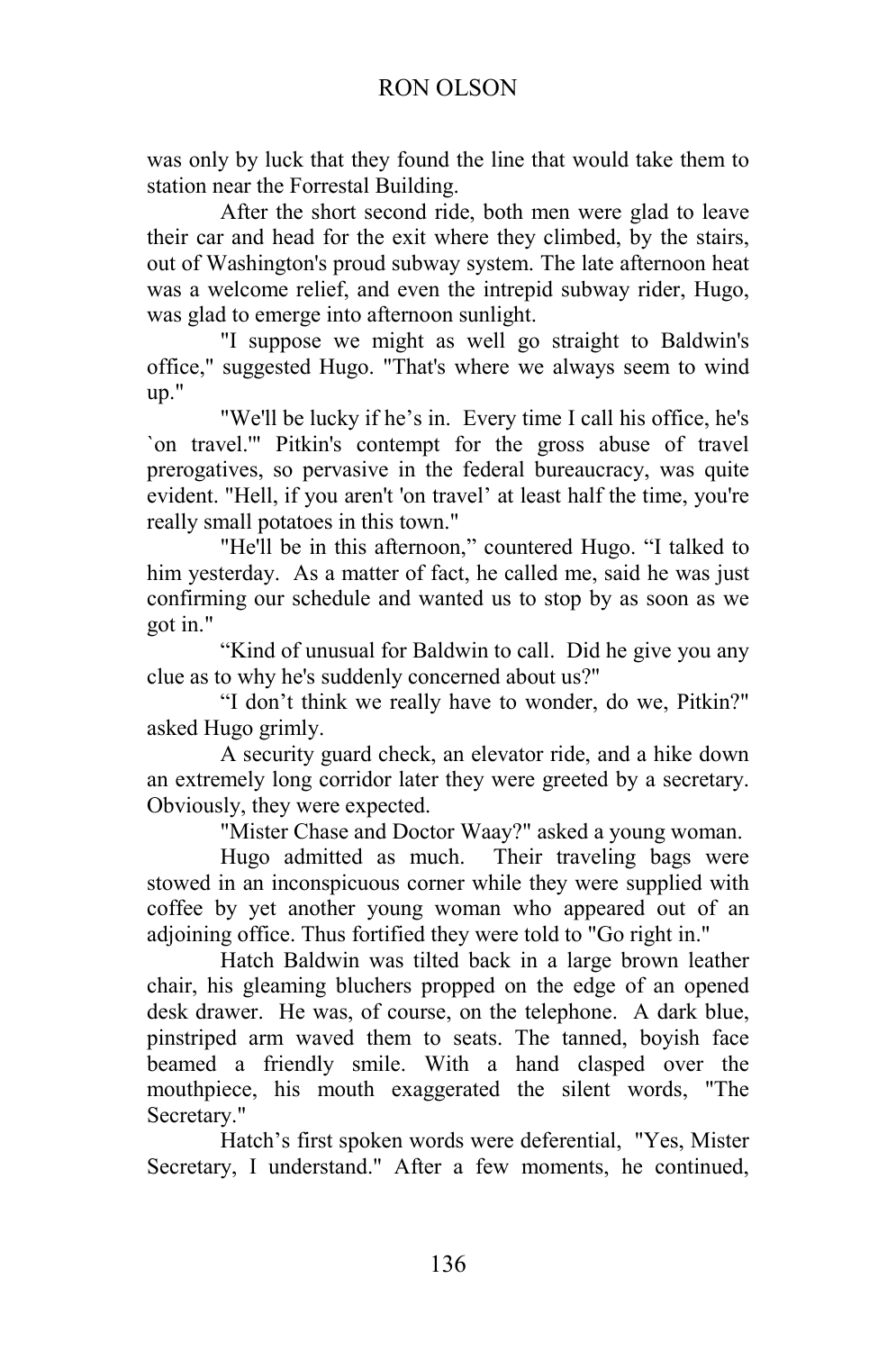"Yes, sir. There may be some grumbling, but I'm certain Senator Sumter will be sympathetic. As a matter of fact, a call to his office this afternoon would be useful. I know he's out of town, but the record of your call would be a good maneuver." Another pause, "Yes, He's speaking in Miami this evening, I checked it with Congressional Relations... Good. I'll tell him you yourself tried to call."

Replacing the telephone, he greeted them warmly. "Hugo, Pitkin, glad to see you. How was the trip?" Without waiting for an answer, he plunged ahead. "Your timing couldn't have been better. Secretary Stewart and I were talking about your appearance before the senate committee when you walked in the door."

"I'm surprised he knew we were testifying," smiled Pitkin.

"Oh, he knows all right. The day we read the story about your little barrel cache, Senator Sumter's office called and asked that the Assistant Secretary appear at the authorization hearings on Rocky Flats. Two days ago, let's see, yes, Monday, the Senator himself called and quite strongly suggested the Secretary appear. The Secretary agreed to rearrange his schedule and make an appearance. Yesterday, the committee staff advised us the thrust of the hearings had been modified to include authorizations to decommission you guys right out of existence. We also heard, unofficially, that some of the senators want to delve into what was termed `other matters.' Translated, they're going to sharpen some questions about the shutdown of your recovery building."

"And, let me guess," said Pitkin, "the Secretary's been called to attend to other urgent business."

"Indulge my curiosity, Hatch," interrupted Hugo. "What business?"

"He's been called to a meeting at the White House, if you must know."

"Must have taken some pretty fast arranging," observed Pitkin.

"You have a cynical and suspicious mind, Pitkin," replied Baldwin, pinching a speck of lint from his vest.

"And I'll bet my mother's cookie cutter that Julian is on travel."

"Assistant Secretary Wendover is in New Mexico, and despite your innuendo, Pitkin, he's tending to Department business."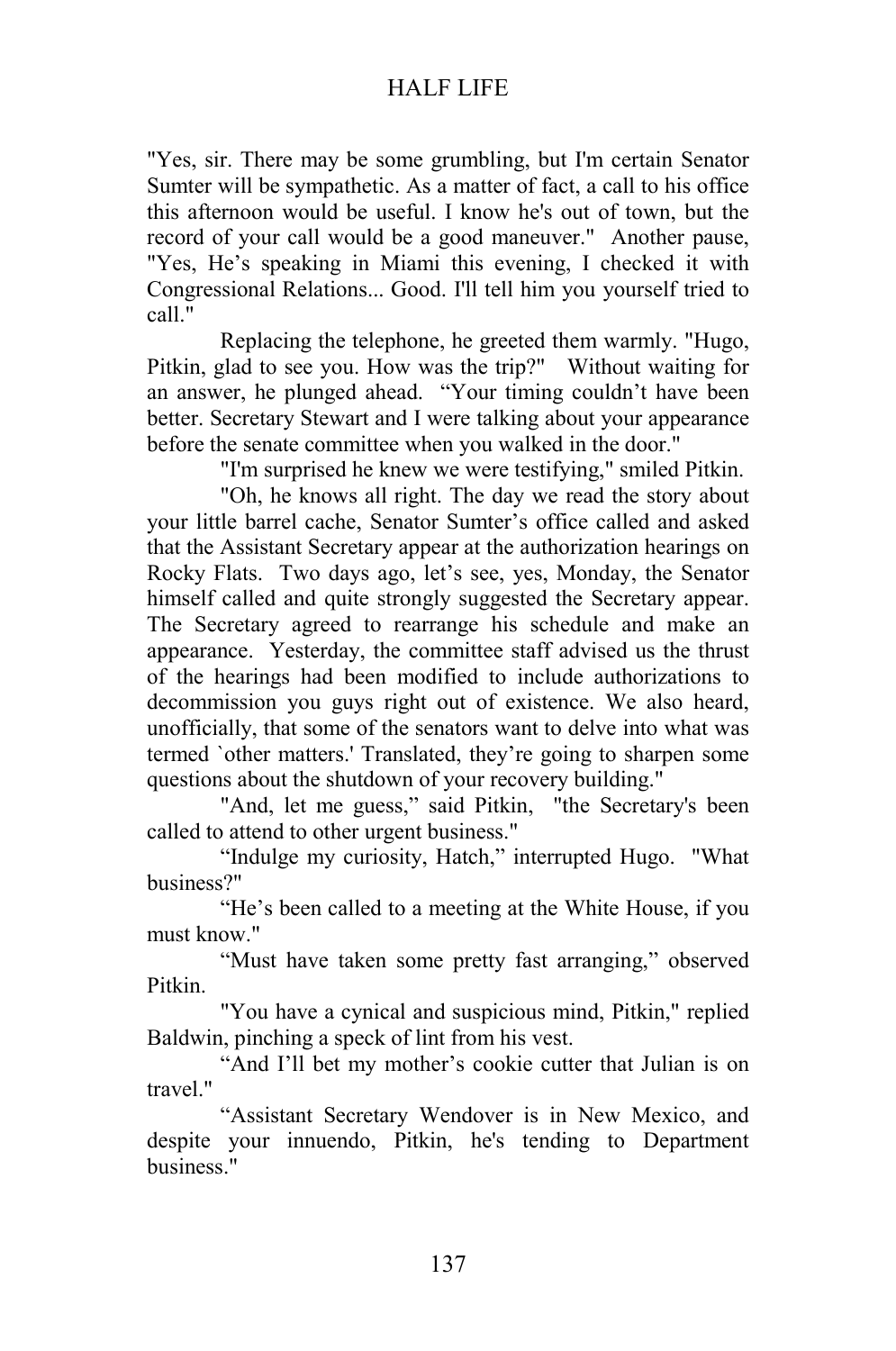"That leaves you and a couple of other deputy assistant secretaries," said Pitkin evenly, "What are you doing tomorrow, Hatch?"

"I'll be at your side, my friend, while you and Hugo defend God, country, and Rocky Flats."

"I hope you aren't going to tell me this testimony will have to be rewritten before tomorrow," cried Hugo waving the sheaf of papers he had pulled out of his briefcase.

"Quite the contrary, Hugo," soothed Baldwin, "I suggest it's perfect just as it stands. Copies have already been sent to the hill. We can simply explain that we were asked to appear and discuss authorizations for Rocky Flats. We were not advised there would be new subjects and we did not prepare, or clear, testimony on collateral issues. The committee members understand our procedures and know we have to clear statements through the Office of Management and Budget before they go to Congress."

"Sounds pretty thin to me," muttered Hugo. "I don't like the thought of refusing to answer the questions of a senator."

"There's a difference between refusing to answer and simply explaining you are not prepared to answer," explained Baldwin. "The inside game is to answer what you can and promise to supply written material for the record when you're stumped. Believe me, Hugo, it's standard procedure for the executive branch to control their answers as completely as possible."

"It's also congressional practice to get answers to the questions they know are embarrassing," Pitkin reminded the Deputy Assistant.

"Fortunately, for us, that takes considerable time," replied Baldwin. "And, if we're lucky, we can usually moot the annoying questions and compromise the difficult ones before the ricochet hits us in the arse."

Hatch Baldwin's buoyant attitude and youthful appearance were a pleasant facade. Many competitors for promotions in the federal power structure had made the mistake of underestimating his knack of exploiting weaknesses and capitalizing on errors in judgment. Baldwin also knew the value of friendships, especially those with the right people.

The Deputy Assistant Secretary had, on more than one occasion demonstrated a willingness to sacrifice the reputations of others to preserve his own. While some would have termed such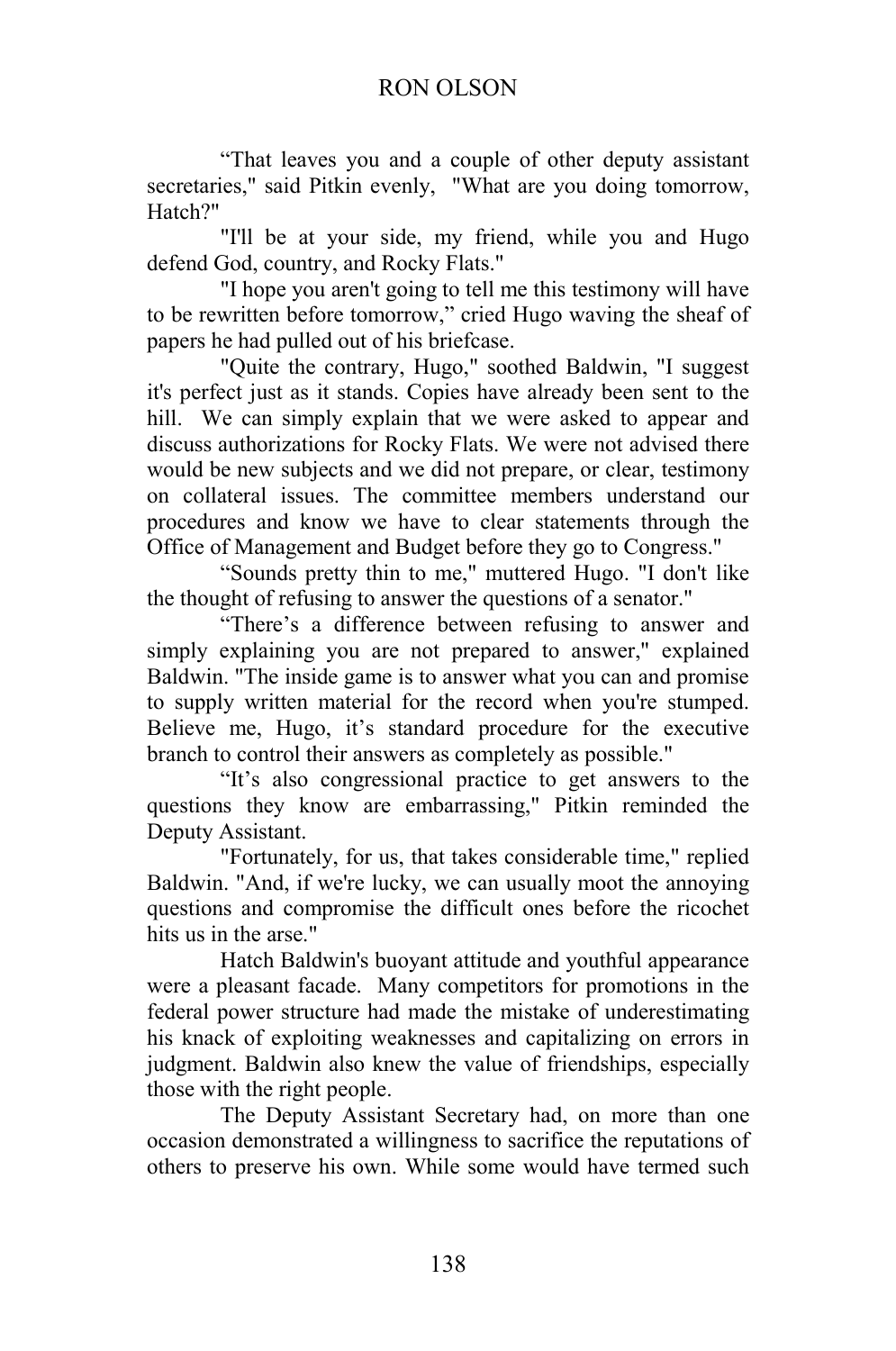behavior as unsavory and decidedly undesirable, it was not uncommon among those who climbed their way through the thin and ever thinner branches of the higher levels of government where only a few of the hardy, clever, and devious can exist.

Pitkin was far from being satisfied with Baldwin's breezy explanations of the legislative and executive branch interplay. Having met some of the senators and having testified before them a number of times, he knew them to be opinionated and egotistical, but he also knew they were intelligent and determined. Certainly, they were not so easily sidetracked as Baldwin suggested.

The physicist was also puzzled by the obvious desertion of the Secretary and the Assistant Secretary. He had met Secretary Stewart two years earlier, shortly after his appointment and Senate confirmation. Stewart had visited Rocky Flats during an orientation tour of Department of Energy facilities, and Pitkin had spent the greater part of a day explaining and demonstrating the operation of the plant. The man had been friendly and forthright, and Pitkin had instinctively liked him. Ducking a committee hearing was inconsistent with what Pitkin believed was a strong personality perfectly capable of meeting the awkward questions of a senate committee.

"Hatch, you traveled some of that ground pretty quickly," said Pitkin. "For example, exactly what kind of questions should we expect about the recovery building?"

"If I knew, I'd tell you. I 'm only passing on what I said was strictly unofficial information from a committee staffer. It could be nothing; it could be something considerably important. However, our guideline should be to avoid anything not directly relevant to the budget for the plant."

"Are they going to ask about the elevated plutonium emissions we reported?"

"Pitkin, I'm telling you all I know. But I don't know how they could get into that since we haven't talked to anyone on the Hill about your latest spill." There was a note of annoyance in Baldwin's voice, and Pitkin decided to probe a bit.

"Hatch, just to keep the record straight. We haven't experienced anything you could properly call a `spill.' We blew some plutonium through our filters. I think it's important that the Department be mindful of the potential for misunderstanding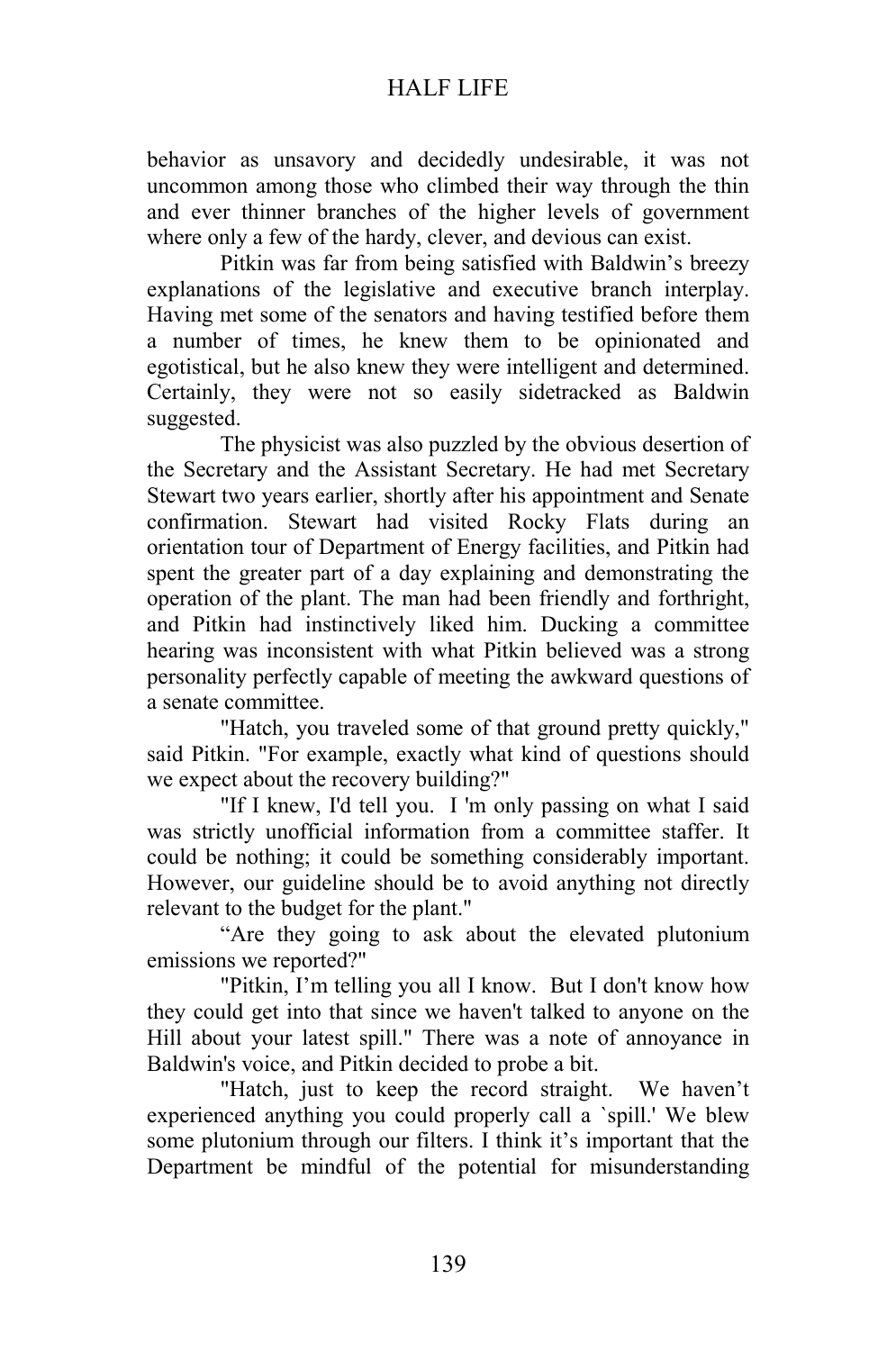which occurs as a result of using anything other than precise terminology. Were you under the impression we had experienced something more serious than air dispersion?"

"Did you?" Asked Baldwin impulsively.

"Hell, no!" blurted Hugo. "We explained the whole thing over the phone. Are you suggesting we're holding something back?"

"No, of course not," said Baldwin quickly, "I wasn't suggesting anything of the sort. I was only trying to think of anything that could be sitting out there waiting to blindside us. It could be related to one of the other facilities. Have either of you caught wind of any problems in New Mexico or Texas?"

Listening to Baldwin's defensive answer, Pitkin had the impression that Baldwin was fishing for information. "Maybe there's something he doesn't know, and it's got him worried," Pitkin thought. He knew that the absence of information was the most feared aspect of life in Washington, especially for those who were on their way to higher and more exalted positions.

For his part, Hugo Chase had been a plant director far too long to engage in the kind of talk Baldwin was encouraging. "I'm too busy keeping my own shop running without worrying about the rest of the system," he shrugged.

There seemed to be little of substance left for the group to discuss. Baldwin's plan to use Hugo's testimony as it was written eliminated the need to revise it. And Baldwin, in his mind, was going to confine their participation to commenting on budgetary matters as set forth in their written statement. Yet, the Deputy Assistant had one final matter for disposition.

Brushing the smallest, even imaginary, particle of dust from his bluchers with an elegant finger, he asked, "You, of course, remember you have an appointment with Senator Moffat at the unholy hour of eight o'clock?"

"Sure," said Hugo. "I told you about it on the telephone."

"I understand the invitation was for the two of you, but if you would like, I'd be glad to join you. I can't imagine what the Senator has in mind, but if it's departmental at all, I suppose I should go."

Pitkin suppressed a laugh. Baldwin had gone as far toward inviting himself as discretion would allow. It was the same bug-a-bear, a thirst for information, and a desire to be on the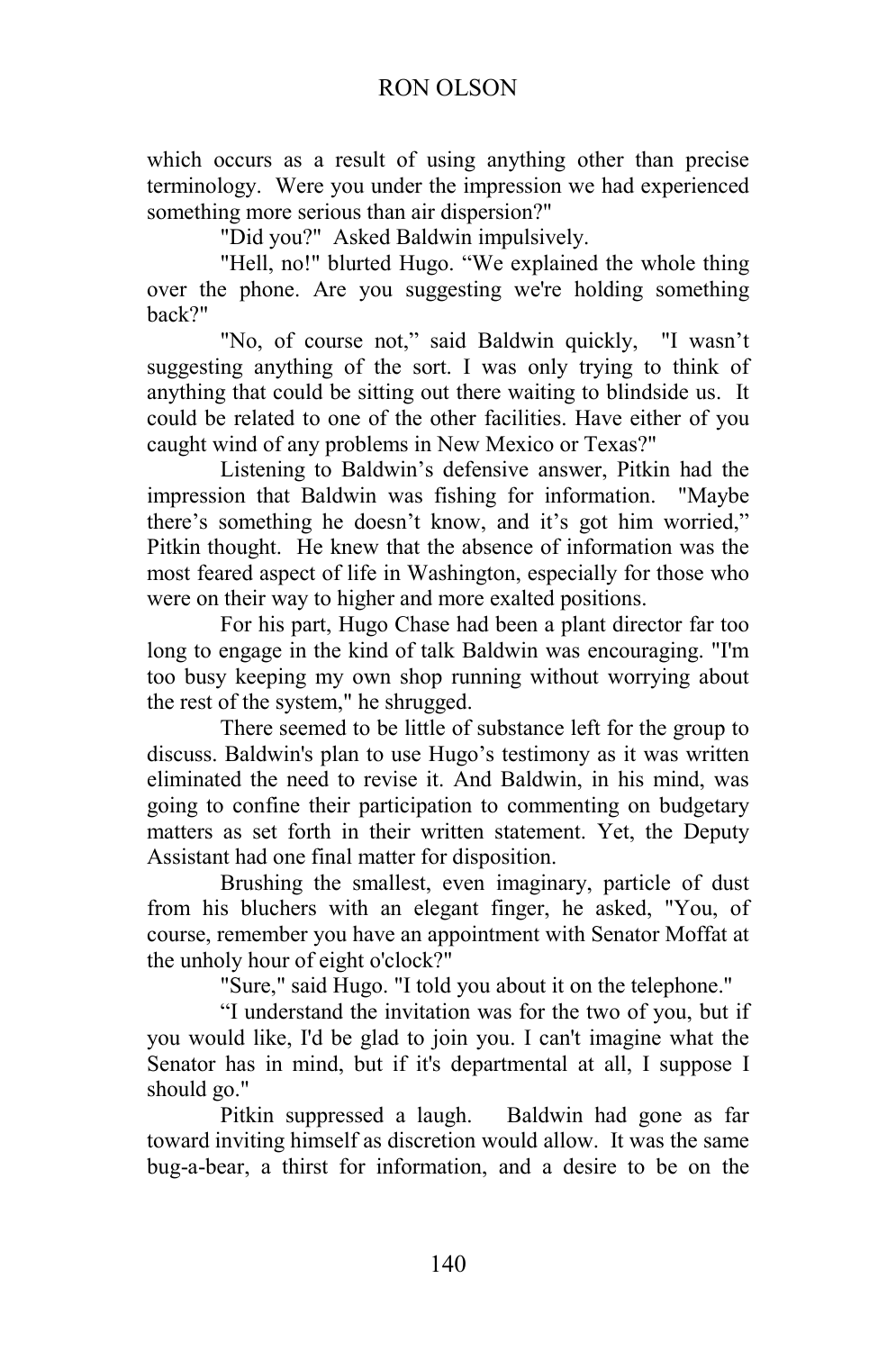inside. Coupled with it was the gravitational pull of political power. In Washington, a senator, any senator, was a powerful force, and few Potomac stricken star worshipers could resist any opportunity to be where they could see, listen to, and, "land-agoshen," even speak to a real senator. Baldwin had all the symptoms of having been smitten with a full dose of Washington Sycophancy, a contagion among mid and upper level bureaucrats. It was itching the man so fiercely that Pitkin almost felt sorry for him, but just almost.

"Oh, we wouldn't think of imposing on you, Hatch." Pitkin's tone was solicitous and barely serious enough to escape censure as cynicism.

"No trouble, I assure you," replied Baldwin.

Pitkin was firm in his determination to spare Baldwin further aggravation of his affliction. "No, Hatch, you'll get quite enough of the Senate later in the morning. Besides, I'm pretty sure it's only a little local Colorado problem. We'll work it out and see you in the committee room before ten o'clock."

Leaving no room for argument and remaining steadfast, Pitkin rose and began talking about how tiring the trip had been and how he and Hugo wanted to get checked into their hotel. Trailing promises to fill Baldwin in, and streaming assurances that he and Hugo could fend for themselves, Pitkin talked his way to the door, through it and into the reception area. Through it all, Hugo remained silent.

 Once they had retrieved their suitcases and gained the open hallway, Hugo asked, "Okay, Pitkin, I went along, but what the hell was all that about?"

"Hugo, did you ever see a kid hankering for some sugary piece of candy, but not wanting to come right out and ask for it?"

"Sure, but..."

"Well, Baldwin wanted to tag along with us to Moffat's office so much he was about to pop, but he couldn't bring himself to come right out and ask."

 "When you put it that way, I see," laughed Hugo, and the more he thought about it the more he enjoyed it. Soon the two of them were re-enforcing one another's laughter with snatches of Baldwin's offer.

"Departmental business, Hugo," sniffed Pitkin.

"Unholy hour of eight," mimicked Hugo.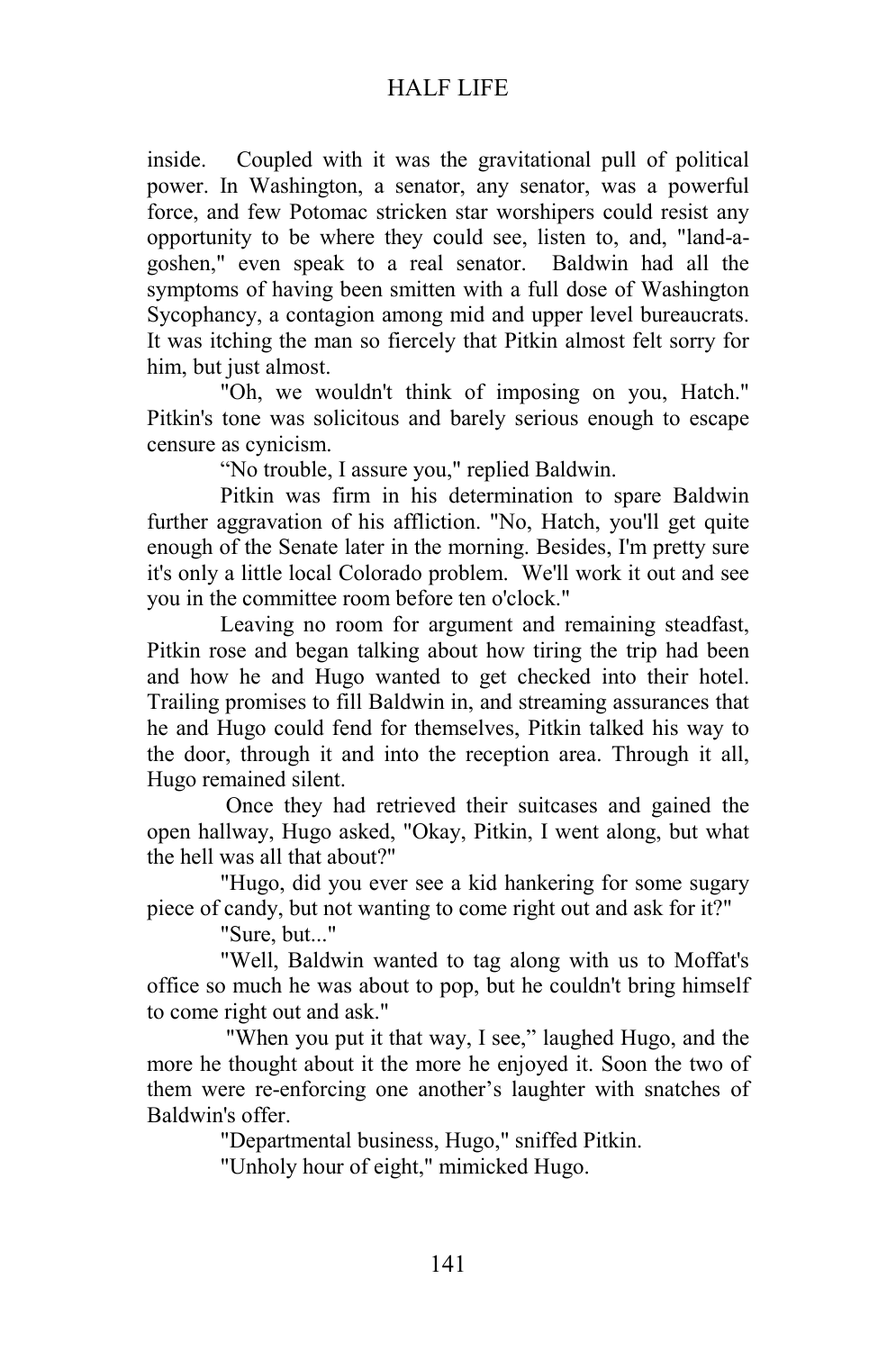"I just suppose I'll have to go along," added Pitkin in his best Baldwin voice.

In a somewhat more serious manner, Pitkin offered a philosophical thought, "Washington really isn't so bad, Hugo. In fact, it's a pretty nice city. The natives are generally friendly and easygoing. You just have to be wary of all the outlanders who have their feet stuck in Potomac mud and who comprise the largest mass of the pushy and cushy ever assembled on this planet."

# **CHAPTER EIGHT**

Eldon Moffat was senatorial from his magnificent shock of coiffurist tended hair to the soft black leather of his narrow perfectly arched French shoes. The deep blue, chalk striped suit coat was longishly cut, subtly hinting of a parallel with the stately legislators of the mid-nineteenth century, the Calhouns and Websters. Either golf course time or the sunlamp of the Senate gymnasium kept the face tanned and careful attention to diet kept the profile slim, almost classically gaunt.

The Senator was a study in confidence and wisdom, one of the finest and most finished products of manufacturing and packaging yet produced. His financial backers were content with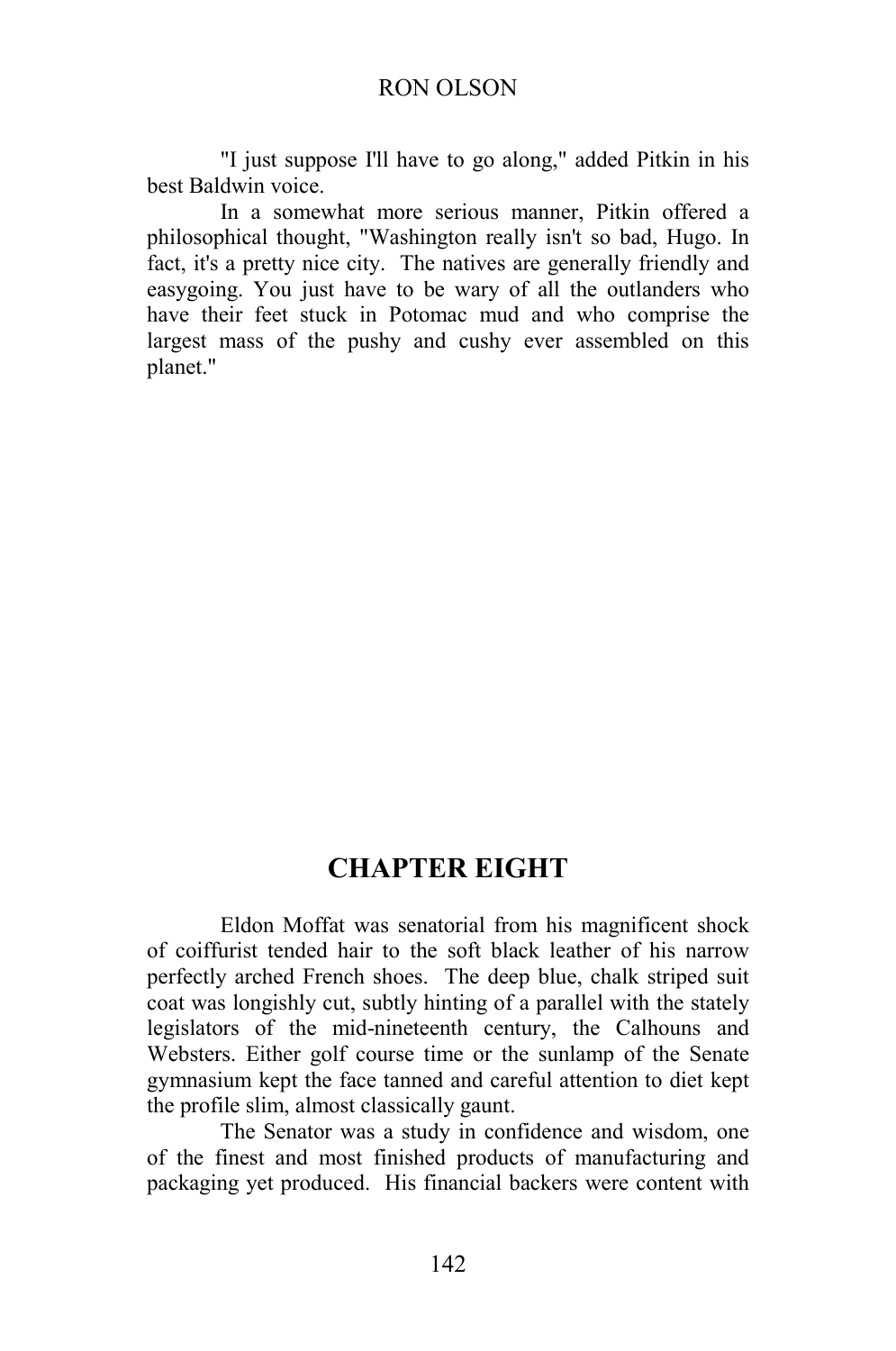his voting record, the party was satisfied with his staff written speeches, the public dutifully awed by the image, and Eldon Moffat gloried in being the center of it all.

If there was an abrasive note in Moffat's world, if there was an ugly pimple under his fine white collar, it was the distasteful, but necessary, business of fire suppression. The small fires threatened or actually set by disgruntled constituents did not trouble him. He had legions of staff whose sole mission it was to quench such sparks with a bucket of federal money here, another bucket there, or, more likely, a letter, a promise, a packet of information, sometimes, if the need was great enough, a visit by Moffat himself.

No, there was no difficulty whatever with the missed social security check in some small town, the disability pension matter in another, and the hundreds of other anemic cries from the small and weak. The illusion and the fact of power and influence that was embodied in Eldon Moffat kept him politically enthroned in a senate sinecure where the average and the mundane troubled him not at all.

Senator Moffat did, however, worry and did concern himself with destructive fires lapping around the ankles of the large and powerful. Those fires Moffat battled he. He had seen fellow club members perish when their inattention had allowed small fires to flourish. The ghastly spectacle of a crisply fried large denomination contributor was only less terrifying than a senator without a fire escape. Eldon Moffat had, in the past few days, felt some distinctly warm breezes blowing from the west, specifically his state of Colorado. No inferno for him. He intended to make certain there was no fire where he smelled smoke.

"Hugo, Pitkin, I can't tell you how delighted I am to see you. Please, please be seated. I know it's a bit early, especially by our time." Moffat's suggestion that he was mindful of the twohour differential between Eastern and Mountain Standard Time was a distinctly false note when sounded in the French decor of his elegant office.

"We're always glad to meet with you, Senator," said Hugo, "and the earlier hour suits us very well."

"I'm sure it does. You both look well. Pitkin you've been up in the mountains. You can't get that kind of color anywhere else. The sun even bleached your hair a bit, or am I seeing a few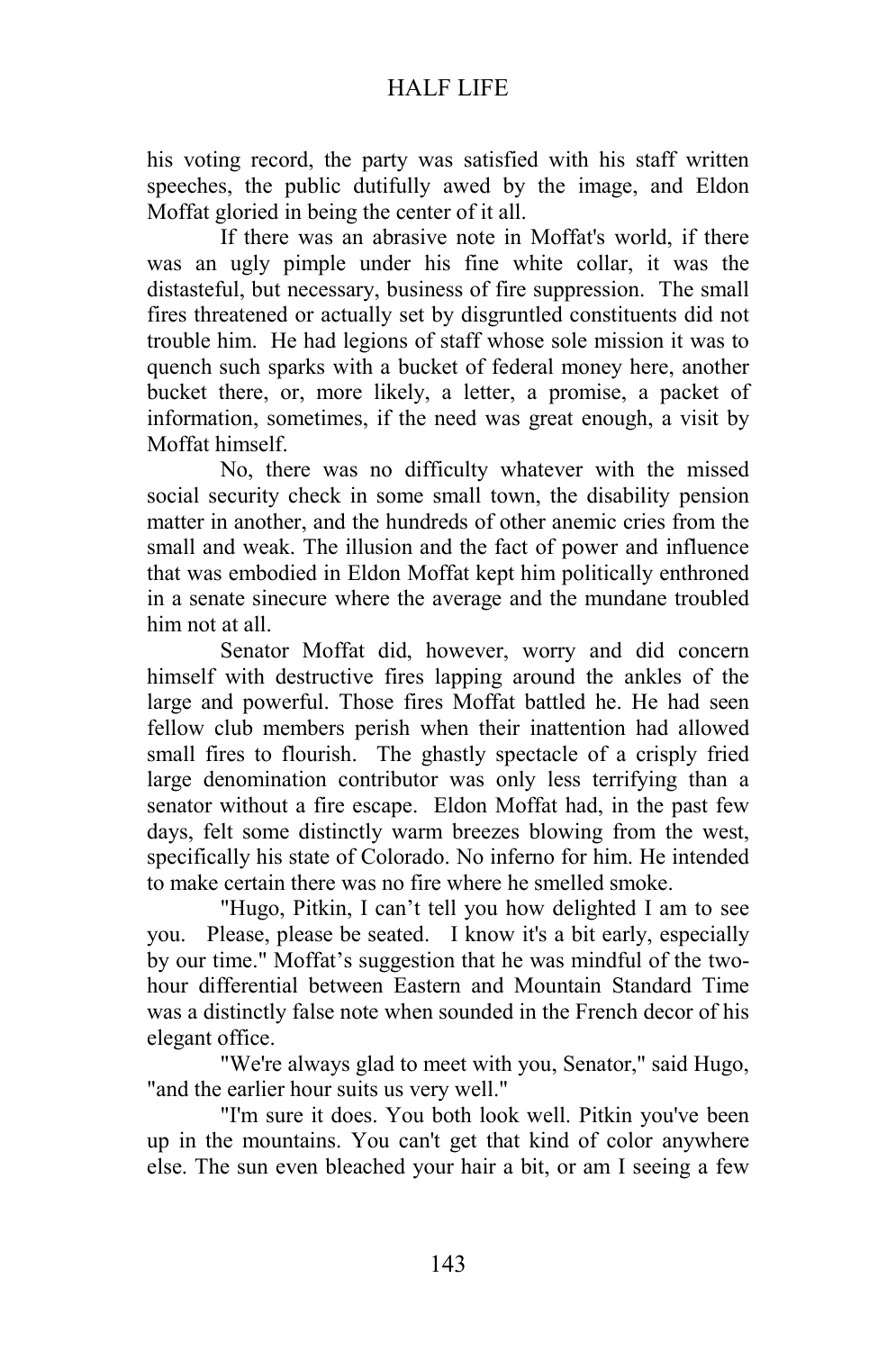more silver threads among the gold? God, how I envy you fellows, living and working back home near the mountains."

"Washington hasn't been so very bad for you, Senator," said Pitkin. "You look as fit as I've ever seen you."

"Do I now? Why, thank you, Pitkin. I try to keep myself in as good a condition as time permits. If I didn't, I'm afraid this place would put me in an early grave." He went on in a reflective way, "I guess I'm really an old war horse in a new kind of race. There's no more of the leisurely debate we used to enjoy, and a man out of shape could easily be trampled by some of these young bucks. But you two didn't come here to listen to that kind of talk. Here we sit and I haven't even offered you coffee."

"Thank you, Senator, but we just finished breakfast, and I think we're set for now," said Hugo.

"Just so," agreed Moffat, "I'm glad to hear you've eaten, but I must confess, I'm embarrassed for not having had you up here for breakfast. I had intended for us to have a bite together, but I had another commitment I couldn't avoid."

"We understand," interposed Hugo, "you can't spend your time eating with everybody who drops in from back home. You'd never get anything else done and pretty soon you'd have my shape."

"Nothing wrong with a few extra pounds, Hugo," said Moffat heartily. "I'm sure you enjoy your meals more than I enjoy the bird food they let me eat."

Shifting the conversation to matters at hand, Moffat observed, "I know you came to town for Alvin Sumter's authorization hearings. I'll be sitting in since I'm on the Committee. I'll try to keep the sharks from tearing off something vital." He chortled at his own crude little joke. "I asked you to come by just to see if you have any questions or thoughts about the hearings."

Pitkin and Hugo exchanged glances before Pitkin spoke, "No questions, Senator. Hugo's prepared statement pretty well lays out our program along the three option lines the committee staff requested, increased operational levels, status quo, and reduced program effort."

"Yes, I've read the statement and agree it's well done. Concise and to the point, refreshing in these days of long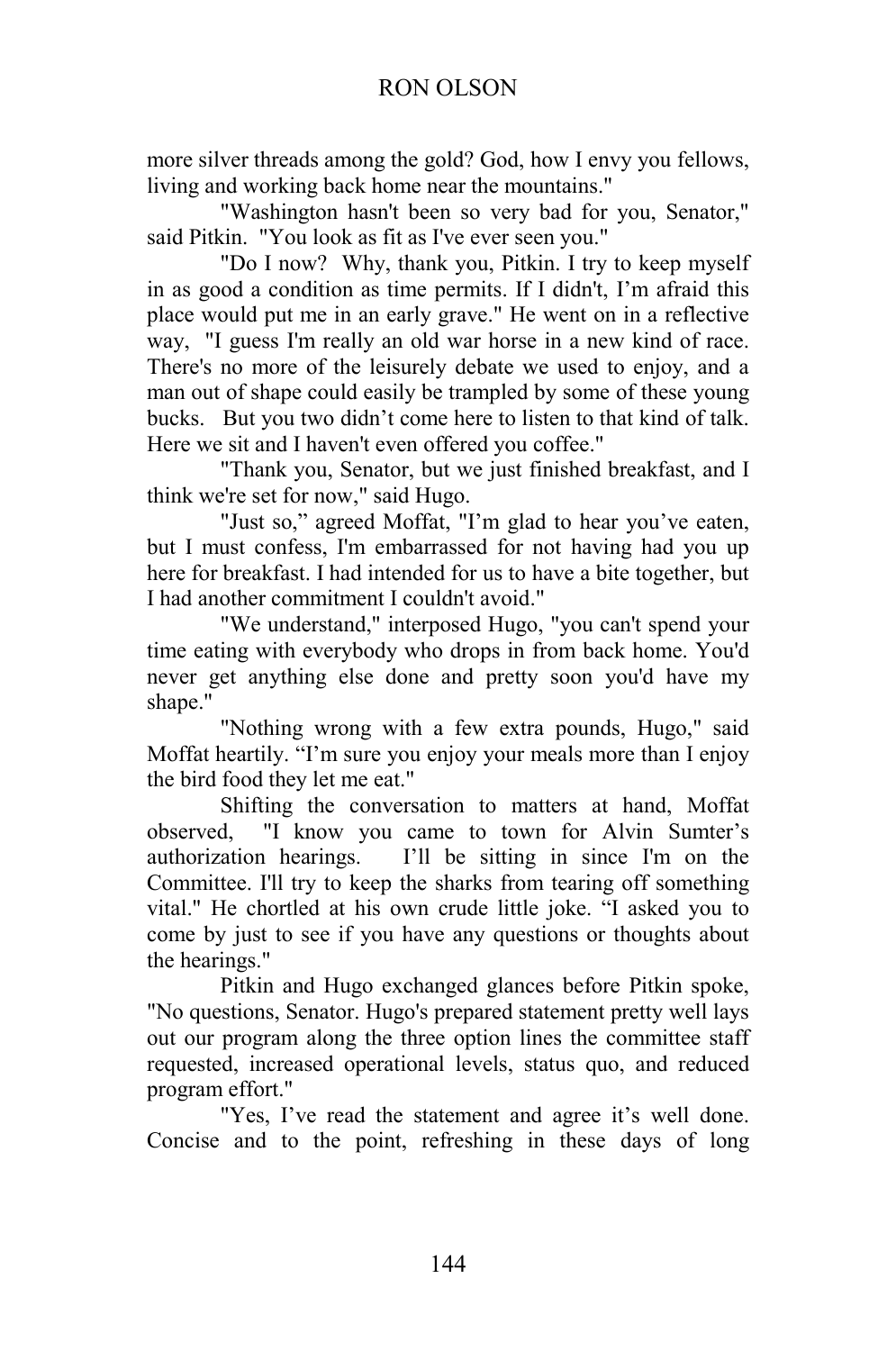discourses on every conceivable trivial issue. I suppose you both realize there will be questions about those pesky barrels?"

"We both knew there would be from the minute we found them," said Pitkin.

"Good, I knew the two of you would be ahead of the game." He paused while his gaze swept around the office as though expecting to see his next question written on his original Manet or engraved on the gray stone given to him by the chatelain of the Chateau de Cialare. However, Moffat already had the question in mind, he paused only to give it a bit more effect.

"I trust you have also given some consideration to the possibility of finding some interest among members of the Committee in the problems with your new recovery building?"

"We anticipated some interest their, yes." Pitkin's reply was flat and uninviting of further development.

Bland answers notwithstanding; Moffat's firefighting instincts carried him forward. "It has been a difficult break-in period, has it not?"

"Difficult would be a fair statement," Pitkin's voice remained dry and neutral, but polite.

"Still, the building is a unique affair, and the engineering was necessarily innovative?"

"The concepts are well enough known to lend themselves to incorporation into such a building, but there have been unanticipated experiences," said Pitkin.

"I see, or at least I hope I do." Moffat's words rippled like slow water over large rocks, easily and softly. "Would you assign a reason to these...experiences?"

"Not definitively," countered Pitkin.

The barest trace of a smile tugged at Moffat's lips as he studied Pitkin. From past experiences with the two men, he knew Pitkin would be the one to understand the unspoken questions, and his expectation had been well founded. Moffat felt he had but a short step yet to go. He took it carefully.

"Should the question arise, although I have no reason to believe it will, as to the underlying cause for last week's filter malfunctions, your answer would be...?" He left it hanging for Pitkin to finish.

"The specific cause has not yet been identified by our technical people. To be perfectly honest, Senator, the jury is still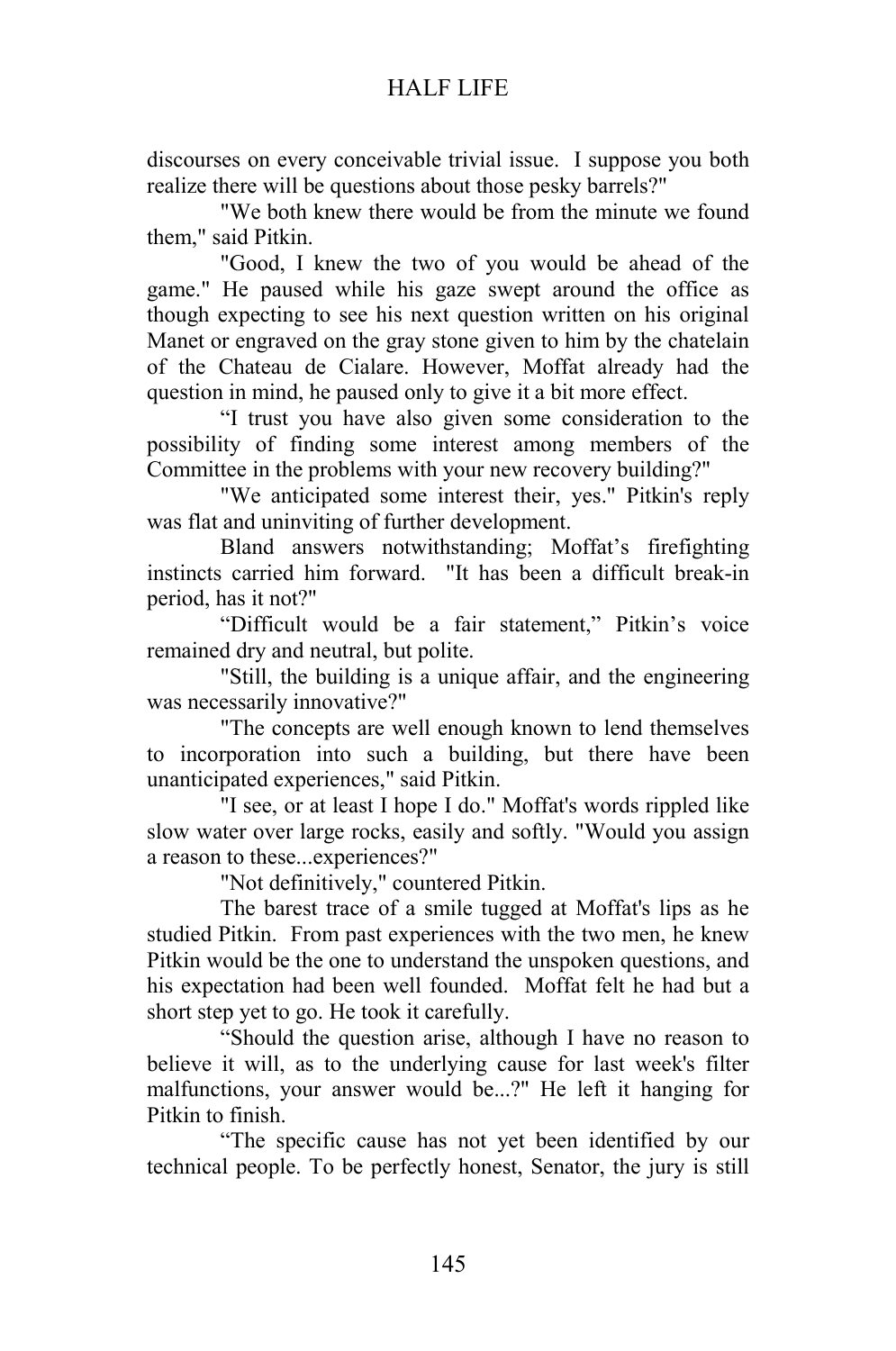#### RON OLSON

out." As he spoke, Pitkin wrestled with a question of his own. He wondered how Moffat knew about the in-house theory that the emissions had occurred because of problems with the filters or the electrical controls for them. That fact had been carefully kept out of the news release, at his direction. Until he had a report in hand from Meeker and Flagler, he would refuse to assign a cause for what he had called, for Moffat's benefit, an "experience." The only explanation for the senator's inside information was a leak from someone inside Rocky Flats.

Moffat was now smiling broadly, "In my mind, that's a sound and commendable approach. I suppose it's the only way men of your scientific orientation would dare tackle such a complex matter. To assign blame at this point could be most embarrassing for you and for...the entire nuclear program. I guess you would agree with that?"

Hugo spoke as Pitkin would have expected, but without the enthusiasm or conviction he would have displayed a few short weeks ago. "Our mandate, Senator, is to execute a congressionally assigned program. Frequently, we encounter complex problems with many technical inter-associations. Therefore, we are locked into a systematic pattern of analysis, and premature speculations are seldom productive."

The statement sounded suspiciously political and Moffat nearly retreated from his beaming approbation of what he believed he had heard; however, he dismissed any concern he might have entertained. "Hugo, I'm glad you're running the show out there. You're appreciation of the program encourages me, and I know the Secretary depends heavily on you, as he does on Pitkin. I'll look forward to seeing the both of you in the hearing room. Together we might just put some staples in a few flap jaws."

Conspicuously consulting his watch, Moffat rose to escort them to the door. After vigorously pumping their hands as though he would not see them for years, he left them in his reception room with instructions to his aide to give them any assistance they might require.

The harried and disheveled assistant was visibly relieved when Pitkin and Hugo assured him they were not inclined to ply him with requests of any kind. As they shuffled toward the door, the aide offered small talk about their trip and the hearing. As they stepped into the hallway, he offered a final word, "Please give my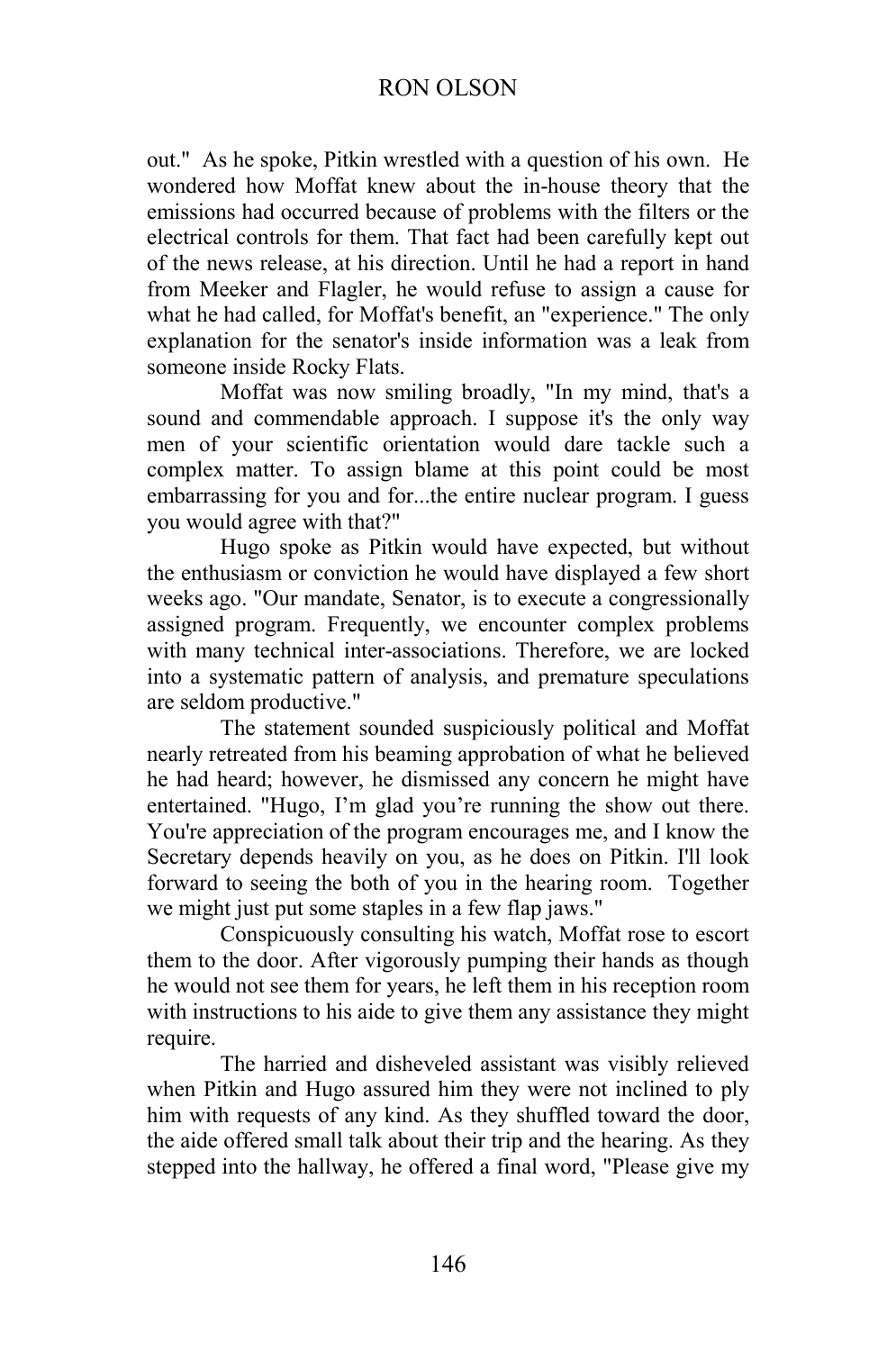regards to Mister Wellington. I understand he is enjoying his work at Rocky Flats."

"We'll tell him we talked with you," Pitkin promised as he and Hugo turned and headed down the long hallway.

They waited for a slow elevator, descended a floor, stepped out and looked at a locator board for their hearing room. As they negotiated the corridors studying the room numbers, Pitkin reflected on the remarks of Moffat's aide. "It wouldn't require much detective work to determine whose big mouth talked to Moffat's office about a defective filtration system."

"Lamont," nodded Hugo.

"I think we ought to fire his butt."

"For talking to a senator?"

 "No. For talking to a senator without first talking to you or to me," explained Pitkin. "There's a difference, a damn big difference."

"We'd have a tough time making it stick," argued Hugo, stopping in front of the hearing room door.

"I suppose so," said Pitkin, dropping the subject as they stepped into the high vaulted hearing chamber.

They found only one casual clerk in the spacious room. She was at the far end on the elevated platform behind the curving wooden parapet. The leather headrests of a dozen chairs could be seen evenly spaced behind the upper edge of the elongated desk, and jutting up at various angles on flexible arms, a dozen microphone heads waited, one for each chair. The clerk was moving slowly along behind the chairs placing writing pads and yellow pencils on the unseen desktop, one for each chair and microphone.

The room was illuminated only by light from the tall windows. The wood panels lent the room a dignified aspect as they stared down at the rows of chairs and the witness table. The green topped table had been placed a discrete distance from the horizontal balustrade, which topped the senatorial deskwork.

Hugo set his briefcase on a front row chair, and, muttering something about the men's room, left Pitkin alone with the diffidence of the distributing clerk. Pitkin deposited his case on an adjoining chair and began walking casually toward the curved wooden bar and the Chairman's seat, designated as such by its central position behind the desk.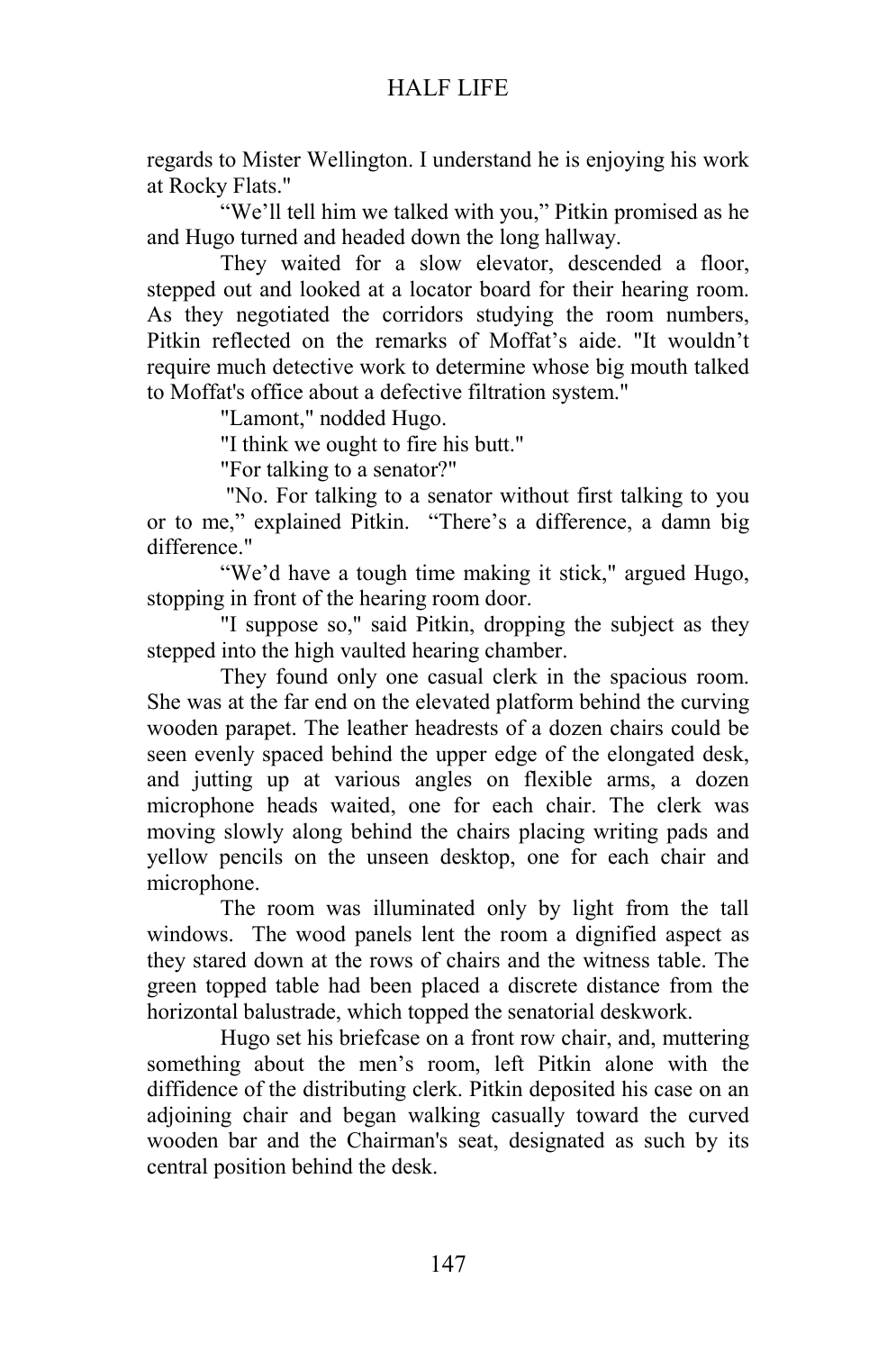The clerk ignored him until he spoke. "I guess we're a little early."

She caught his light smile and exchanged it for one of her own. "Oh, things'll pick up soon enough. Are you testifying?"

"Yes. I'm with the gentleman who just left."

"Then you're Mister Chase?"

"No. Mister Chase just stepped out."

Squinting down at a stack of papers Pitkin recognized as copies of Hugo's written statement, she scanned the opening sentences. "Then you're Doctor Waay, and," reading again, "you're from Rocky Flats, Colorado." She sounded as though she thought Rocky Flats was simply a town in Colorado, but the idea of the state seemed to interest her. "I went skiing out there one time."

"Where?" he asked.

"Winter Park. It was beautiful, but I'm afraid it was a lost cause; I'm not really athletic."

"It only takes time. If I can slide around on skis, anyone can. You really should try again."

"I might," she said absently as she began laying out copies of the statement, one for each chair. Halfway along the row, she paused and looked down at him. "Is it true what some of the staff are saying that the plant you and Mister Chase operate? That it has released radiation into the housing developments north of Denver?"

"There's been some problem with radiation getting out of the plant, but knowing staff, I'll bet it isn't as bad as they say."

"Some of them say it's pretty bad, but you're right, they usually exaggerate." Two men coming in the side door carrying light bars and electrical cord interrupted her. "It looks like you're going to be on television," she said, dropping the conversation and moving along with her stack of papers.

The girl had been right on two counts. The television crew was soon assembling light stands and stringing a network of wires around the room. Her assurance that things would quickly pick up also proved to is true. Staff members strolled in and out of the doors as though testing the atmosphere for their patron senators, and a few early arriving spectators began selecting seats from among the neat rows of chairs.

Pitkin took his seat in the front row and was soon joined by Hugo and Hatch Baldwin. The two had met in the hallway, and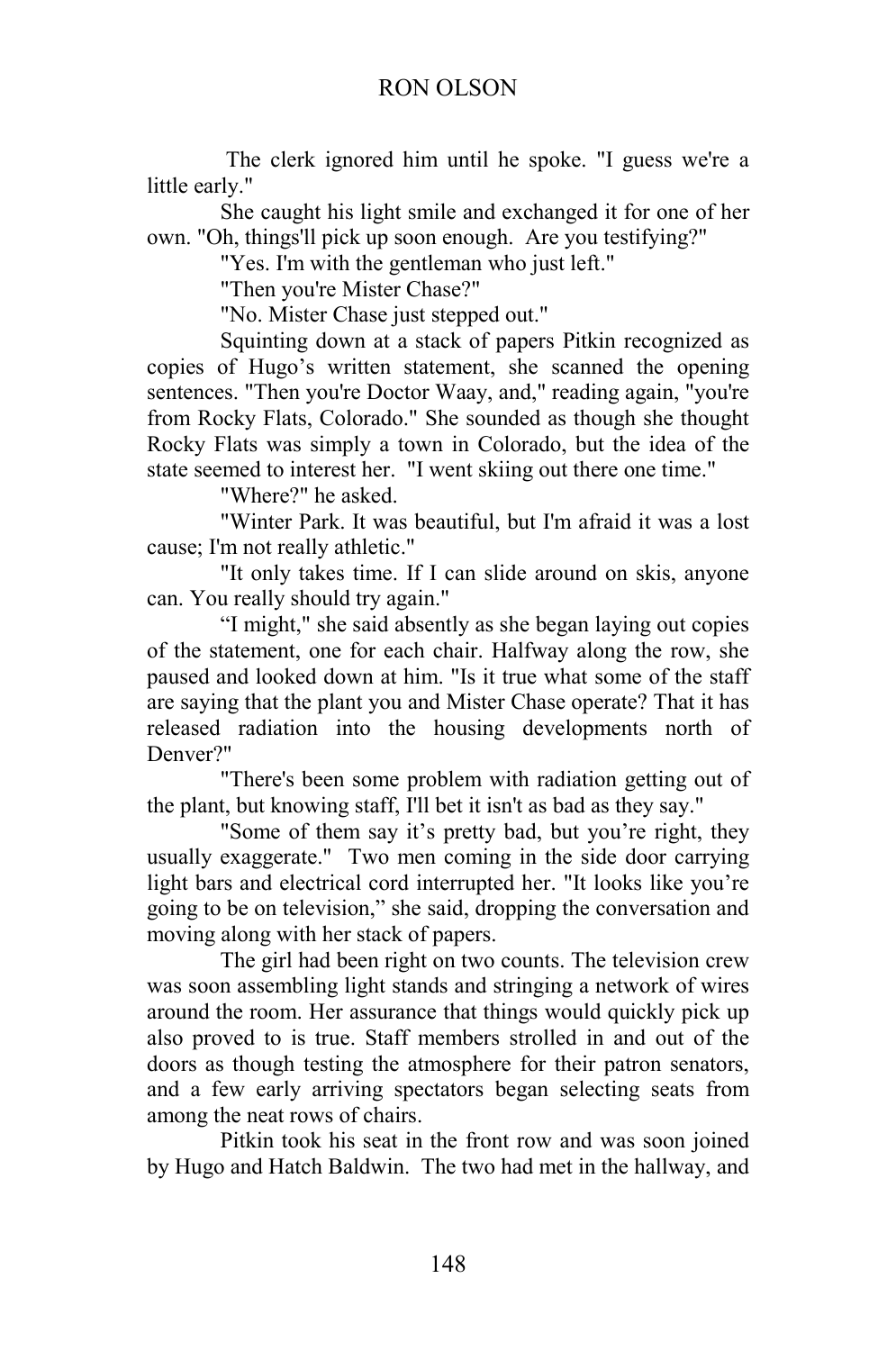the well-scrubbed Baldwin was exuding charm and deliberate calm. He threw a familiar wave at a staff member before turning his attention to Pitkin.

"I was just asking Hugo about your visit with Senator Moffat. It was his impression that everything went quite well. Do you agree?"

"You mean after Hugo vomited on his carpet?"

Baldwin's jaw dropped, just for an instant. "That's sick humor, Pitkin."

"Did you expect me to say Hugo's impression was off the mark? It was a sick question, Hatch, but to give it the answer it deserves, we managed."

"You're a bit testy this morning, Pitkin. And I might add; your surly attitude isn't appreciated. I certainly don't want it reflected in our testimony this morning. I have quite enough to worry about without having to apologize for field employees who screw up the works and leave it to headquarters to hold the program together and, when called to Washington, forget just where they really are."

Baldwin's intent was the reduction of Pitkin Waay to what Baldwin perceived to be the "field employee's" proper place. He had chosen badly. The time was hardly appropriate and Baldwin simply didn't know his employee.

Pitkin quietly studied Baldwin for a long moment. The instant Baldwin's glance dropped, Pitkin stood, and began repacking his briefcase. Baldwin watched long enough to comprehend what Pitkin was about.

"Just what the hell are you doing?"

Ignoring the Deputy Assistant, Pitkin spoke quietly to Hugo. "I'll wait for you outside."

Hugo was glaring at Baldwin and for a moment the Deputy Assistant thought he was going to lose both "field employees." As Pitkin walked away, Baldwin fumed, "Goddamn him. He's going to have to answer to the Secretary for this."

Hugo spoke with controlled fury, "I hope you're prepared to explain to the Secretary why he left. I also hope you know that the Secretary considers Pitkin Waay to be the most scientifically competent man in the Department of Energy. I'll stay and read the statement, and I'll testify on administration and budget, but your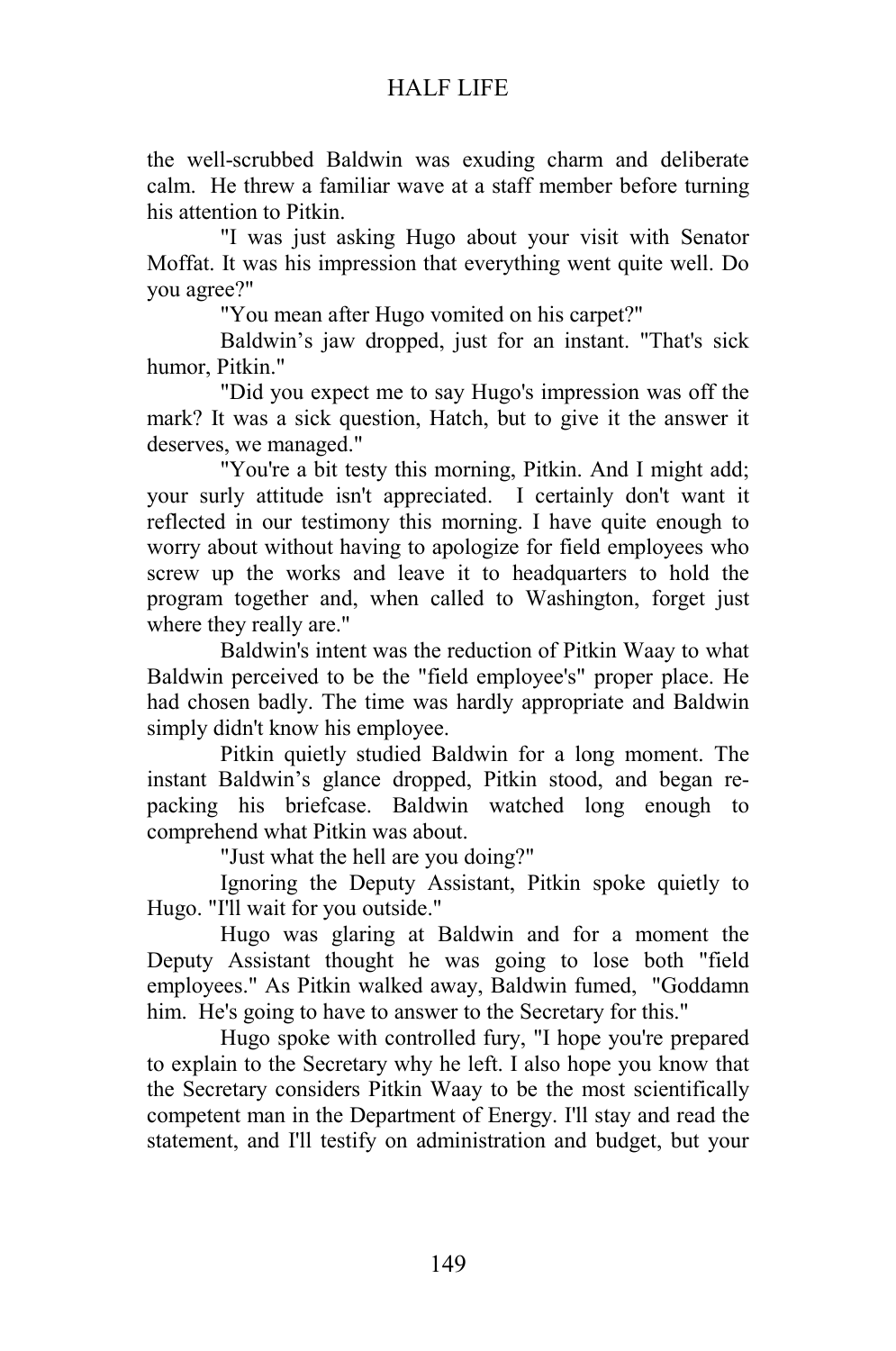scientific expertise just walked out the back door, Mister Baldwin."

Before Hugo finished speaking, Baldwin's face was white with rage and frustration. The prospect of a confrontation between himself and Pitkin in the Secretary's presence ushered in the cold fear of experiencing a career disruption. Hatch Baldwin began to feel the slender branches of higher bureaucracy bend beneath his weight. He spun on his heel and stalked into the hallway.

Baldwin found Pitkin leaning idly against the wall a few long paces removed from the little group, which always clusters around the door of a hearing room. Pitkin met him with a quiet smile. "What took you so long, Hatch?"

"Why you arrogant bastard," seethed Baldwin.

"Another word like that and I'll move down to the first floor. Now tell me in gentlemanly terms why you're out here."

"I came out here to see if you've realized what you're doing."

"I did before I left. You see, Hatch, I've been considering resigning from the Department for some time. Why not now?"

There was a note of finality in Pitkin's words, and Baldwin knew the statement was not contrived and was utterly and completely true. His reeling thought could not formulate a coherent answer to the flat, "Why not now?"

"You mean you'd quit, just like that. Chuck everything and walk away?"

"The government isn't everything, Hatch, at least, not to me. I expect that's one large difference between your world and mine. And walk away? Certainly, but not before Secretary Stewart and I have a nice long chat about `field employees.'"

"Okay, I was off base. I admit it. Is that what you want, an apology?"

"I want two things. First, I want you to go back in there and apologize to Hugo Chase for being impertinent and insulting. Hugo was working for the program before you ever heard the word `energy.' He has performed the kind of work you only dream about. Rocky Flats operates today because of his skill and because of his dedication, and I will not have his record compromised or libeled by your silly presumptions. Second, I want it understood that you keep you mouth shut during the hearing."

"I'll have to introduce you...I..."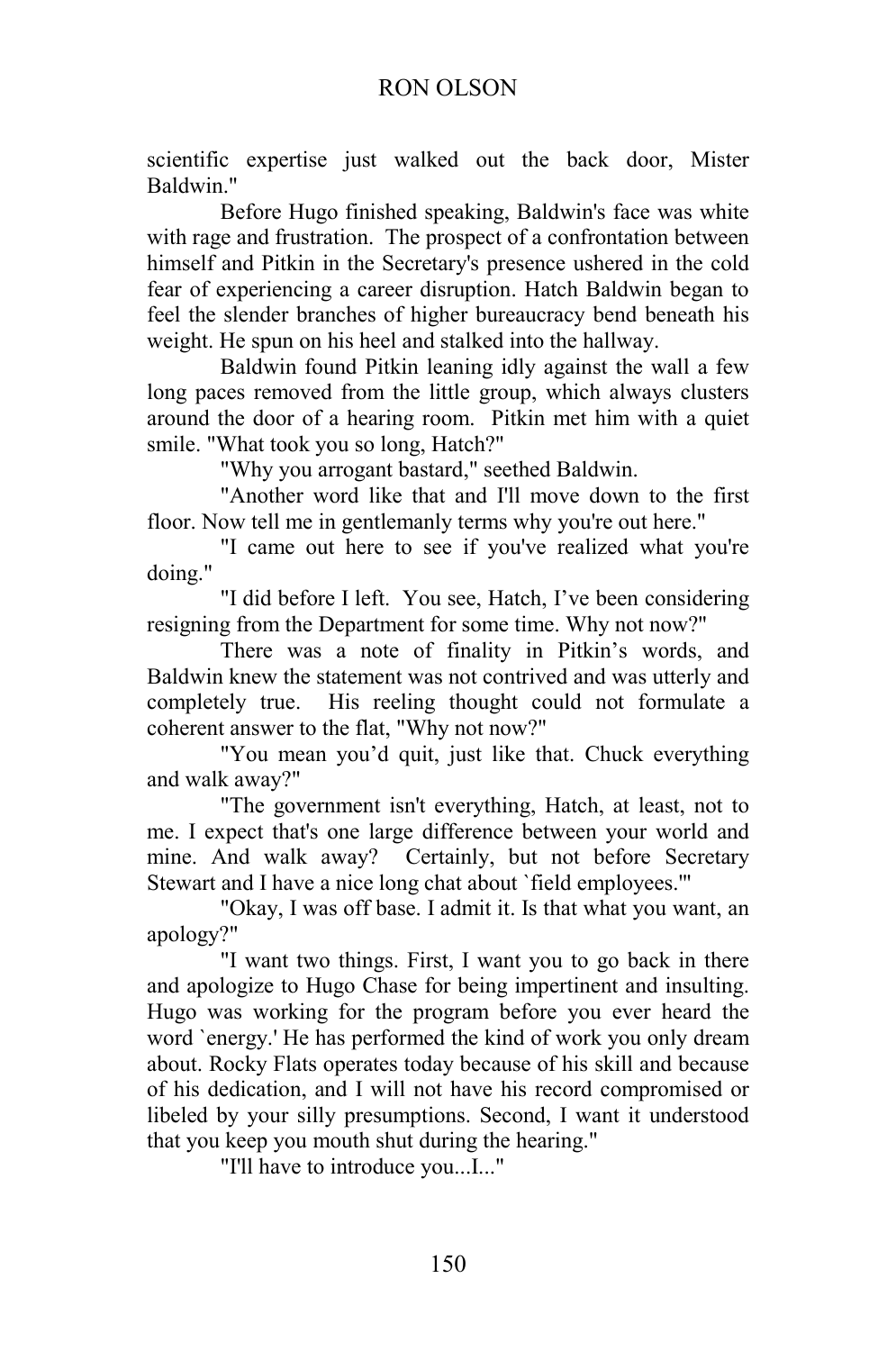"Not one damn word, Hatch. Not even a yes or no."

The Deputy Assistant struggled with himself. His instinct was to lash out and to threaten, but he knew there was nothing to do but accept Pitkin's terms. He had the awful feeling that Pitkin was perfectly willing to walk away and leave him the embarrassment of trying to explain things to his superiors. Yet, he could not agree to the humiliating terms without some attempt to salvage a fragment, however small, of his esteem. His notion of his owns presence forced him to make the effort.

"I'll do it, but remember, Doctor Waay, there'll be another time, other circumstances. And if I'm asked a direct question in there, I'll have to answer."

"No you won't, I'll see to it. Don't threaten me, Hatch and don't try to compromise. We're not in your office, and I'm not another deputy assistant competing with you for an assignment or for a chance to claim some credit that'll get me a pat on the head. It's take it or leave it. And I might suggest you do one or the other pretty soon. I have the feeling the hearing's about to get started in there."

"All right, but I've got one condition. If you take this to the Secretary, even if I go along with you, there's no reason to buy off on your deal now. Do I have your word you won't report this to Stewart?"

Baldwin was totally unprepared for Pitkin's response. With a broad smile, Pitkin immediately agreed. "Hatch, I give you my word. Stewart won't hear a word about this from me." Thumping the blinking Baldwin on the back like an old friend, Pitkin turned the startled Deputy Assistant toward the door and steered him into the hearing room.

Facing Hugo, Baldwin stumbled miserably, but managed to get through a full apology with only some minor prompting from Pitkin. His most egregious errors were forgetting to call Hugo "Mister Chase" and forgetting the word "impertinent," otherwise Pitkin was satisfied.

When Baldwin stepped a few paces apart to smile a greeting at a female staffer, Hugo muttered his relief at the quick reversal. "Dammit, Pitkin, you had me sweating for a minute. I think he would've tried to tough it out if I hadn't told him Stewart thought you were a genius and would have his hide if you quit."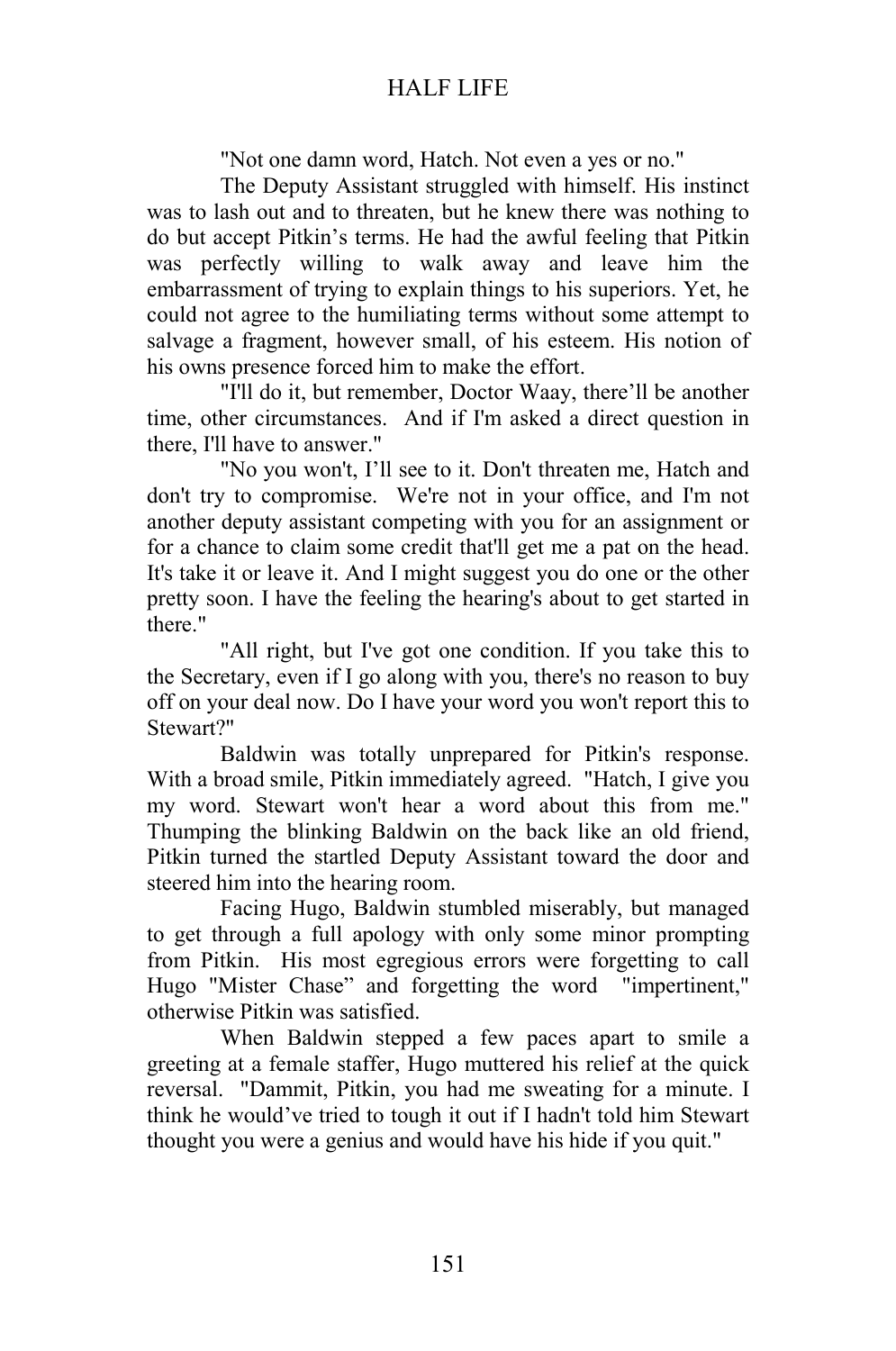"Yes, I agree. The thought of facing the Secretary was enough to dampen his silk socks."

"Well, the next time you decide to rag one of these headquarters types, let me know ahead of time."

Baldwin was occupied with ego repair. He was busily waving at staff friends and letting the little world in on the fact he was a personage of some importance. He was doing remarkably well until he saw a staffer slip through the doorway behind the chairman's seat and head directly toward them.

"Pitkin," hissed Baldwin, "its Charlie Webber, the Chairman's counsel. I've got to talk to him or he'll think I'm crazy."

"Did it ever occur to you that you are?" asked Pitkin. But before Webber arrived, he mercifully took an important corner off Hatch's gag. "Go ahead and talk to him, but not a word to any senator."

The relief was written into Hatch's voice as he called out, "Charlie, good to see you, my friend."

If Webber was surprised at the heartier than usual greeting, he didn't show it. "Hello, Hatch." The committee staffer looked past Baldwin as he asked, "And you, sir, must be Mister Chase."

Hugo shook the outstretched hand and inclined his head at Pitkin. "Yes, and this is my deputy, Doctor Waay."

Webber extended his hand to Pitkin, and addressed them both; "I'm Charlie Webber. I work with Chairman Sumter."

Pitkin noticed the halftone implication created by the use of "with" rather than the correct word, "for." He also noted how easily Baldwin was reduced to a mere deputy assistant by the imperious senatorial employee. Pitkin felt a flood of anger at the positional foppery on display. His disgust swept away the nudge toward inferiority that the man's attitude had given and was designed to give to the confidence of others. He decided he would nudge back.

Baldwin was explaining the absence of the Secretary. "Didn't you get our message. I'm positive that the Secretary himself tried to call the Chairman. When the White House called, the Secretary, of course, had no choice but to go."

"I do remember something about a call, Hatch, but we are disappointed not to be hearing from Secretary Stewart. However,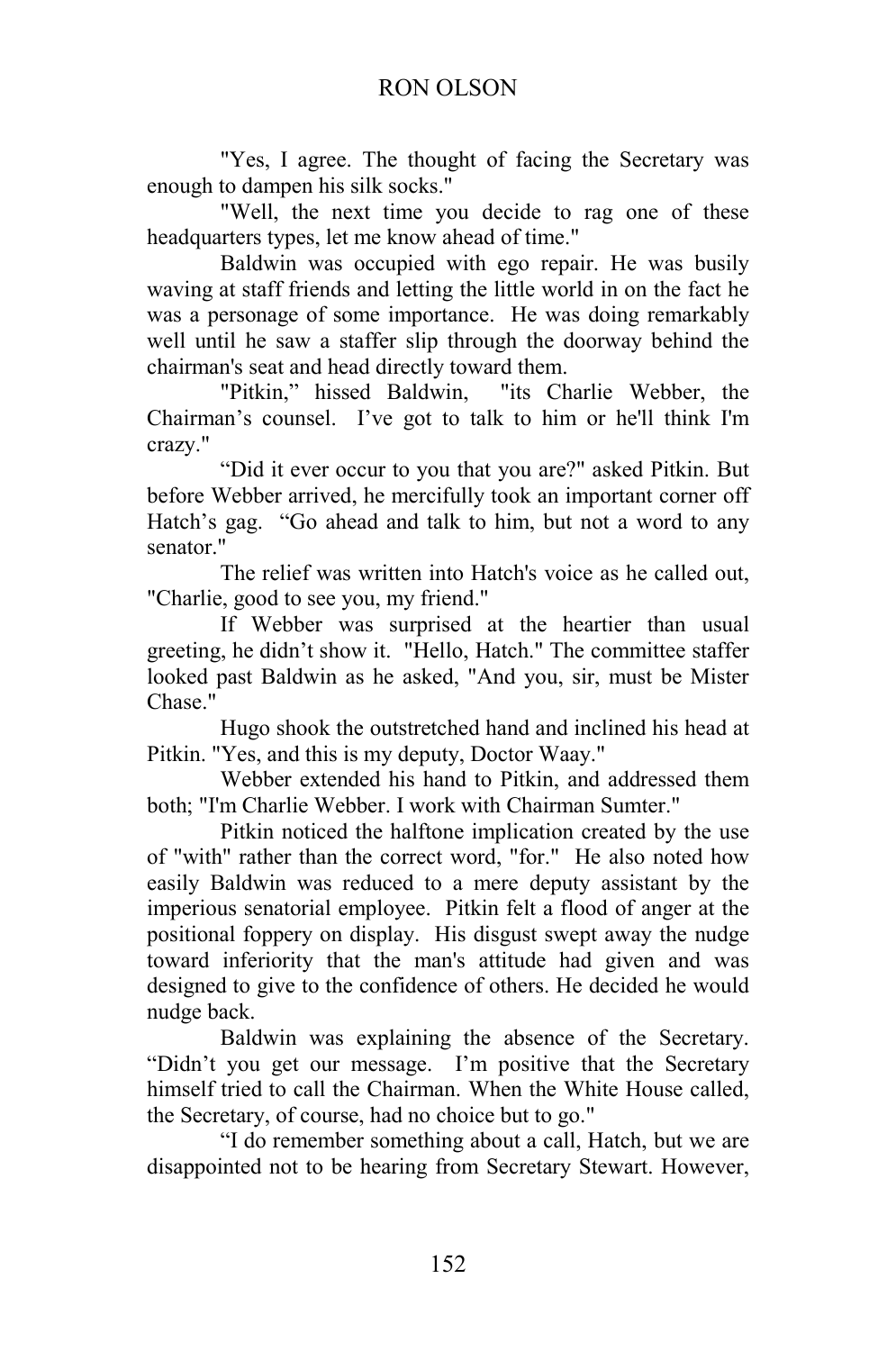we can't let that keep us from giving a good hearing to Mister Chase and Doctor Waay." Continuing the associative "we," he gave Hugo a figurative pat on the head. "We haven't had an opportunity to read your prepared statement, but I'm certain we'll follow it carefully."

Pitkin couldn't contain himself any longer. "I'm dreadfully sorry to hear you haven't taken the time to read our testimony," said Pitkin, loudly enough to send his voice to the ears of those standing nearby and to other listeners sitting at least five rows away.

Webber's eyes flew open as he threw quick glances around the room. "It just happens I have an extra copy, Charlie," Pitkin's heavy emphasis on the name was a roar in the sensitive ears of the still gaping Webber, "and you may have it." Pitkin held a rolled copy of their statement far out in front of him. Webber snatched it from his hand as though it had been a white finger pointing and naming him to be a negligent and duty-shirking assistant.

"Since you work for," Pitkin came down hard on the word "for," "Chairman Sumter, you may give him our regards, and you may run our message up to him that we are here and at his disposal."

Webber turned and stalked away. His rigid back was an eloquent reflection of his frame of mind. Somehow the code had been rudely broken. Nobody spoke down to any powerful committee staffer except Senators and sometimes they exercised discretion in dealing with the most exalted of the staff.

"I don't believe what I just heard," breathed Baldwin, almost choking. "You managed to torpedo and deep six every shred of good will we ever had on this entire Committee. You're a fool, Pitkin."

"And he's a posturing, strutting fool," said Pitkin. "All your good relations will come bouncing back the minute it serves his interests."

As he spoke, Pitkin felt a light hand on his shoulder. He turned and looked into the smiling face of Alvin Sumter, Chairman of the Senate Committee on Energy.

"Pitkin, my boy. I'm delighted tah see you. And Hugo, you look as fit as a pin."

The courtly Senator Sumter had never been known to speak at any pace other than authentic southern slow. The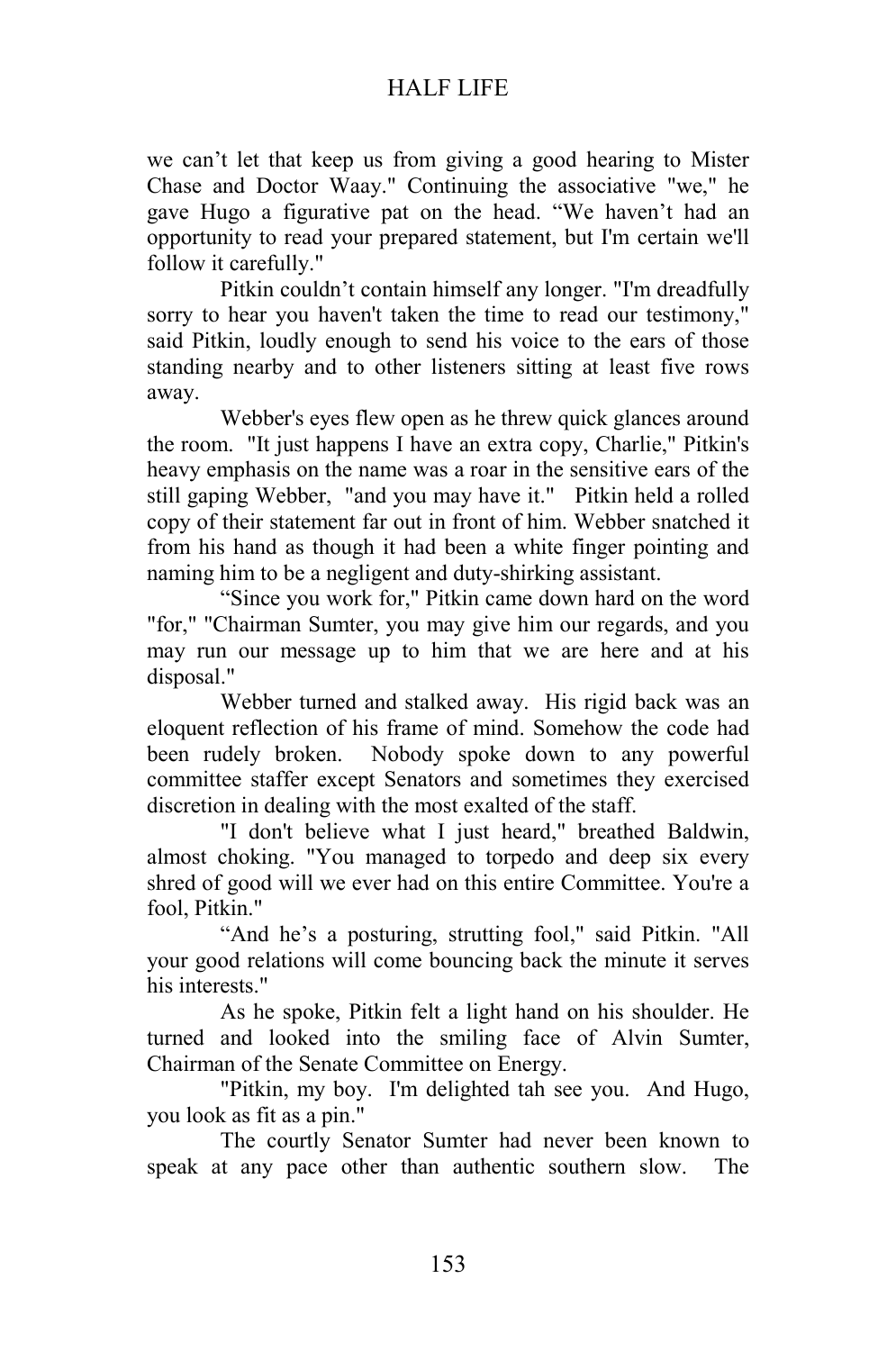#### RON OLSON

deliberate selection and savoring of each word was soft and pleasant for those who were in his presence to listen. The pacing was disconcerting for those who wished to engage in dialogue because it was difficult to determine when the old gentleman was finished. Fitting words into any of the segments was awkward because it was Sumter's custom to simply continue until his thought was entirely finished. He seemed to not hear the incomplete sentences, the phrases that were thrust into the ranks of his slowly marching utterances.

Hugo forgot the Senator's speaking pattern and began, "It's our..."

The Chairman continued, "And Mistah Baldwin, isn't it? We are always honored tah have one of the Secretary's representatives appear before the Committee."

Baldwin stared at Pitkin, afraid to speak, but equally afraid not to. However, he needn't have been concerned. The Chairman was not finished.

"Sorry tah hear the Secretary was called tah other affairs, but we all understand. After all, the President is the President."

Having offered them that profound thought, he seemed to have finished. Pitkin began to accept his welcome, "We're always happy...."

The Chairman, however, still had a fragment to complete. "Now isn't that so, Pitkin?"

Relieved to be addressed directly and to be given a specific invitation to speak, Pitkin replied, "It certainly seems to me that the President is indeed the President, Mister Chairman."

"Why, of course he is. And the Secretary's bound tah answer a summons from his leadah." His old eyes twinkling, the Senator gave Pitkin a long look. "Doctah Waay, I think you put a welt on Mistah Webbah's backside. I have been persuaded for some time now that our Mistah Webbah has forgotten entirely that Senators are elected and Senators appoint staff. Actually he is an well-educated and quite capable young man. I'm hopeful he will profit from his little encounter and not become malicious or mischievous in his work."

Pitkin made no attempt to reply, and it was well he did not, because the Senator was not finished. He had yet another pleasantry to visit upon them before he was willing to take up Committee business.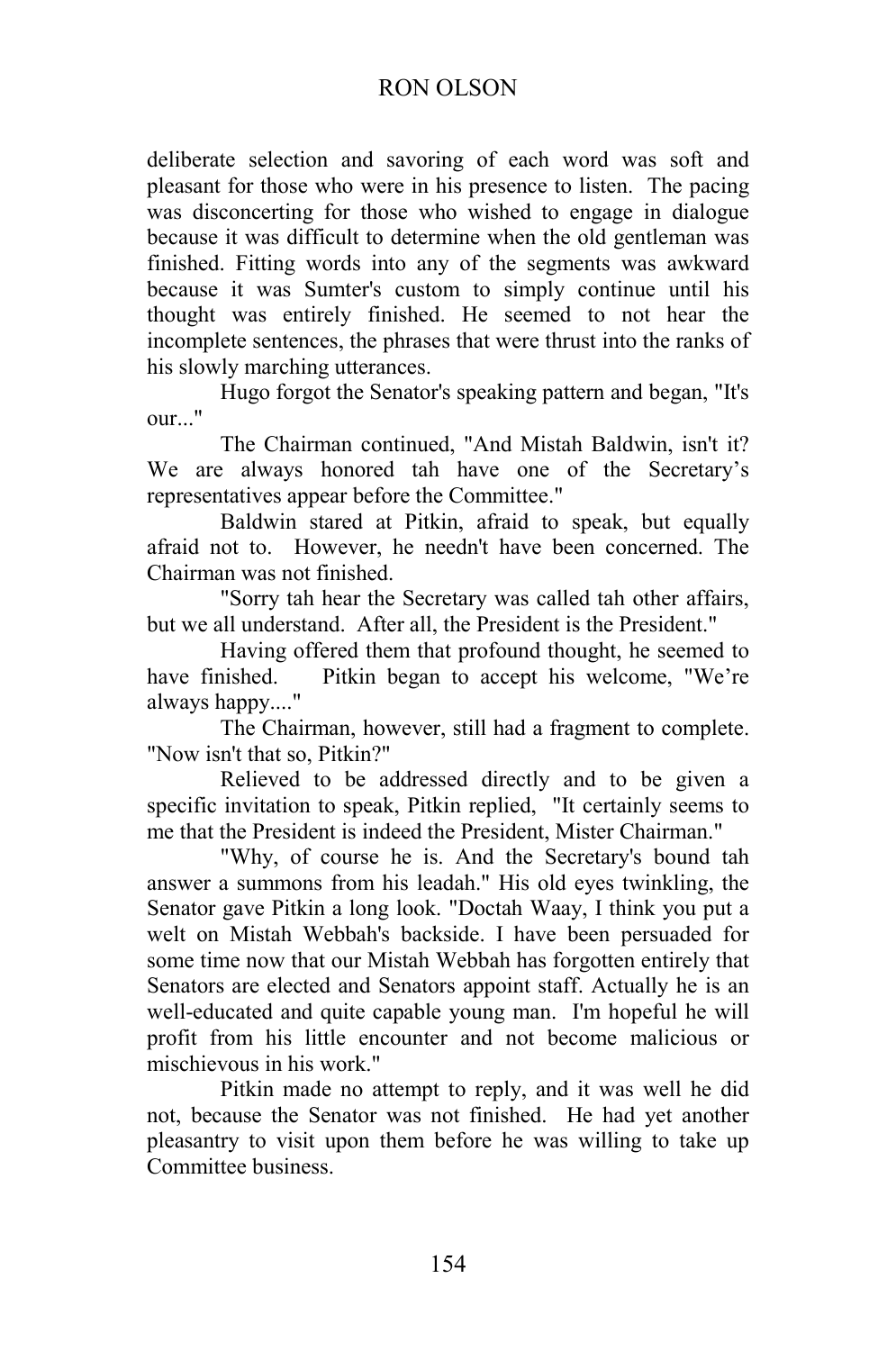Dropping the pretended formality he had adopted to discuss Webber, he returned with keen interest to fishing. "Pitkin, I have not caught a fish, not a single one, since we had our hearings in Colorado and you took me tah that little trout stream. Have you been back there?"

"Not to that stream, Mister Chairman, but last weekend I went to a small hidden lake and did very well."

"Did you?" exclaimed Sumter. "Would you consider taking me there if I should just happen tah get out tah your country before the summer is over?"

"I'd be delighted, Senator. At your convenience."

"Agreed," he said grasping Pitkin's hand. "I'll make every effort to visit you, soon." To the others he said, "Having concluded an agreement for my personal pleasure, I do believe it is time for us to be about our business."

# **CHAPTER NINE**

It was only a few minutes before the distinguished Senator Alvin Sumter of South Carolina was looking down at them from his seat behind the wooden rail and making preparations to call the Committee to order. A cold eyed Charlie Webber took a seat next to the Chairman, but at a word from the Senator, stood and took a seat along the wall with other staffers and aides.

Soon the door behind Sumter's chair admitted a large senator, whose thick neck hung in heavy fleshy folds, making it utterly impossible for observers to determine where his chin left off and his jowls began. In the best senatorial custom, he squeezed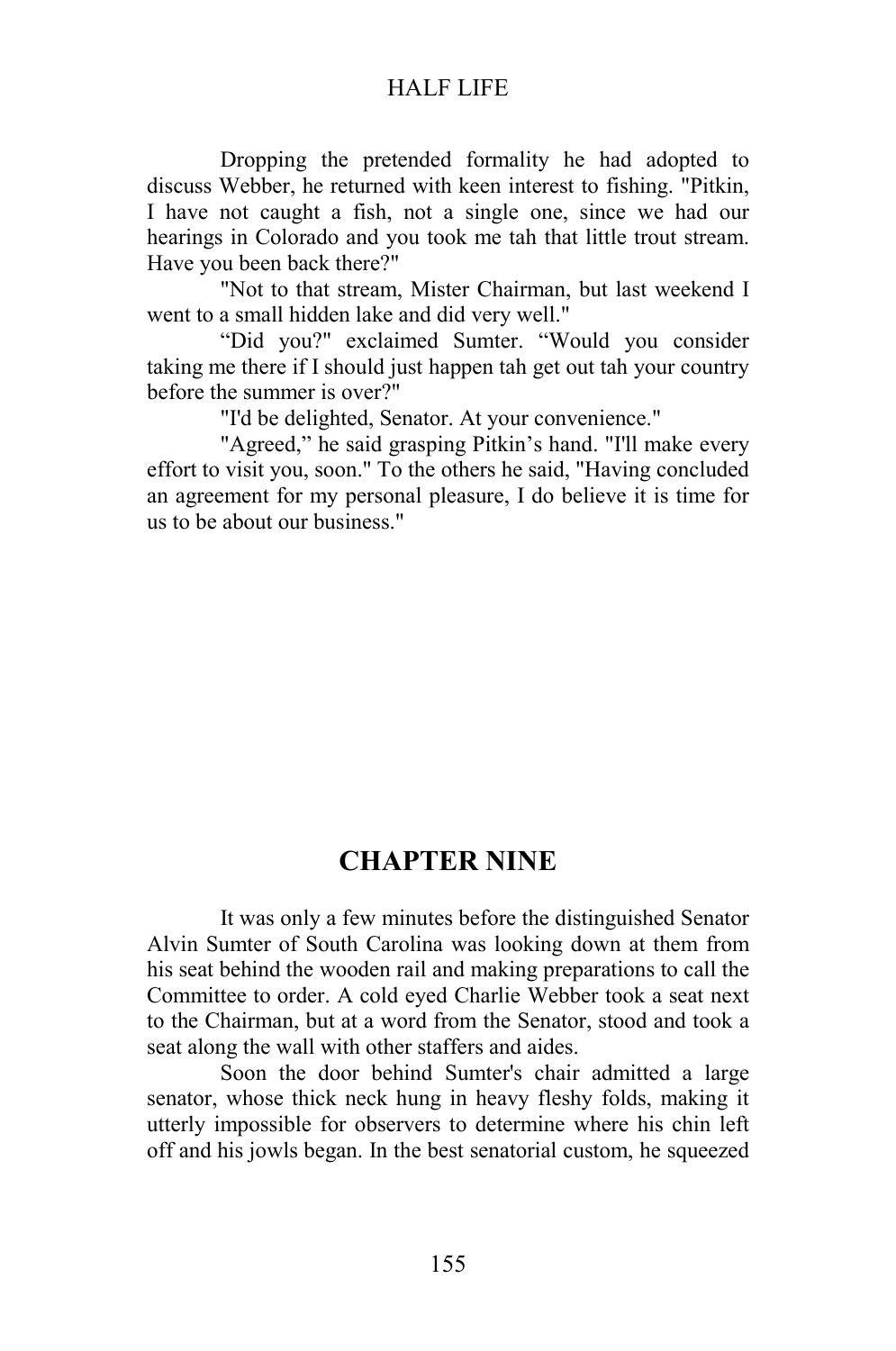Sumter's arm, and leaned over to whisper in his Chairman's ear before taking the chair on Sumter's immediate right.

"The Committee will be in order. We seem tah be a few minutes behind schedule so the Chair will not make a lengthy statement. Today's hearing has been called tah considering authorizations for the Department of Energy's facility in Colorado. That's the plant we all call Rocky Flats. The Chair is fully aware that a hearing on such individual matters is not the customary way of proceeding. However, recent events and certain concerns about Rocky Flats have convinced the Chair of the need for these hearings. The Chair had invited the Secretary of Energy tah attend and give us his thoughts on whether the plant should be decommissioned, removed tah another location. Unfortunately for our hearings, Secretary Stewart was called tah the White House on pressing business and will be unable to join us. I have also been told that Assistant Secretary Wendover is still in New Mexico, but we have a fine representative from the Department's headquarters with us today, Mistah Hatch Baldwin. With him are two excellent people from Rocky Flats, the Director, Mister Hugo Chase, and the Deputy Director, Doctah Pitkin Waay. Gentlemen would you step forward and be sworn by the clerk."

By the time the three had moved up the witness table, been sworn, and arranged yet another member of the Committee had joined their papers on the table, Senator Sumter. The rimless but small lens glasses combined with a bow tie and thinning black hair, parted directly in the middle, to create a professorial look. He was a small man and unobtrusive in the high backed chair immediately to the left of the Chairman. Chairman Sumter, however, treated him as though he were the single most important person in the room. In some unseen political ways, he may have been.

"The Chair is pleased tah note the presence of the Honorable Senator from the State of Massachusetts. We're just getting underway here, Senator Fitchburg, and if you have a comment for the record, the Chair would be happy to receive it at this time."

Woburn Fitchburg, a senator of legendary proportions, had, in the most recent elections, been re-elected to his sixth consecutive term in the Senate. He was the ranking minority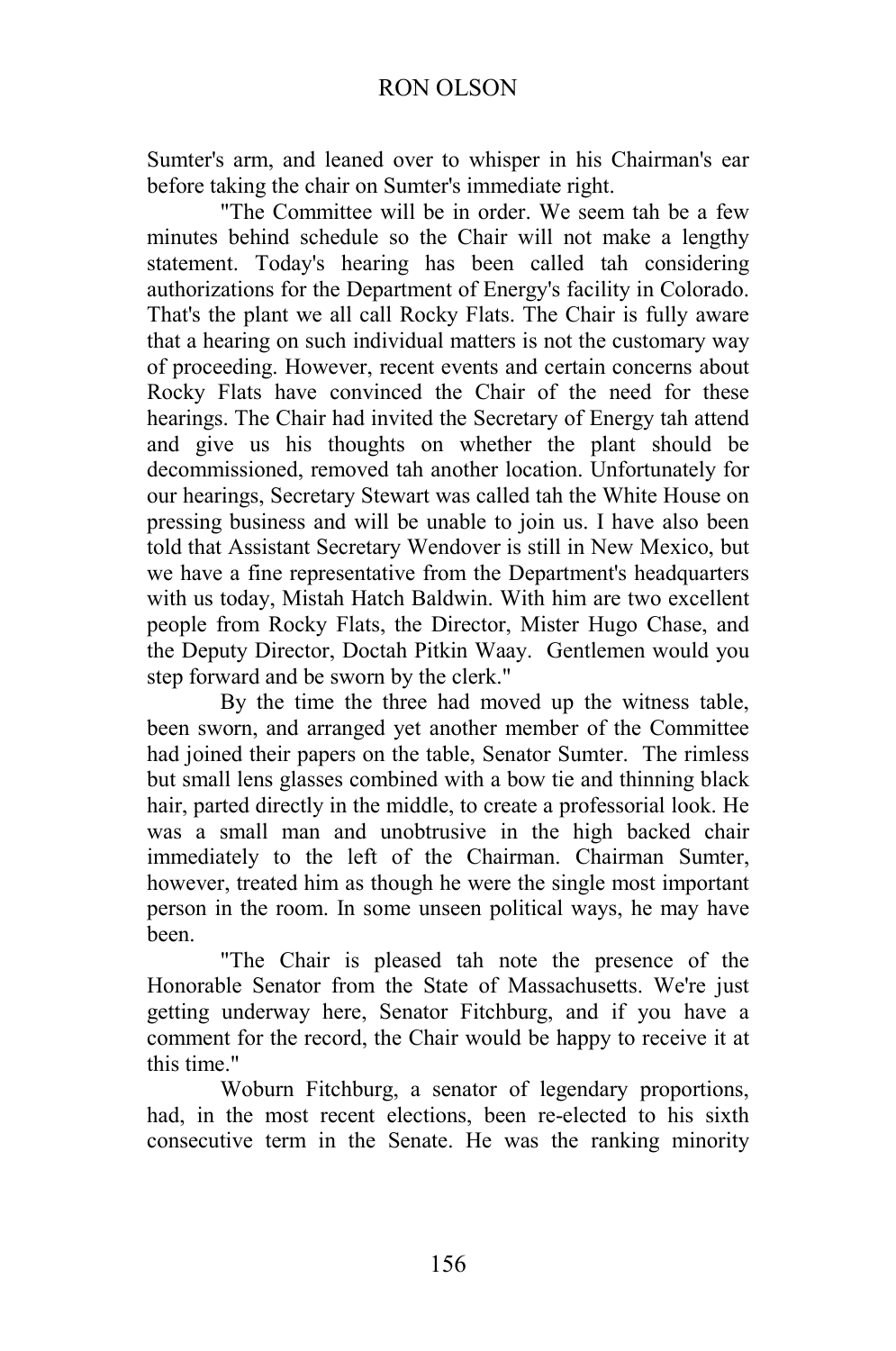member on the Committee, fiercely independent, usually caustic to everyone, and always brief and straight to business.

"As you know, Mister Chairman, I am not convinced of the need for this kind of special hearing. Rocky Flats may or may not require funds for a major relocation, but I believe the question could be examined in the regular authorization package for the Department of Energy." Squinting into the TV lights, he added, "I would also deplore any attempts to turn this hearing into a side show for any special interest groups, whatever their persuasion. That's all I have for now, Mister Chairman."

Turning to his right, Sumter asked, "Anything for the record from the distinguished Senator from Kentucky?"

"Only a brief observation, Mister Chairman," drawled the heavy Senator from amongst his folds of skin, "I listened with great care to my colleague, the Senator from Massachusetts, and want him to know I share his reluctance to proceed with this type of hearing. I know he shares my concern over the attempts by some to weaken our defense efforts, but we cannot set the precedent of attempting to conduct hearings on every one of our defense establishments. Why, the task would be endless."

"While I oppose this type of hearing as a matter of principle, I might not oppose a special hearing for the uranium enrichment works at Paducah," snapped Fitchburg. The reference to Paducah, Kentucky and the needling implication that individualized hearings would not be welcomed by Senator Danville reflected the acerbic attitude associated with Fitchburg. Danville's only reaction was a broad smile at his sour senate mate.

"The Chair welcomes the comments of the Senators. For the record it should be said that this hearing was originally set tah discuss authorizations for Rocky Flats. A number of questions had been raised about new structures and new facilities out there and the Chair, at the suggestion of some members of the Committee, agreed tah hearings. It was only recently decided tah include testimony on removal of the plant. As the Chair said a few minutes ago, we had hoped tah have the Secretary's thoughts on the subject. Without him, the Chair will have to simply confine our inquiry tah the information our witnesses can provide. Mistah Baldwin, you may proceed."

"Mister Chairman," interposed Pitkin, "let me introduce the Department's representatives at the witness table."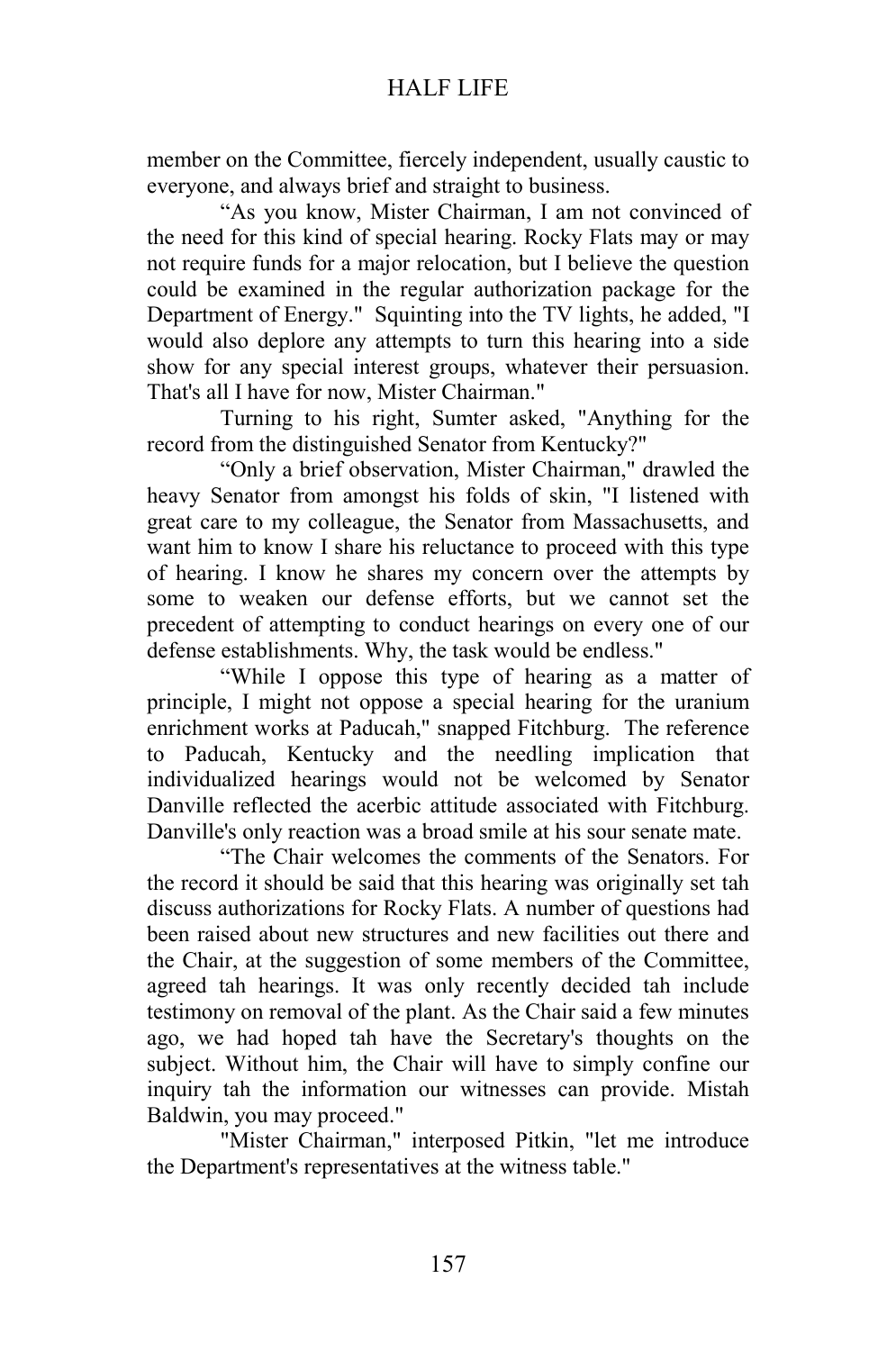Sumter's head came up and he even opened his mouth to speak. Then, with what may have been a faint smile and a glance at Baldwin's beat red face, he deferred and turned his attention back to the papers on his desk.

"Mister Chairman, on my left is Mister Hatch Baldwin, Deputy Assistant Secretary to Assistant Secretary Wendover. On my right, is Mister Hugo Chase, Director of the Rocky Flats facility in Colorado. My name is Doctor Pitkin Waay. I serve as deputy to Mister Chase. We have a written statement, and I believe each of you has a copy on your desk. If it meets with the approval of the Chair, we would ask that Mister Chase be permitted to highlight portions of his testimony and that the entire statement be printed in the Committee's report."

"The Chair notes, Doctah Waay, that your are obviously familiar with our procedures. I hope your insights will expedite the work of the Committee. Without objection, the written statement of Mister Chase will appear in the report."

"Mister Chairman, members of the Committee, my name is Hugo Chase, and, as Doctor Waay has suggested, I will summarize the key points of my statement. At the request of your staff, we have included three funding options for each aspect of our program components."

While Hugo took the senators through the summary points of his statement, three additional senators entered the room and took their assigned seats. The fact that more than one senator appeared signified the hearing had generated more than casual interest. However, some of the senatorial appearances were traceable to the presence of the TV lights and the attendance of a number of reporters.

Taking a seat to the right of Senator Danville was a lady who could easily have been mistaken for a librarian. With steel rimmed glasses hanging around her neck from a silver chain, a starched white blouse pinching together into a high collar, and a stern face glowering at the world, one would, understandably, have expected her to "shhhh" the entire assemblage any moment. The appearance was misleading. Dalles Klamath was no librarian. She was not at all quiet where environmental issues were concerned. Her voice was anything but a whisper when women's rights were at issue, and any "shhhhing" she did was strictly parliamentary. Not a few special interest representatives felt that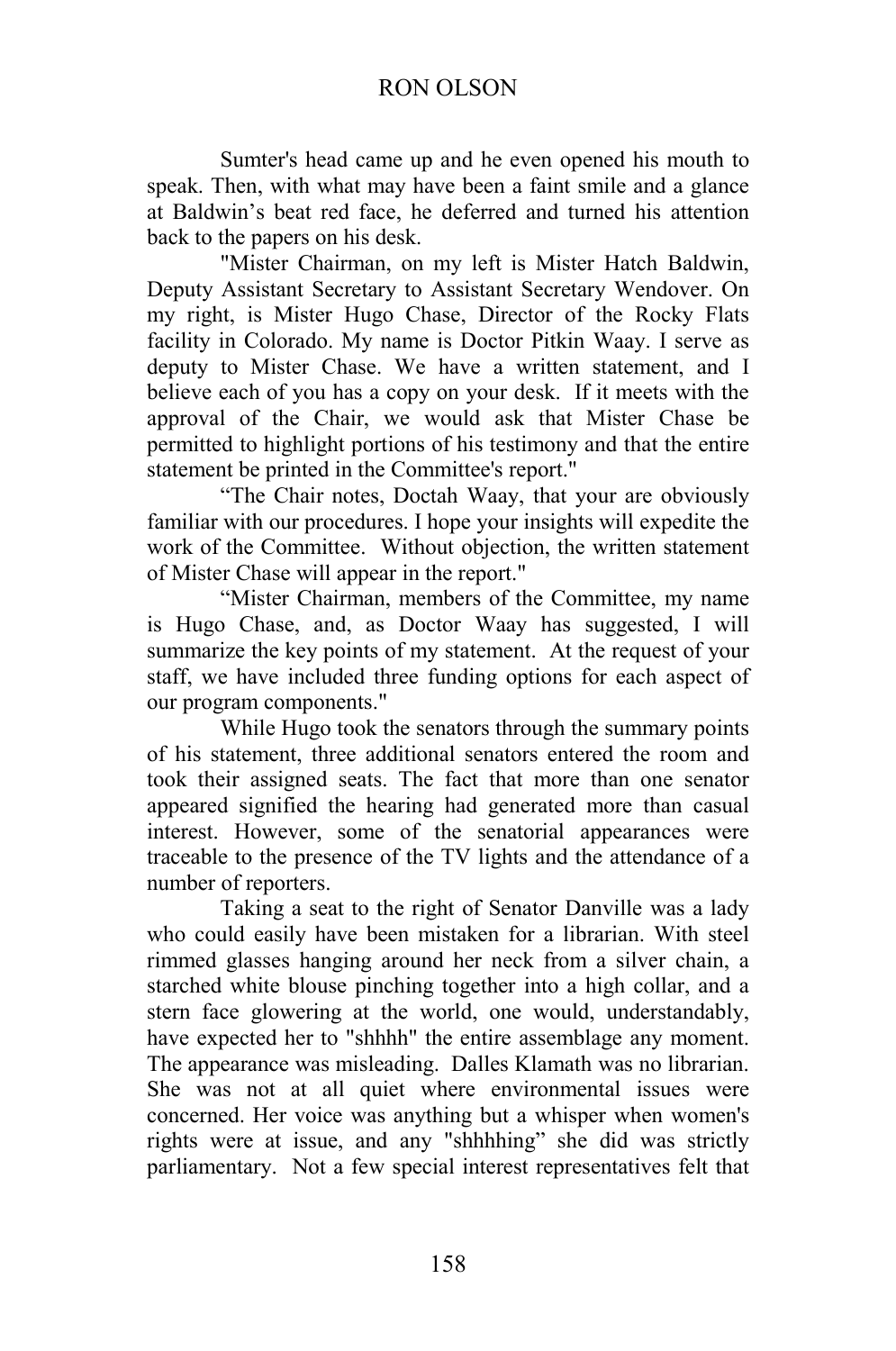Oregonians must have felt exceedingly ill-disposed toward Washington when they sent Senator Klamath into their midst.

Walking in with the Senator from Oregon was Eldon Moffat. Instead of immediately sitting down, he whispered for a moment with the Chairman, to Casey Danville who ignored him, and even made an abbreviated trip to the side of Woburn Fitchburg. Finally, he made his way to the fourth seat on Sumter's right, leaving an empty chair between himself and Senator Klamath.

Latest to arrive was a young, quite handsome senator who smiled all the way to his chair. He surveyed the crowd as if estimating its size and voting potential. Since Washingtonians do not vote for senators, Calumet DeKalb's reaction to this crowd was either practice or reflex. He did manage to settle down in a seat on Fitchburg's left and began leafing through the pages of Hugo's statement, but he did so absently while patting at his hair and continuously adjusting and readjusting his coat and necktie. Illinois had liked either the appearance or the performance of DeKalb in the House of Representatives well enough to send him to the Senate; how well they would like his more visible performance there was still an open question.

Hugo concluded his summarization and looked up at Sumter. "I'd be happy to answer questions, Mister Chairman."

"Mister Chairman, an inquiry?" called out Senator DeKalb.

"The Chair recognizes the Senator from Illinois who desires Tah State an inquiry."

"Mister Chairman, it was my understanding that the Secretary of Energy would be testifying this morning, and I do not see him at the witness table."

From among the aides and committee staffers sitting along the wall behind the Committee members, a young woman quickly stepped forward whispered in the ear of her handsome employer. At the same time Chairman Sumter patiently explained. "As the Chair advised the Committee, before the Senator from Illinois arrived, the Secretary had been called tah the White House. He will not appear before us today."

Waving the girl aside, DeKalb made an effort to recover from the effects of an ill-advised question. "The Senator apologizes for his late arrival. However, I would inquire further.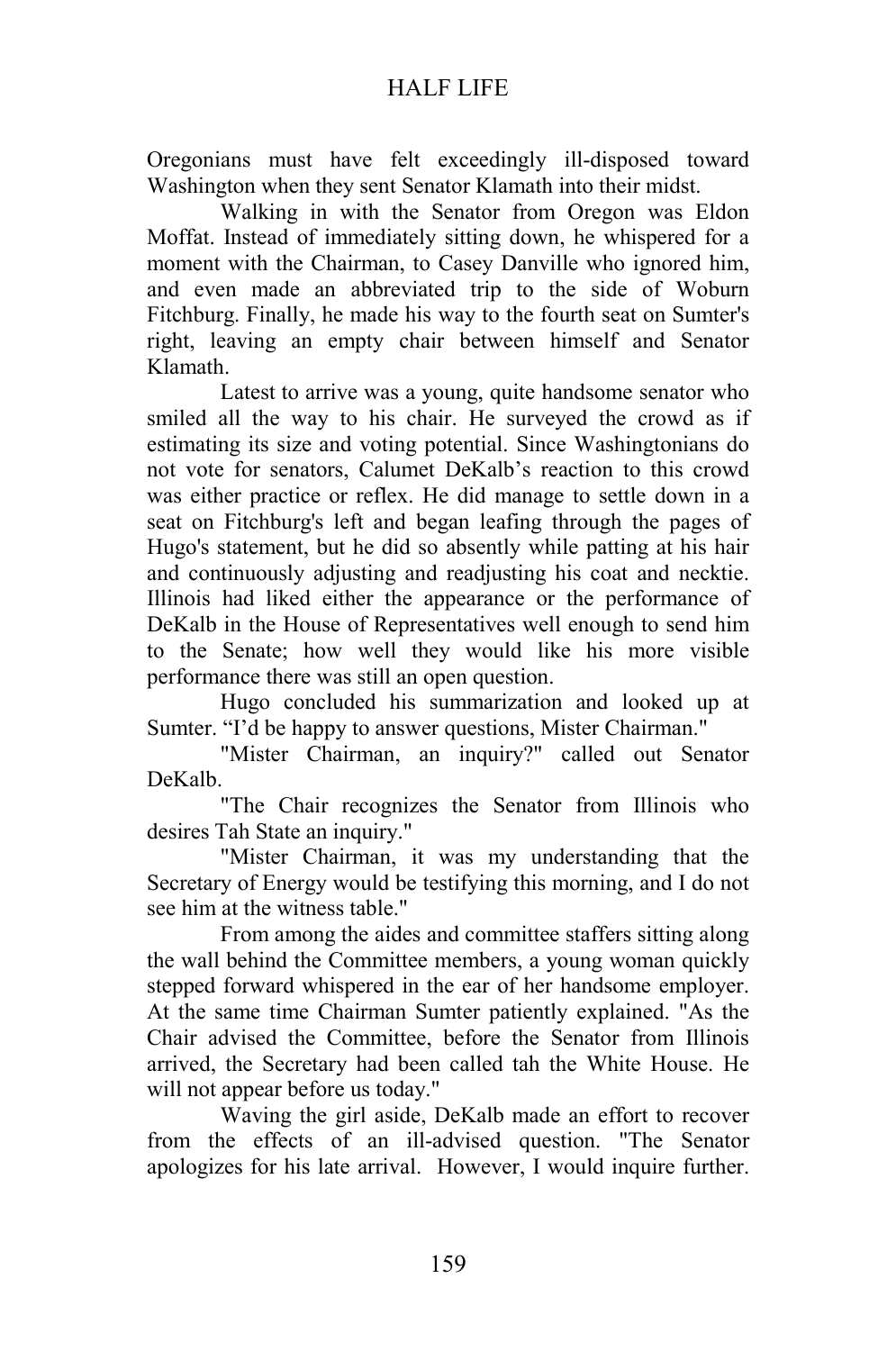### RON OLSON

Is it still the intent of the Chairman to explore matters relating to the bomb making plant in Colorado?"

"The Chair will proceed in an orderly manner. Since the original call for hearings was naturally budget related, it would seem the best use of our time would be tah concentrate on the budget needs for the Rocky Flats plant. The Chair would include within the budget those matters pertaining tah removal of the plant to a different and perhaps safer location."

"Mister Chairman," snapped Senator Klamath, "it was this Senator's understanding that we would inquire into recent events at the plant which have resulted in the exposure of many innocent people to dangerous radiation. Is the Chair now saying we are to be confined to budgetary matters?"

"Authorization is the business of this Committee and authorization was the subject set forth in the hearing notice sent to my office," said Fitchburg, waving a piece of paper. "Mister Chairman, with all respect to my colleague from Oregon, I would suggest she pursue her antinuclear campaign in a forum where she doesn't occupy the time of those who do not care to listen to speeches they have heard too many times."

The reply was ice cold. "If the distinguished Senator from Massachusetts could manage a decent concern for issues vital to this country, I am certain he would find my words and those of many of our colleagues less oppressive and more enlightening."

Chairman Sumter had heard it all before and was unmoved by either side. "According tah our procedures, Senator Fitchburg, you may proceed."

"Mister Chairman," cried an insistent Klamath and a smiling DeKalb as a chorus of one.

The wily old Sumter continued speaking as though he had heard nothing at all. "To ask our fine witnesses any questions which the Chair feels are relevant to this hearing."

Again, but less insistent and more resigned, "Mister Chairman,"

Their years in the Senate and on Sumter's Committee should have instructed them to better effect. The Chairman was only in mid-sentence. "And as necessary, and from time tah time, the Chair will rule on the propriety of questions. Senator Fitchburg..."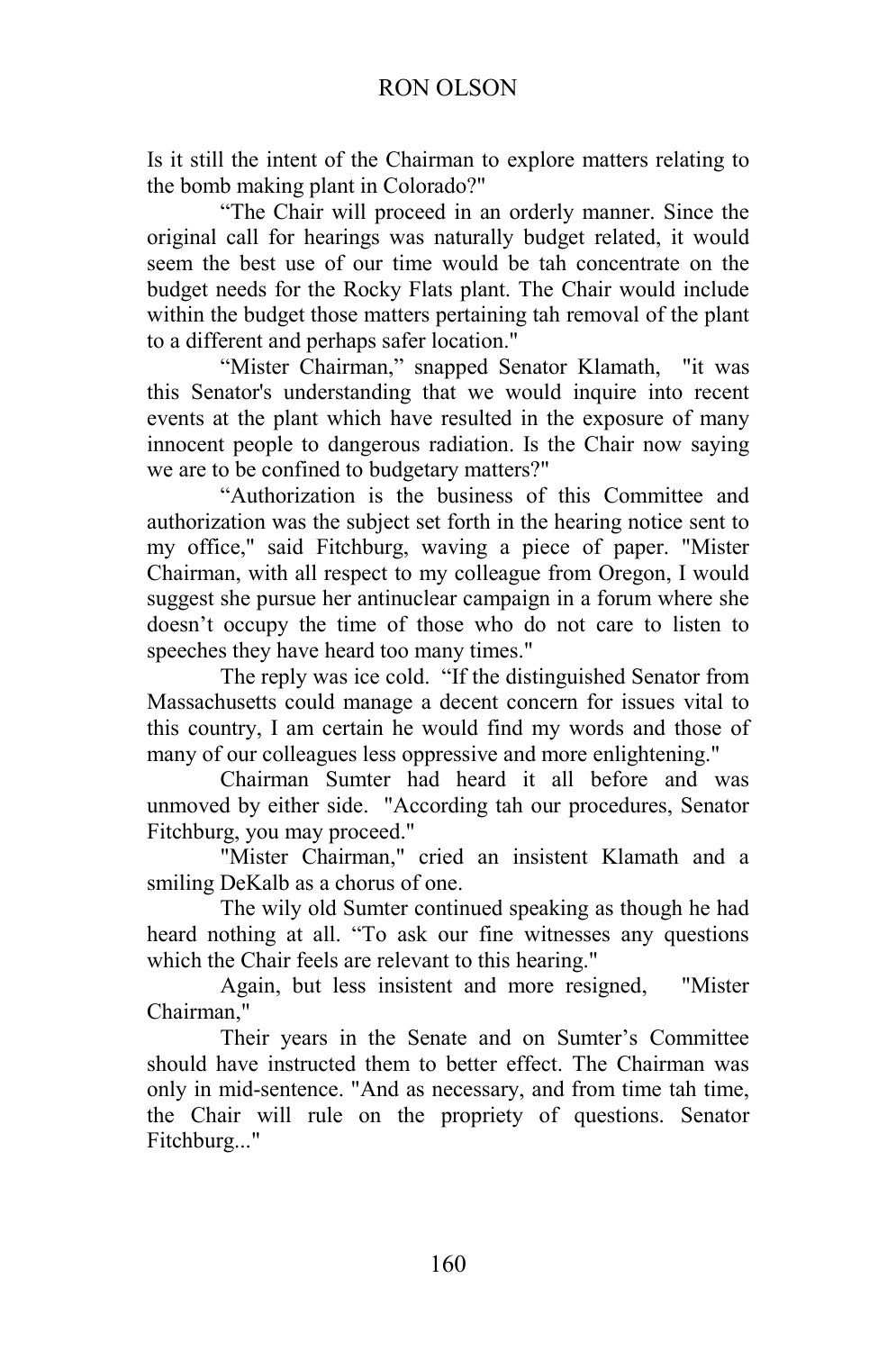"I thank the Chairman for still another demonstration of the wisdom which has made him a leader of extraordinary dimension<sup>"</sup>

Fitchburg and Hugo occupied the next five minutes doing what they both did best. They dug into construction costs, and they exchanged sums. They considered financing options and looked for hidden costs. The questions were terse and utterly devoid of rhetorical flourish. The answers were equally stark and bare.

Finally, the Chairman called time on Fitchburg, and turned to Casey Danville. "The Chair recognizes the Senator from Kentucky."

"Thank you, Mister Chairman." "Heavy" Danville, so called by a few inconsiderate detractors, settled himself a bit deeper into his folds of skin and consulted his handwritten notes before speaking.

"Mister Chase, I listened with great interest as you and the Senator from Massachusetts discussed some of the costs associated with operating your facility. I found it very enlightening and, "looking down the line at Fitchburg, "would not necessarily take exception to having any facility located in my state examined in the same manner. However, I would like to sharpen the inquiry and ask about one component of the Rocky Flats facility. Mister Chase, is my information correct on the cost of your new recovery building, forty million dollars?"

"That figure was the original estimate, Senator."

Danville professed surprise. "Are you suggesting to me, sir, that the actual cost exceeded the estimate? Lordy, lordy, we may have uncovered a new phenomenon in government contracting. What was the final cost, rounded off, Mister Chase?"

"To date, we have paid the contractor something on the order of seventy six million four hundred thousand dollars."

"Sounds to me like you had a slight overrun, Mister Chase."

"Some of the increased cost was due to change orders, Senator."

"During construction, you had the contractor build a few things a little higher or wider, or change a window or a wall here and there? Is that what you mean by change orders, Mister Chase?"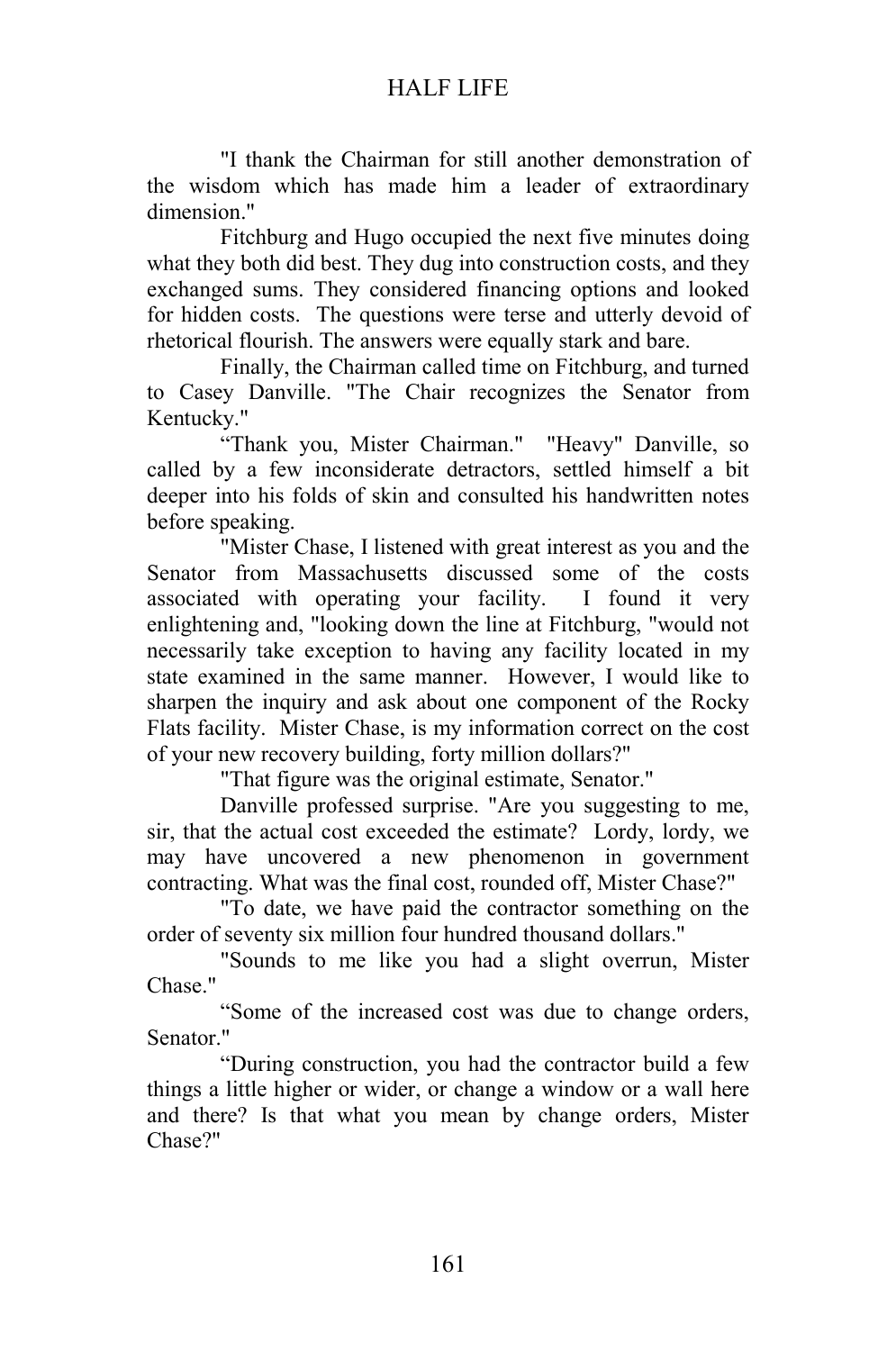"Certainly, you have correctly described the concept, however, in the case of the recovery building, we found it necessary to incorporate some major changes."

"Just for the purpose of clarification, Mister Chase, for those who are not familiar with your facility, could you outline in general terms what a recovery building is?"

"Since your question may lead into technical areas, I would defer to Doctor Waay who has an intimate understanding of these matters."

"It is not my intent to undertake a scientific exploration of the recovery process," said Danville quickly, "so I would ask Doctor Waay to remain on the high ground."

"Yes, indeed," agreed Sumter with less space between his words than usual. "Senator Danville has stated it well. We'll stay on the high ground through these technical matters."

"The recovery building at Rocky Flats has two purposes," began Pitkin, "The paramount objective is the recovery of plutonium from the various residues which are created by plutonium handling and processing in plant operations. The second objective is the recovery of americium which is a radioactive material with some industrial uses."

"Good capsule, Doctor Waay. Would it be crudely accurate to say the recovery building is your recycling center, a sort of scrap yard where you sort out the stuff that can be reused?"

"Your capsule would be more difficult for me to swallow than my own, but it's perhaps equally descriptive," replied Pitkin.

 "Despite my rather imprecise description of your recovery building, I'm sure we all understand that very expensive and complex equipment is required, is it not, Doctor Waay?"

"It is, Senator."

"Now, Mister Chase made reference to major change orders submitted by the government during the construction process. Again, staying on the high ground, as you have so thoughtfully done thus far, what changes were required?"

"We determined the volume of anticipated material containing plutonium residues would be greater than originally planned; therefore, we increased the size of the storage area."

"Pursuing my crude analogy, Doctor Waay, you're saying you needed a larger scrap yard where the stuff is dumped and held until the sorting begins?"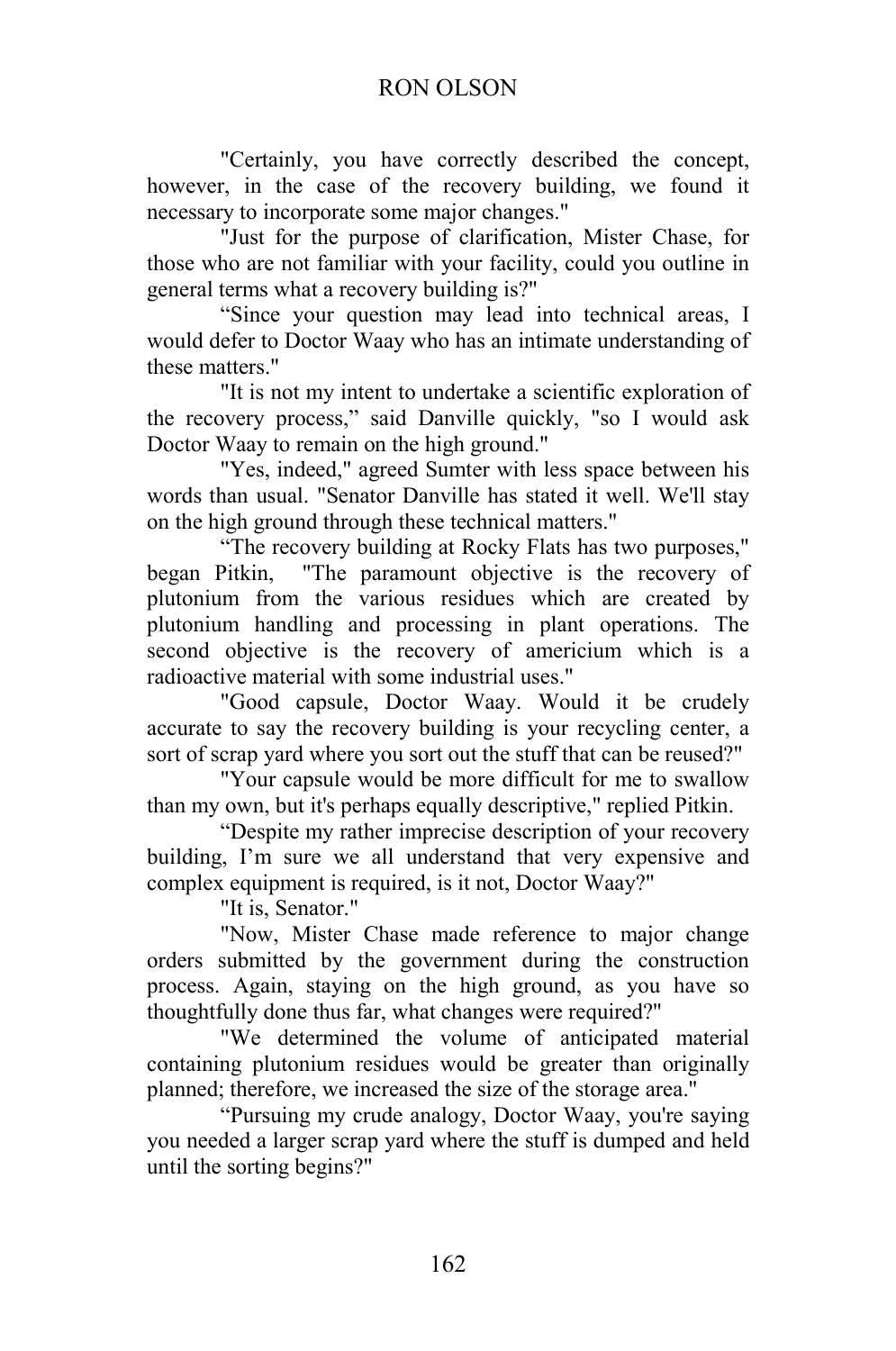"I'll accept that, Senator, with one very important qualification. I would not, by indulging in this kind of illustrative exercise, want to leave the impression we handle plutonium residues casually, or that there is anything slap-dash about the recovery process itself. I only offer my reservation because I believe your generalizations may, if pursued too far, create misapprehensions that could not be repaired in the time we have here today."

"I accept your qualification, Doctor Waay. What other modifications were ordered, major changes, I mean."

"We added interim storage vault capacity."

"Storage for the refined plutonium and americium?"

"Correct."

"Why was that necessary?"

"Our operational experience was longer holding periods. For reasons unrelated to Rocky Flats or the recovery building we found ourselves with greater quantities on site for longer periods of time. The reasons I alluded to bear upon operations at other weapons facilities and would be better explained for you by Assistant Secretary Wendover who has overall responsibility for the weapons program."

"Is the greater than anticipated volume of material on hand a current problem, Doctor?"

"I would hesitate to discuss specifics in open session, Senator, but in general we do have a substantial amount of plutonium on hand at any given time. Again it's a result of the way the weapons program currently operates."

"You are referring to logistics and management factors and not basic programmatic changes?"

"Exactly, Senator."

"Would all the changes taken together require a doubling of the cost of the recovery facility?"

Pitkin turned to Hugo and said, "It sound's like he's back in your ballpark."

"I can only recite to you, Senator Danville, the computations from our contracting office. But to summarize, yes. Material, labor, all the allowable costs do almost double the original estimate," said Hugo.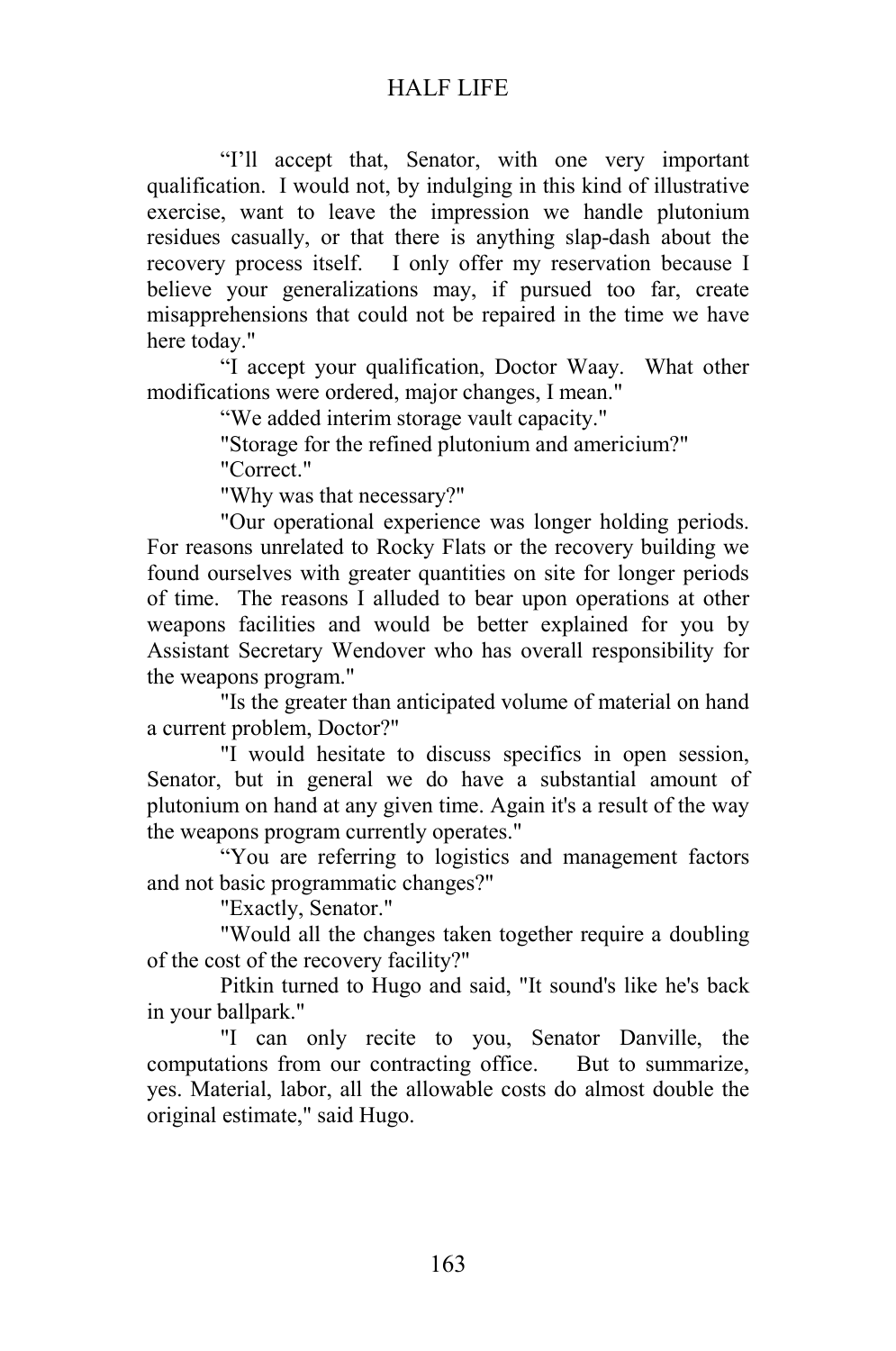Looking at Sumter who was about to interrupt, Danville asked, "Would the Chair indulge me for a few additional moments?"

"Mister Chairman," called Moffat, silent until this moment, "I wonder if we shouldn't pursue our regular order. I'm sure other members of the Committee have questions, I'm sure I do, and if times are extended without compelling reason, we'll find ourselves hopelessly bogged down in exceptions."

"I find the questions interesting and the answers illuminating," shot back Fitchburg, "and I commend the Senator from Kentucky. If necessary, Mister Chairman, I would surrender time from my next round to allow this line of questioning to be pursued."

"Mister Chairman, I have no objection to a few more questions, if the Senator will be brief." Klamath's cooperative attitude carried the point. Sumter was not inclined to rule against three senior members of the committee.

"You may proceed, Senator Danville, but the Chair would appreciate brevity."

The fact that time limits were more often violated than respected had made Moffat's objection seem a trifle extraordinary. Some of the staff must have thought it was unusual since there was increased whispering among them. And the Senators from Massachusetts and Oregon had begun to listen a bit more carefully. Veteran Senate watchers among the press corps cocked there heads and looked at one another. "What was bothering Moffat?" they wondered.

"Thank you for your indulgence, Mister Chairman," said Danville, "I'll not be much longer. Mister Chase, setting aside the changes you ordered because of what Doctor Waay called `operational experience,' why were so many other changes required in the recovery building?"

Hugo had not been prepared for this line of questioning and he sought clarification. "I'm not sure I comprehend the question, Senator. We ordered changes, as the need for them became apparent. I can assure you nothing unnecessary was added."

"I don't think you understand my question, Mister Chase. I am not suggesting there was any gold-plating of the type we find so often in government projects these days, thick carpets,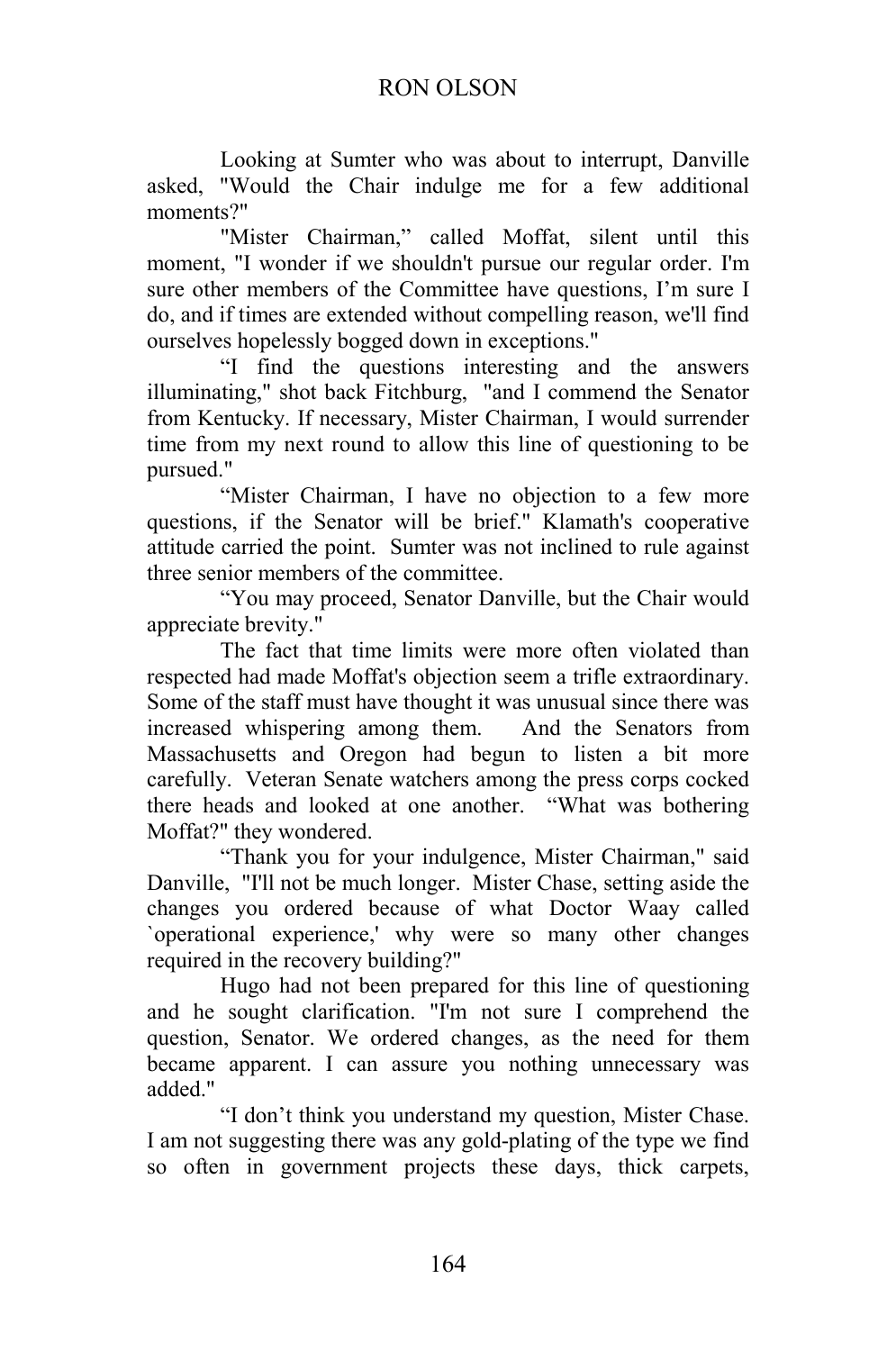decorator furnishings, executive suites, and so forth. Let me try my question this way. Isn't it true that you were making every effort to insure as safe a building as possible?"

"Yes, Senator. Many of our modifications were reactions to demands for a safer operation."

"In fact, a departmental order on radiation standards was issued in the very middle of construction was it not?"

Pitkin and Hugo both began to realize where Danville was going with his interrogation. At least his immediate goal was in view.

Pitkin took it upon himself to respond. "Standards for radiation emissions for Rocky Flats were changed, Senator, and the order was issued shortly after we had reached the midpoint in work on the recovery building. If I can anticipate your next question, we were, as a consequence of the new standards, required to redesign much of the equipment for the building."

"To your credit, Doctor Waay, did you not write a memorandum to Department headquarters on this matter? And in your memorandum didn't you point out that the new equipment should be obtained through competitive bidding?"

"I would guess you have a copy of my memorandum, Senator."

"Your guess would be correct, Doctor. Mister Chairman, I have copies of the memorandum for the members of the Committee. I would ask that it be included in the record of these proceedings."

"Without objection, Doctor Waay's memorandum...what's the date of the thing, Casey? Oh, I see it here. We'll designate it Attachment Number 1. Attachment 1 will be included in its entirety."

"What response did you receive from headquarters, Doctor Waay, if you can remember? I realize it was some years ago and there have been many intervening events."

"I remember very well, Senator. It was a directive that the equipment in question would be aggregated into a single sole source purchase and it would be handled by headquarters."

"For clarification, the effect was to relieve your office of the purchasing authority and to place the authority in Washington?"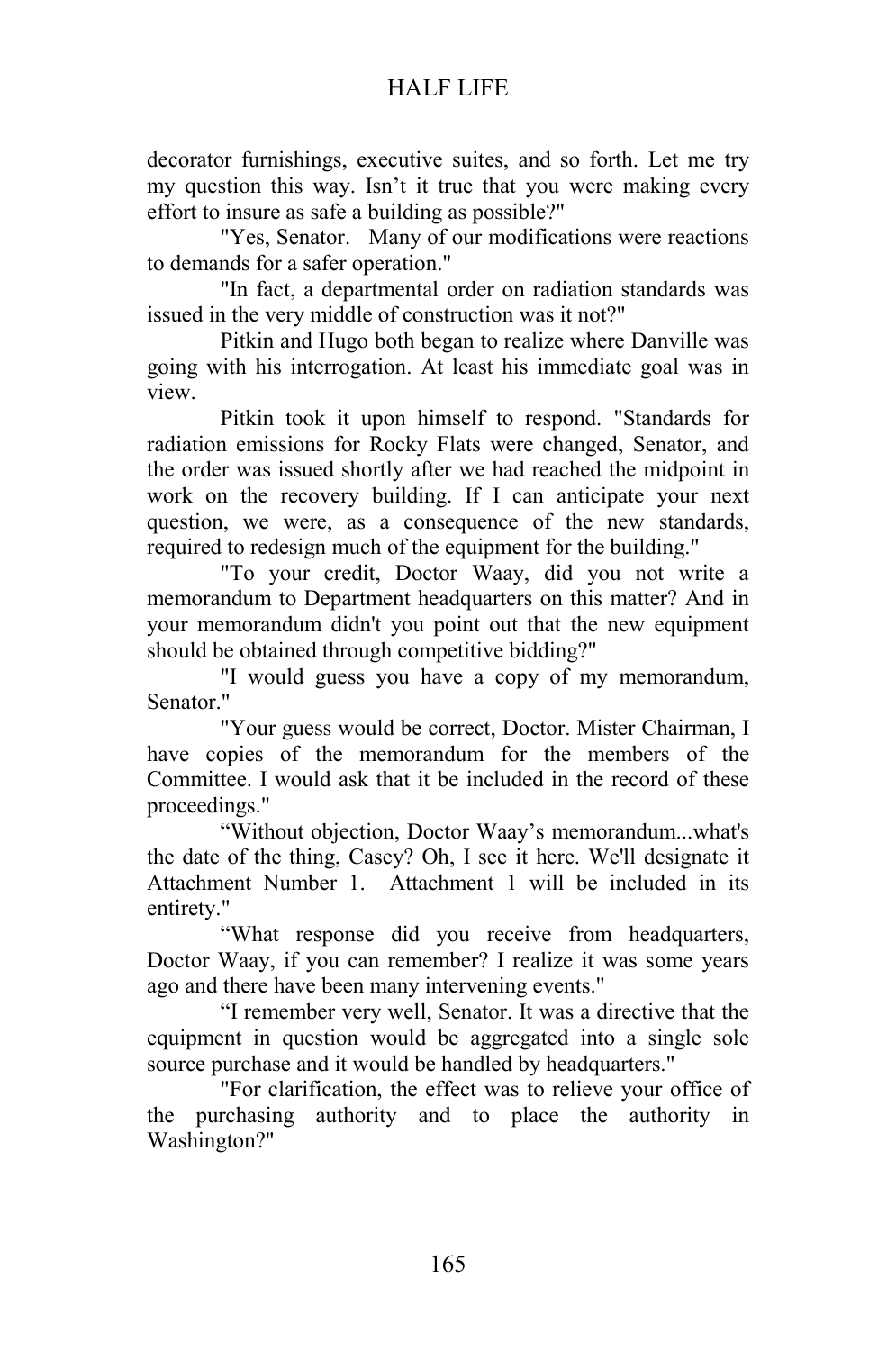### RON OLSON

 "Correct, and it was our understanding the purchase would be from a single source without bidding among competitors."

"In good round numbers, Doctor, what was your estimate of the reasonable cost of this equipment?"

"Between eight and nine million dollars."

"Do you recall how much the Department actually paid for it?"

"As I have testified, Senator, the matter was handled in Washington, but unofficially, I have heard the seller was paid something on the order of fifteen million dollars."

The newsmen were scribbling furiously. The backbench aides were whispering furiously. The Senators were listening intently, and Eldon Moffat was turning a pale white.

"Mister Chairman," cried Moffat, "we have indulged Mister Danville quite long enough. I must submit this line of inquiry is not relevant and would be better pursued in another Committee where it would be more germane. Department of Energy procurement is not within our jurisdiction."

Chairman Sumter's words were now spaced further apart than usual, or so it must have seemed to everyone who heard them. "Eldon, the Chair is mindful of the Committee's jurisdiction. However, these few little questions are hardly a serious transgression. Besides, the Chair hears no other objection."

"But Mister Chairman, I have reason to expect that Senator Danville may be mounting an attack upon me personally. As a matter of privilege, I demand this entire hearing be stayed until we can meet in executive session."

"Mister Chairman," said Danville, "if you would indulge me for a short time, I would conclude my questioning of our witnesses by asking four more questions. Further, I would give the Chairman my personal assurance that the questions and the answers will be brief, and the name of the Senator from Colorado will not be mentioned nor will there be any charge made against him directly or indirectly."

"Mister Chairman, I move this Committee stand adjourned. I will not permit this Committee to be used..."

A sharp snap of the gavel interrupted Moffat. Sumter glowered at him. "The motion is ruled out of order. Further, the Chair advises the Senator that the Chair has heard nothing tah justify the implication that the Committee is being used for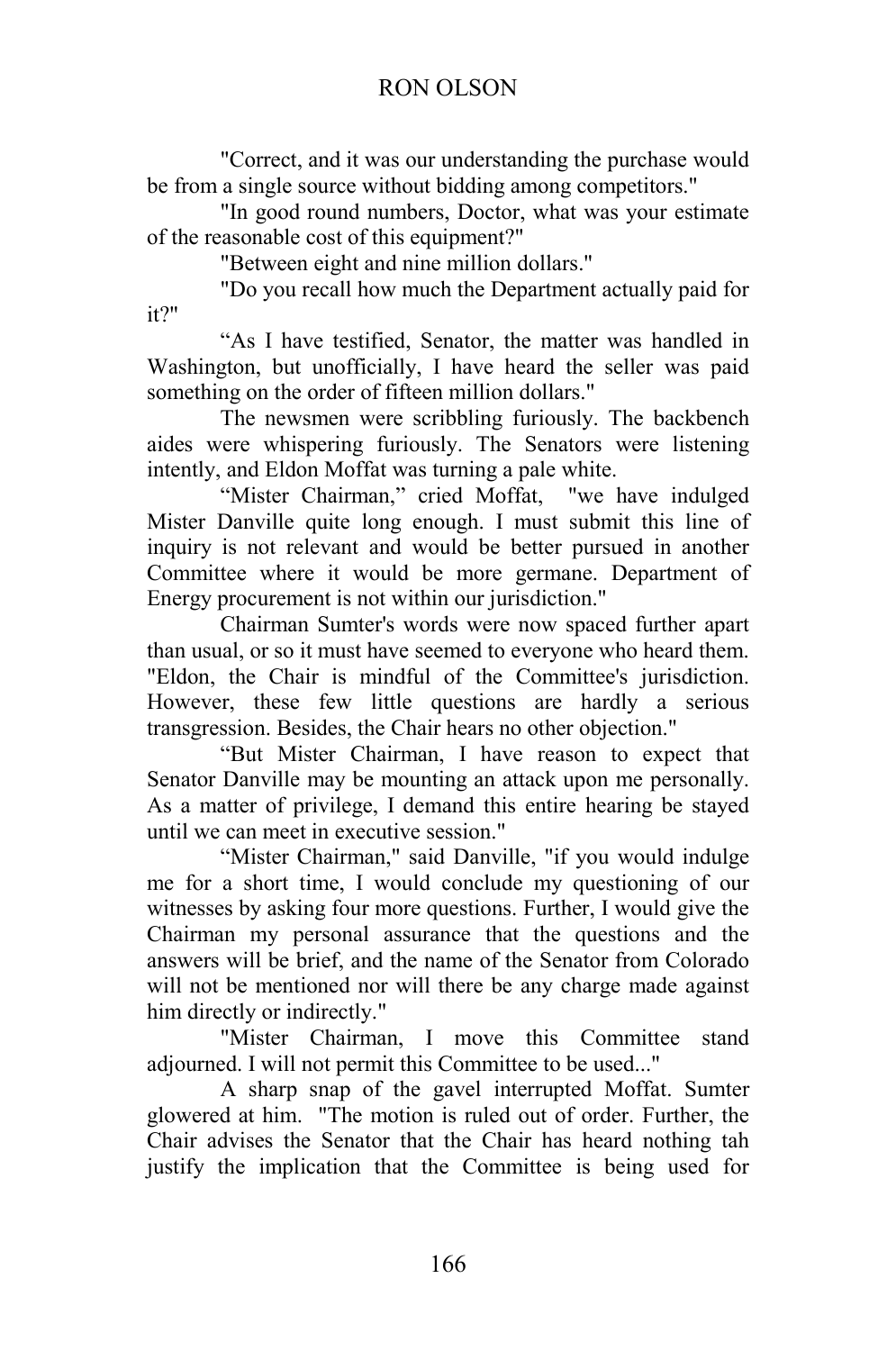anything other than its intended purpose and the Chair will be the judge of how this Committee is being used. Senator Danville, please proceed."

"Mister Chase, what is the name of the company which supplied the equipment purchased by your headquarters?"

"Arbonne limited."

"Do you know any of the officers, employees, shareholders, or partners, if there are any, in Arbonne Limited."

"No. I do not."

"Did Arbonne supply the filtration system for your recovery building?"

"It did."

"I believe my next and last question would be more appropriately directed to Doctor Waay, however either of you may answer. Keeping in mind my request for a very brief answer, has the filtration equipment supplied by Arbonne performed as you expected it would?"

Pitkin leaned over the microphone, "No."

"As I promised, Mister Chairman, I have no further questions." Danville turned and began a whispered conference with his colleague from Oregon.

A stir swept the room. As a cool wind will rattle dead leaves against a windowpane, the curiosity of those attending the hearing rustled unanswered questions across the veil of the proceedings. It was a powerful and demanding force that Danville had unleashed.

The old Chairman took the pulse of the situation and decided to continue. He felt he had little choice in the matter. The attendance of more members of the media than he had expected, would have made adjournment look suspicious. There was also the matter of Moffat's motion for adjournment. Sumter had not endured in the Senate and mastered his Committee by acceding to the truculent demands of junior members, especially when those demands were made loudly and in public.

Sumter knew he would have to hold a tight rein on the remainder of the hearing. Controlling aggressive and ego driven senators was not an easy task under the best of circumstances. And to make matters worse, he was working in a clumsily and poorly defined situation. The scope of the hearing had been left for staff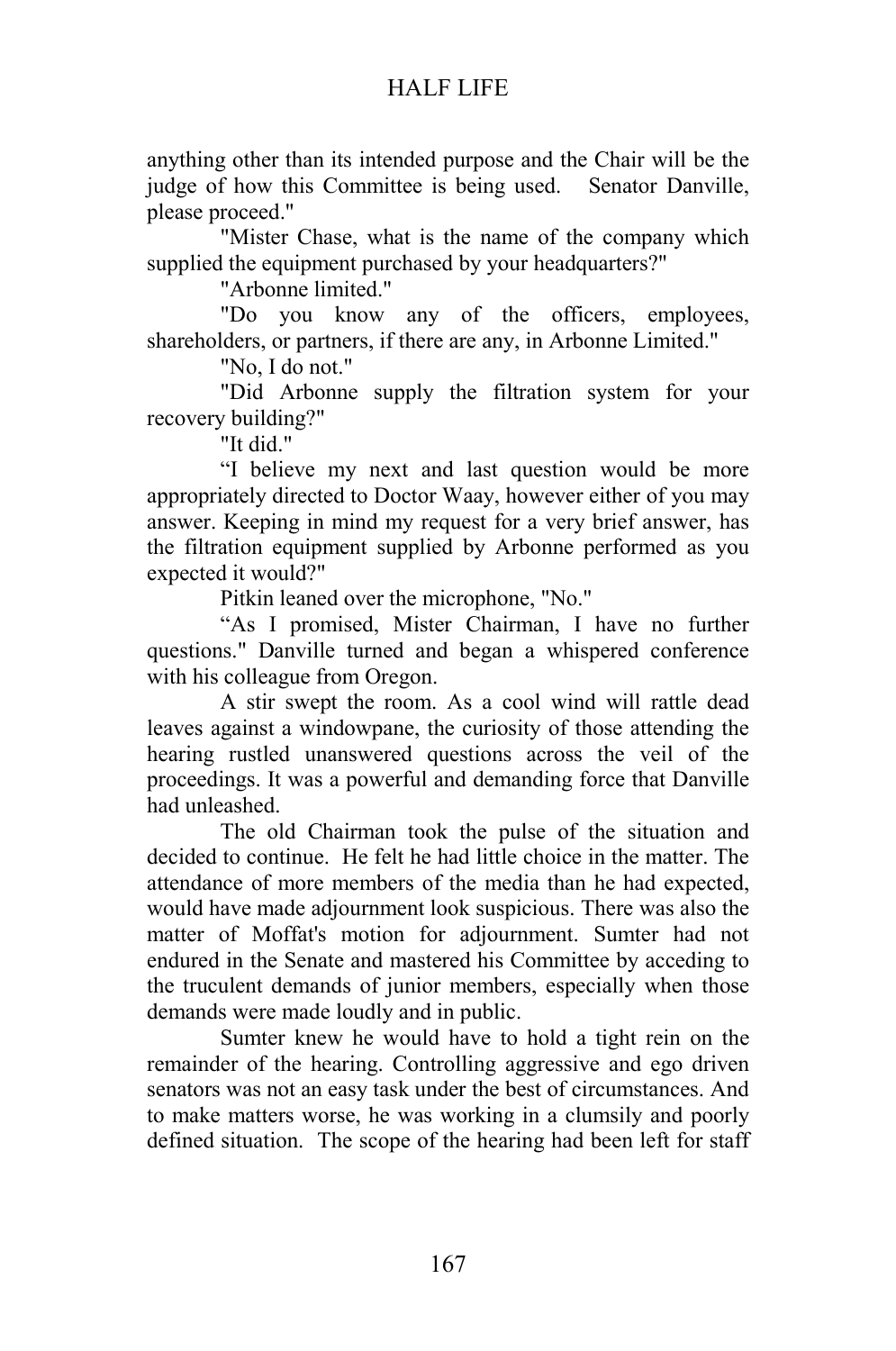#### RON OLSON

definition. The result was a vague statement of purpose, which invited the type of scalp hunt designed by Danville.

Senator DeKalb had slipped out of the room during the tedious exchange between Fitchburg and the Director of Rocky Flats. The consequence of his absence was a row of empty chairs to the left of Fitchburg. Thus it was the turn of Senator Klamath to inquire of the witnesses.

"The Senator from Oregon is recognized."

"Thank you, Mister Chairman." She had not "shhhhed" the spectators, but there was no need. She had their undivided attention, and she used it to good purpose. "Doctor Waay, I perceive you to be the scientific expert at the table; therefore, I will address my questions to you. Senator Danville asked you if the filtration system supplied by Arbonne Limited performed as expected, and you indicated it did not. Setting aside, for the moment the operation of the system, let me ask you this. Had it not been for the intercession of your headquarters, where would you have obtained the system?"

"Where is not the question, Senator. No one can could give you a fair answer. How is the question? It would have been purchased through the competitive bidding process. Who the successful bidder would have been, I cannot say."

"The system was not part of the building contract then?"

"Neither it nor the other Arbonne handling and recovery equipment."

"On balance, what is your assessment of the equipment, other than the filtration system, supplied by Arbonne?"

"On balance? I hesitate to make a generalization of that magnitude."

 "If I state the premise that it did not perform as it should have, could you give me some specifics to support that statement?"

"Much of the Arbonne supplied equipment failed to comply with architectural specifications. A great deal of the conveyor machinery had to be substantially modified before it could be installed. Subsequently, we found faulty instrumentation and controls on a number of the glove boxes, and they required extensive refitting before they could be operated. The glass in a number of the glove boxes was not adequately leaded, and many seals were missing altogether. The remote handling mechanisms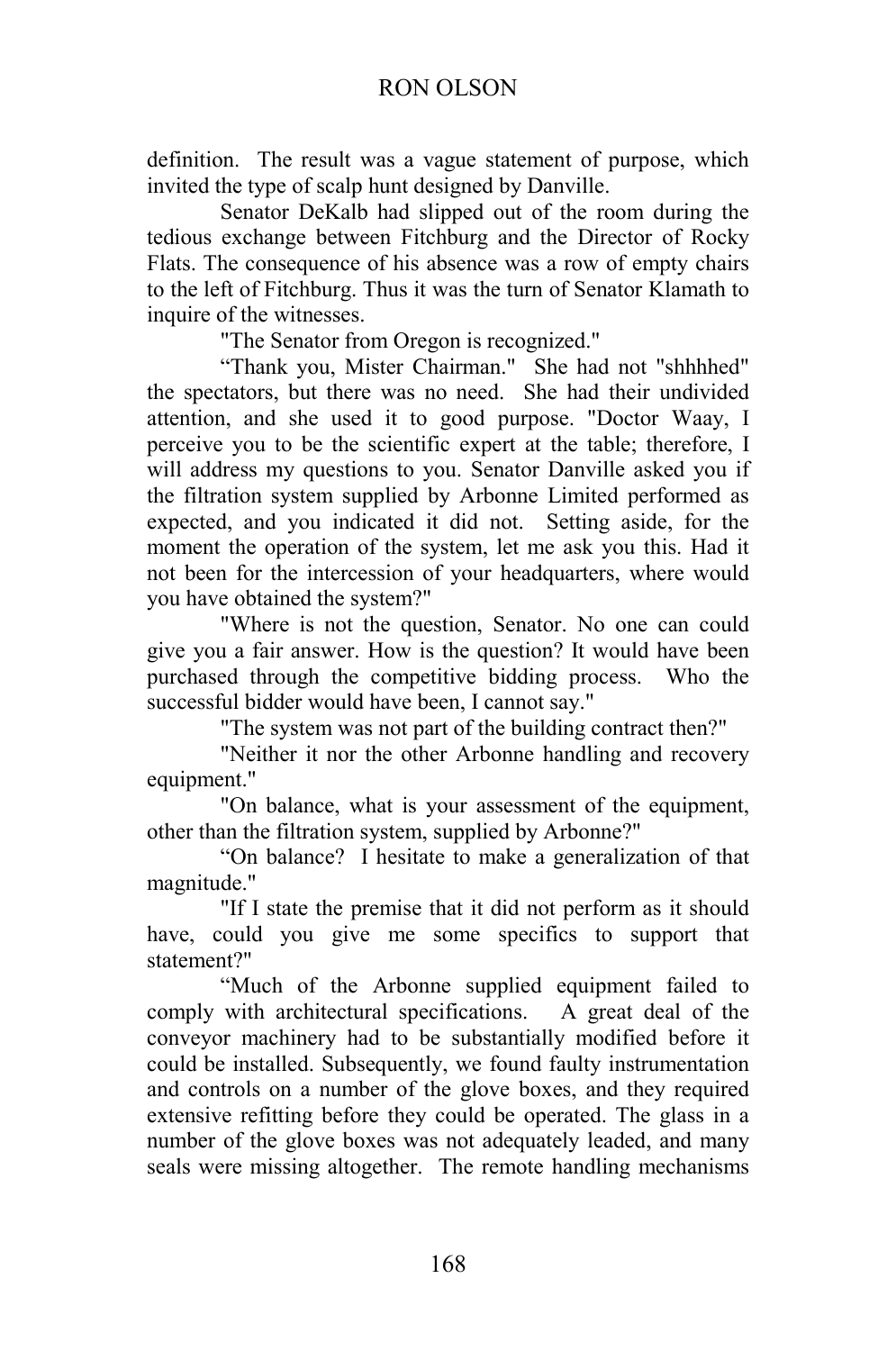proved to be entirely unworkable. My listing is illustrative only and certainly not exhaustive of the specifics which could be used to support your statement, Senator."

"I certainly hope you didn't perform recovery operations under those conditions."

"No, as defects were discovered, they were corrected. Some problems required only repair; in other cases, we simply replaced parts which were defective."

<sup>"</sup>At no small expense to the taxpayer?"

"At very great expense, Senator."

"Did you maintain records which would reflect the condition of the Arbonne equipment?"

"Yes, we maintained log books in which such things are described in considerable detail."

"Would you make those records available to the Committee?"

"Gladly."

"Were these difficulties brought to the attention of your superiors in Washington?"

"Yes, numerous memoranda were written and submitted."

"Dalles, I have the file," interposed Danville, leaning toward his colleague from Oregon and offering her a thick file folder.

"Mister Chairman, may we have the departmental file made a part of the record?" asked Klamath, taking the file from Danville and holding it up for Sumter to see.

"Senator Danville, I do not at this time want tah go into the question of your sources..." began Sumter.

"I understand..." Even long time friend and colleague Danville sometimes forgot.

Chairman Sumter was still talking. "But I do want tah have your assurance that nothing in this file is classified."

"There is nothing..."

The Chairman would get there, given time. "Or of a personally incriminating nature, or which would prejudice later hearings or investigations."

"You have my assurances on all points, Mister Chairman," said Danville, speaking only when he was reasonably confidant his Chairman had concluded.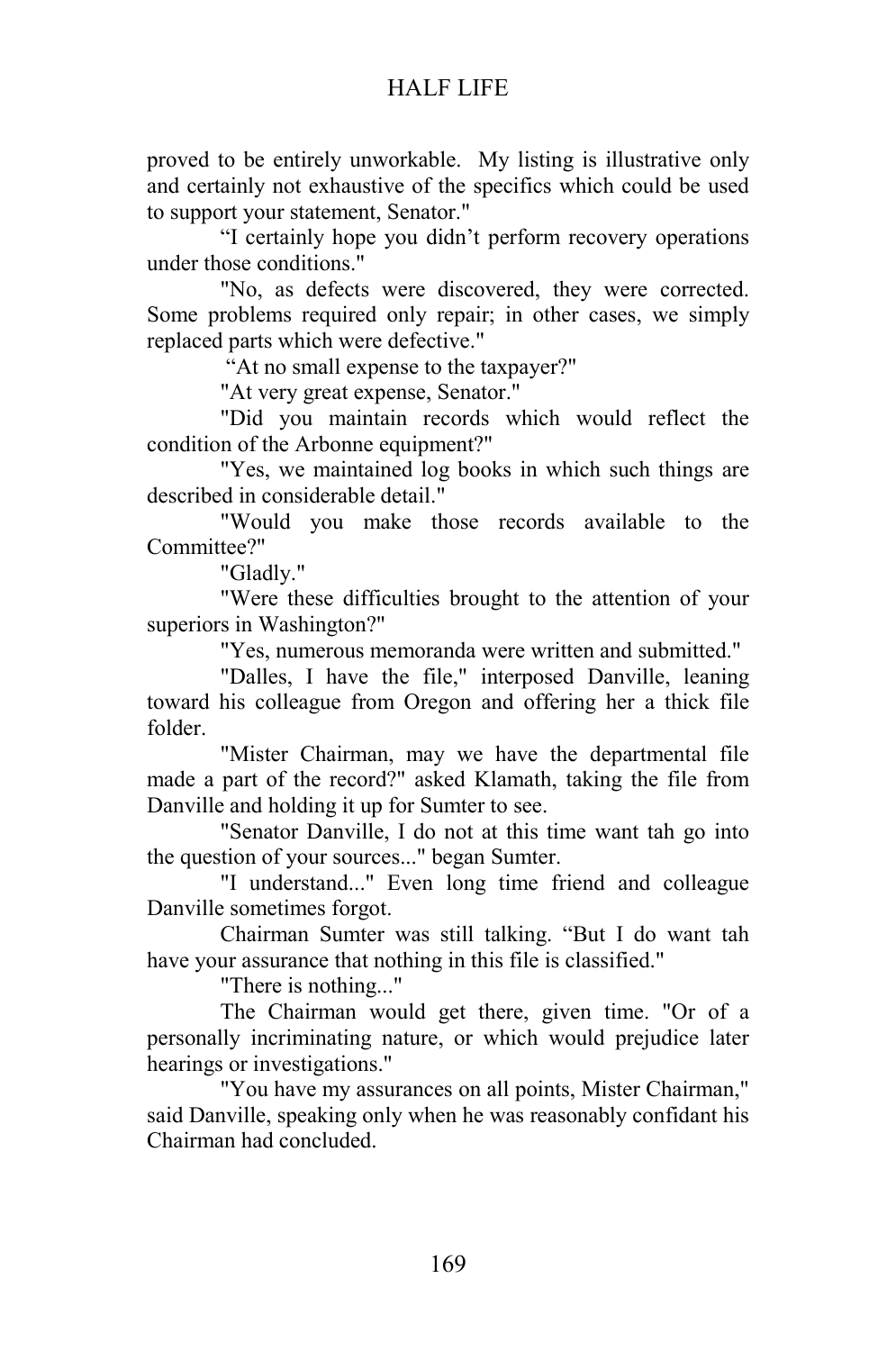"The Chair will grant the request of the Senator from Oregon that the file be made a part of the record."

"Thank you..." But even Dalles Klamath sometimes stepped on her Chairman's lines.

"Subject to review by the Chair and by Committee counsel. You may proceed, Senator."

"Doctor Waay, returning to the filtration system, could you describe its function?" continued Klamath as certain as she could be that Sumter had finished.

"During our process work, as an example, gaseous radioactive waste is produced when natural air or nitrogen gas comes into direct contact with materials such as plutonium. Since these gases actually contain radioactive particles, it is necessary to pass these gases through a filter system before the vapor can be released into the atmosphere. There are other functions, but essentially we filter to take radiation out of the air."

"Just how effective is your system?"

"We have efficiency levels in our processing building of over ninety nine percent with particles seven one hundredths of a micron and larger. By any standard that's excellent filtration."

"You used your process work as an example. Is the filtration system in the recovery building the same as or similar to the processing labs?"

"They were designed to be even better."

"Have the design parameters been met?"

"It is not possible to say."

"Why not, Doctor Waay?"

"In order to get any meaningful data, it's necessary to have a certain amount of experience, operating time. In the case of the recovery building, we haven't had sufficient time on line to make a fair assessment."

"I understand from my people, that your recovery building has been shut down for repairs and adjustment more than it has operated in the past year. Is that true?"

"Your sources have been quite correct, Senator."

"As a matter of fact you ordered a complete shutdown only a few days ago?"

"I did."

"Please explain to this Committee the reason for the most recent shutdown."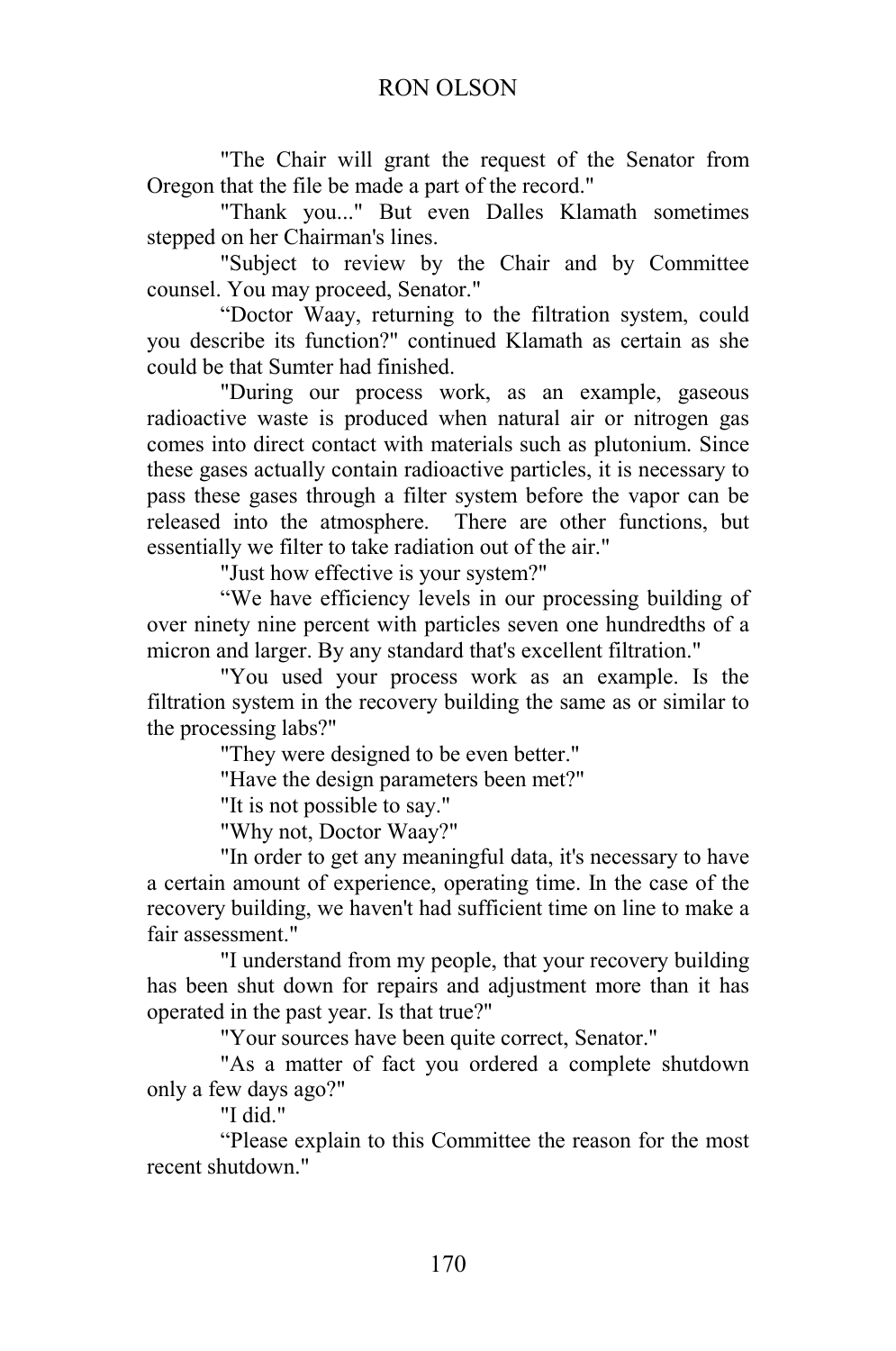"Operations in the recovery building were shut down at my direction because air samplers located to the south and east of the plant displayed elevated radioactivity. As the Senator must know, we had an unrelated incident in the same area of the facility only a few days earlier when a deposit of barrels containing plutonium contaminated oil was discovered during a soil sampling demonstration. We were unable to immediately determine whether the source of radiation was the barrels or a second source or a combination. Later, our radiation control team traced plutonium emissions to the recovery building, and I immediately directed the building supervisor to discontinue all recovery work."

"Were any other precautions ordered?"

"I ordered our crews to seal the vent stacks, however, that would be a routine precaution."

"Is it your judgment, Doctor Waay, that the filter system failed?"

"Right now we have a technical group in the building, Senator. They are conducting a complete review to trace the reasons for the emissions we experienced. When their report has been finished, I'll be able to answer your question."

 "Thank you, Doctor, I see my Chairman preparing to call time on me so I have no further questions at this point."

"I see the distinguished Senator from Illinois has again joined the Committee. The Chair recognizes Senator DeKalb."

Formerly a Representative who had made the giant leap to the Upper House, Calumet DeKalb was, perhaps, more vain than other senators, but he also had considerably more money than almost any of them. The massive family fortune was sustained by a large and profitable family business. Since older brothers occupied the key corporate positions, there had been no challenge suitable to him. Naturally, the youngest DeKalb had turned to politics.

DeKalb's family had not applauded his career choice, but they had accepted it. And after the first successes, his father had warmed to the idea. Determined that Calumet should have the best, the father saw to it that young DeKalb's staff included a few of the most capable and gifted advisers in the land. Under their watchful eyes, the young Senator had been kept from venturing into political minefields, and thereby from bringing adverse attention to the family, and, of course, the business.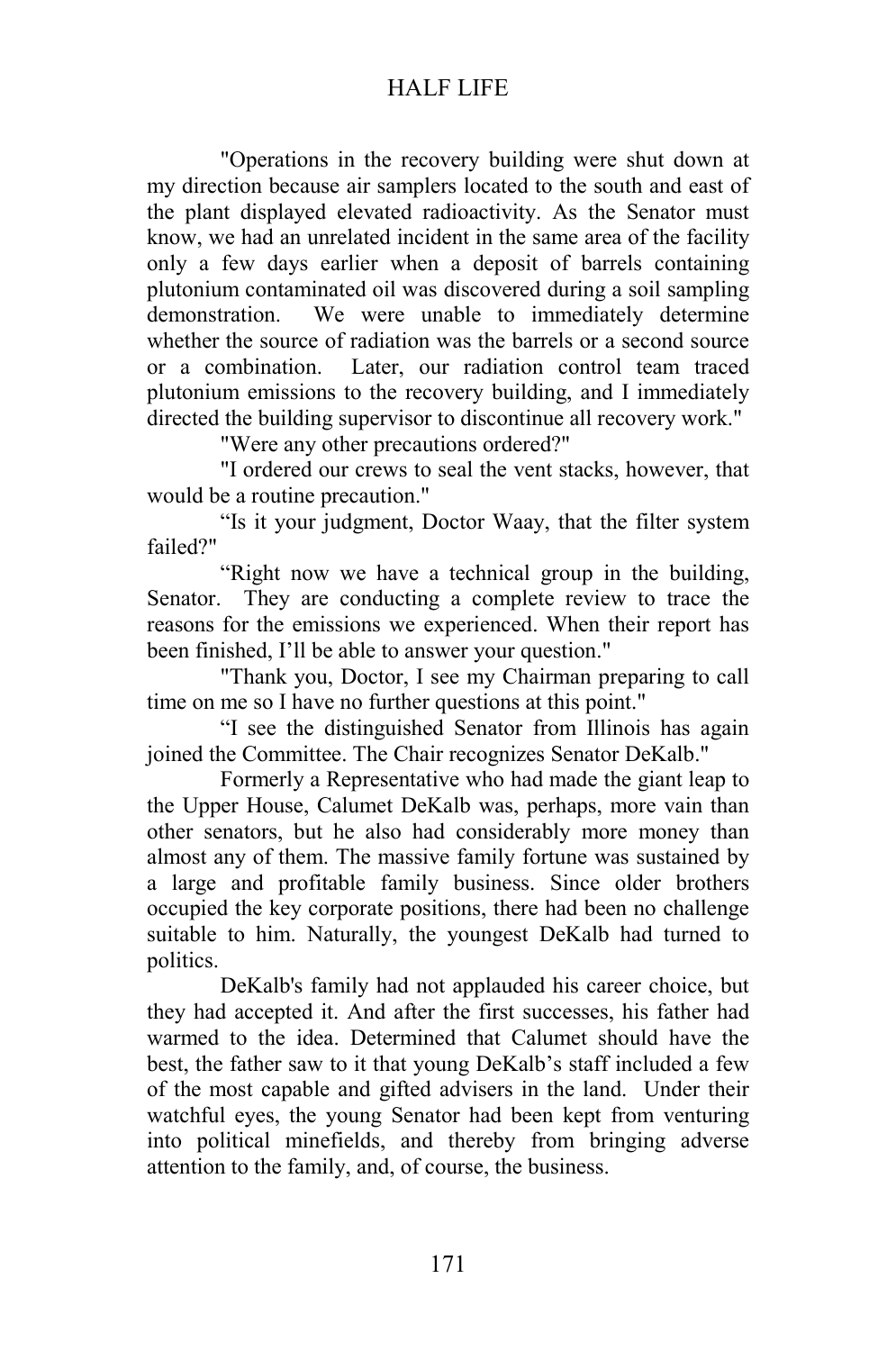It had thus been something of a rebellion, which brought DeKalb into the arena with nuclear opponents and proponents. Perhaps he was already growing weary with Senate procedures and protocols which kept junior Senators from center stage, perhaps it was too much success too soon in his life, or it may have been a genuine interest in the subject, whatever the reason, he had announced to his staff that he intended to take an active part in the hearings on Rocky Flats.

 There had been a flurry of briefings, there had been a great writing and rewriting of staff papers, and there had been meetings with various nuclear experts with varying opinions. Thus briefed, schooled, and counseled, he felt prepared to bring new insights to the jaded debate over nuclear weapons.

"Thank you, Mister Chairman. Mister Chase, as Director of the Rocky Flats plant, you would be in the best position to describe your mission. What is it?"

Hugo had been answering policy questions for years and was comfortable dealing with them. "Our mandate, Senator, as one facility in the larger nuclear weapons complex, is to produce parts, only parts, for nuclear devices."

"By devices, you mean bombs."

"While I do not propose to engage in semantic niceties, Senator, I believe the term `device' is more inclusive and, therefore, more descriptive. It is true that most of the components we produce are used as missile warheads, but we produce a wider variety of parts for nuclear assemblages. For example, smaller tactical weapons would not be denominated `bombs' nor would many of the research components we produce."

"I would suggest, Mister Chase, we are indeed verging on semantic distinctions, so let me take a different tack. Given the legitimate need of our country to defend itself, is there not a point where we need to ask whether the means of raising and maintaining our defenses imposes too great a burden on our people?"

"I'm sorry, Senator but questions on defense costs would more properly be dealt with by elected officials and those appointed to policy level positions."

"You misapprehend the scope of my question, sir. The fault is mine; it did encompass too much. More specifically, if the human cost of the Rocky Flats plant was amenable to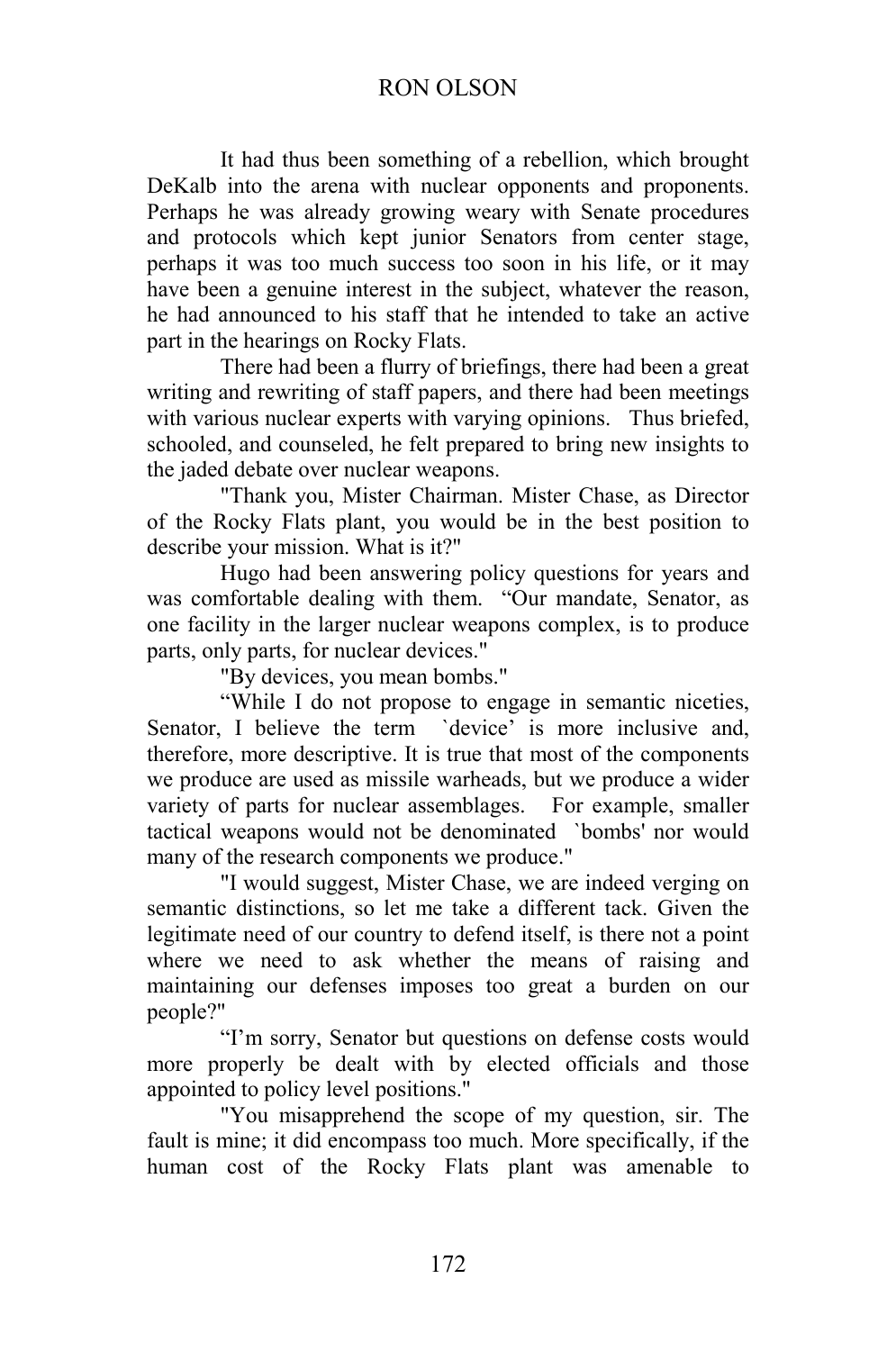computation, and we saw a given number of radiation induced cancer deaths in the Denver area, and the source of the radiation was Rocky Flats, would you support the removal of the plant to another, remote and more suitable location?"

DeKalb's fellow Senators began to listen. One or two leaned forward and gave him looks of approval for his finely honed question. There was also a hint of envy in their glances. They would most dearly have loved to have DeKalb's superb staff support to write their scripts.

 "Given the facts as you have postulated them, Senator, yes, I would support removal of the processing and handling of radioactive materials."

"Calumet stuck in his golden thumb and pulled out a plum," whispered a reporter from the Post to a reporter for the Times.

"Yeh," came the reply from the Times, "let's see if he puts it up his nose or in his ear."

"I notice, Mister Chase, you said only the radiation work, why?"

"There would be no reason to abandon the plant altogether. It could serve as a superb research facility. Total abandonment would also be uneconomic. I might add, Senator, a number of studies have been done on the subject and they suggest the costs of total removal could run as high as a billion and halfdollars. Partial removal would be considerably less."

"Yes, I've seen those studies," continued DeKalb. "They have a common deficiency. They do not calculate the human tragedy of deaths from lung cancer and leukemia in the cities of Golden, Arvada, Denver, Lakewood, Broomfield, and Wheat Ridge. That listing, as you know, is not comprehensive, but it serves to make my point. Do you realize, Mister Chase, there are over a million and a half people within a fifty-mile radius of Rocky Flats?"

"I'm aware of those statistics, Senator."

"Then you know that the population density in the area immediately surrounding the plant has increased dramatically since the plant was built? Would you agree that the number of people at risk has probably doubled since the facility was built?"

"I would agree the population has increased since l953, yes."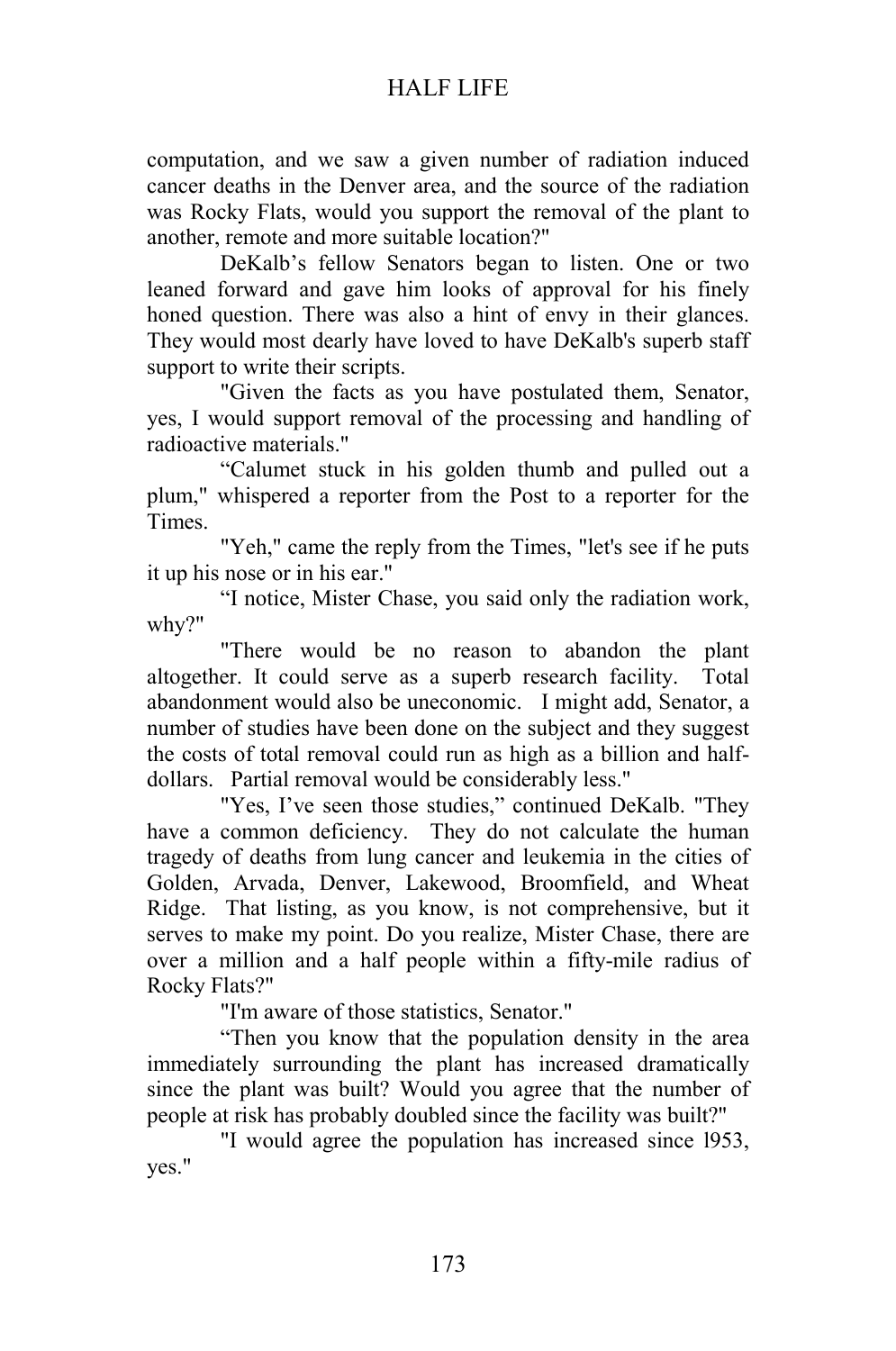"Has not the risk been substantially increased because of the construction of new plutonium handling facilities?"

"I would not agree with your characterization of the increase in risk as substantial. As our knowledge of plutonium handling increases, the safety margin is widened. The facilities at Rocky Flats today consist of second and third generation technology. We constantly work to upgrade the equipment; therefore, the plant sitting in Colorado today is more efficient and safer than the one sitting there even ten years ago."

"However that may be, the risk to Colorado citizens would be totally eliminated if the plant were decommissioned?"

"If the decommissioning were complete, the answer would be yes. I would remind you, however, there are probably no absolutes available to us. Any risk that does exist could be virtually eliminated, but not totally."

"I'm afraid I don't understand, Mister Chase, why would removal not eliminate the risk?"

"With your permission, Senator, I will defer to Doctor Waay for the answer. His expertise is quite extensive in these matters."

"Yes, I'd be glad to hear Doctor Waay's comment."

"In order to give you a complete answer, Senator," began Pitkin, "I must begin by referring you to an ongoing scientific debate. The gist of the matter is a difference of opinion over the effects of small amounts of radiation. Let me give a bit of background. There are various units by which we can describe radiation. One frequently used unit is the REM, which is an acronym for Roentgen Equivalent in Man. Using that standard, various agencies in and out of government have prescribed limits for people working where there may be exposure to radiation. For example, 3 rem per calendar quarter has been a frequently used standard for workers in nuclear installations. To give you a basis for comparison, we need to take a single rem and slice it up into a thousand parts. We will designate each part a millirem, one thousandth of a rem."

"You aren't going to desert the high ground are you, Doctah Waay," asked Chairman Sumter apprehensively.

"If, I have stepped into the shadow of the valley, Mister Chairman, I apologize, but I assure you we'll all emerge in the bright light of the high ground momentarily," Pitkin promised.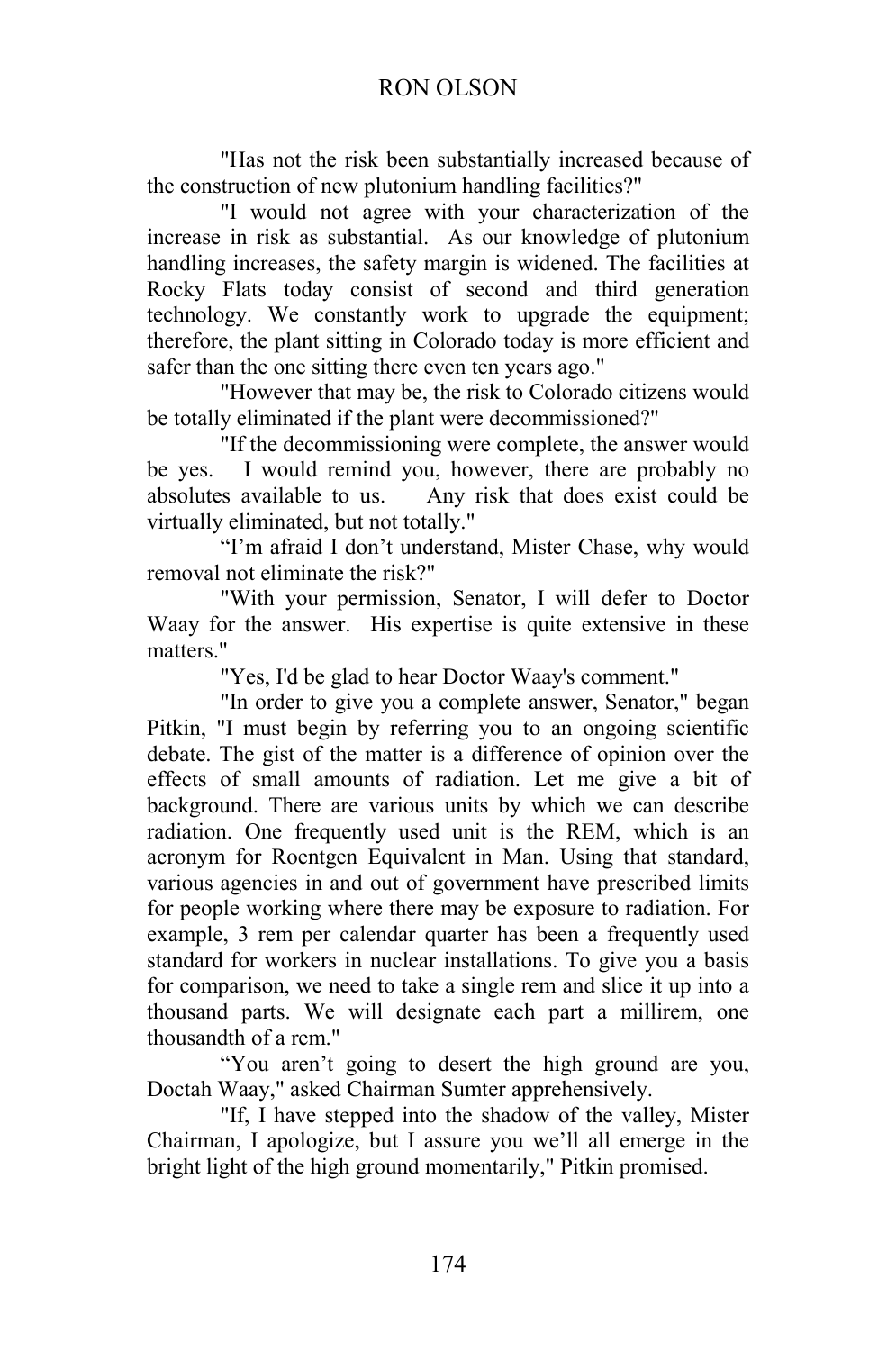"Please lead on, Doctah," smiled Sumter.

"Keeping in mind we are talking in terms of millirems, you should know that from a standard x-ray you would probably receive 100 of our small units, 100 millirems. Each year the materials in your body would impart perhaps 20 millirems, the radium dial on a watch could give you 20 millirems. An individual living in my area of the country, Denver, Colorado, receives some 200 millirems from his natural environment."

Despite the detour into technical matters, the listeners were obviously interested, and Pitkin continued with his explanation. "It is primarily in this area of millirems that the scientific debate I mentioned goes on. The unresolved question is what are the biological effects of these low levels of radiation. The question for large doses of radiation, on the scale of 25 rems and up is much easier. 500 rems would be fatal to perhaps half the people exposed to such a high level. Again, the unresolved problem is the effect, if any, of one-fourth or one-third of one rem."

"I believe we are approaching that high ground again, Mister Chairman. This brings us back to Senator DeKalb's question of decommissioning the Rocky Flats plant. We can sandblast and paint the walls of the buildings, scrub down the floors and exposed surfaces, remove great volumes of soil from many acres of land, and deep plow many more acres, but we can never remove all plutonium from the soil and materials around Rocky Flats. That means some radiation will remain. Low levels of radiation to be sure, but there will always be some. If people living in the area continued to receive only a millirem or two a year, there are those on one side of the scientific debate I describe who would say there is still a risk of harm. I may have given a longer answer than you wanted, Senator, but it may be a useful reference for understanding why Mister Chase said the risk could never be totally eliminated, even by removal of the plant."

"It is a matter of degree then, Doctor?"

"Degree of risk, yes."

 "But removal would eliminate totally the risk of further accidents would it not? I refer to the fires which occurred a few years ago and to more recent events such as barrels leaking contaminated oil into the soil, and a recovery building spewing plutonium into the air."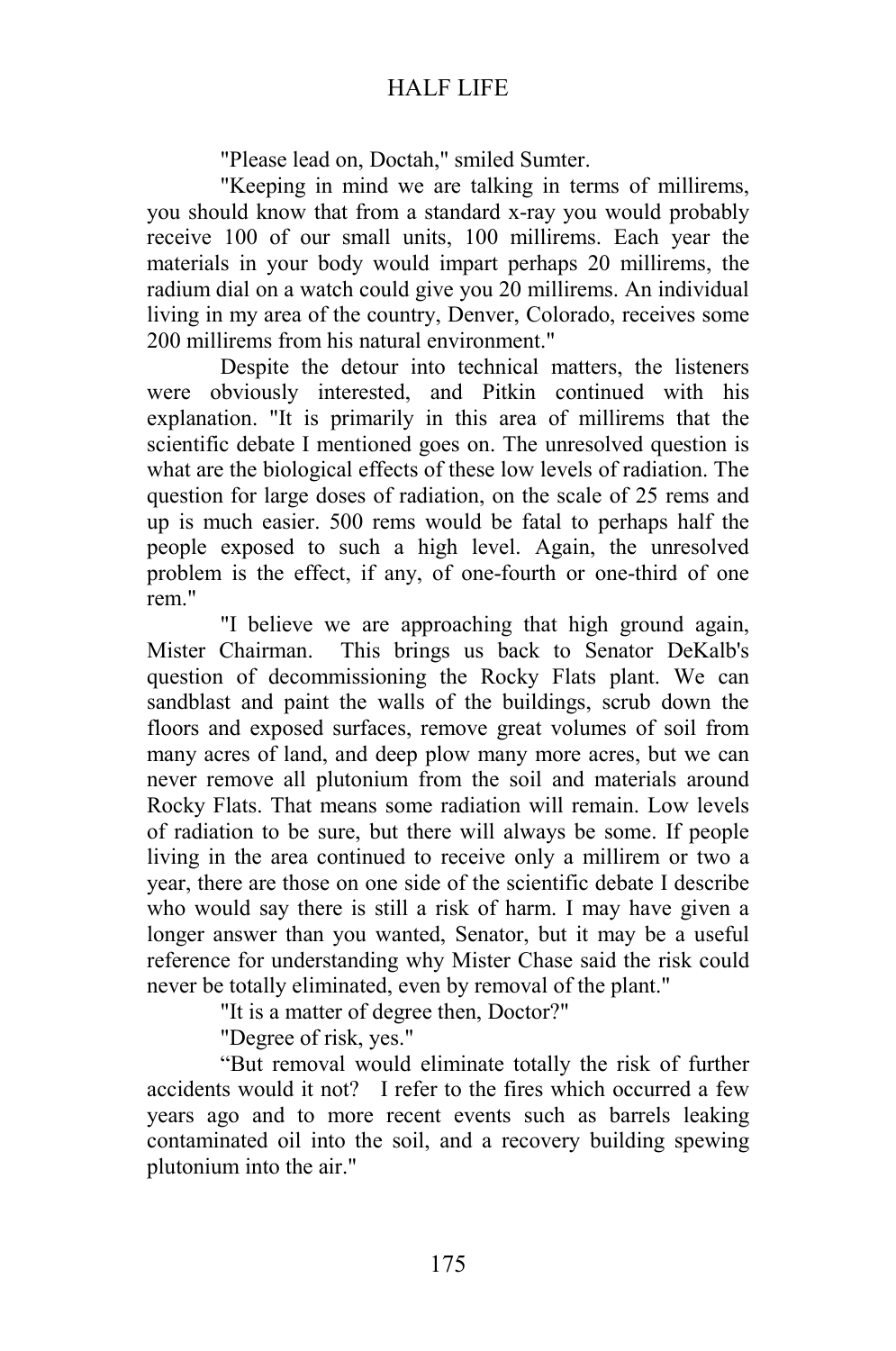"The potential for such events would be eliminated by closure of the plant and removal of radioactive materials, yes."

"Only a couple more questions, Doctor Waay. In your answer to a previous question you said there would always be some radiation in the area, even if we removed the buildings, everything. If that's the case and if it's a result of contamination of the soil, won't the problem simply get worse as more radiation builds up in the area?"

"I believe continued build up of radiation would make decontamination more difficult, but in small increments. You would have to consider how clean you wanted the area to be and what use were to be made of the land. If the land were dedicated to use as pasture for cattle, cleanup would be less difficult. If residential use were to be permitted, cleanup would have to result in compliance with the State of Colorado radiation control regulations. One study estimated that as much as eleven thousand acres have already been contaminated in excess of State levels. Decontamination would require removal of approximately three inches of topsoil from such contaminated areas."

"And as the radiation spreads, the problem grows constantly worse?"

"Yes."

"I have been told, Doctor Waay, that some years ago, the government expanded the size of Rocky Flats by purchasing additional land to serve as a larger buffer zone around the plant proper."

"In 1975, additional land was acquired, but the primary reason was to prevent the encroachment of residential development."

"As radiation creeps ever outward and as the levels grow higher, would the Department of Energy consider purchasing portions of the cities of Arvada or Golden?"

"I'm afraid the question is pretty speculative, Senator, and would be better addressed to the Secretary."

"A final question. You used the word `always' when you spoke of radiation remaining in the area. Is they're not some decay of radiation, or to put it another way, does radiation not lose its energy over a period of time?"

"Every radioactive element decays. In fact, the decay process is what we call radiation. Some matter decays rapidly,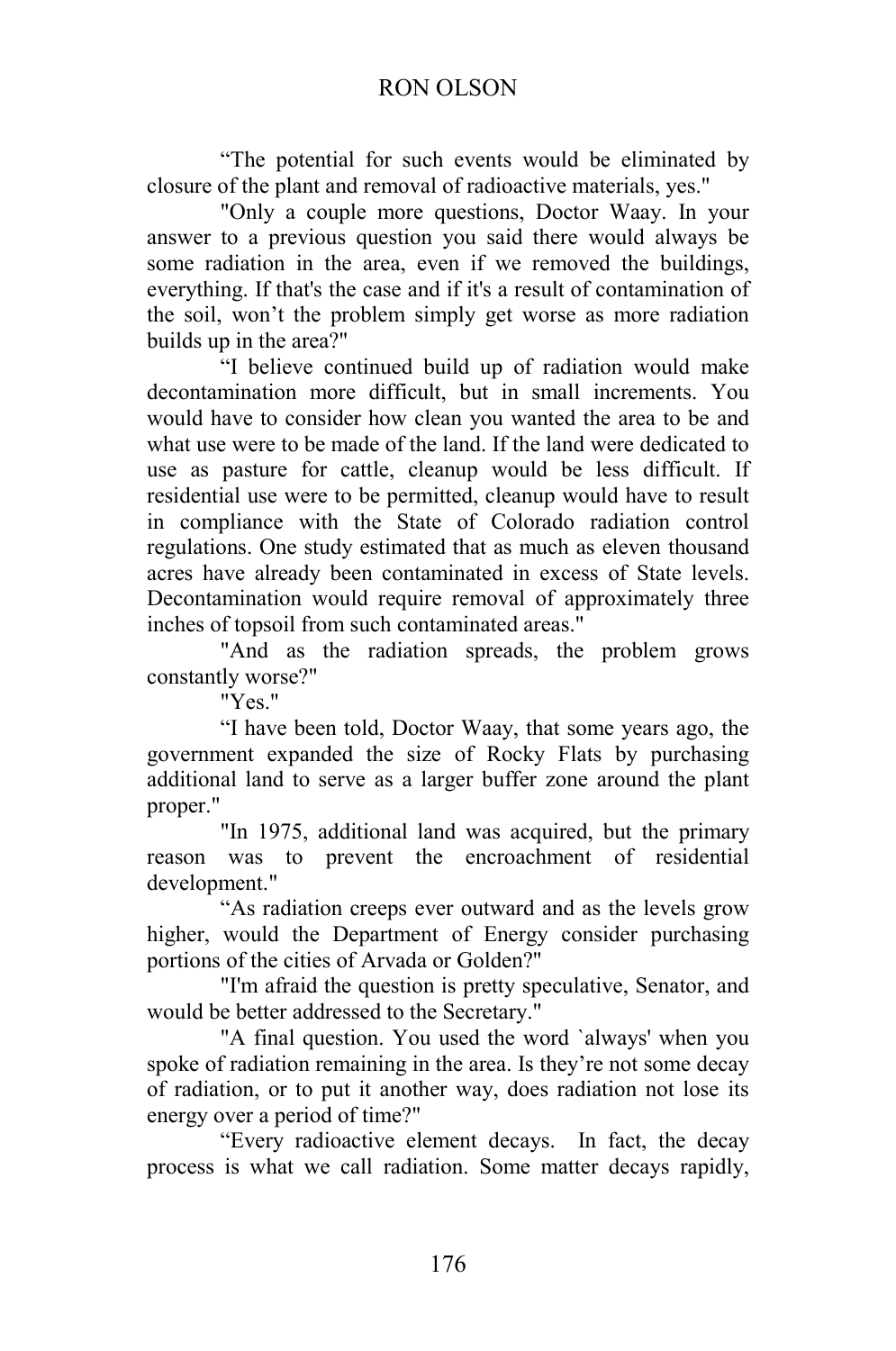some decays slowly, very slowly. The material with which we are primarily concerned at Rocky Flats is plutonium and it is exceptionally long-lived."

"I see my time has expired, thank you, gentlemen."

"The Chair thanks the Senator from Illinois for his excellent questions. Does the Senator from Colorado wish recognition?"

"Yes, indeed, Mister Chairman," answered Moffat as though he was casually undertaking a routine legislative chore. "For the record, Mister Chairman, I would like to reiterate my objection to the unprecedented practice of this Committee receiving confidential files for the record. Files that may be quite innocent but which may implicate only by indirection and innuendo. I myself have corresponded with Department officials on a number of matters. Since Rocky Flats is located in my state, I probably have written specifically about it, and perhaps have even urged that certain actions be taken which seemed to be in the best interest of the facility and the federal budget."

"Is the Senator saying he urged the sole source purchase we have heard about this morning?" snapped Fitchburg. "If he is, I would appreciate hearing him say as much so we can get on with this hearing."

"I believe it is improper for a member of the legislative branch to intercede in any manner in executive branch purchasing decisions, and.." began Klamath.

She was cut off in mid-sentence by Moffat, "Mister Chairman, I believe the time and the floor are mine."

"Senator Moffat is quite right, of course," said Sumter, "but he was recognized tah address questions tah the witnesses, and as yet I have heard none."

Moffat spoke with ice cold cynicism, "Mister Chairman, with all due respect. I have heard Senators make quite long statements as predicates for their questions and I have never heard a Chairman or and Senator object. Am I being denied the courtesy of the Senate? Am I to receive less of an opportunity to speak than any other members of the Committee? I find this abusive and singular treatment most unaccountable."

Moffat had been looking for a digression, and he obviously thought he had found it. Senatorial courtesy, the privileges of the club were more dear, more precious, more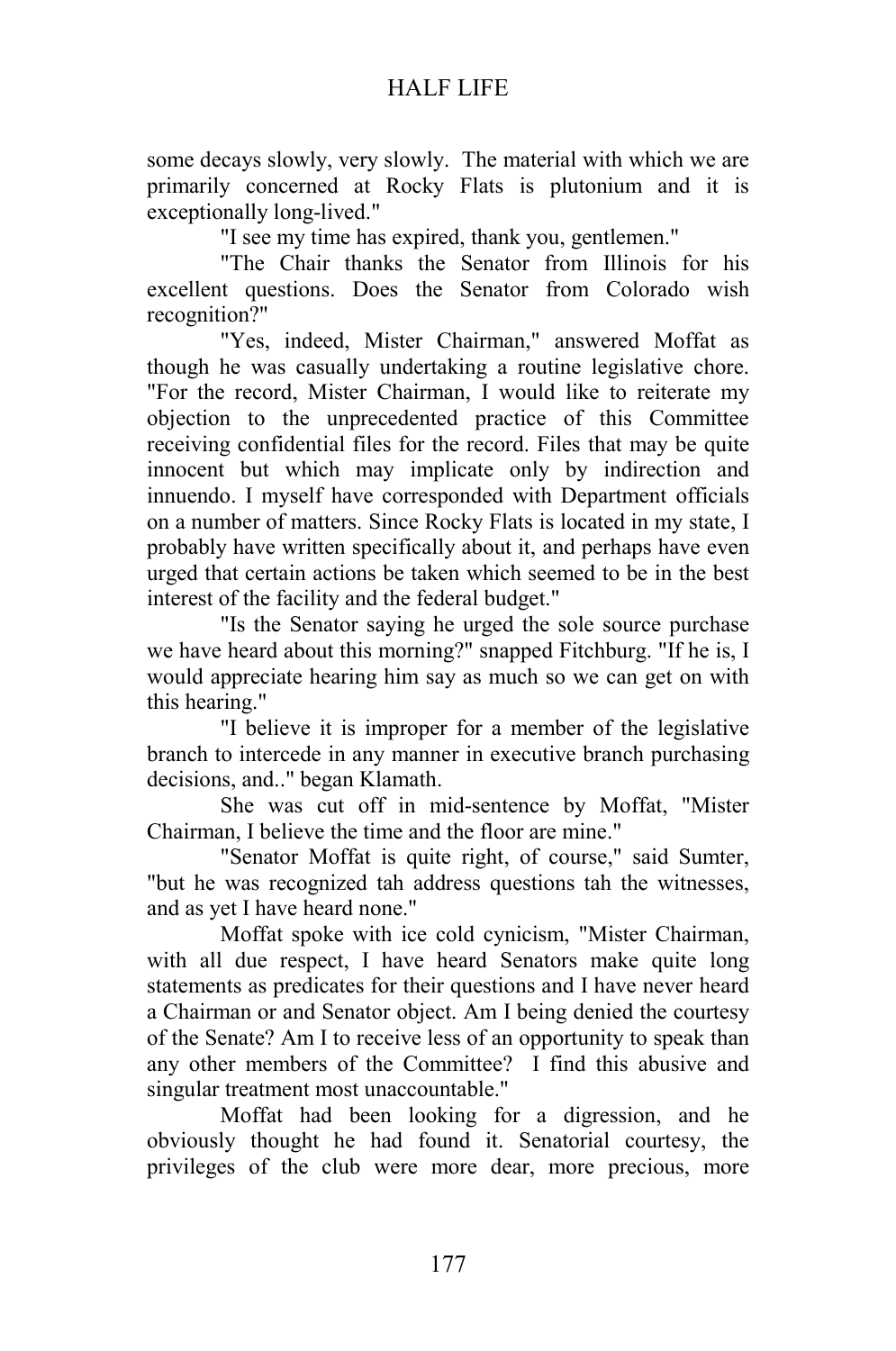### RON OLSON

revered, and more respected than almost anything else in the Senate. By claiming he was being unfairly treated and denied club privileges, Moffat was raising an issue that could transcend and overshadow the unspoken charge that he had influenced Department of Energy purchasing procedures.

Whether or not his offense was a good defense would not be decided in the Committee this day, but he had set the stage for an assault on the procedures and practices of Chairman Sumter. That any such charge against the popular Chairman would quickly fall was not Moffat's concern. For the present, he wanted the fire around him to smoke more and burn less.

His tactic was, however, not new. Sumter, who had been embroiled in some of the Senate's most agonizing controversies, was equal to the challenge.

"Now, now, Senator Moffat," chided the old Chairman, "there isn't any need tah get your water up. You'll get you're full share of time the same as the other members of this Committee. In fact, if you feel the need, the Chair will grant you additional time tah pursue your inquiry and I'm certain your colleagues will suspend during your questioning."

Looking up and down the long desk, Sumter addressed the other Senators, "Now, in the interests of orderly procedure, the Chair will ask each of you tah pull your lines out of the water while Senator Moffat consumes so much time as he shall require. Senator, you may proceed."

Moffat put his offense on hold. "I thank the distinguished Chairman for his equanimity. I have but a few questions. Doctor Waay, have you assigned any reason to the most recent closure of the plutonium recovery building?"

"No, Senator. We have not. The matter is now under review."

"Quite so. Now, Doctor, going back to your testimony on the equipment purchased from...what was the name again?"

"Arbonne, Senator."

"Oh, yes. I believe you characterized the equipment as unsatisfactory."

"That is correct, at least, as to most of it."

"Tell the Committee, Doctor, would there be any way for the government to guarantee, before a contract is signed, that equipment it is purchasing meets certain standards?"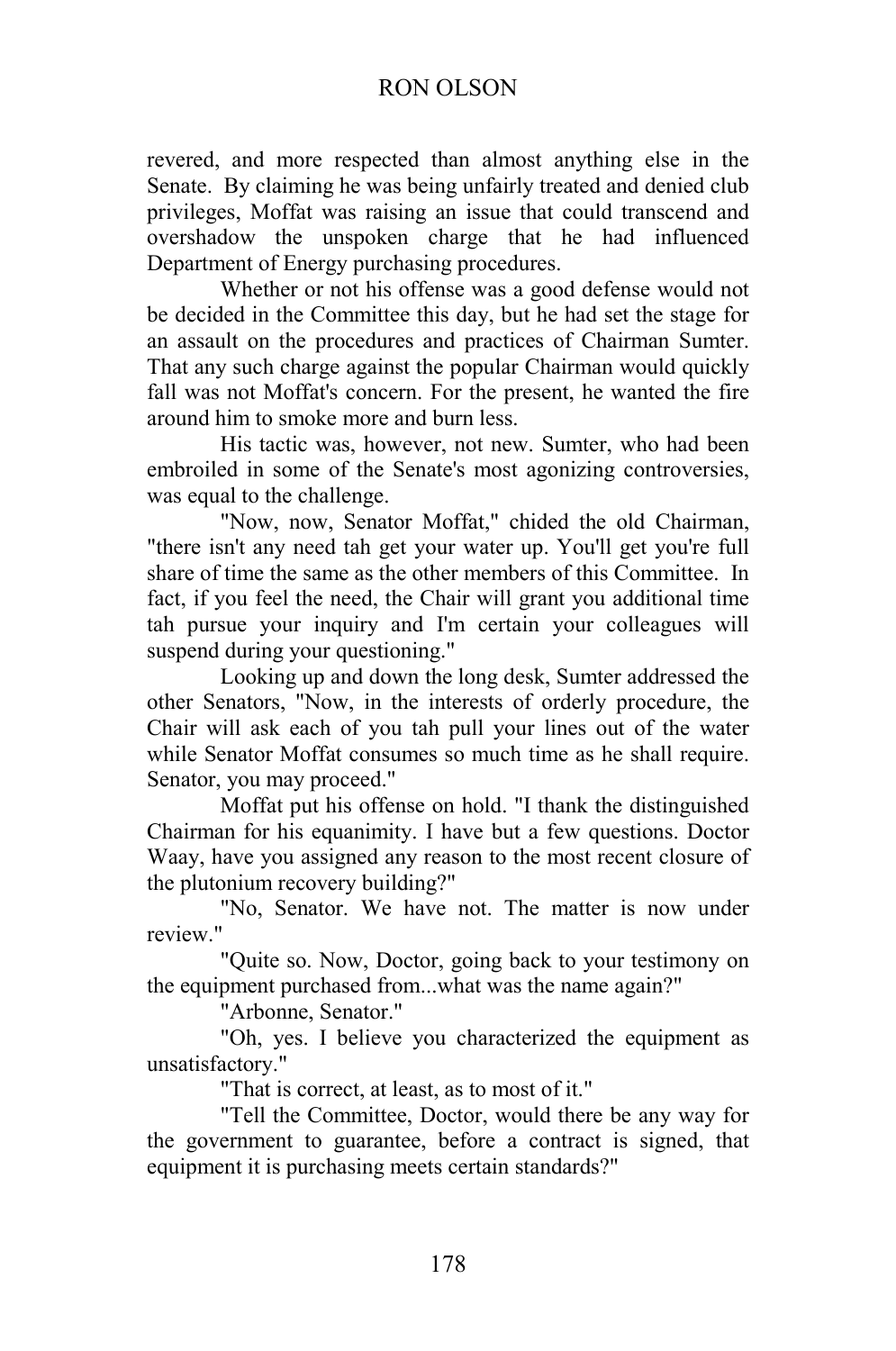"Not to guarantee it ahead of purchase, Senator, but I believe there are civil and even criminal procedures for dealing with suppliers who defraud the government."

Moffat felt a strong impulse to change course. "Is it not true that sole source, that is buying from one supplier without competitive bidding, is a common practice throughout the departments of the government, Doctor?"

"I can only speak for our operation, Senator," replied Pitkin.

"Very well, what is your practice?"

"We avoid it like the plague. According to our purchasing experts, it's contrary to the clearly expressed intent of the Congress, and it's subject to serious abuses."

Moffat, finding Pitkin to be an unsatisfactory sounding board, tried Hugo. "Mister Chase, in a newly constructed building as complex as the plutonium recovery building, it is not quite common to experience all sorts of difficulties in its start-up phase?"

"Breaking in new equipment and a new facility is always difficult, Senator," agreed Hugo. "But I must say, the Arbonne equipment gave more problems than it should have, far more."

Moffat saw nothing but problems down that road. He tried another. "Mister Chase, is it possible that you yourself might have decided to go to Arbonne for the recovery building equipment, if it seemed they were a likely supplier?"

"Possibly, Senator. But I would remind you the decision was taken out of my hands by others at headquarters. I might suggest your questions would be better addressed to them."

Moffat tried once more. "Within your experience, Mister Chase, have you not found that cost overruns are quite common in government contracting?"

"I have heard they are common, Senator, but I believe much of that is traceable to poor procedures and even poorer oversight by the Congress. In the time I've been at Rocky Flats, we've built three new buildings. All have been on time and within budget, except the recovery building. For some reason, headquarters saw fit to meddle in that one, and the result has been a long and troubled history of problems upon problems."

Moffat knew when to stop. "Mister Chairman, again I want to voice my objections to the usurpation of jurisdiction by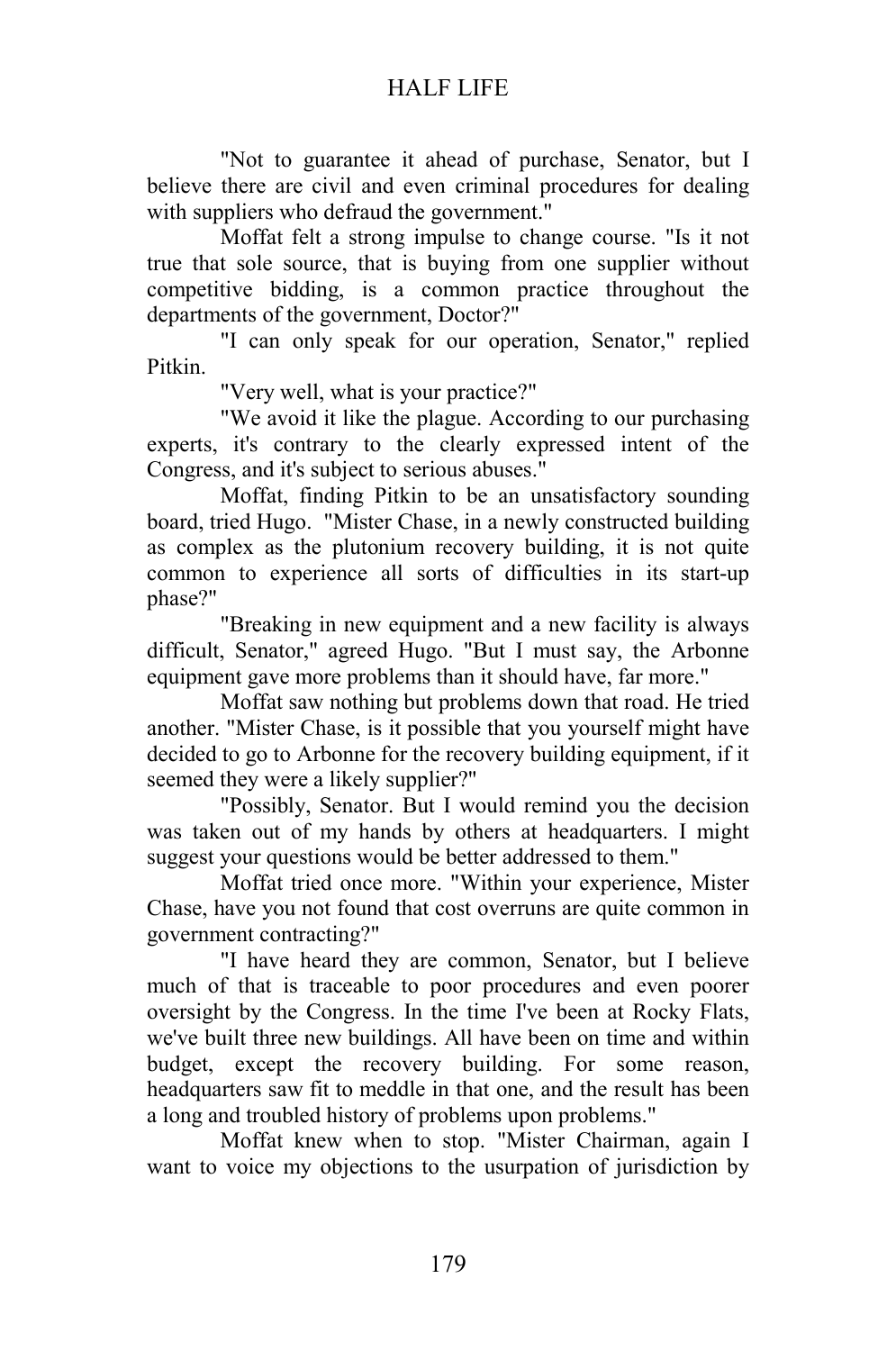this Committee over matters which should be heard elsewhere. I would move at this time that the files introduced by the Senator from Oregon be impounded until we can discuss them in closed session."

Sumter gave Moffat's tactic little time to blossom. "The Senator's motion is out of order. And the Senator's time has expired. The Chair now has a few questions of its own to propound tah the witnesses. Doctah Waay, you said the material you're most concerned with is plutonium?"

"Yes, Mister Chairman."

"And plutonium is the stuff we use to build our nuclear `devices?'"

"Yes, sir. There are also uranium devices, and there are also the much more energetic fusion weapons."

"Why, yes. I recall we used tah talk much of uranium, about mining it and putting it through Casey Danville's diffusion buildings at Paducah. I guess you scientists change the same as everyone else. So now the talk's about plutonium."

Sumter browsed among his notes, unhurried. Much of his talk was not interrogatory, and a wise witness recognized it as such and remained silent until a question actually appeared. And the whimsical remarks and courtly manner had to be recognized as guises sometimes concealing a remarkably keen and retentive mind.

"I wrote down the word `decay' Doctor Waay. I do believe you are the one who used the term a few minutes ago. Care tah make a high ground explanation of what the berry hill you meant?"

"I'd be willing to try, Mister Chairman, as long as I won't be caught up too rudely if I should stray."

"I'll be as gentle as a spring breeze over Charleston."

"I will not attempt any explanation of atomic structure since most of you are already familiar with the concept, however, it might be useful if I refreshed your memories a bit. Matter is composed of exceedingly small units called atoms. Each atom consists of a nucleus made up of neutrons and protons. Around the nucleus we find electrons. In a crude analogy, but one often used, we could think of the sun of our solar system as a nucleus and the planets as electrons. For reasons we do not understand, the nuclei of certain kinds of atoms spontaneously disintegrate, that is, they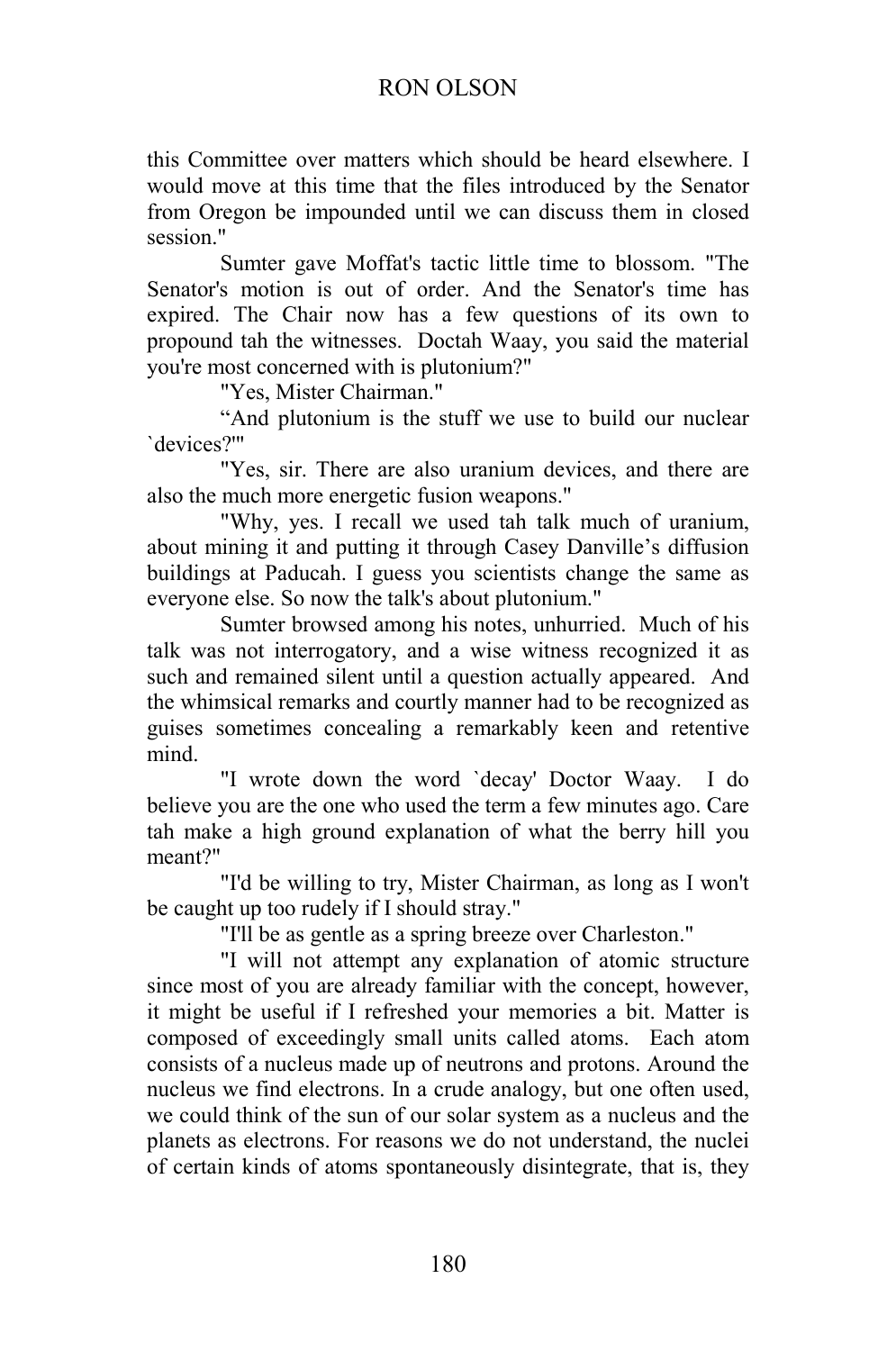emit particles and rays which we call radiation. When this disintegration occurs, the atom changes. Permit me to give an example. In the complex atom, uranium 238, there are 92 protons and 146 neutrons in the nucleus. Suddenly, for no reason known to science, the nucleus may throw out a particle. The particle would consist of two protons and two neutrons. Therefore we are left with an atom having 90 protons and 144 neutrons. Because the number of protons has changed we have a different kind of atom. It is called thorium 234. I won't go through the process, but step by step it goes on until a stable atom is created which is not radioactive and which does not decay. In the case of our uranium 238, it will ultimately become lead. In a nutshell, Mister Chairman, that is radioactive decay."

"As long as it's decaying it's radioactive?"

"Exactly."

"Then plutonium, the material you have at Rocky Flats, is radioactive until it decays?"

"Yes. It's radioactive while it decays."

"How long does it take?"

 "Well, Mister Chairman the half life of plutonium is 24,360 years."

"I'm afraid you'll have tah explain `half life,' Doctah."

"Half life, Mister Chairman, is the time required for one half of all the nuclei in a given sample of radioactive material to disintegrate. Again, I will offer an illustration. Remembering that the half life for each radioactive element is different, and also remembering that when our spontaneous disintegration of the nucleus occurs, the atom becomes a different element, we see this kind of thing happening. Beginning with some actinium 238, for example, in 6.13 hours exactly, one half of its atoms will have disintegrated and become thorium 228. Thus the half-life of the actinium is 6.13 hours. In a second 6.13-hour period one half of the remaining actinium will decay, and so on for each similar period of time. Incidentally, the thorium we saw created had a half life of 1.19 years."

"What does the thorium become?" Asked Sumter taken by the concept.

"It becomes radium 224 which has a half life of 3.64 days. It, in turn, becomes radon 220 with a half life of 52 seconds."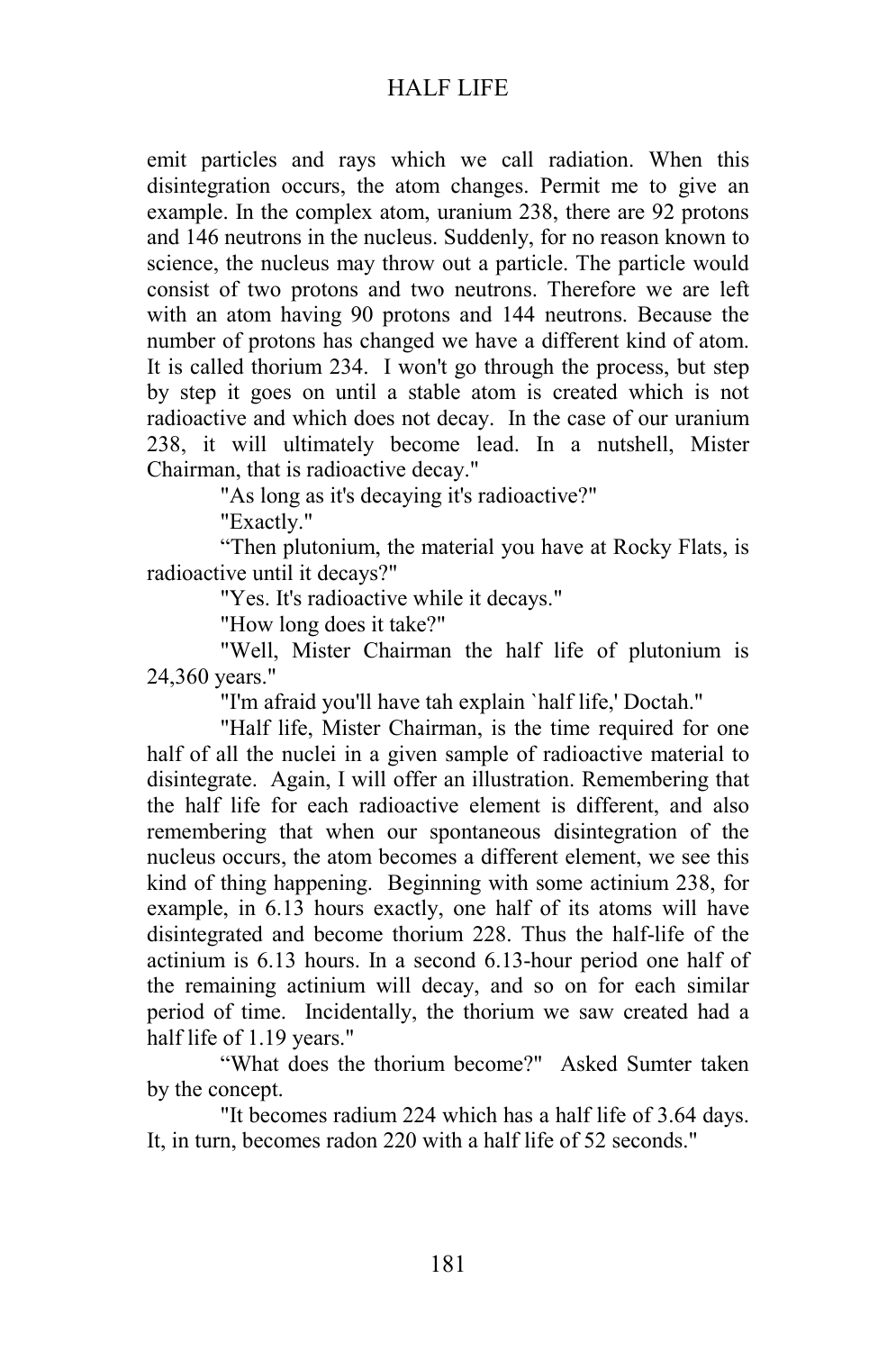### RON OLSON

"And in each element's half life one half of whatever there is just spontaneously disintegrates, decays and becomes something else? By golly," sang out Sumter forgetting formality, "Pitkin, I do believe you people have been hiding some damn fine ideas from me all these years. To make sure I understand this, you're saying the plutonium which manages to escape your filters and concrete buildings gets spread around the countryside and will be alive and snapping for...how long again?"

"The half life is 24,360 years."

"The radiation will be half gone then?"

"I'm afraid not, Mister Chairman. You will recall my comments on decay. As an atom of plutonium decays, spontaneously disintegrates, it is transformed into another element. Plutonium becomes uranium 235 which is also radioactive, and it has a half life of 713 million years."

"I'm an old man, Doctor Waay. I do believe I'll move on tah more immediate events. What do you propose tah do about the barrels of contaminated oil we have been reading about?"

"Our first concern was to make sure the radiation threat was eliminated. As we looked more closely at the situation, we found there had been underground leakage going on for some time. However, the danger there is slight. The plutonium is contained in the oil and the absorption of the oil into soil below the surface does not present an immediate hazard. It is only when the plutonium gets to the surface that it presents a significant problem. If it is exposed, it can become airborne and be carried by the wind."

"Have you managed to keep it grounded then?"

"We immediately covered the area with plastic..."

"Plastic? Since it is radioactive, wouldn't you need something more substantial? I thought you folks always used lead as a radiation shield?"

"We do whenever it's possible. This is only a temporary measure and under the circumstances quite effective. To understand why a sheet of plastic is acceptable as a temporary measure, you need to go back to my comments on the decay of atoms. That's our spontaneous disintegration again. I said the nuclei emit particles and rays. Essentially, three kinds of emissions can be made from an atom. The nuclei of some elements send out rays, really very much like light or radio waves. We call this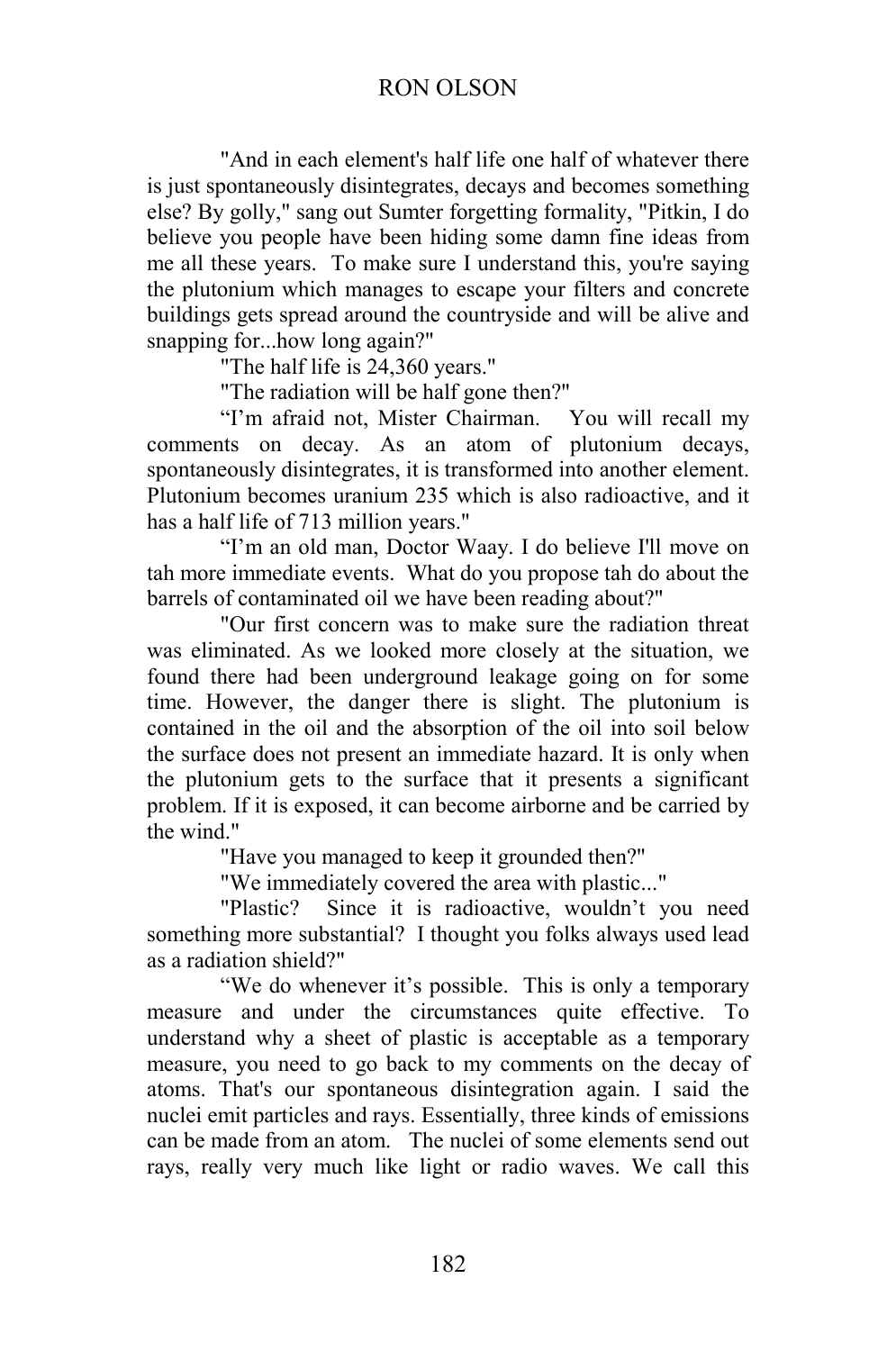gamma radiation. They can pass through considerably heavy material. The atoms of other radioactive materials throw out beta particles, which are fast moving electrons. A beta particle traveling at the speed of light can penetrate a few meters of air or about one half of a centimeter into water or tissue. The third particle which can be emitted consists of two neutrons and two protons tightly bound together. That is the alpha particle. Alpha particles are really very slow since they travel only about one twentieth the speed of light and haven't the power to penetrate a sheet of paper."

"I can see this one coming, Doctah. Plutonium emits alpha particles and thus your plastic cover does the job. I confess a reluctance to ask, Doctor, but if the radiation from plutonium can so easily be stopped, what is the danger?"

"I'll be brief, Mister Chairman. My earlier illustrations should be helpful here. We always return to the atoms and their spontaneous disintegration. The radiations I mentioned which are shot out of the atom can be alpha or beta particles or gamma rays. As any of those radiations come out of the atom, they dissipate their energy by interacting with the atoms of the substances in their path. They actually knock electrons out of the atoms they encounter. The atom thus hit is said to be ionized. Whatever balance existed between its outer negatively charged electrons and the positively charged protons in its nucleus has been upset. Although our alpha particles do not travel very far compared to beta and gamma radiation, they interfere with lots of atoms along the way. A rough analogy might help. If you think of a crowd of people and imagine a rifle being fired into it, the bullet, like a gamma ray, might hit one or maybe two or none. The alpha particle, on the other hand, would be akin to a truck driven into the crowd. It might not go very far but it would create havoc with lots of people in its path. Therefore, if plutonium is kept outside the body it is virtually harmless since the skin will stop the alpha trucks, but if the plutonium is inhaled and the particles lodge in the lungs, or if the plutonium gets into the blood the alpha trucks which come out of the plutonium atoms smash into and ionize the atoms of sensitive tissue and the result can be devastating."

"By that you mean lung cancer, Doctah?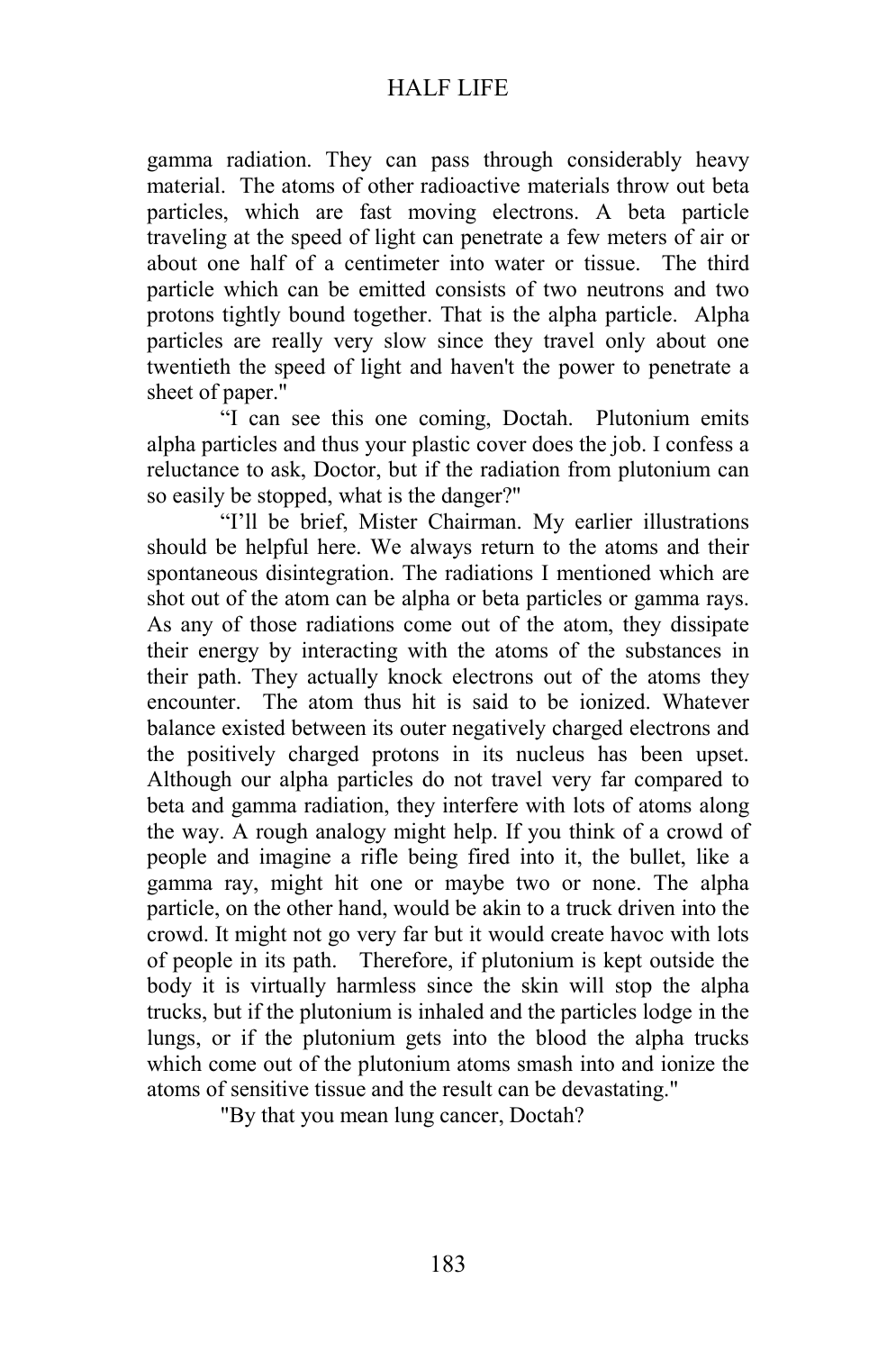"The best authorities on the subject say that the dangers from alpha emitters may include lung and bone cancer, leukemia, and genetic injury."

"This is the human cost of maintaining the plant in a heavily populated area? The cost Senator DeKalb was asking about?"

"If I recall correctly, Senator DeKalb's question was speculative. He was asking Mister Chase about removal of the plant if the human cost could be calculated. With present science, it cannot. Granting for the moment that very low levels of ionizing radiation do in fact cause cancer, we must ask the difficult questions. How many cancer deaths result from radiation, and how do we identify and distinguish them from the others? Today there is no scientific way of identifying a particular case of leukemia, for example, and stating it was caused by radiation or by anything else, for that matter. The problem, therefore, is one of knowing how many injuries the radiation from Rocky Flats does, in fact, cause. The problem the Congress must face, Mister Chairman, is reduced to this. Does the Congress want to spend hundreds of million dollars moving a facility because it may, and I emphasize may, be causing the injury and even death of an unknown, but small number of citizens. And by small number, I mean two or three; five or six would be too high given the amount of radiation and the estimates of the best experts."

"I suppose the same questions would have tah be asked of every nuclear installation in the country. You have a most irritating way of turning this question back upon us, Doctah Waay. We in the Congress have been managing tah avoid such hard questions lately. We, with no small encouragement from the White House, have discovered Commissions. We have chosen tah disregard Section One of Article One of the Constitution which says, `All legislative power herein granted shall be vested in a Congress...' Instead of conducting hearings open to the public and putting our bare hands on these nasty questions, we have adopted Commission government. To my mind, our Commission fever smacks of back room deals, closed hearings somewhere away from Capitol Hill, and power brokers putting a package together which, at the eleventh hour, they toss through the windows of the House and Senate with a take-it-all-or-leave-it label. While it makes reelection campaigning a lot more comfortable, it's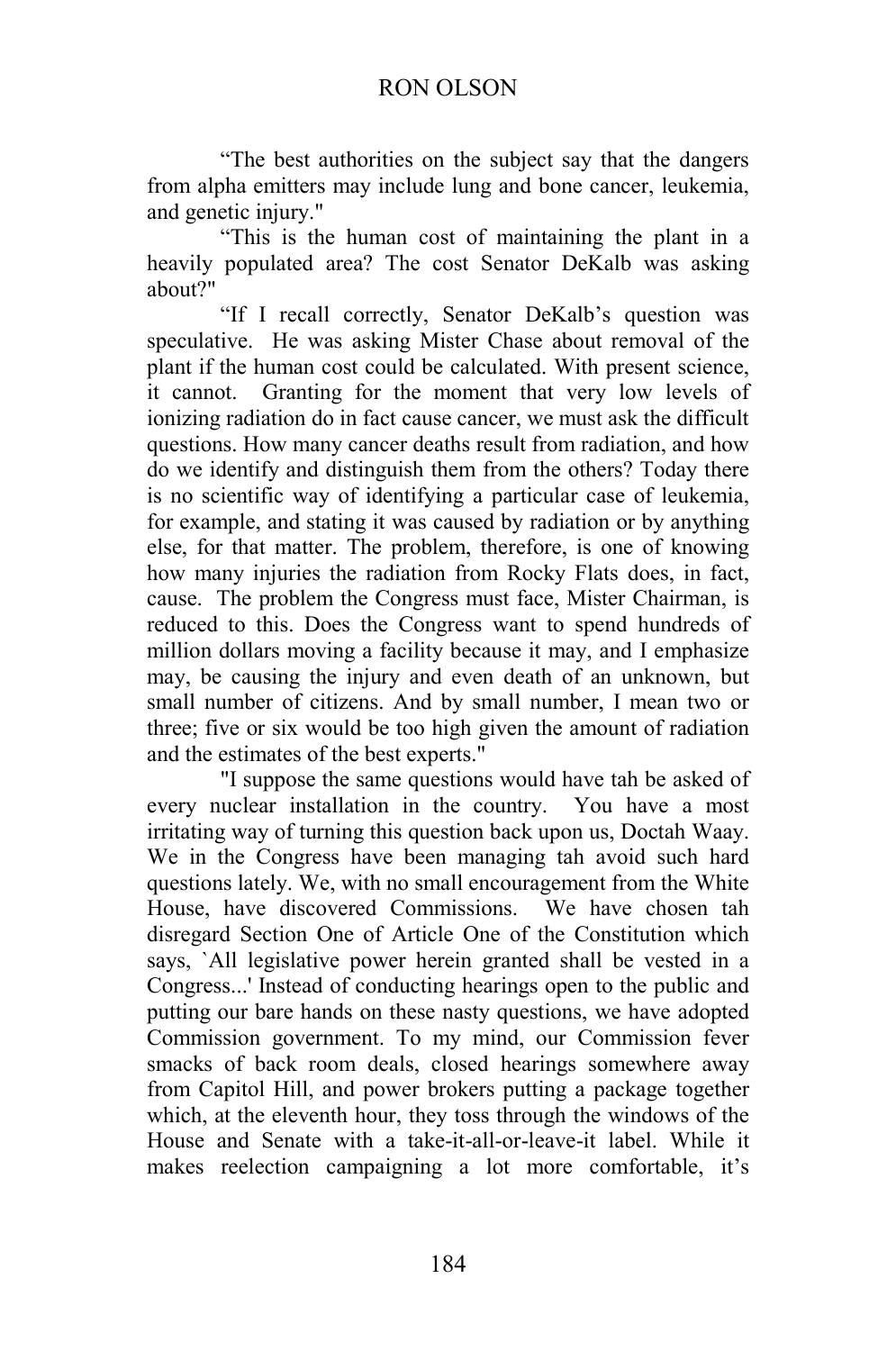lamentably poor government tah assign our constitutional authority tah a few commissioners. Would you recommend a commission be appointed tah study this entire matter in detail and recommend a solution to Congress?"

"I would not make any such recommendation, Mister Chairman." Pitkin knew Sumter was really making a speech and was relieved that he in fact agreed with what the old Senator was saying. It simplified the process of responding.

"Not even if I offered tah make you a commissioner?"

"I cannot believe I have offended the Chairman. Yet, such an offer would compel me to believe otherwise."

"He even sounds like a commissioner," said Fitchburg.

"Woburn, you have a fine ear for such language and a great affection for Commissions," teased Sumter. "I remember your excellent comments on the Social Security Commission which locked itself into Blair House and wrote a fine piece of legislation which we dutifully endorsed tah the tune of fine speeches by our colleagues. You had some wonderful words...let's see. Shameful abrogation of responsibility and authority.'"

"Damnable and cowardly abrogation," corrected Fitchburg to the great amusement of his Chairman.

"Gentlemen, the Chair will now entertain requests for recognition tah inquire further of these witnesses. Senator Fitchburg is recognized."

"My question is for Mister Chase," said Woburn. "You made reference to studies on the costs of decommissioning and relocating Rocky Flats. Would you make copies of those studies available to the Committee?"

"I'll send them as soon as I return to Colorado, Senator."

"Doctor Waay," continued Fitchburg, "you spoke of soil removal, the top three inches of over ten thousand acres. Do you have any estimate of the cost of such removal?"

"It's only an estimate, Senator, but the figure was on the order of 15 dollars a cubic foot. From that number it would be possible to arrive at a total, but I must confess I haven't done the arithmetic."

"Seems a bit excessive for simply scraping away topsoil, wouldn't you say?"

"I'm not well informed on such matters, but you must keep in mind the fact the soil is radioactive. It would have to be deeply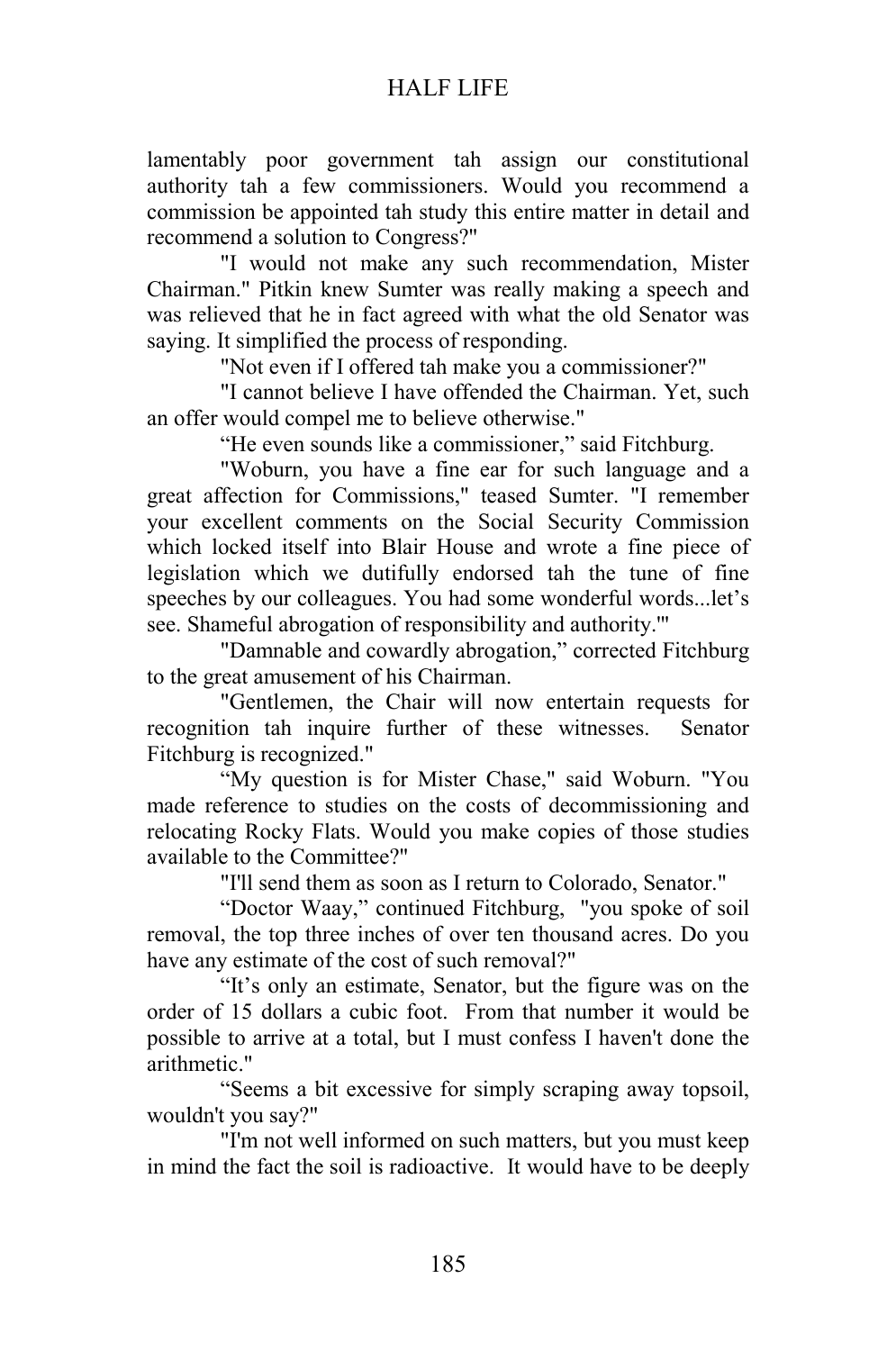buried on the site somewhere or even boxed and shipped to a waste disposal site, probably in Idaho."

"I hadn't thought of the disposal problem. Yes, the cost would be greater. However, is it not also true, Doctor, that the costs we're talking about would be incurred over a period of several fiscal years?"

"Complete decommissioning and removal could take as long as ten years, Senator."

"Mister Chairman."

"The Chair recognizes the Senator from Oregon."

"Thank you, Mister Chairman. Doctor Waay, Chairman Sumter asked you questions about the barrels you uncovered at Rocky Flats. Could you explain why they were placed there."

"Mister Chase would perhaps be more informed on that subject, Senator."

"I believe it would save much of the Committee's time, Senator," said Hugo, "if I could submit for the record an extract from the hearing record made many years ago by the Joint Committee on Atomic Energy. It explains in some detail how extremely heavy work assignments at Rocky Flats combined with inadequate disposal facilities at other locations, made temporary storage in Colorado a practical necessity."

"Without objection, the extract will be received," said **Sumter** 

"It does not, however, tell us why they were neglected in subsequent years, does it, Mister Chase?"

"We have found no record or reference to them other than the hearing record, I just mentioned."

"Removing Doctor Waay's plastic cover, the barrels and the surrounding contaminated earth will be an environmental nightmare, I suspect. The contaminated soil will be removed to a Department facility in Idaho, I believe?"

"That has been the practice in the past, Senator," said Hugo.

"The same with the barrels?"

"Yes."

 "Can you tell this Committee how much radiation has already been released from the barrel area?"

"We do not have any definitive data."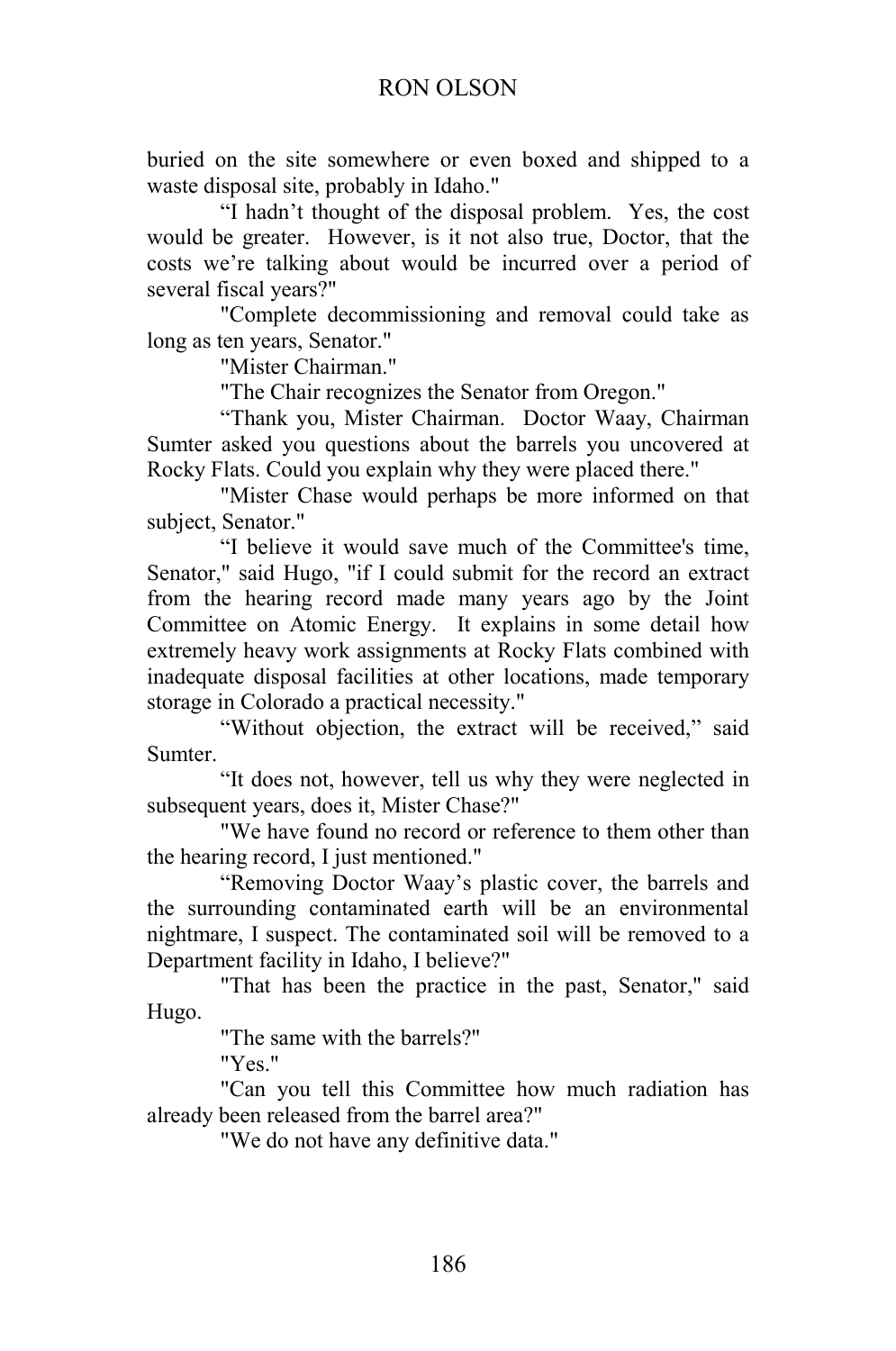"May the Committee expect to receive such data as you ultimately collect?" pursued Klamath.

"As soon as we have information, yes," promised Hugo.

"Mister Chairman," called DeKalb.

"The Chair recognizes the Senator from Illinois."

"Thank you, Mister Chairman. Doctor Waay, I listened with great interest to your explanations on radiation and commend you for enlightening me on a most difficult matter. I also listened to your answer to a question from our Chairman in which you seemed to be saying the Congress should address the question of decommissioning your plant in the context of ignorance of the human cost. I confess I am puzzled. Would it be your testimony that we should continue the weapons work at Rocky Flats despite the fact it is visiting sickness upon the citizens who live nearby?"

"You perhaps misunderstood my answer, Senator DeKalb. I simply elaborated on your hypothetical question to Mister Chase. You asked if he would favor removal of the plant if the human cost could be calculated, if the cost included injury from radiation, and if the radiation could be attributed to Rocky Flats. Have I stated your question fairly?"

"Waay's going to put Calumet's plum up the Senator's gold plated bung," whispered the Times reporter to his colleague from the Post.

"I think you're right," answered the scribe from the Post, "Little Jack Horner should have stayed in the corner."

"Yes, Doctor, you have correctly restated my question."

"My treatment of the issue was intended to give the Committee a dimension which seems too readily and too easily ignored. Simply put, it is the factor of uncertainty. A decision to decommission the plant would, under the terms of your hypothetical question, be necessarily based upon supposition. Even casual reference to the literature, instructs us that there is great uncertainty over the effects of low doses of ionizing radiation. My only concern, Senator, bears upon the certainty that is implied in your question. To boil it down, are you fully persuaded that radiation from Rocky Flats has caused even one single cancer in the Denver area?"

"If I said, yes?"

"I would ask which one. I should say, Senator, I share your conviction there are radiation related injuries, but my belief is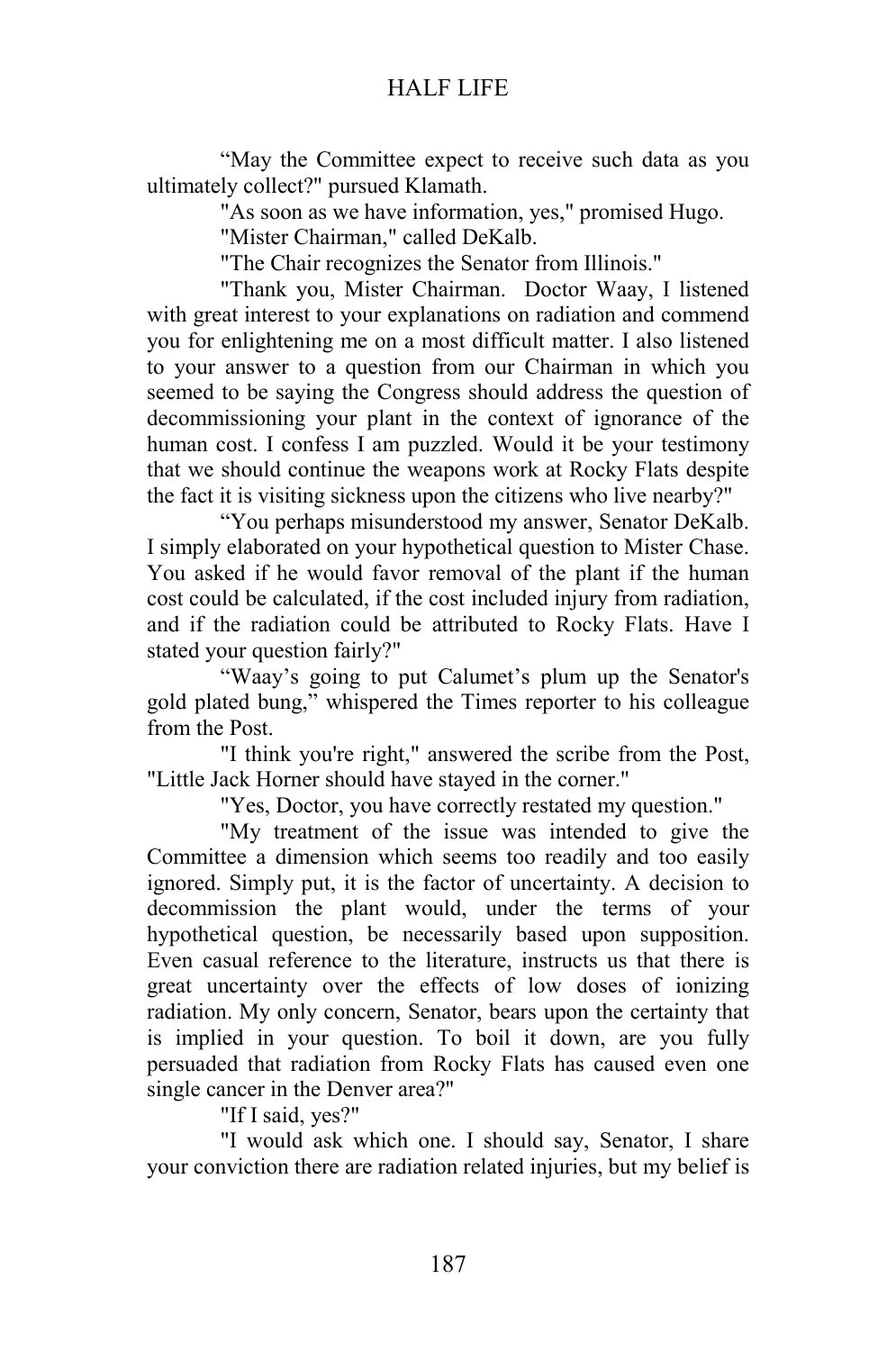#### RON OLSON

based upon statistical probabilities. My point is that Congress should proceed or not proceed, as it will. However, it should, in either event, be cognizant of the uncertainties involved and not follow a trail lay by superficial studies or paved with assurances of certainty. To legislate upon assurances of certainty seems to me to be a cosmetic treatment of a complex issue. My point goes to the matter of Commissions just mentioned by the Chairman. It's the easy way out, an evasion of the issue. If I were to be asked, I would say the Congress, for once, should squarely face a difficult issue."

"Mister Chairman."

"The Chair recognizes Senator Danville."

"Just a few clarifying questions, Mister Chase. Do you know which office in the Department issued the regulations which caused you to modify your equipment requirements for the recovery building?"

"To my knowledge, they were not regulations of the type which were published and promulgated in the routine manner. Instead, they came to us as a headquarters directive specifically applicable to Rocky Flats."

"And who signed this directive?"

"I don't know, Senator, but I would expect it to be the Secretary or someone acting with his authority."

"Perhaps Mister Baldwin could enlighten us."

 Pitkin leaned close to Baldwin and whispered, "Sounds like a good question to me, Hatch. I think you'd better go ahead and answer."

Baldwin whispered back. "I don't know a damn thing about all this, Pitkin."

"Tell Senator Danville, not me."

Clearing his throat, Baldwin presented the Committee with the most innocent look he could muster. "I have no knowledge of such a directive, Senator."

"Do you sometimes act for the Secretary, sign his name for example?"

"Only when I'm specifically authorized on a case by case basis and such instances are quite rare."

"Is the practice more common for Assistant Secretary Wendover?"

"I'm sure it is, Senator."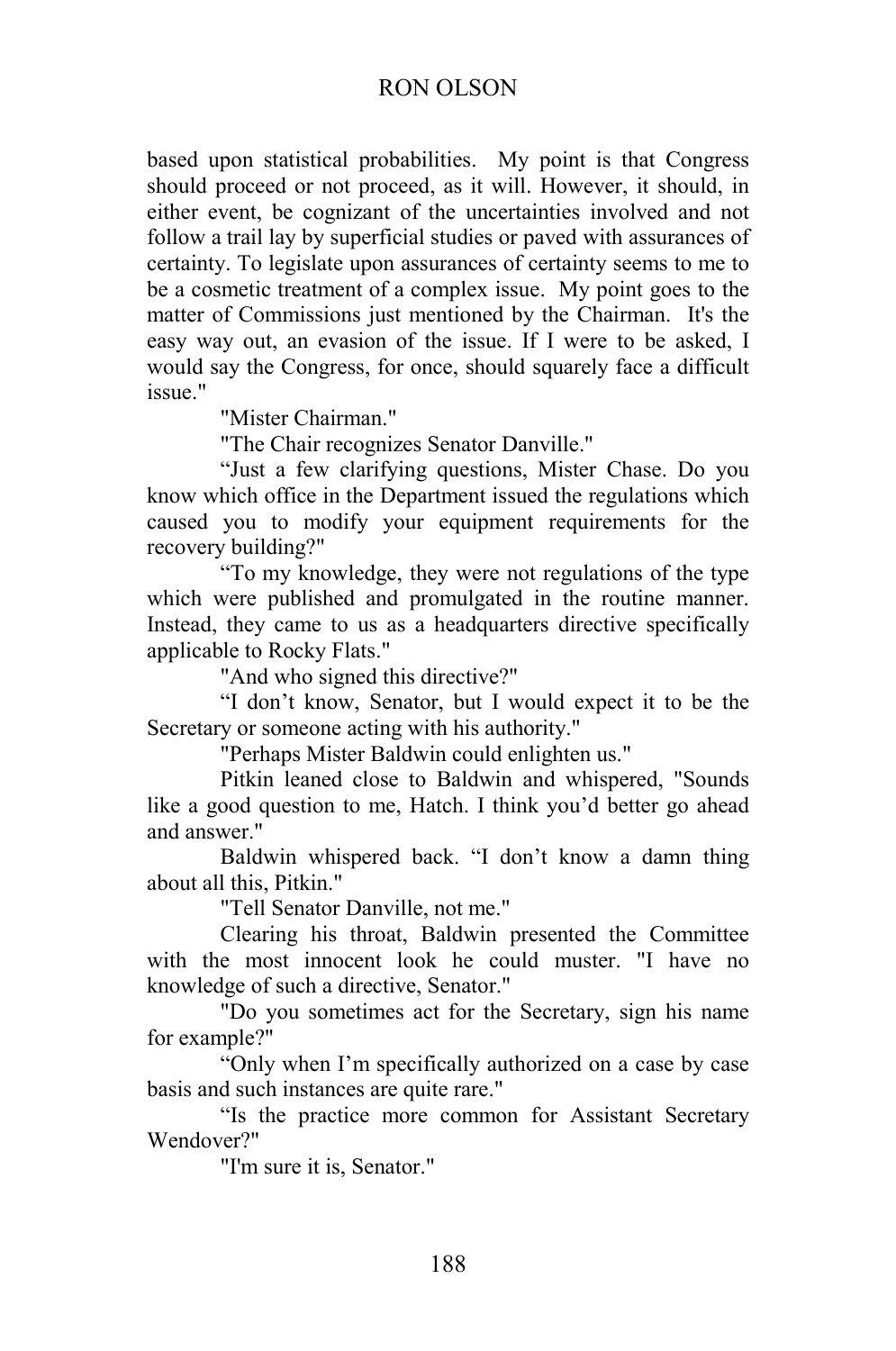"Did you ever hear Mister Wendover mention the name Arbonne?"

"Not that I recall."

"Mister Chairman," said Danville, "I have no further questions of these witnesses. I do have an unsigned copy of the directive Mister Chase mentioned. I also have copies of travel documents of the Department showing certain trips taken at government expense by a Department official. These were trips, quite a number of them, to Jacksonville, Florida. I would ask the Chair to admit these as part of the record of these hearings."

"The Chair would remind the Senator ours is not an investigatory committee."

"I'm aware of "

"However, the Chair will accept the documents under the same conditions the departmental file was accepted, subject tah the review of the Chair and counsel."

"The Chair, as usual, has anticipated me," said Danville. "I would move that the entire record of our proceedings be forwarded to the Subcommittee on Investigations."

"Without objection it is so ordered. The Chair hears no further requests for recognition; therefore, we will adjourn but not before the Chair expresses its appreciation for the excellent testimony given by these witnesses. Mister Chase and Doctor Waay, I have conducted many hearings in my tenure as Chairman of this Committee, but seldom have I heard more forthcoming and enlightening testimony. You have the thanks of this Committee. This Committee on Energy stands adjourned subject tah the call of the Chair"

Members of the media began making a few last hurried notes. The Times said to his colleague from the Post, "Calumet got off the hook, but I have the feeling the whole Congress got dumped on. Did you ever hear anyone like Waay before? He really told it straight, but I don't think he'll last much longer in government with that attitude.

"Neither do I," agreed the Post. "But I think the story is Moffat. He's got a big fire to put out. Ever hear of Arbonne?"

"Not until today, but I bet we'll hear more. You know, it just might be worth a little digging. I think I'll start doing some asking around. See ya, pal."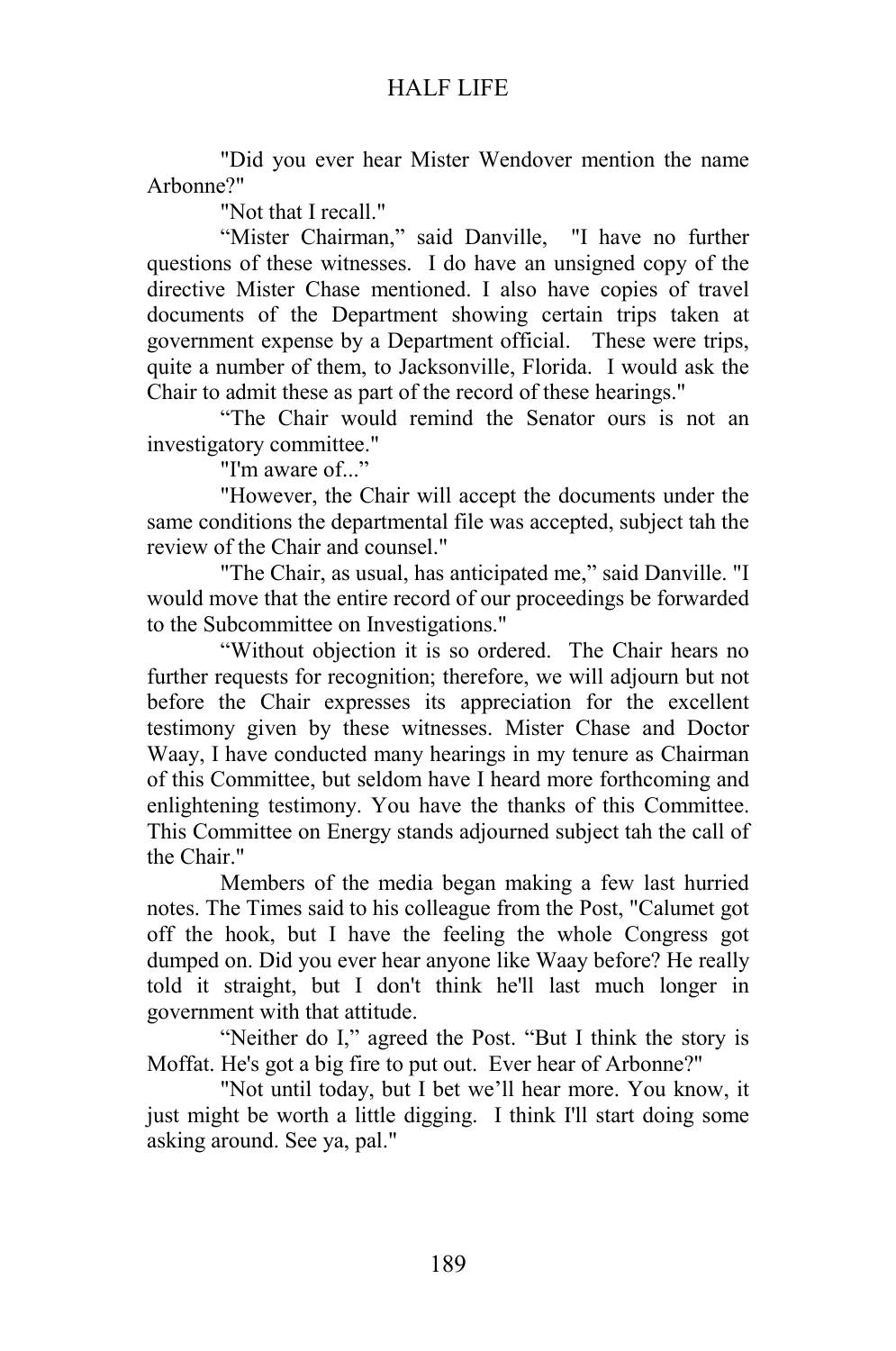### RON OLSON

While the spectators stood milling about and comparing thoughts on what they had witnessed, Pitkin and Hugo walked to the desk and shook hands with Sumter and Fitchburg. It was a brief encounter and the room began to quickly empty.

 As Pitkin stood, collecting papers and sliding them into his briefcase, he heard Eldon Moffat's voice call to him from the end of the long desk. Moffat had apparently been talking to a television reporter, and, even as he spoke, the reporter was walking away coiling his microphone cord. The technician snapped his light bar off and left Moffat standing in the comparatively dim light of the committee room.

Pitkin snapped his case shut, set it on the table, and walked to the desk in front of Moffat. "Well, Pitkin, I suppose you think me some kind of infamous scoundrel?"

"One of my shortcomings, Senator, is my inability to judge other men."

"This entire matter was most unseemly and I'm sorry you and Hugo were caught in the middle. I suppose you know that Casey Danville has been a sworn enemy of mine for years? He has tried to smear me before and failed, and I assure you he will fail this time. I was simply unprepared for it today, but such is the nasty business of politics. I remember you said you kept a log of the Arbonne equipment failures and you promised to forward it to the Committee. Under the circumstances, it might be better if you sent it to me directly. I'll be meeting with Senator Sumter off and on the next few days and I can pass it along to him."

"Under the circumstances, Senator, I think it would be better if I sent the original to the Chairman with a copy to you."

"Are you implying I would tamper with the damn thing?" hissed Moffat.

"I'm not implying anything, Senator. I'm fulfilling my promise to Chairman Sumter and staying out of what you called `nasty politics.'"

Moffat glared at Pitkin for a moment and, perhaps realizing an insult or a threat would profit him nothing and even be counterproductive later, restrained the impulse to try and bring the defiant scientist to heel. "Thank you, Doctor Waay, I'll look forward to having such a copy. Thank Mister Chase for his testimony, and have a pleasant trip back to Colorado."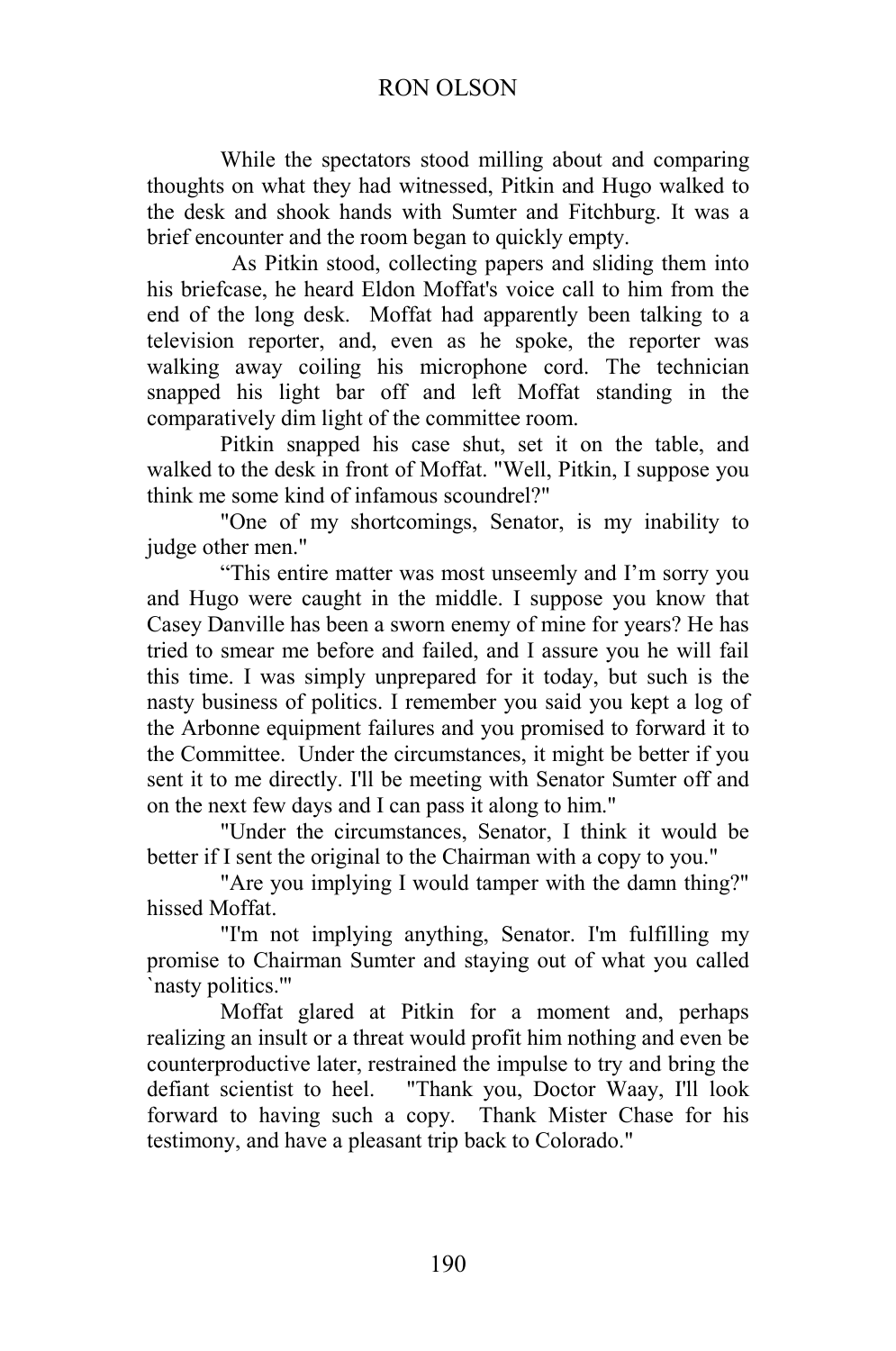With two aides streaming behind, Moffat took his presence from the committee room. His exit was so abrupt, one might have imagined there was a fire somewhere nearby.

Returning to the witness table, Pitkin was surprised to see Hugo busily engaged in conversation with Leighton Marlowe. From the broad smiles and lively gestures, Pitkin concluded the talk was social and not professional. Of course, Hatch Baldwin was standing near, basking in the presence of a national news commentator.

"Pitkin," called Marlowe, stepping forward to shake his hand, "delighted to see you. After what I just witnessed, you may not take it kindly, but welcome to Washington."

"Thank you. I was beginning to wonder if we would see anyone non-government and non-political before we left this town."

"I've lived with the government and political types a long time but, believe me, I'm not one of them."

"Mister Marlowe was telling me he's been sitting through our little drama from the beginning," said Hugo intrigued and not a little flattered that such a personage would devote so much time to a proceeding in which he, Hugo Chase, had been a key player.

"The news sources of the city must have suddenly become awfully dry," said Pitkin. "I can think of hundreds of places more interesting and thousands where I'd rather spend a morning than in this dank and dismal chamber of echoes. It's too difficult to distinguish the real sounds from the false ones."

"I think you're beginning to understand this city, Pitkin. There are, indeed, few original sounds to be heard in these old buildings, and, as for the people here, most spend their time wishing they were somewhere else."

"And they're the ones you couldn't drive away with a stick," added Pitkin.

"Bingo," cried Marlowe delightedly. "I'm running late as usual, and my staff is probably calling around looking for me, so I have to be going. However, I wanted to stay around and say hello, and confirm our dinner engagement. Hugo told me where you're staying, I'll pick you up at seven sharp, if that`s agreeable. And Mister Baldwin here is more than welcome."

For his part, Pitkin would have declined the invitation, but apparently Hugo had already accepted for him. Neither did he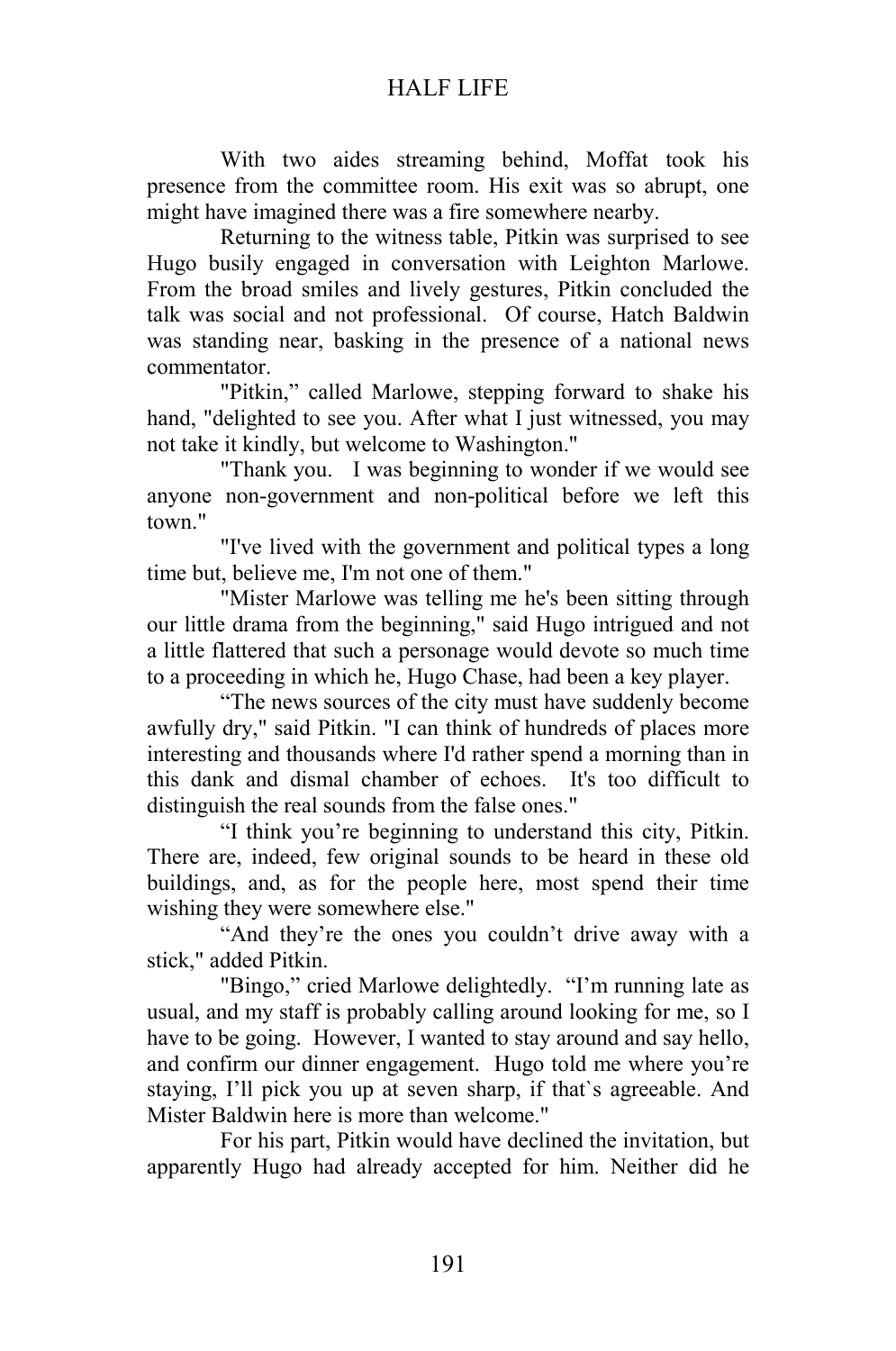### RON OLSON

want to spend the evening being interviewed, but with Hugo and Baldwin present, he might avoid most of the questions. "Seven will be fine," said Pitkin, "and I'll bet Mister Baldwin will manage to join us. How about it, Hatch?"

"Absolutely," said Baldwin. "I'll be at the hotel with Pitkin and Hugo."

"Good," agreed Marlowe, "seven it is." With a wave he was gone.

"Pitkin," began Baldwin hesitating and clearly ill at ease, but nonetheless squarely meeting Pitkin's gaze, "I want to apologize to you. As I sat here this morning, I began to listen, and for the first time began to hear. The work you and Hugo do is the work of the program. I'm a Washington paper pusher and your word was correct, I was impertinent. Again, I'm sorry. And one more thing thanks for including me in Marlowe's invitation for this evening. Why you did, I'll never know."

Pitkin took the outstretched hand and said, "There's still a difference between us, Hatch, and there will be as long as you put your faith is the bureaucracy and Washington, but who knows, someday you may find a reason to change. I hope so."

Laughing at the puzzled look, he glanced around the room, "I think they want to turn out the lights; let's get out of here."

As Hugo and Hatch stepped out the door ahead of him, Pitkin looked back and saw the same melancholy girl walking behind the chairs picking up note pads. He paused, then said to her, "Call me next time you're in Colorado; I'll show you how to keep from getting your ski tips crossed."

She looked up surprised that anyone would think to speak to her. For an instant her face brightened. Then, her smile faded back into its wooden mask. Hers was a life that relied too heavily on the false impulses of a false society. Thus bound, she would always falter from the lack of confidence in her own abilities. Resigned to her surroundings, she bent over the long vacant table and resumed her work.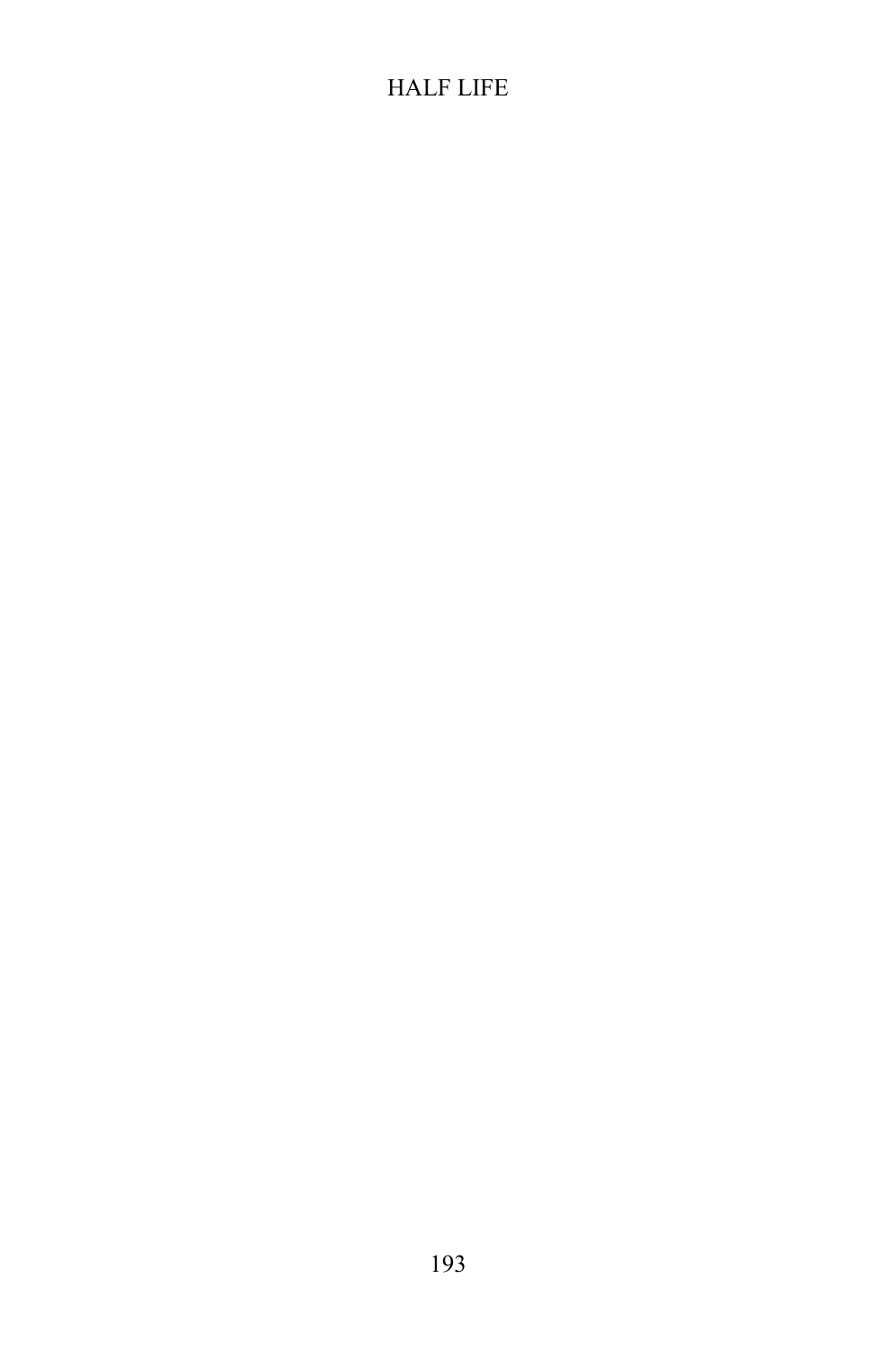## RON OLSON

# **CHAPTER TEN**

True to his word, Marlowe wheeled his powder blue Mercedes under the marquee of the Washington Hilton promptly at seven o'clock. Pitkin opened the front door and herded Hugo into the front seat. He and Hatch Baldwin stepped into the back.

 "I think I qualify for a headline, gentlemen. A Washington newsman on time. I have reservations for us at the Press Club, but if you have another preference don't be shy about saying so. I spend too much time there as it is."

"Those of us from the provinces aren't familiar enough with Washington to have a preference for anything except a McDonalds," laughed Hugo.

"Don't let these guys put you on Mister Marlowe," said Baldwin, "they may be a lot of things, but they aren't exactly rubes."

"How well I know. I was in their territory only a few days ago, and discovered city ways don't end at the west edge of Reston. But hearing no objection, the Press Club it is."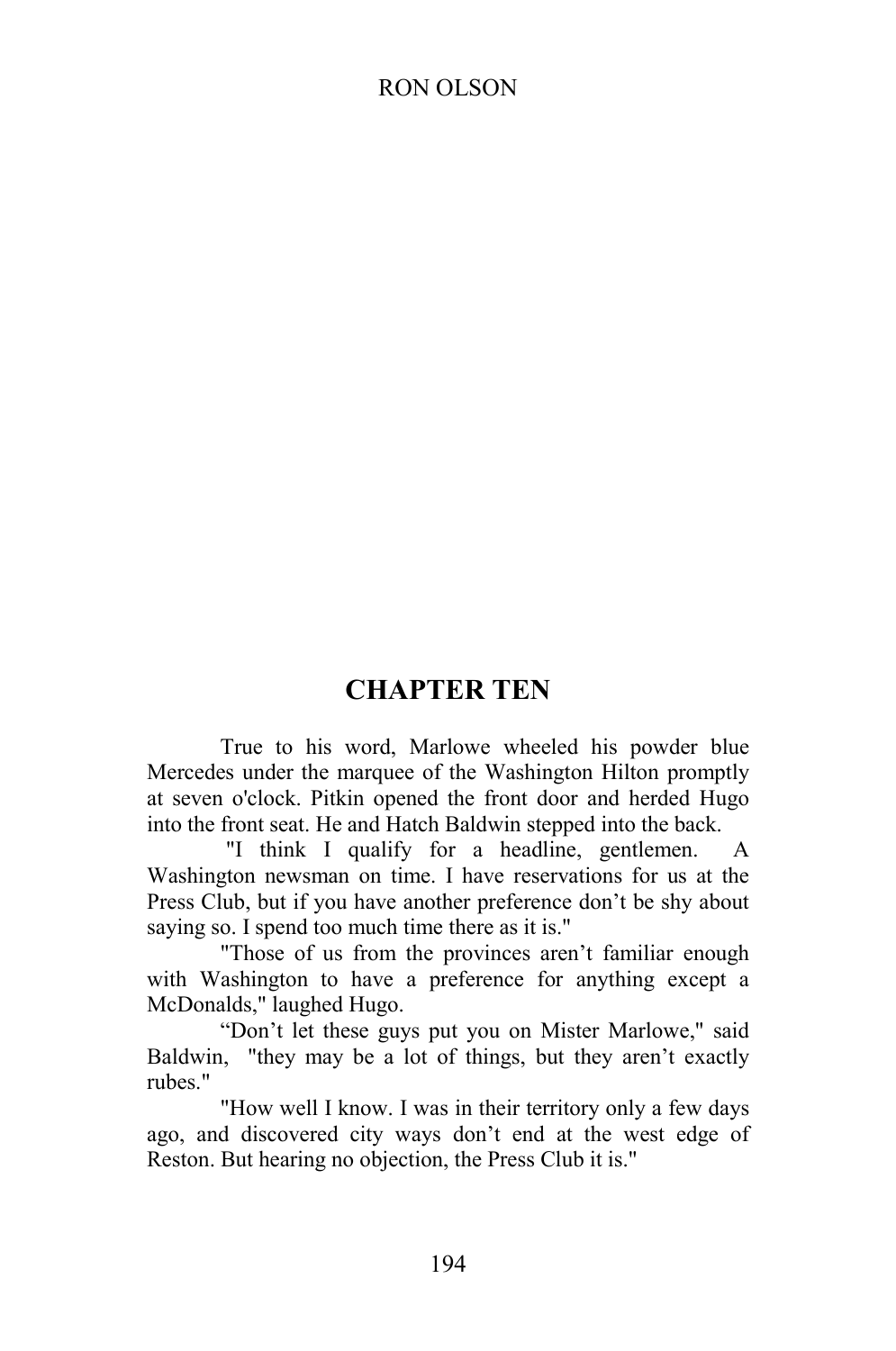It was only a few minutes' drive to Pennsylvania Avenue and a few blocks more to their destination. Marlowe turned into a parking garage where he was obviously well known. He bantered with the young man who promised to bring the car back in one piece if Marlowe wouldn't mind having it made the object of a high-speed test drive to Maryland and back. Handing him a five dollar bill, Marlowe said the drive would have to be made in the attendant's own car and promised to demand the money back if the radio was playing or the seat was even warm in the Mercedes when he returned from dinner.

The evening was warm and the sun was still visible through a bank of western haze as they strolled down the street. The air was heavy with humidity, and the bitter sting of smog from the afternoon traffic was strong enough to irritate their eyes.

Even with the discomfort of heat, humidity, and foul air, there was something compelling about the city. Pitkin tried to define it. He wondered if the mere unfamiliarity might not be a spice in an otherwise ordinary scene. There was also the aspect of novelty. A trip to the famed Washington Press Club was not on the tourist itinerary, and, most certainly, the trip was seldom taken in the presence of one who easily qualified as a Washington notable.

Pitkin ruled out the dinner engagement and the company as the attraction, but couldn't decide what was left. Was it an awareness, a knowledge he was in a great center of power? There was the famed Pennsylvania Avenue, he had caught a glimpse of the White House, and the Capitol gleamed through the buildings, bright even in the dull evening sun. But having stood close to those who clung to such symbols and used the visible trappings of government for their own ends, he was certain there was no attraction for him in either symbolism or personalities.

Marlowe had been walking alongside while Hugo and Hatch Baldwin followed some distance behind. The journalist had remained silent, and seemed content to permit Pitkin to reflect as he might on their walk along the humid street.

Soon they were inside the building, through the lobby and in an elevator. The had been joined in the ascent by a harried young man, who, in his sport coat and open collar, was perhaps trying too hard to look the part of a busy reporter. He nodded at Marlowe, but didn't speak until the elevator door slid open.

"Slow day for me, Leighton. How're things on the Hill?"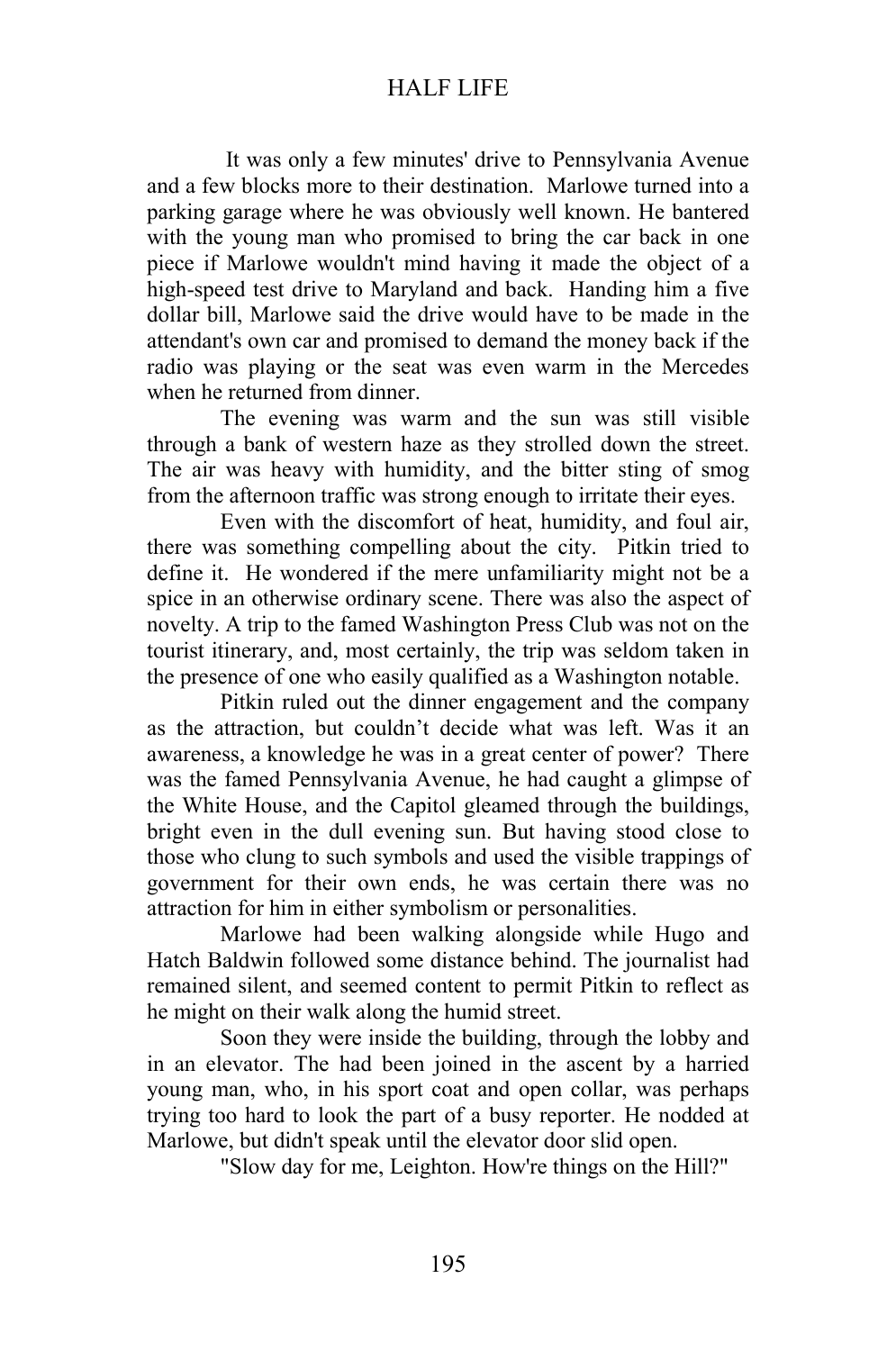"About the same, Fred, slow."

The young man disappeared into the bar and Marlowe explained. "Fred Hood, a young man with one of the wire services. I'm afraid he's having a difficult time adjusting to Washington. He still believes in right and wrong. He would have been better advised to stay with his small paper in California."

As he spoke, Marlowe led the way to a wide doorway where he was instantly met by the maitre d'. The party was obviously expected.

"Table for four, Mister Marlowe. This way please."

Almost every person in the room evidently knew Marlowe. Yet the greetings were subdued and infrequent. Some of those who saw him actually knew him, intimately and professionally, and had no need to do more than nod. Others, who wanted to appear to know him, also kept their acknowledgments casual and indifferent. Whether Marlowe was in truth just another journalist or whether there was a studied attempt to treat him like one was an open question.

Once they were seated, they were visited by a young woman, in a very short skirt, a low cut blouse, and long black knitted stockings, covering smashingly well formed legs.

"Good evening, Mister Marlowe. Something from the bar for you and your guests?"

"I'll have some kind of creme, Molly. You decide for me." Looking around the table, he invited them to order. "Gentlemen?"

Hugo ordered a scotch and was joined in his choice by Baldwin. Pitkin asked the girl, "Would I be inelegant if I asked for a bottle of Coors?"

Sensing he was a visitor, she replied, "That's the `in' thing in Washington, sir. A Coors would be most elegant."

While Hatch and Hugo engaged in celebrity spotting, Marlowe picked up what he suspected was the thread of Pitkin's silent musing during the walk from the parking building.

"Washington's a most interesting city, Pitkin. There's diversity of material means, a full range of political thinking, flesh prickling monuments, and outrageous corruption. I wonder what people like Washington and Jefferson would think of us. We've changed so much I wonder if they'd even recognize their late twentieth century descendants."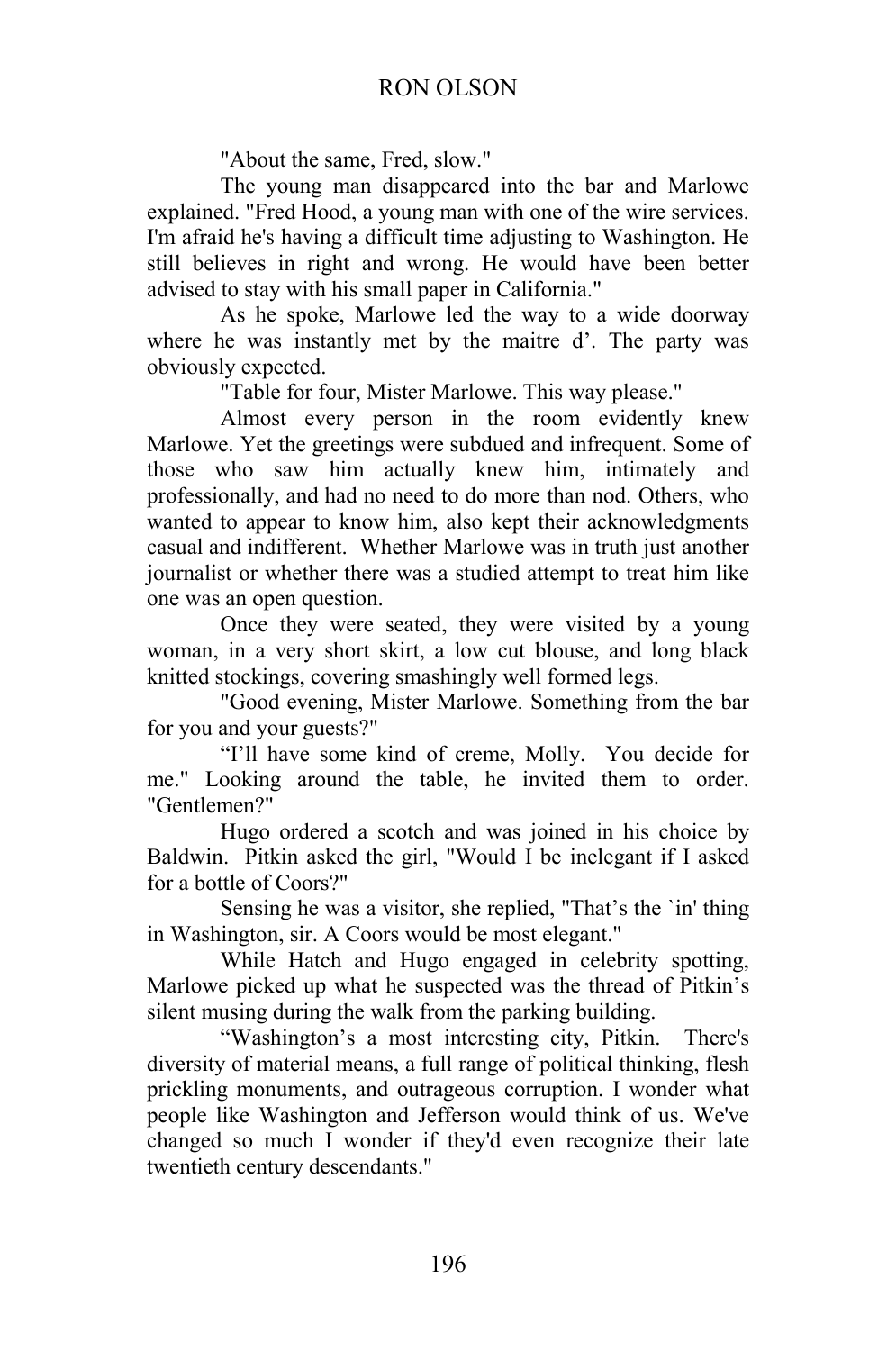Marlow's journalistic sixth sense, his reading of Pitkin's thoughts, proved to be on the mark. "I wonder if we really have changed so much, or if we've changed at all," replied Pitkin. "Those men were agrarians; they lived, worked, and thought in terms of farming and open land. Large cities, by that I mean great accumulations of people, were, in their minds, European relics."

"Do I detect something of an aversion to our great American cities, Doctor Waay?"

"I'm afraid, I'm really not an expert on urban affairs, and I haven't given them enough thought to have much of a coherent opinion, one way or the other."

"Instinct or unconscious reaction is often more valid than the most carefully constructed theory," said Marlowe, encouraging Pitkin to speak his mind.

"In some things that's probably true. My instinctive reaction to a city such as Washington, or to any city, is a disturbing ambivalence. I'm attracted by it's comforts, and if man has an inborn sense of community, I certainly share it. On the other hand, I believe massed people tend to lose their sense of responsibility for others. And, in a city, it's difficult to practice or to even understand self-reliance and individualism, as our fathers knew it. I suppose I have an idealized notion of such things, but I like the idea that, for some people, there may still be a choice between life compressed by multitudes of people and a solitary life, more difficult to be sure, but nonetheless an existence defined by an individual's sense of his own value instead of having his course set by collective impulse."

"Pitkin, you may be the last of a vanishing species."

"I agree with you. My ideas are out of date and hopelessly unrealistic given the facts of a technological society. I have an old friend, a rancher, truly one of the last of a dying generation. He has summed it up better than I could ever hope to. He told me that running water in houses and indoor toilets were the beginning of the end of his world. I suppose television and jet planes are doing the same to the life style I knew as a boy and a young man. Still, I believe there are decisions to be made. The vast majority of Americans have chosen, or been forced to choose, life in apartments, housing tracts, and condominiums. Theirs is a life of being dragged, by an addiction to mass media, from one fad to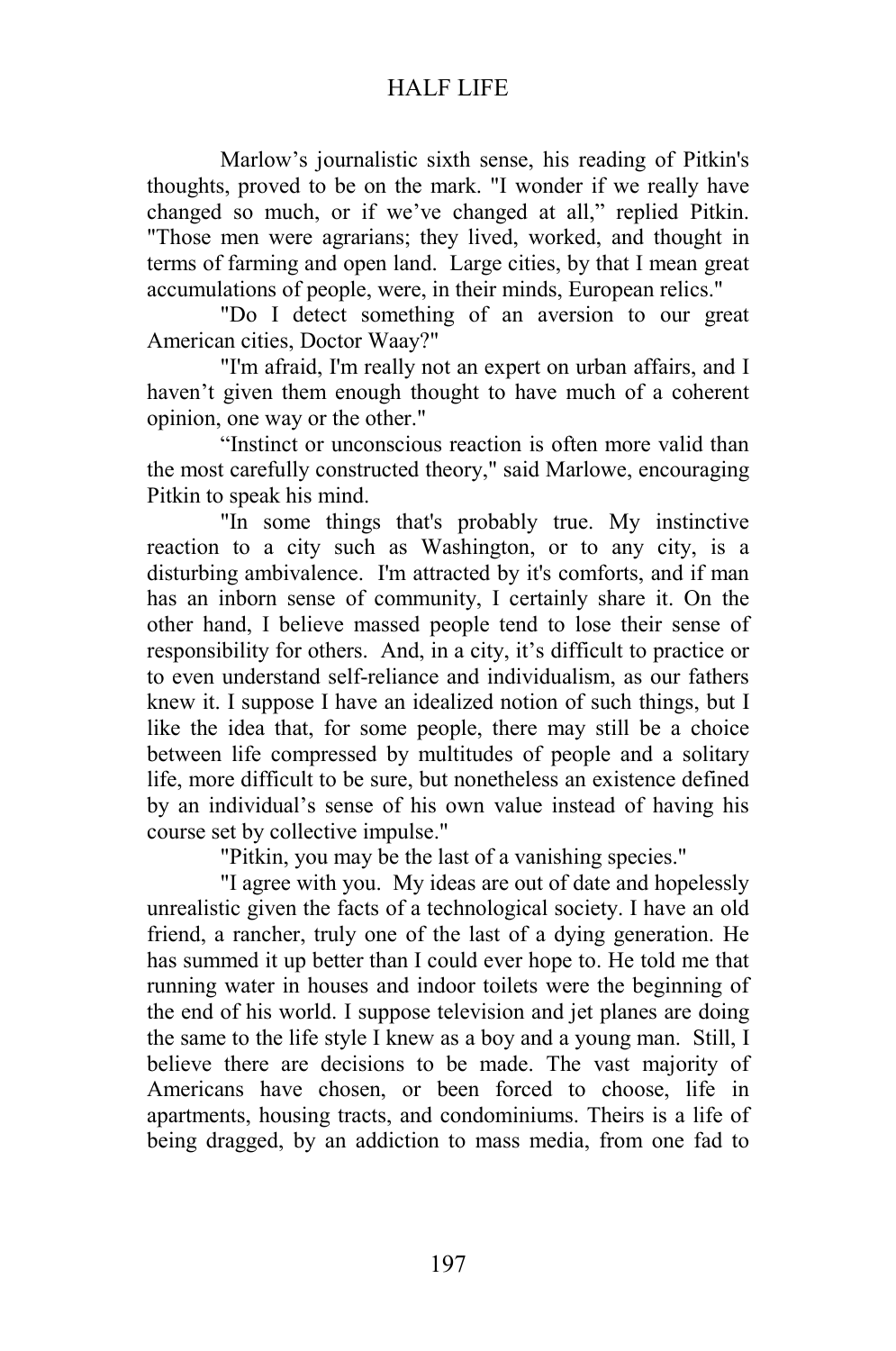another and from the adulation of one sports star or rock musician to another."

"You make it all sound rather grim, all the more so, because I suspect there's a kernel of truth in your analysis."

"It's not my analysis. Others have been saying the same things and much more for years. Where there isn't room and opportunity to do one's own living, the only alternative is living vicariously. I prefer to select and experience the events of life personally. Thus far I have managed reasonably well and would not exchange my mosquito bites, hard ground, sunburns, and a dozen other tribulations for a thousand television outdoor sportsman shows with some damn movie star deep sea fishing off the coast of Florida. I could go on, but I think you get the idea. People in cities are surrendering their lives to anonymous directors, selectors, and editors. But I don't believe it's necessary. I cannot abandon the belief that still today we have the chance to choose an alternative."

"The road less traveled by?"

"Yes, Frost said it more beautifully and incisively than anyone else."

"Do you feel it is an individual's free decision, or is it circumstantial?"

"I suppose I'm getting a bit philosophical and beyond my depth, but I've always felt it was a combination. Circumstances do compel responsive behavior, and, at times, an individual's act is shaped by those circumstances such that free choice is nonexistent. However, it's just as true that there are moments, there are critical points when an individual is presented with the opportunity to select one course of action in preference to another and thereby set the direction for a series of subsequent events. Some such selections can be far-reaching and can control an almost infinite number of subsequent events."

"You are a student of history, Pitkin. I hear you contending against those who argue for inevitability."

"Yes, but I'm obviously quite unsophisticated, I know only enough to please myself and provoke others."

Hugo and Hatch interrupted and called upon Pitkin to settle their difference of opinion over the identity of an individual Hugo thought to be an anchorman but Hatch thought to be a Senator from Texas. As Pitkin followed their covertly pointed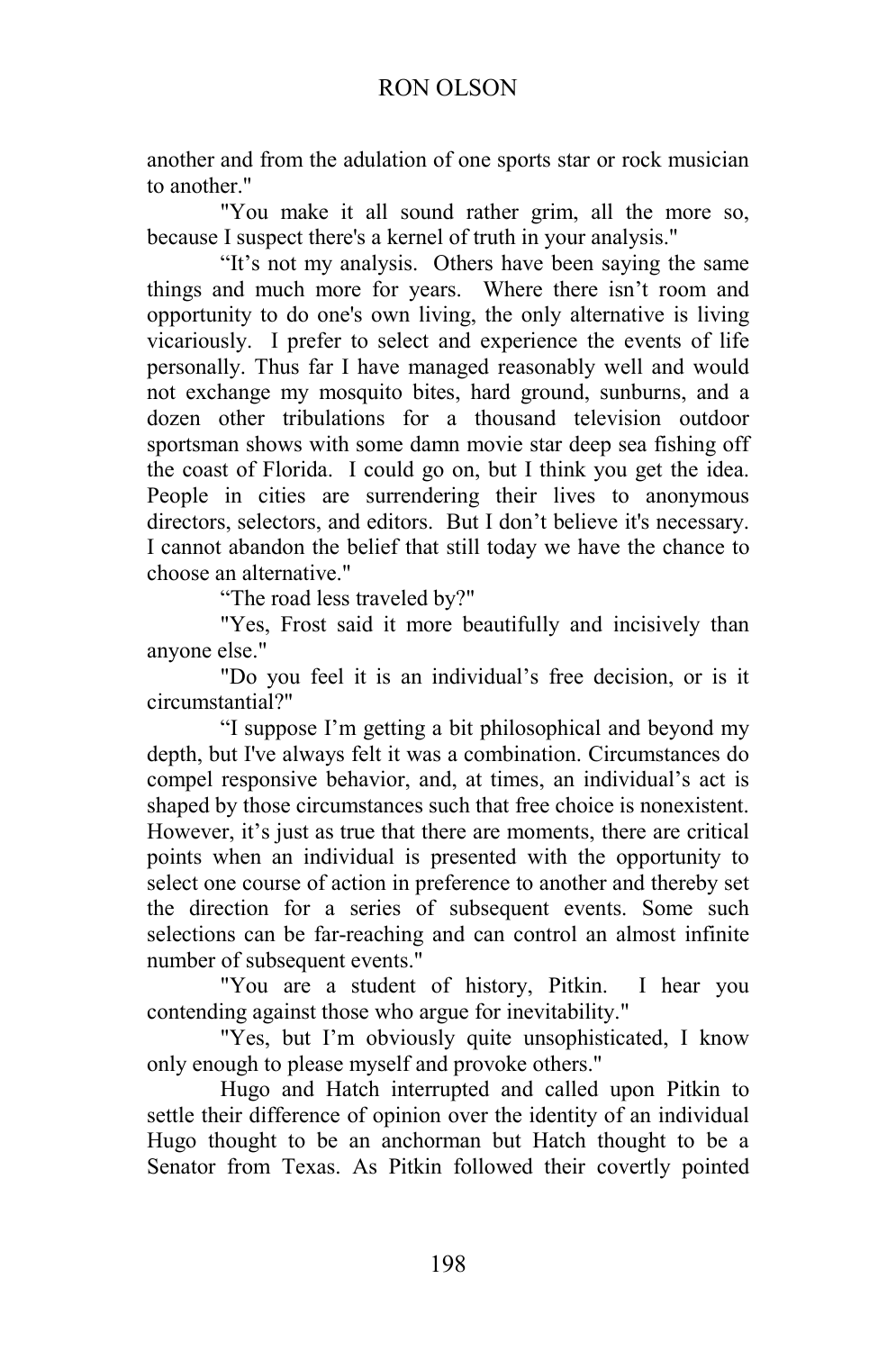fingers and nods, Marlowe leaned back in his chair and reflected on his interrupted conversation with the physicist.

He remembered how the scientist's blue eyes had narrowed and taken on an almost brittle appearance as he spoke of compressed apartment living. The contrast with his almost reverential look during the brief references to his own camping was nothing short of remarkable. Pitkin Waay was a man torn and pulled by conflicting forces.

 Marlowe had seen Pitkin Waay intellectually appreciating the fact of change. At the same time, he had seen a deep and driving emotion, which savored a fading illusion of solitary independence. Both forces were strong and in those instances where they collided, there was great turbulence. Marlowe thought of Pitkin's belief in the capacity of an individual, under certain circumstances, to make keystone decisions. If such a circumstance should arise in Pitkin Waay's life, Marlowe wondered which he would choose.

"You had better settle this, or we'll never have any peace," said Pitkin, bringing the newsman into the celebrity naming argument. "It's the tall man standing near the door taking to the maitre d'. Do you know him? Hugo insists he's the anchor on one of your competitor networks. Hatch, has changed his mind and says he is an editor for the Post."

Marlowe followed the directions and looked toward the entrance to the dining room. "I most certainly do know him. Would you like to meet him?"

As Hugo and Hatch allowed that it would be a great honor and agreed they would, indeed, like to meet the object of their disagreement, Marlowe made his identification. "He's the new manager of the dining hall."

As the laughter died away, the waiter brought menus, and with not a few chortles lingering in the air, they began considering their dinner options.

Looking again to their host for recommendations, they debated and discussed possibilities. Finally, Pitkin folded his menu and put it aside. "Hugo, Hatch, I have a proposal. Since Mister Marlowe has been a perfect host so far, I think we should put ourselves entirely in his hands. If he would be willing to undertake the task, I suggest we have him order for us."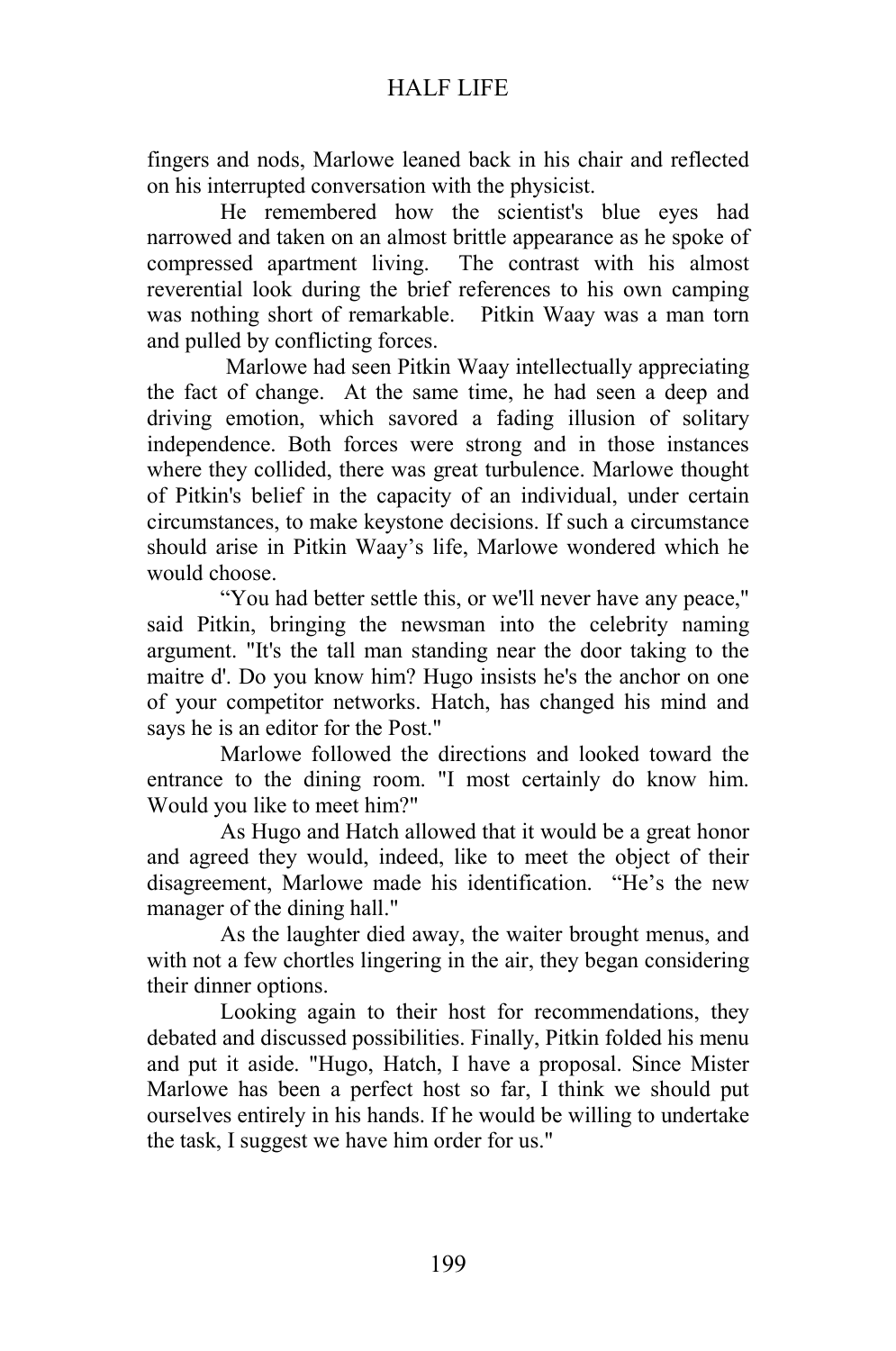They agreed instantly. Marlowe was obviously pleased with the suggestion. He enjoyed such things and accepted their mandate with enthusiasm.

With the waiter looking over his shoulder at the menu, Marlowe began. "We'll begin with Escargots de Bourgogne and a plate of Salmon Pate. I remember the White Gazpacho soup. Last time I was here it was excellent; we'll have four cups of it, steaming hot. To make an allowance for our diverse tastes, we'll have what the menu calls the 'Great Plate for Four' It includes Roast Lemon Chicken, Glazed Turkey with Rice, Red Snapper with Chives, Shrimp, and a mountain of Chesapeake Oysters. And, Devron, the bar's been holding a few bottles of wine I purchased in New York last year. Among them, I believe there are two bottles of 1934 White Bordeaux. I've been waiting for an excuse to give them a go. We'll look at the desert tray later, and each of these gentlemen can select his own. Oh, yes, one more thing, bring us one of those long, warm loaves of sourdough French bread."

The meal was delicious, and Marlowe was an excellent host. He never permitted the conversation to lag, and he kept it light and entertaining. He recounted some humorous newsgathering stories and recited a few anecdotes from his career as a young correspondent in Europe during World War II. Yet, it was not a one-man show. Marlowe involved them all in the conversation by asking questions and inviting comments on everything from the food to current political events.

Marlowe thoughtfully steered talk away from the hearing. He knew shoptalk was a sure spike to a light and enjoyable evening. When the matter did arise, he assured them old Senator Sumter was one of the most capable men in on Capitol Hill. Marlowe dismissed a reference to Moffat with an exaggerated lifting of his eyebrows and a comment about justice catching everyone sooner or later.

Responding to a direct question from Pitkin, Marlowe confirmed the fact that a feud had been brewing between Danville and Moffat for years. Moffat, something of a dandy about town, made no secret of his contempt for the bulldog-like Danville, and Danville had once publicly called Moffat a fop.

Summing it up, Marlowe guessed, based upon what he had heard that Moffat was in some extremely hot water. "`Heavy Danville isn't one to show his hand until he's got most of the trump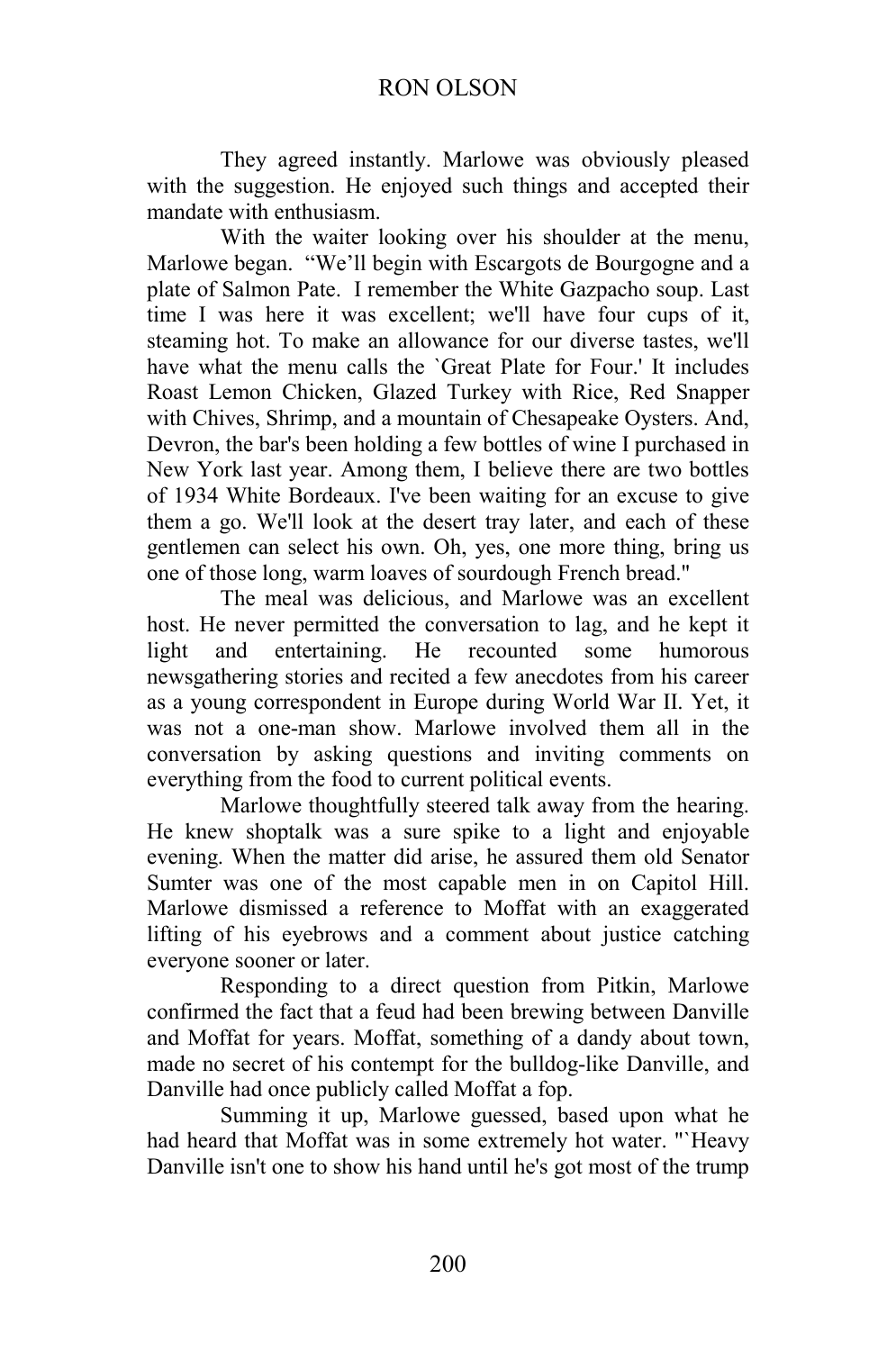cards. Pitkin, you or Hugo might consider gearing up to campaign for the Senate. I suspect there will be a vacancy sooner than you might imagine, and you have a running start with today's television exposure."

To Baldwin, Marlowe suggested, "You might even become a candidate yourself for a high position in the Department. I'll wager the equipment for Rocky Flats came from Jacksonville, and it would also be a safe bet that someone will already be checking into Wendover's travel habits. Still, he might be entirely innocent, a pawn of some other shrewd people who mastermind Arbonne. Whatever develops, it'll be interesting, but almost routine for Washington."

It was Hatch who put Marlowe in a reflective mood with his question about international tensions. The table had been cleared and they were sipping coffee and an exotic brandy Marlowe had ordered when Hatch put forth his query about the Soviet Union.

"Mister Marlowe, you've traveled abroad a great deal and I've seen you on television reporting from Moscow. Do you believe the Russian leadership seriously entertains a belief they could win or even survive a nuclear war?"

"Hatch, you have asked the many billion lives question. I don't believe anyone has the answer and most of all the Russians. Just as in our own country, there are factions in the Soviet Union. They have their own hawks and doves the same as we find here in the United States and Western Europe. The tide of political sentiment there ebbs strongly anti-American and flows back to détente. Of course, the communists control public sentiment and have brought the business of managing popular feelings to the point where they can direct it as they please. The result is we find it difficult to fully understand the moves and counter moves we see reflected in their press and television. We simply do not know what is in the minds of the Russian leaders at any given time."

"You don't paint us a very encouraging picture," said Hatch.

"It's probably a product of my own anxiety and frustration over the absence of good solid information. To me, that is the most distressing aspect of our Soviet relations. We, too often, are walking through the dark not knowing whether we shall collide with a tree or step into bottomless pit. I suppose my journalistic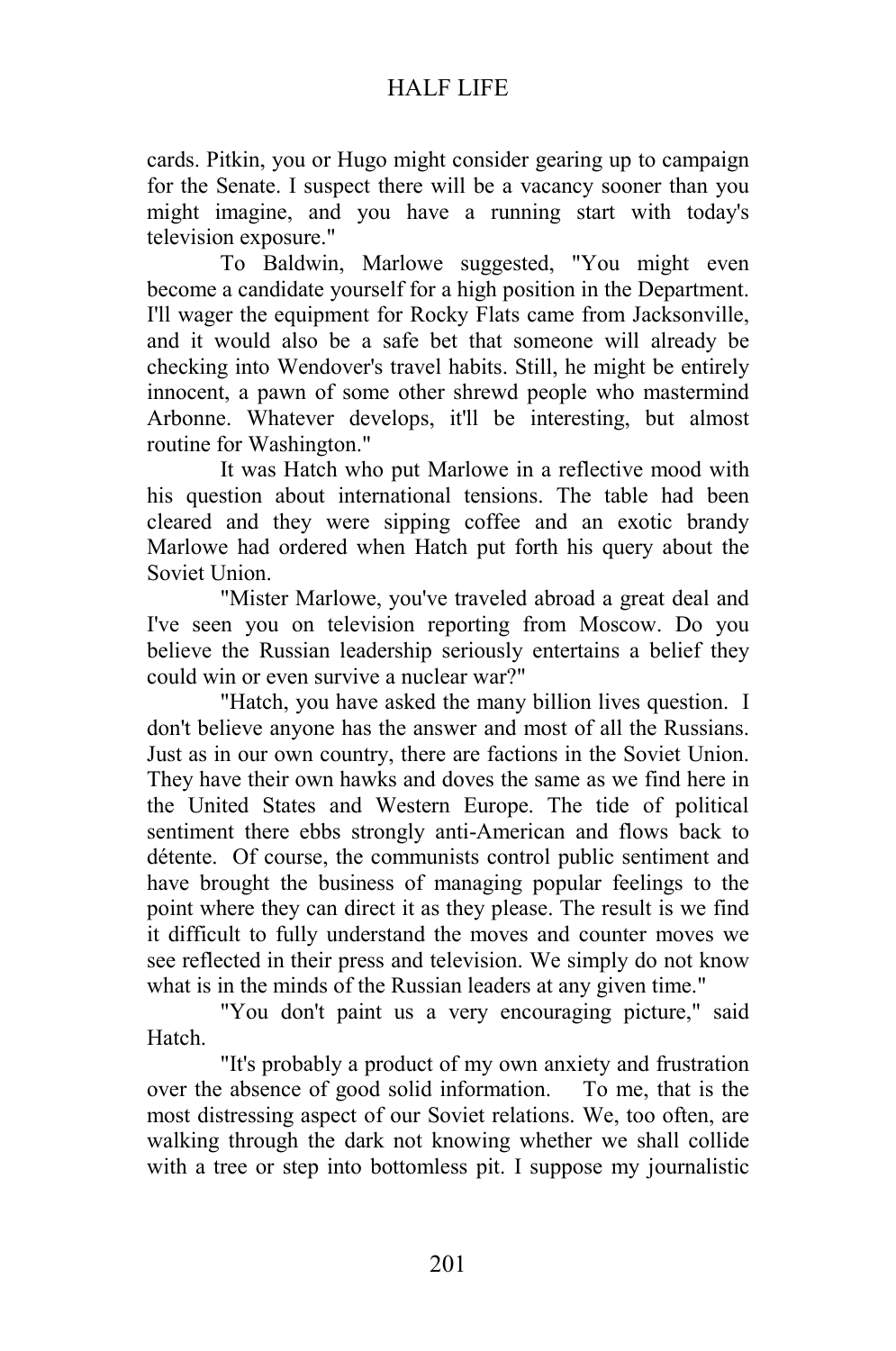instincts are frustrated by not being able to get my hands on a few tangible facts about the smoke filled rooms in the politburo."

"You're saying lack of good intelligence is our basic problem in dealing with the Russians," concluded Hatch.

"The problem has at least two dimensions," replied Marlowe, sipping his brandy. "Our files are nearly empty on the inner working of the higher levels of the Soviet government. That's one aspect of our information gap. The other is a void we have permitted to develop in our own system. Our colleges and universities have not provided us with enough serious students of the Eastern Block of nations. The Kremlinologists we have often exhibit a common failing."

"Which is?" asked Pitkin.

"The apparent inability to comprehend the most fundamental character of the system. The Soviet leaders are absolutists. They believe their philosophy is dynamic and that their system will flourish as ours deteriorates. To be sure, they demonstrate flexibility on the means, on the instruments of achieving their goals. But they never waver from their goals. Never. If it is in their interest to sign a treaty, they sign. If it serves a later interest to violate it, they do so without hesitation. Theirs is a classic and living example of devotion to what we consider the immoral rule of the means justifying the end."

"They sound more like American politicians than commissars," said Hugo.

"There's one difference. Few American politicians have long range goals. They characteristically look at the next election. They talk about preserving freedom and liberty, but recent history teaches us to be suspicious of such speeches, because there's probably a political motive behind them. I'm only suggesting that our politicians practice expediency for their own purposes, while the communist politicians practice expediency with a common, well defined purpose."

"It sounds like you put everyone, the Russians and the Americans, pretty much in the same category," said Baldwin.

"It's certainly true that we have a lot of similarities," replied Marlowe. "More than many people realize. We both have large governments, bloated bureaucracies, ambitious leaders, and lots of innocent people being shoved toward the abyss of destruction. The world's weapons are different, the faces change,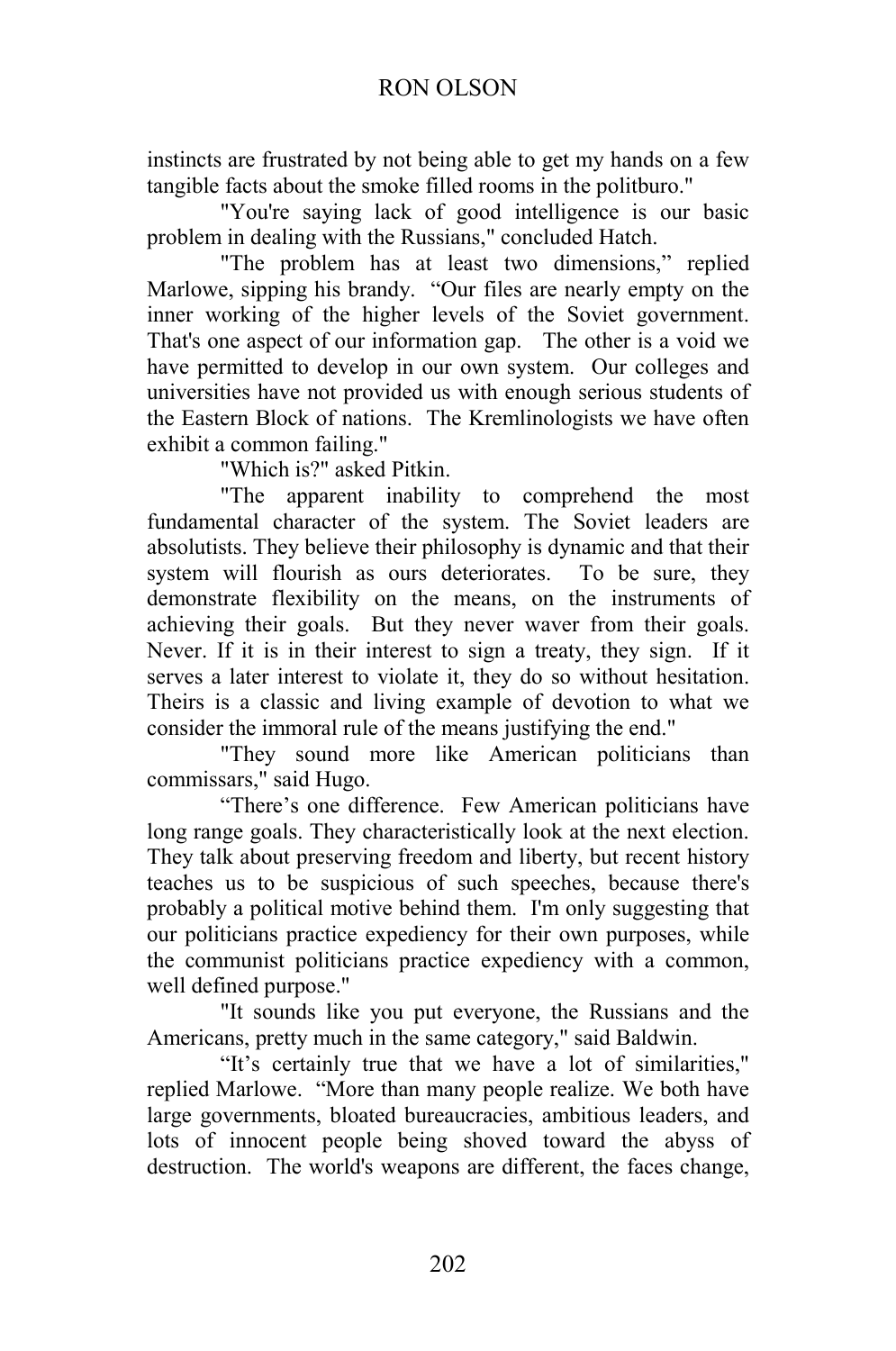but the equations remain the same. The French have an old saying, `Plus ca change plus c'est la meme chose'. The more it changes, the more it's the same thing. And the same applies to people. As Pitkin was saying a while ago, people, their instincts and their appetites have changed little or not at all in the past two or three thousand years."

"You wouldn't know we're bogging along in ignorance to watch the television," said Hugo, still reflecting on Marlowe's remarks on the lack of credible information about the Russians. "I see the tube filled with experts on the Soviets."

"It would be simplistic to say we have too many `experts' on the Russians, but there is a grain of truth in the idea. We have individuals who profess to have knowledge on the Soviet system, many individuals. I include politicians and, sadly, members of my own profession. They clamor to be heard and end up actually competing with one another for public attention. Each tries to out do the others in the sophistication of his analysis. The result is some of the most inane commentary imaginable. Much of it is pure claptrap, academic hair splitting. The public is confused and often sadly misled. On this point, I must say I know of no answer for us. We live under the First Amendment, and we have no way to determine who should be designated as authorities on the Soviet Union or any other country. I think the only solution is to recognize the problem and then undertake a process of education to teach people how to selectively listen and how to separate logic and facts from bilge."

"Interesting ideas, Leighton," said Hugo. "But to return to Hatch's question, what are the probabilities for nuclear war?"

"Actually, they are quite high. Tensions, misunderstandings, nervous leaders, perceptions of weakness, of too much strength, the list goes on, but any factor or any combination could be disastrous. However, it is not inevitable that there be an exchange of nuclear missiles. If the United States and the Soviet Union could find a substitute for nuclear war, the world might yet hold on for a while."

"What do you mean, a substitute?" asked Pitkin.

"A treaty for disarmament would be such a substitute, but such an agreement hardly seems to be a real possibility given the present appetite for posturing and maneuvering."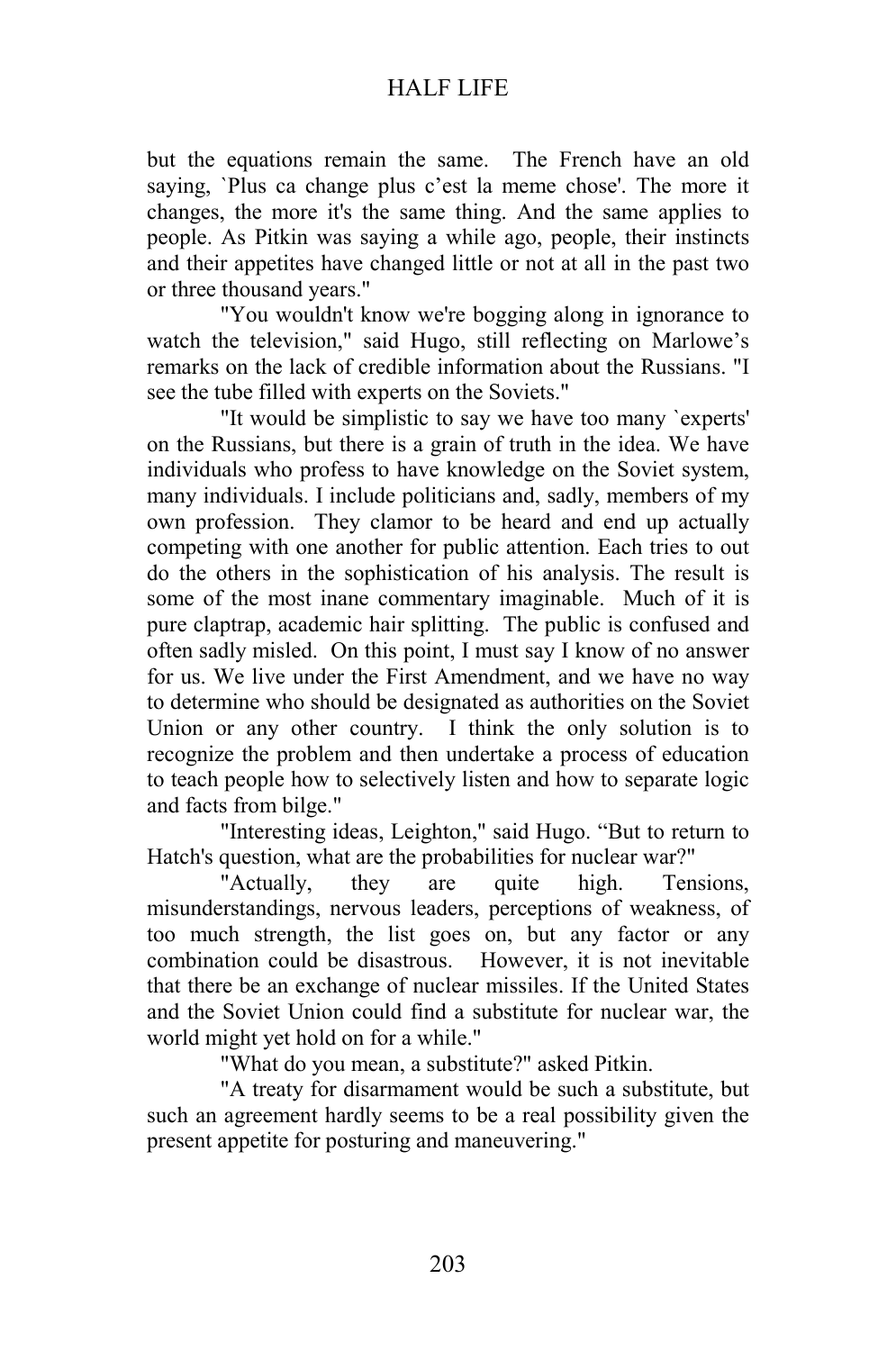Pitkin was not satisfied with the response. "I have the feeling you believe there are other alternatives to the use of nuclear weapons?"

"Yes," Marlowe confessed, "I do have other such possibilities in mind, but they range from the plausible to the slightly balmy."

"Let's hear a slightly plausible one," suggested Pitkin.

"Consider a confined, spectacular demonstration."

"Do you suggest we drop a bomb on a test site, a desert, or on the ocean somewhere," asked Hugo. "I can't see any value in that. We've had hundreds of such detonations at the Nevada Test Site, in the Pacific, and the Russians have seen plenty of the same at their test sites. What would be the value of another atomic blast?"

"I wasn't thinking of a detonation at the test site," said Marlowe. "I was thinking of obliterating a major city."

His listeners stared at him, unbelieving. They had been startled into silence by Marlowe's proposal.

"As a demonstration?" cried Baldwin.

"Yes. By calculation and by design. After you get past the utter black madness of the idea, ask the essential questions. Would such a sacrifice sufficiently shock the world to restore sanity? Would the destruction, the devastation jar the superpowers out of their ruts? If it would, you must then decide whether or not to make such a sacrifice."

"But destroying a city is unthinkable," protested Hugo.

"It wasn't in 1945. The result then was a sudden end to what most experts agree would otherwise have been a terrible and protracted war with enormous losses on both sides. The shock was effective then, why not now? Would you agree to such a thing if there were a reasonable chance it would save the entire world from Armageddon? Would any of you make such a choice?"

"Not me, not a city full of people," said Hugo, "A demonstration, perhaps, but..."

"You want a substitute without a price," laughed Marlowe. Looking around, he pursued the question. "Pitkin, would you make such a decision? You recognize the age-old question, of course. Would you throw one person out of the lifeboat to save the rest?"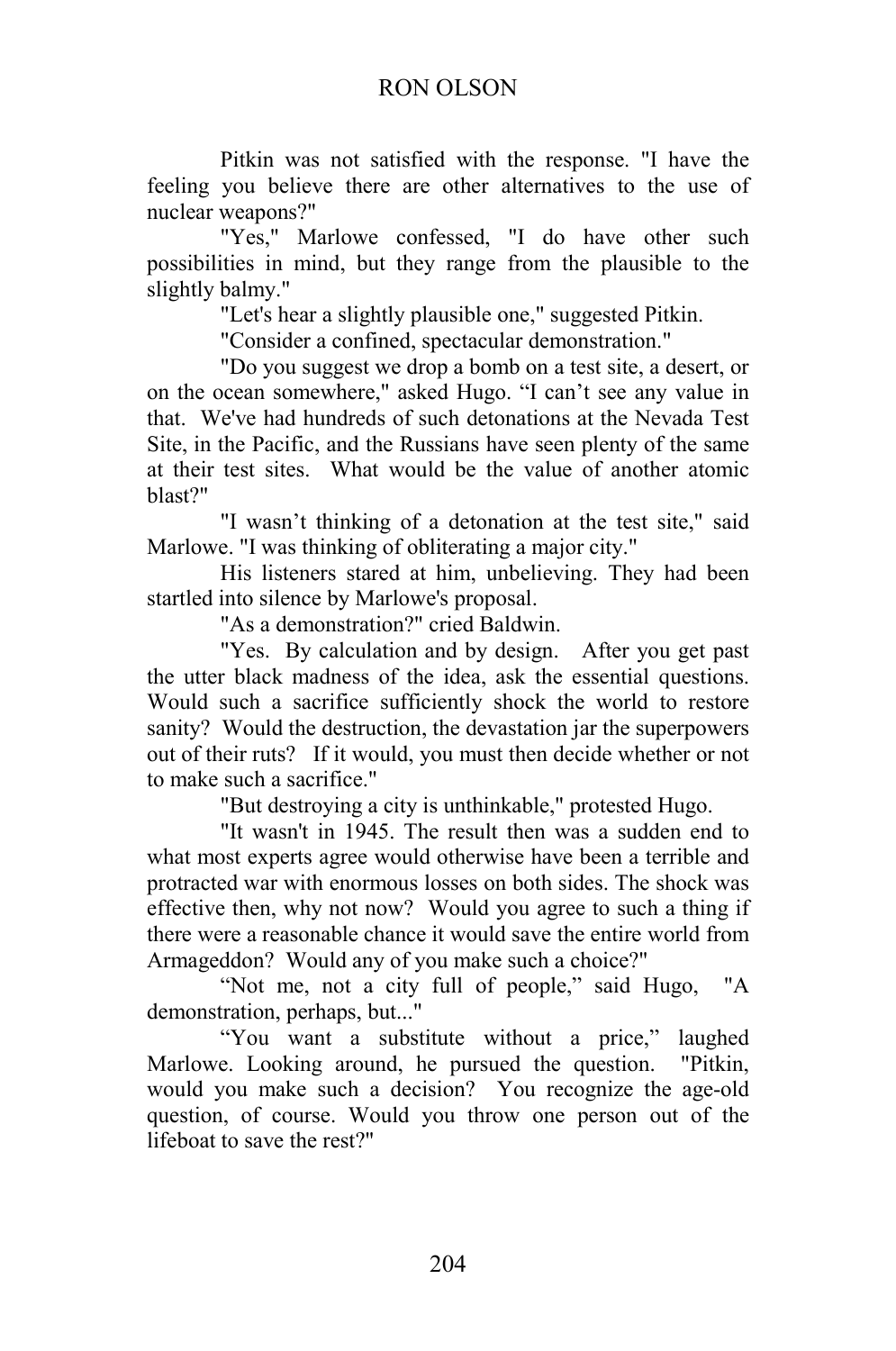"I don't expect to be given the opportunity," replied Pitkin thoughtfully. "But in the final analysis, I might. If it came to such a point, I'd bargain for better terms, and I think fairness would require that the one who made the decision remain in the city he selected. If it was a lifeboat, the decision maker himself should jump overboard."

"I'd prefer hearing another of your substitutes, Mister Marlowe," said Baldwin.

"Very well. Let us consider an arena for controlled hostilities."

"I think you lost me with that one," said Hugo.

"Let me outline what should be rather obvious and fundamental conditions of coexistence. If either nation, the United States or the Soviet Union, were to aggress the other with nuclear weapons, the one aggressed would certainly retaliate, and we would have begun the incineration of the surface of the planet. Moving away from the homelands of our two nations, we have our neighbors and allies. The question becomes more difficult. Would we engage in nuclear war should Canada or West Germany be subjected to overt action by the Soviets? The answer would seem to be `yes', but it is not the resounding `yes' we would give in the case of an attack on the homeland. Still another step removed is those areas, which we in the United States have called areas of vital interest. The best example is the mid-east. Would a direct attack on Israel move us to engage in nuclear war with the Soviets or with any other aggressing nation? The answer is not `yes', but `maybe', and even that receives all kinds of qualifications and is tagged with `ifs' of every gradation. Thus, if you move the battlefront far enough away and find one where the perceived interests of the combatants are vague and certainly not vital, you arrive at a position where war without nuclear destruction is possible."

"Then you're talking about a non-nuclear war as a substitute for nuclear war," concluded Pitkin.

"What I am suggesting is the possibility of an engagement in an area of the world which neither side considers valuable enough to defend with nuclear weapons. Such a place would be the arena for controlled hostilities."

"But if it's not important to either side, why would they fight at all? Asked Hatch.